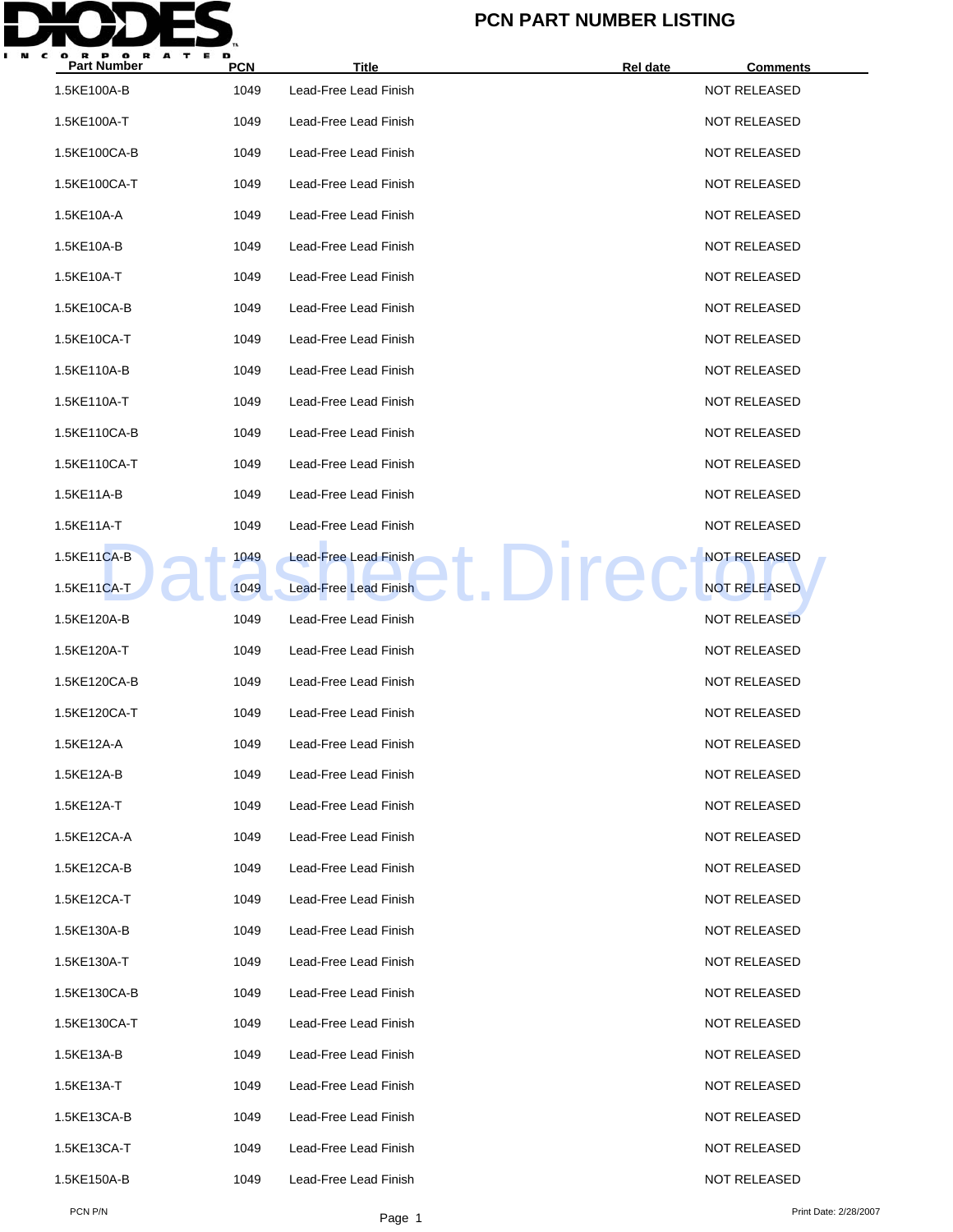

| <b>Part Number</b> | <b>PCN</b> | <b>Title</b>          | Rel date<br><b>Comments</b> |  |
|--------------------|------------|-----------------------|-----------------------------|--|
| 1.5KE150A-T        | 1049       | Lead-Free Lead Finish | <b>NOT RELEASED</b>         |  |
| 1.5KE150CA-B       | 1049       | Lead-Free Lead Finish | <b>NOT RELEASED</b>         |  |
| 1.5KE150CA-T       | 1049       | Lead-Free Lead Finish | <b>NOT RELEASED</b>         |  |
| 1.5KE15A-B         | 1049       | Lead-Free Lead Finish | <b>NOT RELEASED</b>         |  |
| 1.5KE15A-T         | 1049       | Lead-Free Lead Finish | <b>NOT RELEASED</b>         |  |
| 1.5KE15CA-A        | 1049       | Lead-Free Lead Finish | <b>NOT RELEASED</b>         |  |
| 1.5KE15CA-B        | 1049       | Lead-Free Lead Finish | <b>NOT RELEASED</b>         |  |
| 1.5KE15CA-T        | 1049       | Lead-Free Lead Finish | <b>NOT RELEASED</b>         |  |
| 1.5KE160A-B        | 1049       | Lead-Free Lead Finish | <b>NOT RELEASED</b>         |  |
| 1.5KE160A-T        | 1049       | Lead-Free Lead Finish | <b>NOT RELEASED</b>         |  |
| 1.5KE160CA-B       | 1049       | Lead-Free Lead Finish | <b>NOT RELEASED</b>         |  |
| 1.5KE160CA-T       | 1049       | Lead-Free Lead Finish | <b>NOT RELEASED</b>         |  |
| 1.5KE16A-B         | 1049       | Lead-Free Lead Finish | <b>NOT RELEASED</b>         |  |
| 1.5KE16A-T         | 1049       | Lead-Free Lead Finish | <b>NOT RELEASED</b>         |  |
| 1.5KE16CA-B        | 1049       | Lead-Free Lead Finish | <b>NOT RELEASED</b>         |  |
| 1.5KE16CA-T        | 1049       | Lead-Free Lead Finish | <b>NOT RELEASED</b>         |  |
| 1.5KE170A-B        | 1049       | Lead-Free Lead Finish | <b>NOT RELEASED</b>         |  |
| 1.5KE170A-T        | 1049       | Lead-Free Lead Finish | <b>NOT RELEASED</b>         |  |
| 1.5KE170CA-B       | 1049       | Lead-Free Lead Finish | <b>NOT RELEASED</b>         |  |
| 1.5KE170CA-T       | 1049       | Lead-Free Lead Finish | <b>NOT RELEASED</b>         |  |
| 1.5KE180A-A        | 1049       | Lead-Free Lead Finish | <b>NOT RELEASED</b>         |  |
| 1.5KE180A-B        | 1049       | Lead-Free Lead Finish | <b>NOT RELEASED</b>         |  |
| 1.5KE180A-T        | 1049       | Lead-Free Lead Finish | <b>NOT RELEASED</b>         |  |
| 1.5KE180CA-B       | 1049       | Lead-Free Lead Finish | <b>NOT RELEASED</b>         |  |
| 1.5KE180CA-T       | 1049       | Lead-Free Lead Finish | <b>NOT RELEASED</b>         |  |
| 1.5KE18A-B         | 1049       | Lead-Free Lead Finish | <b>NOT RELEASED</b>         |  |
| 1.5KE18A-T         | 1049       | Lead-Free Lead Finish | <b>NOT RELEASED</b>         |  |
| 1.5KE18CA-B        | 1049       | Lead-Free Lead Finish | <b>NOT RELEASED</b>         |  |
| 1.5KE18CA-T        | 1049       | Lead-Free Lead Finish | <b>NOT RELEASED</b>         |  |
| 1.5KE200A-B        | 1049       | Lead-Free Lead Finish | <b>NOT RELEASED</b>         |  |
| 1.5KE200A-T        | 1049       | Lead-Free Lead Finish | <b>NOT RELEASED</b>         |  |
| 1.5KE200CA-B       | 1049       | Lead-Free Lead Finish | <b>NOT RELEASED</b>         |  |
| 1.5KE200CA-T       | 1049       | Lead-Free Lead Finish | <b>NOT RELEASED</b>         |  |
| 1.5KE20A-B         | 1049       | Lead-Free Lead Finish | <b>NOT RELEASED</b>         |  |
| 1.5KE20A-T         | 1049       | Lead-Free Lead Finish | <b>NOT RELEASED</b>         |  |
| 1.5KE20CA-A        | 1049       | Lead-Free Lead Finish | <b>NOT RELEASED</b>         |  |
|                    |            |                       |                             |  |

PCN P/N Print Date: 2/28/2007<br>Page 2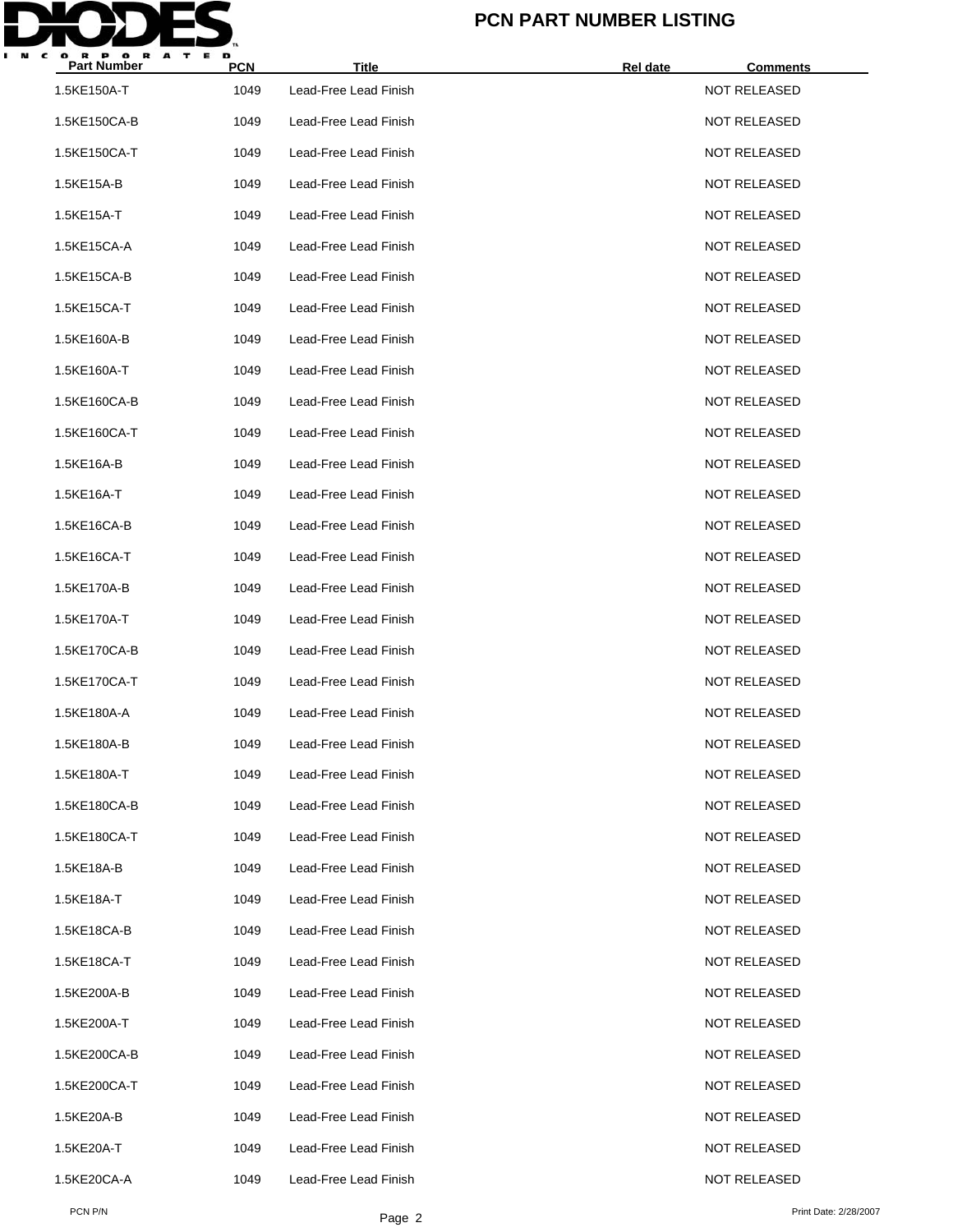

| <b>Part Number</b> | <b>PCN</b> | <b>Title</b>          | <b>Rel date</b> | <b>Comments</b>     |  |
|--------------------|------------|-----------------------|-----------------|---------------------|--|
| 1.5KE20CA-B        | 1049       | Lead-Free Lead Finish |                 | NOT RELEASED        |  |
| 1.5KE20CA-T        | 1049       | Lead-Free Lead Finish |                 | <b>NOT RELEASED</b> |  |
| 1.5KE220A-B        | 1049       | Lead-Free Lead Finish |                 | <b>NOT RELEASED</b> |  |
| 1.5KE220A-T        | 1049       | Lead-Free Lead Finish |                 | <b>NOT RELEASED</b> |  |
| 1.5KE220CA-B       | 1049       | Lead-Free Lead Finish |                 | <b>NOT RELEASED</b> |  |
| 1.5KE220CA-T       | 1049       | Lead-Free Lead Finish |                 | <b>NOT RELEASED</b> |  |
| 1.5KE22A-B         | 1049       | Lead-Free Lead Finish |                 | <b>NOT RELEASED</b> |  |
| 1.5KE22A-T         | 1049       | Lead-Free Lead Finish |                 | <b>NOT RELEASED</b> |  |
| 1.5KE22CA-B        | 1049       | Lead-Free Lead Finish |                 | <b>NOT RELEASED</b> |  |
| 1.5KE22CA-T        | 1049       | Lead-Free Lead Finish |                 | <b>NOT RELEASED</b> |  |
| 1.5KE24A-B         | 1049       | Lead-Free Lead Finish |                 | <b>NOT RELEASED</b> |  |
| 1.5KE24A-T         | 1049       | Lead-Free Lead Finish |                 | <b>NOT RELEASED</b> |  |
| 1.5KE24CA-A        | 1049       | Lead-Free Lead Finish |                 | <b>NOT RELEASED</b> |  |
| 1.5KE24CA-B        | 1049       | Lead-Free Lead Finish |                 | <b>NOT RELEASED</b> |  |
| 1.5KE24CA-T        | 1049       | Lead-Free Lead Finish |                 | <b>NOT RELEASED</b> |  |
| 1.5KE250A-A        | 1049       | Lead-Free Lead Finish |                 | <b>NOT RELEASED</b> |  |
| 1.5KE250A-B        | 1049       | Lead-Free Lead Finish |                 | <b>NOT RELEASED</b> |  |
| 1.5KE250A-T        | 1049       | Lead-Free Lead Finish |                 | <b>NOT RELEASED</b> |  |
| 1.5KE250CA-B       | 1049       | Lead-Free Lead Finish |                 | <b>NOT RELEASED</b> |  |
| 1.5KE250CA-T       | 1049       | Lead-Free Lead Finish |                 | <b>NOT RELEASED</b> |  |
| 1.5KE27A-B         | 1049       | Lead-Free Lead Finish |                 | <b>NOT RELEASED</b> |  |
| 1.5KE27A-T         | 1049       | Lead-Free Lead Finish |                 | <b>NOT RELEASED</b> |  |
| 1.5KE27CA-B        | 1049       | Lead-Free Lead Finish |                 | <b>NOT RELEASED</b> |  |
| 1.5KE27CA-T        | 1049       | Lead-Free Lead Finish |                 | <b>NOT RELEASED</b> |  |
| 1.5KE300A-A        | 1049       | Lead-Free Lead Finish |                 | <b>NOT RELEASED</b> |  |
| 1.5KE300A-B        | 1049       | Lead-Free Lead Finish |                 | NOT RELEASED        |  |
| 1.5KE300A-T        | 1049       | Lead-Free Lead Finish |                 | <b>NOT RELEASED</b> |  |
| 1.5KE300CA-B       | 1049       | Lead-Free Lead Finish |                 | <b>NOT RELEASED</b> |  |
| 1.5KE300CA-T       | 1049       | Lead-Free Lead Finish |                 | NOT RELEASED        |  |
| 1.5KE30A-A         | 1049       | Lead-Free Lead Finish |                 | <b>NOT RELEASED</b> |  |
| 1.5KE30A-B         | 1049       | Lead-Free Lead Finish |                 | <b>NOT RELEASED</b> |  |
| 1.5KE30A-T         | 1049       | Lead-Free Lead Finish |                 | NOT RELEASED        |  |
| 1.5KE30CA-B        | 1049       | Lead-Free Lead Finish |                 | <b>NOT RELEASED</b> |  |
| 1.5KE30CA-T        | 1049       | Lead-Free Lead Finish |                 | NOT RELEASED        |  |
| 1.5KE33A-B         | 1049       | Lead-Free Lead Finish |                 | NOT RELEASED        |  |
| 1.5KE33A-T         | 1049       | Lead-Free Lead Finish |                 | <b>NOT RELEASED</b> |  |
|                    |            |                       |                 |                     |  |

PCN P/N Print Date: 2/28/2007<br>Page 3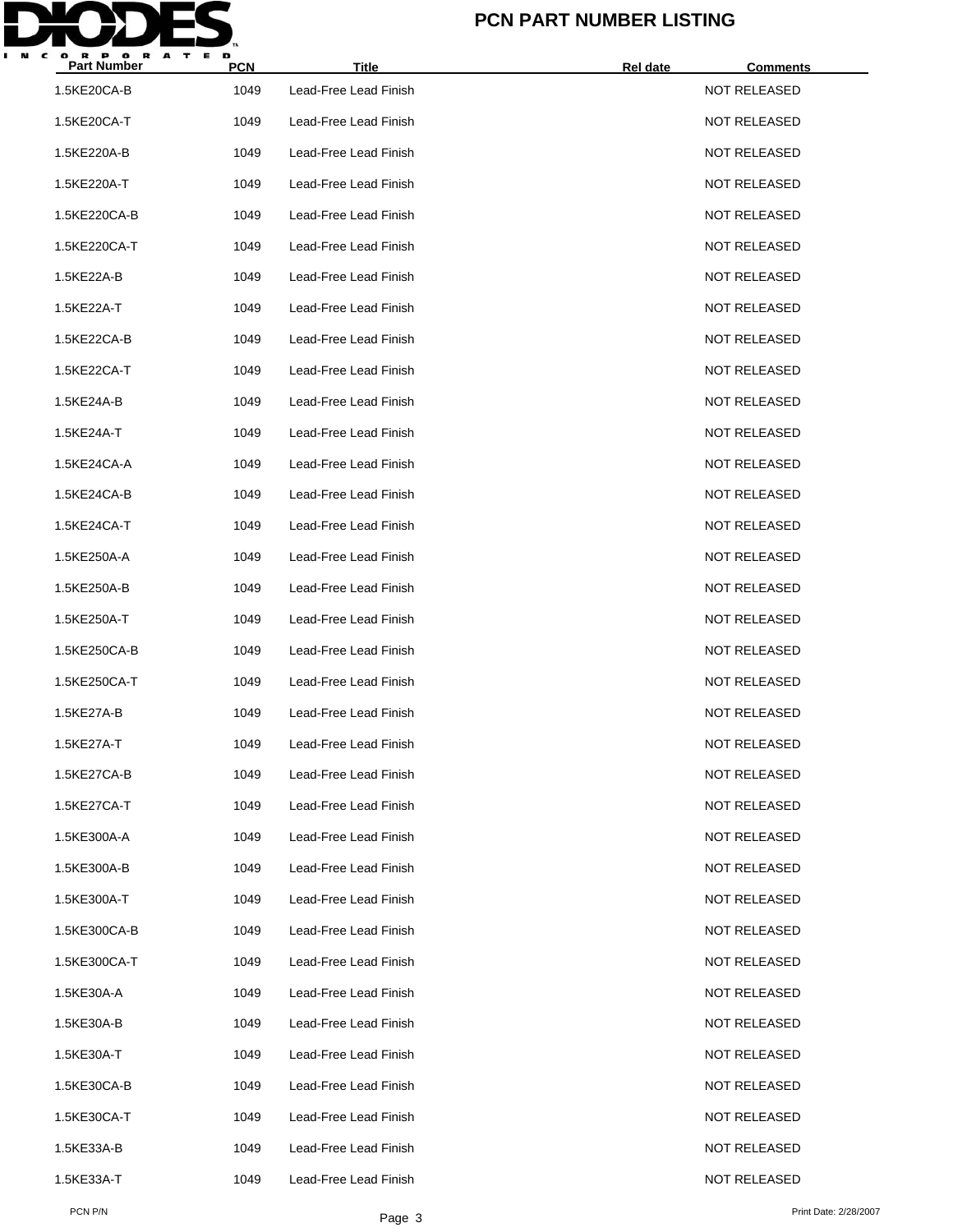

| <b>Part Number</b> | <b>PCN</b> | <b>Title</b>          | <b>Rel date</b> | <b>Comments</b>     |  |
|--------------------|------------|-----------------------|-----------------|---------------------|--|
| 1.5KE33CA-A        | 1049       | Lead-Free Lead Finish |                 | NOT RELEASED        |  |
| 1.5KE33CA-B        | 1049       | Lead-Free Lead Finish |                 | <b>NOT RELEASED</b> |  |
| 1.5KE33CA-T        | 1049       | Lead-Free Lead Finish |                 | <b>NOT RELEASED</b> |  |
| 1.5KE350A-B        | 1049       | Lead-Free Lead Finish |                 | <b>NOT RELEASED</b> |  |
| 1.5KE350A-T        | 1049       | Lead-Free Lead Finish |                 | <b>NOT RELEASED</b> |  |
| 1.5KE350CA-B       | 1049       | Lead-Free Lead Finish |                 | <b>NOT RELEASED</b> |  |
| 1.5KE350CA-T       | 1049       | Lead-Free Lead Finish |                 | <b>NOT RELEASED</b> |  |
| 1.5KE36A-B         | 1049       | Lead-Free Lead Finish |                 | <b>NOT RELEASED</b> |  |
| 1.5KE36A-T         | 1049       | Lead-Free Lead Finish |                 | <b>NOT RELEASED</b> |  |
| 1.5KE36CA-B        | 1049       | Lead-Free Lead Finish |                 | <b>NOT RELEASED</b> |  |
| 1.5KE36CA-T        | 1049       | Lead-Free Lead Finish |                 | <b>NOT RELEASED</b> |  |
| 1.5KE39A-B         | 1049       | Lead-Free Lead Finish |                 | <b>NOT RELEASED</b> |  |
| 1.5KE39A-T         | 1049       | Lead-Free Lead Finish |                 | <b>NOT RELEASED</b> |  |
| 1.5KE39CA-A        | 1049       | Lead-Free Lead Finish |                 | <b>NOT RELEASED</b> |  |
| 1.5KE39CA-B        | 1049       | Lead-Free Lead Finish |                 | <b>NOT RELEASED</b> |  |
| 1.5KE39CA-T        | 1049       | Lead-Free Lead Finish |                 | <b>NOT RELEASED</b> |  |
| 1.5KE400A-B        | 1049       | Lead-Free Lead Finish |                 | <b>NOT RELEASED</b> |  |
| 1.5KE400A-T        | 1049       | Lead-Free Lead Finish |                 | <b>NOT RELEASED</b> |  |
| 1.5KE400CA-B       | 1049       | Lead-Free Lead Finish |                 | <b>NOT RELEASED</b> |  |
| 1.5KE400CA-T       | 1049       | Lead-Free Lead Finish |                 | <b>NOT RELEASED</b> |  |
| 1.5KE43A-A         | 1049       | Lead-Free Lead Finish |                 | <b>NOT RELEASED</b> |  |
| 1.5KE43A-B         | 1049       | Lead-Free Lead Finish |                 | <b>NOT RELEASED</b> |  |
| 1.5KE43A-T         | 1049       | Lead-Free Lead Finish |                 | <b>NOT RELEASED</b> |  |
| 1.5KE43CA-B        | 1049       | Lead-Free Lead Finish |                 | <b>NOT RELEASED</b> |  |
| 1.5KE43CA-T        | 1049       | Lead-Free Lead Finish |                 | <b>NOT RELEASED</b> |  |
| 1.5KE47A-B         | 1049       | Lead-Free Lead Finish |                 | <b>NOT RELEASED</b> |  |
| 1.5KE47A-T         | 1049       | Lead-Free Lead Finish |                 | <b>NOT RELEASED</b> |  |
| 1.5KE47CA-A        | 1049       | Lead-Free Lead Finish |                 | NOT RELEASED        |  |
| 1.5KE47CA-B        | 1049       | Lead-Free Lead Finish |                 | NOT RELEASED        |  |
| 1.5KE47CA-T        | 1049       | Lead-Free Lead Finish |                 | <b>NOT RELEASED</b> |  |
| 1.5KE51A-B         | 1049       | Lead-Free Lead Finish |                 | <b>NOT RELEASED</b> |  |
| 1.5KE51A-T         | 1049       | Lead-Free Lead Finish |                 | NOT RELEASED        |  |
| 1.5KE51CA-A        | 1049       | Lead-Free Lead Finish |                 | <b>NOT RELEASED</b> |  |
| 1.5KE51CA-B        | 1049       | Lead-Free Lead Finish |                 | NOT RELEASED        |  |
| 1.5KE51CA-T        | 1049       | Lead-Free Lead Finish |                 | NOT RELEASED        |  |
| 1.5KE56A-B         | 1049       | Lead-Free Lead Finish |                 | <b>NOT RELEASED</b> |  |
|                    |            |                       |                 |                     |  |

PCN P/N Print Date: 2/28/2007<br>Page 4 Print Date: 2/28/2007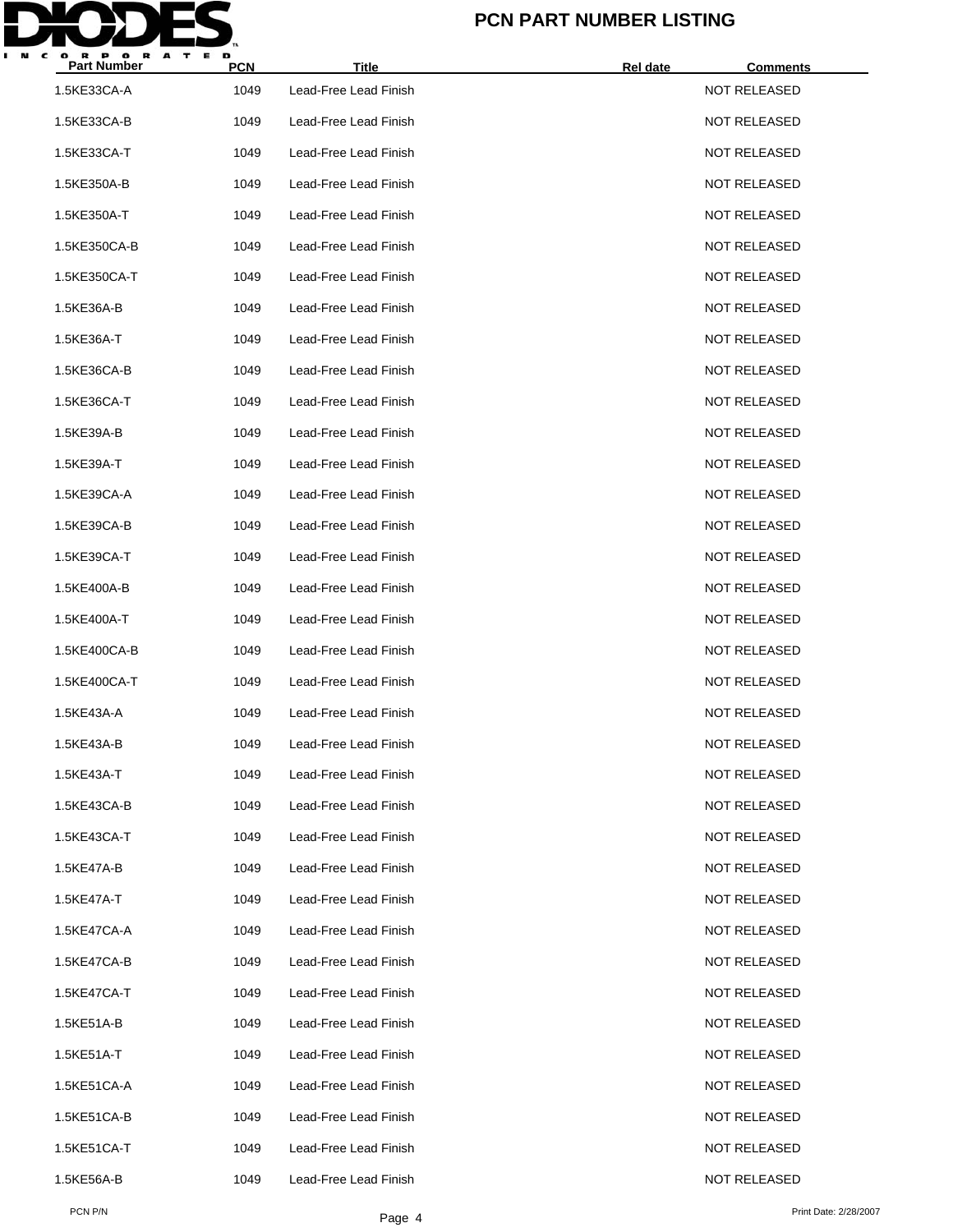

| <b>Part Number</b> | <b>PCN</b> | <b>Title</b>          | <b>Rel date</b> | <b>Comments</b>     |
|--------------------|------------|-----------------------|-----------------|---------------------|
| 1.5KE56A-T         | 1049       | Lead-Free Lead Finish |                 | NOT RELEASED        |
| 1.5KE56CA-B        | 1049       | Lead-Free Lead Finish |                 | <b>NOT RELEASED</b> |
| 1.5KE56CA-T        | 1049       | Lead-Free Lead Finish |                 | <b>NOT RELEASED</b> |
| 1.5KE62A-B         | 1049       | Lead-Free Lead Finish |                 | <b>NOT RELEASED</b> |
| 1.5KE62A-T         | 1049       | Lead-Free Lead Finish |                 | <b>NOT RELEASED</b> |
| 1.5KE62CA-B        | 1049       | Lead-Free Lead Finish |                 | <b>NOT RELEASED</b> |
| 1.5KE62CA-T        | 1049       | Lead-Free Lead Finish |                 | <b>NOT RELEASED</b> |
| 1.5KE68A-B         | 1049       | Lead-Free Lead Finish |                 | <b>NOT RELEASED</b> |
| 1.5KE68A-T         | 1049       | Lead-Free Lead Finish |                 | <b>NOT RELEASED</b> |
| 1.5KE68CA-A        | 1049       | Lead-Free Lead Finish |                 | <b>NOT RELEASED</b> |
| 1.5KE68CA-B        | 1049       | Lead-Free Lead Finish |                 | <b>NOT RELEASED</b> |
| 1.5KE68CA-T        | 1049       | Lead-Free Lead Finish |                 | <b>NOT RELEASED</b> |
| 1.5KE6V8A-A        | 1049       | Lead-Free Lead Finish |                 | <b>NOT RELEASED</b> |
| 1.5KE6V8A-B        | 1049       | Lead-Free Lead Finish |                 | <b>NOT RELEASED</b> |
| 1.5KE6V8A-T        | 1049       | Lead-Free Lead Finish |                 | <b>NOT RELEASED</b> |
| 1.5KE6V8C-T        | 1049       | Lead-Free Lead Finish |                 | <b>NOT RELEASED</b> |
| 1.5KE6V8CA-A       | 1049       | Lead-Free Lead Finish |                 | <b>NOT RELEASED</b> |
| 1.5KE6V8CA-B       | 1049       | Lead-Free Lead Finish |                 | <b>NOT RELEASED</b> |
| 1.5KE6V8CA-T       | 1049       | Lead-Free Lead Finish |                 | <b>NOT RELEASED</b> |
| 1.5KE75A-B         | 1049       | Lead-Free Lead Finish |                 | <b>NOT RELEASED</b> |
| 1.5KE75A-T         | 1049       | Lead-Free Lead Finish |                 | <b>NOT RELEASED</b> |
| 1.5KE75CA-B        | 1049       | Lead-Free Lead Finish |                 | <b>NOT RELEASED</b> |
| 1.5KE75CA-T        | 1049       | Lead-Free Lead Finish |                 | <b>NOT RELEASED</b> |
| 1.5KE7V5A-B        | 1049       | Lead-Free Lead Finish |                 | <b>NOT RELEASED</b> |
| 1.5KE7V5A-T        | 1049       | Lead-Free Lead Finish |                 | <b>NOT RELEASED</b> |
| 1.5KE7V5CA-B       | 1049       | Lead-Free Lead Finish |                 | <b>NOT RELEASED</b> |
| 1.5KE7V5CA-T       | 1049       | Lead-Free Lead Finish |                 | <b>NOT RELEASED</b> |
| 1.5KE82A-B         | 1049       | Lead-Free Lead Finish |                 | <b>NOT RELEASED</b> |
| 1.5KE82A-T         | 1049       | Lead-Free Lead Finish |                 | NOT RELEASED        |
| 1.5KE82CA-B        | 1049       | Lead-Free Lead Finish |                 | <b>NOT RELEASED</b> |
| 1.5KE82CA-T        | 1049       | Lead-Free Lead Finish |                 | <b>NOT RELEASED</b> |
| 1.5KE8V2A-B        | 1049       | Lead-Free Lead Finish |                 | NOT RELEASED        |
| 1.5KE8V2A-T        | 1049       | Lead-Free Lead Finish |                 | <b>NOT RELEASED</b> |
| 1.5KE8V2CA-A       | 1049       | Lead-Free Lead Finish |                 | <b>NOT RELEASED</b> |
| 1.5KE8V2CA-B       | 1049       | Lead-Free Lead Finish |                 | <b>NOT RELEASED</b> |
| 1.5KE8V2CA-T       | 1049       | Lead-Free Lead Finish |                 | <b>NOT RELEASED</b> |
|                    |            |                       |                 |                     |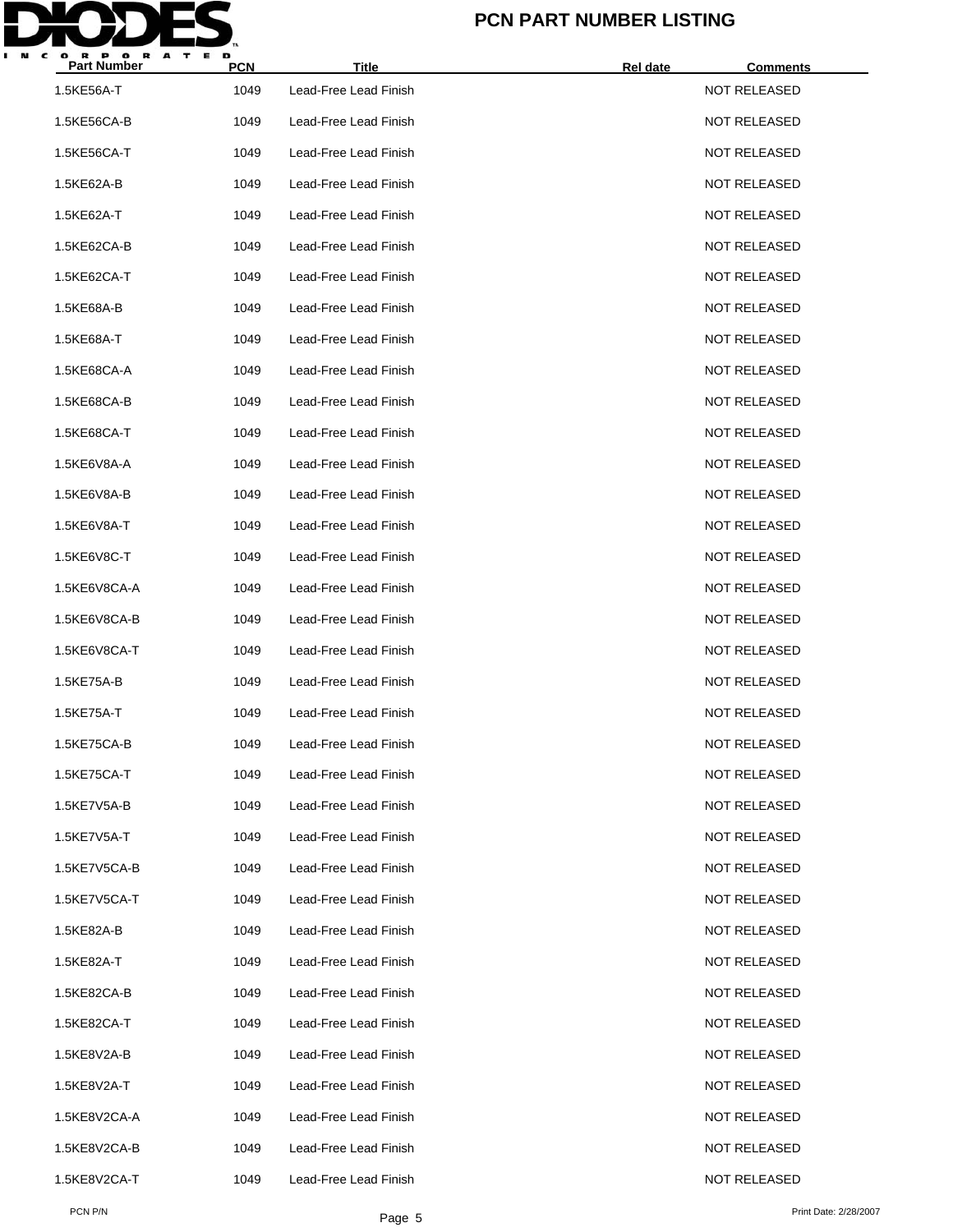

| <b>Part Number</b> | <b>PCN</b> | Title                                                                                                                                                      | Rel date    | <b>Comments</b>     |
|--------------------|------------|------------------------------------------------------------------------------------------------------------------------------------------------------------|-------------|---------------------|
| 1.5KE91A-B         | 1049       | Lead-Free Lead Finish                                                                                                                                      |             | <b>NOT RELEASED</b> |
| 1.5KE91A-T         | 1049       | Lead-Free Lead Finish                                                                                                                                      |             | NOT RELEASED        |
| 1.5KE91CA-B        | 1049       | Lead-Free Lead Finish                                                                                                                                      |             | <b>NOT RELEASED</b> |
| 1.5KE91CA-T        | 1049       | Lead-Free Lead Finish                                                                                                                                      |             | NOT RELEASED        |
| 1.5KE9V1A-B        | 1049       | Lead-Free Lead Finish                                                                                                                                      |             | NOT RELEASED        |
| 1.5KE9V1A-T        | 1049       | Lead-Free Lead Finish                                                                                                                                      |             | NOT RELEASED        |
| 1.5KE9V1CA-B       | 1049       | Lead-Free Lead Finish                                                                                                                                      |             | <b>NOT RELEASED</b> |
| 1.5KE9V1CA-T       | 1049       | Lead-Free Lead Finish                                                                                                                                      |             | NOT RELEASED        |
| 1N4001L-PN         | 1049       | Lead-Free Lead Finish                                                                                                                                      |             | NOT RELEASED        |
| 1N4005L-PN         | 1049       | Lead-Free Lead Finish                                                                                                                                      |             | <b>NOT RELEASED</b> |
| 1N4148W            | 1039       | Qualification of Fabrication Site for Switching, Zener<br>and Small Signal Transistor WaferAddition of second<br>approved Wafer Type for BAV70 and BAV70DW | Feb 5, 2005 |                     |
| 1N4148W-13-F       | 1044       | Introduction of Product in certain D2PAK, GBJ, MELF,<br>PM3, SMA, SMB, SMC, SOD/SOT Packages that are<br>RoHS compliant.                                   | Dec 2, 2005 |                     |
| 1N4148W-7-F        | 1044       | Introduction of Product in certain D2PAK, GBJ, MELF,<br>PM3, SMA, SMB, SMC, SOD/SOT Packages that are<br>RoHS compliant.                                   | Dec 2, 2005 |                     |
| 1N4148WS           | 1039       | Qualification of Fabrication Site for Switching, Zener<br>and Small Signal Transistor WaferAddition of second<br>approved Wafer Type for BAV70 and BAV70DW | Feb 5, 2005 |                     |
| 1N4148WS-7-F       | 1044       | Introduction of Product in certain D2PAK, GBJ, MELF,<br>PM3, SMA, SMB, SMC, SOD/SOT Packages that are<br>RoHS compliant.                                   | Dec 2, 2005 |                     |
| 1N4148WT           | 1039       | Qualification of Fabrication Site for Switching, Zener<br>and Small Signal Transistor WaferAddition of second<br>approved Wafer Type for BAV70 and BAV70DW | Feb 5, 2005 |                     |
| 1N4148WT-7         | 1043       | Introduction of Product in certain SOD/SOT/SC<br>Packages that are RoHS compliant with Green<br>Encapsulate                                                | Dec 5, 2005 |                     |
| 1N4448HWS          | 1039       | Qualification of Fabrication Site for Switching, Zener<br>and Small Signal Transistor WaferAddition of second<br>approved Wafer Type for BAV70 and BAV70DW | Feb 5, 2005 |                     |
| 1N4448HWS-7-F      | 1044       | Introduction of Product in certain D2PAK, GBJ, MELF,<br>PM3, SMA, SMB, SMC, SOD/SOT Packages that are<br>RoHS compliant.                                   | Dec 2, 2005 |                     |
| 1N4448HWT          | 1039       | Qualification of Fabrication Site for Switching, Zener<br>and Small Signal Transistor WaferAddition of second<br>approved Wafer Type for BAV70 and BAV70DW | Feb 5, 2005 |                     |
| 1N4448HWT-7        | 1043       | Introduction of Product in certain SOD/SOT/SC<br>Packages that are RoHS compliant with Green<br>Encapsulate                                                | Dec 5, 2005 |                     |
| 1N4448W            | 1039       | Qualification of Fabrication Site for Switching, Zener<br>and Small Signal Transistor WaferAddition of second<br>approved Wafer Type for BAV70 and BAV70DW | Feb 5, 2005 |                     |
| 1N4448W-7-F        | 1044       | Introduction of Product in certain D2PAK, GBJ, MELF,<br>PM3, SMA, SMB, SMC, SOD/SOT Packages that are<br>RoHS compliant.                                   | Dec 2, 2005 |                     |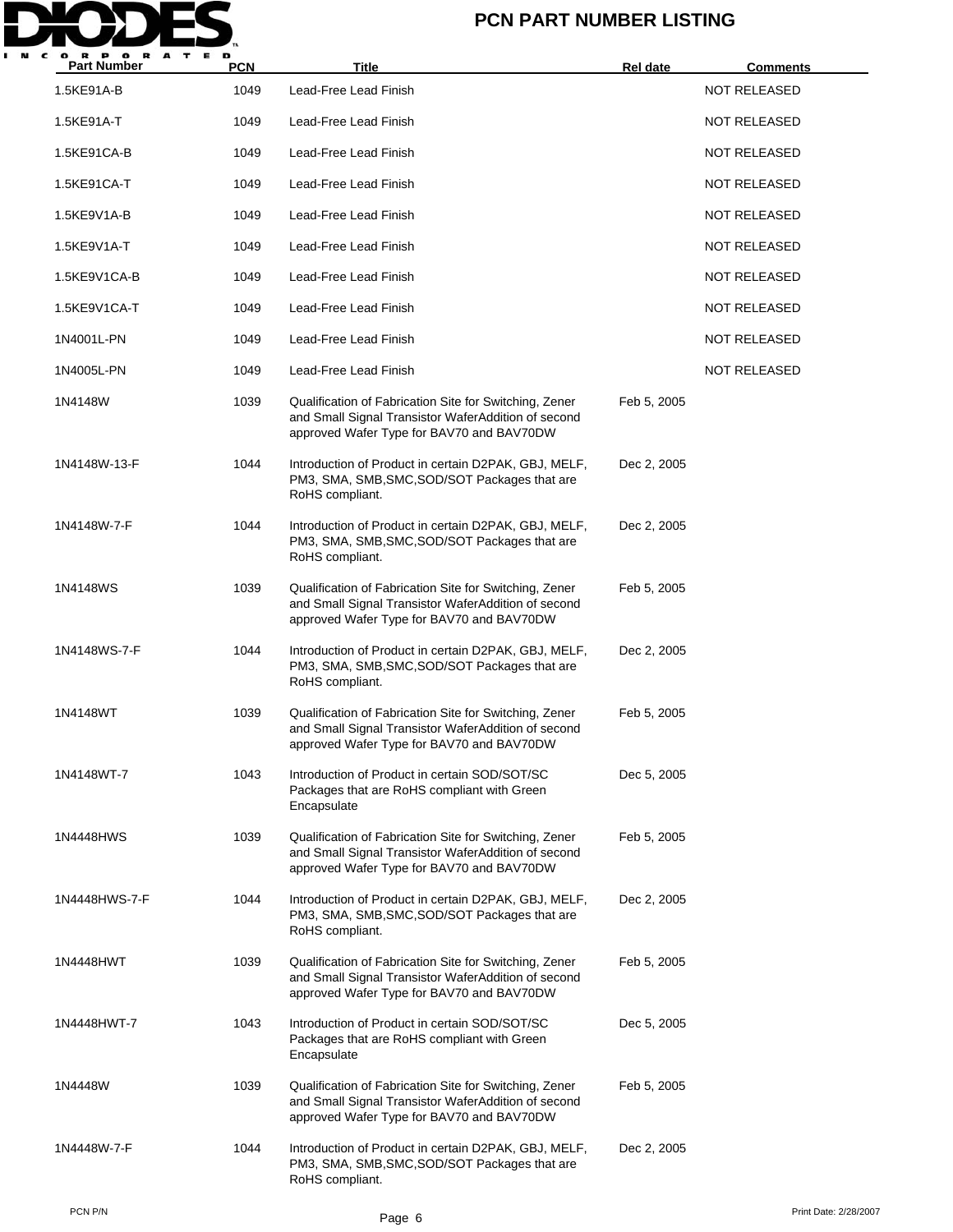

| $\cdot$<br><b>Part Number</b> | <b>PCN</b> | Title                                                                                                                                                      | <b>Rel date</b> | <b>Comments</b>       |
|-------------------------------|------------|------------------------------------------------------------------------------------------------------------------------------------------------------------|-----------------|-----------------------|
| 1N4448WS                      | 1039       | Qualification of Fabrication Site for Switching, Zener<br>and Small Signal Transistor WaferAddition of second<br>approved Wafer Type for BAV70 and BAV70DW | Feb 5, 2005     |                       |
| 1N4448WS-7-01                 | 1068       | Diodes, Inc. meets or exceeds Temic<br>Contential's lead-free Products letter June 24,<br>∧∩∩ר                                                             |                 | <b>NOT RELEASED</b>   |
| 1N4448WS-7-F                  | 1044       | Introduction of Product in certain D2PAK, GBJ, MELF,<br>PM3, SMA, SMB, SMC, SOD/SOT Packages that are<br>RoHS compliant.                                   | Dec 2, 2005     |                       |
| 1N4933G-T                     | 1049       | Lead-Free Lead Finish                                                                                                                                      |                 | <b>NOT RELEASED</b>   |
| 1N4933GL-T                    | 1049       | Lead-Free Lead Finish                                                                                                                                      |                 | <b>NOT RELEASED</b>   |
| 1N4934G-T                     | 1049       | Lead-Free Lead Finish                                                                                                                                      |                 | <b>NOT RELEASED</b>   |
| 1N4934GL-T                    | 1049       | Lead-Free Lead Finish                                                                                                                                      |                 | <b>NOT RELEASED</b>   |
| 1N4935G-T                     | 1049       | Lead-Free Lead Finish                                                                                                                                      |                 | <b>NOT RELEASED</b>   |
| 1N4935GA-01                   | 1049       | Lead-Free Lead Finish                                                                                                                                      |                 | <b>NOT RELEASED</b>   |
| 1N4935GL-T                    | 1049       | Lead-Free Lead Finish                                                                                                                                      |                 | <b>NOT RELEASED</b>   |
| 1N4936G-T                     | 1049       | Lead-Free Lead Finish                                                                                                                                      |                 | <b>NOT RELEASED</b>   |
| 1N4936GL-T                    | 1049       | Lead-Free Lead Finish                                                                                                                                      |                 | <b>NOT RELEASED</b>   |
| 1N4937G-T                     | 1049       | Lead-Free Lead Finish                                                                                                                                      |                 | <b>NOT RELEASED</b>   |
| 1N4937GL-T                    | 1049       | Lead-Free Lead Finish                                                                                                                                      |                 | <b>NOT RELEASED</b>   |
| 1N5401B-D8                    | 1049       | Lead-Free Lead Finish                                                                                                                                      |                 | <b>NOT RELEASED</b>   |
| 1N5402B-D4                    | 1049       | Lead-Free Lead Finish                                                                                                                                      |                 | <b>NOT RELEASED</b>   |
| 1N5404B-D2                    | 1049       | Lead-Free Lead Finish                                                                                                                                      |                 | <b>NOT RELEASED</b>   |
| 1N5404B-D6                    | 1049       | Lead-Free Lead Finish                                                                                                                                      |                 | <b>NOT RELEASED</b>   |
| 1N5404D-B                     | 1049       | Lead-Free Lead Finish                                                                                                                                      |                 | <b>NOT RELEASED</b>   |
| 1N5711W-7-F                   | 1044       | Introduction of Product in certain D2PAK, GBJ, MELF,<br>PM3, SMA, SMB, SMC, SOD/SOT Packages that are<br>RoHS compliant.                                   | Dec 2, 2005     |                       |
| 1N5711WS-7-F                  | 1044       | Introduction of Product in certain D2PAK, GBJ, MELF,<br>PM3, SMA, SMB, SMC, SOD/SOT Packages that are<br>RoHS compliant.                                   | Dec 2, 2005     |                       |
| 1N5819HW-7-F                  | 1044       | Introduction of Product in certain D2PAK, GBJ, MELF,<br>PM3, SMA, SMB, SMC, SOD/SOT Packages that are<br>RoHS compliant.                                   | Dec 2, 2005     |                       |
| 1N6263W-7-F                   | 1044       | Introduction of Product in certain D2PAK, GBJ, MELF,<br>PM3, SMA, SMB, SMC, SOD/SOT Packages that are<br>RoHS compliant.                                   | Dec 2, 2005     |                       |
| 2A01-T                        | 1049       | Lead-Free Lead Finish                                                                                                                                      |                 | <b>NOT RELEASED</b>   |
| 2A02-A                        | 1049       | Lead-Free Lead Finish                                                                                                                                      |                 | NOT RELEASED          |
| 2A02-T                        | 1049       | Lead-Free Lead Finish                                                                                                                                      |                 | <b>NOT RELEASED</b>   |
| 2A03-A                        | 1049       | Lead-Free Lead Finish                                                                                                                                      |                 | <b>NOT RELEASED</b>   |
| 2A03-T                        | 1049       | Lead-Free Lead Finish                                                                                                                                      |                 | NOT RELEASED          |
| 2A04-A                        | 1049       | Lead-Free Lead Finish                                                                                                                                      |                 | <b>NOT RELEASED</b>   |
| PCN P/N                       |            | Page 7                                                                                                                                                     |                 | Print Date: 2/28/2007 |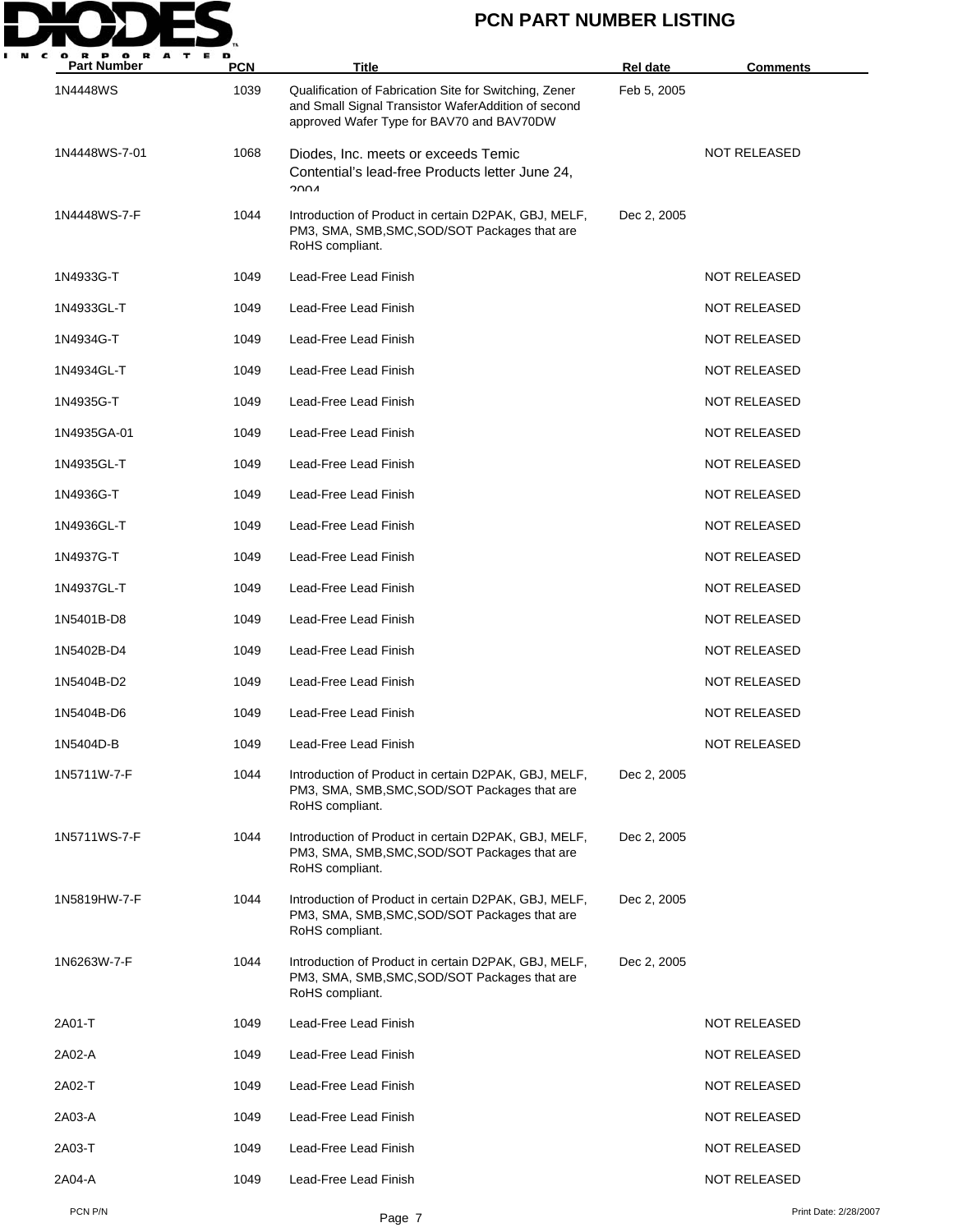

| A<br><b>Part Number</b> | <b>PCN</b> | Title                                                                                                                    | <b>Rel date</b> | <b>Comments</b>     |
|-------------------------|------------|--------------------------------------------------------------------------------------------------------------------------|-----------------|---------------------|
| 2A04-T                  | 1049       | Lead-Free Lead Finish                                                                                                    |                 | <b>NOT RELEASED</b> |
| 2A05-A                  | 1049       | Lead-Free Lead Finish                                                                                                    |                 | NOT RELEASED        |
| 2A05-T                  | 1049       | Lead-Free Lead Finish                                                                                                    |                 | <b>NOT RELEASED</b> |
| 2A06-T                  | 1049       | Lead-Free Lead Finish                                                                                                    |                 | NOT RELEASED        |
| 2A07-T                  | 1049       | Lead-Free Lead Finish                                                                                                    |                 | <b>NOT RELEASED</b> |
| 2DA1774Q-7-F            | 1044       | Introduction of Product in certain D2PAK, GBJ, MELF,<br>PM3, SMA, SMB, SMC, SOD/SOT Packages that are<br>RoHS compliant. | Dec 2, 2005     |                     |
| 2DA1774R-7-F            | 1044       | Introduction of Product in certain D2PAK, GBJ, MELF,<br>PM3, SMA, SMB, SMC, SOD/SOT Packages that are<br>RoHS compliant. | Dec 2, 2005     |                     |
| 2DA1774S-7-F            | 1044       | Introduction of Product in certain D2PAK, GBJ, MELF,<br>PM3, SMA, SMB, SMC, SOD/SOT Packages that are<br>RoHS compliant. | Dec 2, 2005     |                     |
| 2DC4617Q                | 1053       | SURFACE MOUNT SMALL SIGNAL TRANSISTOR<br>ALTERNATE DIE                                                                   | Dec 13, 2006    |                     |
| 2DC4617Q-7-F            | 1044       | Introduction of Product in certain D2PAK, GBJ, MELF,<br>PM3, SMA, SMB, SMC, SOD/SOT Packages that are<br>RoHS compliant. | Dec 2, 2005     |                     |
| 2DC4617R                | 1053       | SURFACE MOUNT SMALL SIGNAL TRANSISTOR<br>ALTERNATE DIE                                                                   | Dec 13, 2006    |                     |
| 2DC4617R-7-F            | 1044       | Introduction of Product in certain D2PAK, GBJ, MELF,<br>PM3, SMA, SMB, SMC, SOD/SOT Packages that are<br>RoHS compliant. | Dec 2, 2005     |                     |
| 2DC4617S                | 1053       | SURFACE MOUNT SMALL SIGNAL TRANSISTOR<br>ALTERNATE DIE                                                                   | Dec 13, 2006    |                     |
| 2DC4617S-7-F            | 1044       | Introduction of Product in certain D2PAK, GBJ, MELF,<br>PM3, SMA, SMB, SMC, SOD/SOT Packages that are<br>RoHS compliant. | Dec 2, 2005     |                     |
| 2N7002-01-7             | 1070       | Alternate Dice Qualified                                                                                                 | Apr 13, 2007    | RELEASED            |
| 2N7002-13-01            | 1070       | Alternate Dice Qualified                                                                                                 | Apr 13, 2007    | <b>RELEASED</b>     |
| 2N7002-13-F             | 1070       | Alternate Dice Qualified                                                                                                 | Apr 13, 2007    | RELEASED            |
| 2N7002-7                | 1070       | <b>Alternate Dice Qualified</b>                                                                                          | Apr 13, 2007    | RELEASED            |
| 2N7002-7-004            | 1070       | Alternate Dice Qualified                                                                                                 | Apr 13, 2007    | RELEASED            |
| 2N7002-7-04-F           | 1070       | Alternate Dice Qualified                                                                                                 | Apr 13, 2007    | RELEASED            |
| 2N7002-7-13             | 1070       | <b>Alternate Dice Qualified</b>                                                                                          | Apr 13, 2007    | RELEASED            |
| 2N7002-7-F              | 1044       | Introduction of Product in certain D2PAK, GBJ, MELF,<br>PM3, SMA, SMB, SMC, SOD/SOT Packages that are<br>RoHS compliant. | Dec 2, 2005     |                     |
| 2N7002-7-F              | 1070       | <b>Alternate Dice Qualified</b>                                                                                          | Apr 13, 2007    | RELEASED            |
| 2N7002DW-13             | 1070       | Alternate Dice Qualified                                                                                                 | Apr 13, 2007    | RELEASED            |
| 2N7002DW-7              | 1070       | Alternate Dice Qualified                                                                                                 | Apr 13, 2007    | <b>RELEASED</b>     |
| 2N7002DW-7-F            | 1044       | Introduction of Product in certain D2PAK, GBJ, MELF,<br>PM3, SMA, SMB, SMC, SOD/SOT Packages that are<br>RoHS compliant. | Dec 2, 2005     |                     |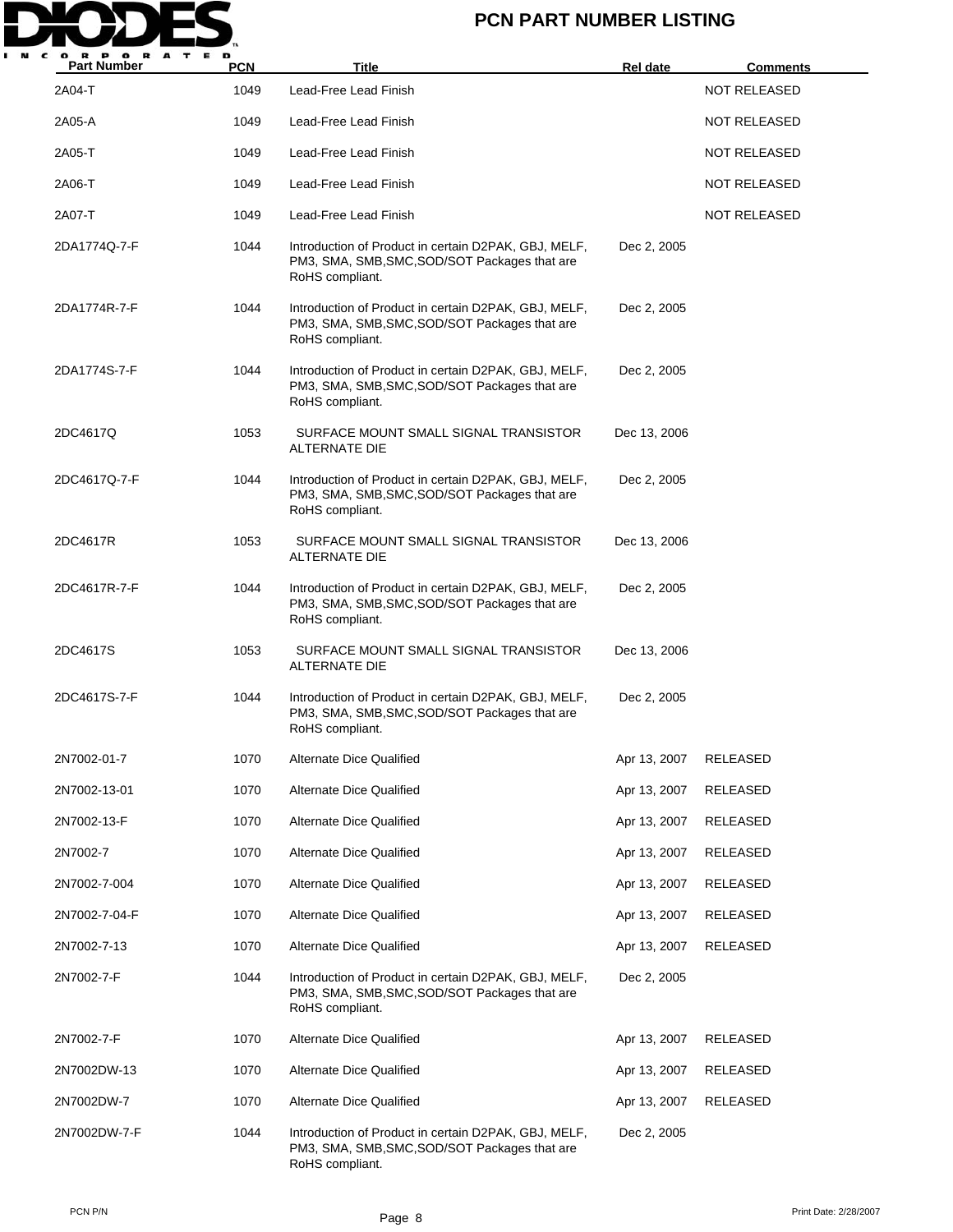

| <b>Part Number</b> | <b>PCN</b> | <b>Title</b>                                                                                                             | Rel date     | <b>Comments</b>     |
|--------------------|------------|--------------------------------------------------------------------------------------------------------------------------|--------------|---------------------|
| 2N7002DW-7-F       | 1070       | <b>Alternate Dice Qualified</b>                                                                                          | Apr 13, 2007 | <b>RELEASED</b>     |
| 2N7002E-7          | 1070       | <b>Alternate Dice Qualified</b>                                                                                          | Apr 13, 2007 | RELEASED            |
| 2N7002E-7-F        | 1044       | Introduction of Product in certain D2PAK, GBJ, MELF,<br>PM3, SMA, SMB, SMC, SOD/SOT Packages that are<br>RoHS compliant. | Dec 2, 2005  |                     |
| 2N7002E-7-F        | 1070       | <b>Alternate Dice Qualified</b>                                                                                          | Apr 13, 2007 | RELEASED            |
| 2N7002R-02DK-13    | 1070       | <b>Alternate Dice Qualified</b>                                                                                          | Apr 13, 2007 | <b>RELEASED</b>     |
| 2N7002R-02DK-7     | 1070       | <b>Alternate Dice Qualified</b>                                                                                          | Apr 13, 2007 | RELEASED            |
| 2N7002T-7-F        | 1044       | Introduction of Product in certain D2PAK, GBJ, MELF,<br>PM3, SMA, SMB, SMC, SOD/SOT Packages that are<br>RoHS compliant. | Dec 2, 2005  |                     |
| 2N7002W-13         | 1070       | <b>Alternate Dice Qualified</b>                                                                                          | Apr 13, 2007 | RELEASED            |
| 2N7002W-13-01      | 1070       | Alternate Dice Qualified                                                                                                 | Apr 13, 2007 | RELEASED            |
| 2N7002W-7          | 1070       | <b>Alternate Dice Qualified</b>                                                                                          | Apr 13, 2007 | <b>RELEASED</b>     |
| 2N7002W-7-01       | 1070       | <b>Alternate Dice Qualified</b>                                                                                          | Apr 13, 2007 | RELEASED            |
| 2N7002W-7-F        | 1043       | Introduction of Product in certain SOD/SOT/SC<br>Packages that are RoHS compliant with Green<br>Encapsulate              | Dec 5, 2005  |                     |
| 2N7002W-7-F        | 1070       | <b>Alternate Dice Qualified</b>                                                                                          | Apr 13, 2007 | RELEASED            |
| 2W005G             | 1049       | Lead-Free Lead Finish                                                                                                    |              | <b>NOT RELEASED</b> |
| 2W01G              | 1049       | Lead-Free Lead Finish                                                                                                    |              | <b>NOT RELEASED</b> |
| 2W02G              | 1049       | Lead-Free Lead Finish                                                                                                    |              | <b>NOT RELEASED</b> |
| 2W02GB-D1DT        | 1049       | Lead-Free Lead Finish                                                                                                    |              | NOT RELEASED        |
| 2W04G              | 1049       | Lead-Free Lead Finish                                                                                                    |              | <b>NOT RELEASED</b> |
| 2W06G              | 1049       | Lead-Free Lead Finish                                                                                                    |              | <b>NOT RELEASED</b> |
| 2W08G              | 1049       | Lead-Free Lead Finish                                                                                                    |              | <b>NOT RELEASED</b> |
| 2W10G              | 1049       | Lead-Free Lead Finish                                                                                                    |              | <b>NOT RELEASED</b> |
| 2W10GB-02          | 1049       | Lead-Free Lead Finish                                                                                                    |              | <b>NOT RELEASED</b> |
| 2W10GB-03          | 1049       | Lead-Free Lead Finish                                                                                                    |              | <b>NOT RELEASED</b> |
| 3.0SMCJ24A-13      | 1049       | Lead-Free Lead Finish                                                                                                    |              | <b>NOT RELEASED</b> |
| A180-PL            | 1064       | A180-PL / A180-WLA HALL EFFECT IC<br>DISCONTINUANCE NOTICE.                                                              |              | <b>NOT RELEASED</b> |
| A180-WLA           | 1064       | A180-PL / A180-WLA HALL EFFECT IC<br>DISCONTINUANCE NOTICE.                                                              |              | <b>NOT RELEASED</b> |
| AD6311             | 1047       | <b>VFD Product Production Termination</b>                                                                                | Aug 1, 2005  |                     |
| AD6312             | 1047       | <b>VFD Product Production Termination</b>                                                                                | Aug 1, 2005  |                     |
| AD6315             | 1047       | <b>VFD Product Production Termination</b>                                                                                | Jul 18, 2006 |                     |
| AD7312             | 1047       | <b>VFD Product Production Termination</b>                                                                                | Aug 1, 2005  |                     |
| AH285/6/8/9        | 1073       | AH285/6/8/9 and AH292/3 SIP5 package type<br>termination                                                                 |              | <b>NOT RELEASED</b> |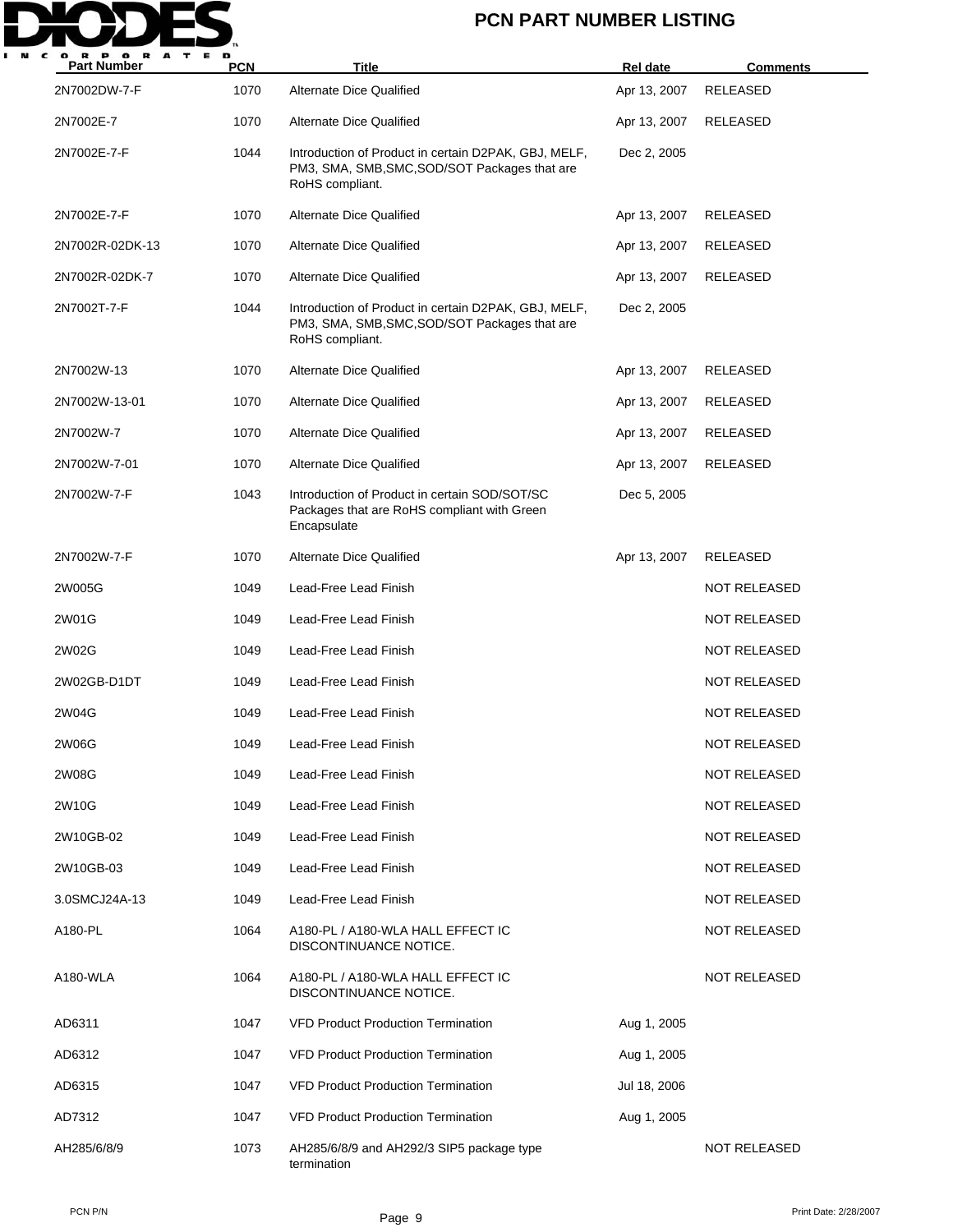

| <b>Part Number</b> | <b>PCN</b> | <b>Title</b>                                                                                                             | Rel date     | <b>Comments</b>     |
|--------------------|------------|--------------------------------------------------------------------------------------------------------------------------|--------------|---------------------|
| AH292/3            | 1073       | AH285/6/8/9 and AH292/3 SIP5 package type<br>termination                                                                 |              | <b>NOT RELEASED</b> |
| AH350-PL           | 1051       | AH350 Linear Hall-Effect Sensor Discontinuance                                                                           | Dec 13, 2006 |                     |
| AP130 SERIES       | 1052       | LOW DROPOUT REGULATOR with TIN/LEAD [Sn/Pb]<br>LEAD FINISHED DISCONTINUANCE                                              |              | <b>NOT RELEASED</b> |
| AP1301             | 1058       | AP1301, AP1302, AP1304, AP1305 Termination, End<br>of Life.                                                              | Aug 1, 2005  |                     |
| AP1302             | 1058       | AP1301, AP1302, AP1304, AP1305 Termination, End<br>of Life.                                                              | Aug 1, 2005  |                     |
| AP1304             | 1058       | AP1301, AP1302, AP1304, AP1305 Termination, End<br>of Life.                                                              | Aug 1, 2005  |                     |
| AP1305             | 1058       | AP1301, AP1302, AP1304, AP1305 Termination, End<br>of Life.                                                              | Aug 1, 2005  |                     |
| AP131 SERIES       | 1052       | LOW DROPOUT REGULATOR with TIN/LEAD [Sn/Pb]<br><b>LEAD FINISHED DISCONTINUANCE</b>                                       |              | <b>NOT RELEASED</b> |
| AP138 ALL          | 1059       | AP138 Low-Noise CMOS LDO PRODUCT SERIES<br><b>DISCONTINUANCE</b>                                                         |              | <b>NOT RELEASED</b> |
| AP1521             | 1062       | AP1521 White LED Step-Up Converter Discontinuance.                                                                       |              | <b>NOT RELEASED</b> |
| AP1522             | 1063       | AP1522 STEP-UP DC/DC CONVERTER<br>Discontinuance.                                                                        |              | <b>NOT RELEASED</b> |
| ATS1177-WLA-A      | 1051       | AH350 Linear Hall-Effect Sensor Discontinuance                                                                           | Dec 13, 2006 |                     |
| ATS17-WLA-A        | 1051       | AH350 Linear Hall-Effect Sensor Discontinuance                                                                           | Dec 13, 2006 |                     |
| ATS177-WLA-A       | 1060       | ATS177-WLA-A Single Output Hall Effect Latch<br>Discontinuance.                                                          |              | <b>NOT RELEASED</b> |
| ATS277-PL-C        | 1051       | AH350 Linear Hall-Effect Sensor Discontinuance                                                                           | Dec 13, 2006 |                     |
| ATS277G-PL-A       | 1051       | AH350 Linear Hall-Effect Sensor Discontinuance                                                                           | Dec 13, 2006 |                     |
| ATS277G-PL-B       | 1051       | AH350 Linear Hall-Effect Sensor Discontinuance                                                                           | Dec 13, 2006 |                     |
| ATS277G-PL-B       | 1061       | ATS277G-PL Complementary Output Hall Effect Latch<br>Discontinuance                                                      |              | NOT RELEASED        |
| ATS277G-PL-C       | 1061       | ATS277G-PL Complementary Output Hall Effect Latch<br>Discontinuance                                                      |              | <b>NOT RELEASED</b> |
| AZ23C10-7-F        | 1044       | Introduction of Product in certain D2PAK, GBJ, MELF,<br>PM3, SMA, SMB, SMC, SOD/SOT Packages that are<br>RoHS compliant. | Dec 2, 2005  |                     |
| AZ23C10W-7-F       | 1043       | Introduction of Product in certain SOD/SOT/SC<br>Packages that are RoHS compliant with Green<br>Encapsulate              | Dec 5, 2005  |                     |
| AZ23C11-7-F        | 1044       | Introduction of Product in certain D2PAK, GBJ, MELF,<br>PM3, SMA, SMB, SMC, SOD/SOT Packages that are<br>RoHS compliant. | Dec 2, 2005  |                     |
| AZ23C12-7-F        | 1044       | Introduction of Product in certain D2PAK, GBJ, MELF,<br>PM3, SMA, SMB, SMC, SOD/SOT Packages that are<br>RoHS compliant. | Dec 2, 2005  |                     |
| AZ23C13-7-F        | 1044       | Introduction of Product in certain D2PAK, GBJ, MELF,<br>PM3, SMA, SMB, SMC, SOD/SOT Packages that are<br>RoHS compliant. | Dec 2, 2005  |                     |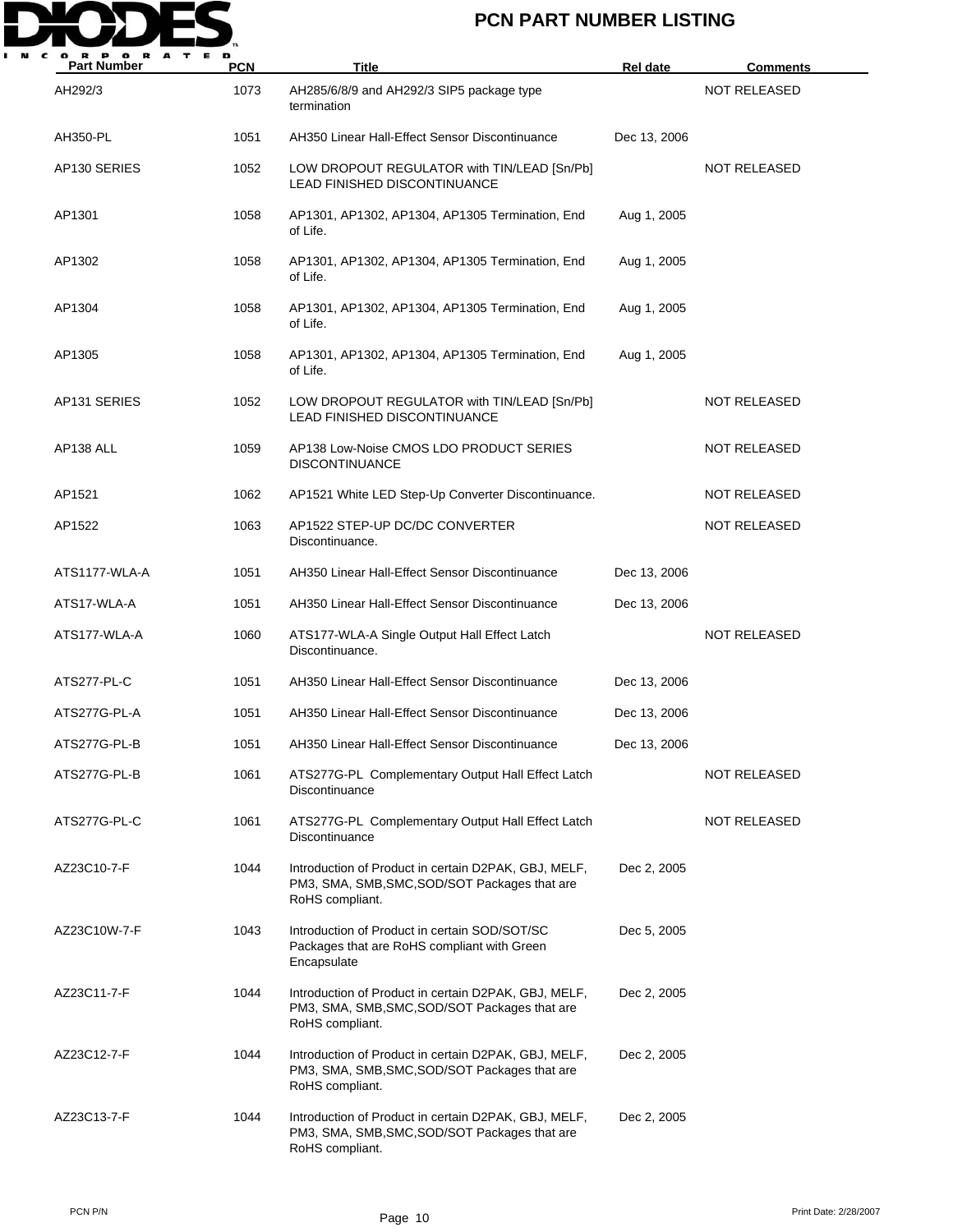

| <b>Part Number</b> | <b>PCN</b> | Title                                                                                                                    | Rel date    | <b>Comments</b>       |
|--------------------|------------|--------------------------------------------------------------------------------------------------------------------------|-------------|-----------------------|
| AZ23C15-7-F        | 1044       | Introduction of Product in certain D2PAK, GBJ, MELF,<br>PM3, SMA, SMB, SMC, SOD/SOT Packages that are<br>RoHS compliant. | Dec 2, 2005 |                       |
| AZ23C16-7-F        | 1044       | Introduction of Product in certain D2PAK, GBJ, MELF,<br>PM3, SMA, SMB, SMC, SOD/SOT Packages that are<br>RoHS compliant. | Dec 2, 2005 |                       |
| AZ23C18-7-F        | 1044       | Introduction of Product in certain D2PAK, GBJ, MELF,<br>PM3, SMA, SMB, SMC, SOD/SOT Packages that are<br>RoHS compliant. | Dec 2, 2005 |                       |
| AZ23C18W-7-F       | 1043       | Introduction of Product in certain SOD/SOT/SC<br>Packages that are RoHS compliant with Green<br>Encapsulate              | Dec 5, 2005 |                       |
| AZ23C20-7-F        | 1044       | Introduction of Product in certain D2PAK, GBJ, MELF,<br>PM3, SMA, SMB, SMC, SOD/SOT Packages that are<br>RoHS compliant. | Dec 2, 2005 |                       |
| AZ23C22-7-F        | 1044       | Introduction of Product in certain D2PAK, GBJ, MELF,<br>PM3, SMA, SMB, SMC, SOD/SOT Packages that are<br>RoHS compliant. | Dec 2, 2005 |                       |
| AZ23C24-7-F        | 1044       | Introduction of Product in certain D2PAK, GBJ, MELF,<br>PM3, SMA, SMB, SMC, SOD/SOT Packages that are<br>RoHS compliant. | Dec 2, 2005 |                       |
| AZ23C27-7-F        | 1044       | Introduction of Product in certain D2PAK, GBJ, MELF,<br>PM3, SMA, SMB, SMC, SOD/SOT Packages that are<br>RoHS compliant. | Dec 2, 2005 |                       |
| AZ23C2V7-7-F       | 1044       | Introduction of Product in certain D2PAK, GBJ, MELF,<br>PM3, SMA, SMB, SMC, SOD/SOT Packages that are<br>RoHS compliant. | Dec 2, 2005 |                       |
| AZ23C30-7-F        | 1044       | Introduction of Product in certain D2PAK, GBJ, MELF,<br>PM3, SMA, SMB, SMC, SOD/SOT Packages that are<br>RoHS compliant. | Dec 2, 2005 |                       |
| AZ23C33-7-F        | 1044       | Introduction of Product in certain D2PAK, GBJ, MELF,<br>PM3, SMA, SMB, SMC, SOD/SOT Packages that are<br>RoHS compliant. | Dec 2, 2005 |                       |
| AZ23C36-7-F        | 1044       | Introduction of Product in certain D2PAK, GBJ, MELF,<br>PM3, SMA, SMB, SMC, SOD/SOT Packages that are<br>RoHS compliant. | Dec 2, 2005 |                       |
| AZ23C39-7-F        | 1044       | Introduction of Product in certain D2PAK, GBJ, MELF,<br>PM3, SMA, SMB, SMC, SOD/SOT Packages that are<br>RoHS compliant. | Dec 2, 2005 |                       |
| AZ23C3V0-7-F       | 1044       | Introduction of Product in certain D2PAK, GBJ, MELF,<br>PM3, SMA, SMB, SMC, SOD/SOT Packages that are<br>RoHS compliant. | Dec 2, 2005 |                       |
| AZ23C3V3-7-F       | 1044       | Introduction of Product in certain D2PAK, GBJ, MELF,<br>PM3, SMA, SMB, SMC, SOD/SOT Packages that are<br>RoHS compliant. | Dec 2, 2005 |                       |
| AZ23C3V6-7-F       | 1044       | Introduction of Product in certain D2PAK, GBJ, MELF,<br>PM3, SMA, SMB, SMC, SOD/SOT Packages that are<br>RoHS compliant. | Dec 2, 2005 |                       |
| AZ23C3V9-7-F       | 1044       | Introduction of Product in certain D2PAK, GBJ, MELF,<br>PM3, SMA, SMB, SMC, SOD/SOT Packages that are<br>RoHS compliant. | Dec 2, 2005 |                       |
| AZ23C43-7-F        | 1044       | Introduction of Product in certain D2PAK, GBJ, MELF,<br>PM3, SMA, SMB, SMC, SOD/SOT Packages that are<br>RoHS compliant. | Dec 2, 2005 |                       |
| PCN P/N            |            | Page 11                                                                                                                  |             | Print Date: 2/28/2007 |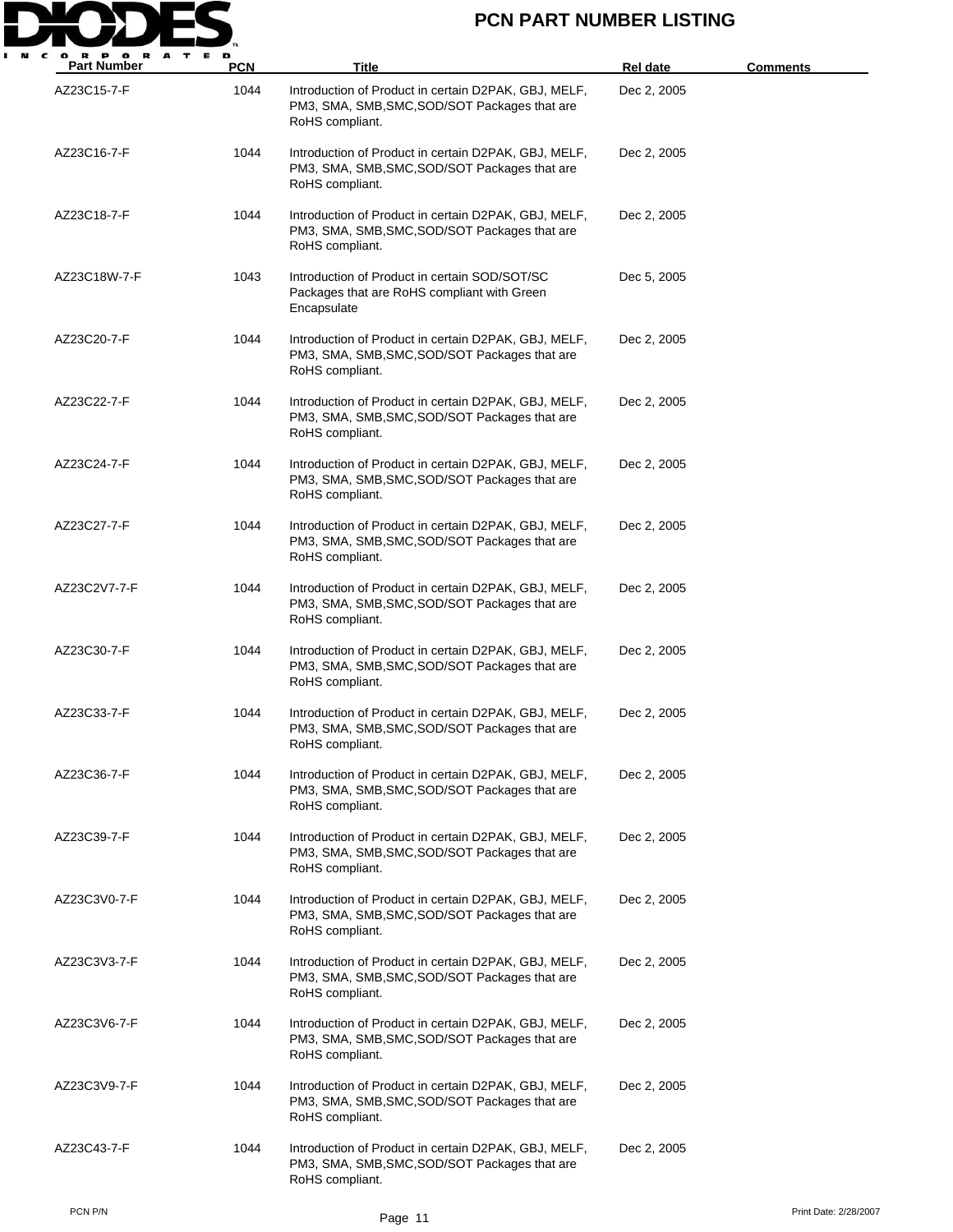

| <b>Part Number</b> | <b>PCN</b> | Title                                                                                                                                                      | <b>Rel date</b> | <b>Comments</b>       |
|--------------------|------------|------------------------------------------------------------------------------------------------------------------------------------------------------------|-----------------|-----------------------|
| AZ23C47-7-F        | 1044       | Introduction of Product in certain D2PAK, GBJ, MELF,<br>PM3, SMA, SMB, SMC, SOD/SOT Packages that are<br>RoHS compliant.                                   | Dec 2, 2005     |                       |
| AZ23C4V3-7-F       | 1044       | Introduction of Product in certain D2PAK, GBJ, MELF,<br>PM3, SMA, SMB, SMC, SOD/SOT Packages that are<br>RoHS compliant.                                   | Dec 2, 2005     |                       |
| AZ23C4V7-7-F       | 1044       | Introduction of Product in certain D2PAK, GBJ, MELF,<br>PM3, SMA, SMB, SMC, SOD/SOT Packages that are<br>RoHS compliant.                                   | Dec 2, 2005     |                       |
| AZ23C51-7-F        | 1044       | Introduction of Product in certain D2PAK, GBJ, MELF,<br>PM3, SMA, SMB, SMC, SOD/SOT Packages that are<br>RoHS compliant.                                   | Dec 2, 2005     |                       |
| AZ23C5V1-7-F       | 1044       | Introduction of Product in certain D2PAK, GBJ, MELF,<br>PM3, SMA, SMB, SMC, SOD/SOT Packages that are<br>RoHS compliant.                                   | Dec 2, 2005     |                       |
| AZ23C5V6-7-F       | 1044       | Introduction of Product in certain D2PAK, GBJ, MELF,<br>PM3, SMA, SMB, SMC, SOD/SOT Packages that are<br>RoHS compliant.                                   | Dec 2, 2005     |                       |
| AZ23C5V6W-7-F      | 1043       | Introduction of Product in certain SOD/SOT/SC<br>Packages that are RoHS compliant with Green<br>Encapsulate                                                | Dec 5, 2005     |                       |
| AZ23C6V2-7-F       | 1044       | Introduction of Product in certain D2PAK, GBJ, MELF,<br>PM3, SMA, SMB, SMC, SOD/SOT Packages that are<br>RoHS compliant.                                   | Dec 2, 2005     |                       |
| AZ23C6V8-7-F       | 1044       | Introduction of Product in certain D2PAK, GBJ, MELF,<br>PM3, SMA, SMB, SMC, SOD/SOT Packages that are<br>RoHS compliant.                                   | Dec 2, 2005     |                       |
| AZ23C6V8W-7-F      | 1043       | Introduction of Product in certain SOD/SOT/SC<br>Packages that are RoHS compliant with Green<br>Encapsulate                                                | Dec 5, 2005     |                       |
| AZ23C7V5-7-F       | 1044       | Introduction of Product in certain D2PAK, GBJ, MELF,<br>PM3, SMA, SMB, SMC, SOD/SOT Packages that are<br>RoHS compliant.                                   | Dec 2, 2005     |                       |
| AZ23C8V2-7-F       | 1044       | Introduction of Product in certain D2PAK, GBJ, MELF,<br>PM3, SMA, SMB, SMC, SOD/SOT Packages that are<br>RoHS compliant.                                   | Dec 2, 2005     |                       |
| AZ23C9V1-7-F       | 1044       | Introduction of Product in certain D2PAK, GBJ, MELF,<br>PM3, SMA, SMB, SMC, SOD/SOT Packages that are<br>RoHS compliant.                                   | Dec 2, 2005     |                       |
| AZ23Cxxx           | 1039       | Qualification of Fabrication Site for Switching, Zener<br>and Small Signal Transistor WaferAddition of second<br>approved Wafer Type for BAV70 and BAV70DW | Feb 5, 2005     |                       |
| AZ23CxxxW          | 1039       | Qualification of Fabrication Site for Switching, Zener<br>and Small Signal Transistor WaferAddition of second<br>approved Wafer Type for BAV70 and BAV70DW | Feb 5, 2005     |                       |
| B0520LW-7-F        | 1044       | Introduction of Product in certain D2PAK, GBJ, MELF,<br>PM3, SMA, SMB, SMC, SOD/SOT Packages that are<br>RoHS compliant.                                   | Dec 2, 2005     |                       |
| B0520WS-7-F        | 1044       | Introduction of Product in certain D2PAK, GBJ, MELF,<br>PM3, SMA, SMB, SMC, SOD/SOT Packages that are<br>RoHS compliant.                                   | Dec 2, 2005     |                       |
| B0530W-7-F         | 1044       | Introduction of Product in certain D2PAK, GBJ, MELF,<br>PM3, SMA, SMB, SMC, SOD/SOT Packages that are<br>RoHS compliant.                                   | Dec 2, 2005     |                       |
| PCN P/N            |            | Page 12                                                                                                                                                    |                 | Print Date: 2/28/2007 |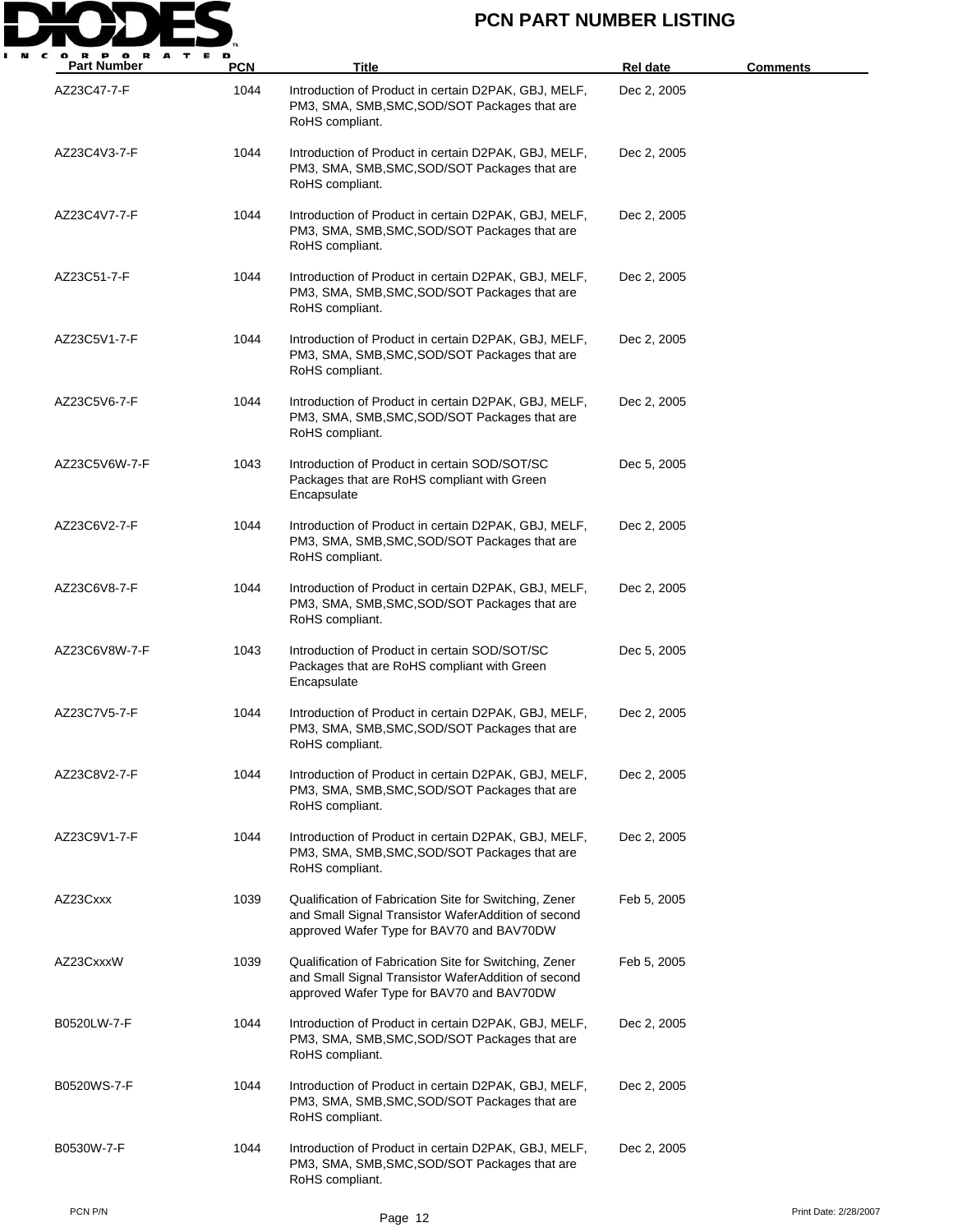

| <b>Part Number</b> | PCN  | <b>Title</b>                                                                                                             | <b>Rel date</b> | <b>Comments</b>     |
|--------------------|------|--------------------------------------------------------------------------------------------------------------------------|-----------------|---------------------|
| B0530WS-7-F        | 1044 | Introduction of Product in certain D2PAK, GBJ, MELF,<br>PM3, SMA, SMB, SMC, SOD/SOT Packages that are<br>RoHS compliant. | Dec 2, 2005     |                     |
| B0540W-7-F         | 1044 | Introduction of Product in certain D2PAK, GBJ, MELF,<br>PM3, SMA, SMB, SMC, SOD/SOT Packages that are<br>RoHS compliant. | Dec 2, 2005     |                     |
| B0540WS-7-F        | 1044 | Introduction of Product in certain D2PAK, GBJ, MELF,<br>PM3, SMA, SMB, SMC, SOD/SOT Packages that are<br>RoHS compliant. | Dec 2, 2005     |                     |
| B0HCML000002       | 1049 | Lead-Free Lead Finish                                                                                                    |                 | <b>NOT RELEASED</b> |
| B1100-13           | 1042 | Qualification of Assembly and Test Site for Schottky<br>and Standard Recovery GP Rectifier Diode                         | Aug 26, 2005    |                     |
| B1100-13-F         | 1042 | Qualification of Assembly and Test Site for Schottky<br>and Standard Recovery GP Rectifier Diode                         | Aug 26, 2005    |                     |
| B1100-13-F         | 1044 | Introduction of Product in certain D2PAK, GBJ, MELF,<br>PM3, SMA, SMB, SMC, SOD/SOT Packages that are<br>RoHS compliant. | Dec 2, 2005     |                     |
| B1100B-13          | 1042 | Qualification of Assembly and Test Site for Schottky<br>and Standard Recovery GP Rectifier Diode                         | Aug 26, 2005    |                     |
| B1100B-13-F        | 1042 | Qualification of Assembly and Test Site for Schottky<br>and Standard Recovery GP Rectifier Diode                         | Aug 26, 2005    |                     |
| B1100B-13-F        | 1044 | Introduction of Product in certain D2PAK, GBJ, MELF,<br>PM3, SMA, SMB, SMC, SOD/SOT Packages that are<br>RoHS compliant. | Dec 2, 2005     |                     |
| B1100LB-13         | 1042 | Qualification of Assembly and Test Site for Schottky<br>and Standard Recovery GP Rectifier Diode                         | Aug 26, 2005    |                     |
| B1100LB-13         | 1049 | Lead-Free Lead Finish                                                                                                    |                 | NOT RELEASED        |
| B1100LB-13-F       | 1042 | Qualification of Assembly and Test Site for Schottky<br>and Standard Recovery GP Rectifier Diode                         | Aug 26, 2005    |                     |
| B1100LB-13-F       | 1044 | Introduction of Product in certain D2PAK, GBJ, MELF,<br>PM3, SMA, SMB, SMC, SOD/SOT Packages that are<br>RoHS compliant. | Dec 2, 2005     |                     |
| B1100LB-13-F       | 1049 | Lead-Free Lead Finish                                                                                                    |                 | <b>NOT RELEASED</b> |
| B120-13            | 1042 | Qualification of Assembly and Test Site for Schottky<br>and Standard Recovery GP Rectifier Diode                         | Aug 26, 2005    |                     |
| B120-13-F          | 1042 | Qualification of Assembly and Test Site for Schottky<br>and Standard Recovery GP Rectifier Diode                         | Aug 26, 2005    |                     |
| B120-13-F          | 1044 | Introduction of Product in certain D2PAK, GBJ, MELF,<br>PM3, SMA, SMB, SMC, SOD/SOT Packages that are<br>RoHS compliant. | Dec 2, 2005     |                     |
| B120B-13           | 1042 | Qualification of Assembly and Test Site for Schottky<br>and Standard Recovery GP Rectifier Diode                         | Aug 26, 2005    |                     |
| B120B-13-F         | 1042 | Qualification of Assembly and Test Site for Schottky<br>and Standard Recovery GP Rectifier Diode                         | Aug 26, 2005    |                     |
| B120B-13-F         | 1044 | Introduction of Product in certain D2PAK, GBJ, MELF,<br>PM3, SMA, SMB, SMC, SOD/SOT Packages that are<br>RoHS compliant. | Dec 2, 2005     |                     |
| B130-13            | 1042 | Qualification of Assembly and Test Site for Schottky<br>and Standard Recovery GP Rectifier Diode                         | Aug 26, 2005    |                     |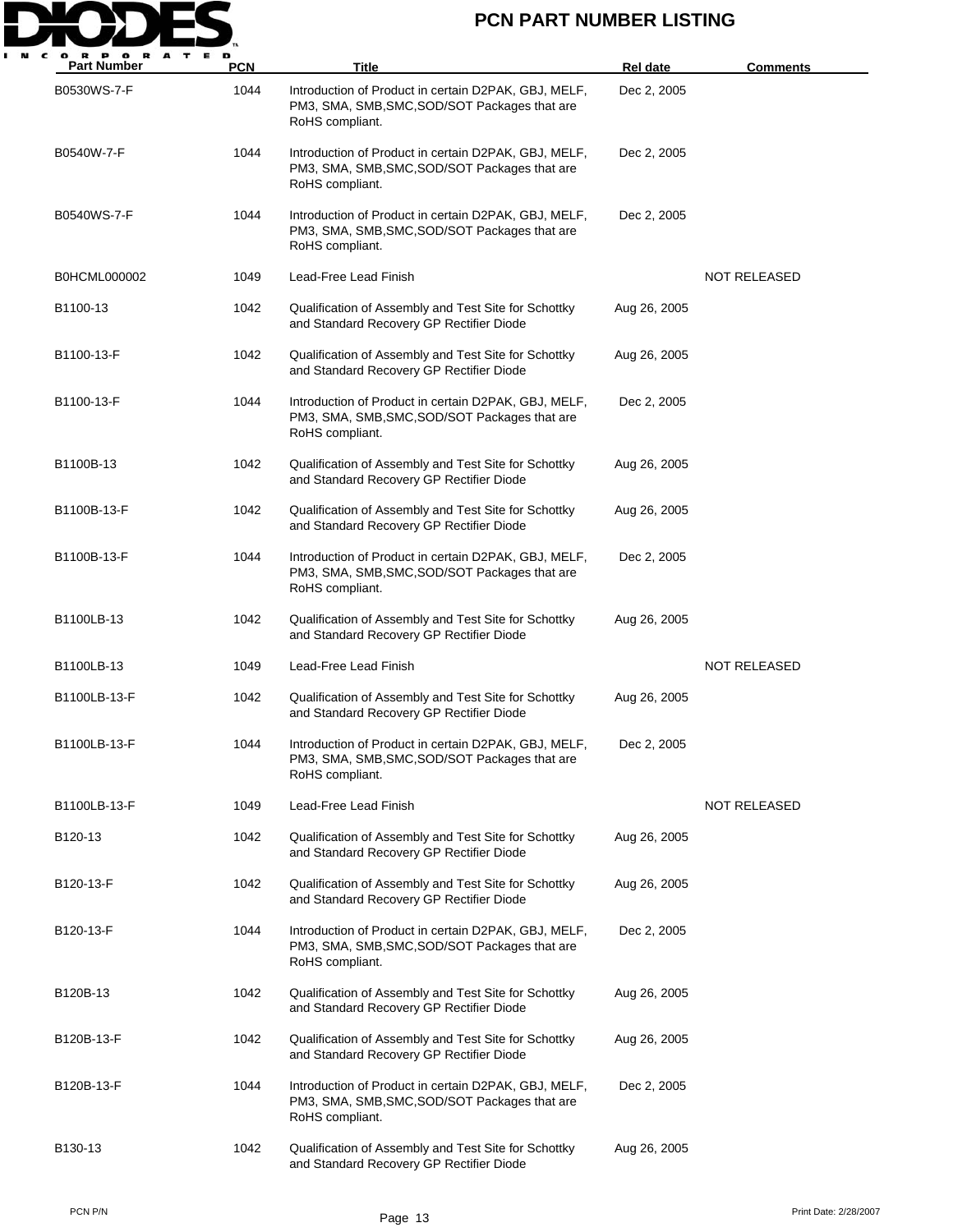

| <b>Part Number</b> | <b>PCN</b> | <b>Title</b>                                                                                                             | <b>Rel date</b> | <u>Comments</u> |
|--------------------|------------|--------------------------------------------------------------------------------------------------------------------------|-----------------|-----------------|
| B130-13-F          | 1042       | Qualification of Assembly and Test Site for Schottky<br>and Standard Recovery GP Rectifier Diode                         | Aug 26, 2005    |                 |
| B130-13-F          | 1044       | Introduction of Product in certain D2PAK, GBJ, MELF,<br>PM3, SMA, SMB, SMC, SOD/SOT Packages that are<br>RoHS compliant. | Dec 2, 2005     |                 |
| B130B-13           | 1042       | Qualification of Assembly and Test Site for Schottky<br>and Standard Recovery GP Rectifier Diode                         | Aug 26, 2005    |                 |
| B130B-13-F         | 1042       | Qualification of Assembly and Test Site for Schottky<br>and Standard Recovery GP Rectifier Diode                         | Aug 26, 2005    |                 |
| B130B-13-F         | 1044       | Introduction of Product in certain D2PAK, GBJ, MELF,<br>PM3, SMA, SMB, SMC, SOD/SOT Packages that are<br>RoHS compliant. | Dec 2, 2005     |                 |
| B130L-13           | 1042       | Qualification of Assembly and Test Site for Schottky<br>and Standard Recovery GP Rectifier Diode                         | Aug 26, 2005    |                 |
| B130L-13-F         | 1042       | Qualification of Assembly and Test Site for Schottky<br>and Standard Recovery GP Rectifier Diode                         | Aug 26, 2005    |                 |
| B130L-13-F         | 1044       | Introduction of Product in certain D2PAK, GBJ, MELF,<br>PM3, SMA, SMB, SMC, SOD/SOT Packages that are<br>RoHS compliant. | Dec 2, 2005     |                 |
| <b>B130LAW-7-F</b> | 1044       | Introduction of Product in certain D2PAK, GBJ, MELF,<br>PM3, SMA, SMB, SMC, SOD/SOT Packages that are<br>RoHS compliant. | Dec 2, 2005     |                 |
| <b>B130LAW-7-F</b> | 1044       | Introduction of Product in certain D2PAK, GBJ, MELF,<br>PM3, SMA, SMB, SMC, SOD/SOT Packages that are<br>RoHS compliant. | Dec 2, 2005     |                 |
| B130LB-13          | 1042       | Qualification of Assembly and Test Site for Schottky<br>and Standard Recovery GP Rectifier Diode                         | Aug 26, 2005    |                 |
| B130LB-13-F        | 1042       | Qualification of Assembly and Test Site for Schottky<br>and Standard Recovery GP Rectifier Diode                         | Aug 26, 2005    |                 |
| B130LB-13-F        | 1044       | Introduction of Product in certain D2PAK, GBJ, MELF,<br>PM3, SMA, SMB, SMC, SOD/SOT Packages that are<br>RoHS compliant. | Dec 2, 2005     |                 |
| B140-13            | 1042       | Qualification of Assembly and Test Site for Schottky<br>and Standard Recovery GP Rectifier Diode                         | Aug 26, 2005    |                 |
| B140-13-F          | 1042       | Qualification of Assembly and Test Site for Schottky<br>and Standard Recovery GP Rectifier Diode                         | Aug 26, 2005    |                 |
| B140-13-F          | 1044       | Introduction of Product in certain D2PAK, GBJ, MELF,<br>PM3, SMA, SMB, SMC, SOD/SOT Packages that are<br>RoHS compliant. | Dec 2, 2005     |                 |
| B140B-13           | 1042       | Qualification of Assembly and Test Site for Schottky<br>and Standard Recovery GP Rectifier Diode                         | Aug 26, 2005    |                 |
| B140B-13-F         | 1042       | Qualification of Assembly and Test Site for Schottky<br>and Standard Recovery GP Rectifier Diode                         | Aug 26, 2005    |                 |
| B140B-13-F         | 1044       | Introduction of Product in certain D2PAK, GBJ, MELF,<br>PM3, SMA, SMB, SMC, SOD/SOT Packages that are<br>RoHS compliant. | Dec 2, 2005     |                 |
| B140HB-13          | 1042       | Qualification of Assembly and Test Site for Schottky<br>and Standard Recovery GP Rectifier Diode                         | Aug 26, 2005    |                 |
| B140HB-13-F        | 1042       | Qualification of Assembly and Test Site for Schottky<br>and Standard Recovery GP Rectifier Diode                         | Aug 26, 2005    |                 |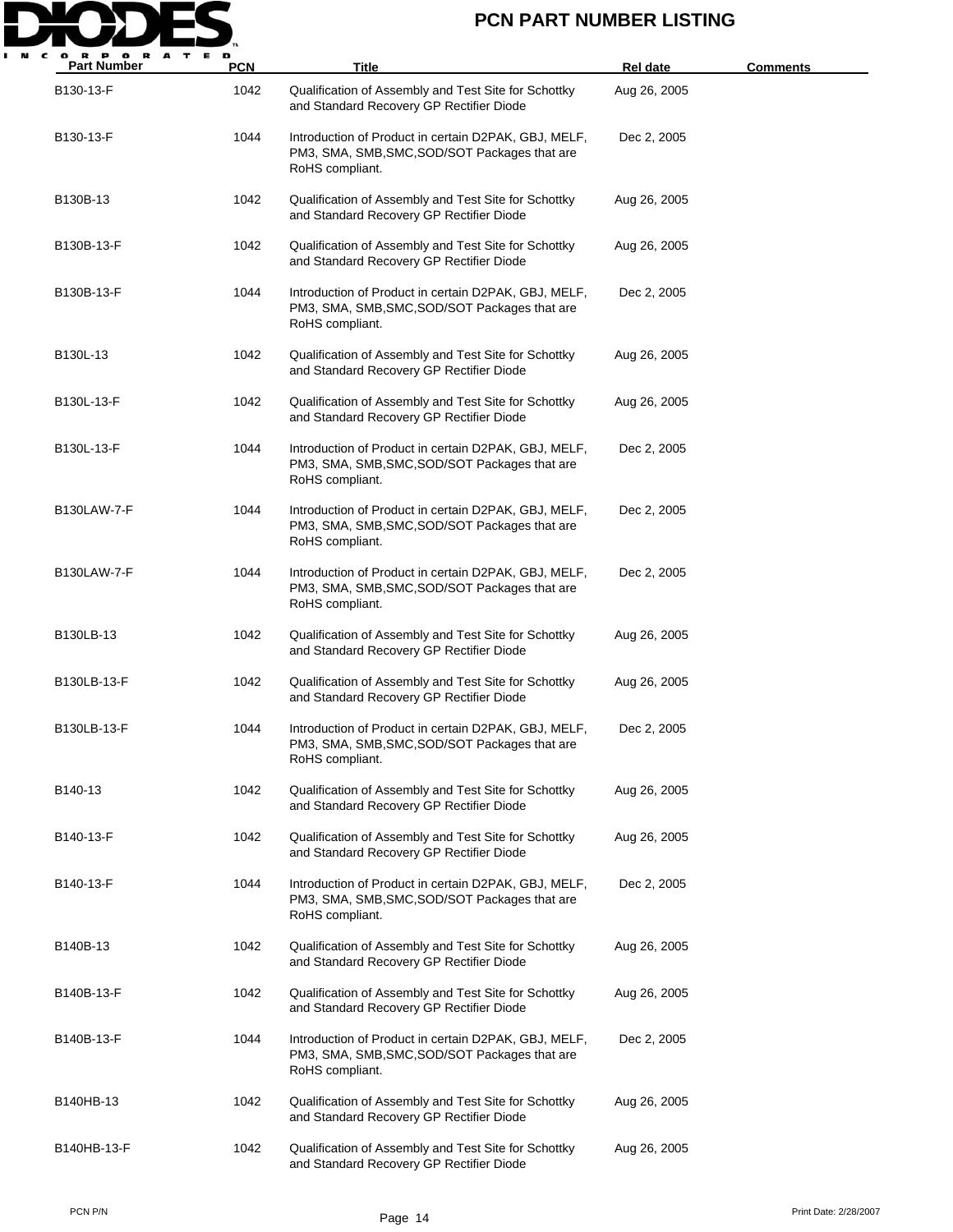

| <b>Part Number</b>   | <b>PCN</b> | Title                                                                                                                    | <b>Rel date</b> | <b>Comments</b> |
|----------------------|------------|--------------------------------------------------------------------------------------------------------------------------|-----------------|-----------------|
| B140HB-13-F          | 1044       | Introduction of Product in certain D2PAK, GBJ, MELF,<br>PM3, SMA, SMB, SMC, SOD/SOT Packages that are<br>RoHS compliant. | Dec 2, 2005     |                 |
| B150-13              | 1042       | Qualification of Assembly and Test Site for Schottky<br>and Standard Recovery GP Rectifier Diode                         | Aug 26, 2005    |                 |
| B150-13-F            | 1042       | Qualification of Assembly and Test Site for Schottky<br>and Standard Recovery GP Rectifier Diode                         | Aug 26, 2005    |                 |
| B150-13-F            | 1044       | Introduction of Product in certain D2PAK, GBJ, MELF,<br>PM3, SMA, SMB, SMC, SOD/SOT Packages that are<br>RoHS compliant. | Dec 2, 2005     |                 |
| B150B-13             | 1042       | Qualification of Assembly and Test Site for Schottky<br>and Standard Recovery GP Rectifier Diode                         | Aug 26, 2005    |                 |
| B150B-13-F           | 1042       | Qualification of Assembly and Test Site for Schottky<br>and Standard Recovery GP Rectifier Diode                         | Aug 26, 2005    |                 |
| B150B-13-F           | 1044       | Introduction of Product in certain D2PAK, GBJ, MELF,<br>PM3, SMA, SMB, SMC, SOD/SOT Packages that are<br>RoHS compliant. | Dec 2, 2005     |                 |
| B <sub>160</sub> -13 | 1042       | Qualification of Assembly and Test Site for Schottky<br>and Standard Recovery GP Rectifier Diode                         | Aug 26, 2005    |                 |
| B160-13-F            | 1042       | Qualification of Assembly and Test Site for Schottky<br>and Standard Recovery GP Rectifier Diode                         | Aug 26, 2005    |                 |
| B160-13-F            | 1044       | Introduction of Product in certain D2PAK, GBJ, MELF,<br>PM3, SMA, SMB, SMC, SOD/SOT Packages that are<br>RoHS compliant. | Dec 2, 2005     |                 |
| B160B-13             | 1042       | Qualification of Assembly and Test Site for Schottky<br>and Standard Recovery GP Rectifier Diode                         | Aug 26, 2005    |                 |
| B160B-13-F           | 1042       | Qualification of Assembly and Test Site for Schottky<br>and Standard Recovery GP Rectifier Diode                         | Aug 26, 2005    |                 |
| B160B-13-F           | 1044       | Introduction of Product in certain D2PAK, GBJ, MELF,<br>PM3, SMA, SMB, SMC, SOD/SOT Packages that are<br>RoHS compliant. | Dec 2, 2005     |                 |
| B170-13              | 1042       | Qualification of Assembly and Test Site for Schottky<br>and Standard Recovery GP Rectifier Diode                         | Aug 26, 2005    |                 |
| B170-13-F            | 1042       | Qualification of Assembly and Test Site for Schottky<br>and Standard Recovery GP Rectifier Diode                         | Aug 26, 2005    |                 |
| B170-13-F            | 1044       | Introduction of Product in certain D2PAK, GBJ, MELF,<br>PM3, SMA, SMB, SMC, SOD/SOT Packages that are<br>RoHS compliant. | Dec 2, 2005     |                 |
| B170B-13             | 1042       | Qualification of Assembly and Test Site for Schottky<br>and Standard Recovery GP Rectifier Diode                         | Aug 26, 2005    |                 |
| B170B-13-F           | 1042       | Qualification of Assembly and Test Site for Schottky<br>and Standard Recovery GP Rectifier Diode                         | Aug 26, 2005    |                 |
| B170B-13-F           | 1044       | Introduction of Product in certain D2PAK, GBJ, MELF,<br>PM3, SMA, SMB, SMC, SOD/SOT Packages that are<br>RoHS compliant. | Dec 2, 2005     |                 |
| B180-13              | 1042       | Qualification of Assembly and Test Site for Schottky<br>and Standard Recovery GP Rectifier Diode                         | Aug 26, 2005    |                 |
| B180-13-F            | 1042       | Qualification of Assembly and Test Site for Schottky<br>and Standard Recovery GP Rectifier Diode                         | Aug 26, 2005    |                 |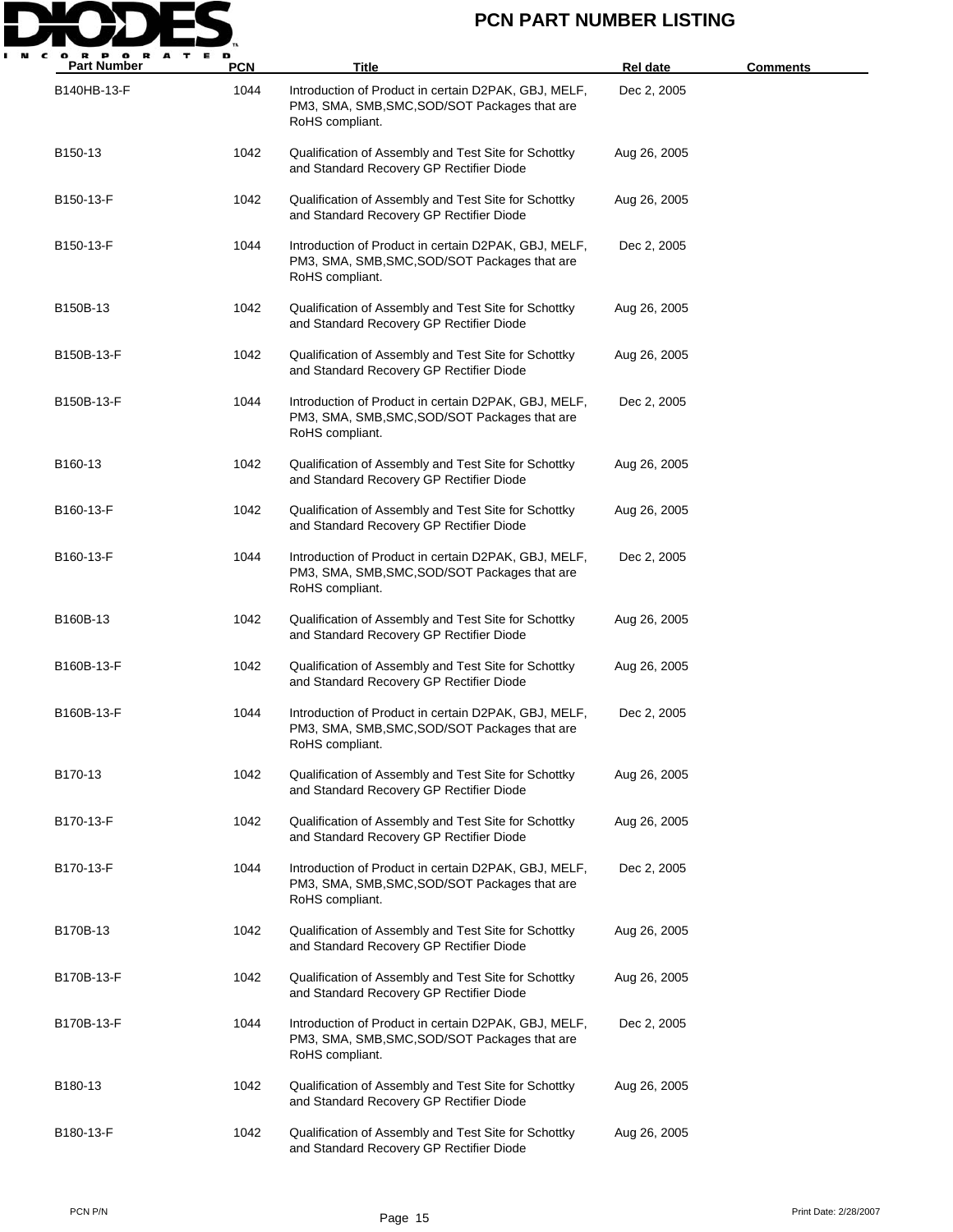

| <b>Part Number</b> | <b>PCN</b> | Title                                                                                                                    | <b>Rel date</b> | <b>Comments</b> |
|--------------------|------------|--------------------------------------------------------------------------------------------------------------------------|-----------------|-----------------|
| B180-13-F          | 1044       | Introduction of Product in certain D2PAK, GBJ, MELF,<br>PM3, SMA, SMB, SMC, SOD/SOT Packages that are<br>RoHS compliant. | Dec 2, 2005     |                 |
| B180B-13           | 1042       | Qualification of Assembly and Test Site for Schottky<br>and Standard Recovery GP Rectifier Diode                         | Aug 26, 2005    |                 |
| B180B-13-F         | 1042       | Qualification of Assembly and Test Site for Schottky<br>and Standard Recovery GP Rectifier Diode                         | Aug 26, 2005    |                 |
| B180B-13-F         | 1044       | Introduction of Product in certain D2PAK, GBJ, MELF,<br>PM3, SMA, SMB, SMC, SOD/SOT Packages that are<br>RoHS compliant. | Dec 2, 2005     |                 |
| B190-13            | 1042       | Qualification of Assembly and Test Site for Schottky<br>and Standard Recovery GP Rectifier Diode                         | Aug 26, 2005    |                 |
| B190-13-F          | 1042       | Qualification of Assembly and Test Site for Schottky<br>and Standard Recovery GP Rectifier Diode                         | Aug 26, 2005    |                 |
| B190-13-F          | 1044       | Introduction of Product in certain D2PAK, GBJ, MELF,<br>PM3, SMA, SMB, SMC, SOD/SOT Packages that are<br>RoHS compliant. | Dec 2, 2005     |                 |
| B190B-13           | 1042       | Qualification of Assembly and Test Site for Schottky<br>and Standard Recovery GP Rectifier Diode                         | Aug 26, 2005    |                 |
| B190B-13-F         | 1042       | Qualification of Assembly and Test Site for Schottky<br>and Standard Recovery GP Rectifier Diode                         | Aug 26, 2005    |                 |
| B190B-13-F         | 1044       | Introduction of Product in certain D2PAK, GBJ, MELF,<br>PM3, SMA, SMB, SMC, SOD/SOT Packages that are<br>RoHS compliant. | Dec 2, 2005     |                 |
| B2100-13           | 1042       | Qualification of Assembly and Test Site for Schottky<br>and Standard Recovery GP Rectifier Diode                         | Aug 26, 2005    |                 |
| B2100-13-F         | 1042       | Qualification of Assembly and Test Site for Schottky<br>and Standard Recovery GP Rectifier Diode                         | Aug 26, 2005    |                 |
| B2100-13-F         | 1044       | Introduction of Product in certain D2PAK, GBJ, MELF,<br>PM3, SMA, SMB, SMC, SOD/SOT Packages that are<br>RoHS compliant. | Dec 2, 2005     |                 |
| B220-13            | 1042       | Qualification of Assembly and Test Site for Schottky<br>and Standard Recovery GP Rectifier Diode                         | Aug 26, 2005    |                 |
| B220-13-F          | 1042       | Qualification of Assembly and Test Site for Schottky<br>and Standard Recovery GP Rectifier Diode                         | Aug 26, 2005    |                 |
| B220-13-F          | 1044       | Introduction of Product in certain D2PAK, GBJ, MELF,<br>PM3, SMA, SMB, SMC, SOD/SOT Packages that are<br>RoHS compliant. | Dec 2, 2005     |                 |
| B220A-13           | 1042       | Qualification of Assembly and Test Site for Schottky<br>and Standard Recovery GP Rectifier Diode                         | Aug 26, 2005    |                 |
| B220A-13-F         | 1042       | Qualification of Assembly and Test Site for Schottky<br>and Standard Recovery GP Rectifier Diode                         | Aug 26, 2005    |                 |
| B220A-13-F         | 1044       | Introduction of Product in certain D2PAK, GBJ, MELF,<br>PM3, SMA, SMB, SMC, SOD/SOT Packages that are<br>RoHS compliant. | Dec 2, 2005     |                 |
| B230-13            | 1042       | Qualification of Assembly and Test Site for Schottky<br>and Standard Recovery GP Rectifier Diode                         | Aug 26, 2005    |                 |
| B230-13-F          | 1042       | Qualification of Assembly and Test Site for Schottky<br>and Standard Recovery GP Rectifier Diode                         | Aug 26, 2005    |                 |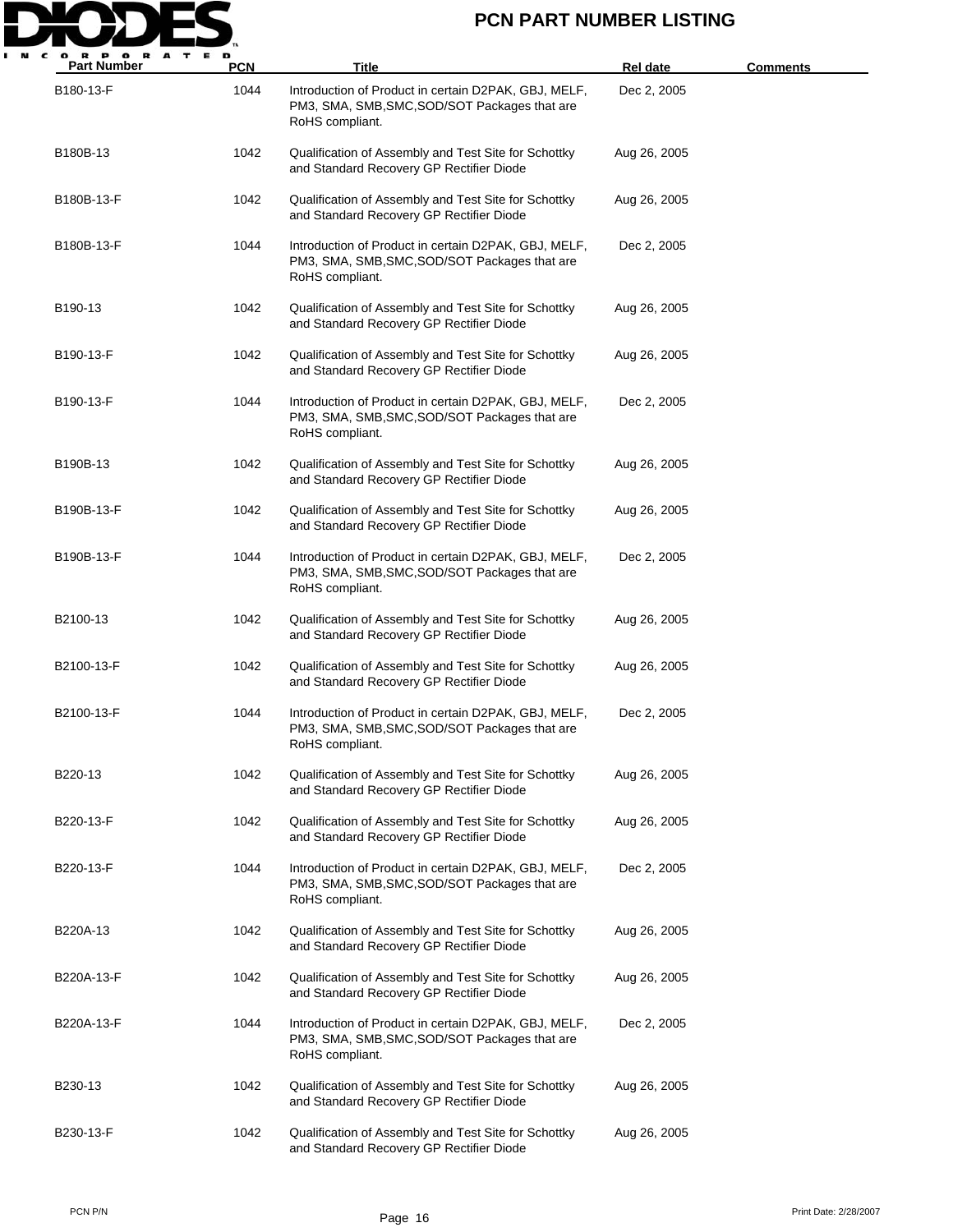

| А<br><b>Part Number</b> | PCN  | Title                                                                                                                    | <b>Rel date</b> | <b>Comments</b>       |
|-------------------------|------|--------------------------------------------------------------------------------------------------------------------------|-----------------|-----------------------|
| B230-13-F               | 1044 | Introduction of Product in certain D2PAK, GBJ, MELF,<br>PM3, SMA, SMB, SMC, SOD/SOT Packages that are<br>RoHS compliant. | Dec 2, 2005     |                       |
| B230A-13                | 1042 | Qualification of Assembly and Test Site for Schottky<br>and Standard Recovery GP Rectifier Diode                         | Aug 26, 2005    |                       |
| B230A-13-F              | 1042 | Qualification of Assembly and Test Site for Schottky<br>and Standard Recovery GP Rectifier Diode                         | Aug 26, 2005    |                       |
| B230A-13-F              | 1044 | Introduction of Product in certain D2PAK, GBJ, MELF,<br>PM3, SMA, SMB, SMC, SOD/SOT Packages that are<br>RoHS compliant. | Dec 2, 2005     |                       |
| B240-13                 | 1042 | Qualification of Assembly and Test Site for Schottky<br>and Standard Recovery GP Rectifier Diode                         | Aug 26, 2005    |                       |
| B240-13-F               | 1042 | Qualification of Assembly and Test Site for Schottky<br>and Standard Recovery GP Rectifier Diode                         | Aug 26, 2005    |                       |
| B240-13-F               | 1044 | Introduction of Product in certain D2PAK, GBJ, MELF,<br>PM3, SMA, SMB, SMC, SOD/SOT Packages that are<br>RoHS compliant. | Dec 2, 2005     |                       |
| B240A-13                | 1042 | Qualification of Assembly and Test Site for Schottky<br>and Standard Recovery GP Rectifier Diode                         | Aug 26, 2005    |                       |
| B240A-13-F              | 1042 | Qualification of Assembly and Test Site for Schottky<br>and Standard Recovery GP Rectifier Diode                         | Aug 26, 2005    |                       |
| B240A-13-F              | 1044 | Introduction of Product in certain D2PAK, GBJ, MELF,<br>PM3, SMA, SMB, SMC, SOD/SOT Packages that are<br>RoHS compliant. | Dec 2, 2005     |                       |
| B240A-13-F              | 1049 | Lead-Free Lead Finish                                                                                                    |                 | <b>NOT RELEASED</b>   |
| B250-13                 | 1042 | Qualification of Assembly and Test Site for Schottky<br>and Standard Recovery GP Rectifier Diode                         | Aug 26, 2005    |                       |
| B250-13-F               | 1042 | Qualification of Assembly and Test Site for Schottky<br>and Standard Recovery GP Rectifier Diode                         | Aug 26, 2005    |                       |
| B250-13-F               | 1044 | Introduction of Product in certain D2PAK, GBJ, MELF,<br>PM3, SMA, SMB, SMC, SOD/SOT Packages that are<br>RoHS compliant. | Dec 2, 2005     |                       |
| B250A-13                | 1042 | Qualification of Assembly and Test Site for Schottky<br>and Standard Recovery GP Rectifier Diode                         | Aug 26, 2005    |                       |
| B250A-13-F              | 1042 | Qualification of Assembly and Test Site for Schottky<br>and Standard Recovery GP Rectifier Diode                         | Aug 26, 2005    |                       |
| B250A-13-F              | 1044 | Introduction of Product in certain D2PAK, GBJ, MELF,<br>PM3, SMA, SMB, SMC, SOD/SOT Packages that are<br>RoHS compliant. | Dec 2, 2005     |                       |
| B260-13                 | 1042 | Qualification of Assembly and Test Site for Schottky<br>and Standard Recovery GP Rectifier Diode                         | Aug 26, 2005    |                       |
| B260-13-F               | 1042 | Qualification of Assembly and Test Site for Schottky<br>and Standard Recovery GP Rectifier Diode                         | Aug 26, 2005    |                       |
| B260-13-F               | 1044 | Introduction of Product in certain D2PAK, GBJ, MELF,<br>PM3, SMA, SMB, SMC, SOD/SOT Packages that are<br>RoHS compliant. | Dec 2, 2005     |                       |
| B260A-13                | 1042 | Qualification of Assembly and Test Site for Schottky<br>and Standard Recovery GP Rectifier Diode                         | Aug 26, 2005    |                       |
| B260A-13-F              | 1042 | Qualification of Assembly and Test Site for Schottky<br>and Standard Recovery GP Rectifier Diode                         | Aug 26, 2005    |                       |
| PCN P/N                 |      | Page 17                                                                                                                  |                 | Print Date: 2/28/2007 |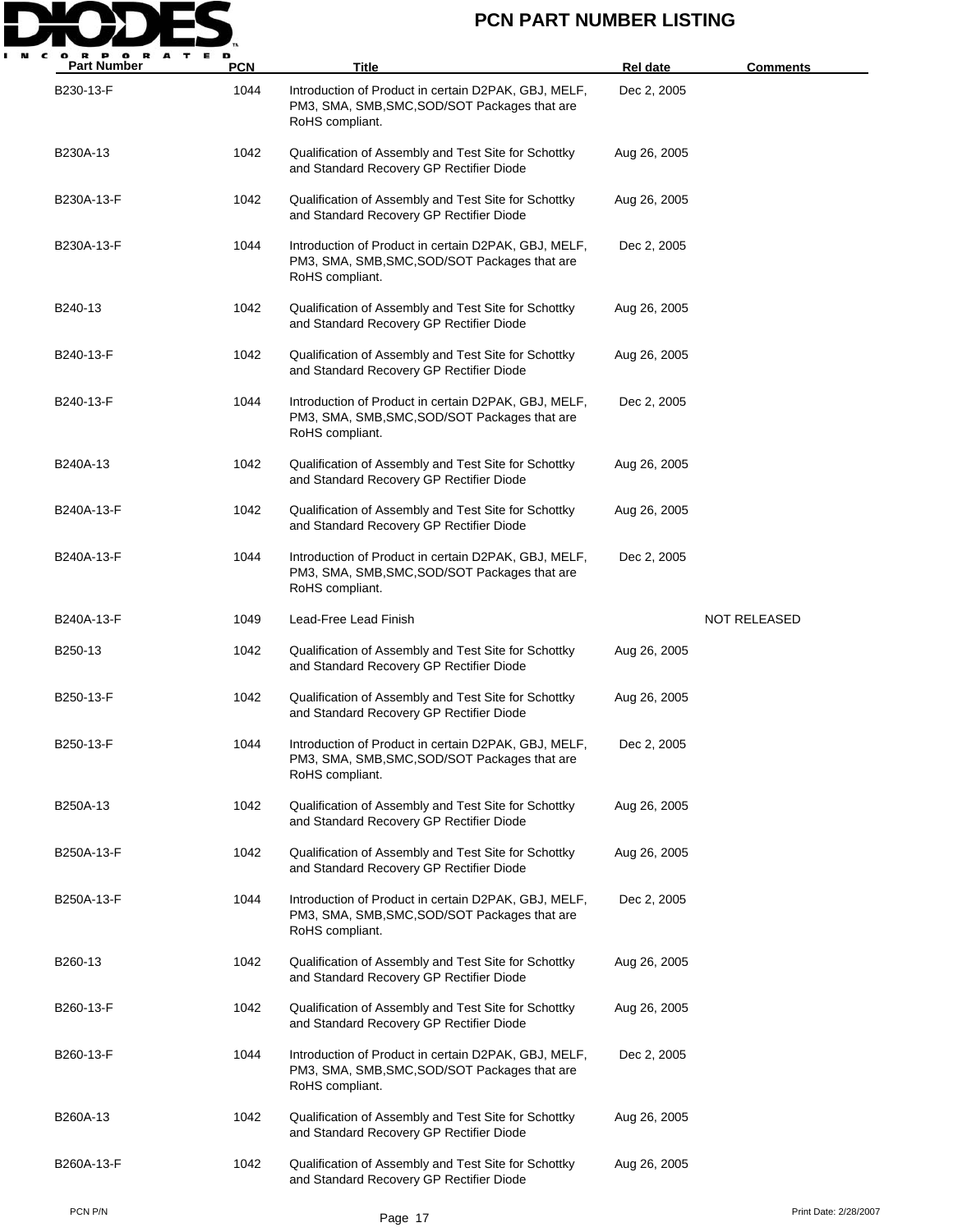

| <b>Part Number</b> | <b>PCN</b> | Title                                                                                                                    | Rel date     | <u>Comments</u>       |
|--------------------|------------|--------------------------------------------------------------------------------------------------------------------------|--------------|-----------------------|
| B260A-13-F         | 1044       | Introduction of Product in certain D2PAK, GBJ, MELF,<br>PM3, SMA, SMB, SMC, SOD/SOT Packages that are<br>RoHS compliant. | Dec 2, 2005  |                       |
| B260A-13-F         | 1049       | Lead-Free Lead Finish                                                                                                    |              | NOT RELEASED          |
| B270-13            | 1042       | Qualification of Assembly and Test Site for Schottky<br>and Standard Recovery GP Rectifier Diode                         | Aug 26, 2005 |                       |
| B270-13-F          | 1042       | Qualification of Assembly and Test Site for Schottky<br>and Standard Recovery GP Rectifier Diode                         | Aug 26, 2005 |                       |
| B270-13-F          | 1044       | Introduction of Product in certain D2PAK, GBJ, MELF,<br>PM3, SMA, SMB, SMC, SOD/SOT Packages that are<br>RoHS compliant. | Dec 2, 2005  |                       |
| B280-13            | 1042       | Qualification of Assembly and Test Site for Schottky<br>and Standard Recovery GP Rectifier Diode                         | Aug 26, 2005 |                       |
| B280-13-F          | 1042       | Qualification of Assembly and Test Site for Schottky<br>and Standard Recovery GP Rectifier Diode                         | Aug 26, 2005 |                       |
| B280-13-F          | 1044       | Introduction of Product in certain D2PAK, GBJ, MELF,<br>PM3, SMA, SMB, SMC, SOD/SOT Packages that are<br>RoHS compliant. | Dec 2, 2005  |                       |
| B290-13            | 1042       | Qualification of Assembly and Test Site for Schottky<br>and Standard Recovery GP Rectifier Diode                         | Aug 26, 2005 |                       |
| B290-13-F          | 1042       | Qualification of Assembly and Test Site for Schottky<br>and Standard Recovery GP Rectifier Diode                         | Aug 26, 2005 |                       |
| B290-13-F          | 1044       | Introduction of Product in certain D2PAK, GBJ, MELF,<br>PM3, SMA, SMB, SMC, SOD/SOT Packages that are<br>RoHS compliant. | Dec 2, 2005  |                       |
| B3100-13           | 1042       | Qualification of Assembly and Test Site for Schottky<br>and Standard Recovery GP Rectifier Diode                         | Aug 26, 2005 |                       |
| B3100-13-F         | 1042       | Qualification of Assembly and Test Site for Schottky<br>and Standard Recovery GP Rectifier Diode                         | Aug 26, 2005 |                       |
| B3100-13-F         | 1044       | Introduction of Product in certain D2PAK, GBJ, MELF,<br>PM3, SMA, SMB, SMC, SOD/SOT Packages that are<br>RoHS compliant. | Dec 2, 2005  |                       |
| B320-13            | 1042       | Qualification of Assembly and Test Site for Schottky<br>and Standard Recovery GP Rectifier Diode                         | Aug 26, 2005 |                       |
| B320-13-F          | 1042       | Qualification of Assembly and Test Site for Schottky<br>and Standard Recovery GP Rectifier Diode                         | Aug 26, 2005 |                       |
| B320-13-F          | 1044       | Introduction of Product in certain D2PAK, GBJ, MELF,<br>PM3, SMA, SMB, SMC, SOD/SOT Packages that are<br>RoHS compliant. | Dec 2, 2005  |                       |
| B320A-13           | 1042       | Qualification of Assembly and Test Site for Schottky<br>and Standard Recovery GP Rectifier Diode                         | Aug 26, 2005 |                       |
| B320A-13-F         | 1042       | Qualification of Assembly and Test Site for Schottky<br>and Standard Recovery GP Rectifier Diode                         | Aug 26, 2005 |                       |
| B320A-13-F         | 1044       | Introduction of Product in certain D2PAK, GBJ, MELF,<br>PM3, SMA, SMB, SMC, SOD/SOT Packages that are<br>RoHS compliant. | Dec 2, 2005  |                       |
| B320B-13           | 1042       | Qualification of Assembly and Test Site for Schottky<br>and Standard Recovery GP Rectifier Diode                         | Aug 26, 2005 |                       |
| B320B-13-F         | 1042       | Qualification of Assembly and Test Site for Schottky<br>and Standard Recovery GP Rectifier Diode                         | Aug 26, 2005 |                       |
| PCN P/N            |            | Page 18                                                                                                                  |              | Print Date: 2/28/2007 |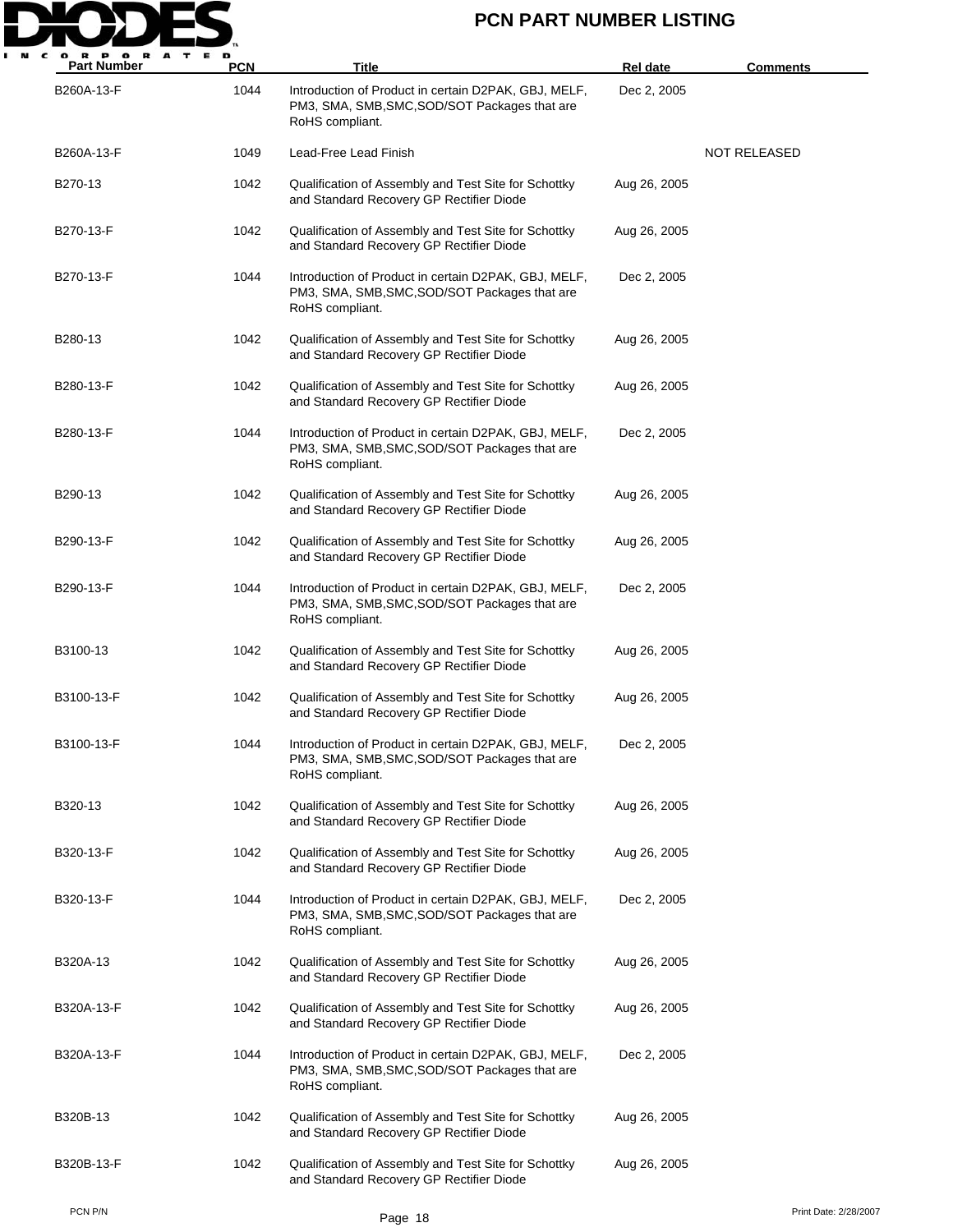

| $\mathbf o$<br><b>Part Number</b> | <b>PCN</b> | Title                                                                                                                    | <b>Rel date</b> | <b>Comments</b>     |
|-----------------------------------|------------|--------------------------------------------------------------------------------------------------------------------------|-----------------|---------------------|
| B320B-13-F                        | 1044       | Introduction of Product in certain D2PAK, GBJ, MELF,<br>PM3, SMA, SMB, SMC, SOD/SOT Packages that are<br>RoHS compliant. | Dec 2, 2005     |                     |
| B330-13                           | 1042       | Qualification of Assembly and Test Site for Schottky<br>and Standard Recovery GP Rectifier Diode                         | Aug 26, 2005    |                     |
| B330-13-F                         | 1042       | Qualification of Assembly and Test Site for Schottky<br>and Standard Recovery GP Rectifier Diode                         | Aug 26, 2005    |                     |
| B330-13-F                         | 1044       | Introduction of Product in certain D2PAK, GBJ, MELF,<br>PM3, SMA, SMB, SMC, SOD/SOT Packages that are<br>RoHS compliant. | Dec 2, 2005     |                     |
| B330A-13                          | 1042       | Qualification of Assembly and Test Site for Schottky<br>and Standard Recovery GP Rectifier Diode                         | Aug 26, 2005    |                     |
| B330A-13-F                        | 1042       | Qualification of Assembly and Test Site for Schottky<br>and Standard Recovery GP Rectifier Diode                         | Aug 26, 2005    |                     |
| B330A-13-F                        | 1044       | Introduction of Product in certain D2PAK, GBJ, MELF,<br>PM3, SMA, SMB, SMC, SOD/SOT Packages that are<br>RoHS compliant. | Dec 2, 2005     |                     |
| B330B-13                          | 1042       | Qualification of Assembly and Test Site for Schottky<br>and Standard Recovery GP Rectifier Diode                         | Aug 26, 2005    |                     |
| B330B-13-F                        | 1042       | Qualification of Assembly and Test Site for Schottky<br>and Standard Recovery GP Rectifier Diode                         | Aug 26, 2005    |                     |
| B330B-13-F                        | 1044       | Introduction of Product in certain D2PAK, GBJ, MELF,<br>PM3, SMA, SMB, SMC, SOD/SOT Packages that are<br>RoHS compliant. | Dec 2, 2005     |                     |
| B340-13                           | 1042       | Qualification of Assembly and Test Site for Schottky<br>and Standard Recovery GP Rectifier Diode                         | Aug 26, 2005    |                     |
| B340-13                           | 1049       | Lead-Free Lead Finish                                                                                                    |                 | NOT RELEASED        |
| B340-13-F                         | 1042       | Qualification of Assembly and Test Site for Schottky<br>and Standard Recovery GP Rectifier Diode                         | Aug 26, 2005    |                     |
| B340-13-F                         | 1044       | Introduction of Product in certain D2PAK, GBJ, MELF,<br>PM3, SMA, SMB, SMC, SOD/SOT Packages that are<br>RoHS compliant. | Dec 2, 2005     |                     |
| B340-13-F                         | 1049       | Lead-Free Lead Finish                                                                                                    |                 | NOT RELEASED        |
| B340A-13                          | 1042       | Qualification of Assembly and Test Site for Schottky<br>and Standard Recovery GP Rectifier Diode                         | Aug 26, 2005    |                     |
| B340A-13-F                        | 1042       | Qualification of Assembly and Test Site for Schottky<br>and Standard Recovery GP Rectifier Diode                         | Aug 26, 2005    |                     |
| B340A-13-F                        | 1044       | Introduction of Product in certain D2PAK, GBJ, MELF,<br>PM3, SMA, SMB, SMC, SOD/SOT Packages that are<br>RoHS compliant. | Dec 2, 2005     |                     |
| B340A-13-F                        | 1049       | Lead-Free Lead Finish                                                                                                    |                 | <b>NOT RELEASED</b> |
| B340B-13                          | 1042       | Qualification of Assembly and Test Site for Schottky<br>and Standard Recovery GP Rectifier Diode                         | Aug 26, 2005    |                     |
| B340B-13-F                        | 1042       | Qualification of Assembly and Test Site for Schottky<br>and Standard Recovery GP Rectifier Diode                         | Aug 26, 2005    |                     |
| B340B-13-F                        | 1044       | Introduction of Product in certain D2PAK, GBJ, MELF,<br>PM3, SMA, SMB, SMC, SOD/SOT Packages that are<br>RoHS compliant. | Dec 2, 2005     |                     |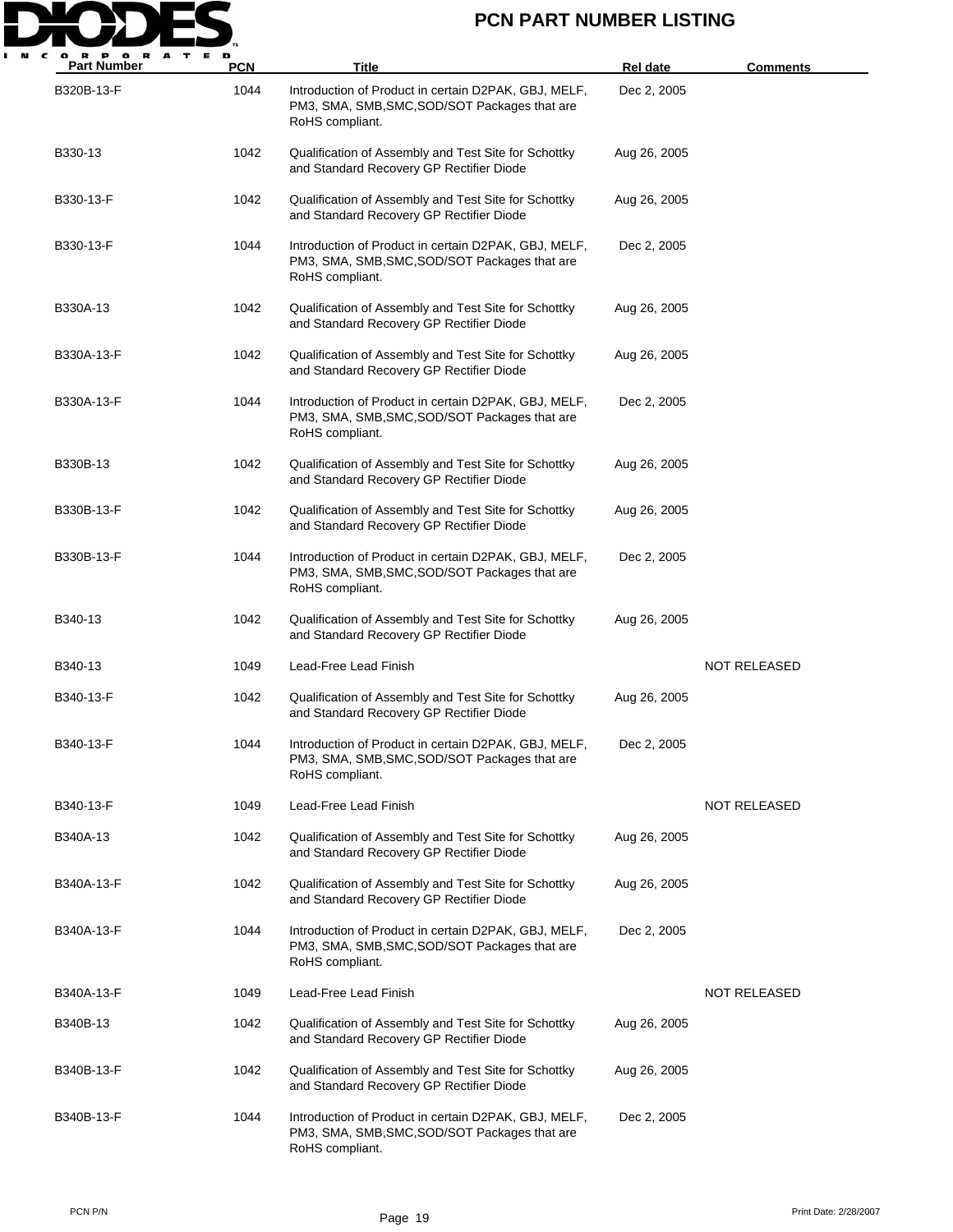

| P OR<br>A<br><b>Part Number</b> | <b>PCN</b> | Title                                                                                                                    | <b>Rel date</b> | <b>Comments</b> |
|---------------------------------|------------|--------------------------------------------------------------------------------------------------------------------------|-----------------|-----------------|
| B340LA-13                       | 1042       | Qualification of Assembly and Test Site for Schottky<br>and Standard Recovery GP Rectifier Diode                         | Aug 26, 2005    |                 |
| B340LA-13-F                     | 1042       | Qualification of Assembly and Test Site for Schottky<br>and Standard Recovery GP Rectifier Diode                         | Aug 26, 2005    |                 |
| B340LA-13-F                     | 1044       | Introduction of Product in certain D2PAK, GBJ, MELF,<br>PM3, SMA, SMB, SMC, SOD/SOT Packages that are<br>RoHS compliant. | Dec 2, 2005     |                 |
| B340LB-13                       | 1042       | Qualification of Assembly and Test Site for Schottky<br>and Standard Recovery GP Rectifier Diode                         | Aug 26, 2005    |                 |
| B340LB-13-F                     | 1042       | Qualification of Assembly and Test Site for Schottky<br>and Standard Recovery GP Rectifier Diode                         | Aug 26, 2005    |                 |
| B340LB-13-F                     | 1044       | Introduction of Product in certain D2PAK, GBJ, MELF,<br>PM3, SMA, SMB, SMC, SOD/SOT Packages that are<br>RoHS compliant. | Dec 2, 2005     |                 |
| B350-13                         | 1042       | Qualification of Assembly and Test Site for Schottky<br>and Standard Recovery GP Rectifier Diode                         | Aug 26, 2005    |                 |
| B350-13-F                       | 1042       | Qualification of Assembly and Test Site for Schottky<br>and Standard Recovery GP Rectifier Diode                         | Aug 26, 2005    |                 |
| B350-13-F                       | 1044       | Introduction of Product in certain D2PAK, GBJ, MELF,<br>PM3, SMA, SMB, SMC, SOD/SOT Packages that are<br>RoHS compliant. | Dec 2, 2005     |                 |
| B350A-13                        | 1042       | Qualification of Assembly and Test Site for Schottky<br>and Standard Recovery GP Rectifier Diode                         | Aug 26, 2005    |                 |
| B350A-13-F                      | 1042       | Qualification of Assembly and Test Site for Schottky<br>and Standard Recovery GP Rectifier Diode                         | Aug 26, 2005    |                 |
| B350A-13-F                      | 1044       | Introduction of Product in certain D2PAK, GBJ, MELF,<br>PM3, SMA, SMB, SMC, SOD/SOT Packages that are<br>RoHS compliant. | Dec 2, 2005     |                 |
| B350B-13                        | 1042       | Qualification of Assembly and Test Site for Schottky<br>and Standard Recovery GP Rectifier Diode                         | Aug 26, 2005    |                 |
| B350B-13-F                      | 1042       | Qualification of Assembly and Test Site for Schottky<br>and Standard Recovery GP Rectifier Diode                         | Aug 26, 2005    |                 |
| B350B-13-F                      | 1044       | Introduction of Product in certain D2PAK, GBJ, MELF,<br>PM3, SMA, SMB, SMC, SOD/SOT Packages that are<br>RoHS compliant. | Dec 2, 2005     |                 |
| B360-13                         | 1042       | Qualification of Assembly and Test Site for Schottky<br>and Standard Recovery GP Rectifier Diode                         | Aug 26, 2005    |                 |
| B360-13-F                       | 1042       | Qualification of Assembly and Test Site for Schottky<br>and Standard Recovery GP Rectifier Diode                         | Aug 26, 2005    |                 |
| B360-13-F                       | 1044       | Introduction of Product in certain D2PAK, GBJ, MELF,<br>PM3, SMA, SMB, SMC, SOD/SOT Packages that are<br>RoHS compliant. | Dec 2, 2005     |                 |
| B360A-13                        | 1042       | Qualification of Assembly and Test Site for Schottky<br>and Standard Recovery GP Rectifier Diode                         | Aug 26, 2005    |                 |
| B360A-13-F                      | 1042       | Qualification of Assembly and Test Site for Schottky<br>and Standard Recovery GP Rectifier Diode                         | Aug 26, 2005    |                 |
| B360A-13-F                      | 1044       | Introduction of Product in certain D2PAK, GBJ, MELF,<br>PM3, SMA, SMB, SMC, SOD/SOT Packages that are<br>RoHS compliant. | Dec 2, 2005     |                 |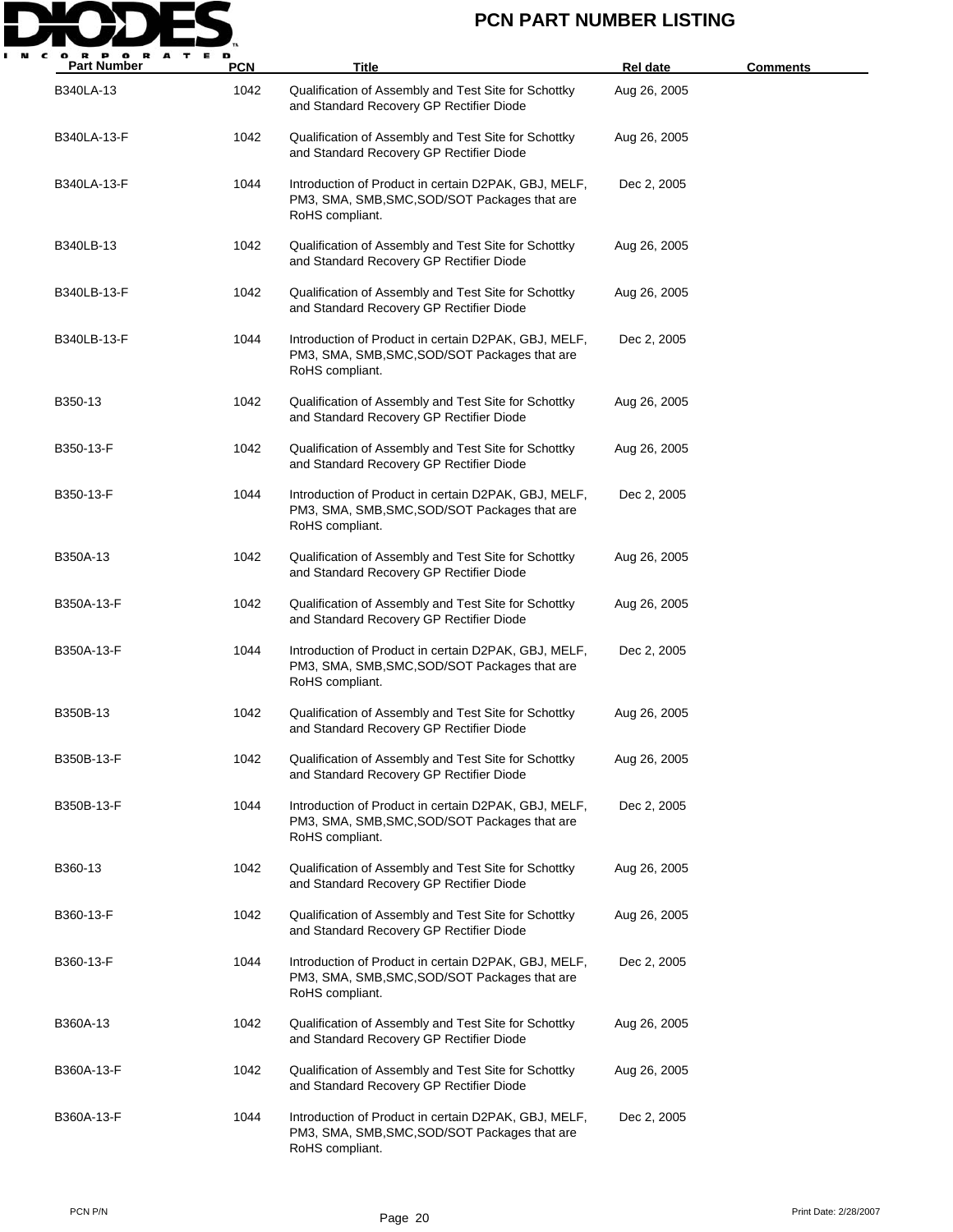

| <b>Part Number</b> | <b>PCN</b> | Title                                                                                                                    | <b>Rel date</b> | <b>Comments</b> |
|--------------------|------------|--------------------------------------------------------------------------------------------------------------------------|-----------------|-----------------|
| B360B-13           | 1042       | Qualification of Assembly and Test Site for Schottky<br>and Standard Recovery GP Rectifier Diode                         | Aug 26, 2005    |                 |
| B360B-13-F         | 1042       | Qualification of Assembly and Test Site for Schottky<br>and Standard Recovery GP Rectifier Diode                         | Aug 26, 2005    |                 |
| B360B-13-F         | 1044       | Introduction of Product in certain D2PAK, GBJ, MELF,<br>PM3, SMA, SMB, SMC, SOD/SOT Packages that are<br>RoHS compliant. | Dec 2, 2005     |                 |
| B370-13            | 1042       | Qualification of Assembly and Test Site for Schottky<br>and Standard Recovery GP Rectifier Diode                         | Aug 26, 2005    |                 |
| B370-13-F          | 1042       | Qualification of Assembly and Test Site for Schottky<br>and Standard Recovery GP Rectifier Diode                         | Aug 26, 2005    |                 |
| B370-13-F          | 1044       | Introduction of Product in certain D2PAK, GBJ, MELF,<br>PM3, SMA, SMB, SMC, SOD/SOT Packages that are<br>RoHS compliant. | Dec 2, 2005     |                 |
| B380-13            | 1042       | Qualification of Assembly and Test Site for Schottky<br>and Standard Recovery GP Rectifier Diode                         | Aug 26, 2005    |                 |
| B380-13-F          | 1042       | Qualification of Assembly and Test Site for Schottky<br>and Standard Recovery GP Rectifier Diode                         | Aug 26, 2005    |                 |
| B380-13-F          | 1044       | Introduction of Product in certain D2PAK, GBJ, MELF,<br>PM3, SMA, SMB, SMC, SOD/SOT Packages that are<br>RoHS compliant. | Dec 2, 2005     |                 |
| B390-13            | 1042       | Qualification of Assembly and Test Site for Schottky<br>and Standard Recovery GP Rectifier Diode                         | Aug 26, 2005    |                 |
| B390-13-F          | 1042       | Qualification of Assembly and Test Site for Schottky<br>and Standard Recovery GP Rectifier Diode                         | Aug 26, 2005    |                 |
| B390-13-F          | 1044       | Introduction of Product in certain D2PAK, GBJ, MELF,<br>PM3, SMA, SMB, SMC, SOD/SOT Packages that are<br>RoHS compliant. | Dec 2, 2005     |                 |
| B520C-13           | 1042       | Qualification of Assembly and Test Site for Schottky<br>and Standard Recovery GP Rectifier Diode                         | Aug 26, 2005    |                 |
| B520C-13-F         | 1042       | Qualification of Assembly and Test Site for Schottky<br>and Standard Recovery GP Rectifier Diode                         | Aug 26, 2005    |                 |
| B520C-13-F         | 1044       | Introduction of Product in certain D2PAK, GBJ, MELF,<br>PM3, SMA, SMB, SMC, SOD/SOT Packages that are<br>RoHS compliant. | Dec 2, 2005     |                 |
| B530C-13           | 1042       | Qualification of Assembly and Test Site for Schottky<br>and Standard Recovery GP Rectifier Diode                         | Aug 26, 2005    |                 |
| B530C-13-F         | 1042       | Qualification of Assembly and Test Site for Schottky<br>and Standard Recovery GP Rectifier Diode                         | Aug 26, 2005    |                 |
| B530C-13-F         | 1044       | Introduction of Product in certain D2PAK, GBJ, MELF,<br>PM3, SMA, SMB, SMC, SOD/SOT Packages that are<br>RoHS compliant. | Dec 2, 2005     |                 |
| B540C-13           | 1042       | Qualification of Assembly and Test Site for Schottky<br>and Standard Recovery GP Rectifier Diode                         | Aug 26, 2005    |                 |
| B540C-13-F         | 1042       | Qualification of Assembly and Test Site for Schottky<br>and Standard Recovery GP Rectifier Diode                         | Aug 26, 2005    |                 |
| B540C-13-F         | 1044       | Introduction of Product in certain D2PAK, GBJ, MELF,<br>PM3, SMA, SMB, SMC, SOD/SOT Packages that are<br>RoHS compliant. | Dec 2, 2005     |                 |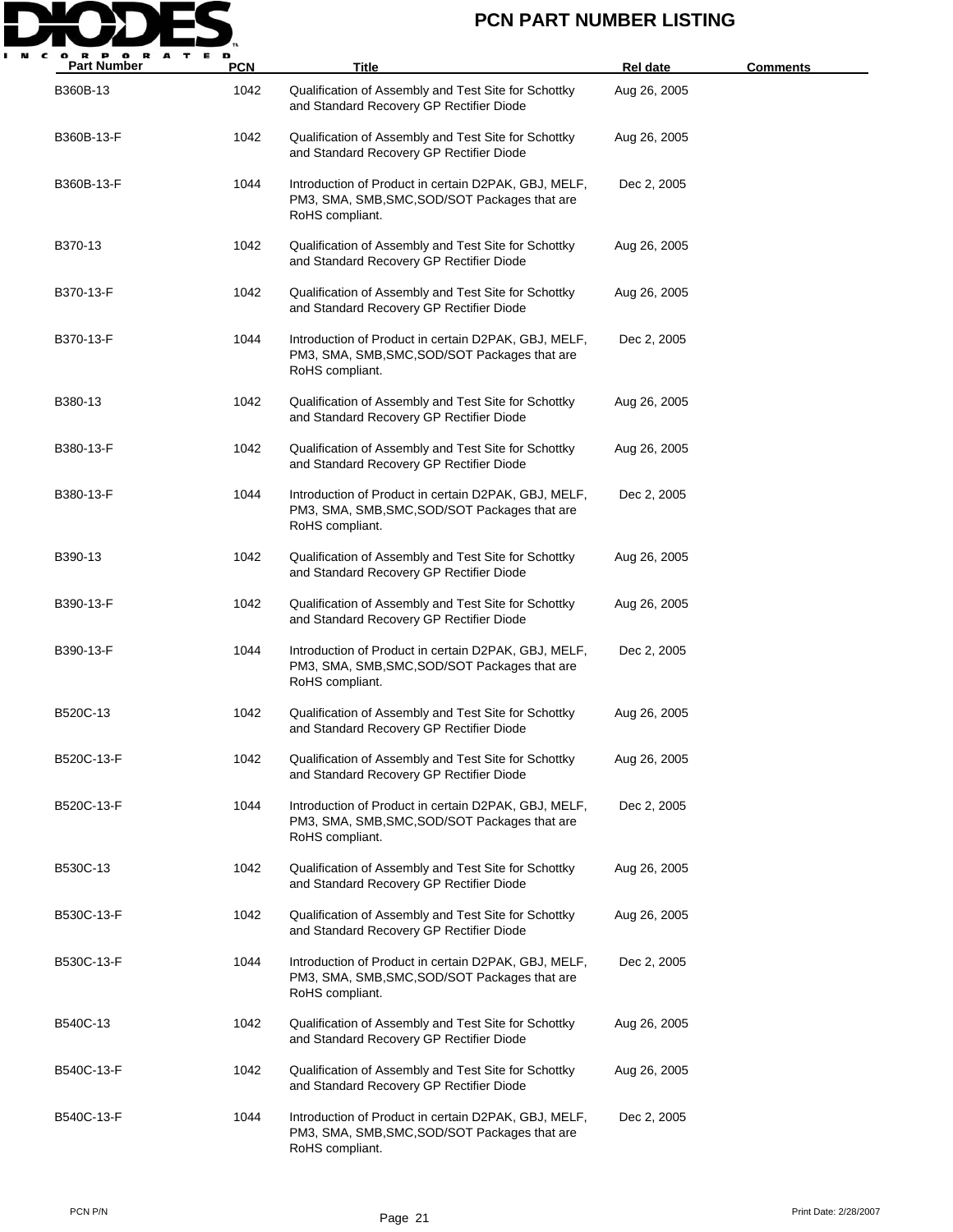

| <b>Part Number</b> | <b>PCN</b> | Title                                                                                                                                                      | <b>Rel date</b> | <b>Comments</b> |
|--------------------|------------|------------------------------------------------------------------------------------------------------------------------------------------------------------|-----------------|-----------------|
| B550C-13           | 1042       | Qualification of Assembly and Test Site for Schottky<br>and Standard Recovery GP Rectifier Diode                                                           | Aug 26, 2005    |                 |
| B550C-13-F         | 1042       | Qualification of Assembly and Test Site for Schottky<br>and Standard Recovery GP Rectifier Diode                                                           | Aug 26, 2005    |                 |
| B550C-13-F         | 1044       | Introduction of Product in certain D2PAK, GBJ, MELF,<br>PM3, SMA, SMB, SMC, SOD/SOT Packages that are<br>RoHS compliant.                                   | Dec 2, 2005     |                 |
| B560C-13           | 1042       | Qualification of Assembly and Test Site for Schottky<br>and Standard Recovery GP Rectifier Diode                                                           | Aug 26, 2005    |                 |
| B560C-13-F         | 1042       | Qualification of Assembly and Test Site for Schottky<br>and Standard Recovery GP Rectifier Diode                                                           | Aug 26, 2005    |                 |
| B560C-13-F         | 1044       | Introduction of Product in certain D2PAK, GBJ, MELF,<br>PM3, SMA, SMB, SMC, SOD/SOT Packages that are<br>RoHS compliant.                                   | Dec 2, 2005     |                 |
| BAL99              | 1039       | Qualification of Fabrication Site for Switching, Zener<br>and Small Signal Transistor WaferAddition of second<br>approved Wafer Type for BAV70 and BAV70DW | Feb 5, 2005     |                 |
| <b>BAL99-7-F</b>   | 1044       | Introduction of Product in certain D2PAK, GBJ, MELF,<br>PM3, SMA, SMB, SMC, SOD/SOT Packages that are<br>RoHS compliant.                                   | Dec 2, 2005     |                 |
| <b>BAS116</b>      | 1039       | Qualification of Fabrication Site for Switching, Zener<br>and Small Signal Transistor WaferAddition of second<br>approved Wafer Type for BAV70 and BAV70DW | Feb 5, 2005     |                 |
| <b>BAS116-7-F</b>  | 1044       | Introduction of Product in certain D2PAK, GBJ, MELF,<br>PM3, SMA, SMB, SMC, SOD/SOT Packages that are<br>RoHS compliant.                                   | Dec 2, 2005     |                 |
| BAS116T            | 1039       | Qualification of Fabrication Site for Switching, Zener<br>and Small Signal Transistor WaferAddition of second<br>approved Wafer Type for BAV70 and BAV70DW | Feb 5, 2005     |                 |
| <b>BAS116T-7-F</b> | 1044       | Introduction of Product in certain D2PAK, GBJ, MELF,<br>PM3, SMA, SMB, SMC, SOD/SOT Packages that are<br>RoHS compliant.                                   | Dec 2, 2005     |                 |
| <b>BAS116T-7-F</b> | 1044       | Introduction of Product in certain D2PAK, GBJ, MELF,<br>PM3, SMA, SMB, SMC, SOD/SOT Packages that are<br>RoHS compliant.                                   | Dec 2, 2005     |                 |
| BAS <sub>16</sub>  | 1039       | Qualification of Fabrication Site for Switching, Zener<br>and Small Signal Transistor WaferAddition of second<br>approved Wafer Type for BAV70 and BAV70DW | Feb 5, 2005     |                 |
| <b>BAS16-7-F</b>   | 1044       | Introduction of Product in certain D2PAK, GBJ, MELF,<br>PM3, SMA, SMB, SMC, SOD/SOT Packages that are<br>RoHS compliant.                                   | Dec 2, 2005     |                 |
| BAS16T             | 1039       | Qualification of Fabrication Site for Switching, Zener<br>and Small Signal Transistor WaferAddition of second<br>approved Wafer Type for BAV70 and BAV70DW | Feb 5, 2005     |                 |
| <b>BAS16T-7-F</b>  | 1044       | Introduction of Product in certain D2PAK, GBJ, MELF,<br>PM3, SMA, SMB, SMC, SOD/SOT Packages that are<br>RoHS compliant.                                   | Dec 2, 2005     |                 |
| BAS16TW            | 1039       | Qualification of Fabrication Site for Switching, Zener<br>and Small Signal Transistor WaferAddition of second<br>approved Wafer Type for BAV70 and BAV70DW | Feb 5, 2005     |                 |
| BAS16TW-7-F        | 1044       | Introduction of Product in certain D2PAK, GBJ, MELF,<br>PM3, SMA, SMB, SMC, SOD/SOT Packages that are<br>RoHS compliant.                                   | Dec 2, 2005     |                 |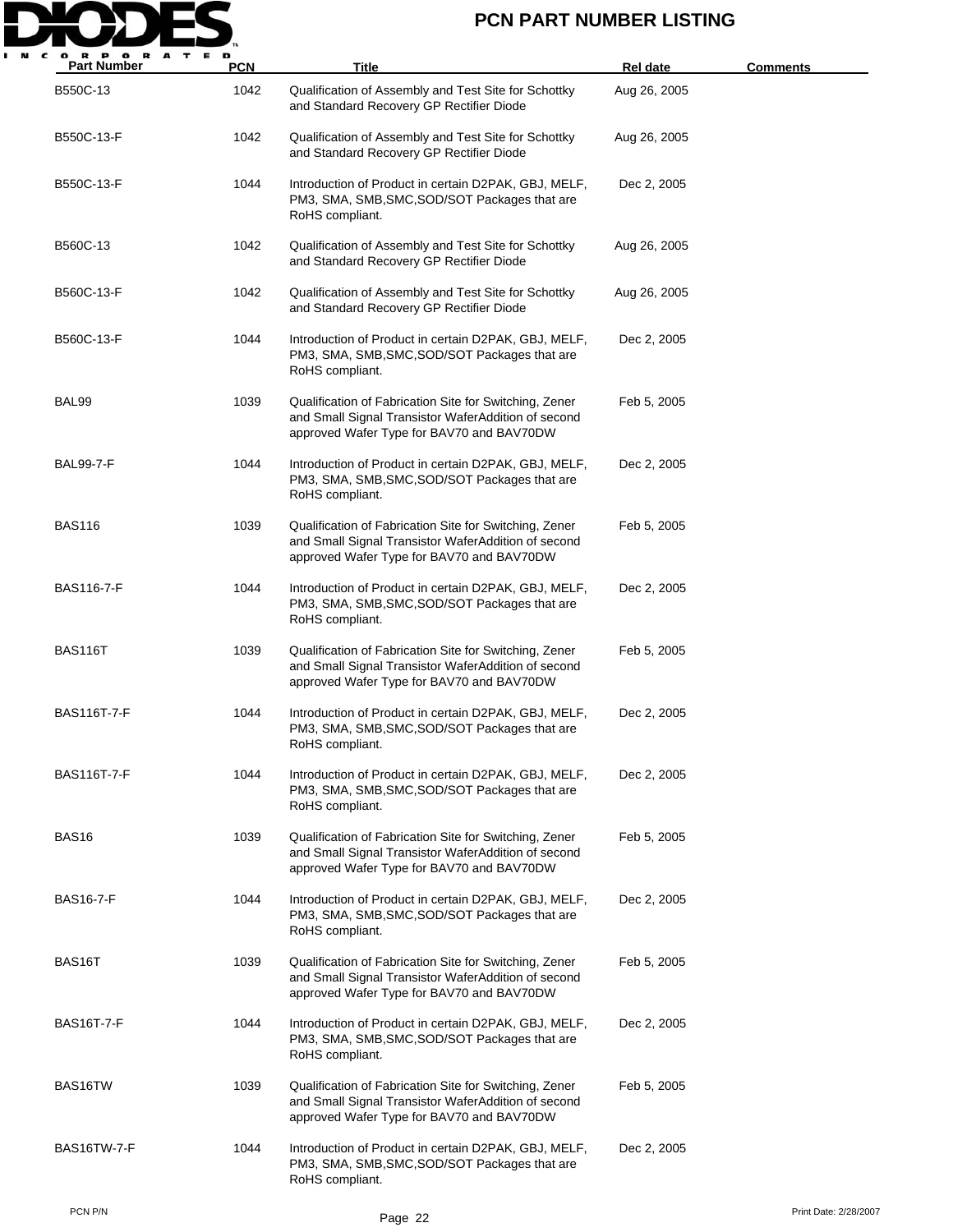

| <b>Part Number</b> | <b>PCN</b> | Title                                                                                                                                                      | <b>Rel date</b> | <b>Comments</b> |
|--------------------|------------|------------------------------------------------------------------------------------------------------------------------------------------------------------|-----------------|-----------------|
| BAS16V             | 1039       | Qualification of Fabrication Site for Switching, Zener<br>and Small Signal Transistor WaferAddition of second<br>approved Wafer Type for BAV70 and BAV70DW | Feb 5, 2005     |                 |
| BAS16W             | 1039       | Qualification of Fabrication Site for Switching, Zener<br>and Small Signal Transistor WaferAddition of second<br>approved Wafer Type for BAV70 and BAV70DW | Feb 5, 2005     |                 |
| <b>BAS16W-7-F</b>  | 1043       | Introduction of Product in certain SOD/SOT/SC<br>Packages that are RoHS compliant with Green<br>Encapsulate                                                | Dec 5, 2005     |                 |
| <b>BAS19</b>       | 1039       | Qualification of Fabrication Site for Switching, Zener<br>and Small Signal Transistor WaferAddition of second<br>approved Wafer Type for BAV70 and BAV70DW | Feb 5, 2005     |                 |
| <b>BAS19-7-F</b>   | 1044       | Introduction of Product in certain D2PAK, GBJ, MELF,<br>PM3, SMA, SMB, SMC, SOD/SOT Packages that are<br>RoHS compliant.                                   | Dec 2, 2005     |                 |
| BAS19W             | 1039       | Qualification of Fabrication Site for Switching, Zener<br>and Small Signal Transistor WaferAddition of second<br>approved Wafer Type for BAV70 and BAV70DW | Feb 5, 2005     |                 |
| <b>BAS19W-7-F</b>  | 1043       | Introduction of Product in certain SOD/SOT/SC<br>Packages that are RoHS compliant with Green<br>Encapsulate                                                | Dec 5, 2005     |                 |
| <b>BAS20</b>       | 1039       | Qualification of Fabrication Site for Switching, Zener<br>and Small Signal Transistor WaferAddition of second<br>approved Wafer Type for BAV70 and BAV70DW | Feb 5, 2005     |                 |
| <b>BAS20-7-F</b>   | 1044       | Introduction of Product in certain D2PAK, GBJ, MELF,<br>PM3, SMA, SMB, SMC, SOD/SOT Packages that are<br>RoHS compliant.                                   | Dec 2, 2005     |                 |
| BAS20W             | 1039       | Qualification of Fabrication Site for Switching, Zener<br>and Small Signal Transistor WaferAddition of second<br>approved Wafer Type for BAV70 and BAV70DW | Feb 5, 2005     |                 |
| BAS20W-7-F         | 1043       | Introduction of Product in certain SOD/SOT/SC<br>Packages that are RoHS compliant with Green<br>Encapsulate                                                | Dec 5, 2005     |                 |
| <b>BAS21</b>       | 1039       | Qualification of Fabrication Site for Switching, Zener<br>and Small Signal Transistor WaferAddition of second<br>approved Wafer Type for BAV70 and BAV70DW | Feb 5, 2005     |                 |
| <b>BAS21-7-F</b>   | 1044       | Introduction of Product in certain D2PAK, GBJ, MELF,<br>PM3, SMA, SMB, SMC, SOD/SOT Packages that are<br>RoHS compliant.                                   | Dec 2, 2005     |                 |
| BAS21T             | 1039       | Qualification of Fabrication Site for Switching, Zener<br>and Small Signal Transistor WaferAddition of second<br>approved Wafer Type for BAV70 and BAV70DW | Feb 5, 2005     |                 |
| <b>BAS21T-7-F</b>  | 1043       | Introduction of Product in certain SOD/SOT/SC<br>Packages that are RoHS compliant with Green<br>Encapsulate                                                | Dec 5, 2005     |                 |
| BAS21W             | 1039       | Qualification of Fabrication Site for Switching, Zener<br>and Small Signal Transistor WaferAddition of second<br>approved Wafer Type for BAV70 and BAV70DW | Feb 5, 2005     |                 |
| <b>BAS21W-7-F</b>  | 1043       | Introduction of Product in certain SOD/SOT/SC<br>Packages that are RoHS compliant with Green<br>Encapsulate                                                | Dec 5, 2005     |                 |
| BAS40-04-7-F       | 1044       | Introduction of Product in certain D2PAK, GBJ, MELF,<br>PM3, SMA, SMB, SMC, SOD/SOT Packages that are<br>RoHS compliant.                                   | Dec 2, 2005     |                 |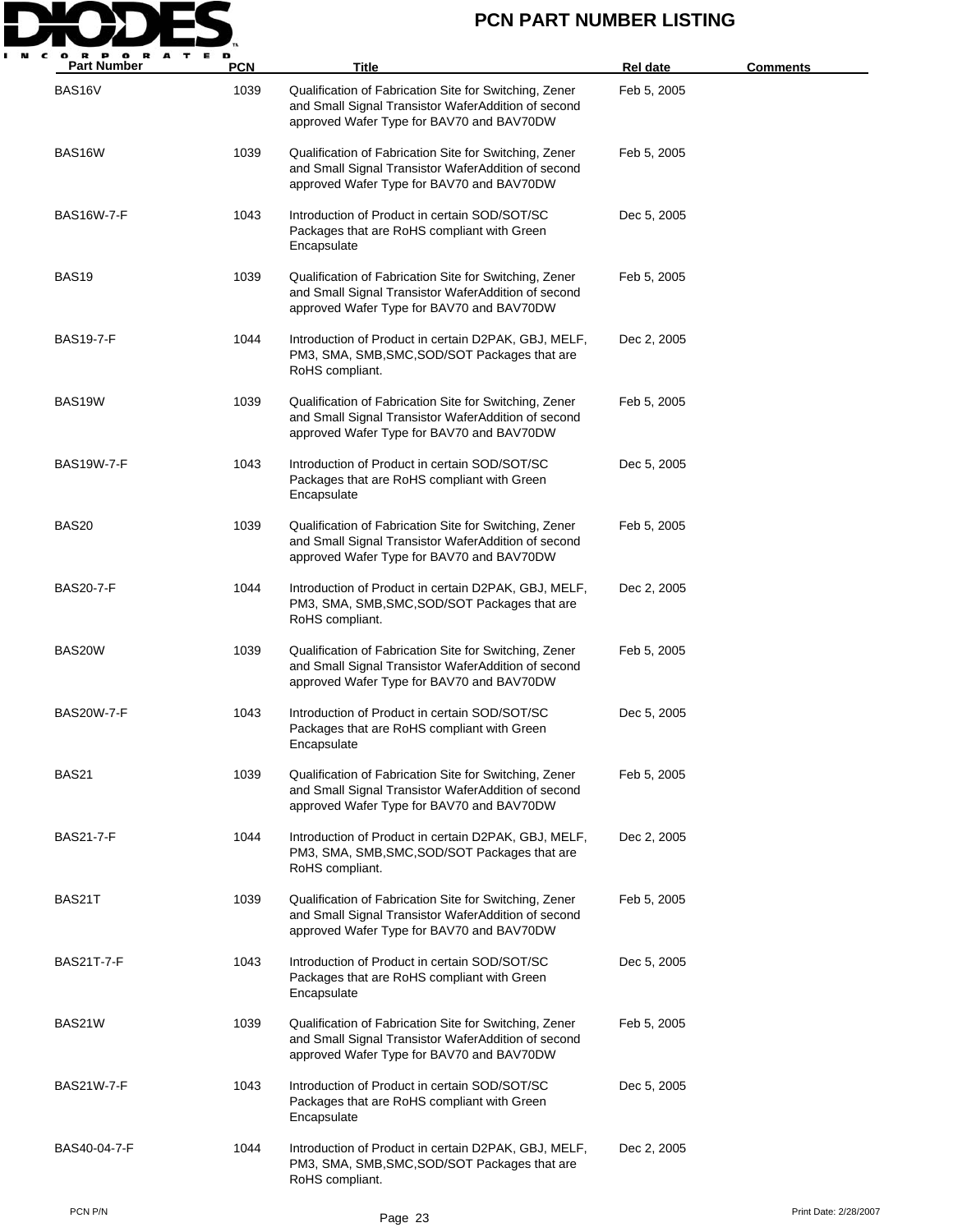

| <b>Part Number</b> | <b>PCN</b> | <b>Title</b>                                                                                                             | Rel date    | <b>Comments</b> |
|--------------------|------------|--------------------------------------------------------------------------------------------------------------------------|-------------|-----------------|
| BAS40-04T-7-F      | 1044       | Introduction of Product in certain D2PAK, GBJ, MELF,<br>PM3, SMA, SMB, SMC, SOD/SOT Packages that are<br>RoHS compliant. | Dec 2, 2005 |                 |
| BAS40-05-7-F       | 1044       | Introduction of Product in certain D2PAK, GBJ, MELF,<br>PM3, SMA, SMB, SMC, SOD/SOT Packages that are<br>RoHS compliant. | Dec 2, 2005 |                 |
| BAS40-05T-7-F      | 1044       | Introduction of Product in certain D2PAK, GBJ, MELF,<br>PM3, SMA, SMB, SMC, SOD/SOT Packages that are<br>RoHS compliant. | Dec 2, 2005 |                 |
| BAS40-06-7-F       | 1044       | Introduction of Product in certain D2PAK, GBJ, MELF,<br>PM3, SMA, SMB, SMC, SOD/SOT Packages that are<br>RoHS compliant. | Dec 2, 2005 |                 |
| BAS40-06T-7-F      | 1044       | Introduction of Product in certain D2PAK, GBJ, MELF,<br>PM3, SMA, SMB, SMC, SOD/SOT Packages that are<br>RoHS compliant. | Dec 2, 2005 |                 |
| <b>BAS40-7-F</b>   | 1044       | Introduction of Product in certain D2PAK, GBJ, MELF,<br>PM3, SMA, SMB, SMC, SOD/SOT Packages that are<br>RoHS compliant. | Dec 2, 2005 |                 |
| BAS40BRW-7-F       | 1044       | Introduction of Product in certain D2PAK, GBJ, MELF,<br>PM3, SMA, SMB, SMC, SOD/SOT Packages that are<br>RoHS compliant. | Dec 2, 2005 |                 |
| BAS40DW-04-7-F     | 1044       | Introduction of Product in certain D2PAK, GBJ, MELF,<br>PM3, SMA, SMB, SMC, SOD/SOT Packages that are<br>RoHS compliant. | Dec 2, 2005 |                 |
| BAS40DW-05-7-F     | 1044       | Introduction of Product in certain D2PAK, GBJ, MELF,<br>PM3, SMA, SMB, SMC, SOD/SOT Packages that are<br>RoHS compliant. | Dec 2, 2005 |                 |
| BAS40DW-06-7-F     | 1044       | Introduction of Product in certain D2PAK, GBJ, MELF,<br>PM3, SMA, SMB, SMC, SOD/SOT Packages that are<br>RoHS compliant. | Dec 2, 2005 |                 |
| <b>BAS40T-7-F</b>  | 1044       | Introduction of Product in certain D2PAK, GBJ, MELF,<br>PM3, SMA, SMB, SMC, SOD/SOT Packages that are<br>RoHS compliant. | Dec 2, 2005 |                 |
| BAS40TW-7-F        | 1044       | Introduction of Product in certain D2PAK, GBJ, MELF,<br>PM3, SMA, SMB, SMC, SOD/SOT Packages that are<br>RoHS compliant. | Dec 2, 2005 |                 |
| BAS40W-04-7-F      | 1043       | Introduction of Product in certain SOD/SOT/SC<br>Packages that are RoHS compliant with Green<br>Encapsulate              | Dec 5, 2005 |                 |
| BAS40W-05-7-F      | 1043       | Introduction of Product in certain SOD/SOT/SC<br>Packages that are RoHS compliant with Green<br>Encapsulate              | Dec 5, 2005 |                 |
| BAS40W-06-7-F      | 1043       | Introduction of Product in certain SOD/SOT/SC<br>Packages that are RoHS compliant with Green<br>Encapsulate              | Dec 5, 2005 |                 |
| <b>BAS40W-7-F</b>  | 1043       | Introduction of Product in certain SOD/SOT/SC<br>Packages that are RoHS compliant with Green<br>Encapsulate              | Dec 5, 2005 |                 |
| BAS70-04-7-F       | 1044       | Introduction of Product in certain D2PAK, GBJ, MELF,<br>PM3, SMA, SMB, SMC, SOD/SOT Packages that are<br>RoHS compliant. | Dec 2, 2005 |                 |
| BAS70-04T-7-F      | 1044       | Introduction of Product in certain D2PAK, GBJ, MELF,<br>PM3, SMA, SMB, SMC, SOD/SOT Packages that are<br>RoHS compliant. | Dec 2, 2005 |                 |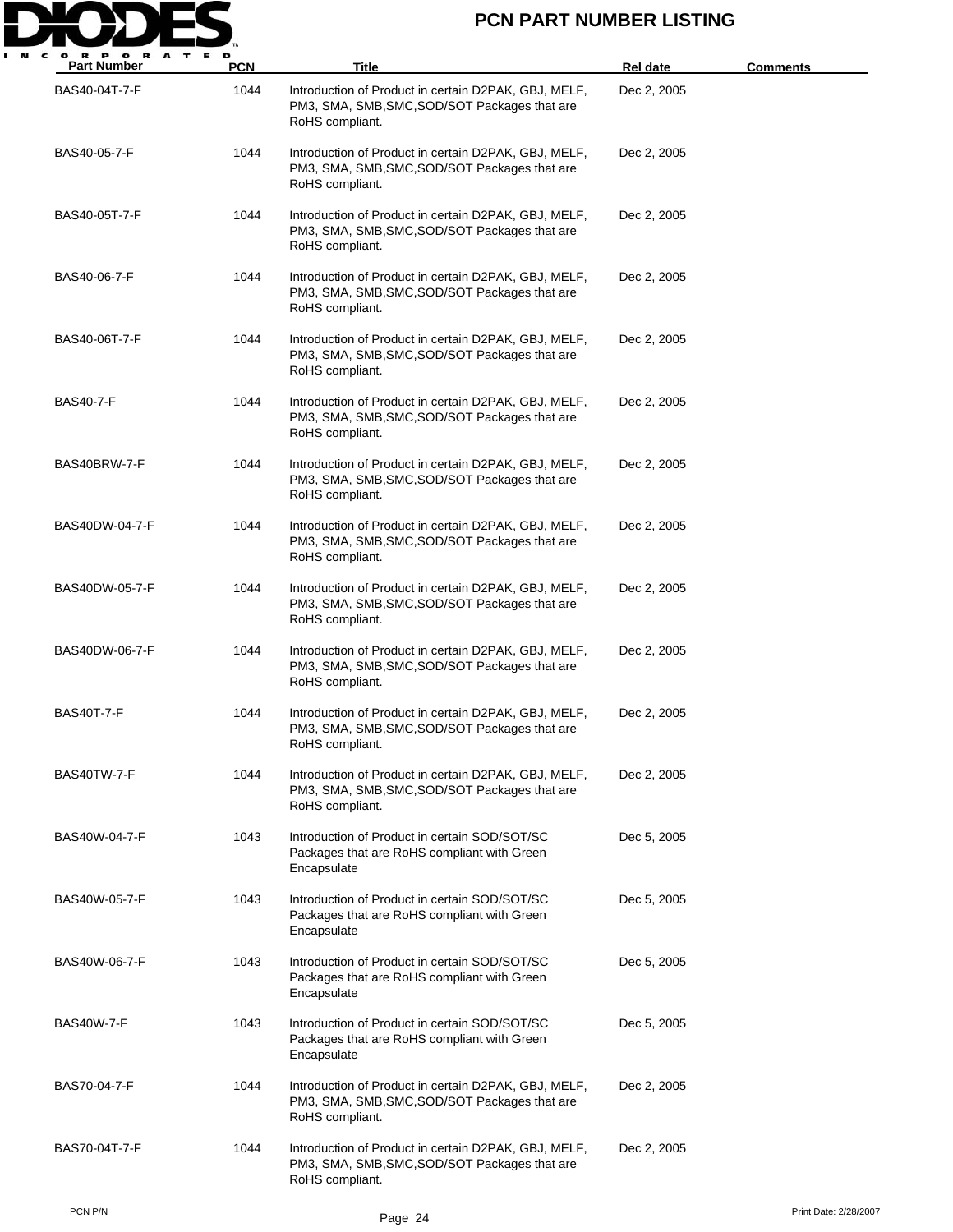

| <b>Part Number</b> | <b>PCN</b> | Title                                                                                                                    | <b>Rel date</b> | <b>Comments</b>       |
|--------------------|------------|--------------------------------------------------------------------------------------------------------------------------|-----------------|-----------------------|
| BAS70-05-7-F       | 1044       | Introduction of Product in certain D2PAK, GBJ, MELF,<br>PM3, SMA, SMB, SMC, SOD/SOT Packages that are<br>RoHS compliant. | Dec 2, 2005     |                       |
| BAS70-05T-7-F      | 1044       | Introduction of Product in certain D2PAK, GBJ, MELF,<br>PM3, SMA, SMB, SMC, SOD/SOT Packages that are<br>RoHS compliant. | Dec 2, 2005     |                       |
| BAS70-06-7-F       | 1044       | Introduction of Product in certain D2PAK, GBJ, MELF,<br>PM3, SMA, SMB, SMC, SOD/SOT Packages that are<br>RoHS compliant. | Dec 2, 2005     |                       |
| BAS70-06T-7-F      | 1044       | Introduction of Product in certain D2PAK, GBJ, MELF,<br>PM3, SMA, SMB, SMC, SOD/SOT Packages that are<br>RoHS compliant. | Dec 2, 2005     |                       |
| <b>BAS70-7-F</b>   | 1044       | Introduction of Product in certain D2PAK, GBJ, MELF,<br>PM3, SMA, SMB, SMC, SOD/SOT Packages that are<br>RoHS compliant. | Dec 2, 2005     |                       |
| BAS70BRW-7-F       | 1044       | Introduction of Product in certain D2PAK, GBJ, MELF,<br>PM3, SMA, SMB, SMC, SOD/SOT Packages that are<br>RoHS compliant. | Dec 2, 2005     |                       |
| BAS70DW-04-7-F     | 1044       | Introduction of Product in certain D2PAK, GBJ, MELF,<br>PM3, SMA, SMB, SMC, SOD/SOT Packages that are<br>RoHS compliant. | Dec 2, 2005     |                       |
| BAS70DW-05-7-F     | 1044       | Introduction of Product in certain D2PAK, GBJ, MELF,<br>PM3, SMA, SMB, SMC, SOD/SOT Packages that are<br>RoHS compliant. | Dec 2, 2005     |                       |
| BAS70DW-06-7-F     | 1044       | Introduction of Product in certain D2PAK, GBJ, MELF,<br>PM3, SMA, SMB, SMC, SOD/SOT Packages that are<br>RoHS compliant. | Dec 2, 2005     |                       |
| BAS70JW-7-F        | 1044       | Introduction of Product in certain D2PAK, GBJ, MELF,<br>PM3, SMA, SMB, SMC, SOD/SOT Packages that are<br>RoHS compliant. | Dec 2, 2005     |                       |
| <b>BAS70T-7-F</b>  | 1044       | Introduction of Product in certain D2PAK, GBJ, MELF,<br>PM3, SMA, SMB, SMC, SOD/SOT Packages that are<br>RoHS compliant. | Dec 2, 2005     |                       |
| BAS70TW-7-F        | 1044       | Introduction of Product in certain D2PAK, GBJ, MELF,<br>PM3, SMA, SMB, SMC, SOD/SOT Packages that are<br>RoHS compliant. | Dec 2, 2005     |                       |
| BAS70W-04-7-F      | 1043       | Introduction of Product in certain SOD/SOT/SC<br>Packages that are RoHS compliant with Green<br>Encapsulate              | Dec 5, 2005     |                       |
| BAS70W-05-7-F      | 1043       | Introduction of Product in certain SOD/SOT/SC<br>Packages that are RoHS compliant with Green<br>Encapsulate              | Dec 5, 2005     |                       |
| BAS70W-06-7-F      | 1043       | Introduction of Product in certain SOD/SOT/SC<br>Packages that are RoHS compliant with Green<br>Encapsulate              | Dec 5, 2005     |                       |
| <b>BAS70W-7-F</b>  | 1043       | Introduction of Product in certain SOD/SOT/SC<br>Packages that are RoHS compliant with Green<br>Encapsulate              | Dec 5, 2005     |                       |
| BAT1000-7-F        | 1044       | Introduction of Product in certain D2PAK, GBJ, MELF,<br>PM3, SMA, SMB, SMC, SOD/SOT Packages that are<br>RoHS compliant. | Dec 2, 2005     |                       |
| <b>BAT400D-7-F</b> | 1044       | Introduction of Product in certain D2PAK, GBJ, MELF,<br>PM3, SMA, SMB, SMC, SOD/SOT Packages that are<br>RoHS compliant. | Dec 2, 2005     |                       |
| PCN P/N            |            | Page 25                                                                                                                  |                 | Print Date: 2/28/2007 |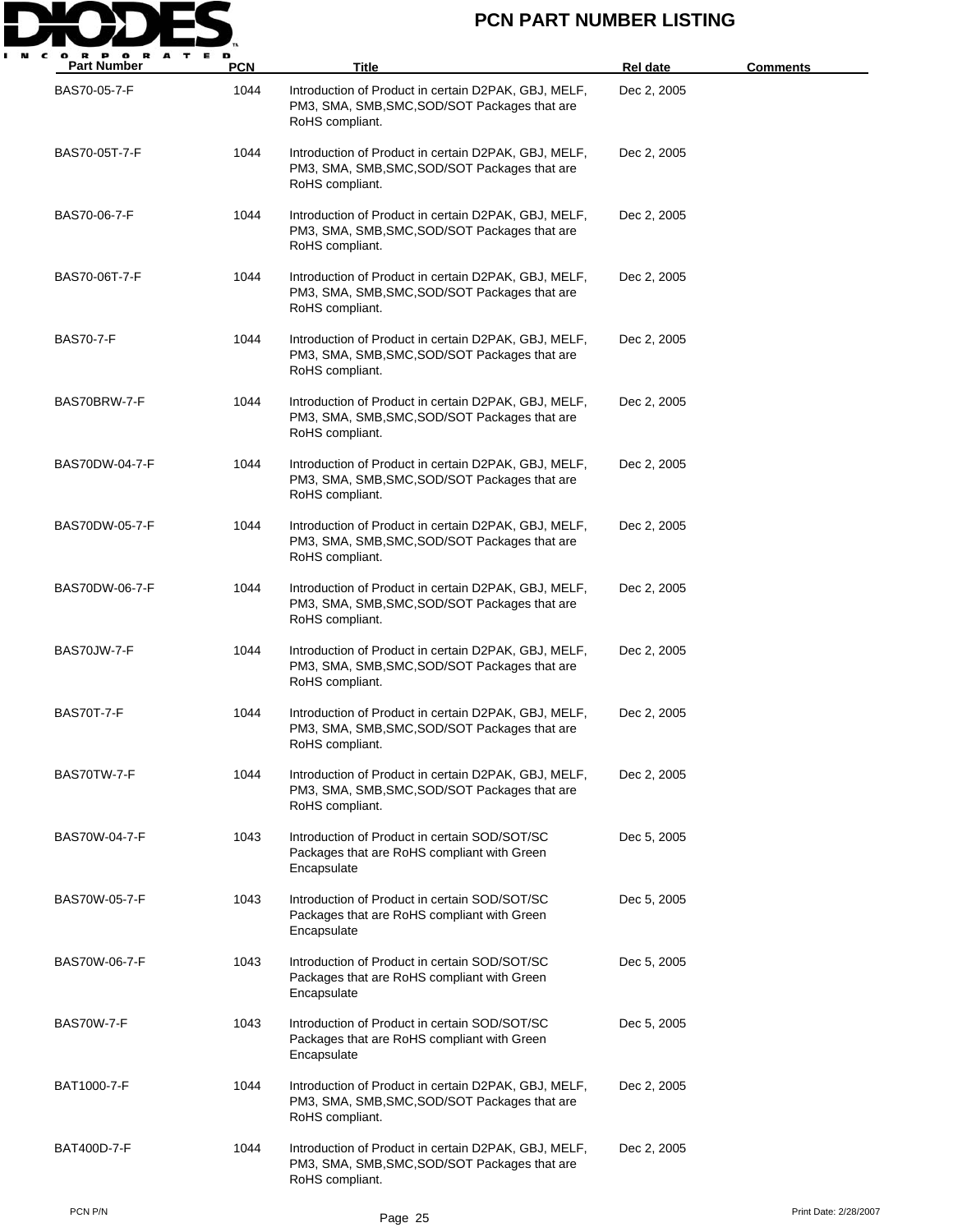

| <b>BAT42W-7-F</b> | 1044 | Introduction of Product in certain D2PAK, GBJ, MELF,                                                                     | Dec 2, 2005 |              |
|-------------------|------|--------------------------------------------------------------------------------------------------------------------------|-------------|--------------|
|                   |      | PM3, SMA, SMB, SMC, SOD/SOT Packages that are<br>RoHS compliant.                                                         |             |              |
| <b>BAT42W-7-F</b> | 1044 | Introduction of Product in certain D2PAK, GBJ, MELF,<br>PM3, SMA, SMB, SMC, SOD/SOT Packages that are<br>RoHS compliant. | Dec 2, 2005 |              |
| BAT42WS-7-F       | 1044 | Introduction of Product in certain D2PAK, GBJ, MELF,<br>PM3, SMA, SMB, SMC, SOD/SOT Packages that are<br>RoHS compliant. | Dec 2, 2005 |              |
| <b>BAT43W-7-F</b> | 1044 | Introduction of Product in certain D2PAK, GBJ, MELF,<br>PM3, SMA, SMB, SMC, SOD/SOT Packages that are<br>RoHS compliant. | Dec 2, 2005 |              |
| BAT43WS-7-F       | 1044 | Introduction of Product in certain D2PAK, GBJ, MELF,<br>PM3, SMA, SMB, SMC, SOD/SOT Packages that are<br>RoHS compliant. | Dec 2, 2005 |              |
| BAT46W-7-01       | 1068 | Diodes, Inc. meets or exceeds Temic<br>Contential's lead-free Products letter June 24,<br>∧∩∩פ                           |             | NOT RELEASED |
| <b>BAT46W-7-F</b> | 1044 | Introduction of Product in certain D2PAK, GBJ, MELF,<br>PM3, SMA, SMB, SMC, SOD/SOT Packages that are<br>RoHS compliant. | Dec 2, 2005 |              |
| <b>BAT54-7-F</b>  | 1044 | Introduction of Product in certain D2PAK, GBJ, MELF,<br>PM3, SMA, SMB, SMC, SOD/SOT Packages that are<br>RoHS compliant. | Dec 2, 2005 |              |
| <b>BAT54A-7-F</b> | 1044 | Introduction of Product in certain D2PAK, GBJ, MELF,<br>PM3, SMA, SMB, SMC, SOD/SOT Packages that are<br>RoHS compliant. | Dec 2, 2005 |              |
| BAT54ADW-7-F      | 1044 | Introduction of Product in certain D2PAK, GBJ, MELF,<br>PM3, SMA, SMB, SMC, SOD/SOT Packages that are<br>RoHS compliant. | Dec 2, 2005 |              |
| BAT54AT-7-F       | 1044 | Introduction of Product in certain D2PAK, GBJ, MELF,<br>PM3, SMA, SMB, SMC, SOD/SOT Packages that are<br>RoHS compliant. | Dec 2, 2005 |              |
| BAT54AT-7-F       | 1044 | Introduction of Product in certain D2PAK, GBJ, MELF,<br>PM3, SMA, SMB, SMC, SOD/SOT Packages that are<br>RoHS compliant. | Dec 2, 2005 |              |
| BAT54AW-7-F       | 1043 | Introduction of Product in certain SOD/SOT/SC<br>Packages that are RoHS compliant with Green<br>Encapsulate              | Dec 5, 2005 |              |
| BAT54BRW-7-F      | 1044 | Introduction of Product in certain D2PAK, GBJ, MELF,<br>PM3, SMA, SMB, SMC, SOD/SOT Packages that are<br>RoHS compliant. | Dec 2, 2005 |              |
| <b>BAT54C-7-F</b> | 1044 | Introduction of Product in certain D2PAK, GBJ, MELF,<br>PM3, SMA, SMB, SMC, SOD/SOT Packages that are<br>RoHS compliant. | Dec 2, 2005 |              |
| BAT54CDW-7-F      | 1044 | Introduction of Product in certain D2PAK, GBJ, MELF,<br>PM3, SMA, SMB, SMC, SOD/SOT Packages that are<br>RoHS compliant. | Dec 2, 2005 |              |
| BAT54CT-7-F       | 1044 | Introduction of Product in certain D2PAK, GBJ, MELF,<br>PM3, SMA, SMB, SMC, SOD/SOT Packages that are<br>RoHS compliant. | Dec 2, 2005 |              |
| BAT54CW-7-F       | 1043 | Introduction of Product in certain SOD/SOT/SC<br>Packages that are RoHS compliant with Green<br>Encapsulate              | Dec 5, 2005 |              |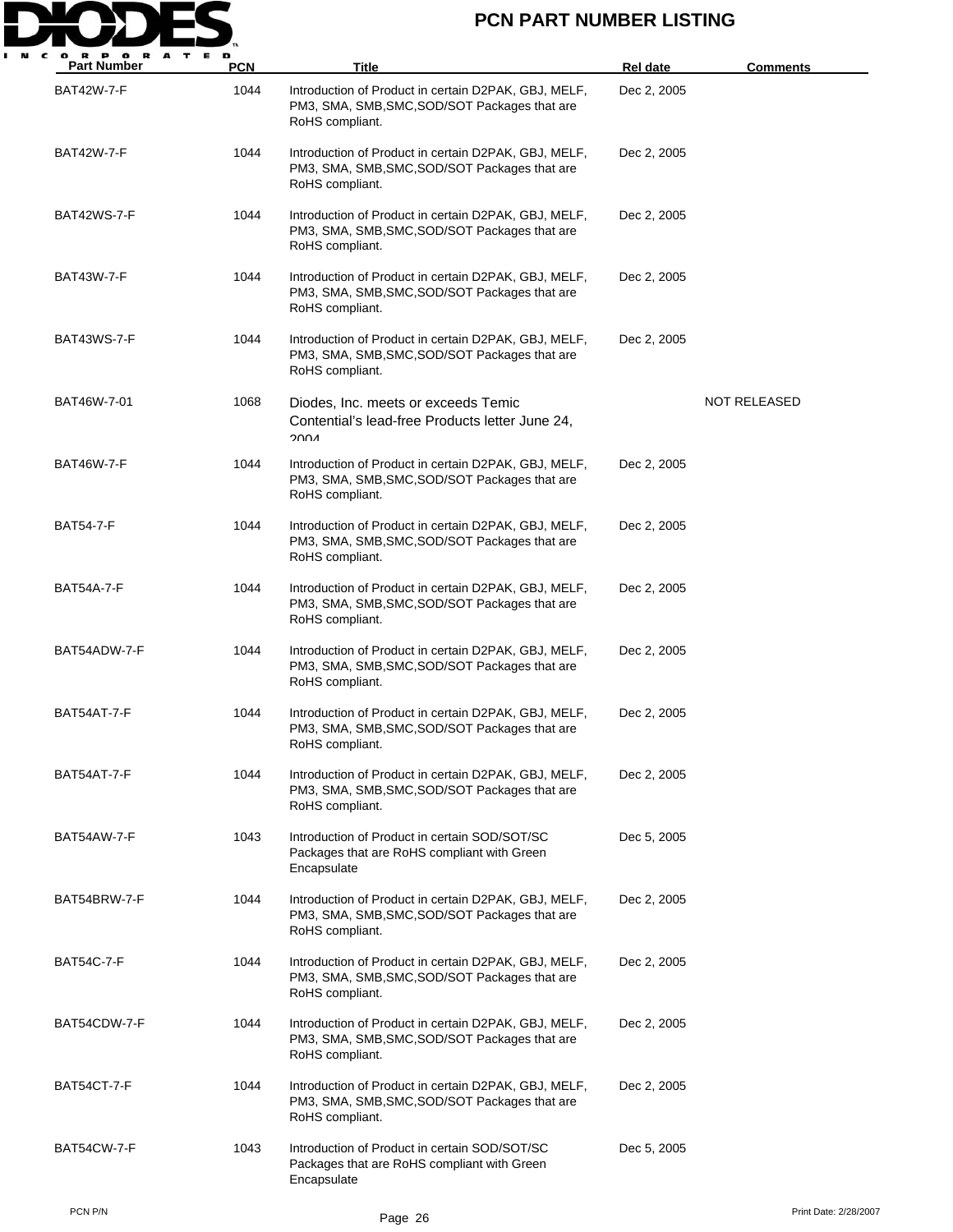

| <b>Part Number</b> | <b>PCN</b> | Title                                                                                                                                                      | Rel date    | <u>Comments</u>       |
|--------------------|------------|------------------------------------------------------------------------------------------------------------------------------------------------------------|-------------|-----------------------|
| BAT54DW-7-F        | 1043       | Introduction of Product in certain SOD/SOT/SC<br>Packages that are RoHS compliant with Green<br>Encapsulate                                                | Dec 5, 2005 |                       |
| BAT54JW-7-F        | 1044       | Introduction of Product in certain D2PAK, GBJ, MELF,<br>PM3, SMA, SMB, SMC, SOD/SOT Packages that are<br>RoHS compliant.                                   | Dec 2, 2005 |                       |
| <b>BAT54S-7-F</b>  | 1044       | Introduction of Product in certain D2PAK, GBJ, MELF,<br>PM3, SMA, SMB, SMC, SOD/SOT Packages that are<br>RoHS compliant.                                   | Dec 2, 2005 |                       |
| BAT54SDW-7-F       | 1044       | Introduction of Product in certain D2PAK, GBJ, MELF,<br>PM3, SMA, SMB, SMC, SOD/SOT Packages that are<br>RoHS compliant.                                   | Dec 2, 2005 |                       |
| BAT54ST-7-F        | 1044       | Introduction of Product in certain D2PAK, GBJ, MELF,<br>PM3, SMA, SMB, SMC, SOD/SOT Packages that are<br>RoHS compliant.                                   | Dec 2, 2005 |                       |
| BAT54SW-7-F        | 1043       | Introduction of Product in certain SOD/SOT/SC<br>Packages that are RoHS compliant with Green<br>Encapsulate                                                | Dec 5, 2005 |                       |
| BAT54T-7-F         | 1044       | Introduction of Product in certain D2PAK, GBJ, MELF,<br>PM3, SMA, SMB, SMC, SOD/SOT Packages that are<br>RoHS compliant.                                   | Dec 2, 2005 |                       |
| BAT54TW-7-F        | 1044       | Introduction of Product in certain D2PAK, GBJ, MELF,<br>PM3, SMA, SMB, SMC, SOD/SOT Packages that are<br>RoHS compliant.                                   | Dec 2, 2005 |                       |
| BAT54W-7-F         | 1043       | Introduction of Product in certain SOD/SOT/SC<br>Packages that are RoHS compliant with Green<br>Encapsulate                                                | Dec 5, 2005 |                       |
| BAT750-7-F         | 1044       | Introduction of Product in certain D2PAK, GBJ, MELF,<br>PM3, SMA, SMB, SMC, SOD/SOT Packages that are<br>RoHS compliant.                                   | Dec 2, 2005 |                       |
| BAV116W            | 1039       | Qualification of Fabrication Site for Switching, Zener<br>and Small Signal Transistor WaferAddition of second<br>approved Wafer Type for BAV70 and BAV70DW | Feb 5, 2005 |                       |
| BAV116W-7-F        | 1044       | Introduction of Product in certain D2PAK, GBJ, MELF,<br>PM3, SMA, SMB, SMC, SOD/SOT Packages that are<br>RoHS compliant.                                   | Dec 2, 2005 |                       |
| BAV16W             | 1039       | Qualification of Fabrication Site for Switching, Zener<br>and Small Signal Transistor WaferAddition of second<br>approved Wafer Type for BAV70 and BAV70DW | Feb 5, 2005 |                       |
| <b>BAV16W-7-F</b>  | 1044       | Introduction of Product in certain D2PAK, GBJ, MELF,<br>PM3, SMA, SMB, SMC, SOD/SOT Packages that are<br>RoHS compliant.                                   | Dec 2, 2005 |                       |
| BAV16WS            | 1039       | Qualification of Fabrication Site for Switching, Zener<br>and Small Signal Transistor WaferAddition of second<br>approved Wafer Type for BAV70 and BAV70DW | Feb 5, 2005 |                       |
| BAV16WS-7-F        | 1044       | Introduction of Product in certain D2PAK, GBJ, MELF,<br>PM3, SMA, SMB, SMC, SOD/SOT Packages that are<br>RoHS compliant.                                   | Dec 2, 2005 |                       |
| BAV170             | 1039       | Qualification of Fabrication Site for Switching, Zener<br>and Small Signal Transistor WaferAddition of second<br>approved Wafer Type for BAV70 and BAV70DW | Feb 5, 2005 |                       |
| BAV170-7-F         | 1044       | Introduction of Product in certain D2PAK, GBJ, MELF,<br>PM3, SMA, SMB, SMC, SOD/SOT Packages that are<br>RoHS compliant.                                   | Dec 2, 2005 |                       |
| PCN P/N            |            | Page 27                                                                                                                                                    |             | Print Date: 2/28/2007 |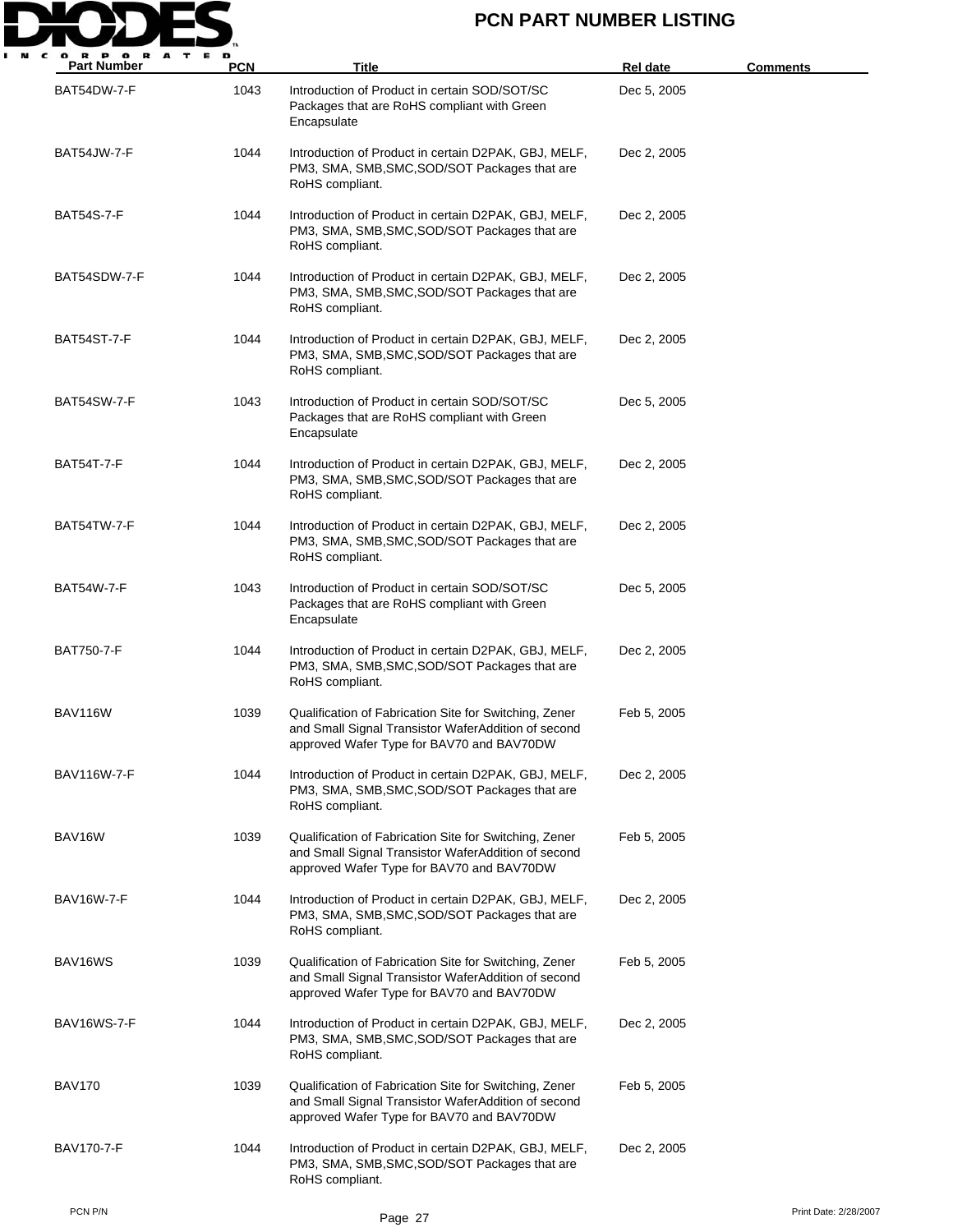

| <b>Part Number</b> | <b>PCN</b> | <b>Title</b>                                                                                                                                               | <b>Rel date</b> | <b>Comments</b>       |
|--------------------|------------|------------------------------------------------------------------------------------------------------------------------------------------------------------|-----------------|-----------------------|
| BAV170T            | 1039       | Qualification of Fabrication Site for Switching, Zener<br>and Small Signal Transistor WaferAddition of second<br>approved Wafer Type for BAV70 and BAV70DW | Feb 5, 2005     |                       |
| BAV170T-7-F        | 1044       | Introduction of Product in certain D2PAK, GBJ, MELF,<br>PM3, SMA, SMB, SMC, SOD/SOT Packages that are<br>RoHS compliant.                                   | Dec 2, 2005     |                       |
| BAV199             | 1039       | Qualification of Fabrication Site for Switching, Zener<br>and Small Signal Transistor WaferAddition of second<br>approved Wafer Type for BAV70 and BAV70DW | Feb 5, 2005     |                       |
| BAV199-7-F         | 1044       | Introduction of Product in certain D2PAK, GBJ, MELF,<br>PM3, SMA, SMB, SMC, SOD/SOT Packages that are<br>RoHS compliant.                                   | Dec 2, 2005     |                       |
| BAV199DW           | 1039       | Qualification of Fabrication Site for Switching, Zener<br>and Small Signal Transistor WaferAddition of second<br>approved Wafer Type for BAV70 and BAV70DW | Feb 5, 2005     |                       |
| BAV199DW-7-F       | 1044       | Introduction of Product in certain D2PAK, GBJ, MELF,<br>PM3, SMA, SMB, SMC, SOD/SOT Packages that are<br>RoHS compliant.                                   | Dec 2, 2005     |                       |
| BAV199T            | 1039       | Qualification of Fabrication Site for Switching, Zener<br>and Small Signal Transistor WaferAddition of second<br>approved Wafer Type for BAV70 and BAV70DW | Feb 5, 2005     |                       |
| BAV199T-7-F        | 1044       | Introduction of Product in certain D2PAK, GBJ, MELF,<br>PM3, SMA, SMB, SMC, SOD/SOT Packages that are<br>RoHS compliant.                                   | Dec 2, 2005     |                       |
| BAV19W             | 1039       | Qualification of Fabrication Site for Switching, Zener<br>and Small Signal Transistor WaferAddition of second<br>approved Wafer Type for BAV70 and BAV70DW | Feb 5, 2005     |                       |
| BAV19W-7-F         | 1044       | Introduction of Product in certain D2PAK, GBJ, MELF,<br>PM3, SMA, SMB, SMC, SOD/SOT Packages that are<br>RoHS compliant.                                   | Dec 2, 2005     |                       |
| BAV19WS            | 1039       | Qualification of Fabrication Site for Switching, Zener<br>and Small Signal Transistor WaferAddition of second<br>approved Wafer Type for BAV70 and BAV70DW | Feb 5, 2005     |                       |
| BAV19WS-7-F        | 1044       | Introduction of Product in certain D2PAK, GBJ, MELF,<br>PM3, SMA, SMB, SMC, SOD/SOT Packages that are<br>RoHS compliant.                                   | Dec 2, 2005     |                       |
| BAV20W             | 1039       | Qualification of Fabrication Site for Switching, Zener<br>and Small Signal Transistor WaferAddition of second<br>approved Wafer Type for BAV70 and BAV70DW | Feb 5, 2005     |                       |
| <b>BAV20W-7-F</b>  | 1044       | Introduction of Product in certain D2PAK, GBJ, MELF,<br>PM3, SMA, SMB, SMC, SOD/SOT Packages that are<br>RoHS compliant.                                   | Dec 2, 2005     |                       |
| BAV20WS            | 1039       | Qualification of Fabrication Site for Switching, Zener<br>and Small Signal Transistor WaferAddition of second<br>approved Wafer Type for BAV70 and BAV70DW | Feb 5, 2005     |                       |
| BAV20WS-7-F        | 1044       | Introduction of Product in certain D2PAK, GBJ, MELF,<br>PM3, SMA, SMB, SMC, SOD/SOT Packages that are<br>RoHS compliant.                                   | Dec 2, 2005     |                       |
| BAV21W             | 1039       | Qualification of Fabrication Site for Switching, Zener<br>and Small Signal Transistor WaferAddition of second<br>approved Wafer Type for BAV70 and BAV70DW | Feb 5, 2005     |                       |
| BAV21W-7-F         | 1044       | Introduction of Product in certain D2PAK, GBJ, MELF,<br>PM3, SMA, SMB, SMC, SOD/SOT Packages that are<br>RoHS compliant.                                   | Dec 2, 2005     |                       |
| PCN P/N            |            | Page 28                                                                                                                                                    |                 | Print Date: 2/28/2007 |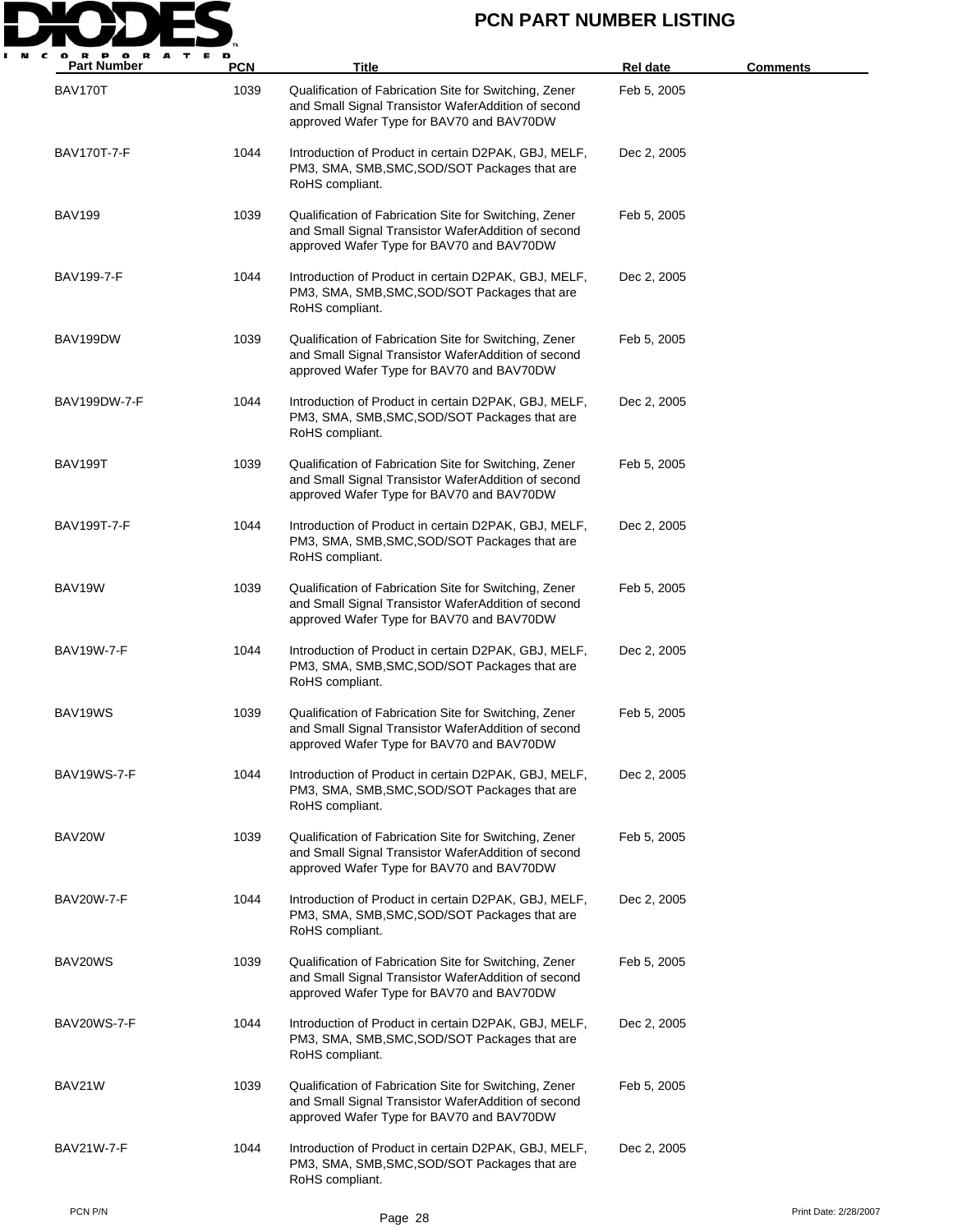

| <b>Part Number</b> | <b>PCN</b> | Title                                                                                                                                                      | <b>Rel date</b> | <u>Comments</u>       |
|--------------------|------------|------------------------------------------------------------------------------------------------------------------------------------------------------------|-----------------|-----------------------|
| BAV21WS            | 1039       | Qualification of Fabrication Site for Switching, Zener<br>and Small Signal Transistor WaferAddition of second<br>approved Wafer Type for BAV70 and BAV70DW | Feb 5, 2005     |                       |
| BAV21WS-7-F        | 1044       | Introduction of Product in certain D2PAK, GBJ, MELF,<br>PM3, SMA, SMB, SMC, SOD/SOT Packages that are<br>RoHS compliant.                                   | Dec 2, 2005     |                       |
| BAV23A             | 1039       | Qualification of Fabrication Site for Switching, Zener<br>and Small Signal Transistor WaferAddition of second<br>approved Wafer Type for BAV70 and BAV70DW | Feb 5, 2005     |                       |
| BAV23A-7-F         | 1044       | Introduction of Product in certain D2PAK, GBJ, MELF,<br>PM3, SMA, SMB, SMC, SOD/SOT Packages that are<br>RoHS compliant.                                   | Dec 2, 2005     |                       |
| BAV23C             | 1039       | Qualification of Fabrication Site for Switching, Zener<br>and Small Signal Transistor WaferAddition of second<br>approved Wafer Type for BAV70 and BAV70DW | Feb 5, 2005     |                       |
| BAV23C-7-F         | 1044       | Introduction of Product in certain D2PAK, GBJ, MELF,<br>PM3, SMA, SMB, SMC, SOD/SOT Packages that are<br>RoHS compliant.                                   | Dec 2, 2005     |                       |
| BAV23S             | 1039       | Qualification of Fabrication Site for Switching, Zener<br>and Small Signal Transistor WaferAddition of second<br>approved Wafer Type for BAV70 and BAV70DW | Feb 5, 2005     |                       |
| BAV23S-7-F         | 1044       | Introduction of Product in certain D2PAK, GBJ, MELF,<br>PM3, SMA, SMB, SMC, SOD/SOT Packages that are<br>RoHS compliant.                                   | Dec 2, 2005     |                       |
| BAV3004W           | 1039       | Qualification of Fabrication Site for Switching, Zener<br>and Small Signal Transistor WaferAddition of second<br>approved Wafer Type for BAV70 and BAV70DW | Feb 5, 2005     |                       |
| BAV3004W-7-F       | 1044       | Introduction of Product in certain D2PAK, GBJ, MELF,<br>PM3, SMA, SMB, SMC, SOD/SOT Packages that are<br>RoHS compliant.                                   | Dec 2, 2005     |                       |
| BAV70              | 1039       | Qualification of Fabrication Site for Switching, Zener<br>and Small Signal Transistor WaferAddition of second<br>approved Wafer Type for BAV70 and BAV70DW | Feb 5, 2005     |                       |
| <b>BAV70-7-F</b>   | 1044       | Introduction of Product in certain D2PAK, GBJ, MELF,<br>PM3, SMA, SMB, SMC, SOD/SOT Packages that are<br>RoHS compliant.                                   | Dec 2, 2005     |                       |
| BAV70DW            | 1039       | Qualification of Fabrication Site for Switching, Zener<br>and Small Signal Transistor WaferAddition of second<br>approved Wafer Type for BAV70 and BAV70DW | Feb 5, 2005     |                       |
| BAV70DW-7-F        | 1044       | Introduction of Product in certain D2PAK, GBJ, MELF,<br>PM3, SMA, SMB, SMC, SOD/SOT Packages that are<br>RoHS compliant.                                   | Dec 2, 2005     |                       |
| BAV70T             | 1039       | Qualification of Fabrication Site for Switching, Zener<br>and Small Signal Transistor WaferAddition of second<br>approved Wafer Type for BAV70 and BAV70DW | Feb 5, 2005     |                       |
| BAV70T-7-F         | 1044       | Introduction of Product in certain D2PAK, GBJ, MELF,<br>PM3, SMA, SMB, SMC, SOD/SOT Packages that are<br>RoHS compliant.                                   | Dec 2, 2005     |                       |
| BAV70W             | 1039       | Qualification of Fabrication Site for Switching, Zener<br>and Small Signal Transistor WaferAddition of second<br>approved Wafer Type for BAV70 and BAV70DW | Feb 5, 2005     |                       |
| <b>BAV70W-7-F</b>  | 1043       | Introduction of Product in certain SOD/SOT/SC<br>Packages that are RoHS compliant with Green<br>Encapsulate                                                | Dec 5, 2005     |                       |
| PCN P/N            |            | Page 29                                                                                                                                                    |                 | Print Date: 2/28/2007 |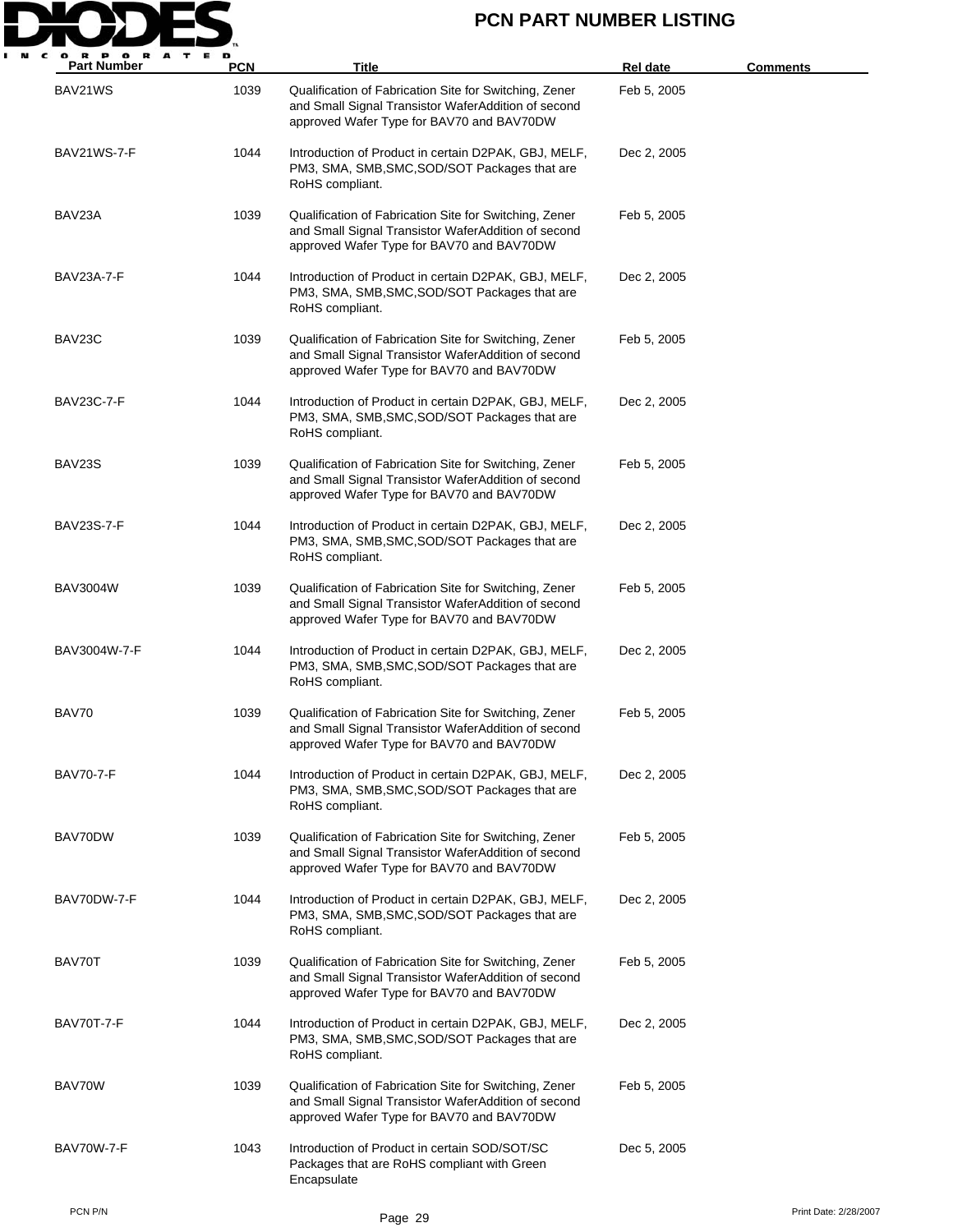

| <b>Part Number</b>  | <b>PCN</b> | <b>Title</b>                                                                                                                                               | <b>Rel date</b> | <u>Comments</u>       |
|---------------------|------------|------------------------------------------------------------------------------------------------------------------------------------------------------------|-----------------|-----------------------|
| BAV756DW            | 1039       | Qualification of Fabrication Site for Switching, Zener<br>and Small Signal Transistor WaferAddition of second<br>approved Wafer Type for BAV70 and BAV70DW | Feb 5, 2005     |                       |
| <b>BAV756DW-7-F</b> | 1044       | Introduction of Product in certain D2PAK, GBJ, MELF,<br>PM3, SMA, SMB, SMC, SOD/SOT Packages that are<br>RoHS compliant.                                   | Dec 2, 2005     |                       |
| BAV99               | 1039       | Qualification of Fabrication Site for Switching, Zener<br>and Small Signal Transistor WaferAddition of second<br>approved Wafer Type for BAV70 and BAV70DW | Feb 5, 2005     |                       |
| <b>BAV99-7-F</b>    | 1044       | Introduction of Product in certain D2PAK, GBJ, MELF,<br>PM3, SMA, SMB, SMC, SOD/SOT Packages that are<br>RoHS compliant.                                   | Dec 2, 2005     |                       |
| BAV99BRW            | 1039       | Qualification of Fabrication Site for Switching, Zener<br>and Small Signal Transistor WaferAddition of second<br>approved Wafer Type for BAV70 and BAV70DW | Feb 5, 2005     |                       |
| BAV99BRW-7-F        | 1044       | Introduction of Product in certain D2PAK, GBJ, MELF,<br>PM3, SMA, SMB, SMC, SOD/SOT Packages that are<br>RoHS compliant.                                   | Dec 2, 2005     |                       |
| BAV99DW             | 1039       | Qualification of Fabrication Site for Switching, Zener<br>and Small Signal Transistor WaferAddition of second<br>approved Wafer Type for BAV70 and BAV70DW | Feb 5, 2005     |                       |
| BAV99DW-7-F         | 1044       | Introduction of Product in certain D2PAK, GBJ, MELF,<br>PM3, SMA, SMB, SMC, SOD/SOT Packages that are<br>RoHS compliant.                                   | Dec 2, 2005     |                       |
| BAV99T              | 1039       | Qualification of Fabrication Site for Switching, Zener<br>and Small Signal Transistor WaferAddition of second<br>approved Wafer Type for BAV70 and BAV70DW | Feb 5, 2005     |                       |
| <b>BAV99T-7-F</b>   | 1044       | Introduction of Product in certain D2PAK, GBJ, MELF,<br>PM3, SMA, SMB, SMC, SOD/SOT Packages that are<br>RoHS compliant.                                   | Dec 2, 2005     |                       |
| BAV99W              | 1039       | Qualification of Fabrication Site for Switching, Zener<br>and Small Signal Transistor WaferAddition of second<br>approved Wafer Type for BAV70 and BAV70DW | Feb 5, 2005     |                       |
| <b>BAV99W-7-F</b>   | 1043       | Introduction of Product in certain SOD/SOT/SC<br>Packages that are RoHS compliant with Green<br>Encapsulate                                                | Dec 5, 2005     |                       |
| <b>BAW156</b>       | 1039       | Qualification of Fabrication Site for Switching, Zener<br>and Small Signal Transistor WaferAddition of second<br>approved Wafer Type for BAV70 and BAV70DW | Feb 5, 2005     |                       |
| BAW156-7-F          | 1044       | Introduction of Product in certain D2PAK, GBJ, MELF,<br>PM3, SMA, SMB, SMC, SOD/SOT Packages that are<br>RoHS compliant.                                   | Dec 2, 2005     |                       |
| BAW156T             | 1039       | Qualification of Fabrication Site for Switching, Zener<br>and Small Signal Transistor WaferAddition of second<br>approved Wafer Type for BAV70 and BAV70DW | Feb 5, 2005     |                       |
| <b>BAW156T-7-F</b>  | 1044       | Introduction of Product in certain D2PAK, GBJ, MELF,<br>PM3, SMA, SMB, SMC, SOD/SOT Packages that are<br>RoHS compliant.                                   | Dec 2, 2005     |                       |
| BAW56               | 1039       | Qualification of Fabrication Site for Switching, Zener<br>and Small Signal Transistor WaferAddition of second<br>approved Wafer Type for BAV70 and BAV70DW | Feb 5, 2005     |                       |
| <b>BAW56-7-F</b>    | 1044       | Introduction of Product in certain D2PAK, GBJ, MELF,<br>PM3, SMA, SMB, SMC, SOD/SOT Packages that are<br>RoHS compliant.                                   | Dec 2, 2005     |                       |
| PCN P/N             |            | Page 30                                                                                                                                                    |                 | Print Date: 2/28/2007 |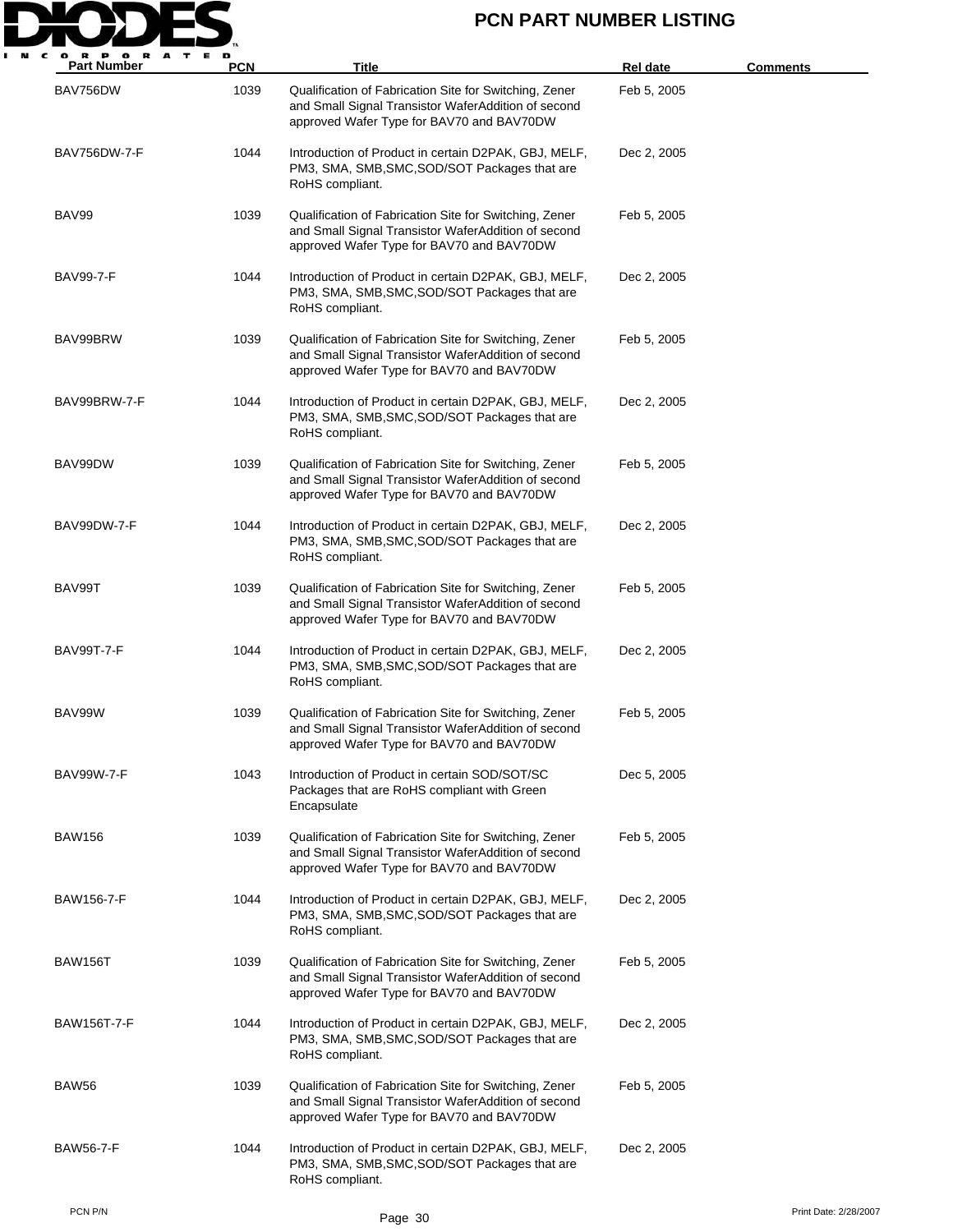

| <b>Part Number</b>  | <b>PCN</b> | Title                                                                                                                                                      | <b>Rel date</b> | <b>Comments</b> |
|---------------------|------------|------------------------------------------------------------------------------------------------------------------------------------------------------------|-----------------|-----------------|
| BAW567DW            | 1039       | Qualification of Fabrication Site for Switching, Zener<br>and Small Signal Transistor WaferAddition of second<br>approved Wafer Type for BAV70 and BAV70DW | Feb 5, 2005     |                 |
| <b>BAW567DW-7-F</b> | 1044       | Introduction of Product in certain D2PAK, GBJ, MELF,<br>PM3, SMA, SMB, SMC, SOD/SOT Packages that are<br>RoHS compliant.                                   | Dec 2, 2005     |                 |
| BAW56DW             | 1039       | Qualification of Fabrication Site for Switching, Zener<br>and Small Signal Transistor WaferAddition of second<br>approved Wafer Type for BAV70 and BAV70DW | Feb 5, 2005     |                 |
| BAW56DW-7-F         | 1044       | Introduction of Product in certain D2PAK, GBJ, MELF,<br>PM3, SMA, SMB, SMC, SOD/SOT Packages that are<br>RoHS compliant.                                   | Dec 2, 2005     |                 |
| BAW56T              | 1039       | Qualification of Fabrication Site for Switching, Zener<br>and Small Signal Transistor WaferAddition of second<br>approved Wafer Type for BAV70 and BAV70DW | Feb 5, 2005     |                 |
| <b>BAW56T-7-F</b>   | 1044       | Introduction of Product in certain D2PAK, GBJ, MELF,<br>PM3, SMA, SMB, SMC, SOD/SOT Packages that are<br>RoHS compliant.                                   | Dec 2, 2005     |                 |
| BAW56W              | 1039       | Qualification of Fabrication Site for Switching, Zener<br>and Small Signal Transistor WaferAddition of second<br>approved Wafer Type for BAV70 and BAV70DW | Feb 5, 2005     |                 |
| <b>BAW56W-7-F</b>   | 1043       | Introduction of Product in certain SOD/SOT/SC<br>Packages that are RoHS compliant with Green<br>Encapsulate                                                | Dec 5, 2005     |                 |
| BC807-16            | 1053       | SURFACE MOUNT SMALL SIGNAL TRANSISTOR<br>ALTERNATE DIE                                                                                                     | Dec 13, 2006    |                 |
| BC807-16-7-F        | 1044       | Introduction of Product in certain D2PAK, GBJ, MELF,<br>PM3, SMA, SMB, SMC, SOD/SOT Packages that are<br>RoHS compliant.                                   | Dec 2, 2005     |                 |
| BC807-16W           | 1053       | SURFACE MOUNT SMALL SIGNAL TRANSISTOR<br>ALTERNATE DIE                                                                                                     | Dec 13, 2006    |                 |
| BC807-25            | 1053       | SURFACE MOUNT SMALL SIGNAL TRANSISTOR<br>ALTERNATE DIE                                                                                                     | Dec 13, 2006    |                 |
| BC807-25-7-F        | 1044       | Introduction of Product in certain D2PAK, GBJ, MELF,<br>PM3, SMA, SMB, SMC, SOD/SOT Packages that are<br>RoHS compliant.                                   | Dec 2, 2005     |                 |
| BC807-25W           | 1053       | SURFACE MOUNT SMALL SIGNAL TRANSISTOR<br>ALTERNATE DIE                                                                                                     | Dec 13, 2006    |                 |
| BC807-40            | 1053       | SURFACE MOUNT SMALL SIGNAL TRANSISTOR<br>ALTERNATE DIE                                                                                                     | Dec 13, 2006    |                 |
| BC807-40-7-F        | 1044       | Introduction of Product in certain D2PAK, GBJ, MELF,<br>PM3, SMA, SMB, SMC, SOD/SOT Packages that are<br>RoHS compliant.                                   | Dec 2, 2005     |                 |
| BC807-40W           | 1053       | SURFACE MOUNT SMALL SIGNAL TRANSISTOR<br>ALTERNATE DIE                                                                                                     | Dec 13, 2006    |                 |
| BC817-16            | 1053       | SURFACE MOUNT SMALL SIGNAL TRANSISTOR<br>ALTERNATE DIE                                                                                                     | Dec 13, 2006    |                 |
| BC817-16-7-F        | 1044       | Introduction of Product in certain D2PAK, GBJ, MELF,<br>PM3, SMA, SMB, SMC, SOD/SOT Packages that are<br>RoHS compliant.                                   | Dec 2, 2005     |                 |
| BC817-16W           | 1053       | SURFACE MOUNT SMALL SIGNAL TRANSISTOR<br>ALTERNATE DIE                                                                                                     | Dec 13, 2006    |                 |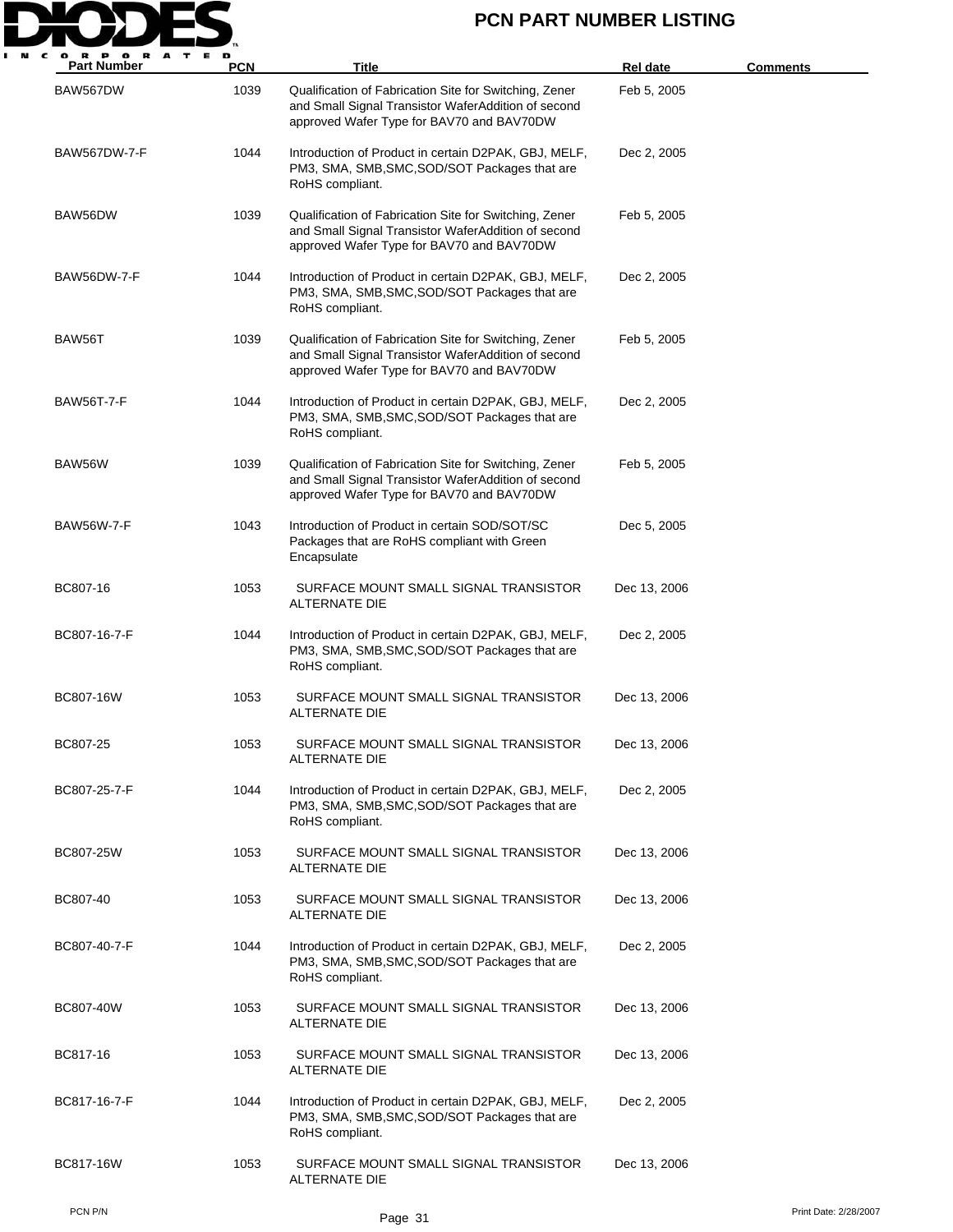

| <b>Part Number</b> | <b>PCN</b> | <b>Title</b>                                                                                                             | <b>Rel date</b> | <b>Comments</b> |
|--------------------|------------|--------------------------------------------------------------------------------------------------------------------------|-----------------|-----------------|
| BC817-25           | 1053       | SURFACE MOUNT SMALL SIGNAL TRANSISTOR<br>ALTERNATE DIE                                                                   | Dec 13, 2006    |                 |
| BC817-25-7-F       | 1044       | Introduction of Product in certain D2PAK, GBJ, MELF,<br>PM3, SMA, SMB, SMC, SOD/SOT Packages that are<br>RoHS compliant. | Dec 2, 2005     |                 |
| BC817-25W          | 1053       | SURFACE MOUNT SMALL SIGNAL TRANSISTOR<br>ALTERNATE DIE                                                                   | Dec 13, 2006    |                 |
| BC817-40           | 1053       | SURFACE MOUNT SMALL SIGNAL TRANSISTOR<br>ALTERNATE DIE                                                                   | Dec 13, 2006    |                 |
| BC817-40-7-F       | 1044       | Introduction of Product in certain D2PAK, GBJ, MELF,<br>PM3, SMA, SMB, SMC, SOD/SOT Packages that are<br>RoHS compliant. | Dec 2, 2005     |                 |
| BC817-40W          | 1053       | SURFACE MOUNT SMALL SIGNAL TRANSISTOR<br>ALTERNATE DIE                                                                   | Dec 13, 2006    |                 |
| <b>BC846A</b>      | 1053       | SURFACE MOUNT SMALL SIGNAL TRANSISTOR<br>ALTERNATE DIE                                                                   | Dec 13, 2006    |                 |
| <b>BC846A-7-F</b>  | 1044       | Introduction of Product in certain D2PAK, GBJ, MELF,<br>PM3, SMA, SMB, SMC, SOD/SOT Packages that are<br>RoHS compliant. | Dec 2, 2005     |                 |
| BC846AS            | 1053       | SURFACE MOUNT SMALL SIGNAL TRANSISTOR<br>ALTERNATE DIE                                                                   | Dec 13, 2006    |                 |
| BC846AW            | 1053       | SURFACE MOUNT SMALL SIGNAL TRANSISTOR<br>ALTERNATE DIE                                                                   | Dec 13, 2006    |                 |
| <b>BC846AW-7-F</b> | 1043       | Introduction of Product in certain SOD/SOT/SC<br>Packages that are RoHS compliant with Green<br>Encapsulate              | Dec 5, 2005     |                 |
| <b>BC846B</b>      | 1053       | SURFACE MOUNT SMALL SIGNAL TRANSISTOR<br>ALTERNATE DIE                                                                   | Dec 13, 2006    |                 |
| <b>BC846B-7-F</b>  | 1044       | Introduction of Product in certain D2PAK, GBJ, MELF,<br>PM3, SMA, SMB, SMC, SOD/SOT Packages that are<br>RoHS compliant. | Dec 2, 2005     |                 |
| BC846BS            | 1053       | SURFACE MOUNT SMALL SIGNAL TRANSISTOR<br>ALTERNATE DIE                                                                   | Dec 13, 2006    |                 |
| BC846BW            | 1053       | SURFACE MOUNT SMALL SIGNAL TRANSISTOR<br>ALTERNATE DIE                                                                   | Dec 13, 2006    |                 |
| BC846BW-7-F        | 1043       | Introduction of Product in certain SOD/SOT/SC<br>Packages that are RoHS compliant with Green<br>Encapsulate              | Dec 5, 2005     |                 |
| <b>BC847A</b>      | 1053       | SURFACE MOUNT SMALL SIGNAL TRANSISTOR<br>ALTERNATE DIE                                                                   | Dec 13, 2006    |                 |
| <b>BC847A-7-F</b>  | 1044       | Introduction of Product in certain D2PAK, GBJ, MELF,<br>PM3, SMA, SMB, SMC, SOD/SOT Packages that are<br>RoHS compliant. | Dec 2, 2005     |                 |
| BC847AT            | 1053       | SURFACE MOUNT SMALL SIGNAL TRANSISTOR<br>ALTERNATE DIE                                                                   | Dec 13, 2006    |                 |
| <b>BC847AT-7-F</b> | 1044       | Introduction of Product in certain D2PAK, GBJ, MELF,<br>PM3, SMA, SMB, SMC, SOD/SOT Packages that are<br>RoHS compliant. | Dec 2, 2005     |                 |
| BC847AW            | 1053       | SURFACE MOUNT SMALL SIGNAL TRANSISTOR<br>ALTERNATE DIE                                                                   | Dec 13, 2006    |                 |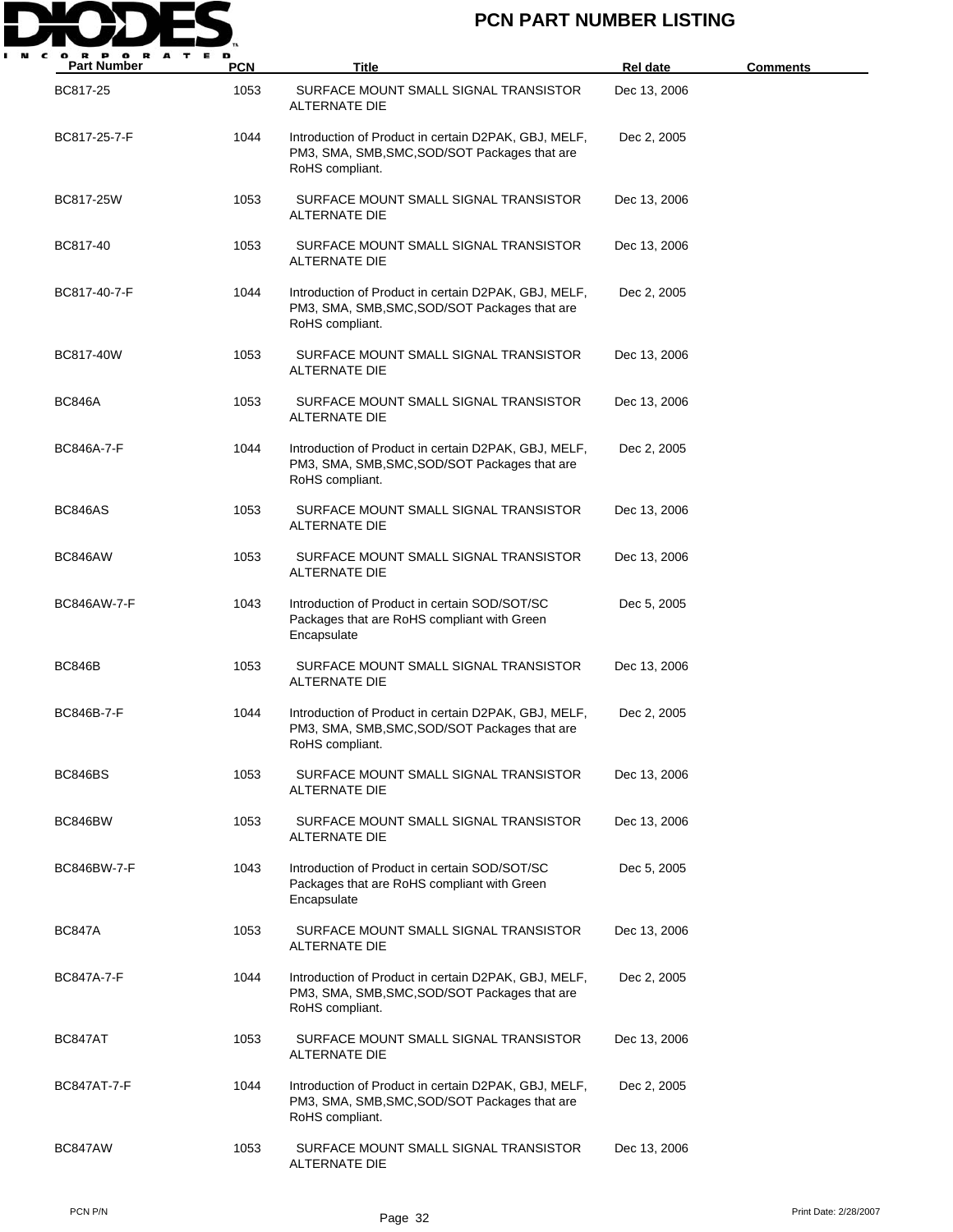

| <b>Part Number</b> | <b>PCN</b> | Title                                                                                                                    | Rel date     | <b>Comments</b> |
|--------------------|------------|--------------------------------------------------------------------------------------------------------------------------|--------------|-----------------|
| BC847AW-7-F        | 1043       | Introduction of Product in certain SOD/SOT/SC<br>Packages that are RoHS compliant with Green<br>Encapsulate              | Dec 5, 2005  |                 |
| <b>BC847B</b>      | 1053       | SURFACE MOUNT SMALL SIGNAL TRANSISTOR<br>ALTERNATE DIE                                                                   | Dec 13, 2006 |                 |
| BC847B-7-F         | 1044       | Introduction of Product in certain D2PAK, GBJ, MELF,<br>PM3, SMA, SMB, SMC, SOD/SOT Packages that are<br>RoHS compliant. | Dec 2, 2005  |                 |
| BC847B-7-F         | 1044       | Introduction of Product in certain D2PAK, GBJ, MELF,<br>PM3, SMA, SMB, SMC, SOD/SOT Packages that are<br>RoHS compliant. | Dec 2, 2005  |                 |
| BC847BS            | 1053       | SURFACE MOUNT SMALL SIGNAL TRANSISTOR<br>ALTERNATE DIE                                                                   | Dec 13, 2006 |                 |
| BC847BS-7-F        | 1044       | Introduction of Product in certain D2PAK, GBJ, MELF,<br>PM3, SMA, SMB, SMC, SOD/SOT Packages that are<br>RoHS compliant. | Dec 2, 2005  |                 |
| BC847BT            | 1053       | SURFACE MOUNT SMALL SIGNAL TRANSISTOR<br>ALTERNATE DIE                                                                   | Dec 13, 2006 |                 |
| BC847BT-7-F        | 1044       | Introduction of Product in certain D2PAK, GBJ, MELF,<br>PM3, SMA, SMB, SMC, SOD/SOT Packages that are<br>RoHS compliant. | Dec 2, 2005  |                 |
| BC847BW            | 1053       | SURFACE MOUNT SMALL SIGNAL TRANSISTOR<br>ALTERNATE DIE                                                                   | Dec 13, 2006 |                 |
| BC847BW-7-F        | 1043       | Introduction of Product in certain SOD/SOT/SC<br>Packages that are RoHS compliant with Green<br>Encapsulate              | Dec 5, 2005  |                 |
| <b>BC847C</b>      | 1053       | SURFACE MOUNT SMALL SIGNAL TRANSISTOR<br>ALTERNATE DIE                                                                   | Dec 13, 2006 |                 |
| BC847C-7-F         | 1044       | Introduction of Product in certain D2PAK, GBJ, MELF,<br>PM3, SMA, SMB, SMC, SOD/SOT Packages that are<br>RoHS compliant. | Dec 2, 2005  |                 |
| BC847CT            | 1053       | SURFACE MOUNT SMALL SIGNAL TRANSISTOR<br>ALTERNATE DIE                                                                   | Dec 13, 2006 |                 |
| BC847CT-7-F        | 1044       | Introduction of Product in certain D2PAK, GBJ, MELF,<br>PM3, SMA, SMB, SMC, SOD/SOT Packages that are<br>RoHS compliant. | Dec 2, 2005  |                 |
| BC847CW            | 1053       | SURFACE MOUNT SMALL SIGNAL TRANSISTOR<br>ALTERNATE DIE                                                                   | Dec 13, 2006 |                 |
| BC847CW-7-F        | 1043       | Introduction of Product in certain SOD/SOT/SC<br>Packages that are RoHS compliant with Green<br>Encapsulate              | Dec 5, 2005  |                 |
| BC847PN-7-F        | 1044       | Introduction of Product in certain D2PAK, GBJ, MELF,<br>PM3, SMA, SMB, SMC, SOD/SOT Packages that are<br>RoHS compliant. | Dec 2, 2005  |                 |
| <b>BC848A</b>      | 1053       | SURFACE MOUNT SMALL SIGNAL TRANSISTOR<br>ALTERNATE DIE                                                                   | Dec 13, 2006 |                 |
| BC848A-7-F         | 1044       | Introduction of Product in certain D2PAK, GBJ, MELF,<br>PM3, SMA, SMB, SMC, SOD/SOT Packages that are<br>RoHS compliant. | Dec 2, 2005  |                 |
| BC848AW            | 1053       | SURFACE MOUNT SMALL SIGNAL TRANSISTOR<br>ALTERNATE DIE                                                                   | Dec 13, 2006 |                 |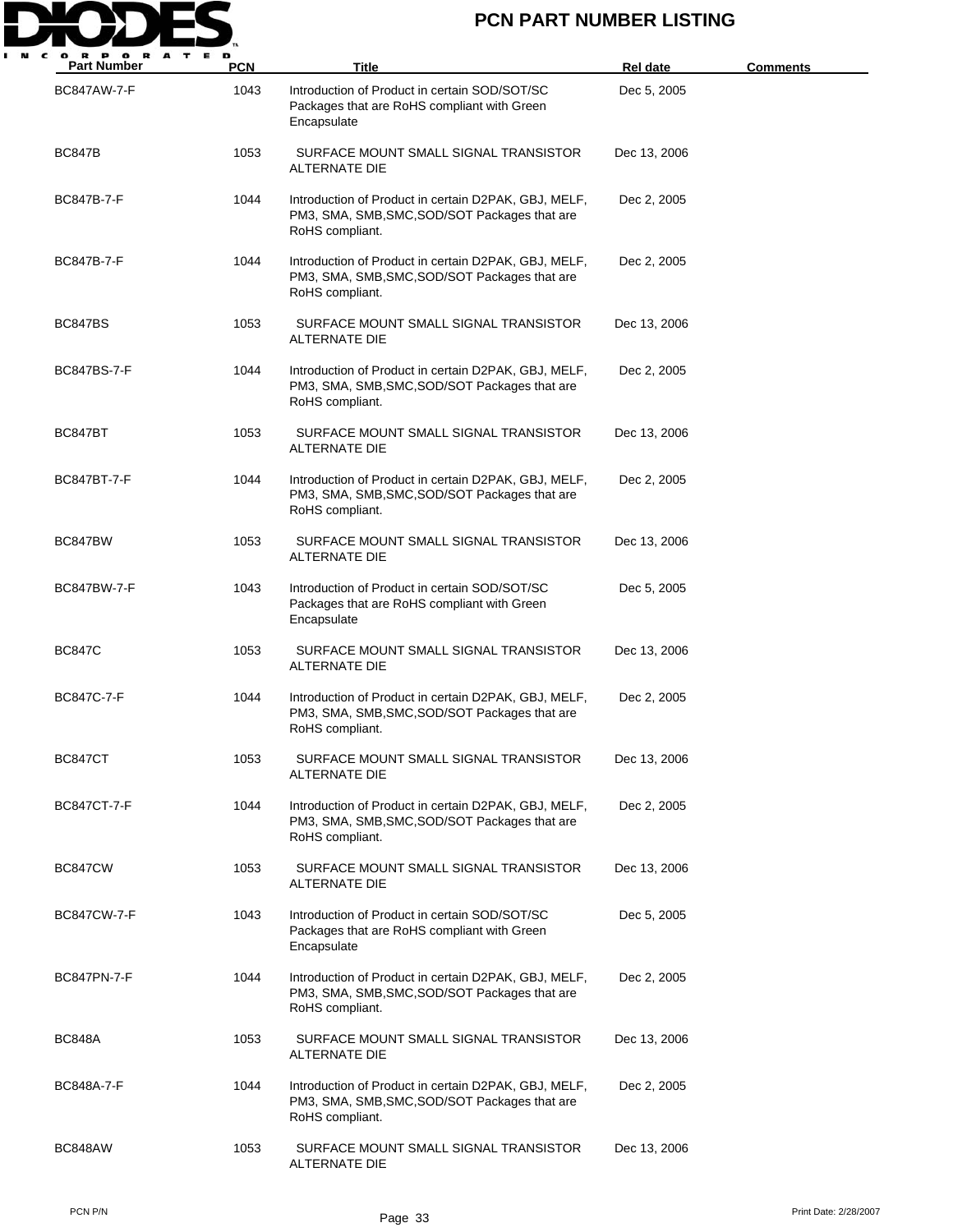

| <b>Part Number</b> | <b>PCN</b> | Title                                                                                                                    | Rel date     | <u>Comments</u>       |
|--------------------|------------|--------------------------------------------------------------------------------------------------------------------------|--------------|-----------------------|
| <b>BC848AW-7-F</b> | 1043       | Introduction of Product in certain SOD/SOT/SC<br>Packages that are RoHS compliant with Green<br>Encapsulate              | Dec 5, 2005  |                       |
| <b>BC848B</b>      | 1053       | SURFACE MOUNT SMALL SIGNAL TRANSISTOR<br>ALTERNATE DIE                                                                   | Dec 13, 2006 |                       |
| BC848B-7-F         | 1044       | Introduction of Product in certain D2PAK, GBJ, MELF,<br>PM3, SMA, SMB, SMC, SOD/SOT Packages that are<br>RoHS compliant. | Dec 2, 2005  |                       |
| BC848BW            | 1053       | SURFACE MOUNT SMALL SIGNAL TRANSISTOR<br>ALTERNATE DIE                                                                   | Dec 13, 2006 |                       |
| BC848BW-7-F        | 1043       | Introduction of Product in certain SOD/SOT/SC<br>Packages that are RoHS compliant with Green<br>Encapsulate              | Dec 5, 2005  |                       |
| <b>BC848C</b>      | 1053       | SURFACE MOUNT SMALL SIGNAL TRANSISTOR<br>ALTERNATE DIE                                                                   | Dec 13, 2006 |                       |
| BC848C-7-F         | 1044       | Introduction of Product in certain D2PAK, GBJ, MELF,<br>PM3, SMA, SMB, SMC, SOD/SOT Packages that are<br>RoHS compliant. | Dec 2, 2005  |                       |
| BC848CW            | 1053       | SURFACE MOUNT SMALL SIGNAL TRANSISTOR<br>ALTERNATE DIE                                                                   | Dec 13, 2006 |                       |
| <b>BC848CW-7-F</b> | 1043       | Introduction of Product in certain SOD/SOT/SC<br>Packages that are RoHS compliant with Green<br>Encapsulate              | Dec 5, 2005  |                       |
| <b>BC856A-7-F</b>  | 1044       | Introduction of Product in certain D2PAK, GBJ, MELF,<br>PM3, SMA, SMB, SMC, SOD/SOT Packages that are<br>RoHS compliant. | Dec 2, 2005  |                       |
| <b>BC856AW-7-F</b> | 1043       | Introduction of Product in certain SOD/SOT/SC<br>Packages that are RoHS compliant with Green<br>Encapsulate              | Dec 5, 2005  |                       |
| <b>BC856B-7-F</b>  | 1044       | Introduction of Product in certain D2PAK, GBJ, MELF,<br>PM3, SMA, SMB, SMC, SOD/SOT Packages that are<br>RoHS compliant. | Dec 2, 2005  |                       |
| BC856BW-7-F        | 1043       | Introduction of Product in certain SOD/SOT/SC<br>Packages that are RoHS compliant with Green<br>Encapsulate              | Dec 5, 2005  |                       |
| <b>BC857A-7-F</b>  | 1044       | Introduction of Product in certain D2PAK, GBJ, MELF,<br>PM3, SMA, SMB, SMC, SOD/SOT Packages that are<br>RoHS compliant. | Dec 2, 2005  |                       |
| <b>BC857AT-7-F</b> | 1044       | Introduction of Product in certain D2PAK, GBJ, MELF,<br>PM3, SMA, SMB, SMC, SOD/SOT Packages that are<br>RoHS compliant. | Dec 2, 2005  |                       |
| <b>BC857AW-7-F</b> | 1043       | Introduction of Product in certain SOD/SOT/SC<br>Packages that are RoHS compliant with Green<br>Encapsulate              | Dec 5, 2005  |                       |
| <b>BC857B-7-F</b>  | 1044       | Introduction of Product in certain D2PAK, GBJ, MELF,<br>PM3, SMA, SMB, SMC, SOD/SOT Packages that are<br>RoHS compliant. | Dec 2, 2005  |                       |
| <b>BC857BS-7-F</b> | 1044       | Introduction of Product in certain D2PAK, GBJ, MELF,<br>PM3, SMA, SMB, SMC, SOD/SOT Packages that are<br>RoHS compliant. | Dec 2, 2005  |                       |
| <b>BC857BT-7-F</b> | 1044       | Introduction of Product in certain D2PAK, GBJ, MELF,<br>PM3, SMA, SMB, SMC, SOD/SOT Packages that are<br>RoHS compliant. | Dec 2, 2005  |                       |
| PCN P/N            |            | Page 34                                                                                                                  |              | Print Date: 2/28/2007 |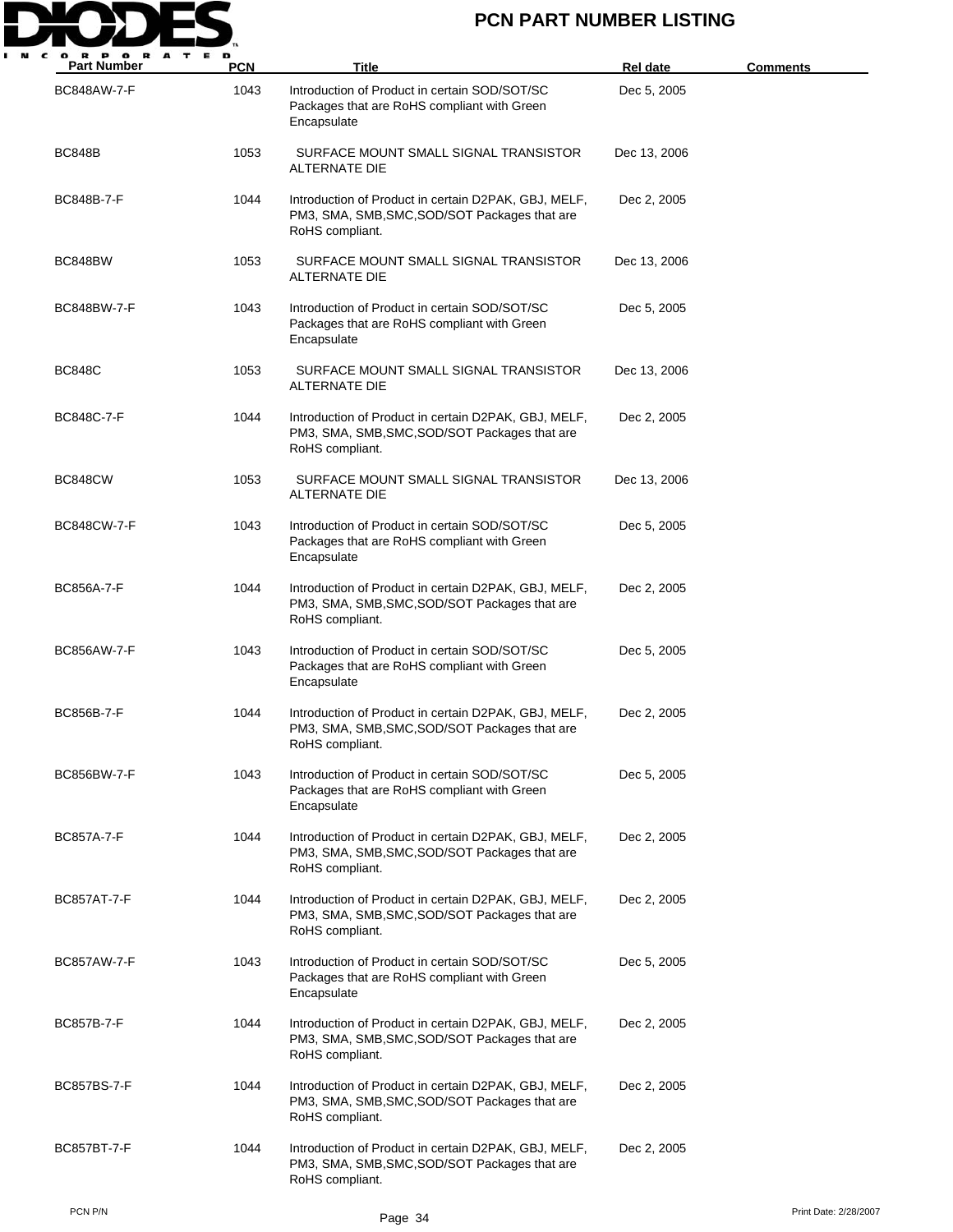

| <b>Part Number</b>  | <b>PCN</b> | Title                                                                                                                    | Rel date    | <b>Comments</b>     |
|---------------------|------------|--------------------------------------------------------------------------------------------------------------------------|-------------|---------------------|
| <b>BC857BW-7-F</b>  | 1043       | Introduction of Product in certain SOD/SOT/SC<br>Packages that are RoHS compliant with Green<br>Encapsulate              | Dec 5, 2005 |                     |
| <b>BC857C-7-F</b>   | 1044       | Introduction of Product in certain D2PAK, GBJ, MELF,<br>PM3, SMA, SMB, SMC, SOD/SOT Packages that are<br>RoHS compliant. | Dec 2, 2005 |                     |
| <b>BC857CT-7-F</b>  | 1044       | Introduction of Product in certain D2PAK, GBJ, MELF,<br>PM3, SMA, SMB, SMC, SOD/SOT Packages that are<br>RoHS compliant. | Dec 2, 2005 |                     |
| <b>BC857CW-7-F</b>  | 1043       | Introduction of Product in certain SOD/SOT/SC<br>Packages that are RoHS compliant with Green<br>Encapsulate              | Dec 5, 2005 |                     |
| <b>BC858A-7-F</b>   | 1044       | Introduction of Product in certain D2PAK, GBJ, MELF,<br>PM3, SMA, SMB, SMC, SOD/SOT Packages that are<br>RoHS compliant. | Dec 2, 2005 |                     |
| <b>BC858AW-7-F</b>  | 1043       | Introduction of Product in certain SOD/SOT/SC<br>Packages that are RoHS compliant with Green<br>Encapsulate              | Dec 5, 2005 |                     |
| BC858B-7-F          | 1044       | Introduction of Product in certain D2PAK, GBJ, MELF,<br>PM3, SMA, SMB, SMC, SOD/SOT Packages that are<br>RoHS compliant. | Dec 2, 2005 |                     |
| BC858BW-7-F         | 1043       | Introduction of Product in certain SOD/SOT/SC<br>Packages that are RoHS compliant with Green<br>Encapsulate              | Dec 5, 2005 |                     |
| <b>BC858C-7-F</b>   | 1044       | Introduction of Product in certain D2PAK, GBJ, MELF,<br>PM3, SMA, SMB, SMC, SOD/SOT Packages that are<br>RoHS compliant. | Dec 2, 2005 |                     |
| <b>BC858CW-7-F</b>  | 1043       | Introduction of Product in certain SOD/SOT/SC<br>Packages that are RoHS compliant with Green<br>Encapsulate              | Dec 5, 2005 |                     |
| <b>BOHCML000001</b> | 1049       | Lead-Free Lead Finish                                                                                                    |             | <b>NOT RELEASED</b> |
| <b>BOHCML000002</b> | 1049       | Lead-Free Lead Finish                                                                                                    |             | NOT RELEASED        |
| <b>BS870-7-F</b>    | 1044       | Introduction of Product in certain D2PAK, GBJ, MELF,<br>PM3, SMA, SMB, SMC, SOD/SOT Packages that are<br>RoHS compliant. | Dec 2, 2005 |                     |
| <b>BSS123-7-F</b>   | 1044       | Introduction of Product in certain D2PAK, GBJ, MELF,<br>PM3, SMA, SMB, SMC, SOD/SOT Packages that are<br>RoHS compliant. | Dec 2, 2005 |                     |
| <b>BSS123W-7-F</b>  | 1043       | Introduction of Product in certain SOD/SOT/SC<br>Packages that are RoHS compliant with Green<br>Encapsulate              | Dec 5, 2005 |                     |
| <b>BSS138-7-F</b>   | 1044       | Introduction of Product in certain D2PAK, GBJ, MELF,<br>PM3, SMA, SMB, SMC, SOD/SOT Packages that are<br>RoHS compliant. | Dec 2, 2005 |                     |
| <b>BSS138W-7-F</b>  | 1043       | Introduction of Product in certain SOD/SOT/SC<br>Packages that are RoHS compliant with Green<br>Encapsulate              | Dec 5, 2005 |                     |
| <b>BSS84-7-F</b>    | 1044       | Introduction of Product in certain D2PAK, GBJ, MELF,<br>PM3, SMA, SMB, SMC, SOD/SOT Packages that are<br>RoHS compliant. | Dec 2, 2005 |                     |
| BSS8402DW-7-F       | 1044       | Introduction of Product in certain D2PAK, GBJ, MELF,<br>PM3, SMA, SMB, SMC, SOD/SOT Packages that are<br>RoHS compliant. | Dec 2, 2005 |                     |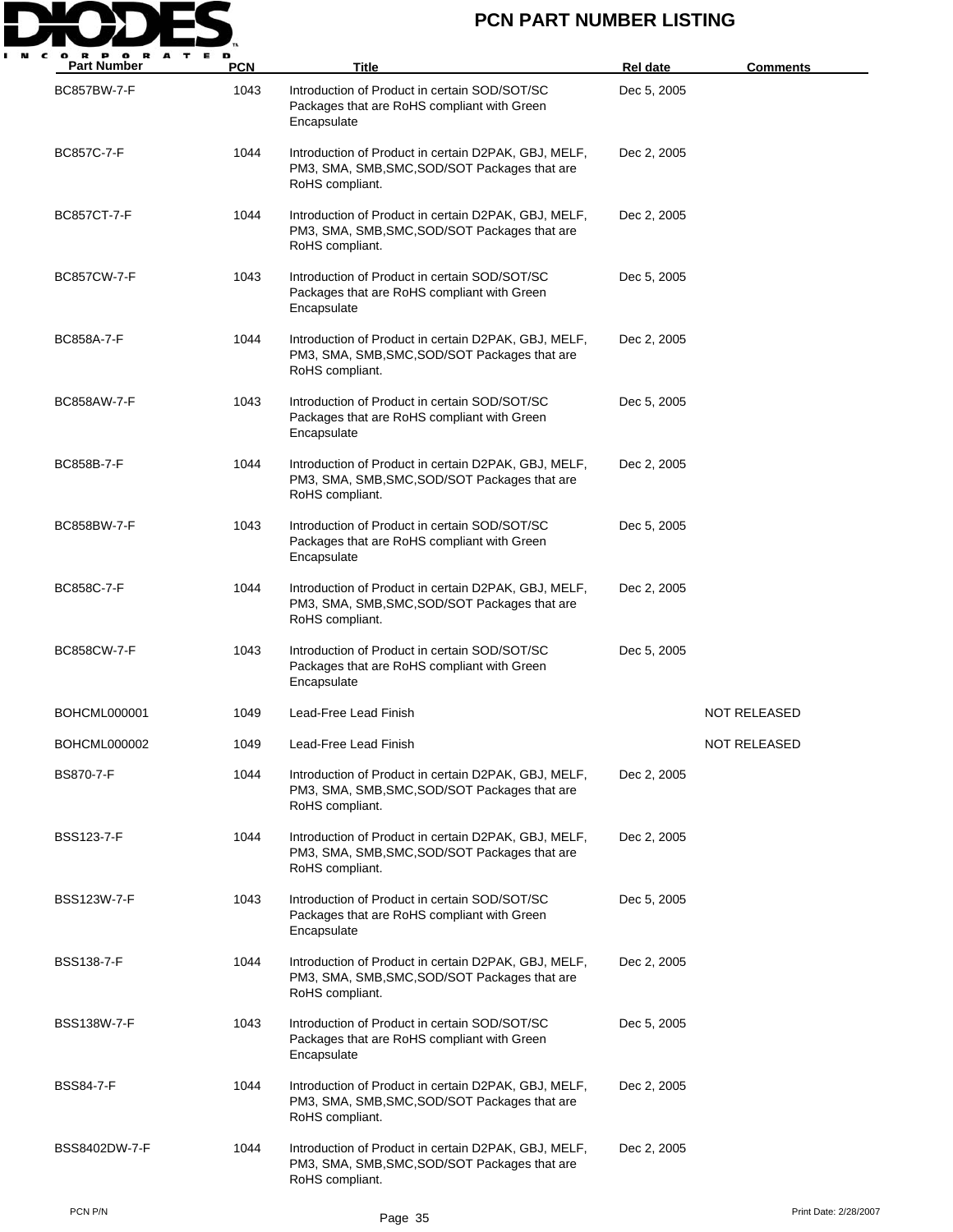

| <b>Part Number</b> | <b>PCN</b> | <b>Title</b>                                                                                                             | <b>Rel date</b> | <u>Comments</u> |
|--------------------|------------|--------------------------------------------------------------------------------------------------------------------------|-----------------|-----------------|
| BSS84DW-7-F        | 1044       | Introduction of Product in certain D2PAK, GBJ, MELF,<br>PM3, SMA, SMB, SMC, SOD/SOT Packages that are<br>RoHS compliant. | Dec 2, 2005     |                 |
| <b>BSS84W-7-F</b>  | 1043       | Introduction of Product in certain SOD/SOT/SC<br>Packages that are RoHS compliant with Green<br>Encapsulate              | Dec 5, 2005     |                 |
| BZT52C10-7-F       | 1044       | Introduction of Product in certain D2PAK, GBJ, MELF,<br>PM3, SMA, SMB, SMC, SOD/SOT Packages that are<br>RoHS compliant. | Dec 2, 2005     |                 |
| BZT52C10S-7-F      | 1044       | Introduction of Product in certain D2PAK, GBJ, MELF,<br>PM3, SMA, SMB, SMC, SOD/SOT Packages that are<br>RoHS compliant. | Dec 2, 2005     |                 |
| BZT52C11-7-F       | 1044       | Introduction of Product in certain D2PAK, GBJ, MELF,<br>PM3, SMA, SMB, SMC, SOD/SOT Packages that are<br>RoHS compliant. | Dec 2, 2005     |                 |
| BZT52C11S-7-F      | 1044       | Introduction of Product in certain D2PAK, GBJ, MELF,<br>PM3, SMA, SMB, SMC, SOD/SOT Packages that are<br>RoHS compliant. | Dec 2, 2005     |                 |
| BZT52C12-7-F       | 1044       | Introduction of Product in certain D2PAK, GBJ, MELF,<br>PM3, SMA, SMB, SMC, SOD/SOT Packages that are<br>RoHS compliant. | Dec 2, 2005     |                 |
| BZT52C12S-7-F      | 1044       | Introduction of Product in certain D2PAK, GBJ, MELF,<br>PM3, SMA, SMB, SMC, SOD/SOT Packages that are<br>RoHS compliant. | Dec 2, 2005     |                 |
| BZT52C13-7-F       | 1044       | Introduction of Product in certain D2PAK, GBJ, MELF,<br>PM3, SMA, SMB, SMC, SOD/SOT Packages that are<br>RoHS compliant. | Dec 2, 2005     |                 |
| BZT52C13S-7-F      | 1044       | Introduction of Product in certain D2PAK, GBJ, MELF,<br>PM3, SMA, SMB, SMC, SOD/SOT Packages that are<br>RoHS compliant. | Dec 2, 2005     |                 |
| BZT52C15-7-F       | 1044       | Introduction of Product in certain D2PAK, GBJ, MELF,<br>PM3, SMA, SMB, SMC, SOD/SOT Packages that are<br>RoHS compliant. | Dec 2, 2005     |                 |
| BZT52C15S-7-F      | 1044       | Introduction of Product in certain D2PAK, GBJ, MELF,<br>PM3, SMA, SMB, SMC, SOD/SOT Packages that are<br>RoHS compliant. | Dec 2, 2005     |                 |
| BZT52C16-7-F       | 1044       | Introduction of Product in certain D2PAK, GBJ, MELF,<br>PM3, SMA, SMB, SMC, SOD/SOT Packages that are<br>RoHS compliant. | Dec 2, 2005     |                 |
| BZT52C16S-7-F      | 1044       | Introduction of Product in certain D2PAK, GBJ, MELF,<br>PM3, SMA, SMB, SMC, SOD/SOT Packages that are<br>RoHS compliant. | Dec 2, 2005     |                 |
| BZT52C18-7-F       | 1044       | Introduction of Product in certain D2PAK, GBJ, MELF,<br>PM3, SMA, SMB, SMC, SOD/SOT Packages that are<br>RoHS compliant. | Dec 2, 2005     |                 |
| BZT52C18S-7-F      | 1044       | Introduction of Product in certain D2PAK, GBJ, MELF,<br>PM3, SMA, SMB, SMC, SOD/SOT Packages that are<br>RoHS compliant. | Dec 2, 2005     |                 |
| BZT52C20-7-F       | 1044       | Introduction of Product in certain D2PAK, GBJ, MELF,<br>PM3, SMA, SMB, SMC, SOD/SOT Packages that are<br>RoHS compliant. | Dec 2, 2005     |                 |
| BZT52C20S-7-F      | 1044       | Introduction of Product in certain D2PAK, GBJ, MELF,<br>PM3, SMA, SMB, SMC, SOD/SOT Packages that are<br>RoHS compliant. | Dec 2, 2005     |                 |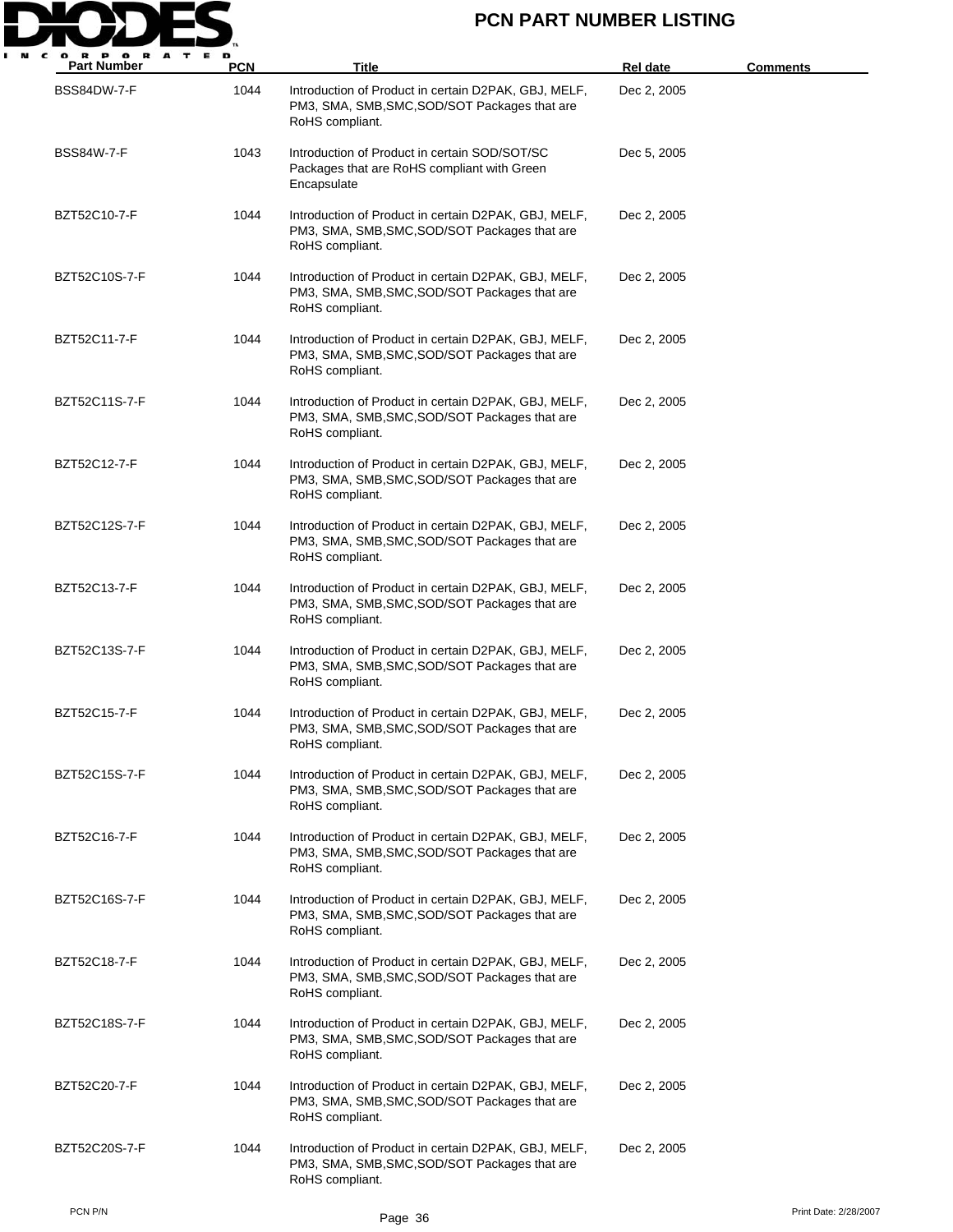

| <b>Part Number</b> | <b>PCN</b> | <b>Title</b>                                                                                                             | <b>Rel date</b> | Comments |
|--------------------|------------|--------------------------------------------------------------------------------------------------------------------------|-----------------|----------|
| BZT52C22-7-F       | 1044       | Introduction of Product in certain D2PAK, GBJ, MELF,<br>PM3, SMA, SMB, SMC, SOD/SOT Packages that are<br>RoHS compliant. | Dec 2, 2005     |          |
| BZT52C22S-7-F      | 1044       | Introduction of Product in certain D2PAK, GBJ, MELF,<br>PM3, SMA, SMB, SMC, SOD/SOT Packages that are<br>RoHS compliant. | Dec 2, 2005     |          |
| BZT52C24-7-F       | 1044       | Introduction of Product in certain D2PAK, GBJ, MELF,<br>PM3, SMA, SMB, SMC, SOD/SOT Packages that are<br>RoHS compliant. | Dec 2, 2005     |          |
| BZT52C24S-7-F      | 1044       | Introduction of Product in certain D2PAK, GBJ, MELF,<br>PM3, SMA, SMB, SMC, SOD/SOT Packages that are<br>RoHS compliant. | Dec 2, 2005     |          |
| BZT52C27-7-F       | 1044       | Introduction of Product in certain D2PAK, GBJ, MELF,<br>PM3, SMA, SMB, SMC, SOD/SOT Packages that are<br>RoHS compliant. | Dec 2, 2005     |          |
| BZT52C27S-7-F      | 1044       | Introduction of Product in certain D2PAK, GBJ, MELF,<br>PM3, SMA, SMB, SMC, SOD/SOT Packages that are<br>RoHS compliant. | Dec 2, 2005     |          |
| BZT52C2V0-7-F      | 1044       | Introduction of Product in certain D2PAK, GBJ, MELF,<br>PM3, SMA, SMB, SMC, SOD/SOT Packages that are<br>RoHS compliant. | Dec 2, 2005     |          |
| BZT52C2V0S-7-F     | 1044       | Introduction of Product in certain D2PAK, GBJ, MELF,<br>PM3, SMA, SMB, SMC, SOD/SOT Packages that are<br>RoHS compliant. | Dec 2, 2005     |          |
| BZT52C2V4-7-F      | 1044       | Introduction of Product in certain D2PAK, GBJ, MELF,<br>PM3, SMA, SMB, SMC, SOD/SOT Packages that are<br>RoHS compliant. | Dec 2, 2005     |          |
| BZT52C2V4S-7-F     | 1044       | Introduction of Product in certain D2PAK, GBJ, MELF,<br>PM3, SMA, SMB, SMC, SOD/SOT Packages that are<br>RoHS compliant. | Dec 2, 2005     |          |
| BZT52C2V7-7-F      | 1044       | Introduction of Product in certain D2PAK, GBJ, MELF,<br>PM3, SMA, SMB, SMC, SOD/SOT Packages that are<br>RoHS compliant. | Dec 2, 2005     |          |
| BZT52C2V7S-7-F     | 1044       | Introduction of Product in certain D2PAK, GBJ, MELF,<br>PM3, SMA, SMB, SMC, SOD/SOT Packages that are<br>RoHS compliant. | Dec 2, 2005     |          |
| BZT52C30-7-F       | 1044       | Introduction of Product in certain D2PAK, GBJ, MELF,<br>PM3, SMA, SMB, SMC, SOD/SOT Packages that are<br>RoHS compliant. | Dec 2, 2005     |          |
| BZT52C30S-7-F      | 1044       | Introduction of Product in certain D2PAK, GBJ, MELF,<br>PM3, SMA, SMB, SMC, SOD/SOT Packages that are<br>RoHS compliant. | Dec 2, 2005     |          |
| BZT52C33-7-F       | 1044       | Introduction of Product in certain D2PAK, GBJ, MELF,<br>PM3, SMA, SMB, SMC, SOD/SOT Packages that are<br>RoHS compliant. | Dec 2, 2005     |          |
| BZT52C33S-7-F      | 1044       | Introduction of Product in certain D2PAK, GBJ, MELF,<br>PM3, SMA, SMB, SMC, SOD/SOT Packages that are<br>RoHS compliant. | Dec 2, 2005     |          |
| BZT52C36-7-F       | 1044       | Introduction of Product in certain D2PAK, GBJ, MELF,<br>PM3, SMA, SMB, SMC, SOD/SOT Packages that are<br>RoHS compliant. | Dec 2, 2005     |          |
| BZT52C36S-7-F      | 1044       | Introduction of Product in certain D2PAK, GBJ, MELF,<br>PM3, SMA, SMB, SMC, SOD/SOT Packages that are<br>RoHS compliant. | Dec 2, 2005     |          |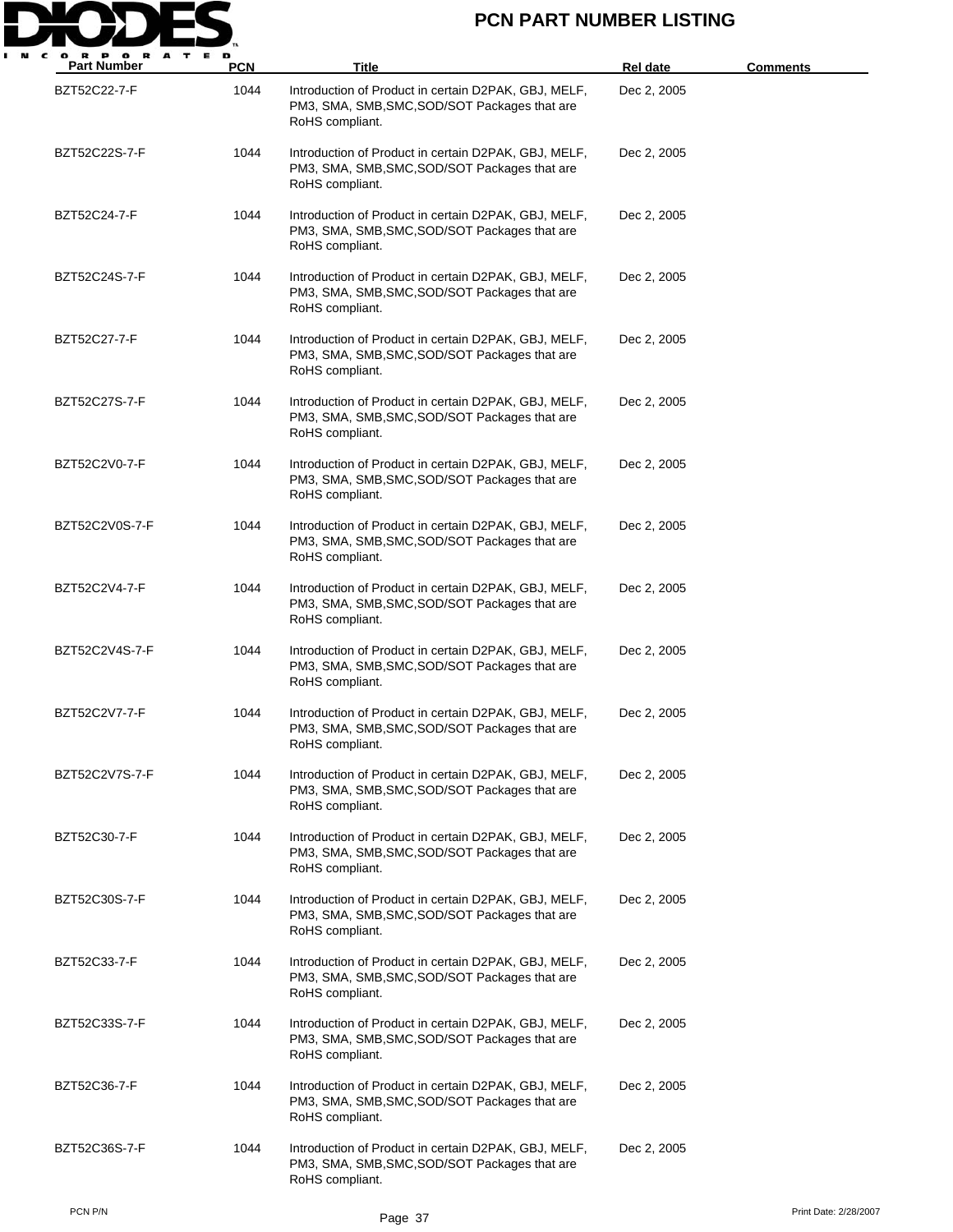

| <b>Part Number</b> | <b>PCN</b> | Title                                                                                                                    | <b>Rel date</b> | <u>Comments</u> |
|--------------------|------------|--------------------------------------------------------------------------------------------------------------------------|-----------------|-----------------|
| BZT52C39-7-F       | 1044       | Introduction of Product in certain D2PAK, GBJ, MELF,<br>PM3, SMA, SMB, SMC, SOD/SOT Packages that are<br>RoHS compliant. | Dec 2, 2005     |                 |
| BZT52C39S-7-F      | 1044       | Introduction of Product in certain D2PAK, GBJ, MELF,<br>PM3, SMA, SMB, SMC, SOD/SOT Packages that are<br>RoHS compliant. | Dec 2, 2005     |                 |
| BZT52C3V0-7-F      | 1044       | Introduction of Product in certain D2PAK, GBJ, MELF,<br>PM3, SMA, SMB, SMC, SOD/SOT Packages that are<br>RoHS compliant. | Dec 2, 2005     |                 |
| BZT52C3V0S-7-F     | 1044       | Introduction of Product in certain D2PAK, GBJ, MELF,<br>PM3, SMA, SMB, SMC, SOD/SOT Packages that are<br>RoHS compliant. | Dec 2, 2005     |                 |
| BZT52C3V3-7-F      | 1044       | Introduction of Product in certain D2PAK, GBJ, MELF,<br>PM3, SMA, SMB, SMC, SOD/SOT Packages that are<br>RoHS compliant. | Dec 2, 2005     |                 |
| BZT52C3V3S-7-F     | 1044       | Introduction of Product in certain D2PAK, GBJ, MELF,<br>PM3, SMA, SMB, SMC, SOD/SOT Packages that are<br>RoHS compliant. | Dec 2, 2005     |                 |
| BZT52C3V6-7-F      | 1044       | Introduction of Product in certain D2PAK, GBJ, MELF,<br>PM3, SMA, SMB, SMC, SOD/SOT Packages that are<br>RoHS compliant. | Dec 2, 2005     |                 |
| BZT52C3V6S-7-F     | 1044       | Introduction of Product in certain D2PAK, GBJ, MELF,<br>PM3, SMA, SMB, SMC, SOD/SOT Packages that are<br>RoHS compliant. | Dec 2, 2005     |                 |
| BZT52C3V9-7-F      | 1044       | Introduction of Product in certain D2PAK, GBJ, MELF,<br>PM3, SMA, SMB, SMC, SOD/SOT Packages that are<br>RoHS compliant. | Dec 2, 2005     |                 |
| BZT52C3V9S-7-F     | 1044       | Introduction of Product in certain D2PAK, GBJ, MELF,<br>PM3, SMA, SMB, SMC, SOD/SOT Packages that are<br>RoHS compliant. | Dec 2, 2005     |                 |
| BZT52C43-7-F       | 1044       | Introduction of Product in certain D2PAK, GBJ, MELF,<br>PM3, SMA, SMB, SMC, SOD/SOT Packages that are<br>RoHS compliant. | Dec 2, 2005     |                 |
| BZT52C47-7-F       | 1044       | Introduction of Product in certain D2PAK, GBJ, MELF,<br>PM3, SMA, SMB, SMC, SOD/SOT Packages that are<br>RoHS compliant. | Dec 2, 2005     |                 |
| BZT52C4V3-7-F      | 1044       | Introduction of Product in certain D2PAK, GBJ, MELF,<br>PM3, SMA, SMB, SMC, SOD/SOT Packages that are<br>RoHS compliant. | Dec 2, 2005     |                 |
| BZT52C4V3S-7-F     | 1044       | Introduction of Product in certain D2PAK, GBJ, MELF,<br>PM3, SMA, SMB, SMC, SOD/SOT Packages that are<br>RoHS compliant. | Dec 2, 2005     |                 |
| BZT52C4V7-7-F      | 1044       | Introduction of Product in certain D2PAK, GBJ, MELF,<br>PM3, SMA, SMB, SMC, SOD/SOT Packages that are<br>RoHS compliant. | Dec 2, 2005     |                 |
| BZT52C4V7S-7-F     | 1044       | Introduction of Product in certain D2PAK, GBJ, MELF,<br>PM3, SMA, SMB, SMC, SOD/SOT Packages that are<br>RoHS compliant. | Dec 2, 2005     |                 |
| BZT52C51-7-F       | 1044       | Introduction of Product in certain D2PAK, GBJ, MELF,<br>PM3, SMA, SMB, SMC, SOD/SOT Packages that are<br>RoHS compliant. | Dec 2, 2005     |                 |
| BZT52C5V1-7-F      | 1044       | Introduction of Product in certain D2PAK, GBJ, MELF,<br>PM3, SMA, SMB, SMC, SOD/SOT Packages that are<br>RoHS compliant. | Dec 2, 2005     |                 |

PCN P/N Print Date: 2/28/2007<br>Page 38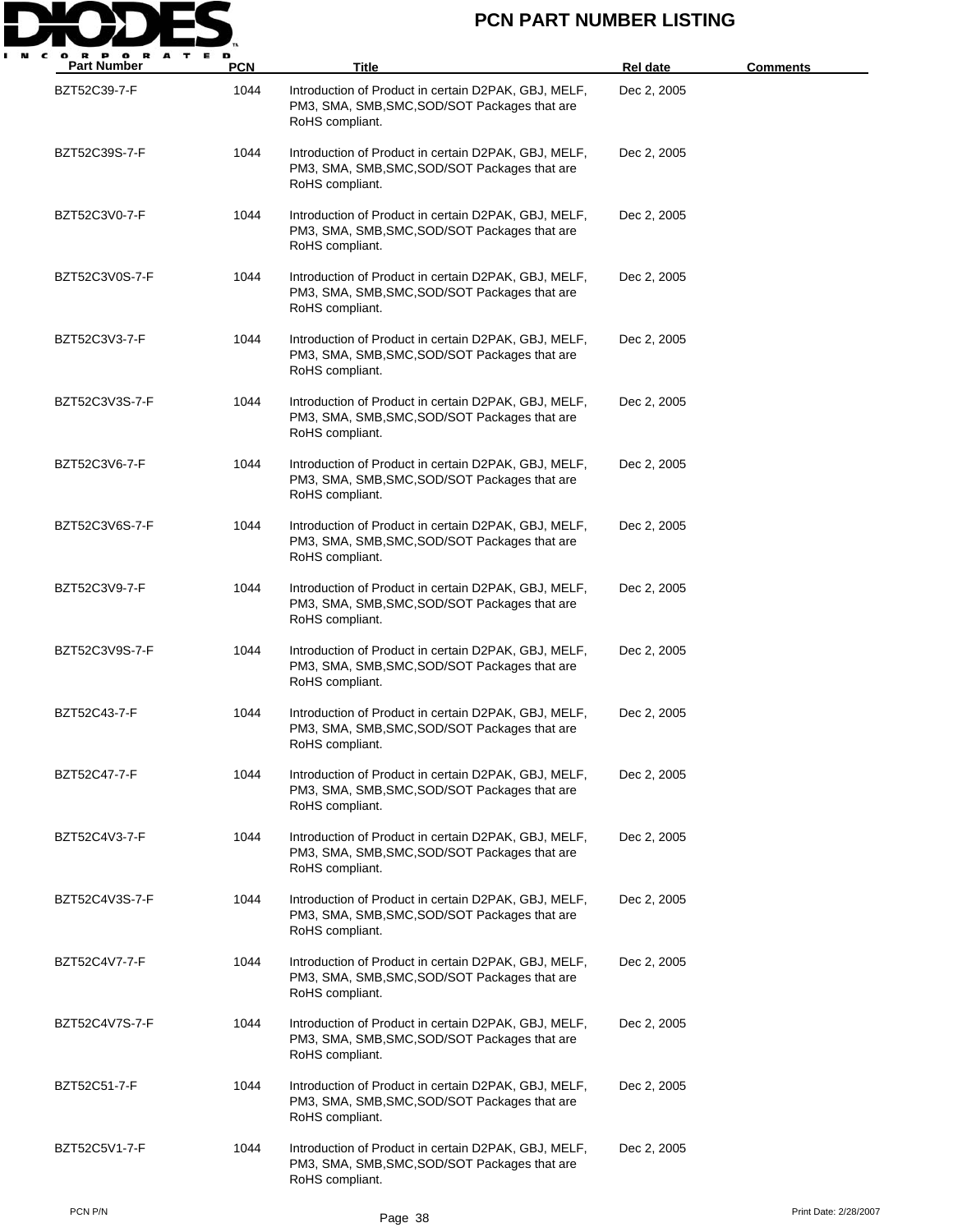

| <b>Part Number</b> | <b>PCN</b> | <b>Title</b>                                                                                                                                               | <b>Rel date</b> | Comments |
|--------------------|------------|------------------------------------------------------------------------------------------------------------------------------------------------------------|-----------------|----------|
| BZT52C5V1S-7-F     | 1044       | Introduction of Product in certain D2PAK, GBJ, MELF,<br>PM3, SMA, SMB, SMC, SOD/SOT Packages that are<br>RoHS compliant.                                   | Dec 2, 2005     |          |
| BZT52C5V6-7-F      | 1044       | Introduction of Product in certain D2PAK, GBJ, MELF,<br>PM3, SMA, SMB, SMC, SOD/SOT Packages that are<br>RoHS compliant.                                   | Dec 2, 2005     |          |
| BZT52C5V6S-7-F     | 1044       | Introduction of Product in certain D2PAK, GBJ, MELF,<br>PM3, SMA, SMB, SMC, SOD/SOT Packages that are<br>RoHS compliant.                                   | Dec 2, 2005     |          |
| BZT52C6V2-7-F      | 1044       | Introduction of Product in certain D2PAK, GBJ, MELF,<br>PM3, SMA, SMB, SMC, SOD/SOT Packages that are<br>RoHS compliant.                                   | Dec 2, 2005     |          |
| BZT52C6V2S-7-F     | 1044       | Introduction of Product in certain D2PAK, GBJ, MELF,<br>PM3, SMA, SMB, SMC, SOD/SOT Packages that are<br>RoHS compliant.                                   | Dec 2, 2005     |          |
| BZT52C6V8-7-F      | 1044       | Introduction of Product in certain D2PAK, GBJ, MELF,<br>PM3, SMA, SMB, SMC, SOD/SOT Packages that are<br>RoHS compliant.                                   | Dec 2, 2005     |          |
| BZT52C6V8S-7-F     | 1044       | Introduction of Product in certain D2PAK, GBJ, MELF,<br>PM3, SMA, SMB, SMC, SOD/SOT Packages that are<br>RoHS compliant.                                   | Dec 2, 2005     |          |
| BZT52C7V5-7-F      | 1044       | Introduction of Product in certain D2PAK, GBJ, MELF,<br>PM3, SMA, SMB, SMC, SOD/SOT Packages that are<br>RoHS compliant.                                   | Dec 2, 2005     |          |
| BZT52C7V5S-7-F     | 1044       | Introduction of Product in certain D2PAK, GBJ, MELF,<br>PM3, SMA, SMB, SMC, SOD/SOT Packages that are<br>RoHS compliant.                                   | Dec 2, 2005     |          |
| BZT52C8V2-7-F      | 1044       | Introduction of Product in certain D2PAK, GBJ, MELF,<br>PM3, SMA, SMB, SMC, SOD/SOT Packages that are<br>RoHS compliant.                                   | Dec 2, 2005     |          |
| BZT52C8V2S-7-F     | 1044       | Introduction of Product in certain D2PAK, GBJ, MELF,<br>PM3, SMA, SMB, SMC, SOD/SOT Packages that are<br>RoHS compliant.                                   | Dec 2, 2005     |          |
| BZT52C9V1-7-F      | 1044       | Introduction of Product in certain D2PAK, GBJ, MELF,<br>PM3, SMA, SMB, SMC, SOD/SOT Packages that are<br>RoHS compliant.                                   | Dec 2, 2005     |          |
| BZT52C9V1S-7-F     | 1044       | Introduction of Product in certain D2PAK, GBJ, MELF,<br>PM3, SMA, SMB, SMC, SOD/SOT Packages that are<br>RoHS compliant.                                   | Dec 2, 2005     |          |
| BZT52Cxxx          | 1039       | Qualification of Fabrication Site for Switching, Zener<br>and Small Signal Transistor WaferAddition of second<br>approved Wafer Type for BAV70 and BAV70DW | Feb 5, 2005     |          |
| BZT52CxxxS         | 1039       | Qualification of Fabrication Site for Switching, Zener<br>and Small Signal Transistor WaferAddition of second<br>approved Wafer Type for BAV70 and BAV70DW | Feb 5, 2005     |          |
| BZX84B5V1-7-99     | 1050       | <b>HELLA Zener Soft Knee Elimination</b>                                                                                                                   | Aug 25, 2006    |          |
| BZX84C10-7-99      | 1050       | <b>HELLA Zener Soft Knee Elimination</b>                                                                                                                   | Aug 25, 2006    |          |
| BZX84C10-7-F       | 1044       | Introduction of Product in certain D2PAK, GBJ, MELF,<br>PM3, SMA, SMB, SMC, SOD/SOT Packages that are<br>RoHS compliant.                                   | Dec 2, 2005     |          |
| BZX84C10S-7-F      | 1044       | Introduction of Product in certain D2PAK, GBJ, MELF,<br>PM3, SMA, SMB, SMC, SOD/SOT Packages that are<br>RoHS compliant.                                   | Dec 2, 2005     |          |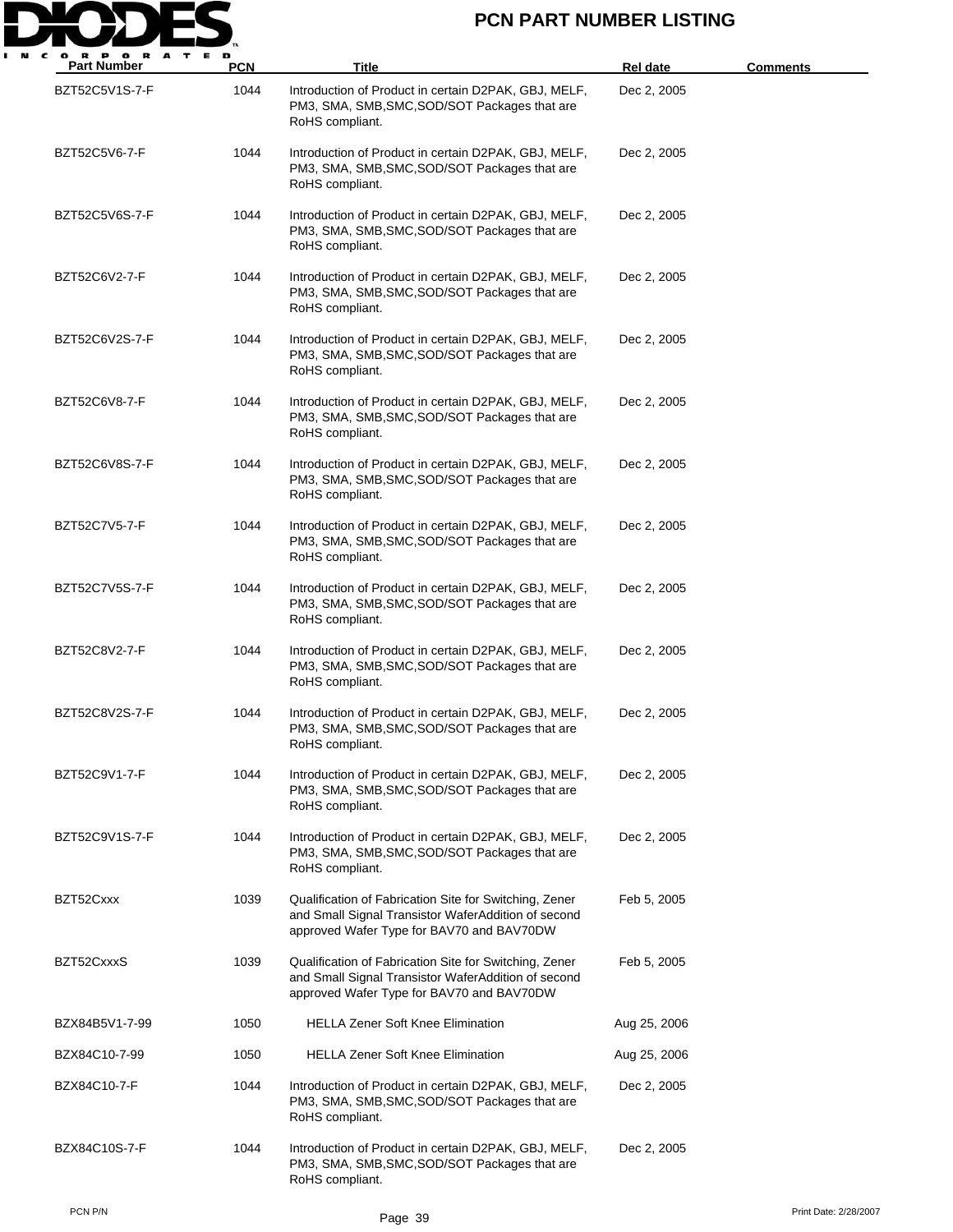

| <b>Part Number</b> | <b>PCN</b> | Title                                                                                                                    | <b>Rel date</b> | <u>Comments</u> |
|--------------------|------------|--------------------------------------------------------------------------------------------------------------------------|-----------------|-----------------|
| BZX84C10T-7-F      | 1044       | Introduction of Product in certain D2PAK, GBJ, MELF,<br>PM3, SMA, SMB, SMC, SOD/SOT Packages that are<br>RoHS compliant. | Dec 2, 2005     |                 |
| BZX84C10W-7-F      | 1043       | Introduction of Product in certain SOD/SOT/SC<br>Packages that are RoHS compliant with Green<br>Encapsulate              | Dec 5, 2005     |                 |
| BZX84C11-7-F       | 1044       | Introduction of Product in certain D2PAK, GBJ, MELF,<br>PM3, SMA, SMB, SMC, SOD/SOT Packages that are<br>RoHS compliant. | Dec 2, 2005     |                 |
| BZX84C11S-7-F      | 1044       | Introduction of Product in certain D2PAK, GBJ, MELF,<br>PM3, SMA, SMB, SMC, SOD/SOT Packages that are<br>RoHS compliant. | Dec 2, 2005     |                 |
| BZX84C11T-7-F      | 1044       | Introduction of Product in certain D2PAK, GBJ, MELF,<br>PM3, SMA, SMB, SMC, SOD/SOT Packages that are<br>RoHS compliant. | Dec 2, 2005     |                 |
| BZX84C11W-7-F      | 1043       | Introduction of Product in certain SOD/SOT/SC<br>Packages that are RoHS compliant with Green<br>Encapsulate              | Dec 5, 2005     |                 |
| BZX84C12-7-99      | 1050       | <b>HELLA Zener Soft Knee Elimination</b>                                                                                 | Aug 25, 2006    |                 |
| BZX84C12-7-F       | 1044       | Introduction of Product in certain D2PAK, GBJ, MELF,<br>PM3, SMA, SMB, SMC, SOD/SOT Packages that are<br>RoHS compliant. | Dec 2, 2005     |                 |
| BZX84C12S-7-F      | 1044       | Introduction of Product in certain D2PAK, GBJ, MELF,<br>PM3, SMA, SMB, SMC, SOD/SOT Packages that are<br>RoHS compliant. | Dec 2, 2005     |                 |
| BZX84C12T-7-F      | 1044       | Introduction of Product in certain D2PAK, GBJ, MELF,<br>PM3, SMA, SMB, SMC, SOD/SOT Packages that are<br>RoHS compliant. | Dec 2, 2005     |                 |
| BZX84C12TS-7-F     | 1044       | Introduction of Product in certain D2PAK, GBJ, MELF,<br>PM3, SMA, SMB, SMC, SOD/SOT Packages that are<br>RoHS compliant. | Dec 2, 2005     |                 |
| BZX84C12W-7-F      | 1043       | Introduction of Product in certain SOD/SOT/SC<br>Packages that are RoHS compliant with Green<br>Encapsulate              | Dec 5, 2005     |                 |
| BZX84C13-7-F       | 1044       | Introduction of Product in certain D2PAK, GBJ, MELF,<br>PM3, SMA, SMB, SMC, SOD/SOT Packages that are<br>RoHS compliant. | Dec 2, 2005     |                 |
| BZX84C13S-7-F      | 1044       | Introduction of Product in certain D2PAK, GBJ, MELF,<br>PM3, SMA, SMB, SMC, SOD/SOT Packages that are<br>RoHS compliant. | Dec 2, 2005     |                 |
| BZX84C13T-7-F      | 1044       | Introduction of Product in certain D2PAK, GBJ, MELF,<br>PM3, SMA, SMB, SMC, SOD/SOT Packages that are<br>RoHS compliant. | Dec 2, 2005     |                 |
| BZX84C13W-7-F      | 1043       | Introduction of Product in certain SOD/SOT/SC<br>Packages that are RoHS compliant with Green<br>Encapsulate              | Dec 5, 2005     |                 |
| BZX84C15-7-99      | 1050       | <b>HELLA Zener Soft Knee Elimination</b>                                                                                 | Aug 25, 2006    |                 |
| BZX84C15-7-F       | 1044       | Introduction of Product in certain D2PAK, GBJ, MELF,<br>PM3, SMA, SMB, SMC, SOD/SOT Packages that are<br>RoHS compliant. | Dec 2, 2005     |                 |
| BZX84C15S-7-F      | 1044       | Introduction of Product in certain D2PAK, GBJ, MELF,<br>PM3, SMA, SMB, SMC, SOD/SOT Packages that are<br>RoHS compliant. | Dec 2, 2005     |                 |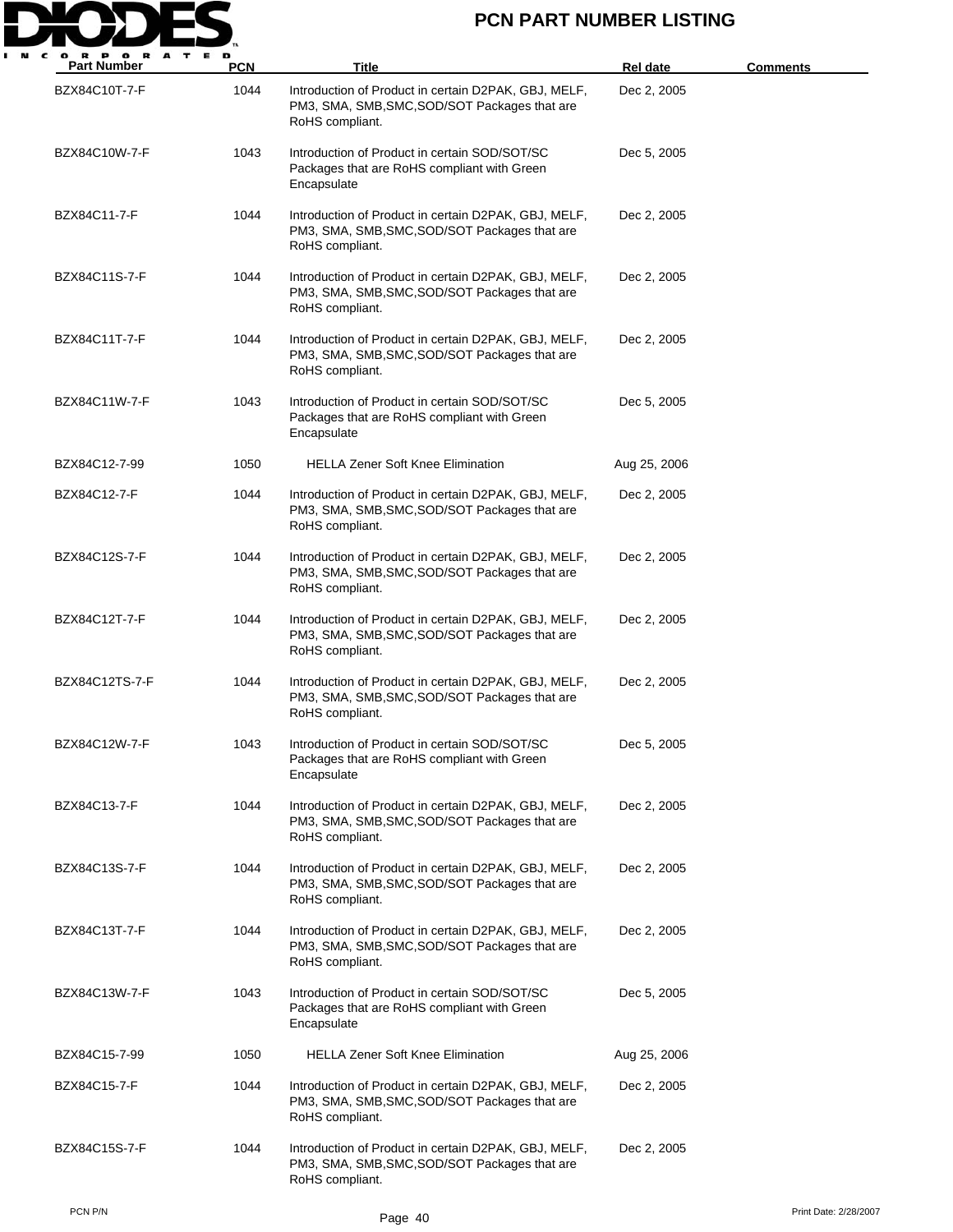

| <b>Part Number</b> | PCN  | <b>Title</b>                                                                                                             | Rel date     | <b>Comments</b> |
|--------------------|------|--------------------------------------------------------------------------------------------------------------------------|--------------|-----------------|
| BZX84C15T-7-F      | 1044 | Introduction of Product in certain D2PAK, GBJ, MELF,<br>PM3, SMA, SMB, SMC, SOD/SOT Packages that are<br>RoHS compliant. | Dec 2, 2005  |                 |
| BZX84C15TS-7-F     | 1044 | Introduction of Product in certain D2PAK, GBJ, MELF,<br>PM3, SMA, SMB, SMC, SOD/SOT Packages that are<br>RoHS compliant. | Dec 2, 2005  |                 |
| BZX84C15W-7-F      | 1043 | Introduction of Product in certain SOD/SOT/SC<br>Packages that are RoHS compliant with Green<br>Encapsulate              | Dec 5, 2005  |                 |
| BZX84C15W-7-F      | 1043 | Introduction of Product in certain SOD/SOT/SC<br>Packages that are RoHS compliant with Green<br>Encapsulate              | Dec 5, 2005  |                 |
| BZX84C16-7-99      | 1050 | <b>HELLA Zener Soft Knee Elimination</b>                                                                                 | Aug 25, 2006 |                 |
| BZX84C16-7-F       | 1044 | Introduction of Product in certain D2PAK, GBJ, MELF,<br>PM3, SMA, SMB, SMC, SOD/SOT Packages that are<br>RoHS compliant. | Dec 2, 2005  |                 |
| BZX84C16S-7-F      | 1044 | Introduction of Product in certain D2PAK, GBJ, MELF,<br>PM3, SMA, SMB, SMC, SOD/SOT Packages that are<br>RoHS compliant. | Dec 2, 2005  |                 |
| BZX84C16T-7-F      | 1044 | Introduction of Product in certain D2PAK, GBJ, MELF,<br>PM3, SMA, SMB, SMC, SOD/SOT Packages that are<br>RoHS compliant. | Dec 2, 2005  |                 |
| BZX84C16W-7-F      | 1043 | Introduction of Product in certain SOD/SOT/SC<br>Packages that are RoHS compliant with Green<br>Encapsulate              | Dec 5, 2005  |                 |
| BZX84C18-7-99      | 1050 | <b>HELLA Zener Soft Knee Elimination</b>                                                                                 | Aug 25, 2006 |                 |
| BZX84C18-7-F       | 1044 | Introduction of Product in certain D2PAK, GBJ, MELF,<br>PM3, SMA, SMB, SMC, SOD/SOT Packages that are<br>RoHS compliant. | Dec 2, 2005  |                 |
| BZX84C18S-7-F      | 1044 | Introduction of Product in certain D2PAK, GBJ, MELF,<br>PM3, SMA, SMB, SMC, SOD/SOT Packages that are<br>RoHS compliant. | Dec 2, 2005  |                 |
| BZX84C18T-7-F      | 1044 | Introduction of Product in certain D2PAK, GBJ, MELF,<br>PM3, SMA, SMB, SMC, SOD/SOT Packages that are<br>RoHS compliant. | Dec 2, 2005  |                 |
| BZX84C18W-7-F      | 1043 | Introduction of Product in certain SOD/SOT/SC<br>Packages that are RoHS compliant with Green<br>Encapsulate              | Dec 5, 2005  |                 |
| BZX84C20-7-99      | 1050 | <b>HELLA Zener Soft Knee Elimination</b>                                                                                 | Aug 25, 2006 |                 |
| BZX84C20-7-F       | 1044 | Introduction of Product in certain D2PAK, GBJ, MELF,<br>PM3, SMA, SMB, SMC, SOD/SOT Packages that are<br>RoHS compliant. | Dec 2, 2005  |                 |
| BZX84C20S-7-F      | 1044 | Introduction of Product in certain D2PAK, GBJ, MELF,<br>PM3, SMA, SMB, SMC, SOD/SOT Packages that are<br>RoHS compliant. | Dec 2, 2005  |                 |
| BZX84C20T-7-F      | 1044 | Introduction of Product in certain D2PAK, GBJ, MELF,<br>PM3, SMA, SMB, SMC, SOD/SOT Packages that are<br>RoHS compliant. | Dec 2, 2005  |                 |
| BZX84C20TS-7-F     | 1044 | Introduction of Product in certain D2PAK, GBJ, MELF,<br>PM3, SMA, SMB, SMC, SOD/SOT Packages that are<br>RoHS compliant. | Dec 2, 2005  |                 |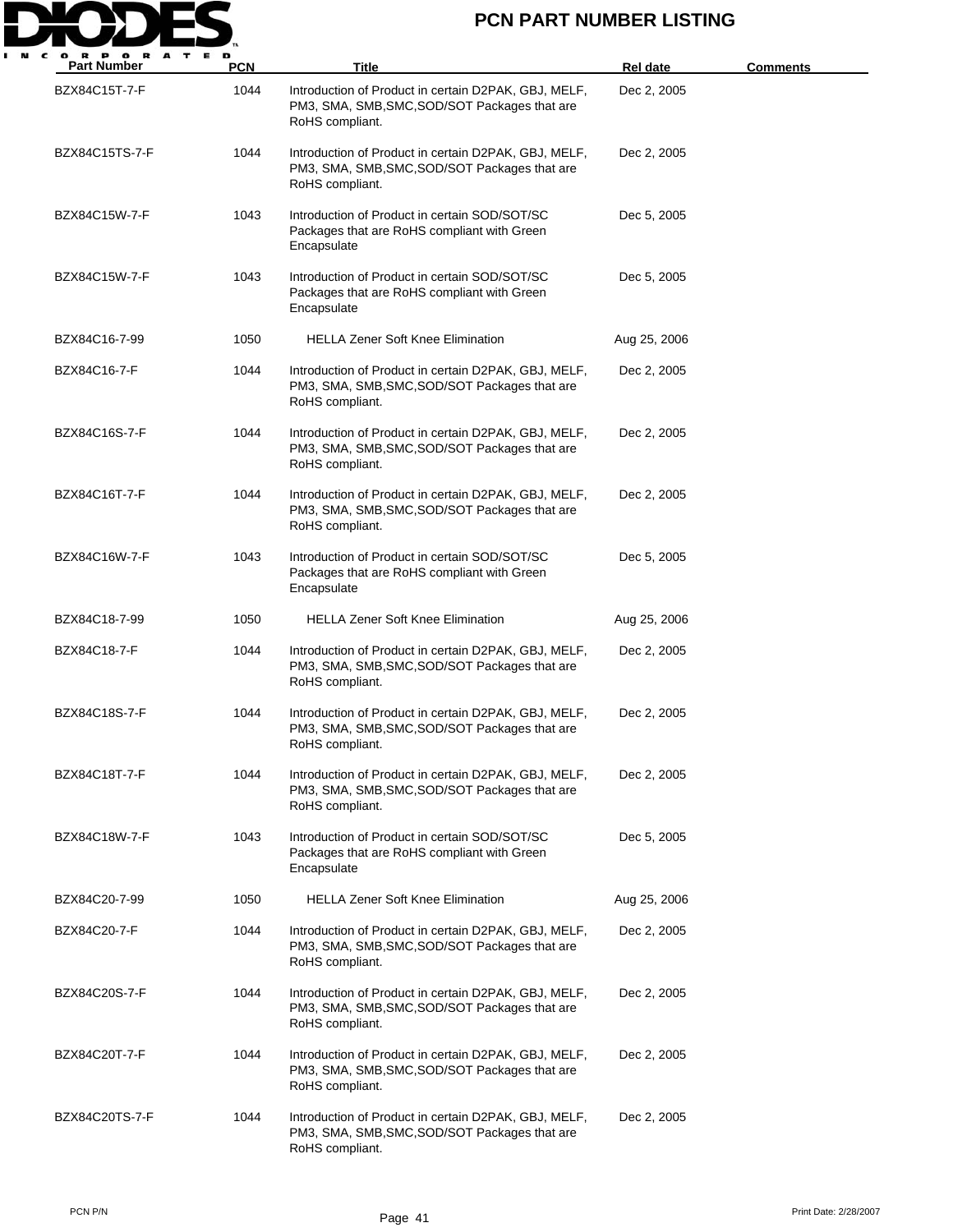

| <b>Part Number</b> | <b>PCN</b> | Title                                                                                                                    | <b>Rel date</b> | <u>Comments</u> |
|--------------------|------------|--------------------------------------------------------------------------------------------------------------------------|-----------------|-----------------|
| BZX84C20W-7-F      | 1043       | Introduction of Product in certain SOD/SOT/SC<br>Packages that are RoHS compliant with Green<br>Encapsulate              | Dec 5, 2005     |                 |
| BZX84C22-7-99      | 1050       | <b>HELLA Zener Soft Knee Elimination</b>                                                                                 | Aug 25, 2006    |                 |
| BZX84C22-7-F       | 1044       | Introduction of Product in certain D2PAK, GBJ, MELF,<br>PM3, SMA, SMB, SMC, SOD/SOT Packages that are<br>RoHS compliant. | Dec 2, 2005     |                 |
| BZX84C22S-7-F      | 1044       | Introduction of Product in certain D2PAK, GBJ, MELF,<br>PM3, SMA, SMB, SMC, SOD/SOT Packages that are<br>RoHS compliant. | Dec 2, 2005     |                 |
| BZX84C22T-7-F      | 1044       | Introduction of Product in certain D2PAK, GBJ, MELF,<br>PM3, SMA, SMB, SMC, SOD/SOT Packages that are<br>RoHS compliant. | Dec 2, 2005     |                 |
| BZX84C22W-7-F      | 1043       | Introduction of Product in certain SOD/SOT/SC<br>Packages that are RoHS compliant with Green<br>Encapsulate              | Dec 5, 2005     |                 |
| BZX84C24-7-99      | 1050       | <b>HELLA Zener Soft Knee Elimination</b>                                                                                 | Aug 25, 2006    |                 |
| BZX84C24-7-F       | 1044       | Introduction of Product in certain D2PAK, GBJ, MELF,<br>PM3, SMA, SMB, SMC, SOD/SOT Packages that are<br>RoHS compliant. | Dec 2, 2005     |                 |
| BZX84C24S-7-F      | 1044       | Introduction of Product in certain D2PAK, GBJ, MELF,<br>PM3, SMA, SMB, SMC, SOD/SOT Packages that are<br>RoHS compliant. | Dec 2, 2005     |                 |
| BZX84C24T-7-F      | 1044       | Introduction of Product in certain D2PAK, GBJ, MELF,<br>PM3, SMA, SMB, SMC, SOD/SOT Packages that are<br>RoHS compliant. | Dec 2, 2005     |                 |
| BZX84C24W-7-F      | 1043       | Introduction of Product in certain SOD/SOT/SC<br>Packages that are RoHS compliant with Green<br>Encapsulate              | Dec 5, 2005     |                 |
| BZX84C27-7-99      | 1050       | <b>HELLA Zener Soft Knee Elimination</b>                                                                                 | Aug 25, 2006    |                 |
| BZX84C27-7-F       | 1044       | Introduction of Product in certain D2PAK, GBJ, MELF,<br>PM3, SMA, SMB, SMC, SOD/SOT Packages that are<br>RoHS compliant. | Dec 2, 2005     |                 |
| BZX84C27S-7-F      | 1044       | Introduction of Product in certain D2PAK, GBJ, MELF,<br>PM3, SMA, SMB, SMC, SOD/SOT Packages that are<br>RoHS compliant. | Dec 2, 2005     |                 |
| BZX84C27T-7-F      | 1044       | Introduction of Product in certain D2PAK, GBJ, MELF,<br>PM3, SMA, SMB, SMC, SOD/SOT Packages that are<br>RoHS compliant. | Dec 2, 2005     |                 |
| BZX84C27W-7-F      | 1043       | Introduction of Product in certain SOD/SOT/SC<br>Packages that are RoHS compliant with Green<br>Encapsulate              | Dec 5, 2005     |                 |
| BZX84C2V4-7-F      | 1044       | Introduction of Product in certain D2PAK, GBJ, MELF,<br>PM3, SMA, SMB, SMC, SOD/SOT Packages that are<br>RoHS compliant. | Dec 2, 2005     |                 |
| BZX84C2V4S-7-F     | 1044       | Introduction of Product in certain D2PAK, GBJ, MELF,<br>PM3, SMA, SMB, SMC, SOD/SOT Packages that are<br>RoHS compliant. | Dec 2, 2005     |                 |
| BZX84C2V4T-7-F     | 1044       | Introduction of Product in certain D2PAK, GBJ, MELF,<br>PM3, SMA, SMB, SMC, SOD/SOT Packages that are<br>RoHS compliant. | Dec 2, 2005     |                 |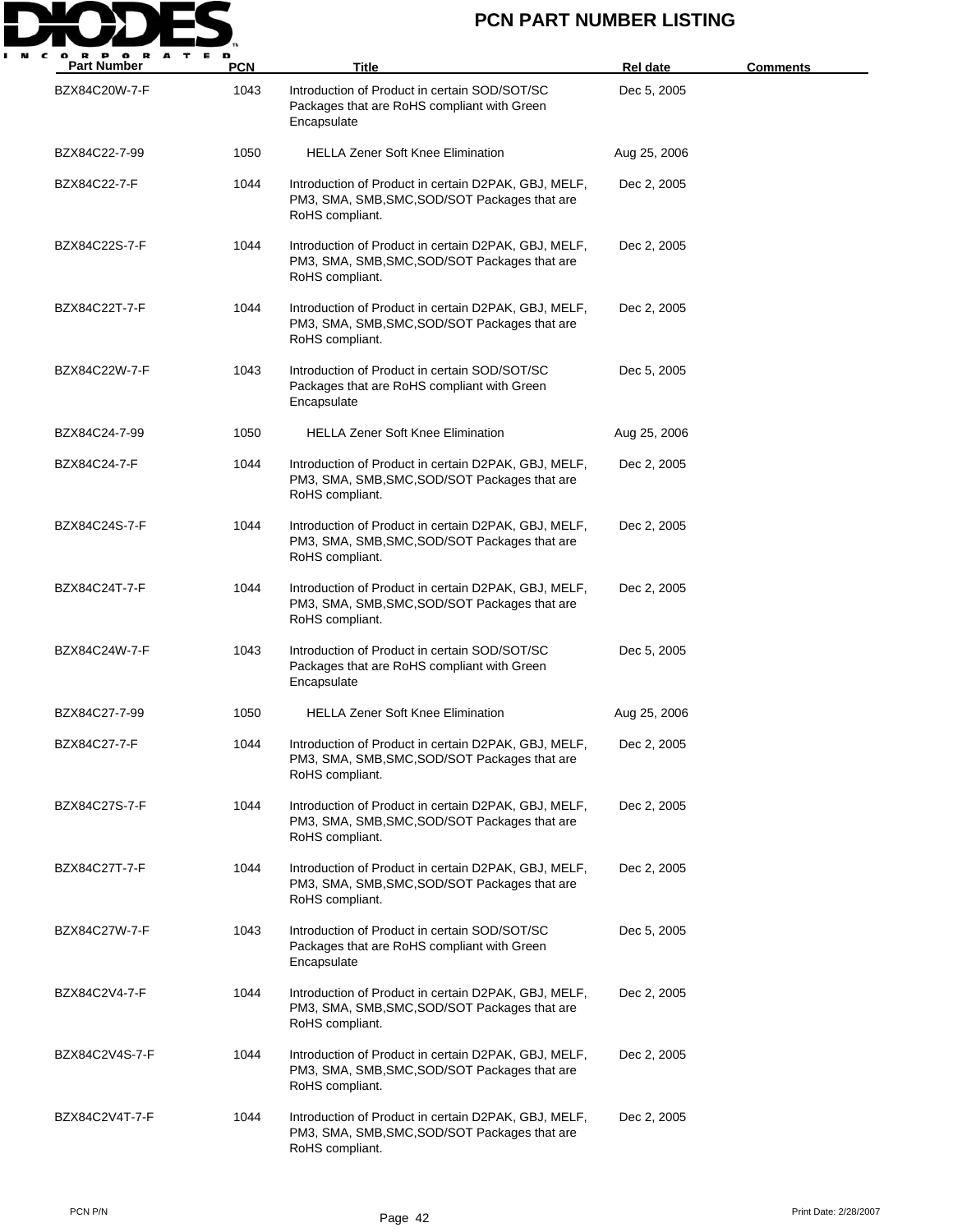

| <b>Part Number</b> | <b>PCN</b> | <b>Title</b>                                                                                                             | <b>Rel date</b> | <u>Comments</u> |
|--------------------|------------|--------------------------------------------------------------------------------------------------------------------------|-----------------|-----------------|
| BZX84C2V4W-7-F     | 1043       | Introduction of Product in certain SOD/SOT/SC<br>Packages that are RoHS compliant with Green<br>Encapsulate              | Dec 5, 2005     |                 |
| BZX84C2V7-7-F      | 1044       | Introduction of Product in certain D2PAK, GBJ, MELF,<br>PM3, SMA, SMB, SMC, SOD/SOT Packages that are<br>RoHS compliant. | Dec 2, 2005     |                 |
| BZX84C2V7S-7-F     | 1044       | Introduction of Product in certain D2PAK, GBJ, MELF,<br>PM3, SMA, SMB, SMC, SOD/SOT Packages that are<br>RoHS compliant. | Dec 2, 2005     |                 |
| BZX84C2V7T-7-F     | 1044       | Introduction of Product in certain D2PAK, GBJ, MELF,<br>PM3, SMA, SMB, SMC, SOD/SOT Packages that are<br>RoHS compliant. | Dec 2, 2005     |                 |
| BZX84C2V7W-7-F     | 1043       | Introduction of Product in certain SOD/SOT/SC<br>Packages that are RoHS compliant with Green<br>Encapsulate              | Dec 5, 2005     |                 |
| BZX84C30-7-F       | 1044       | Introduction of Product in certain D2PAK, GBJ, MELF,<br>PM3, SMA, SMB, SMC, SOD/SOT Packages that are<br>RoHS compliant. | Dec 2, 2005     |                 |
| BZX84C30S-7-F      | 1044       | Introduction of Product in certain D2PAK, GBJ, MELF,<br>PM3, SMA, SMB, SMC, SOD/SOT Packages that are<br>RoHS compliant. | Dec 2, 2005     |                 |
| BZX84C30T-7-F      | 1044       | Introduction of Product in certain D2PAK, GBJ, MELF,<br>PM3, SMA, SMB, SMC, SOD/SOT Packages that are<br>RoHS compliant. | Dec 2, 2005     |                 |
| BZX84C30W-7-F      | 1043       | Introduction of Product in certain SOD/SOT/SC<br>Packages that are RoHS compliant with Green<br>Encapsulate              | Dec 5, 2005     |                 |
| BZX84C33-7-99      | 1050       | <b>HELLA Zener Soft Knee Elimination</b>                                                                                 | Aug 25, 2006    |                 |
| BZX84C33-7-F       | 1044       | Introduction of Product in certain D2PAK, GBJ, MELF,<br>PM3, SMA, SMB, SMC, SOD/SOT Packages that are<br>RoHS compliant. | Dec 2, 2005     |                 |
| BZX84C33S-7-F      | 1044       | Introduction of Product in certain D2PAK, GBJ, MELF,<br>PM3, SMA, SMB, SMC, SOD/SOT Packages that are<br>RoHS compliant. | Dec 2, 2005     |                 |
| BZX84C33T-7-F      | 1044       | Introduction of Product in certain D2PAK, GBJ, MELF,<br>PM3, SMA, SMB, SMC, SOD/SOT Packages that are<br>RoHS compliant. | Dec 2, 2005     |                 |
| BZX84C33W-7-F      | 1043       | Introduction of Product in certain SOD/SOT/SC<br>Packages that are RoHS compliant with Green<br>Encapsulate              | Dec 5, 2005     |                 |
| BZX84C36-7-99      | 1050       | <b>HELLA Zener Soft Knee Elimination</b>                                                                                 | Aug 25, 2006    |                 |
| BZX84C36-7-F       | 1044       | Introduction of Product in certain D2PAK, GBJ, MELF,<br>PM3, SMA, SMB, SMC, SOD/SOT Packages that are<br>RoHS compliant. | Dec 2, 2005     |                 |
| BZX84C36S-7-F      | 1044       | Introduction of Product in certain D2PAK, GBJ, MELF,<br>PM3, SMA, SMB, SMC, SOD/SOT Packages that are<br>RoHS compliant. | Dec 2, 2005     |                 |
| BZX84C36T-7-F      | 1044       | Introduction of Product in certain D2PAK, GBJ, MELF,<br>PM3, SMA, SMB, SMC, SOD/SOT Packages that are<br>RoHS compliant. | Dec 2, 2005     |                 |
| BZX84C36W-7-F      | 1043       | Introduction of Product in certain SOD/SOT/SC<br>Packages that are RoHS compliant with Green<br>Encapsulate              | Dec 5, 2005     |                 |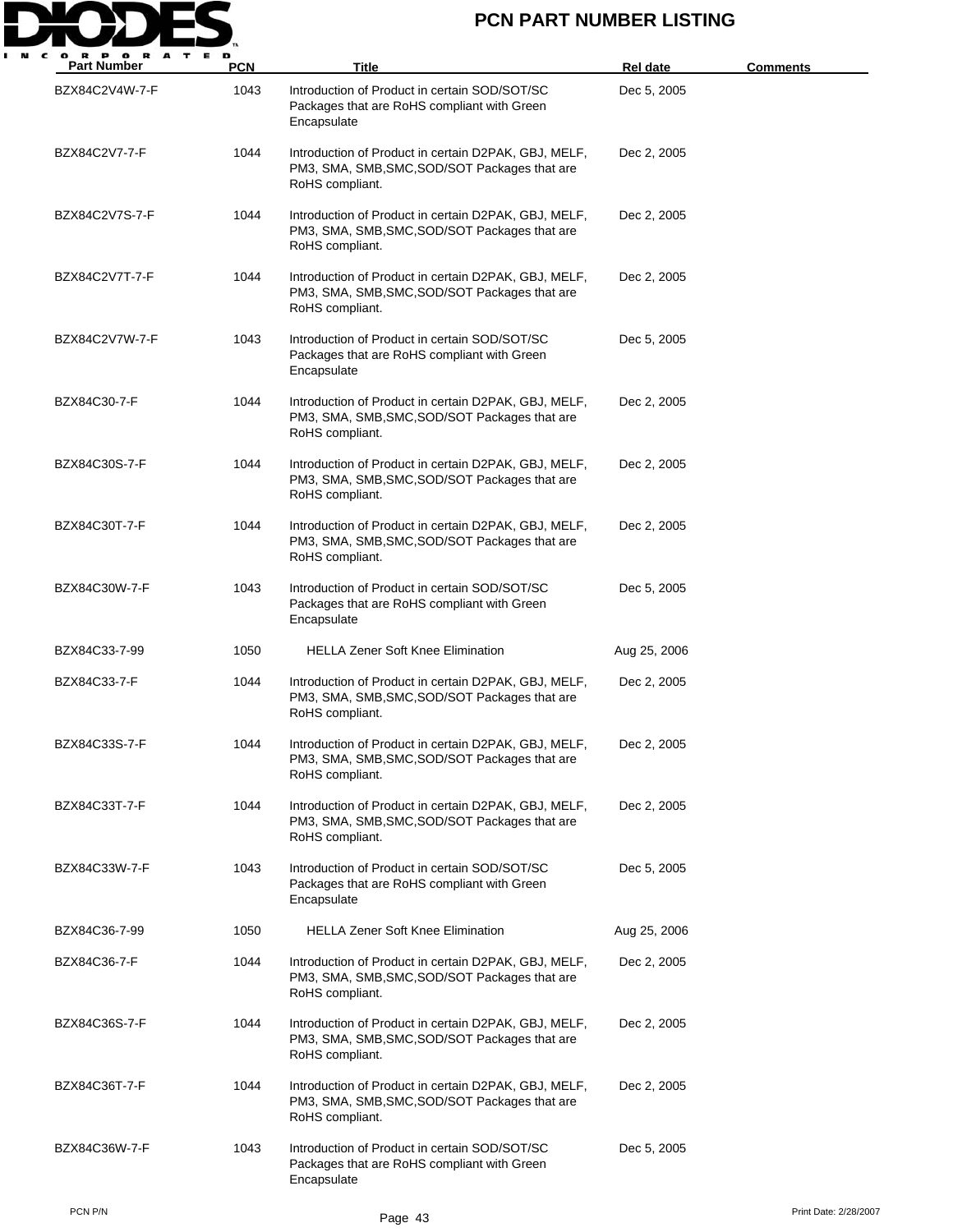

| <b>Part Number</b> | <b>PCN</b> | <b>Title</b>                                                                                                             | Rel date    | <u>Comments</u> |
|--------------------|------------|--------------------------------------------------------------------------------------------------------------------------|-------------|-----------------|
| BZX84C39-7-F       | 1044       | Introduction of Product in certain D2PAK, GBJ, MELF,<br>PM3, SMA, SMB, SMC, SOD/SOT Packages that are<br>RoHS compliant. | Dec 2, 2005 |                 |
| BZX84C39S-7-F      | 1044       | Introduction of Product in certain D2PAK, GBJ, MELF,<br>PM3, SMA, SMB, SMC, SOD/SOT Packages that are<br>RoHS compliant. | Dec 2, 2005 |                 |
| BZX84C39T-7-F      | 1044       | Introduction of Product in certain D2PAK, GBJ, MELF,<br>PM3, SMA, SMB, SMC, SOD/SOT Packages that are<br>RoHS compliant. | Dec 2, 2005 |                 |
| BZX84C39W-7-F      | 1043       | Introduction of Product in certain SOD/SOT/SC<br>Packages that are RoHS compliant with Green<br>Encapsulate              | Dec 5, 2005 |                 |
| BZX84C3V0-7-F      | 1044       | Introduction of Product in certain D2PAK, GBJ, MELF,<br>PM3, SMA, SMB, SMC, SOD/SOT Packages that are<br>RoHS compliant. | Dec 2, 2005 |                 |
| BZX84C3V0S-7-F     | 1044       | Introduction of Product in certain D2PAK, GBJ, MELF,<br>PM3, SMA, SMB, SMC, SOD/SOT Packages that are<br>RoHS compliant. | Dec 2, 2005 |                 |
| BZX84C3V0T-7-F     | 1044       | Introduction of Product in certain D2PAK, GBJ, MELF,<br>PM3, SMA, SMB, SMC, SOD/SOT Packages that are<br>RoHS compliant. | Dec 2, 2005 |                 |
| BZX84C3V0W-7-F     | 1043       | Introduction of Product in certain SOD/SOT/SC<br>Packages that are RoHS compliant with Green<br>Encapsulate              | Dec 5, 2005 |                 |
| BZX84C3V3-7-F      | 1044       | Introduction of Product in certain D2PAK, GBJ, MELF,<br>PM3, SMA, SMB, SMC, SOD/SOT Packages that are<br>RoHS compliant. | Dec 2, 2005 |                 |
| BZX84C3V3S-7-F     | 1044       | Introduction of Product in certain D2PAK, GBJ, MELF,<br>PM3, SMA, SMB, SMC, SOD/SOT Packages that are<br>RoHS compliant. | Dec 2, 2005 |                 |
| BZX84C3V3T-7-F     | 1044       | Introduction of Product in certain D2PAK, GBJ, MELF,<br>PM3, SMA, SMB, SMC, SOD/SOT Packages that are<br>RoHS compliant. | Dec 2, 2005 |                 |
| BZX84C3V3W-7-F     | 1043       | Introduction of Product in certain SOD/SOT/SC<br>Packages that are RoHS compliant with Green<br>Encapsulate              | Dec 5, 2005 |                 |
| BZX84C3V6-7-F      | 1044       | Introduction of Product in certain D2PAK, GBJ, MELF,<br>PM3, SMA, SMB, SMC, SOD/SOT Packages that are<br>RoHS compliant. | Dec 2, 2005 |                 |
| BZX84C3V6S-7-F     | 1044       | Introduction of Product in certain D2PAK, GBJ, MELF,<br>PM3, SMA, SMB, SMC, SOD/SOT Packages that are<br>RoHS compliant. | Dec 2, 2005 |                 |
| BZX84C3V6T-7-F     | 1044       | Introduction of Product in certain D2PAK, GBJ, MELF,<br>PM3, SMA, SMB, SMC, SOD/SOT Packages that are<br>RoHS compliant. | Dec 2, 2005 |                 |
| BZX84C3V6W-7-F     | 1043       | Introduction of Product in certain SOD/SOT/SC<br>Packages that are RoHS compliant with Green<br>Encapsulate              | Dec 5, 2005 |                 |
| BZX84C3V9-7-F      | 1044       | Introduction of Product in certain D2PAK, GBJ, MELF,<br>PM3, SMA, SMB, SMC, SOD/SOT Packages that are<br>RoHS compliant. | Dec 2, 2005 |                 |
| BZX84C3V9S-7-F     | 1044       | Introduction of Product in certain D2PAK, GBJ, MELF,<br>PM3, SMA, SMB, SMC, SOD/SOT Packages that are<br>RoHS compliant. | Dec 2, 2005 |                 |

PCN P/N Print Date: 2/28/2007<br>Page 44 Print Date: 2/28/2007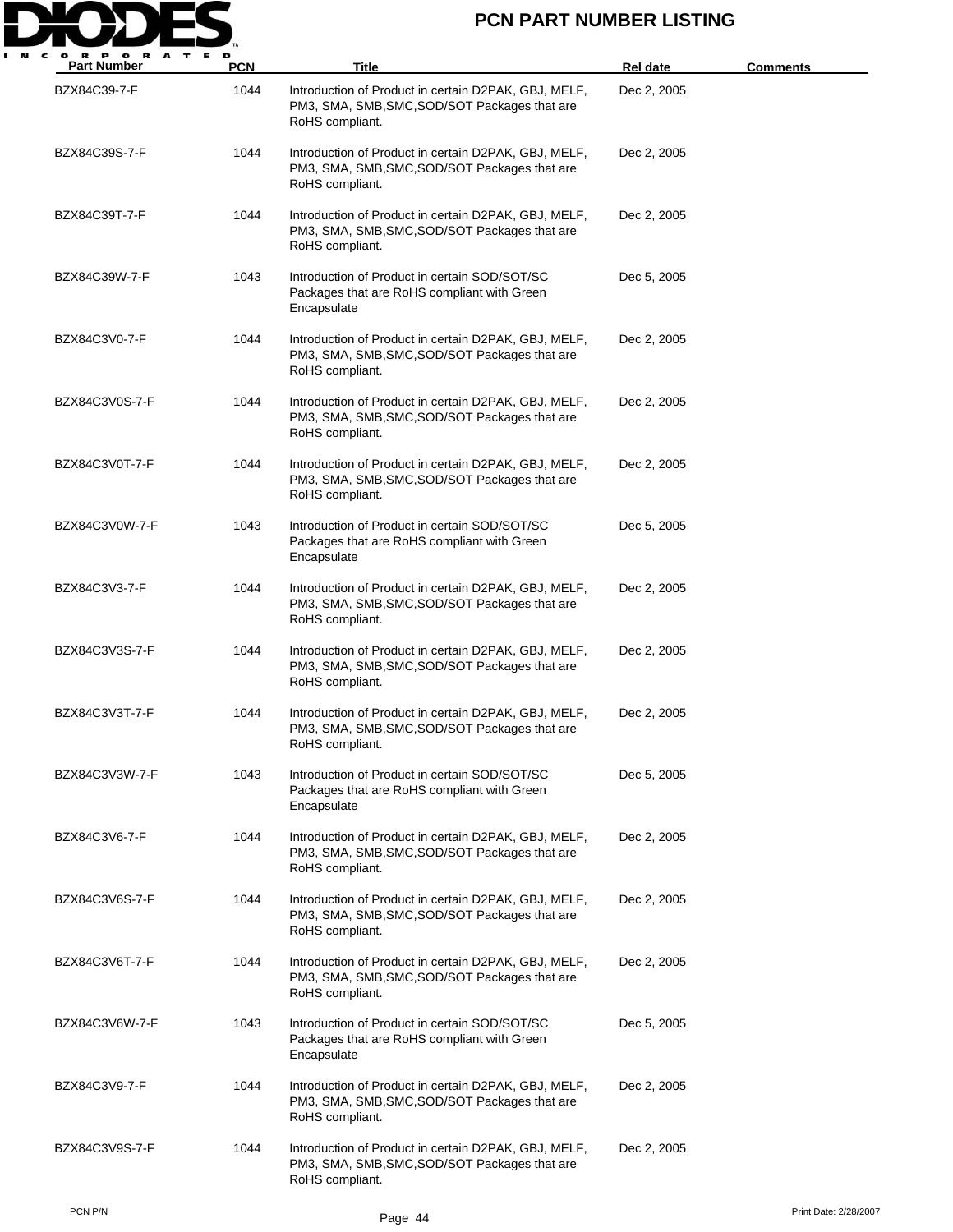

| <b>Part Number</b> | PCN  | <b>Title</b>                                                                                                             | <b>Rel date</b> | <b>Comments</b> |
|--------------------|------|--------------------------------------------------------------------------------------------------------------------------|-----------------|-----------------|
| BZX84C3V9T-7-F     | 1044 | Introduction of Product in certain D2PAK, GBJ, MELF,<br>PM3, SMA, SMB, SMC, SOD/SOT Packages that are<br>RoHS compliant. | Dec 2, 2005     |                 |
| BZX84C3V9W-7-F     | 1043 | Introduction of Product in certain SOD/SOT/SC<br>Packages that are RoHS compliant with Green<br>Encapsulate              | Dec 5, 2005     |                 |
| BZX84C43-7-F       | 1044 | Introduction of Product in certain D2PAK, GBJ, MELF,<br>PM3, SMA, SMB, SMC, SOD/SOT Packages that are<br>RoHS compliant. | Dec 2, 2005     |                 |
| BZX84C47-7-F       | 1044 | Introduction of Product in certain D2PAK, GBJ, MELF,<br>PM3, SMA, SMB, SMC, SOD/SOT Packages that are<br>RoHS compliant. | Dec 2, 2005     |                 |
| BZX84C4V3-7-99     | 1050 | <b>HELLA Zener Soft Knee Elimination</b>                                                                                 | Aug 25, 2006    |                 |
| BZX84C4V3-7-F      | 1044 | Introduction of Product in certain D2PAK, GBJ, MELF,<br>PM3, SMA, SMB, SMC, SOD/SOT Packages that are<br>RoHS compliant. | Dec 2, 2005     |                 |
| BZX84C4V3S-7-F     | 1044 | Introduction of Product in certain D2PAK, GBJ, MELF,<br>PM3, SMA, SMB, SMC, SOD/SOT Packages that are<br>RoHS compliant. | Dec 2, 2005     |                 |
| BZX84C4V3T-7-F     | 1044 | Introduction of Product in certain D2PAK, GBJ, MELF,<br>PM3, SMA, SMB, SMC, SOD/SOT Packages that are<br>RoHS compliant. | Dec 2, 2005     |                 |
| BZX84C4V3W-7-F     | 1043 | Introduction of Product in certain SOD/SOT/SC<br>Packages that are RoHS compliant with Green<br>Encapsulate              | Dec 5, 2005     |                 |
| BZX84C4V7-7-F      | 1044 | Introduction of Product in certain D2PAK, GBJ, MELF,<br>PM3, SMA, SMB, SMC, SOD/SOT Packages that are<br>RoHS compliant. | Dec 2, 2005     |                 |
| BZX84C4V7S-7-F     | 1044 | Introduction of Product in certain D2PAK, GBJ, MELF,<br>PM3, SMA, SMB, SMC, SOD/SOT Packages that are<br>RoHS compliant. | Dec 2, 2005     |                 |
| BZX84C4V7T-7-F     | 1044 | Introduction of Product in certain D2PAK, GBJ, MELF,<br>PM3, SMA, SMB, SMC, SOD/SOT Packages that are<br>RoHS compliant. | Dec 2, 2005     |                 |
| BZX84C4V7W-7-F     | 1043 | Introduction of Product in certain SOD/SOT/SC<br>Packages that are RoHS compliant with Green<br>Encapsulate              | Dec 5, 2005     |                 |
| BZX84C51-7-99      | 1050 | <b>HELLA Zener Soft Knee Elimination</b>                                                                                 | Aug 25, 2006    |                 |
| BZX84C5V1-7-99     | 1050 | <b>HELLA Zener Soft Knee Elimination</b>                                                                                 | Aug 25, 2006    |                 |
| BZX84C5V1-7-F      | 1044 | Introduction of Product in certain D2PAK, GBJ, MELF,<br>PM3, SMA, SMB, SMC, SOD/SOT Packages that are<br>RoHS compliant. | Dec 2, 2005     |                 |
| BZX84C5V1S-7-F     | 1044 | Introduction of Product in certain D2PAK, GBJ, MELF,<br>PM3, SMA, SMB, SMC, SOD/SOT Packages that are<br>RoHS compliant. | Dec 2, 2005     |                 |
| BZX84C5V1T-7-F     | 1044 | Introduction of Product in certain D2PAK, GBJ, MELF,<br>PM3, SMA, SMB, SMC, SOD/SOT Packages that are<br>RoHS compliant. | Dec 2, 2005     |                 |
| BZX84C5V1TS-7-F    | 1044 | Introduction of Product in certain D2PAK, GBJ, MELF,<br>PM3, SMA, SMB, SMC, SOD/SOT Packages that are<br>RoHS compliant. | Dec 2, 2005     |                 |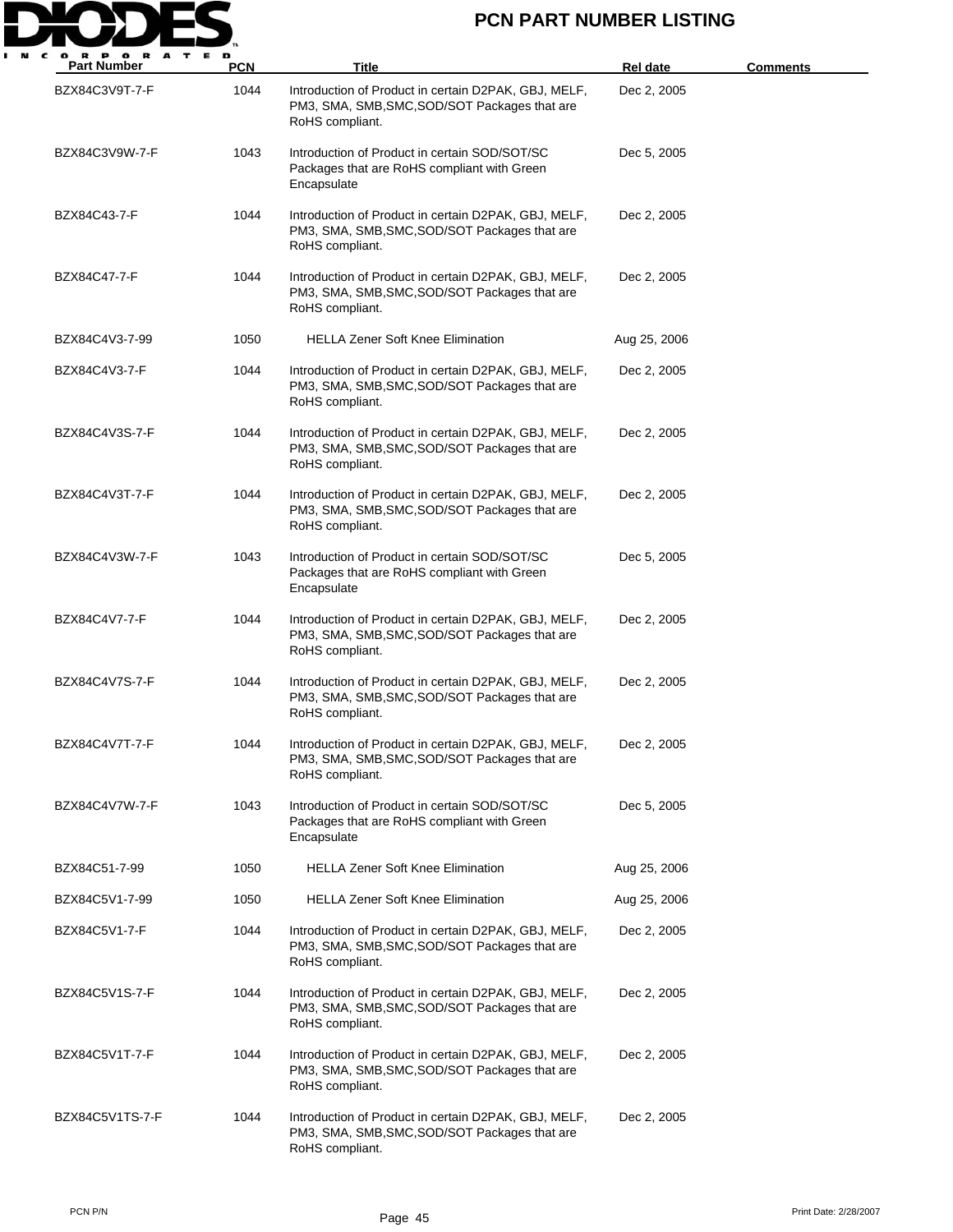

| <b>Part Number</b> | <b>PCN</b> | Title                                                                                                                    | <b>Rel date</b> | <b>Comments</b> |
|--------------------|------------|--------------------------------------------------------------------------------------------------------------------------|-----------------|-----------------|
| BZX84C5V1W-7-F     | 1043       | Introduction of Product in certain SOD/SOT/SC<br>Packages that are RoHS compliant with Green<br>Encapsulate              | Dec 5, 2005     |                 |
| BZX84C5V6-7-99     | 1050       | <b>HELLA Zener Soft Knee Elimination</b>                                                                                 | Aug 25, 2006    |                 |
| BZX84C5V6-7-F      | 1044       | Introduction of Product in certain D2PAK, GBJ, MELF,<br>PM3, SMA, SMB, SMC, SOD/SOT Packages that are<br>RoHS compliant. | Dec 2, 2005     |                 |
| BZX84C5V6S-7-F     | 1044       | Introduction of Product in certain D2PAK, GBJ, MELF,<br>PM3, SMA, SMB, SMC, SOD/SOT Packages that are<br>RoHS compliant. | Dec 2, 2005     |                 |
| BZX84C5V6T-7-F     | 1044       | Introduction of Product in certain D2PAK, GBJ, MELF,<br>PM3, SMA, SMB, SMC, SOD/SOT Packages that are<br>RoHS compliant. | Dec 2, 2005     |                 |
| BZX84C5V6TS-7-F    | 1044       | Introduction of Product in certain D2PAK, GBJ, MELF,<br>PM3, SMA, SMB, SMC, SOD/SOT Packages that are<br>RoHS compliant. | Dec 2, 2005     |                 |
| BZX84C5V6W-7-F     | 1043       | Introduction of Product in certain SOD/SOT/SC<br>Packages that are RoHS compliant with Green<br>Encapsulate              | Dec 5, 2005     |                 |
| BZX84C6V2-7-99     | 1050       | <b>HELLA Zener Soft Knee Elimination</b>                                                                                 | Aug 25, 2006    |                 |
| BZX84C6V2-7-F      | 1044       | Introduction of Product in certain D2PAK, GBJ, MELF,<br>PM3, SMA, SMB, SMC, SOD/SOT Packages that are<br>RoHS compliant. | Dec 2, 2005     |                 |
| BZX84C6V2S-7-F     | 1044       | Introduction of Product in certain D2PAK, GBJ, MELF,<br>PM3, SMA, SMB, SMC, SOD/SOT Packages that are<br>RoHS compliant. | Dec 2, 2005     |                 |
| BZX84C6V2T-7-F     | 1044       | Introduction of Product in certain D2PAK, GBJ, MELF,<br>PM3, SMA, SMB, SMC, SOD/SOT Packages that are<br>RoHS compliant. | Dec 2, 2005     |                 |
| BZX84C6V2TS-7-F    | 1044       | Introduction of Product in certain D2PAK, GBJ, MELF,<br>PM3, SMA, SMB, SMC, SOD/SOT Packages that are<br>RoHS compliant. | Dec 2, 2005     |                 |
| BZX84C6V2W-7-F     | 1043       | Introduction of Product in certain SOD/SOT/SC<br>Packages that are RoHS compliant with Green<br>Encapsulate              | Dec 5, 2005     |                 |
| BZX84C6V8-7-99     | 1050       | <b>HELLA Zener Soft Knee Elimination</b>                                                                                 | Aug 25, 2006    |                 |
| BZX84C6V8-7-F      | 1044       | Introduction of Product in certain D2PAK, GBJ, MELF,<br>PM3, SMA, SMB, SMC, SOD/SOT Packages that are<br>RoHS compliant. | Dec 2, 2005     |                 |
| BZX84C6V8S-7-F     | 1044       | Introduction of Product in certain D2PAK, GBJ, MELF,<br>PM3, SMA, SMB, SMC, SOD/SOT Packages that are<br>RoHS compliant. | Dec 2, 2005     |                 |
| BZX84C6V8T-7-F     | 1044       | Introduction of Product in certain D2PAK, GBJ, MELF,<br>PM3, SMA, SMB, SMC, SOD/SOT Packages that are<br>RoHS compliant. | Dec 2, 2005     |                 |
| BZX84C6V8W-7-F     | 1043       | Introduction of Product in certain SOD/SOT/SC<br>Packages that are RoHS compliant with Green<br>Encapsulate              | Dec 5, 2005     |                 |
| BZX84C7V5-7-99     | 1050       | <b>HELLA Zener Soft Knee Elimination</b>                                                                                 | Aug 25, 2006    |                 |
| BZX84C7V5-7-F      | 1044       | Introduction of Product in certain D2PAK, GBJ, MELF,<br>PM3, SMA, SMB, SMC, SOD/SOT Packages that are<br>RoHS compliant. | Dec 2, 2005     |                 |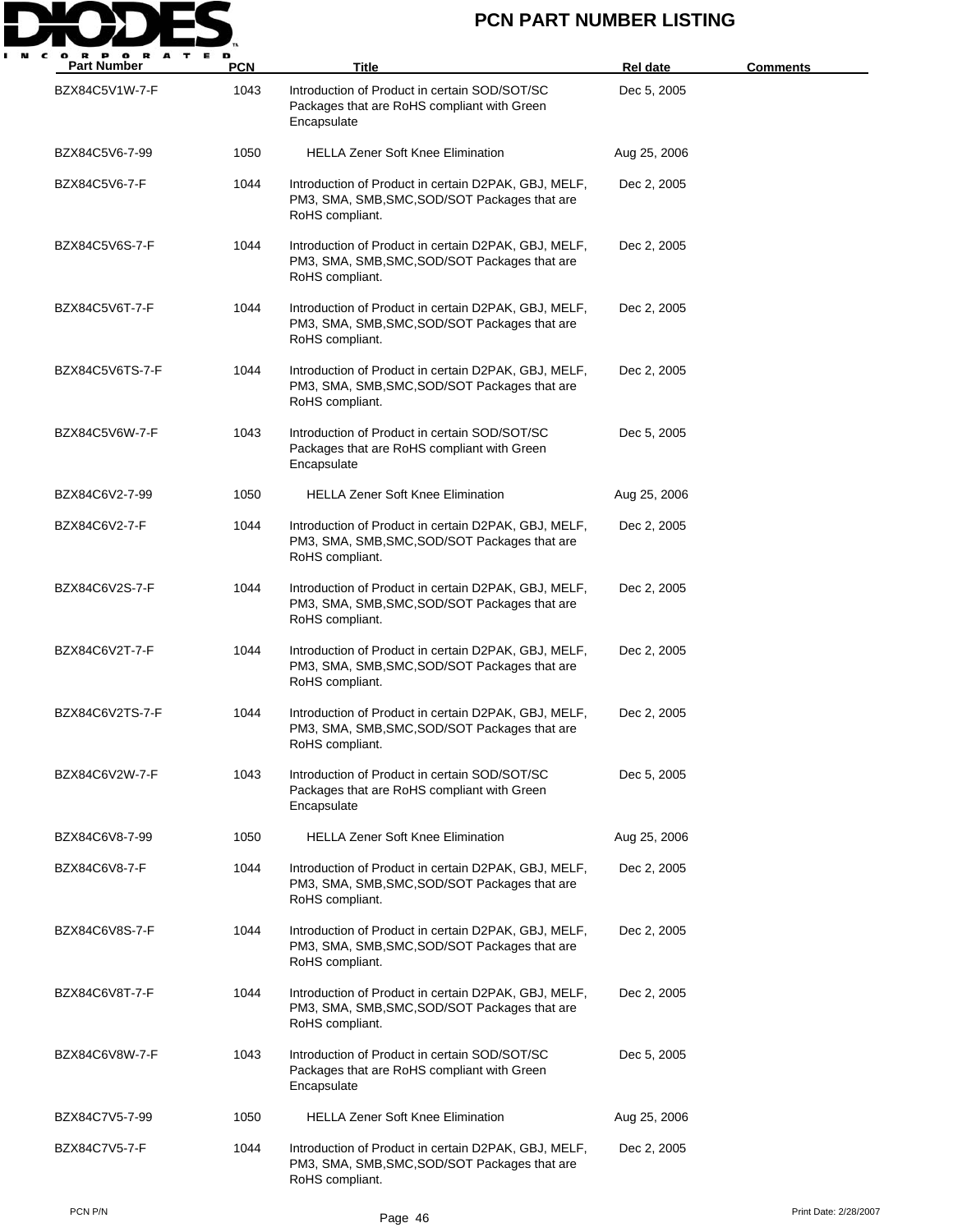

| <b>Part Number</b> | <b>PCN</b> | <b>Title</b>                                                                                                                                               | Rel date     | <b>Comments</b>       |
|--------------------|------------|------------------------------------------------------------------------------------------------------------------------------------------------------------|--------------|-----------------------|
| BZX84C7V5S-7-F     | 1044       | Introduction of Product in certain D2PAK, GBJ, MELF,<br>PM3, SMA, SMB, SMC, SOD/SOT Packages that are<br>RoHS compliant.                                   | Dec 2, 2005  |                       |
| BZX84C7V5T-7-F     | 1044       | Introduction of Product in certain D2PAK, GBJ, MELF,<br>PM3, SMA, SMB, SMC, SOD/SOT Packages that are<br>RoHS compliant.                                   | Dec 2, 2005  |                       |
| BZX84C7V5W-7-F     | 1043       | Introduction of Product in certain SOD/SOT/SC<br>Packages that are RoHS compliant with Green<br>Encapsulate                                                | Dec 5, 2005  |                       |
| BZX84C8V2-7-99     | 1050       | <b>HELLA Zener Soft Knee Elimination</b>                                                                                                                   | Aug 25, 2006 |                       |
| BZX84C8V2-7-F      | 1044       | Introduction of Product in certain D2PAK, GBJ, MELF,<br>PM3, SMA, SMB, SMC, SOD/SOT Packages that are<br>RoHS compliant.                                   | Dec 2, 2005  |                       |
| BZX84C8V2S-7-F     | 1044       | Introduction of Product in certain D2PAK, GBJ, MELF,<br>PM3, SMA, SMB, SMC, SOD/SOT Packages that are<br>RoHS compliant.                                   | Dec 2, 2005  |                       |
| BZX84C8V2T-7-F     | 1044       | Introduction of Product in certain D2PAK, GBJ, MELF,<br>PM3, SMA, SMB, SMC, SOD/SOT Packages that are<br>RoHS compliant.                                   | Dec 2, 2005  |                       |
| BZX84C8V2W-7-F     | 1043       | Introduction of Product in certain SOD/SOT/SC<br>Packages that are RoHS compliant with Green<br>Encapsulate                                                | Dec 5, 2005  |                       |
| BZX84C9V1-7-99     | 1050       | <b>HELLA Zener Soft Knee Elimination</b>                                                                                                                   | Aug 25, 2006 |                       |
| BZX84C9V1-7-F      | 1044       | Introduction of Product in certain D2PAK, GBJ, MELF,<br>PM3, SMA, SMB, SMC, SOD/SOT Packages that are<br>RoHS compliant.                                   | Dec 2, 2005  |                       |
| BZX84C9V1S-7-F     | 1044       | Introduction of Product in certain D2PAK, GBJ, MELF,<br>PM3, SMA, SMB, SMC, SOD/SOT Packages that are<br>RoHS compliant.                                   | Dec 2, 2005  |                       |
| BZX84C9V1T-7-F     | 1044       | Introduction of Product in certain D2PAK, GBJ, MELF,<br>PM3, SMA, SMB, SMC, SOD/SOT Packages that are<br>RoHS compliant.                                   | Dec 2, 2005  |                       |
| BZX84C9V1TS-7-F    | 1044       | Introduction of Product in certain D2PAK, GBJ, MELF,<br>PM3, SMA, SMB, SMC, SOD/SOT Packages that are<br>RoHS compliant.                                   | Dec 2, 2005  |                       |
| BZX84C9V1W-7-F     | 1043       | Introduction of Product in certain SOD/SOT/SC<br>Packages that are RoHS compliant with Green<br>Encapsulate                                                | Dec 5, 2005  |                       |
| BZX84CxxTS         | 1039       | Qualification of Fabrication Site for Switching, Zener<br>and Small Signal Transistor WaferAddition of second<br>approved Wafer Type for BAV70 and BAV70DW | Feb 5, 2005  |                       |
| BZX84Cxxx          | 1039       | Qualification of Fabrication Site for Switching, Zener<br>and Small Signal Transistor WaferAddition of second<br>approved Wafer Type for BAV70 and BAV70DW | Feb 5, 2005  |                       |
| BZX84CxxxS         | 1039       | Qualification of Fabrication Site for Switching, Zener<br>and Small Signal Transistor WaferAddition of second<br>approved Wafer Type for BAV70 and BAV70DW | Feb 5, 2005  |                       |
| BZX84CxxxT         | 1039       | Qualification of Fabrication Site for Switching, Zener<br>and Small Signal Transistor WaferAddition of second<br>approved Wafer Type for BAV70 and BAV70DW | Feb 5, 2005  |                       |
| BZX84CxxxW         | 1039       | Qualification of Fabrication Site for Switching, Zener<br>and Small Signal Transistor WaferAddition of second<br>approved Wafer Type for BAV70 and BAV70DW | Feb 5, 2005  |                       |
| PCN P/N            |            | Page 47                                                                                                                                                    |              | Print Date: 2/28/2007 |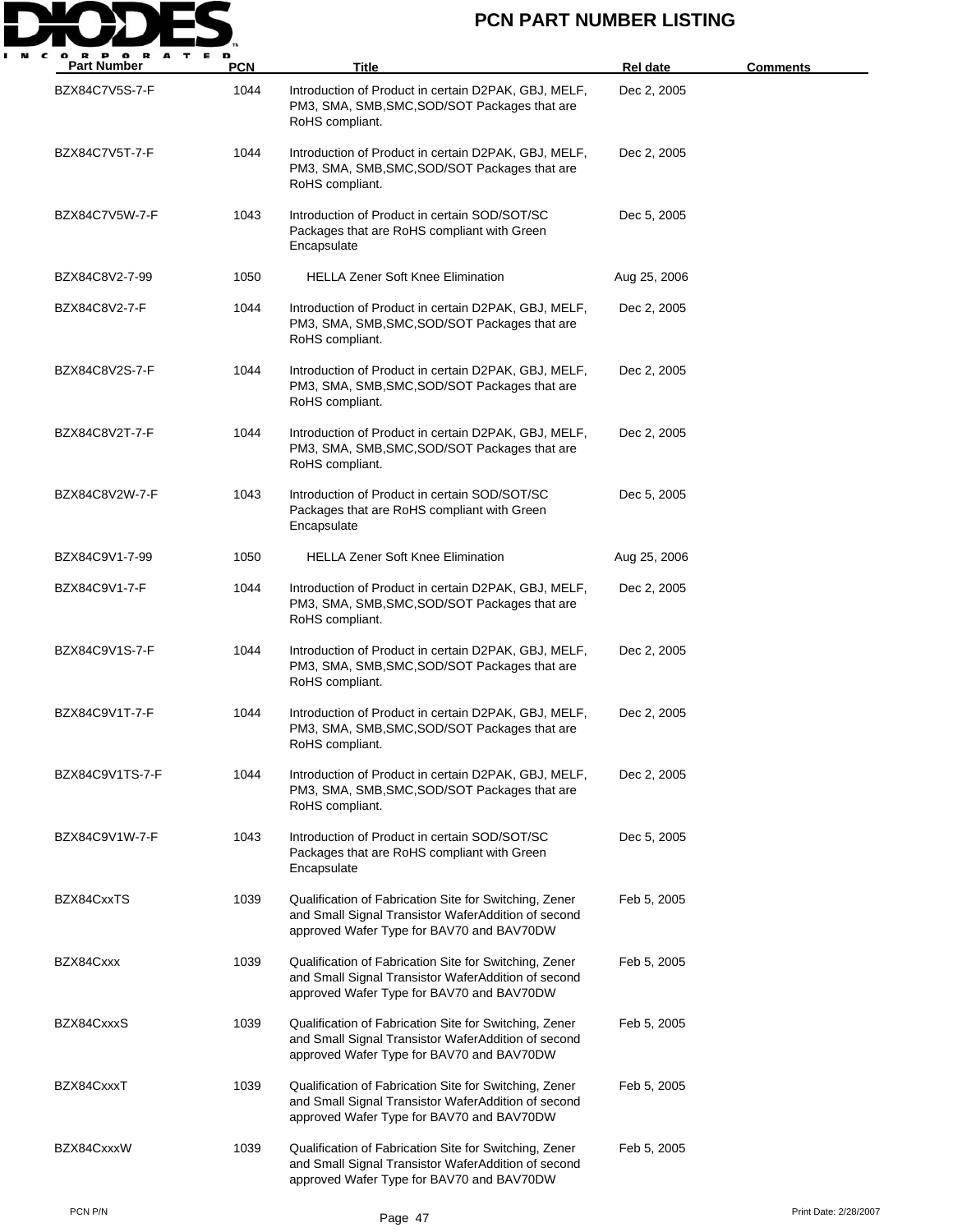

| . .<br>A<br><b>Part Number</b> | <b>PCN</b> | Title                                                                                                                    | <b>Rel date</b> | <b>Comments</b>       |
|--------------------------------|------------|--------------------------------------------------------------------------------------------------------------------------|-----------------|-----------------------|
| CTA2N1P-7-F                    | 1044       | Introduction of Product in certain D2PAK, GBJ, MELF,<br>PM3, SMA, SMB, SMC, SOD/SOT Packages that are<br>RoHS compliant. | Dec 2, 2005     |                       |
| CTA2P1N-7-F                    | 1044       | Introduction of Product in certain D2PAK, GBJ, MELF,<br>PM3, SMA, SMB, SMC, SOD/SOT Packages that are<br>RoHS compliant. | Dec 2, 2005     |                       |
| <b>DB101</b>                   | 1049       | Lead-Free Lead Finish                                                                                                    |                 | <b>NOT RELEASED</b>   |
| DB102                          | 1049       | Lead-Free Lead Finish                                                                                                    |                 | <b>NOT RELEASED</b>   |
| DB103                          | 1049       | Lead-Free Lead Finish                                                                                                    |                 | NOT RELEASED          |
| DB104                          | 1049       | Lead-Free Lead Finish                                                                                                    |                 | <b>NOT RELEASED</b>   |
| <b>DB105</b>                   | 1049       | Lead-Free Lead Finish                                                                                                    |                 | <b>NOT RELEASED</b>   |
| DCX114EK-7                     | 1041       | Conversion of Product in SOT-26 and SC Packages to<br>Lead Free                                                          |                 | NOT RELEASED          |
| DCX114EU-7-F                   | 1044       | Introduction of Product in certain D2PAK, GBJ, MELF,<br>PM3, SMA, SMB, SMC, SOD/SOT Packages that are<br>RoHS compliant. | Dec 2, 2005     |                       |
| <b>DCX114TK-7</b>              | 1041       | Conversion of Product in SOT-26 and SC Packages to<br>Lead Free                                                          |                 | <b>NOT RELEASED</b>   |
| DCX114TU-7-F                   | 1044       | Introduction of Product in certain D2PAK, GBJ, MELF,<br>PM3, SMA, SMB, SMC, SOD/SOT Packages that are<br>RoHS compliant. | Dec 2, 2005     |                       |
| DCX114YK-7                     | 1041       | Conversion of Product in SOT-26 and SC Packages to<br>Lead Free                                                          |                 | NOT RELEASED          |
| DCX114YU-7-F                   | 1044       | Introduction of Product in certain D2PAK, GBJ, MELF,<br>PM3, SMA, SMB, SMC, SOD/SOT Packages that are<br>RoHS compliant. | Dec 2, 2005     |                       |
| DCX122LU-7-F                   | 1044       | Introduction of Product in certain D2PAK, GBJ, MELF,<br>PM3, SMA, SMB, SMC, SOD/SOT Packages that are<br>RoHS compliant. | Dec 2, 2005     |                       |
| DCX122TU-7-F                   | 1044       | Introduction of Product in certain D2PAK, GBJ, MELF,<br>PM3, SMA, SMB, SMC, SOD/SOT Packages that are<br>RoHS compliant. | Dec 2, 2005     |                       |
| <b>DCX123JK-7</b>              | 1041       | Conversion of Product in SOT-26 and SC Packages to<br>Lead Free                                                          |                 | NOT RELEASED          |
| DCX123JU-7-F                   | 1044       | Introduction of Product in certain D2PAK, GBJ, MELF,<br>PM3, SMA, SMB, SMC, SOD/SOT Packages that are<br>RoHS compliant. | Dec 2, 2005     |                       |
| DCX124EK-7                     | 1041       | Conversion of Product in SOT-26 and SC Packages to<br>Lead Free                                                          |                 | NOT RELEASED          |
| DCX124EU-7-F                   | 1044       | Introduction of Product in certain D2PAK, GBJ, MELF,<br>PM3, SMA, SMB, SMC, SOD/SOT Packages that are<br>RoHS compliant. | Dec 2, 2005     |                       |
| DCX142JU-7-F                   | 1044       | Introduction of Product in certain D2PAK, GBJ, MELF,<br>PM3, SMA, SMB, SMC, SOD/SOT Packages that are<br>RoHS compliant. | Dec 2, 2005     |                       |
| DCX142TU-7-F                   | 1044       | Introduction of Product in certain D2PAK, GBJ, MELF,<br>PM3, SMA, SMB, SMC, SOD/SOT Packages that are<br>RoHS compliant. | Dec 2, 2005     |                       |
| DCX143TK-7                     | 1041       | Conversion of Product in SOT-26 and SC Packages to<br>Lead Free                                                          |                 | NOT RELEASED          |
| PCN P/N                        |            | Page 48                                                                                                                  |                 | Print Date: 2/28/2007 |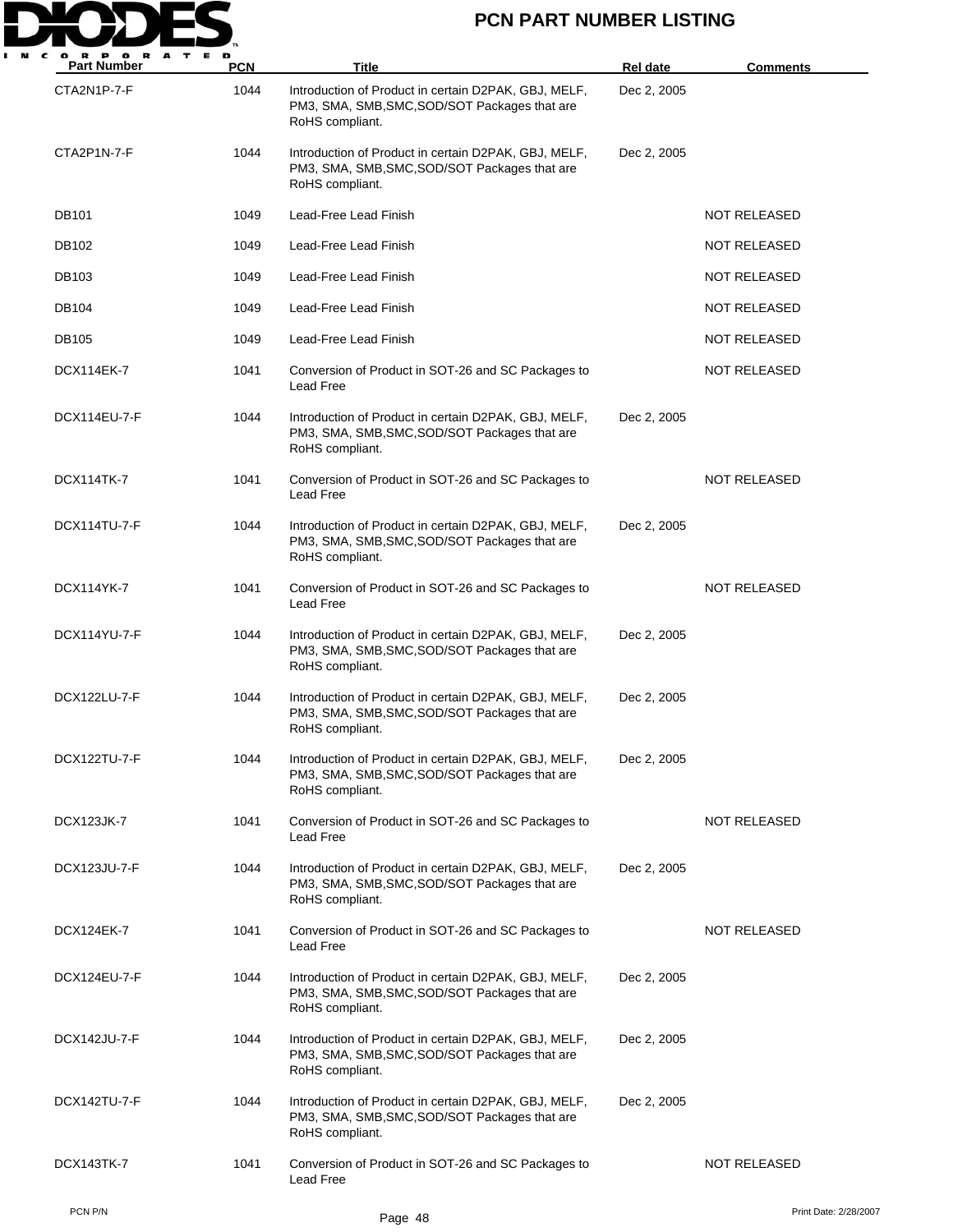

| o ĸ<br>A<br><b>Part Number</b> | <b>PCN</b> | Title                                                                                                                    | <b>Rel date</b> | <b>Comments</b>       |
|--------------------------------|------------|--------------------------------------------------------------------------------------------------------------------------|-----------------|-----------------------|
| DCX143TU-7-F                   | 1044       | Introduction of Product in certain D2PAK, GBJ, MELF,<br>PM3, SMA, SMB, SMC, SOD/SOT Packages that are<br>RoHS compliant. | Dec 2, 2005     |                       |
| <b>DCX144EK-7</b>              | 1041       | Conversion of Product in SOT-26 and SC Packages to<br>Lead Free                                                          |                 | <b>NOT RELEASED</b>   |
| DCX144EU-7-F                   | 1044       | Introduction of Product in certain D2PAK, GBJ, MELF,<br>PM3, SMA, SMB, SMC, SOD/SOT Packages that are<br>RoHS compliant. | Dec 2, 2005     |                       |
| DDA114EK-7                     | 1041       | Conversion of Product in SOT-26 and SC Packages to<br>Lead Free                                                          |                 | NOT RELEASED          |
| DDA114EU-7-F                   | 1044       | Introduction of Product in certain D2PAK, GBJ, MELF,<br>PM3, SMA, SMB, SMC, SOD/SOT Packages that are<br>RoHS compliant. | Dec 2, 2005     |                       |
| DDA114TK-7                     | 1041       | Conversion of Product in SOT-26 and SC Packages to<br>Lead Free                                                          |                 | NOT RELEASED          |
| DDA114TU-7-F                   | 1044       | Introduction of Product in certain D2PAK, GBJ, MELF,<br>PM3, SMA, SMB, SMC, SOD/SOT Packages that are<br>RoHS compliant. | Dec 2, 2005     |                       |
| DDA114YK-7                     | 1041       | Conversion of Product in SOT-26 and SC Packages to<br>Lead Free                                                          |                 | <b>NOT RELEASED</b>   |
| DDA114YU-7-F                   | 1044       | Introduction of Product in certain D2PAK, GBJ, MELF,<br>PM3, SMA, SMB, SMC, SOD/SOT Packages that are<br>RoHS compliant. | Dec 2, 2005     |                       |
| DDA122LU-7-F                   | 1044       | Introduction of Product in certain D2PAK, GBJ, MELF,<br>PM3, SMA, SMB, SMC, SOD/SOT Packages that are<br>RoHS compliant. | Dec 2, 2005     |                       |
| DDA122TU-7-F                   | 1044       | Introduction of Product in certain D2PAK, GBJ, MELF,<br>PM3, SMA, SMB, SMC, SOD/SOT Packages that are<br>RoHS compliant. | Dec 2, 2005     |                       |
| <b>DDA123JK-7</b>              | 1041       | Conversion of Product in SOT-26 and SC Packages to<br>Lead Free                                                          |                 | <b>NOT RELEASED</b>   |
| DDA123JU-7-F                   | 1044       | Introduction of Product in certain D2PAK, GBJ, MELF,<br>PM3, SMA, SMB, SMC, SOD/SOT Packages that are<br>RoHS compliant. | Dec 2, 2005     |                       |
| DDA124EK-7                     | 1041       | Conversion of Product in SOT-26 and SC Packages to<br>Lead Free                                                          |                 | NOT RELEASED          |
| DDA124EU-7-F                   | 1044       | Introduction of Product in certain D2PAK, GBJ, MELF,<br>PM3, SMA, SMB, SMC, SOD/SOT Packages that are<br>RoHS compliant. | Dec 2, 2005     |                       |
| DDA142JU-7-F                   | 1044       | Introduction of Product in certain D2PAK, GBJ, MELF,<br>PM3, SMA, SMB, SMC, SOD/SOT Packages that are<br>RoHS compliant. | Dec 2, 2005     |                       |
| DDA142TU-7-F                   | 1044       | Introduction of Product in certain D2PAK, GBJ, MELF,<br>PM3, SMA, SMB, SMC, SOD/SOT Packages that are<br>RoHS compliant. | Dec 2, 2005     |                       |
| DDA143TK-7                     | 1041       | Conversion of Product in SOT-26 and SC Packages to<br>Lead Free                                                          |                 | NOT RELEASED          |
| DDA143TU-7-F                   | 1044       | Introduction of Product in certain D2PAK, GBJ, MELF,<br>PM3, SMA, SMB, SMC, SOD/SOT Packages that are<br>RoHS compliant. | Dec 2, 2005     |                       |
| DDA144EK-7                     | 1041       | Conversion of Product in SOT-26 and SC Packages to<br>Lead Free                                                          |                 | NOT RELEASED          |
| PCN P/N                        |            | Page 49                                                                                                                  |                 | Print Date: 2/28/2007 |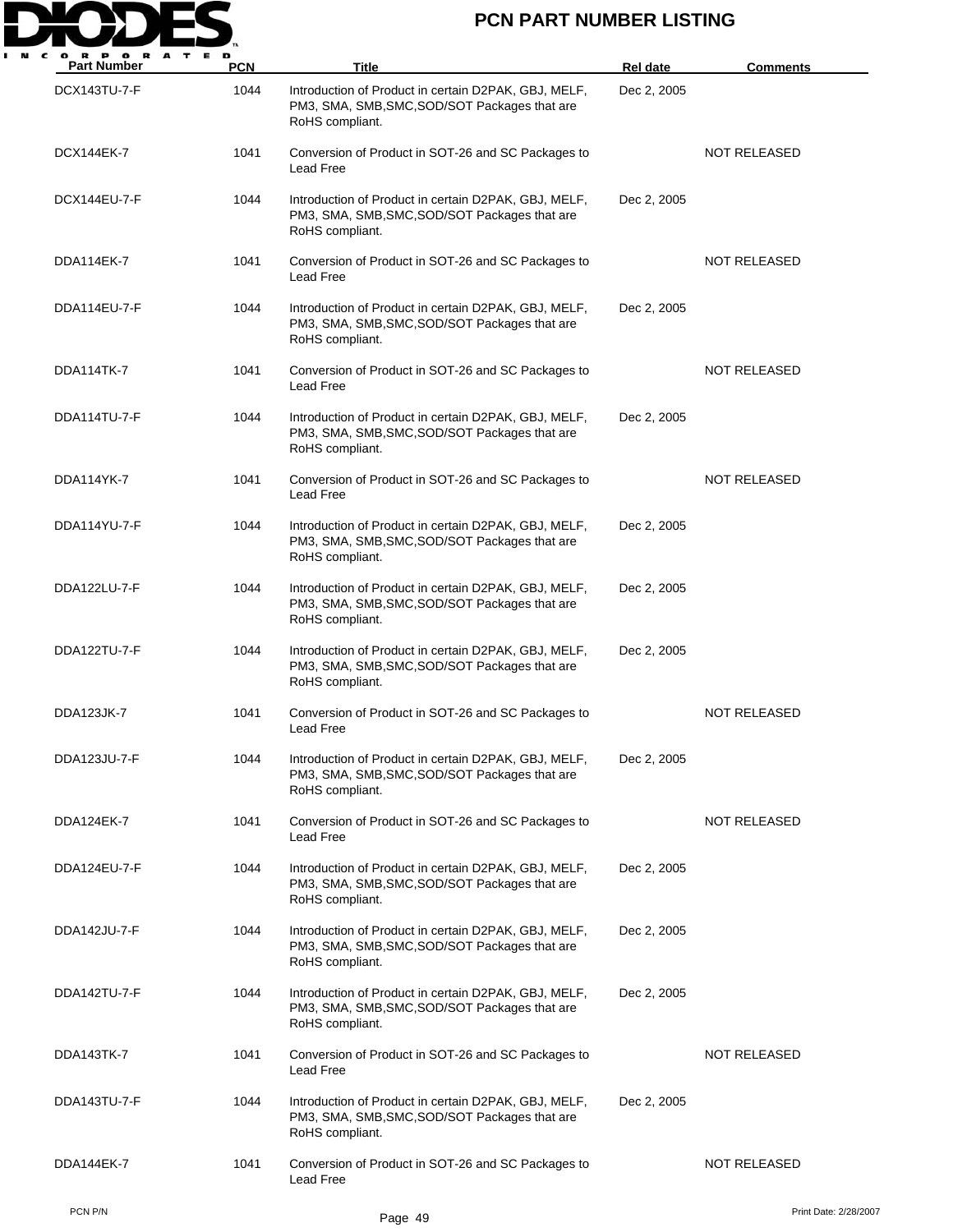

| <b>Part Number</b> | <b>PCN</b> | Title                                                                                                                    | Rel date    | <b>Comments</b> |
|--------------------|------------|--------------------------------------------------------------------------------------------------------------------------|-------------|-----------------|
| DDA144EU-7-F       | 1044       | Introduction of Product in certain D2PAK, GBJ, MELF,<br>PM3, SMA, SMB, SMC, SOD/SOT Packages that are<br>RoHS compliant. | Dec 2, 2005 |                 |
| DDC114EU-7-F       | 1044       | Introduction of Product in certain D2PAK, GBJ, MELF,<br>PM3, SMA, SMB, SMC, SOD/SOT Packages that are<br>RoHS compliant. | Dec 2, 2005 |                 |
| DDC114TU-7-F       | 1044       | Introduction of Product in certain D2PAK, GBJ, MELF,<br>PM3, SMA, SMB, SMC, SOD/SOT Packages that are<br>RoHS compliant. | Dec 2, 2005 |                 |
| DDC114YU-7-F       | 1044       | Introduction of Product in certain D2PAK, GBJ, MELF,<br>PM3, SMA, SMB, SMC, SOD/SOT Packages that are<br>RoHS compliant. | Dec 2, 2005 |                 |
| DDC122LU-7-F       | 1044       | Introduction of Product in certain D2PAK, GBJ, MELF,<br>PM3, SMA, SMB, SMC, SOD/SOT Packages that are<br>RoHS compliant. | Dec 2, 2005 |                 |
| DDC122TU-7-F       | 1044       | Introduction of Product in certain D2PAK, GBJ, MELF,<br>PM3, SMA, SMB, SMC, SOD/SOT Packages that are<br>RoHS compliant. | Dec 2, 2005 |                 |
| DDC123JU-7-F       | 1044       | Introduction of Product in certain D2PAK, GBJ, MELF,<br>PM3, SMA, SMB, SMC, SOD/SOT Packages that are<br>RoHS compliant. | Dec 2, 2005 |                 |
| DDC124EU-7-F       | 1044       | Introduction of Product in certain D2PAK, GBJ, MELF,<br>PM3, SMA, SMB, SMC, SOD/SOT Packages that are<br>RoHS compliant. | Dec 2, 2005 |                 |
| DDC142JU-7-F       | 1044       | Introduction of Product in certain D2PAK, GBJ, MELF,<br>PM3, SMA, SMB, SMC, SOD/SOT Packages that are<br>RoHS compliant. | Dec 2, 2005 |                 |
| DDC142TU-7-F       | 1044       | Introduction of Product in certain D2PAK, GBJ, MELF,<br>PM3, SMA, SMB, SMC, SOD/SOT Packages that are<br>RoHS compliant. | Dec 2, 2005 |                 |
| DDC143TU-7-F       | 1044       | Introduction of Product in certain D2PAK, GBJ, MELF,<br>PM3, SMA, SMB, SMC, SOD/SOT Packages that are<br>RoHS compliant. | Dec 2, 2005 |                 |
| DDC144EU-7-F       | 1044       | Introduction of Product in certain D2PAK, GBJ, MELF,<br>PM3, SMA, SMB, SMC, SOD/SOT Packages that are<br>RoHS compliant. | Dec 2, 2005 |                 |
| DDTA113TCA-7-F     | 1044       | Introduction of Product in certain D2PAK, GBJ, MELF,<br>PM3, SMA, SMB, SMC, SOD/SOT Packages that are<br>RoHS compliant. | Dec 2, 2005 |                 |
| DDTA113TE-7-F      | 1044       | Introduction of Product in certain D2PAK, GBJ, MELF,<br>PM3, SMA, SMB, SMC, SOD/SOT Packages that are<br>RoHS compliant. | Dec 2, 2005 |                 |
| DDTA113TKA-7       | 1041       | Conversion of Product in SOT-26 and SC Packages to<br>Lead Free                                                          |             | NOT RELEASED    |
| DDTA113TKA-7-F     | 1043       | Introduction of Product in certain SOD/SOT/SC<br>Packages that are RoHS compliant with Green<br>Encapsulate              | Dec 5, 2005 |                 |
| DDTA113TUA-7-F     | 1043       | Introduction of Product in certain SOD/SOT/SC<br>Packages that are RoHS compliant with Green<br>Encapsulate              | Dec 5, 2005 |                 |
| DDTA113ZCA-7-F     | 1044       | Introduction of Product in certain D2PAK, GBJ, MELF,<br>PM3, SMA, SMB, SMC, SOD/SOT Packages that are<br>RoHS compliant. | Dec 2, 2005 |                 |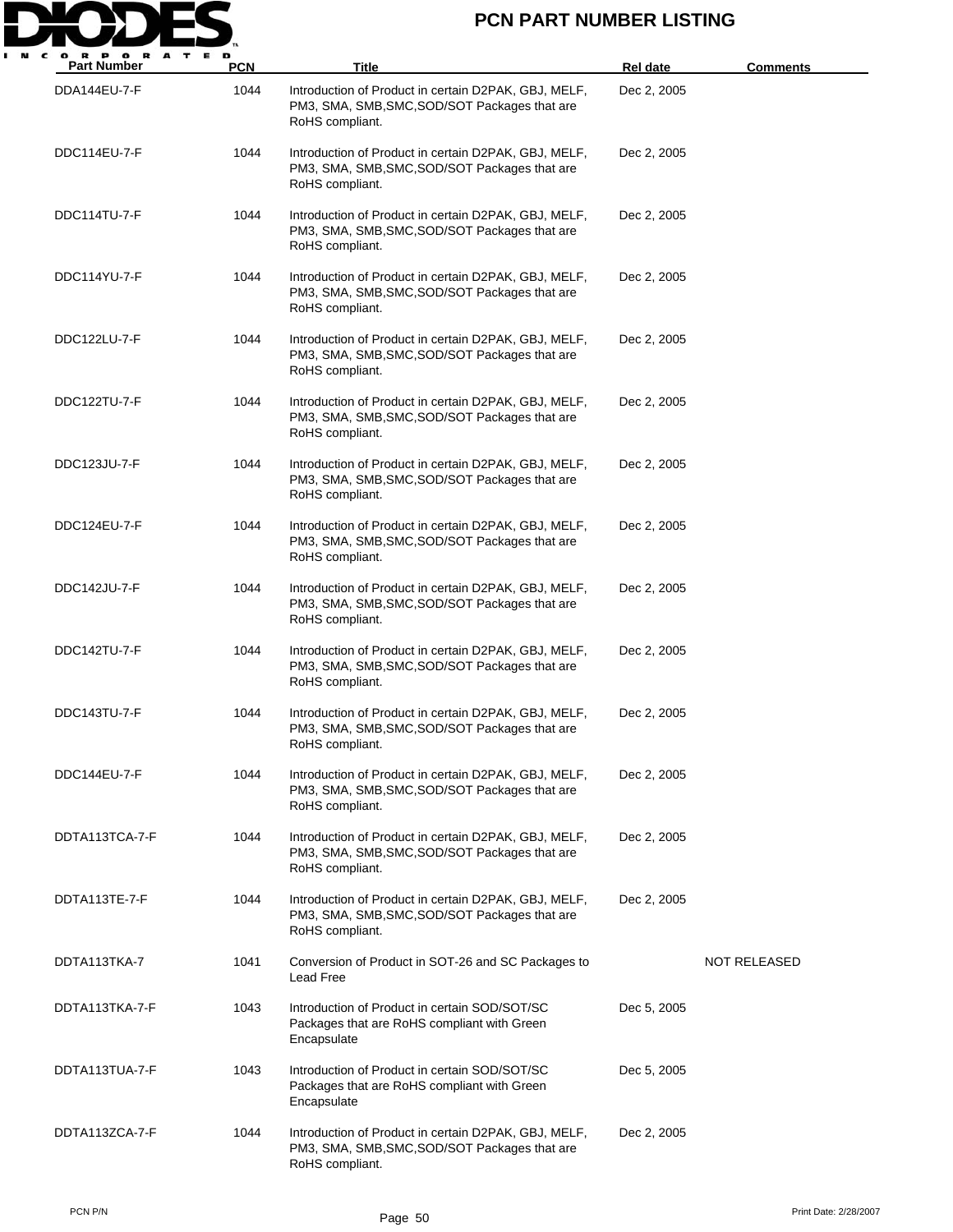

| о в<br>A<br><b>Part Number</b> | <b>PCN</b> | Title                                                                                                                    | <b>Rel date</b> | <b>Comments</b>     |
|--------------------------------|------------|--------------------------------------------------------------------------------------------------------------------------|-----------------|---------------------|
| DDTA113ZE-7-F                  | 1044       | Introduction of Product in certain D2PAK, GBJ, MELF,<br>PM3, SMA, SMB, SMC, SOD/SOT Packages that are<br>RoHS compliant. | Dec 2, 2005     |                     |
| DDTA113ZKA-7                   | 1041       | Conversion of Product in SOT-26 and SC Packages to<br>Lead Free                                                          |                 | <b>NOT RELEASED</b> |
| DDTA113ZKA-7-F                 | 1043       | Introduction of Product in certain SOD/SOT/SC<br>Packages that are RoHS compliant with Green<br>Encapsulate              | Dec 5, 2005     |                     |
| DDTA113ZUA-7-F                 | 1043       | Introduction of Product in certain SOD/SOT/SC<br>Packages that are RoHS compliant with Green<br>Encapsulate              | Dec 5, 2005     |                     |
| DDTA114ECA-7-F                 | 1044       | Introduction of Product in certain D2PAK, GBJ, MELF,<br>PM3, SMA, SMB, SMC, SOD/SOT Packages that are<br>RoHS compliant. | Dec 2, 2005     |                     |
| DDTA114EE-7-F                  | 1044       | Introduction of Product in certain D2PAK, GBJ, MELF,<br>PM3, SMA, SMB, SMC, SOD/SOT Packages that are<br>RoHS compliant. | Dec 2, 2005     |                     |
| DDTA114EKA-7                   | 1041       | Conversion of Product in SOT-26 and SC Packages to<br>Lead Free                                                          |                 | <b>NOT RELEASED</b> |
| DDTA114EKA-7-F                 | 1043       | Introduction of Product in certain SOD/SOT/SC<br>Packages that are RoHS compliant with Green<br>Encapsulate              | Dec 5, 2005     |                     |
| DDTA114EUA-7-F                 | 1043       | Introduction of Product in certain SOD/SOT/SC<br>Packages that are RoHS compliant with Green<br>Encapsulate              | Dec 5, 2005     |                     |
| DDTA114GCA-7-F                 | 1044       | Introduction of Product in certain D2PAK, GBJ, MELF,<br>PM3, SMA, SMB, SMC, SOD/SOT Packages that are<br>RoHS compliant. | Dec 2, 2005     |                     |
| DDTA114GE-7-F                  | 1044       | Introduction of Product in certain D2PAK, GBJ, MELF,<br>PM3, SMA, SMB, SMC, SOD/SOT Packages that are<br>RoHS compliant. | Dec 2, 2005     |                     |
| DDTA114GUA-7-F                 | 1043       | Introduction of Product in certain SOD/SOT/SC<br>Packages that are RoHS compliant with Green<br>Encapsulate              | Dec 5, 2005     |                     |
| DDTA114KA-7                    | 1041       | Conversion of Product in SOT-26 and SC Packages to<br>Lead Free                                                          |                 | NOT RELEASED        |
| DDTA114KA-7                    | 1041       | Conversion of Product in SOT-26 and SC Packages to<br>Lead Free                                                          |                 | <b>NOT RELEASED</b> |
| DDTA114KA-7-F                  | 1043       | Introduction of Product in certain SOD/SOT/SC<br>Packages that are RoHS compliant with Green<br>Encapsulate              | Dec 5, 2005     |                     |
| DDTA114TCA-7-F                 | 1044       | Introduction of Product in certain D2PAK, GBJ, MELF,<br>PM3, SMA, SMB, SMC, SOD/SOT Packages that are<br>RoHS compliant. | Dec 2, 2005     |                     |
| DDTA114TE-7-F                  | 1044       | Introduction of Product in certain D2PAK, GBJ, MELF,<br>PM3, SMA, SMB, SMC, SOD/SOT Packages that are<br>RoHS compliant. | Dec 2, 2005     |                     |
| DDTA114TKA-7                   | 1041       | Conversion of Product in SOT-26 and SC Packages to<br>Lead Free                                                          |                 | <b>NOT RELEASED</b> |
| DDTA114TKA-7-F                 | 1043       | Introduction of Product in certain SOD/SOT/SC<br>Packages that are RoHS compliant with Green<br>Encapsulate              | Dec 5, 2005     |                     |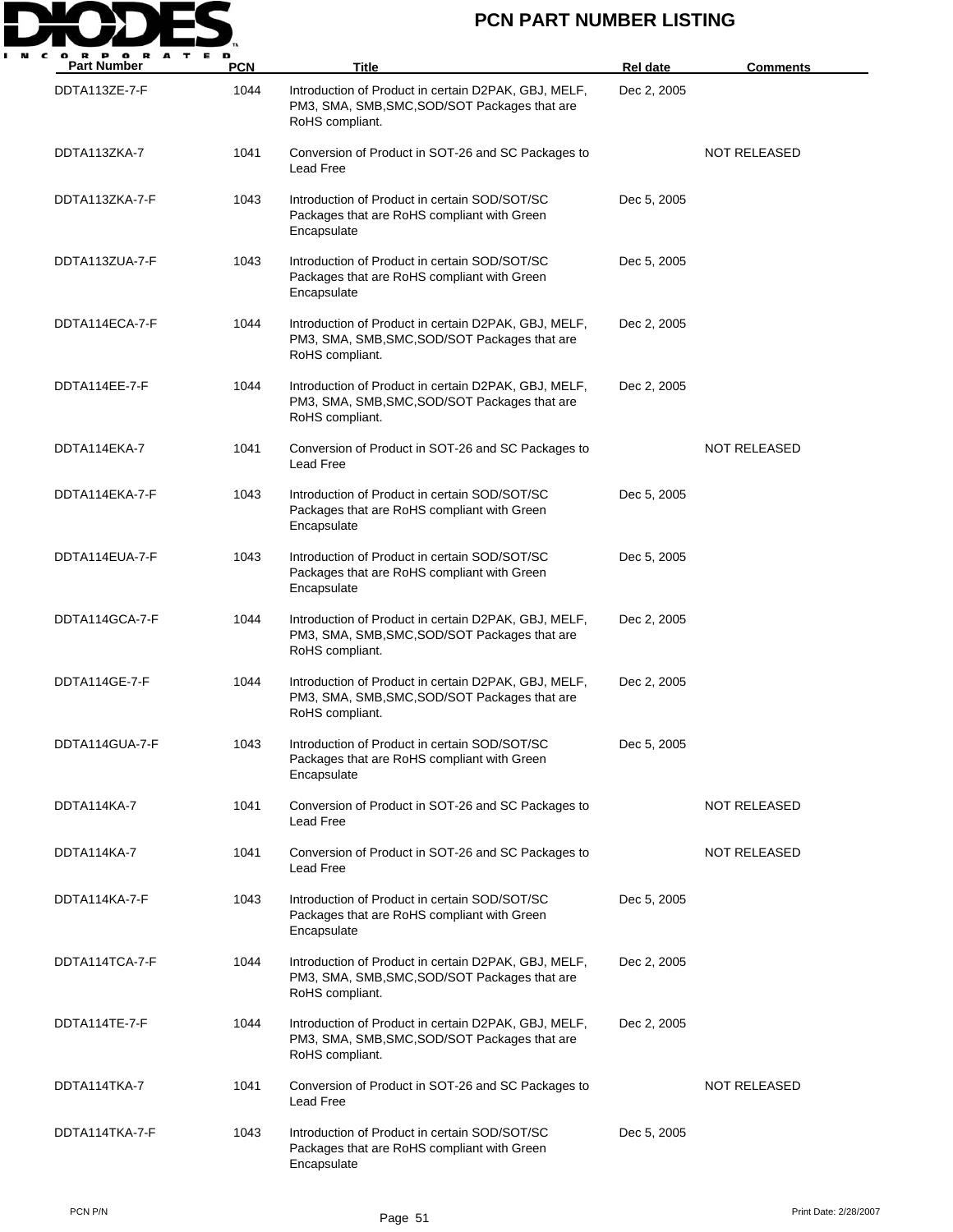

| <b>Part Number</b> | <b>PCN</b> | Title                                                                                                                    | <b>Rel date</b> | <b>Comments</b>     |
|--------------------|------------|--------------------------------------------------------------------------------------------------------------------------|-----------------|---------------------|
| DDTA114TUA-7-F     | 1043       | Introduction of Product in certain SOD/SOT/SC<br>Packages that are RoHS compliant with Green<br>Encapsulate              | Dec 5, 2005     |                     |
| DDTA114WCA-7-F     | 1044       | Introduction of Product in certain D2PAK, GBJ, MELF,<br>PM3, SMA, SMB, SMC, SOD/SOT Packages that are<br>RoHS compliant. | Dec 2, 2005     |                     |
| DDTA114WE-7-F      | 1044       | Introduction of Product in certain D2PAK, GBJ, MELF,<br>PM3, SMA, SMB, SMC, SOD/SOT Packages that are<br>RoHS compliant. | Dec 2, 2005     |                     |
| DDTA114WKA-7       | 1041       | Conversion of Product in SOT-26 and SC Packages to<br>Lead Free                                                          |                 | <b>NOT RELEASED</b> |
| DDTA114WKA-7-F     | 1043       | Introduction of Product in certain SOD/SOT/SC<br>Packages that are RoHS compliant with Green<br>Encapsulate              | Dec 5, 2005     |                     |
| DDTA114WUA-7-F     | 1043       | Introduction of Product in certain SOD/SOT/SC<br>Packages that are RoHS compliant with Green<br>Encapsulate              | Dec 5, 2005     |                     |
| DDTA114YCA-7-F     | 1044       | Introduction of Product in certain D2PAK, GBJ, MELF,<br>PM3, SMA, SMB, SMC, SOD/SOT Packages that are<br>RoHS compliant. | Dec 2, 2005     |                     |
| DDTA114YE-7-F      | 1044       | Introduction of Product in certain D2PAK, GBJ, MELF,<br>PM3, SMA, SMB, SMC, SOD/SOT Packages that are<br>RoHS compliant. | Dec 2, 2005     |                     |
| DDTA114YKA-7       | 1041       | Conversion of Product in SOT-26 and SC Packages to<br>Lead Free                                                          |                 | <b>NOT RELEASED</b> |
| DDTA114YKA-7-F     | 1043       | Introduction of Product in certain SOD/SOT/SC<br>Packages that are RoHS compliant with Green<br>Encapsulate              | Dec 5, 2005     |                     |
| DDTA114YUA-7-F     | 1043       | Introduction of Product in certain SOD/SOT/SC<br>Packages that are RoHS compliant with Green<br>Encapsulate              | Dec 5, 2005     |                     |
| DDTA115ECA-7-F     | 1044       | Introduction of Product in certain D2PAK, GBJ, MELF,<br>PM3, SMA, SMB, SMC, SOD/SOT Packages that are<br>RoHS compliant. | Dec 2, 2005     |                     |
| DDTA115EE-7-F      | 1044       | Introduction of Product in certain D2PAK, GBJ, MELF,<br>PM3, SMA, SMB, SMC, SOD/SOT Packages that are<br>RoHS compliant. | Dec 2, 2005     |                     |
| DDTA115EKA-7       | 1041       | Conversion of Product in SOT-26 and SC Packages to<br>Lead Free                                                          |                 | NOT RELEASED        |
| DDTA115EKA-7-F     | 1043       | Introduction of Product in certain SOD/SOT/SC<br>Packages that are RoHS compliant with Green<br>Encapsulate              | Dec 5, 2005     |                     |
| DDTA115EUA-7-F     | 1043       | Introduction of Product in certain SOD/SOT/SC<br>Packages that are RoHS compliant with Green<br>Encapsulate              | Dec 5, 2005     |                     |
| DDTA115GCA-7-F     | 1044       | Introduction of Product in certain D2PAK, GBJ, MELF,<br>PM3, SMA, SMB, SMC, SOD/SOT Packages that are<br>RoHS compliant. | Dec 2, 2005     |                     |
| DDTA115GE-7-F      | 1044       | Introduction of Product in certain D2PAK, GBJ, MELF,<br>PM3, SMA, SMB, SMC, SOD/SOT Packages that are<br>RoHS compliant. | Dec 2, 2005     |                     |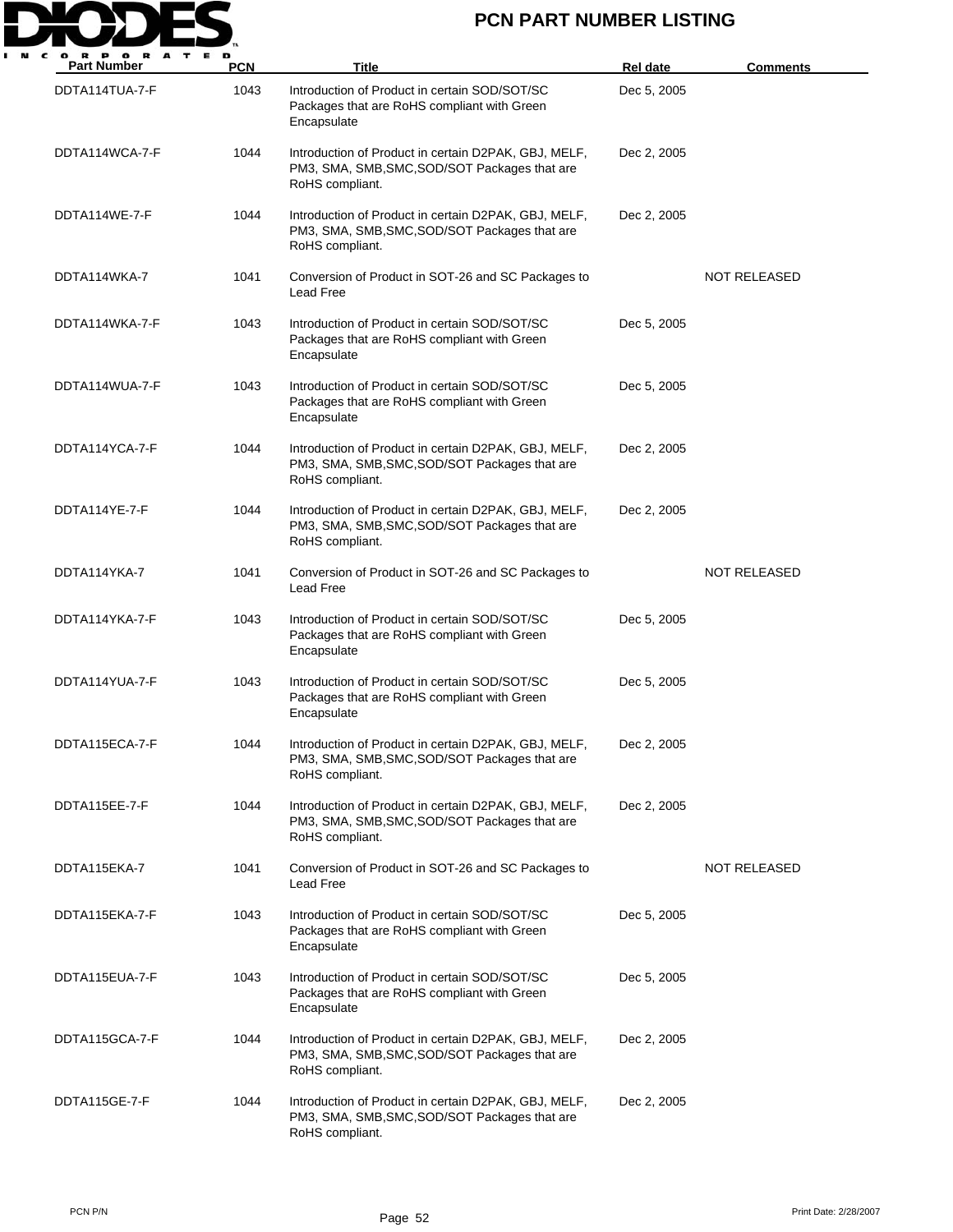

| <b>Part Number</b> | <b>PCN</b> | Title                                                                                                                    | <b>Rel date</b> | <b>Comments</b>     |
|--------------------|------------|--------------------------------------------------------------------------------------------------------------------------|-----------------|---------------------|
| DDTA115GUA-7-F     | 1043       | Introduction of Product in certain SOD/SOT/SC<br>Packages that are RoHS compliant with Green<br>Encapsulate              | Dec 5, 2005     |                     |
| DDTA115KA-7-F      | 1043       | Introduction of Product in certain SOD/SOT/SC<br>Packages that are RoHS compliant with Green<br>Encapsulate              | Dec 5, 2005     |                     |
| DDTA115TCA-7-F     | 1044       | Introduction of Product in certain D2PAK, GBJ, MELF,<br>PM3, SMA, SMB, SMC, SOD/SOT Packages that are<br>RoHS compliant. | Dec 2, 2005     |                     |
| DDTA115TE-7-F      | 1044       | Introduction of Product in certain D2PAK, GBJ, MELF,<br>PM3, SMA, SMB, SMC, SOD/SOT Packages that are<br>RoHS compliant. | Dec 2, 2005     |                     |
| DDTA115TKA-7       | 1041       | Conversion of Product in SOT-26 and SC Packages to<br>Lead Free                                                          |                 | <b>NOT RELEASED</b> |
| DDTA115TKA-7-F     | 1043       | Introduction of Product in certain SOD/SOT/SC<br>Packages that are RoHS compliant with Green<br>Encapsulate              | Dec 5, 2005     |                     |
| DDTA115TUA-7-F     | 1043       | Introduction of Product in certain SOD/SOT/SC<br>Packages that are RoHS compliant with Green<br>Encapsulate              | Dec 5, 2005     |                     |
| DDTA122LE-7-F      | 1044       | Introduction of Product in certain D2PAK, GBJ, MELF,<br>PM3, SMA, SMB, SMC, SOD/SOT Packages that are<br>RoHS compliant. | Dec 2, 2005     |                     |
| DDTA122LU-7-F      | 1043       | Introduction of Product in certain SOD/SOT/SC<br>Packages that are RoHS compliant with Green<br>Encapsulate              | Dec 5, 2005     |                     |
| DDTA122TE-7-F      | 1044       | Introduction of Product in certain D2PAK, GBJ, MELF,<br>PM3, SMA, SMB, SMC, SOD/SOT Packages that are<br>RoHS compliant. | Dec 2, 2005     |                     |
| DDTA122TU-7-F      | 1043       | Introduction of Product in certain SOD/SOT/SC<br>Packages that are RoHS compliant with Green<br>Encapsulate              | Dec 5, 2005     |                     |
| DDTA123ECA-7-F     | 1044       | Introduction of Product in certain D2PAK, GBJ, MELF,<br>PM3, SMA, SMB, SMC, SOD/SOT Packages that are<br>RoHS compliant. | Dec 2, 2005     |                     |
| DDTA123EE-7-F      | 1044       | Introduction of Product in certain D2PAK, GBJ, MELF,<br>PM3, SMA, SMB, SMC, SOD/SOT Packages that are<br>RoHS compliant. | Dec 2, 2005     |                     |
| DDTA123EKA-7       | 1041       | Conversion of Product in SOT-26 and SC Packages to<br>Lead Free                                                          |                 | NOT RELEASED        |
| DDTA123EKA-7-F     | 1043       | Introduction of Product in certain SOD/SOT/SC<br>Packages that are RoHS compliant with Green<br>Encapsulate              | Dec 5, 2005     |                     |
| DDTA123EUA-7-F     | 1043       | Introduction of Product in certain SOD/SOT/SC<br>Packages that are RoHS compliant with Green<br>Encapsulate              | Dec 5, 2005     |                     |
| DDTA123JCA-7-F     | 1044       | Introduction of Product in certain D2PAK, GBJ, MELF,<br>PM3, SMA, SMB, SMC, SOD/SOT Packages that are<br>RoHS compliant. | Dec 2, 2005     |                     |
| DDTA123JE-7-F      | 1044       | Introduction of Product in certain D2PAK, GBJ, MELF,<br>PM3, SMA, SMB, SMC, SOD/SOT Packages that are<br>RoHS compliant. | Dec 2, 2005     |                     |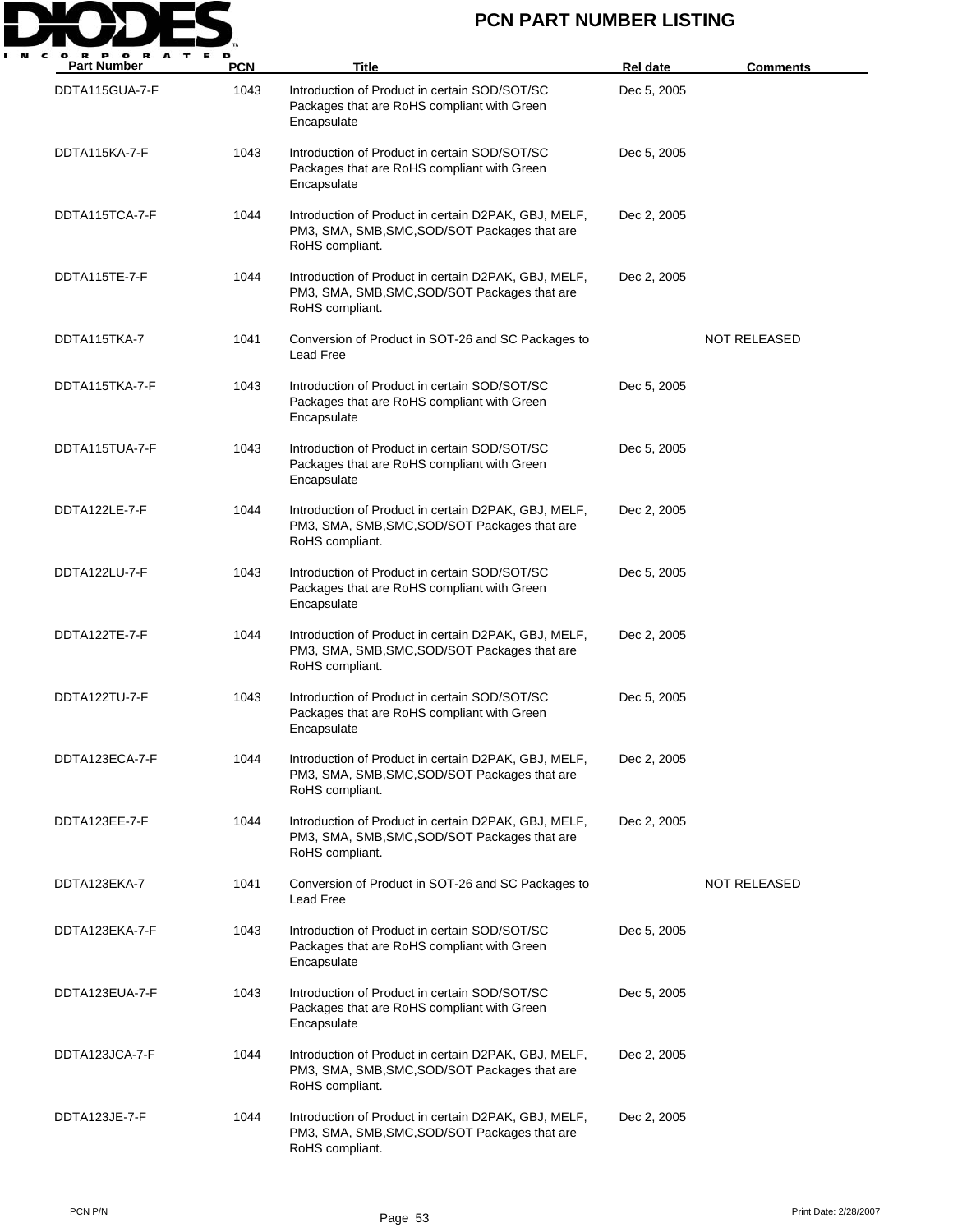

| <b>Part Number</b> | <b>PCN</b> | <b>Title</b>                                                                                                             | <b>Rel date</b> | <b>Comments</b>     |
|--------------------|------------|--------------------------------------------------------------------------------------------------------------------------|-----------------|---------------------|
| DDTA123JKA-7       | 1041       | Conversion of Product in SOT-26 and SC Packages to<br><b>Lead Free</b>                                                   |                 | <b>NOT RELEASED</b> |
| DDTA123JKA-7-F     | 1043       | Introduction of Product in certain SOD/SOT/SC<br>Packages that are RoHS compliant with Green<br>Encapsulate              | Dec 5, 2005     |                     |
| DDTA123JUA-7-F     | 1043       | Introduction of Product in certain SOD/SOT/SC<br>Packages that are RoHS compliant with Green<br>Encapsulate              | Dec 5, 2005     |                     |
| DDTA123TCA-7-F     | 1044       | Introduction of Product in certain D2PAK, GBJ, MELF,<br>PM3, SMA, SMB, SMC, SOD/SOT Packages that are<br>RoHS compliant. | Dec 2, 2005     |                     |
| DDTA123TE-7-F      | 1044       | Introduction of Product in certain D2PAK, GBJ, MELF,<br>PM3, SMA, SMB, SMC, SOD/SOT Packages that are<br>RoHS compliant. | Dec 2, 2005     |                     |
| DDTA123TKA-7       | 1041       | Conversion of Product in SOT-26 and SC Packages to<br><b>Lead Free</b>                                                   |                 | <b>NOT RELEASED</b> |
| DDTA123TKA-7       | 1041       | Conversion of Product in SOT-26 and SC Packages to<br>Lead Free                                                          |                 | NOT RELEASED        |
| DDTA123TKA-7-F     | 1043       | Introduction of Product in certain SOD/SOT/SC<br>Packages that are RoHS compliant with Green<br>Encapsulate              | Dec 5, 2005     |                     |
| DDTA123TUA-7-F     | 1043       | Introduction of Product in certain SOD/SOT/SC<br>Packages that are RoHS compliant with Green<br>Encapsulate              | Dec 5, 2005     |                     |
| DDTA123YCA-7-F     | 1044       | Introduction of Product in certain D2PAK, GBJ, MELF,<br>PM3, SMA, SMB, SMC, SOD/SOT Packages that are<br>RoHS compliant. | Dec 2, 2005     |                     |
| DDTA123YE-7-F      | 1044       | Introduction of Product in certain D2PAK, GBJ, MELF,<br>PM3, SMA, SMB, SMC, SOD/SOT Packages that are<br>RoHS compliant. | Dec 2, 2005     |                     |
| DDTA123YKA-7       | 1041       | Conversion of Product in SOT-26 and SC Packages to<br>Lead Free                                                          |                 | <b>NOT RELEASED</b> |
| DDTA123YKA-7-F     | 1043       | Introduction of Product in certain SOD/SOT/SC<br>Packages that are RoHS compliant with Green<br>Encapsulate              | Dec 5, 2005     |                     |
| DDTA123YUA-7-F     | 1043       | Introduction of Product in certain SOD/SOT/SC<br>Packages that are RoHS compliant with Green<br>Encapsulate              | Dec 5, 2005     |                     |
| DDTA124ECA-7-F     | 1044       | Introduction of Product in certain D2PAK, GBJ, MELF,<br>PM3, SMA, SMB, SMC, SOD/SOT Packages that are<br>RoHS compliant. | Dec 2, 2005     |                     |
| DDTA124EE-7-F      | 1044       | Introduction of Product in certain D2PAK, GBJ, MELF,<br>PM3, SMA, SMB, SMC, SOD/SOT Packages that are<br>RoHS compliant. | Dec 2, 2005     |                     |
| DDTA124EKA-7       | 1041       | Conversion of Product in SOT-26 and SC Packages to<br>Lead Free                                                          |                 | NOT RELEASED        |
| DDTA124EKA-7-F     | 1043       | Introduction of Product in certain SOD/SOT/SC<br>Packages that are RoHS compliant with Green<br>Encapsulate              | Dec 5, 2005     |                     |
| DDTA124EUA-7-F     | 1043       | Introduction of Product in certain SOD/SOT/SC<br>Packages that are RoHS compliant with Green<br>Encapsulate              | Dec 5, 2005     |                     |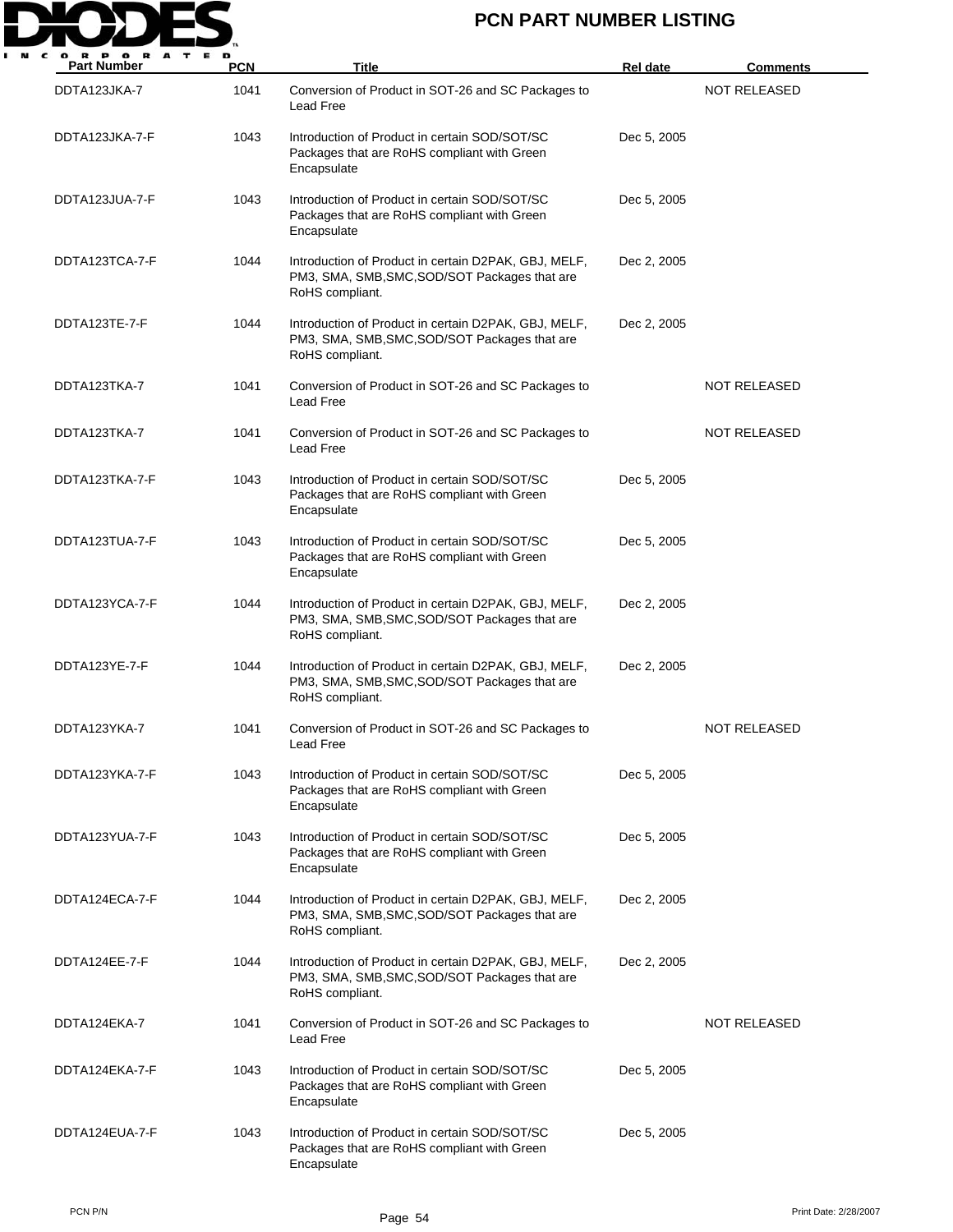

| <b>Part Number</b> | <b>PCN</b> | Title                                                                                                                    | Rel date    | <b>Comments</b>     |
|--------------------|------------|--------------------------------------------------------------------------------------------------------------------------|-------------|---------------------|
| DDTA124GCA-7-F     | 1044       | Introduction of Product in certain D2PAK, GBJ, MELF,<br>PM3, SMA, SMB, SMC, SOD/SOT Packages that are<br>RoHS compliant. | Dec 2, 2005 |                     |
| DDTA124GE-7-F      | 1044       | Introduction of Product in certain D2PAK, GBJ, MELF,<br>PM3, SMA, SMB, SMC, SOD/SOT Packages that are<br>RoHS compliant. | Dec 2, 2005 |                     |
| DDTA124GUA-7-F     | 1043       | Introduction of Product in certain SOD/SOT/SC<br>Packages that are RoHS compliant with Green<br>Encapsulate              | Dec 5, 2005 |                     |
| DDTA124KA-7        | 1041       | Conversion of Product in SOT-26 and SC Packages to<br>Lead Free                                                          |             | <b>NOT RELEASED</b> |
| DDTA124KA-7-F      | 1043       | Introduction of Product in certain SOD/SOT/SC<br>Packages that are RoHS compliant with Green<br>Encapsulate              | Dec 5, 2005 |                     |
| DDTA124TCA-7-F     | 1044       | Introduction of Product in certain D2PAK, GBJ, MELF,<br>PM3, SMA, SMB, SMC, SOD/SOT Packages that are<br>RoHS compliant. | Dec 2, 2005 |                     |
| DDTA124TE-7-F      | 1044       | Introduction of Product in certain D2PAK, GBJ, MELF,<br>PM3, SMA, SMB, SMC, SOD/SOT Packages that are<br>RoHS compliant. | Dec 2, 2005 |                     |
| DDTA124TKA-7       | 1041       | Conversion of Product in SOT-26 and SC Packages to<br>Lead Free                                                          |             | <b>NOT RELEASED</b> |
| DDTA124TKA-7-F     | 1043       | Introduction of Product in certain SOD/SOT/SC<br>Packages that are RoHS compliant with Green<br>Encapsulate              | Dec 5, 2005 |                     |
| DDTA124TUA-7-F     | 1043       | Introduction of Product in certain SOD/SOT/SC<br>Packages that are RoHS compliant with Green<br>Encapsulate              | Dec 5, 2005 |                     |
| DDTA124XCA-7-F     | 1044       | Introduction of Product in certain D2PAK, GBJ, MELF,<br>PM3, SMA, SMB, SMC, SOD/SOT Packages that are<br>RoHS compliant. | Dec 2, 2005 |                     |
| DDTA124XE-7-F      | 1044       | Introduction of Product in certain D2PAK, GBJ, MELF,<br>PM3, SMA, SMB, SMC, SOD/SOT Packages that are<br>RoHS compliant. | Dec 2, 2005 |                     |
| DDTA124XKA-7       | 1041       | Conversion of Product in SOT-26 and SC Packages to<br>Lead Free                                                          |             | NOT RELEASED        |
| DDTA124XKA-7-F     | 1043       | Introduction of Product in certain SOD/SOT/SC<br>Packages that are RoHS compliant with Green<br>Encapsulate              | Dec 5, 2005 |                     |
| DDTA124XUA-7-F     | 1043       | Introduction of Product in certain SOD/SOT/SC<br>Packages that are RoHS compliant with Green<br>Encapsulate              | Dec 5, 2005 |                     |
| DDTA125TCA-7-F     | 1044       | Introduction of Product in certain D2PAK, GBJ, MELF,<br>PM3, SMA, SMB, SMC, SOD/SOT Packages that are<br>RoHS compliant. | Dec 2, 2005 |                     |
| DDTA125TE-7-F      | 1044       | Introduction of Product in certain D2PAK, GBJ, MELF,<br>PM3, SMA, SMB, SMC, SOD/SOT Packages that are<br>RoHS compliant. | Dec 2, 2005 |                     |
| DDTA125TKA-7       | 1041       | Conversion of Product in SOT-26 and SC Packages to<br>Lead Free                                                          |             | <b>NOT RELEASED</b> |
| DDTA125TKA-7-F     | 1043       | Introduction of Product in certain SOD/SOT/SC<br>Packages that are RoHS compliant with Green<br>Encapsulate              | Dec 5, 2005 |                     |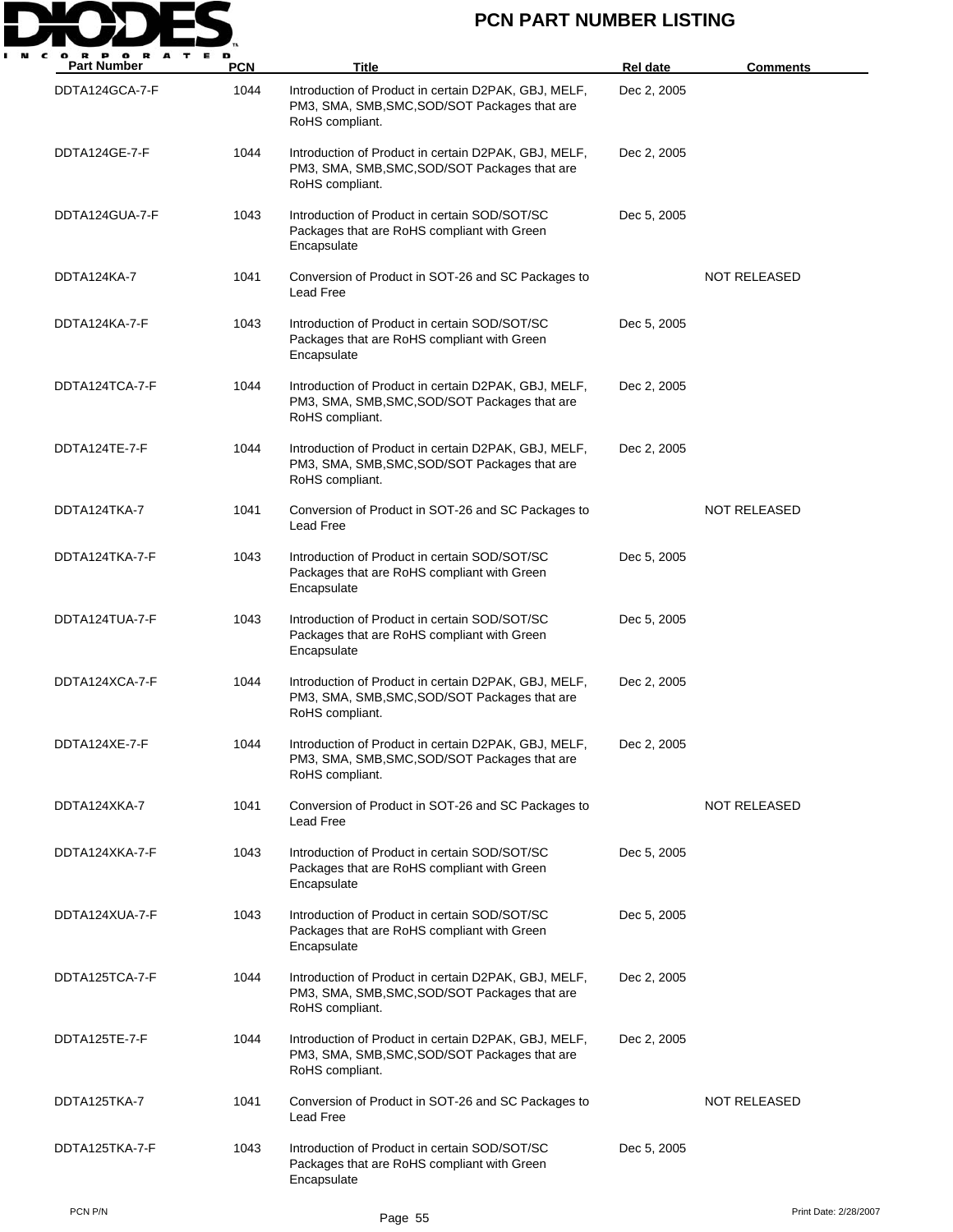

| <b>Part Number</b> | <b>PCN</b> | <b>Title</b>                                                                                                             | Rel date    | <b>Comments</b>     |
|--------------------|------------|--------------------------------------------------------------------------------------------------------------------------|-------------|---------------------|
| DDTA125TUA-7-F     | 1043       | Introduction of Product in certain SOD/SOT/SC<br>Packages that are RoHS compliant with Green<br>Encapsulate              | Dec 5, 2005 |                     |
| DDTA142JE-7-F      | 1044       | Introduction of Product in certain D2PAK, GBJ, MELF,<br>PM3, SMA, SMB, SMC, SOD/SOT Packages that are<br>RoHS compliant. | Dec 2, 2005 |                     |
| DDTA142JU-7-F      | 1043       | Introduction of Product in certain SOD/SOT/SC<br>Packages that are RoHS compliant with Green<br>Encapsulate              | Dec 5, 2005 |                     |
| DDTA142TE-7-F      | 1044       | Introduction of Product in certain D2PAK, GBJ, MELF,<br>PM3, SMA, SMB, SMC, SOD/SOT Packages that are<br>RoHS compliant. | Dec 2, 2005 |                     |
| DDTA142TU-7-F      | 1043       | Introduction of Product in certain SOD/SOT/SC<br>Packages that are RoHS compliant with Green<br>Encapsulate              | Dec 5, 2005 |                     |
| DDTA143ECA-7-F     | 1044       | Introduction of Product in certain D2PAK, GBJ, MELF,<br>PM3, SMA, SMB, SMC, SOD/SOT Packages that are<br>RoHS compliant. | Dec 2, 2005 |                     |
| DDTA143EE-7-F      | 1044       | Introduction of Product in certain D2PAK, GBJ, MELF,<br>PM3, SMA, SMB, SMC, SOD/SOT Packages that are<br>RoHS compliant. | Dec 2, 2005 |                     |
| DDTA143EKA-7       | 1041       | Conversion of Product in SOT-26 and SC Packages to<br>Lead Free                                                          |             | <b>NOT RELEASED</b> |
| DDTA143EKA-7-F     | 1043       | Introduction of Product in certain SOD/SOT/SC<br>Packages that are RoHS compliant with Green<br>Encapsulate              | Dec 5, 2005 |                     |
| DDTA143EUA-7-F     | 1043       | Introduction of Product in certain SOD/SOT/SC<br>Packages that are RoHS compliant with Green<br>Encapsulate              | Dec 5, 2005 |                     |
| DDTA143FCA-7-F     | 1044       | Introduction of Product in certain D2PAK, GBJ, MELF,<br>PM3, SMA, SMB, SMC, SOD/SOT Packages that are<br>RoHS compliant. | Dec 2, 2005 |                     |
| DDTA143FE-7-F      | 1044       | Introduction of Product in certain D2PAK, GBJ, MELF,<br>PM3, SMA, SMB, SMC, SOD/SOT Packages that are<br>RoHS compliant. | Dec 2, 2005 |                     |
| DDTA143FKA-7       | 1041       | Conversion of Product in SOT-26 and SC Packages to<br>Lead Free                                                          |             | <b>NOT RELEASED</b> |
| DDTA143FKA-7-F     | 1043       | Introduction of Product in certain SOD/SOT/SC<br>Packages that are RoHS compliant with Green<br>Encapsulate              | Dec 5, 2005 |                     |
| DDTA143FUA-7-F     | 1043       | Introduction of Product in certain SOD/SOT/SC<br>Packages that are RoHS compliant with Green<br>Encapsulate              | Dec 5, 2005 |                     |
| DDTA143TCA-7-F     | 1044       | Introduction of Product in certain D2PAK, GBJ, MELF,<br>PM3, SMA, SMB, SMC, SOD/SOT Packages that are<br>RoHS compliant. | Dec 2, 2005 |                     |
| DDTA143TE-7-F      | 1044       | Introduction of Product in certain D2PAK, GBJ, MELF,<br>PM3, SMA, SMB, SMC, SOD/SOT Packages that are<br>RoHS compliant. | Dec 2, 2005 |                     |
| DDTA143TKA-7       | 1041       | Conversion of Product in SOT-26 and SC Packages to<br>Lead Free                                                          |             | <b>NOT RELEASED</b> |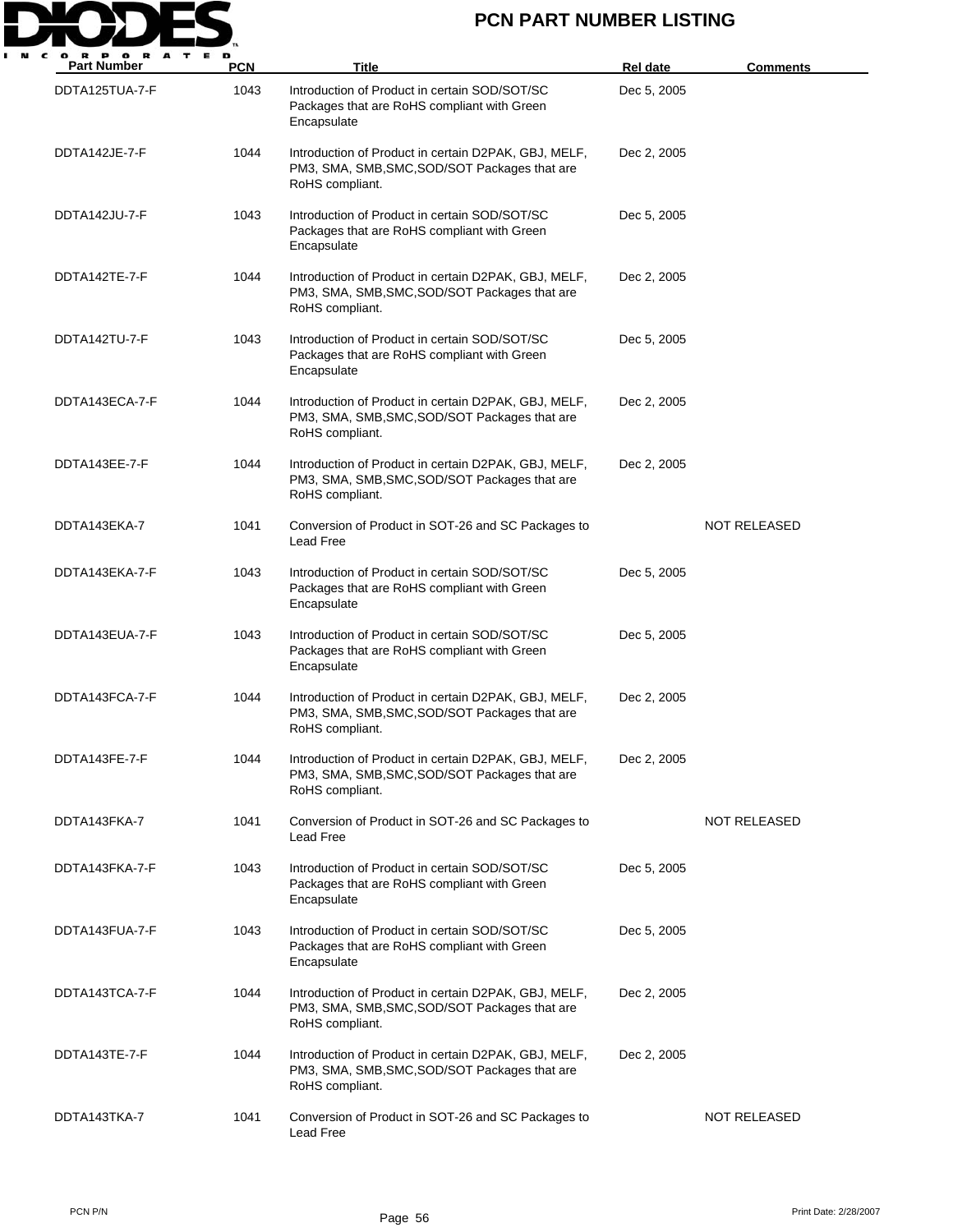

| <b>Part Number</b> | <b>PCN</b> | Title                                                                                                                    | <b>Rel date</b> | <u>Comments</u>     |
|--------------------|------------|--------------------------------------------------------------------------------------------------------------------------|-----------------|---------------------|
| DDTA143TKA-7-F     | 1043       | Introduction of Product in certain SOD/SOT/SC<br>Packages that are RoHS compliant with Green<br>Encapsulate              | Dec 5, 2005     |                     |
| DDTA143TUA-7-F     | 1043       | Introduction of Product in certain SOD/SOT/SC<br>Packages that are RoHS compliant with Green<br>Encapsulate              | Dec 5, 2005     |                     |
| DDTA143XCA-7-F     | 1044       | Introduction of Product in certain D2PAK, GBJ, MELF,<br>PM3, SMA, SMB, SMC, SOD/SOT Packages that are<br>RoHS compliant. | Dec 2, 2005     |                     |
| DDTA143XE-7-F      | 1044       | Introduction of Product in certain D2PAK, GBJ, MELF,<br>PM3, SMA, SMB, SMC, SOD/SOT Packages that are<br>RoHS compliant. | Dec 2, 2005     |                     |
| DDTA143XE-7-F      | 1044       | Introduction of Product in certain D2PAK, GBJ, MELF,<br>PM3, SMA, SMB, SMC, SOD/SOT Packages that are<br>RoHS compliant. | Dec 2, 2005     |                     |
| DDTA143XKA-7       | 1041       | Conversion of Product in SOT-26 and SC Packages to<br>Lead Free                                                          |                 | <b>NOT RELEASED</b> |
| DDTA143XKA-7-F     | 1043       | Introduction of Product in certain SOD/SOT/SC<br>Packages that are RoHS compliant with Green<br>Encapsulate              | Dec 5, 2005     |                     |
| DDTA143XUA-7-F     | 1043       | Introduction of Product in certain SOD/SOT/SC<br>Packages that are RoHS compliant with Green<br>Encapsulate              | Dec 5, 2005     |                     |
| DDTA143ZCA-7-F     | 1044       | Introduction of Product in certain D2PAK, GBJ, MELF,<br>PM3, SMA, SMB, SMC, SOD/SOT Packages that are<br>RoHS compliant. | Dec 2, 2005     |                     |
| DDTA143ZE-7-F      | 1044       | Introduction of Product in certain D2PAK, GBJ, MELF,<br>PM3, SMA, SMB, SMC, SOD/SOT Packages that are<br>RoHS compliant. | Dec 2, 2005     |                     |
| DDTA143ZKA-7       | 1041       | Conversion of Product in SOT-26 and SC Packages to<br>Lead Free                                                          |                 | <b>NOT RELEASED</b> |
| DDTA143ZKA-7-F     | 1043       | Introduction of Product in certain SOD/SOT/SC<br>Packages that are RoHS compliant with Green<br>Encapsulate              | Dec 5, 2005     |                     |
| DDTA143ZUA-7-F     | 1043       | Introduction of Product in certain SOD/SOT/SC<br>Packages that are RoHS compliant with Green<br>Encapsulate              | Dec 5, 2005     |                     |
| DDTA144ECA-7-F     | 1044       | Introduction of Product in certain D2PAK, GBJ, MELF,<br>PM3, SMA, SMB, SMC, SOD/SOT Packages that are<br>RoHS compliant. | Dec 2, 2005     |                     |
| DDTA144EE-7-F      | 1044       | Introduction of Product in certain D2PAK, GBJ, MELF,<br>PM3, SMA, SMB, SMC, SOD/SOT Packages that are<br>RoHS compliant. | Dec 2, 2005     |                     |
| DDTA144EKA-7       | 1041       | Conversion of Product in SOT-26 and SC Packages to<br>Lead Free                                                          |                 | NOT RELEASED        |
| DDTA144EKA-7-F     | 1043       | Introduction of Product in certain SOD/SOT/SC<br>Packages that are RoHS compliant with Green<br>Encapsulate              | Dec 5, 2005     |                     |
| DDTA144EUA-7-F     | 1043       | Introduction of Product in certain SOD/SOT/SC<br>Packages that are RoHS compliant with Green<br>Encapsulate              | Dec 5, 2005     |                     |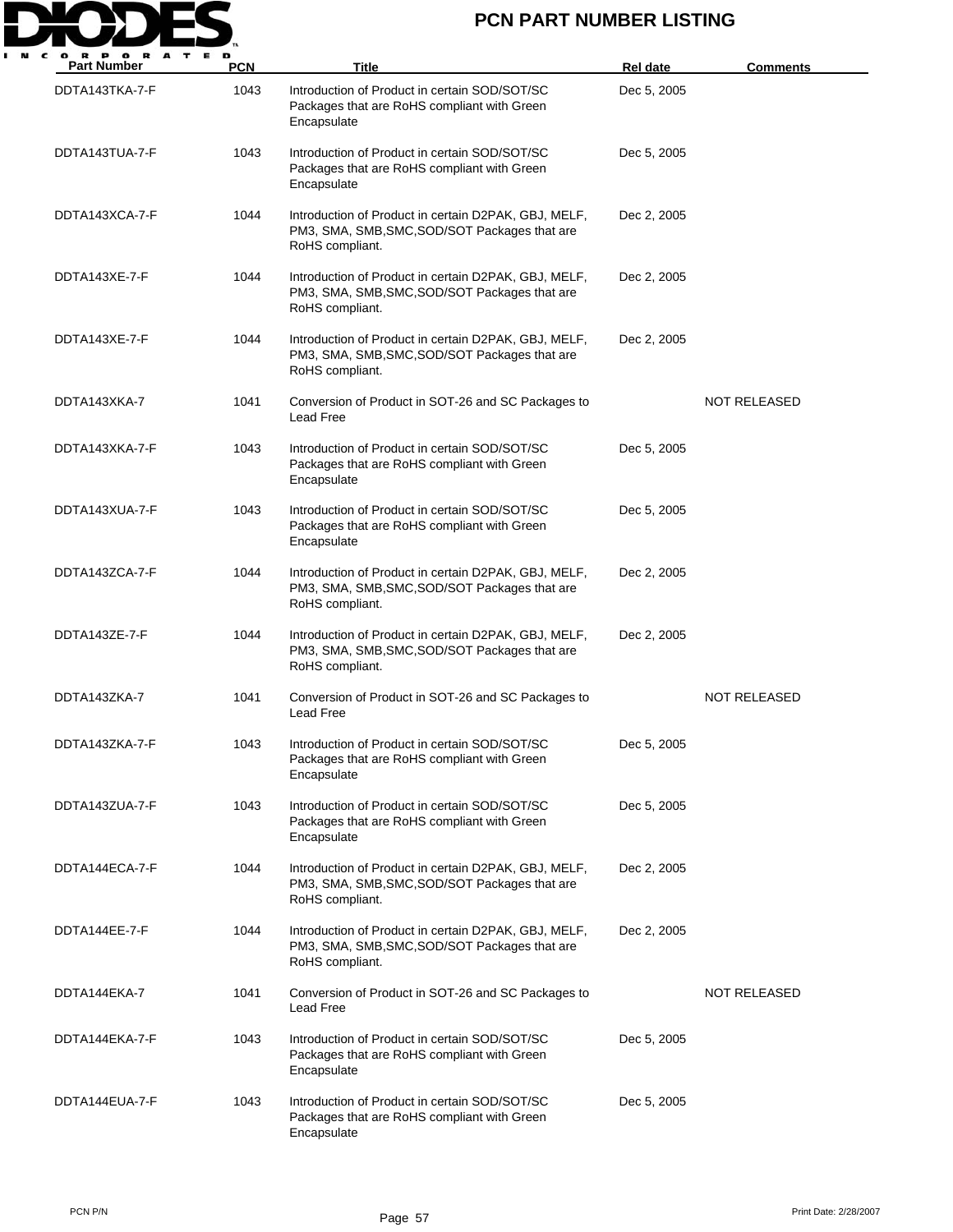

| $\mathbf o$<br>A<br><b>Part Number</b> | <b>PCN</b> | Title                                                                                                                    | <b>Rel date</b> | <b>Comments</b>     |
|----------------------------------------|------------|--------------------------------------------------------------------------------------------------------------------------|-----------------|---------------------|
| DDTA144GCA-7-F                         | 1044       | Introduction of Product in certain D2PAK, GBJ, MELF,<br>PM3, SMA, SMB, SMC, SOD/SOT Packages that are<br>RoHS compliant. | Dec 2, 2005     |                     |
| DDTA144GE-7-F                          | 1044       | Introduction of Product in certain D2PAK, GBJ, MELF,<br>PM3, SMA, SMB, SMC, SOD/SOT Packages that are<br>RoHS compliant. | Dec 2, 2005     |                     |
| DDTA144GUA-7-F                         | 1043       | Introduction of Product in certain SOD/SOT/SC<br>Packages that are RoHS compliant with Green<br>Encapsulate              | Dec 5, 2005     |                     |
| DDTA144KA-7-F                          | 1043       | Introduction of Product in certain SOD/SOT/SC<br>Packages that are RoHS compliant with Green<br>Encapsulate              | Dec 5, 2005     |                     |
| DDTA144TCA-7-F                         | 1044       | Introduction of Product in certain D2PAK, GBJ, MELF,<br>PM3, SMA, SMB, SMC, SOD/SOT Packages that are<br>RoHS compliant. | Dec 2, 2005     |                     |
| DDTA144TE-7-F                          | 1044       | Introduction of Product in certain D2PAK, GBJ, MELF,<br>PM3, SMA, SMB, SMC, SOD/SOT Packages that are<br>RoHS compliant. | Dec 2, 2005     |                     |
| DDTA144TKA-7                           | 1041       | Conversion of Product in SOT-26 and SC Packages to<br>Lead Free                                                          |                 | NOT RELEASED        |
| DDTA144TKA-7-F                         | 1043       | Introduction of Product in certain SOD/SOT/SC<br>Packages that are RoHS compliant with Green<br>Encapsulate              | Dec 5, 2005     |                     |
| DDTA144TUA-7-F                         | 1043       | Introduction of Product in certain SOD/SOT/SC<br>Packages that are RoHS compliant with Green<br>Encapsulate              | Dec 5, 2005     |                     |
| DDTA144VCA-7-F                         | 1044       | Introduction of Product in certain D2PAK, GBJ, MELF,<br>PM3, SMA, SMB, SMC, SOD/SOT Packages that are<br>RoHS compliant. | Dec 2, 2005     |                     |
| DDTA144VE-7-F                          | 1044       | Introduction of Product in certain D2PAK, GBJ, MELF,<br>PM3, SMA, SMB, SMC, SOD/SOT Packages that are<br>RoHS compliant. | Dec 2, 2005     |                     |
| DDTA144VKA-7                           | 1041       | Conversion of Product in SOT-26 and SC Packages to<br>Lead Free                                                          |                 | <b>NOT RELEASED</b> |
| DDTA144VKA-7-F                         | 1043       | Introduction of Product in certain SOD/SOT/SC<br>Packages that are RoHS compliant with Green<br>Encapsulate              | Dec 5, 2005     |                     |
| DDTA144VUA-7-F                         | 1043       | Introduction of Product in certain SOD/SOT/SC<br>Packages that are RoHS compliant with Green<br>Encapsulate              | Dec 5, 2005     |                     |
| DDTA144WCA-7-F                         | 1044       | Introduction of Product in certain D2PAK, GBJ, MELF,<br>PM3, SMA, SMB, SMC, SOD/SOT Packages that are<br>RoHS compliant. | Dec 2, 2005     |                     |
| DDTA144WE-7-F                          | 1044       | Introduction of Product in certain D2PAK, GBJ, MELF,<br>PM3, SMA, SMB, SMC, SOD/SOT Packages that are<br>RoHS compliant. | Dec 2, 2005     |                     |
| DDTA144WKA-7                           | 1041       | Conversion of Product in SOT-26 and SC Packages to<br>Lead Free                                                          |                 | NOT RELEASED        |
| DDTA144WKA-7-F                         | 1043       | Introduction of Product in certain SOD/SOT/SC<br>Packages that are RoHS compliant with Green<br>Encapsulate              | Dec 5, 2005     |                     |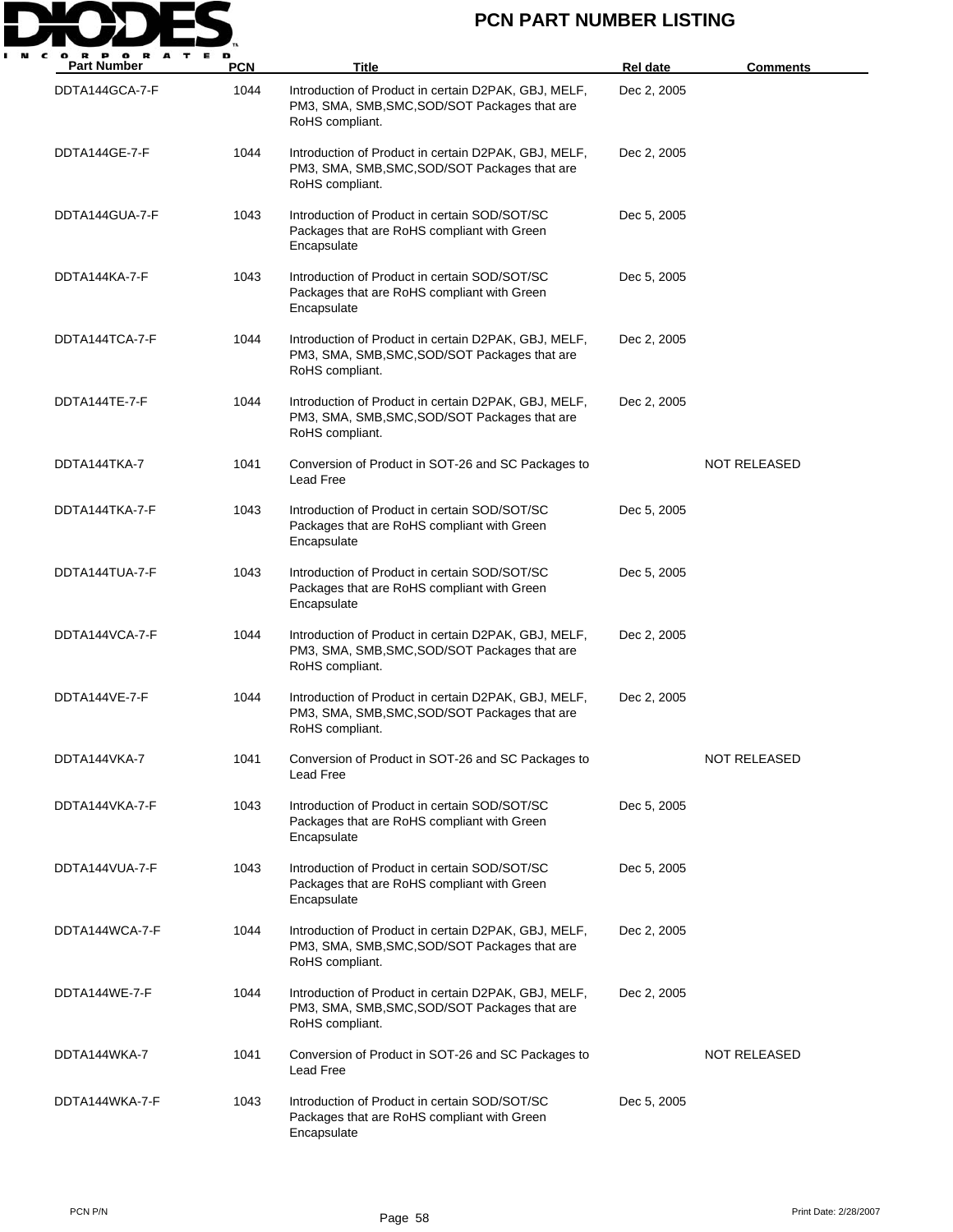

| <b>Part Number</b> | <b>PCN</b> | Title                                                                                                                    | Rel date    | <u>Comments</u> |
|--------------------|------------|--------------------------------------------------------------------------------------------------------------------------|-------------|-----------------|
| DDTA144WUA-7-F     | 1043       | Introduction of Product in certain SOD/SOT/SC<br>Packages that are RoHS compliant with Green<br>Encapsulate              | Dec 5, 2005 |                 |
| DDTB113EC-7-F      | 1044       | Introduction of Product in certain D2PAK, GBJ, MELF,<br>PM3, SMA, SMB, SMC, SOD/SOT Packages that are<br>RoHS compliant. | Dec 2, 2005 |                 |
| DDTB113EU-7-F      | 1043       | Introduction of Product in certain SOD/SOT/SC<br>Packages that are RoHS compliant with Green<br>Encapsulate              | Dec 5, 2005 |                 |
| DDTB113ZC-7-F      | 1044       | Introduction of Product in certain D2PAK, GBJ, MELF,<br>PM3, SMA, SMB, SMC, SOD/SOT Packages that are<br>RoHS compliant. | Dec 2, 2005 |                 |
| DDTB113ZU-7-F      | 1043       | Introduction of Product in certain SOD/SOT/SC<br>Packages that are RoHS compliant with Green<br>Encapsulate              | Dec 5, 2005 |                 |
| DDTB114EC-7-F      | 1044       | Introduction of Product in certain D2PAK, GBJ, MELF,<br>PM3, SMA, SMB, SMC, SOD/SOT Packages that are<br>RoHS compliant. | Dec 2, 2005 |                 |
| DDTB114EU-7-F      | 1043       | Introduction of Product in certain SOD/SOT/SC<br>Packages that are RoHS compliant with Green<br>Encapsulate              | Dec 5, 2005 |                 |
| DDTB114GC-7-F      | 1044       | Introduction of Product in certain D2PAK, GBJ, MELF,<br>PM3, SMA, SMB, SMC, SOD/SOT Packages that are<br>RoHS compliant. | Dec 2, 2005 |                 |
| DDTB114GU-7-F      | 1043       | Introduction of Product in certain SOD/SOT/SC<br>Packages that are RoHS compliant with Green<br>Encapsulate              | Dec 5, 2005 |                 |
| DDTB114TC-7-F      | 1044       | Introduction of Product in certain D2PAK, GBJ, MELF,<br>PM3, SMA, SMB, SMC, SOD/SOT Packages that are<br>RoHS compliant. | Dec 2, 2005 |                 |
| DDTB114TU-7-F      | 1043       | Introduction of Product in certain SOD/SOT/SC<br>Packages that are RoHS compliant with Green<br>Encapsulate              | Dec 5, 2005 |                 |
| DDTB122JC-7-F      | 1044       | Introduction of Product in certain D2PAK, GBJ, MELF,<br>PM3, SMA, SMB, SMC, SOD/SOT Packages that are<br>RoHS compliant. | Dec 2, 2005 |                 |
| DDTB122JU-7-F      | 1043       | Introduction of Product in certain SOD/SOT/SC<br>Packages that are RoHS compliant with Green<br>Encapsulate              | Dec 5, 2005 |                 |
| DDTB122LC-7-F      | 1044       | Introduction of Product in certain D2PAK, GBJ, MELF,<br>PM3, SMA, SMB, SMC, SOD/SOT Packages that are<br>RoHS compliant. | Dec 2, 2005 |                 |
| DDTB122LU-7-F      | 1043       | Introduction of Product in certain SOD/SOT/SC<br>Packages that are RoHS compliant with Green<br>Encapsulate              | Dec 5, 2005 |                 |
| DDTB122TC-7-F      | 1044       | Introduction of Product in certain D2PAK, GBJ, MELF,<br>PM3, SMA, SMB, SMC, SOD/SOT Packages that are<br>RoHS compliant. | Dec 2, 2005 |                 |
| DDTB122TU-7-F      | 1043       | Introduction of Product in certain SOD/SOT/SC<br>Packages that are RoHS compliant with Green<br>Encapsulate              | Dec 5, 2005 |                 |
| DDTB123EC-7-F      | 1044       | Introduction of Product in certain D2PAK, GBJ, MELF,<br>PM3, SMA, SMB, SMC, SOD/SOT Packages that are<br>RoHS compliant. | Dec 2, 2005 |                 |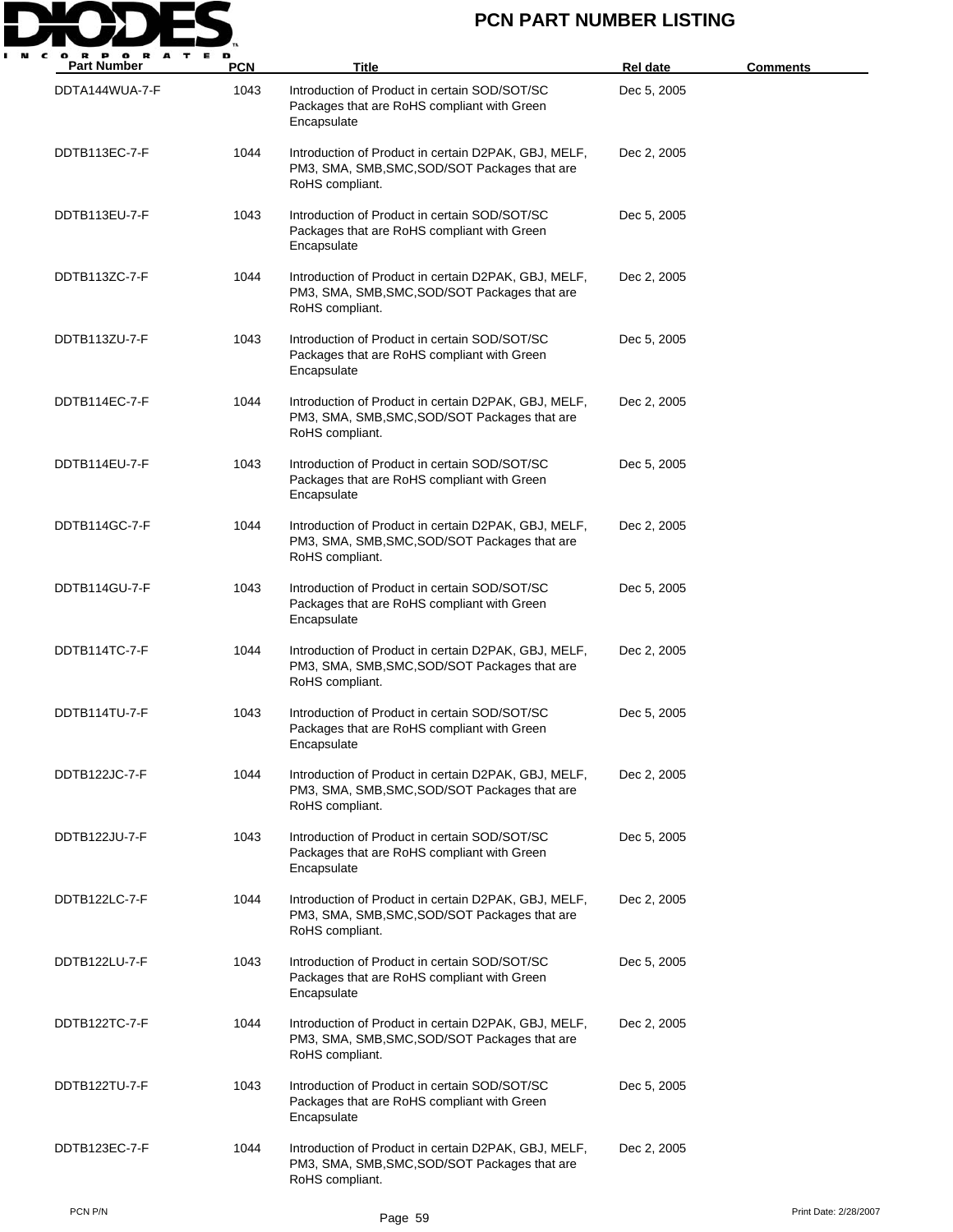

| <b>Part Number</b> | <b>PCN</b> | <b>Title</b>                                                                                                             | <b>Rel date</b> | <u>Comments</u> |
|--------------------|------------|--------------------------------------------------------------------------------------------------------------------------|-----------------|-----------------|
| DDTB123EU-7-F      | 1043       | Introduction of Product in certain SOD/SOT/SC<br>Packages that are RoHS compliant with Green<br>Encapsulate              | Dec 5, 2005     |                 |
| DDTB123TC-7-F      | 1044       | Introduction of Product in certain D2PAK, GBJ, MELF,<br>PM3, SMA, SMB, SMC, SOD/SOT Packages that are<br>RoHS compliant. | Dec 2, 2005     |                 |
| DDTB123TU-7-F      | 1043       | Introduction of Product in certain SOD/SOT/SC<br>Packages that are RoHS compliant with Green<br>Encapsulate              | Dec 5, 2005     |                 |
| DDTB123YC-7-F      | 1044       | Introduction of Product in certain D2PAK, GBJ, MELF,<br>PM3, SMA, SMB, SMC, SOD/SOT Packages that are<br>RoHS compliant. | Dec 2, 2005     |                 |
| DDTB123YU-7-F      | 1043       | Introduction of Product in certain SOD/SOT/SC<br>Packages that are RoHS compliant with Green<br>Encapsulate              | Dec 5, 2005     |                 |
| DDTB133HC-7-F      | 1044       | Introduction of Product in certain D2PAK, GBJ, MELF,<br>PM3, SMA, SMB, SMC, SOD/SOT Packages that are<br>RoHS compliant. | Dec 2, 2005     |                 |
| DDTB133HU-7-F      | 1043       | Introduction of Product in certain SOD/SOT/SC<br>Packages that are RoHS compliant with Green<br>Encapsulate              | Dec 5, 2005     |                 |
| DDTB142JC-7-F      | 1044       | Introduction of Product in certain D2PAK, GBJ, MELF,<br>PM3, SMA, SMB, SMC, SOD/SOT Packages that are<br>RoHS compliant. | Dec 2, 2005     |                 |
| DDTB142JU-7-F      | 1043       | Introduction of Product in certain SOD/SOT/SC<br>Packages that are RoHS compliant with Green<br>Encapsulate              | Dec 5, 2005     |                 |
| DDTB142TC-7-F      | 1044       | Introduction of Product in certain D2PAK, GBJ, MELF,<br>PM3, SMA, SMB, SMC, SOD/SOT Packages that are<br>RoHS compliant. | Dec 2, 2005     |                 |
| DDTB142TU-7-F      | 1043       | Introduction of Product in certain SOD/SOT/SC<br>Packages that are RoHS compliant with Green<br>Encapsulate              | Dec 5, 2005     |                 |
| DDTB143EC-7-F      | 1044       | Introduction of Product in certain D2PAK, GBJ, MELF,<br>PM3, SMA, SMB, SMC, SOD/SOT Packages that are<br>RoHS compliant. | Dec 2, 2005     |                 |
| DDTB143EU-7-F      | 1043       | Introduction of Product in certain SOD/SOT/SC<br>Packages that are RoHS compliant with Green<br>Encapsulate              | Dec 5, 2005     |                 |
| DDTB143TC-7-F      | 1044       | Introduction of Product in certain D2PAK, GBJ, MELF,<br>PM3, SMA, SMB, SMC, SOD/SOT Packages that are<br>RoHS compliant. | Dec 2, 2005     |                 |
| DDTB143TU-7-F      | 1043       | Introduction of Product in certain SOD/SOT/SC<br>Packages that are RoHS compliant with Green<br>Encapsulate              | Dec 5, 2005     |                 |
| DDTC113TCA-7-F     | 1044       | Introduction of Product in certain D2PAK, GBJ, MELF,<br>PM3, SMA, SMB, SMC, SOD/SOT Packages that are<br>RoHS compliant. | Dec 2, 2005     |                 |
| DDTC113TE-7-F      | 1044       | Introduction of Product in certain D2PAK, GBJ, MELF,<br>PM3, SMA, SMB, SMC, SOD/SOT Packages that are<br>RoHS compliant. | Dec 2, 2005     |                 |
| DDTC113TKA-7       | 1041       | Conversion of Product in SOT-26 and SC Packages to<br>Lead Free                                                          |                 | NOT RELEASED    |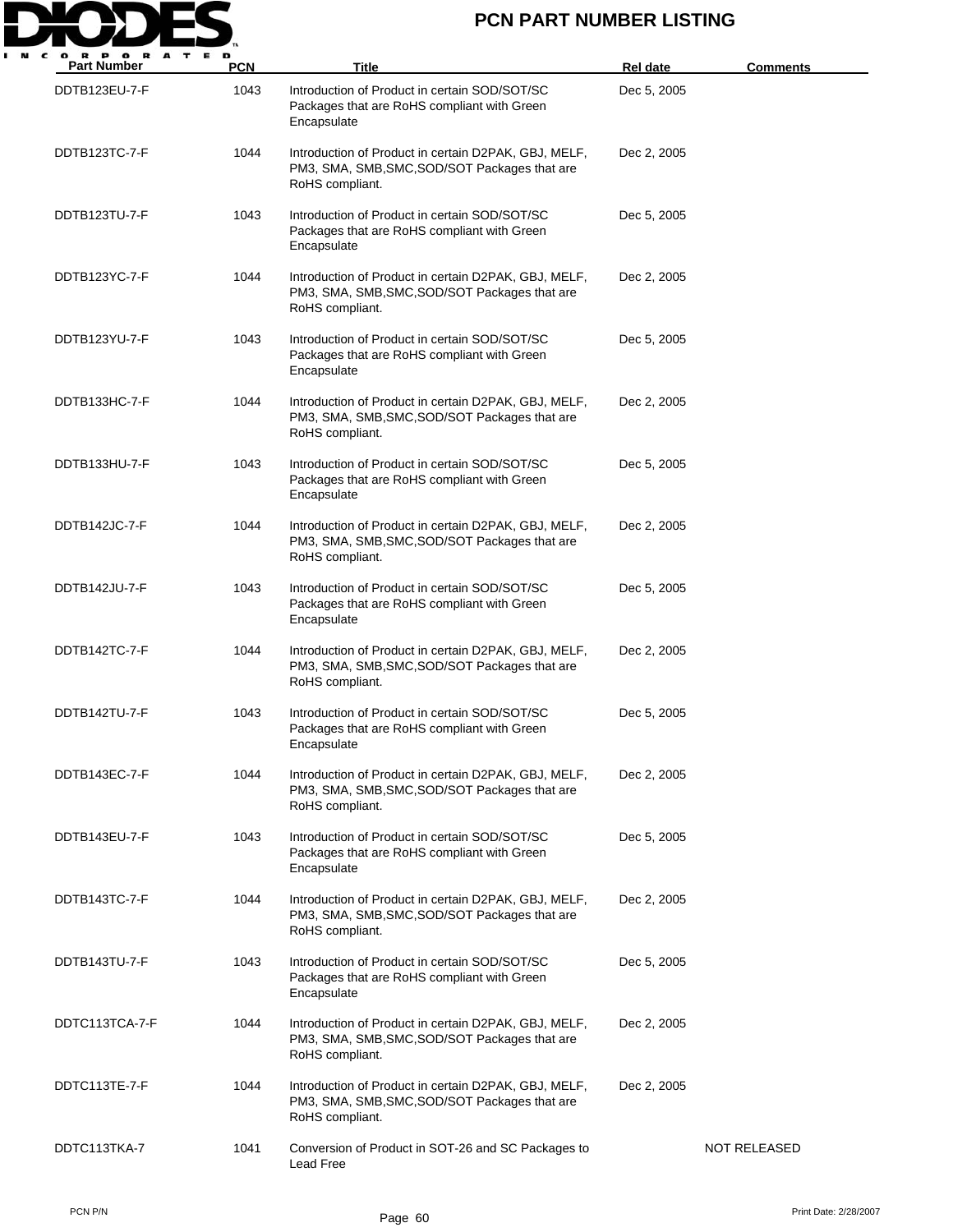

| <b>Part Number</b> | <b>PCN</b> | Title                                                                                                                    | <b>Rel date</b> | <b>Comments</b>     |
|--------------------|------------|--------------------------------------------------------------------------------------------------------------------------|-----------------|---------------------|
| DDTC113TKA-7-F     | 1043       | Introduction of Product in certain SOD/SOT/SC<br>Packages that are RoHS compliant with Green<br>Encapsulate              | Dec 5, 2005     |                     |
| DDTC113TUA-7-F     | 1043       | Introduction of Product in certain SOD/SOT/SC<br>Packages that are RoHS compliant with Green<br>Encapsulate              | Dec 5, 2005     |                     |
| DDTC113ZCA-7-F     | 1044       | Introduction of Product in certain D2PAK, GBJ, MELF,<br>PM3, SMA, SMB, SMC, SOD/SOT Packages that are<br>RoHS compliant. | Dec 2, 2005     |                     |
| DDTC113ZE-7-F      | 1044       | Introduction of Product in certain D2PAK, GBJ, MELF,<br>PM3, SMA, SMB, SMC, SOD/SOT Packages that are<br>RoHS compliant. | Dec 2, 2005     |                     |
| DDTC113ZKA-7       | 1041       | Conversion of Product in SOT-26 and SC Packages to<br>Lead Free                                                          |                 | NOT RELEASED        |
| DDTC113ZKA-7-F     | 1043       | Introduction of Product in certain SOD/SOT/SC<br>Packages that are RoHS compliant with Green<br>Encapsulate              | Dec 5, 2005     |                     |
| DDTC113ZUA-7-F     | 1043       | Introduction of Product in certain SOD/SOT/SC<br>Packages that are RoHS compliant with Green<br>Encapsulate              | Dec 5, 2005     |                     |
| DDTC114ECA-7-F     | 1044       | Introduction of Product in certain D2PAK, GBJ, MELF,<br>PM3, SMA, SMB, SMC, SOD/SOT Packages that are<br>RoHS compliant. | Dec 2, 2005     |                     |
| DDTC114EE-7-F      | 1044       | Introduction of Product in certain D2PAK, GBJ, MELF,<br>PM3, SMA, SMB, SMC, SOD/SOT Packages that are<br>RoHS compliant. | Dec 2, 2005     |                     |
| DDTC114EKA-7       | 1041       | Conversion of Product in SOT-26 and SC Packages to<br>Lead Free                                                          |                 | NOT RELEASED        |
| DDTC114EKA-7-F     | 1043       | Introduction of Product in certain SOD/SOT/SC<br>Packages that are RoHS compliant with Green<br>Encapsulate              | Dec 5, 2005     |                     |
| DDTC114EUA-7-F     | 1043       | Introduction of Product in certain SOD/SOT/SC<br>Packages that are RoHS compliant with Green<br>Encapsulate              | Dec 5, 2005     |                     |
| DDTC114GCA-7-F     | 1044       | Introduction of Product in certain D2PAK, GBJ, MELF,<br>PM3, SMA, SMB, SMC, SOD/SOT Packages that are<br>RoHS compliant. | Dec 2, 2005     |                     |
| DDTC114GE-7-F      | 1044       | Introduction of Product in certain D2PAK, GBJ, MELF,<br>PM3, SMA, SMB, SMC, SOD/SOT Packages that are<br>RoHS compliant. | Dec 2, 2005     |                     |
| DDTC114GKA-7       | 1041       | Conversion of Product in SOT-26 and SC Packages to<br>Lead Free                                                          |                 | <b>NOT RELEASED</b> |
| DDTC114GKA-7-F     | 1043       | Introduction of Product in certain SOD/SOT/SC<br>Packages that are RoHS compliant with Green<br>Encapsulate              | Dec 5, 2005     |                     |
| DDTC114GUA-7-F     | 1043       | Introduction of Product in certain SOD/SOT/SC<br>Packages that are RoHS compliant with Green<br>Encapsulate              | Dec 5, 2005     |                     |
| DDTC114TCA-7-F     | 1044       | Introduction of Product in certain D2PAK, GBJ, MELF,<br>PM3, SMA, SMB, SMC, SOD/SOT Packages that are<br>RoHS compliant. | Dec 2, 2005     |                     |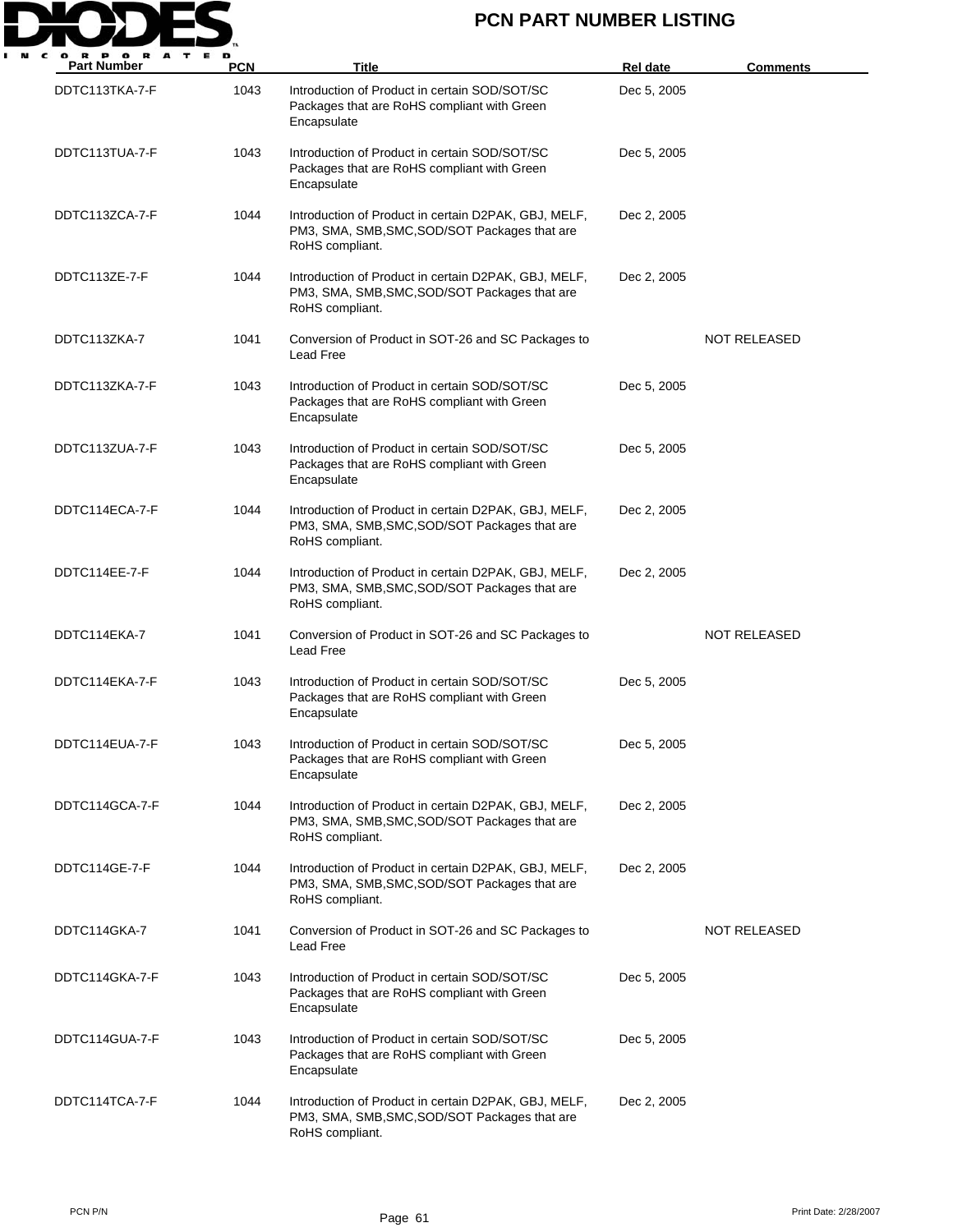

| <b>Part Number</b> | <b>PCN</b> | Title                                                                                                                    | <b>Rel date</b> | <b>Comments</b>     |
|--------------------|------------|--------------------------------------------------------------------------------------------------------------------------|-----------------|---------------------|
| DDTC114TE-7-F      | 1044       | Introduction of Product in certain D2PAK, GBJ, MELF,<br>PM3, SMA, SMB, SMC, SOD/SOT Packages that are<br>RoHS compliant. | Dec 2, 2005     |                     |
| DDTC114TKA-7       | 1041       | Conversion of Product in SOT-26 and SC Packages to<br>Lead Free                                                          |                 | <b>NOT RELEASED</b> |
| DDTC114TKA-7-F     | 1043       | Introduction of Product in certain SOD/SOT/SC<br>Packages that are RoHS compliant with Green<br>Encapsulate              | Dec 5, 2005     |                     |
| DDTC114TUA-7-F     | 1043       | Introduction of Product in certain SOD/SOT/SC<br>Packages that are RoHS compliant with Green<br>Encapsulate              | Dec 5, 2005     |                     |
| DDTC114WCA-7-F     | 1044       | Introduction of Product in certain D2PAK, GBJ, MELF,<br>PM3, SMA, SMB, SMC, SOD/SOT Packages that are<br>RoHS compliant. | Dec 2, 2005     |                     |
| DDTC114WE-7-F      | 1044       | Introduction of Product in certain D2PAK, GBJ, MELF,<br>PM3, SMA, SMB, SMC, SOD/SOT Packages that are<br>RoHS compliant. | Dec 2, 2005     |                     |
| DDTC114WKA-7       | 1041       | Conversion of Product in SOT-26 and SC Packages to<br>Lead Free                                                          |                 | <b>NOT RELEASED</b> |
| DDTC114WKA-7-F     | 1043       | Introduction of Product in certain SOD/SOT/SC<br>Packages that are RoHS compliant with Green<br>Encapsulate              | Dec 5, 2005     |                     |
| DDTC114WUA-7-F     | 1043       | Introduction of Product in certain SOD/SOT/SC<br>Packages that are RoHS compliant with Green<br>Encapsulate              | Dec 5, 2005     |                     |
| DDTC114YCA-7-F     | 1044       | Introduction of Product in certain D2PAK, GBJ, MELF,<br>PM3, SMA, SMB, SMC, SOD/SOT Packages that are<br>RoHS compliant. | Dec 2, 2005     |                     |
| DDTC114YE-7-F      | 1044       | Introduction of Product in certain D2PAK, GBJ, MELF,<br>PM3, SMA, SMB, SMC, SOD/SOT Packages that are<br>RoHS compliant. | Dec 2, 2005     |                     |
| DDTC114YKA-7       | 1041       | Conversion of Product in SOT-26 and SC Packages to<br>Lead Free                                                          |                 | <b>NOT RELEASED</b> |
| DDTC114YKA-7-F     | 1043       | Introduction of Product in certain SOD/SOT/SC<br>Packages that are RoHS compliant with Green<br>Encapsulate              | Dec 5, 2005     |                     |
| DDTC114YUA-7-F     | 1043       | Introduction of Product in certain SOD/SOT/SC<br>Packages that are RoHS compliant with Green<br>Encapsulate              | Dec 5, 2005     |                     |
| DDTC115ECA-7-F     | 1044       | Introduction of Product in certain D2PAK, GBJ, MELF,<br>PM3, SMA, SMB, SMC, SOD/SOT Packages that are<br>RoHS compliant. | Dec 2, 2005     |                     |
| DDTC115EE-7-F      | 1044       | Introduction of Product in certain D2PAK, GBJ, MELF,<br>PM3, SMA, SMB, SMC, SOD/SOT Packages that are<br>RoHS compliant. | Dec 2, 2005     |                     |
| DDTC115EKA-7       | 1041       | Conversion of Product in SOT-26 and SC Packages to<br>Lead Free                                                          |                 | <b>NOT RELEASED</b> |
| DDTC115EKA-7-F     | 1043       | Introduction of Product in certain SOD/SOT/SC<br>Packages that are RoHS compliant with Green<br>Encapsulate              | Dec 5, 2005     |                     |
| DDTC115EUA-7-F     | 1043       | Introduction of Product in certain SOD/SOT/SC<br>Packages that are RoHS compliant with Green<br>Encapsulate              | Dec 5, 2005     |                     |

PCN P/N Print Date: 2/28/2007 Page 62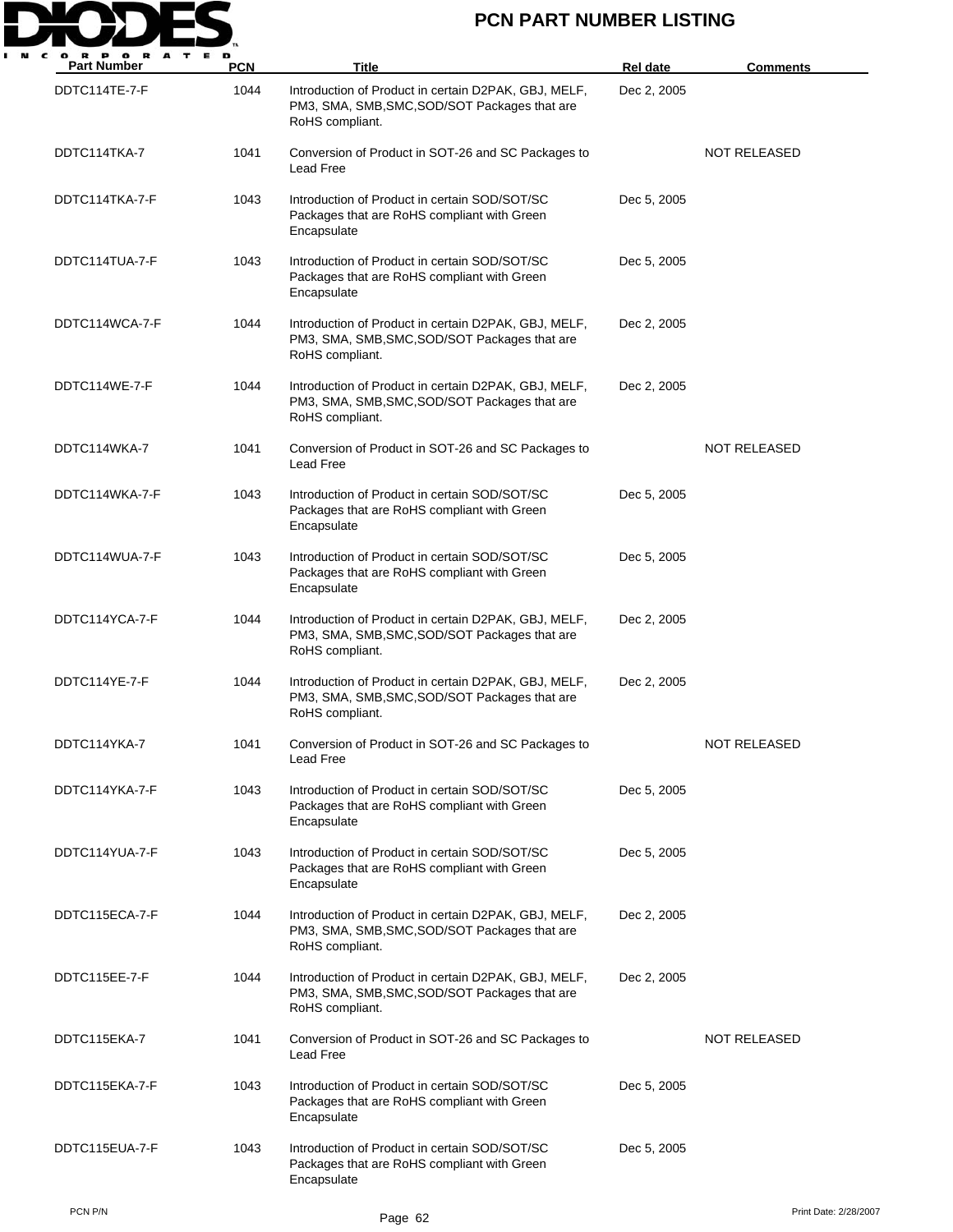

| <b>Part Number</b> | <b>PCN</b> | Title                                                                                                                    | <b>Rel date</b> | <b>Comments</b>     |
|--------------------|------------|--------------------------------------------------------------------------------------------------------------------------|-----------------|---------------------|
| DDTC115GCA-7-F     | 1044       | Introduction of Product in certain D2PAK, GBJ, MELF,<br>PM3, SMA, SMB, SMC, SOD/SOT Packages that are<br>RoHS compliant. | Dec 2, 2005     |                     |
| DDTC115GE-7-F      | 1044       | Introduction of Product in certain D2PAK, GBJ, MELF,<br>PM3, SMA, SMB, SMC, SOD/SOT Packages that are<br>RoHS compliant. | Dec 2, 2005     |                     |
| DDTC115GKA-7       | 1041       | Conversion of Product in SOT-26 and SC Packages to<br>Lead Free                                                          |                 | <b>NOT RELEASED</b> |
| DDTC115GKA-7-F     | 1043       | Introduction of Product in certain SOD/SOT/SC<br>Packages that are RoHS compliant with Green<br>Encapsulate              | Dec 5, 2005     |                     |
| DDTC115GUA-7-F     | 1043       | Introduction of Product in certain SOD/SOT/SC<br>Packages that are RoHS compliant with Green<br>Encapsulate              | Dec 5, 2005     |                     |
| DDTC115TCA-7-F     | 1044       | Introduction of Product in certain D2PAK, GBJ, MELF,<br>PM3, SMA, SMB, SMC, SOD/SOT Packages that are<br>RoHS compliant. | Dec 2, 2005     |                     |
| DDTC115TE-7-F      | 1044       | Introduction of Product in certain D2PAK, GBJ, MELF,<br>PM3, SMA, SMB, SMC, SOD/SOT Packages that are<br>RoHS compliant. | Dec 2, 2005     |                     |
| DDTC115TKA-7       | 1041       | Conversion of Product in SOT-26 and SC Packages to<br>Lead Free                                                          |                 | <b>NOT RELEASED</b> |
| DDTC115TKA-7-F     | 1043       | Introduction of Product in certain SOD/SOT/SC<br>Packages that are RoHS compliant with Green<br>Encapsulate              | Dec 5, 2005     |                     |
| DDTC115TUA-7-F     | 1043       | Introduction of Product in certain SOD/SOT/SC<br>Packages that are RoHS compliant with Green<br>Encapsulate              | Dec 5, 2005     |                     |
| DDTC122LE-7-F      | 1044       | Introduction of Product in certain D2PAK, GBJ, MELF,<br>PM3, SMA, SMB, SMC, SOD/SOT Packages that are<br>RoHS compliant. | Dec 2, 2005     |                     |
| DDTC122LU-7-F      | 1043       | Introduction of Product in certain SOD/SOT/SC<br>Packages that are RoHS compliant with Green<br>Encapsulate              | Dec 5, 2005     |                     |
| DDTC122TE-7-F      | 1044       | Introduction of Product in certain D2PAK, GBJ, MELF,<br>PM3, SMA, SMB, SMC, SOD/SOT Packages that are<br>RoHS compliant. | Dec 2, 2005     |                     |
| DDTC122TU-7-F      | 1043       | Introduction of Product in certain SOD/SOT/SC<br>Packages that are RoHS compliant with Green<br>Encapsulate              | Dec 5, 2005     |                     |
| DDTC123ECA-7-F     | 1044       | Introduction of Product in certain D2PAK, GBJ, MELF,<br>PM3, SMA, SMB, SMC, SOD/SOT Packages that are<br>RoHS compliant. | Dec 2, 2005     |                     |
| DDTC123EE-7-F      | 1044       | Introduction of Product in certain D2PAK, GBJ, MELF,<br>PM3, SMA, SMB, SMC, SOD/SOT Packages that are<br>RoHS compliant. | Dec 2, 2005     |                     |
| DDTC123EKA-7       | 1041       | Conversion of Product in SOT-26 and SC Packages to<br>Lead Free                                                          |                 | <b>NOT RELEASED</b> |
| DDTC123EKA-7-F     | 1043       | Introduction of Product in certain SOD/SOT/SC<br>Packages that are RoHS compliant with Green<br>Encapsulate              | Dec 5, 2005     |                     |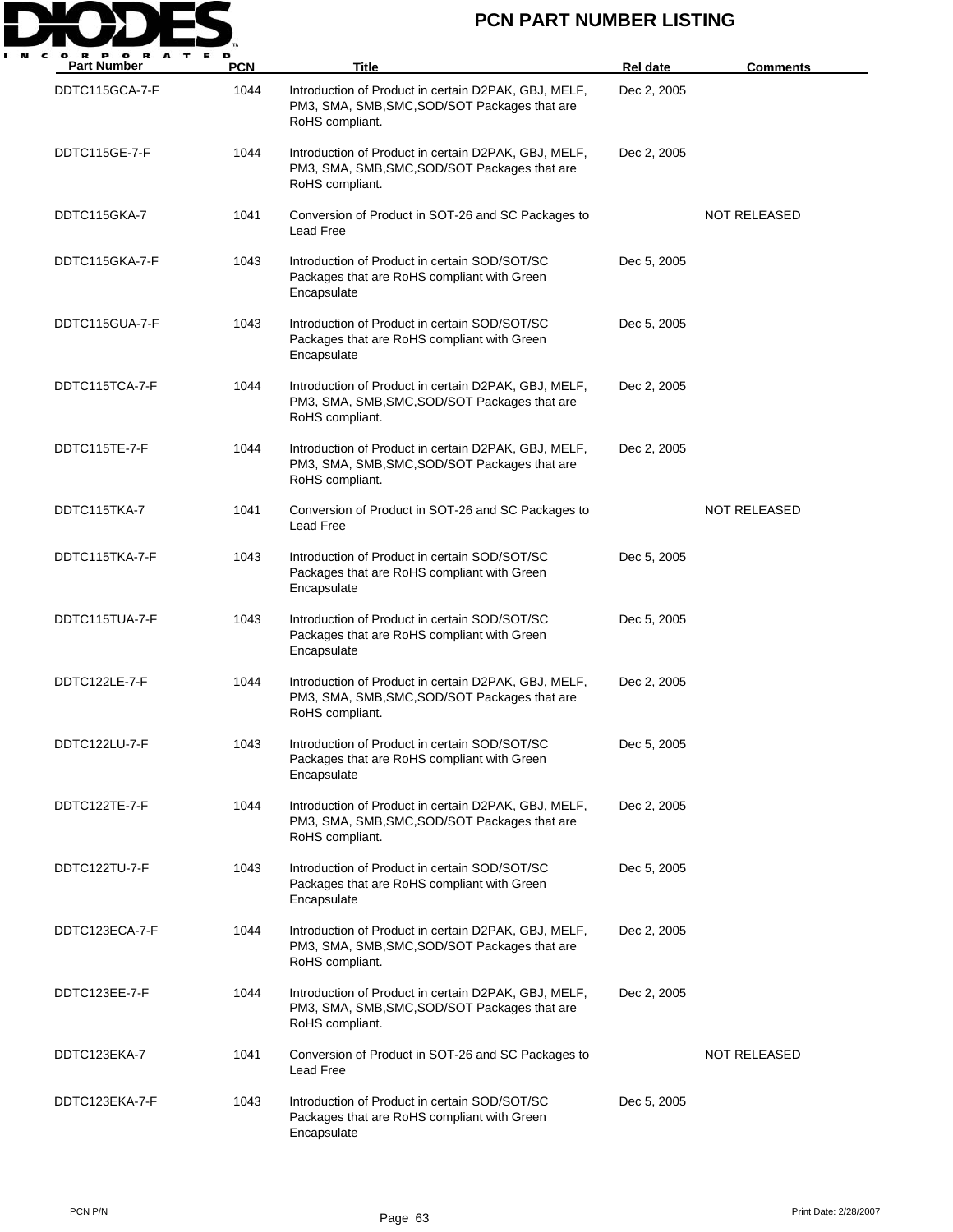

| <b>Part Number</b> | <b>PCN</b> | Title                                                                                                                    | <b>Rel date</b> | <b>Comments</b>       |
|--------------------|------------|--------------------------------------------------------------------------------------------------------------------------|-----------------|-----------------------|
| DDTC123EUA-7-F     | 1043       | Introduction of Product in certain SOD/SOT/SC<br>Packages that are RoHS compliant with Green<br>Encapsulate              | Dec 5, 2005     |                       |
| DDTC123JCA-7-F     | 1044       | Introduction of Product in certain D2PAK, GBJ, MELF,<br>PM3, SMA, SMB, SMC, SOD/SOT Packages that are<br>RoHS compliant. | Dec 2, 2005     |                       |
| DDTC123JE-7-F      | 1044       | Introduction of Product in certain D2PAK, GBJ, MELF,<br>PM3, SMA, SMB, SMC, SOD/SOT Packages that are<br>RoHS compliant. | Dec 2, 2005     |                       |
| DDTC123JKA-7       | 1041       | Conversion of Product in SOT-26 and SC Packages to<br>Lead Free                                                          |                 | NOT RELEASED          |
| DDTC123JKA-7-F     | 1043       | Introduction of Product in certain SOD/SOT/SC<br>Packages that are RoHS compliant with Green<br>Encapsulate              | Dec 5, 2005     |                       |
| DDTC123JUA-7-F     | 1043       | Introduction of Product in certain SOD/SOT/SC<br>Packages that are RoHS compliant with Green<br>Encapsulate              | Dec 5, 2005     |                       |
| DDTC123TCA-7-F     | 1044       | Introduction of Product in certain D2PAK, GBJ, MELF,<br>PM3, SMA, SMB, SMC, SOD/SOT Packages that are<br>RoHS compliant. | Dec 2, 2005     |                       |
| DDTC123TE-7-F      | 1044       | Introduction of Product in certain D2PAK, GBJ, MELF,<br>PM3, SMA, SMB, SMC, SOD/SOT Packages that are<br>RoHS compliant. | Dec 2, 2005     |                       |
| DDTC123TKA-7       | 1041       | Conversion of Product in SOT-26 and SC Packages to<br>Lead Free                                                          |                 | NOT RELEASED          |
| DDTC123TKA-7-F     | 1043       | Introduction of Product in certain SOD/SOT/SC<br>Packages that are RoHS compliant with Green<br>Encapsulate              | Dec 5, 2005     |                       |
| DDTC123TUA-7-F     | 1043       | Introduction of Product in certain SOD/SOT/SC<br>Packages that are RoHS compliant with Green<br>Encapsulate              | Dec 5, 2005     |                       |
| DDTC123YCA-7-F     | 1044       | Introduction of Product in certain D2PAK, GBJ, MELF,<br>PM3, SMA, SMB, SMC, SOD/SOT Packages that are<br>RoHS compliant. | Dec 2, 2005     |                       |
| DDTC123YE-7-F      | 1044       | Introduction of Product in certain D2PAK, GBJ, MELF,<br>PM3, SMA, SMB, SMC, SOD/SOT Packages that are<br>RoHS compliant. | Dec 2, 2005     |                       |
| DDTC123YKA-7       | 1041       | Conversion of Product in SOT-26 and SC Packages to<br>Lead Free                                                          |                 | NOT RELEASED          |
| DDTC123YKA-7-F     | 1043       | Introduction of Product in certain SOD/SOT/SC<br>Packages that are RoHS compliant with Green<br>Encapsulate              | Dec 5, 2005     |                       |
| DDTC123YUA-7-F     | 1043       | Introduction of Product in certain SOD/SOT/SC<br>Packages that are RoHS compliant with Green<br>Encapsulate              | Dec 5, 2005     |                       |
| DDTC124ECA-7-F     | 1044       | Introduction of Product in certain D2PAK, GBJ, MELF,<br>PM3, SMA, SMB, SMC, SOD/SOT Packages that are<br>RoHS compliant. | Dec 2, 2005     |                       |
| DDTC124EE-7-F      | 1044       | Introduction of Product in certain D2PAK, GBJ, MELF,<br>PM3, SMA, SMB, SMC, SOD/SOT Packages that are<br>RoHS compliant. | Dec 2, 2005     |                       |
| DDTC124EKA-7       | 1041       | Conversion of Product in SOT-26 and SC Packages to<br>Lead Free                                                          |                 | <b>NOT RELEASED</b>   |
| PCN P/N            |            | Page 64                                                                                                                  |                 | Print Date: 2/28/2007 |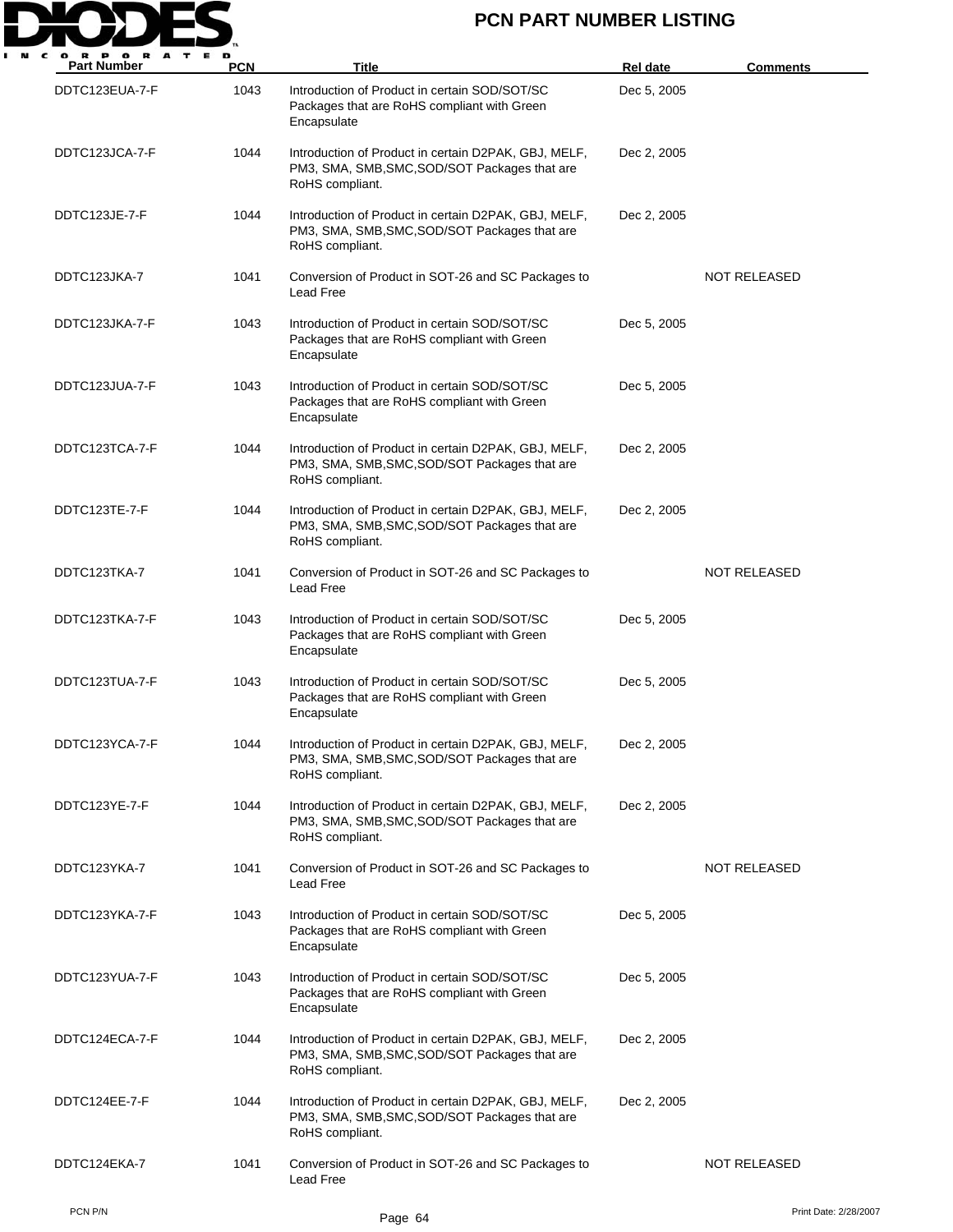

| <b>Part Number</b> | <b>PCN</b> | <b>Title</b>                                                                                                             | <b>Rel date</b> | <b>Comments</b>     |
|--------------------|------------|--------------------------------------------------------------------------------------------------------------------------|-----------------|---------------------|
| DDTC124EKA-7-F     | 1043       | Introduction of Product in certain SOD/SOT/SC<br>Packages that are RoHS compliant with Green<br>Encapsulate              | Dec 5, 2005     |                     |
| DDTC124EUA-7-F     | 1043       | Introduction of Product in certain SOD/SOT/SC<br>Packages that are RoHS compliant with Green<br>Encapsulate              | Dec 5, 2005     |                     |
| DDTC124GCA-7-F     | 1044       | Introduction of Product in certain D2PAK, GBJ, MELF,<br>PM3, SMA, SMB, SMC, SOD/SOT Packages that are<br>RoHS compliant. | Dec 2, 2005     |                     |
| DDTC124GE-7-F      | 1044       | Introduction of Product in certain D2PAK, GBJ, MELF,<br>PM3, SMA, SMB, SMC, SOD/SOT Packages that are<br>RoHS compliant. | Dec 2, 2005     |                     |
| DDTC124GKA-7       | 1041       | Conversion of Product in SOT-26 and SC Packages to<br>Lead Free                                                          |                 | NOT RELEASED        |
| DDTC124GKA-7-F     | 1043       | Introduction of Product in certain SOD/SOT/SC<br>Packages that are RoHS compliant with Green<br>Encapsulate              | Dec 5, 2005     |                     |
| DDTC124GUA-7-F     | 1043       | Introduction of Product in certain SOD/SOT/SC<br>Packages that are RoHS compliant with Green<br>Encapsulate              | Dec 5, 2005     |                     |
| DDTC124TCA-7-F     | 1044       | Introduction of Product in certain D2PAK, GBJ, MELF,<br>PM3, SMA, SMB, SMC, SOD/SOT Packages that are<br>RoHS compliant. | Dec 2, 2005     |                     |
| DDTC124TE-7-F      | 1044       | Introduction of Product in certain D2PAK, GBJ, MELF,<br>PM3, SMA, SMB, SMC, SOD/SOT Packages that are<br>RoHS compliant. | Dec 2, 2005     |                     |
| DDTC124TKA-7       | 1041       | Conversion of Product in SOT-26 and SC Packages to<br>Lead Free                                                          |                 | NOT RELEASED        |
| DDTC124TKA-7-F     | 1043       | Introduction of Product in certain SOD/SOT/SC<br>Packages that are RoHS compliant with Green<br>Encapsulate              | Dec 5, 2005     |                     |
| DDTC124TUA-7-F     | 1043       | Introduction of Product in certain SOD/SOT/SC<br>Packages that are RoHS compliant with Green<br>Encapsulate              | Dec 5, 2005     |                     |
| DDTC124XCA-7-F     | 1044       | Introduction of Product in certain D2PAK, GBJ, MELF,<br>PM3, SMA, SMB, SMC, SOD/SOT Packages that are<br>RoHS compliant. | Dec 2, 2005     |                     |
| DDTC124XE-7-F      | 1044       | Introduction of Product in certain D2PAK, GBJ, MELF,<br>PM3, SMA, SMB, SMC, SOD/SOT Packages that are<br>RoHS compliant. | Dec 2, 2005     |                     |
| DDTC124XKA-7       | 1041       | Conversion of Product in SOT-26 and SC Packages to<br>Lead Free                                                          |                 | <b>NOT RELEASED</b> |
| DDTC124XKA-7-F     | 1043       | Introduction of Product in certain SOD/SOT/SC<br>Packages that are RoHS compliant with Green<br>Encapsulate              | Dec 5, 2005     |                     |
| DDTC124XUA-7-F     | 1043       | Introduction of Product in certain SOD/SOT/SC<br>Packages that are RoHS compliant with Green<br>Encapsulate              | Dec 5, 2005     |                     |
| DDTC125TCA-7-F     | 1044       | Introduction of Product in certain D2PAK, GBJ, MELF,<br>PM3, SMA, SMB, SMC, SOD/SOT Packages that are<br>RoHS compliant. | Dec 2, 2005     |                     |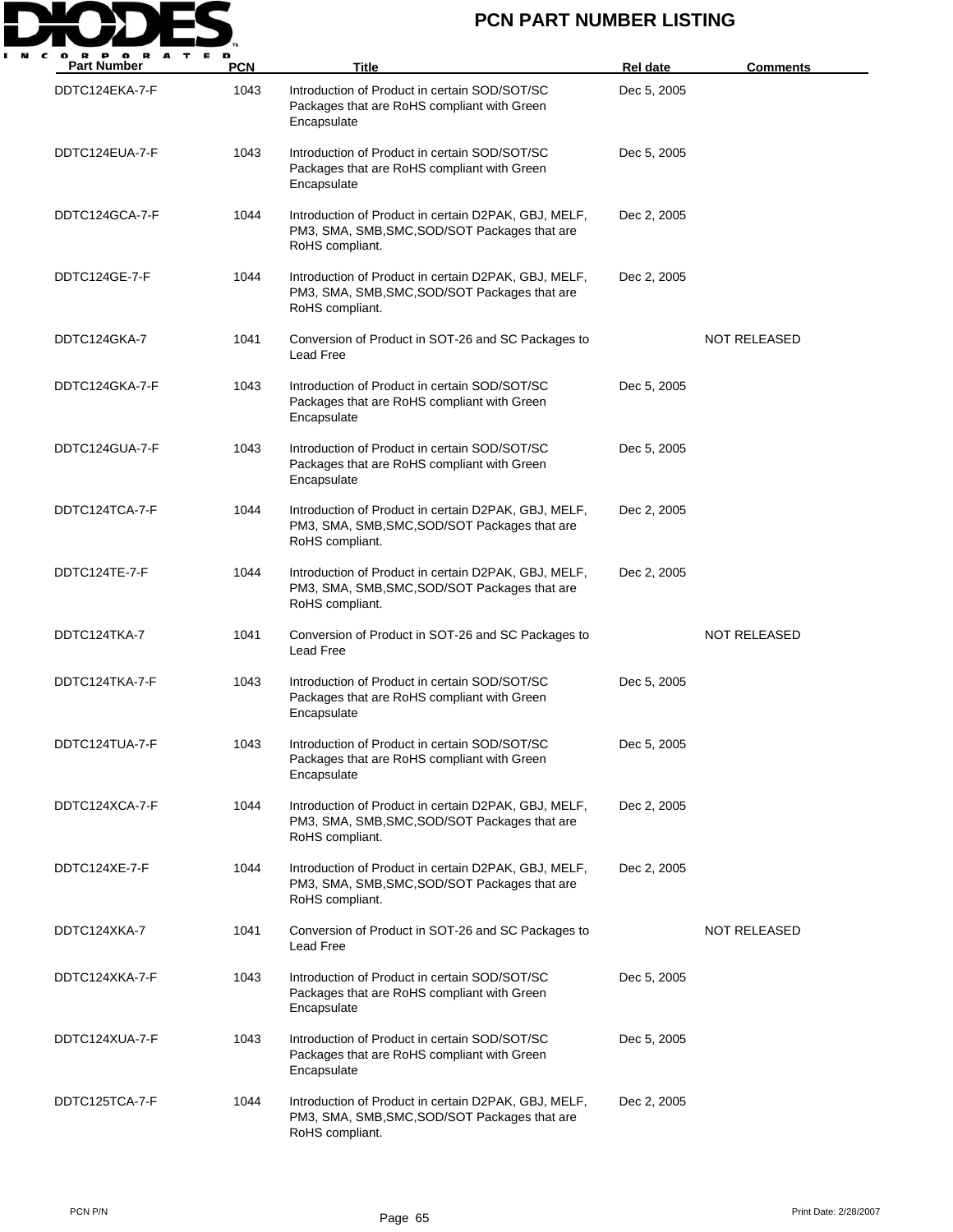

| <b>Part Number</b> | <b>PCN</b> | Title                                                                                                                    | <b>Rel date</b> | <b>Comments</b> |
|--------------------|------------|--------------------------------------------------------------------------------------------------------------------------|-----------------|-----------------|
| DDTC125TE-7-F      | 1044       | Introduction of Product in certain D2PAK, GBJ, MELF,<br>PM3, SMA, SMB, SMC, SOD/SOT Packages that are<br>RoHS compliant. | Dec 2, 2005     |                 |
| DDTC125TKA-7       | 1041       | Conversion of Product in SOT-26 and SC Packages to<br><b>Lead Free</b>                                                   |                 | NOT RELEASED    |
| DDTC125TKA-7-F     | 1043       | Introduction of Product in certain SOD/SOT/SC<br>Packages that are RoHS compliant with Green<br>Encapsulate              | Dec 5, 2005     |                 |
| DDTC125TUA-7-F     | 1043       | Introduction of Product in certain SOD/SOT/SC<br>Packages that are RoHS compliant with Green<br>Encapsulate              | Dec 5, 2005     |                 |
| DDTC142JE-7-F      | 1044       | Introduction of Product in certain D2PAK, GBJ, MELF,<br>PM3, SMA, SMB, SMC, SOD/SOT Packages that are<br>RoHS compliant. | Dec 2, 2005     |                 |
| DDTC142JU-7-F      | 1043       | Introduction of Product in certain SOD/SOT/SC<br>Packages that are RoHS compliant with Green<br>Encapsulate              | Dec 5, 2005     |                 |
| DDTC142TE-7-F      | 1044       | Introduction of Product in certain D2PAK, GBJ, MELF,<br>PM3, SMA, SMB, SMC, SOD/SOT Packages that are<br>RoHS compliant. | Dec 2, 2005     |                 |
| DDTC143ECA-7-F     | 1044       | Introduction of Product in certain D2PAK, GBJ, MELF,<br>PM3, SMA, SMB, SMC, SOD/SOT Packages that are<br>RoHS compliant. | Dec 2, 2005     |                 |
| DDTC143EE-7-F      | 1044       | Introduction of Product in certain D2PAK, GBJ, MELF,<br>PM3, SMA, SMB, SMC, SOD/SOT Packages that are<br>RoHS compliant. | Dec 2, 2005     |                 |
| DDTC143EKA-7       | 1041       | Conversion of Product in SOT-26 and SC Packages to<br>Lead Free                                                          |                 | NOT RELEASED    |
| DDTC143EKA-7-F     | 1043       | Introduction of Product in certain SOD/SOT/SC<br>Packages that are RoHS compliant with Green<br>Encapsulate              | Dec 5, 2005     |                 |
| DDTC143EUA-7-F     | 1043       | Introduction of Product in certain SOD/SOT/SC<br>Packages that are RoHS compliant with Green<br>Encapsulate              | Dec 5, 2005     |                 |
| DDTC143FCA-7-F     | 1044       | Introduction of Product in certain D2PAK, GBJ, MELF,<br>PM3, SMA, SMB, SMC, SOD/SOT Packages that are<br>RoHS compliant. | Dec 2, 2005     |                 |
| DDTC143FE-7-F      | 1044       | Introduction of Product in certain D2PAK, GBJ, MELF,<br>PM3, SMA, SMB, SMC, SOD/SOT Packages that are<br>RoHS compliant. | Dec 2, 2005     |                 |
| DDTC143FKA-7       | 1041       | Conversion of Product in SOT-26 and SC Packages to<br>Lead Free                                                          |                 | NOT RELEASED    |
| DDTC143FKA-7-F     | 1043       | Introduction of Product in certain SOD/SOT/SC<br>Packages that are RoHS compliant with Green<br>Encapsulate              | Dec 5, 2005     |                 |
| DDTC143FUA-7-F     | 1043       | Introduction of Product in certain SOD/SOT/SC<br>Packages that are RoHS compliant with Green<br>Encapsulate              | Dec 5, 2005     |                 |
| DDTC143TCA-7-F     | 1044       | Introduction of Product in certain D2PAK, GBJ, MELF,<br>PM3, SMA, SMB, SMC, SOD/SOT Packages that are<br>RoHS compliant. | Dec 2, 2005     |                 |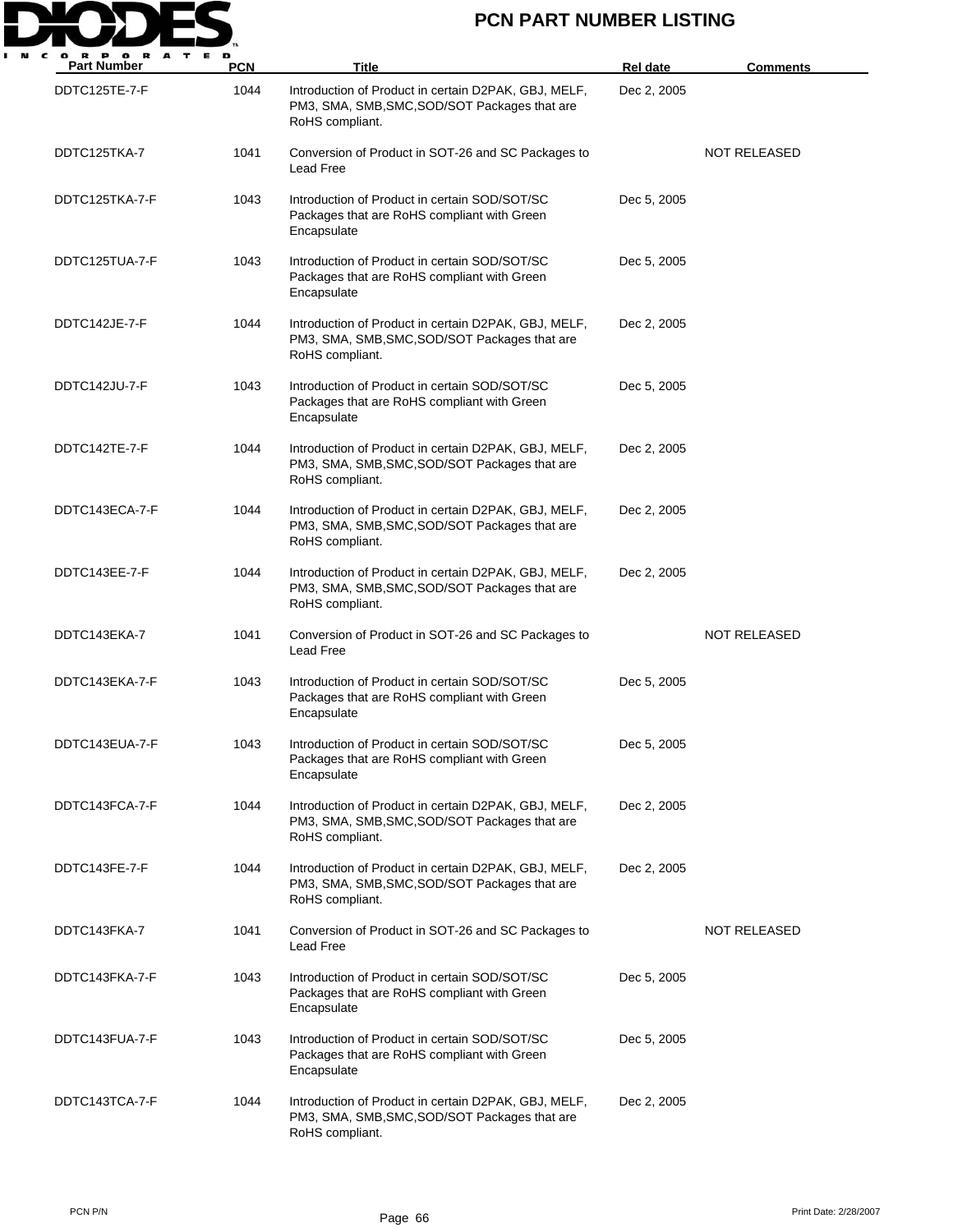

| <b>Part Number</b> | <b>PCN</b> | Title                                                                                                                    | <b>Rel date</b> | <b>Comments</b>     |
|--------------------|------------|--------------------------------------------------------------------------------------------------------------------------|-----------------|---------------------|
| DDTC143TE-7-F      | 1044       | Introduction of Product in certain D2PAK, GBJ, MELF,<br>PM3, SMA, SMB, SMC, SOD/SOT Packages that are<br>RoHS compliant. | Dec 2, 2005     |                     |
| DDTC143TKA-7       | 1041       | Conversion of Product in SOT-26 and SC Packages to<br>Lead Free                                                          |                 | <b>NOT RELEASED</b> |
| DDTC143TKA-7-F     | 1043       | Introduction of Product in certain SOD/SOT/SC<br>Packages that are RoHS compliant with Green<br>Encapsulate              | Dec 5, 2005     |                     |
| DDTC143TUA-7-F     | 1043       | Introduction of Product in certain SOD/SOT/SC<br>Packages that are RoHS compliant with Green<br>Encapsulate              | Dec 5, 2005     |                     |
| DDTC143XCA-7-F     | 1044       | Introduction of Product in certain D2PAK, GBJ, MELF,<br>PM3, SMA, SMB, SMC, SOD/SOT Packages that are<br>RoHS compliant. | Dec 2, 2005     |                     |
| DDTC143XE-7-F      | 1044       | Introduction of Product in certain D2PAK, GBJ, MELF,<br>PM3, SMA, SMB, SMC, SOD/SOT Packages that are<br>RoHS compliant. | Dec 2, 2005     |                     |
| DDTC143XKA-7       | 1041       | Conversion of Product in SOT-26 and SC Packages to<br>Lead Free                                                          |                 | <b>NOT RELEASED</b> |
| DDTC143XKA-7-F     | 1043       | Introduction of Product in certain SOD/SOT/SC<br>Packages that are RoHS compliant with Green<br>Encapsulate              | Dec 5, 2005     |                     |
| DDTC143XUA-7-F     | 1043       | Introduction of Product in certain SOD/SOT/SC<br>Packages that are RoHS compliant with Green<br>Encapsulate              | Dec 5, 2005     |                     |
| DDTC143ZCA-7-F     | 1044       | Introduction of Product in certain D2PAK, GBJ, MELF,<br>PM3, SMA, SMB, SMC, SOD/SOT Packages that are<br>RoHS compliant. | Dec 2, 2005     |                     |
| DDTC143ZE-7-F      | 1044       | Introduction of Product in certain D2PAK, GBJ, MELF,<br>PM3, SMA, SMB, SMC, SOD/SOT Packages that are<br>RoHS compliant. | Dec 2, 2005     |                     |
| DDTC143ZKA-7       | 1041       | Conversion of Product in SOT-26 and SC Packages to<br>Lead Free                                                          |                 | NOT RELEASED        |
| DDTC143ZKA-7-F     | 1043       | Introduction of Product in certain SOD/SOT/SC<br>Packages that are RoHS compliant with Green<br>Encapsulate              | Dec 5, 2005     |                     |
| DDTC143ZUA-7-F     | 1043       | Introduction of Product in certain SOD/SOT/SC<br>Packages that are RoHS compliant with Green<br>Encapsulate              | Dec 5, 2005     |                     |
| DDTC144ECA-7-F     | 1044       | Introduction of Product in certain D2PAK, GBJ, MELF,<br>PM3, SMA, SMB, SMC, SOD/SOT Packages that are<br>RoHS compliant. | Dec 2, 2005     |                     |
| DDTC144EE-7-F      | 1044       | Introduction of Product in certain D2PAK, GBJ, MELF,<br>PM3, SMA, SMB, SMC, SOD/SOT Packages that are<br>RoHS compliant. | Dec 2, 2005     |                     |
| DDTC144EKA-7       | 1041       | Conversion of Product in SOT-26 and SC Packages to<br>Lead Free                                                          |                 | <b>NOT RELEASED</b> |
| DDTC144EKA-7-F     | 1043       | Introduction of Product in certain SOD/SOT/SC<br>Packages that are RoHS compliant with Green<br>Encapsulate              | Dec 5, 2005     |                     |
| DDTC144EUA-7-F     | 1043       | Introduction of Product in certain SOD/SOT/SC<br>Packages that are RoHS compliant with Green<br>Encapsulate              | Dec 5, 2005     |                     |

PCN P/N Print Date: 2/28/2007 Page 67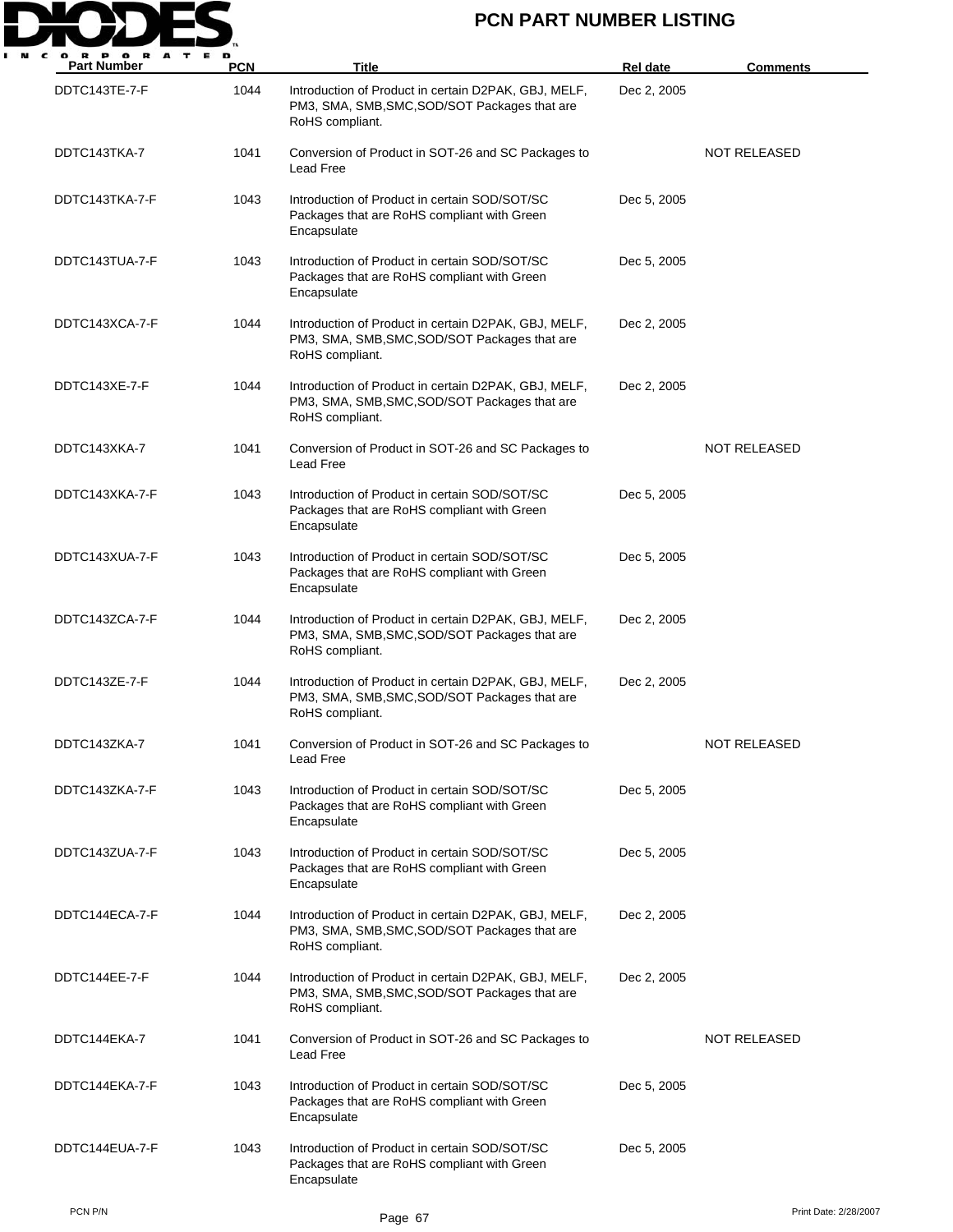

| <b>Part Number</b> | <b>PCN</b> | Title                                                                                                                    | <b>Rel date</b> | <b>Comments</b>     |
|--------------------|------------|--------------------------------------------------------------------------------------------------------------------------|-----------------|---------------------|
| DDTC144GCA-7-F     | 1044       | Introduction of Product in certain D2PAK, GBJ, MELF,<br>PM3, SMA, SMB, SMC, SOD/SOT Packages that are<br>RoHS compliant. | Dec 2, 2005     |                     |
| DDTC144GE-7-F      | 1044       | Introduction of Product in certain D2PAK, GBJ, MELF,<br>PM3, SMA, SMB, SMC, SOD/SOT Packages that are<br>RoHS compliant. | Dec 2, 2005     |                     |
| DDTC144GKA-7       | 1041       | Conversion of Product in SOT-26 and SC Packages to<br>Lead Free                                                          |                 | <b>NOT RELEASED</b> |
| DDTC144GKA-7-F     | 1043       | Introduction of Product in certain SOD/SOT/SC<br>Packages that are RoHS compliant with Green<br>Encapsulate              | Dec 5, 2005     |                     |
| DDTC144GUA-7-F     | 1043       | Introduction of Product in certain SOD/SOT/SC<br>Packages that are RoHS compliant with Green<br>Encapsulate              | Dec 5, 2005     |                     |
| DDTC144TCA-7-F     | 1044       | Introduction of Product in certain D2PAK, GBJ, MELF,<br>PM3, SMA, SMB, SMC, SOD/SOT Packages that are<br>RoHS compliant. | Dec 2, 2005     |                     |
| DDTC144TE-7-F      | 1044       | Introduction of Product in certain D2PAK, GBJ, MELF,<br>PM3, SMA, SMB, SMC, SOD/SOT Packages that are<br>RoHS compliant. | Dec 2, 2005     |                     |
| DDTC144TKA-7       | 1041       | Conversion of Product in SOT-26 and SC Packages to<br>Lead Free                                                          |                 | <b>NOT RELEASED</b> |
| DDTC144TKA-7-F     | 1043       | Introduction of Product in certain SOD/SOT/SC<br>Packages that are RoHS compliant with Green<br>Encapsulate              | Dec 5, 2005     |                     |
| DDTC144TUA-7-F     | 1043       | Introduction of Product in certain SOD/SOT/SC<br>Packages that are RoHS compliant with Green<br>Encapsulate              | Dec 5, 2005     |                     |
| DDTC144VCA-7-F     | 1044       | Introduction of Product in certain D2PAK, GBJ, MELF,<br>PM3, SMA, SMB, SMC, SOD/SOT Packages that are<br>RoHS compliant. | Dec 2, 2005     |                     |
| DDTC144VE-7-F      | 1044       | Introduction of Product in certain D2PAK, GBJ, MELF,<br>PM3, SMA, SMB, SMC, SOD/SOT Packages that are<br>RoHS compliant. | Dec 2, 2005     |                     |
| DDTC144VKA-7       | 1041       | Conversion of Product in SOT-26 and SC Packages to<br>Lead Free                                                          |                 | NOT RELEASED        |
| DDTC144VKA-7-F     | 1043       | Introduction of Product in certain SOD/SOT/SC<br>Packages that are RoHS compliant with Green<br>Encapsulate              | Dec 5, 2005     |                     |
| DDTC144VUA-7-F     | 1043       | Introduction of Product in certain SOD/SOT/SC<br>Packages that are RoHS compliant with Green<br>Encapsulate              | Dec 5, 2005     |                     |
| DDTC144WCA-7-F     | 1044       | Introduction of Product in certain D2PAK, GBJ, MELF,<br>PM3, SMA, SMB, SMC, SOD/SOT Packages that are<br>RoHS compliant. | Dec 2, 2005     |                     |
| DDTC144WE-7-F      | 1044       | Introduction of Product in certain D2PAK, GBJ, MELF,<br>PM3, SMA, SMB, SMC, SOD/SOT Packages that are<br>RoHS compliant. | Dec 2, 2005     |                     |
| DDTC144WKA-7       | 1041       | Conversion of Product in SOT-26 and SC Packages to<br>Lead Free                                                          |                 | <b>NOT RELEASED</b> |
| DDTC144WKA-7-F     | 1043       | Introduction of Product in certain SOD/SOT/SC<br>Packages that are RoHS compliant with Green<br>Encapsulate              | Dec 5, 2005     |                     |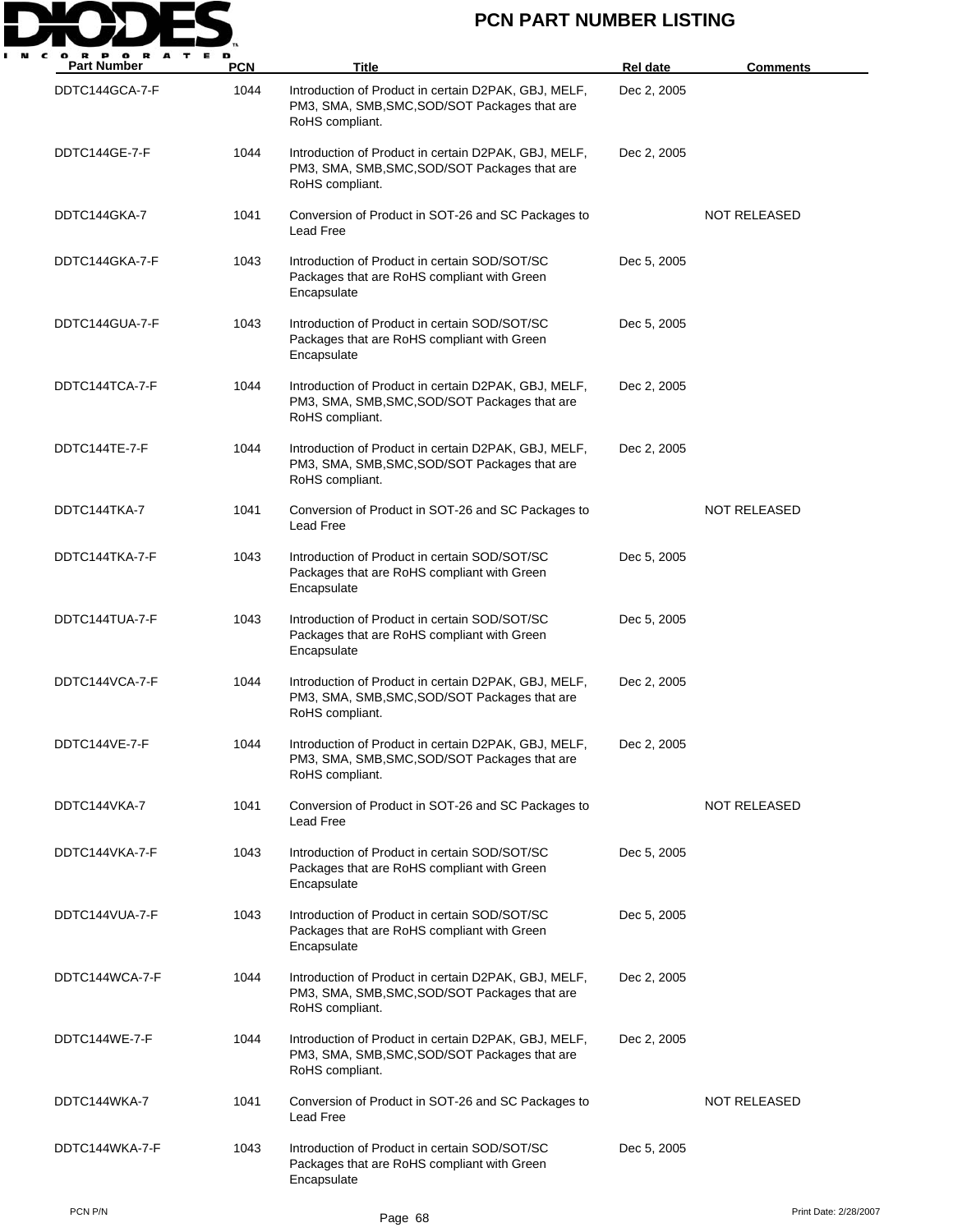

| <b>Part Number</b> | <b>PCN</b> | Title                                                                                                                    | Rel date    | <b>Comments</b> |
|--------------------|------------|--------------------------------------------------------------------------------------------------------------------------|-------------|-----------------|
| DDTC144WUA-7-F     | 1043       | Introduction of Product in certain SOD/SOT/SC<br>Packages that are RoHS compliant with Green<br>Encapsulate              | Dec 5, 2005 |                 |
| DDTD113EC-7-F      | 1044       | Introduction of Product in certain D2PAK, GBJ, MELF,<br>PM3, SMA, SMB, SMC, SOD/SOT Packages that are<br>RoHS compliant. | Dec 2, 2005 |                 |
| DDTD113EU-7-F      | 1043       | Introduction of Product in certain SOD/SOT/SC<br>Packages that are RoHS compliant with Green<br>Encapsulate              | Dec 5, 2005 |                 |
| DDTD113ZC-7-F      | 1044       | Introduction of Product in certain D2PAK, GBJ, MELF,<br>PM3, SMA, SMB, SMC, SOD/SOT Packages that are<br>RoHS compliant. | Dec 2, 2005 |                 |
| DDTD113ZU-7-F      | 1043       | Introduction of Product in certain SOD/SOT/SC<br>Packages that are RoHS compliant with Green<br>Encapsulate              | Dec 5, 2005 |                 |
| DDTD114EC-7-F      | 1044       | Introduction of Product in certain D2PAK, GBJ, MELF,<br>PM3, SMA, SMB, SMC, SOD/SOT Packages that are<br>RoHS compliant. | Dec 2, 2005 |                 |
| DDTD114EU-7-F      | 1043       | Introduction of Product in certain SOD/SOT/SC<br>Packages that are RoHS compliant with Green<br>Encapsulate              | Dec 5, 2005 |                 |
| DDTD114GC-7-F      | 1044       | Introduction of Product in certain D2PAK, GBJ, MELF,<br>PM3, SMA, SMB, SMC, SOD/SOT Packages that are<br>RoHS compliant. | Dec 2, 2005 |                 |
| DDTD114GU-7-F      | 1043       | Introduction of Product in certain SOD/SOT/SC<br>Packages that are RoHS compliant with Green<br>Encapsulate              | Dec 5, 2005 |                 |
| DDTD114TC-7-F      | 1044       | Introduction of Product in certain D2PAK, GBJ, MELF,<br>PM3, SMA, SMB, SMC, SOD/SOT Packages that are<br>RoHS compliant. | Dec 2, 2005 |                 |
| DDTD114TU-7-F      | 1043       | Introduction of Product in certain SOD/SOT/SC<br>Packages that are RoHS compliant with Green<br>Encapsulate              | Dec 5, 2005 |                 |
| DDTD122JC-7-F      | 1044       | Introduction of Product in certain D2PAK, GBJ, MELF,<br>PM3, SMA, SMB, SMC, SOD/SOT Packages that are<br>RoHS compliant. | Dec 2, 2005 |                 |
| DDTD122JU-7-F      | 1043       | Introduction of Product in certain SOD/SOT/SC<br>Packages that are RoHS compliant with Green<br>Encapsulate              | Dec 5, 2005 |                 |
| DDTD122LC-7-F      | 1044       | Introduction of Product in certain D2PAK, GBJ, MELF,<br>PM3, SMA, SMB, SMC, SOD/SOT Packages that are<br>RoHS compliant. | Dec 2, 2005 |                 |
| DDTD122LU-7-F      | 1043       | Introduction of Product in certain SOD/SOT/SC<br>Packages that are RoHS compliant with Green<br>Encapsulate              | Dec 5, 2005 |                 |
| DDTD122TC-7-F      | 1044       | Introduction of Product in certain D2PAK, GBJ, MELF,<br>PM3, SMA, SMB, SMC, SOD/SOT Packages that are<br>RoHS compliant. | Dec 2, 2005 |                 |
| DDTD122TU-7-F      | 1043       | Introduction of Product in certain SOD/SOT/SC<br>Packages that are RoHS compliant with Green<br>Encapsulate              | Dec 5, 2005 |                 |
| DDTD123EC-7-F      | 1044       | Introduction of Product in certain D2PAK, GBJ, MELF,<br>PM3, SMA, SMB, SMC, SOD/SOT Packages that are<br>RoHS compliant. | Dec 2, 2005 |                 |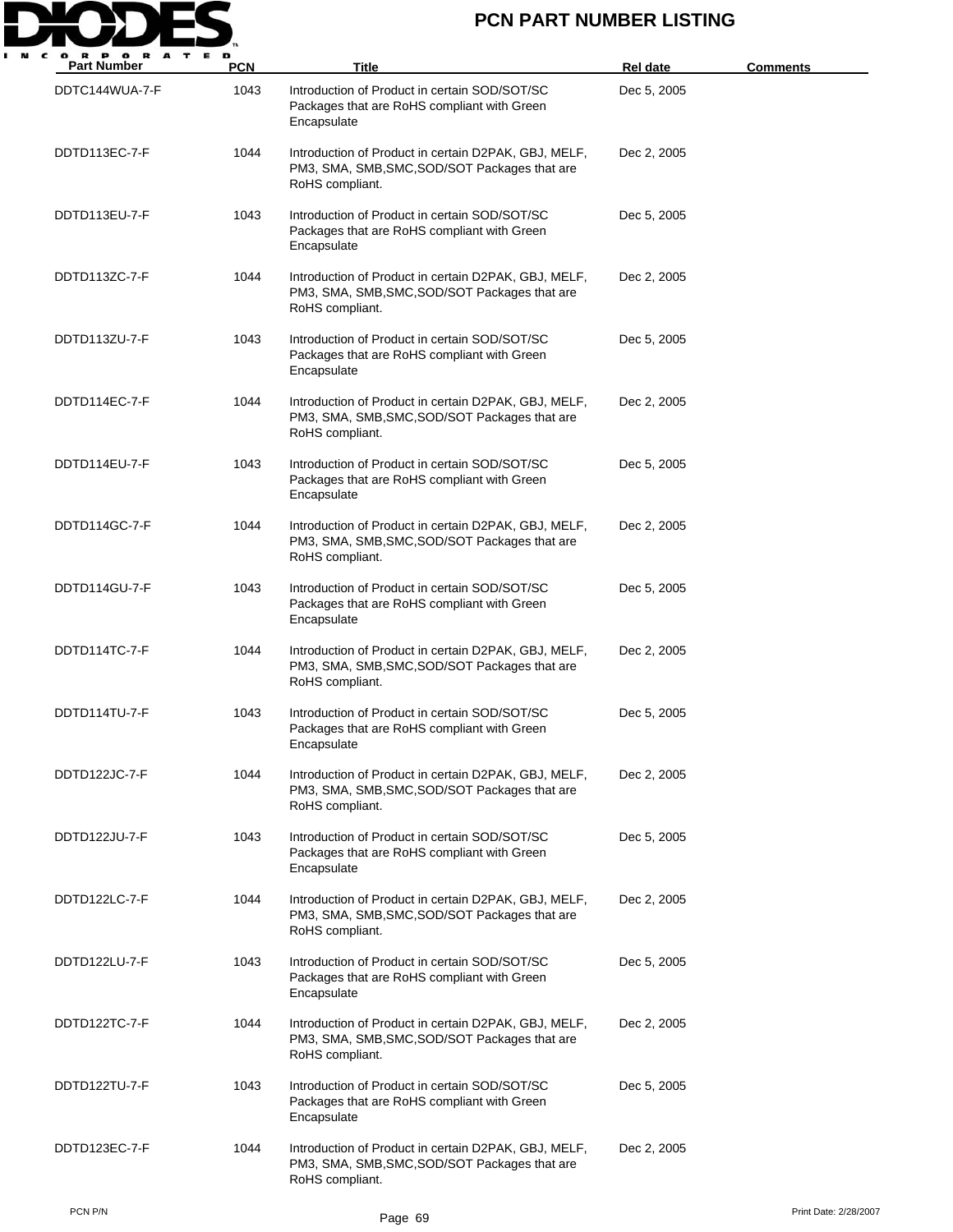

| <b>Part Number</b> | <b>PCN</b> | Title                                                                                                                                                      | Rel date    | <b>Comments</b>       |
|--------------------|------------|------------------------------------------------------------------------------------------------------------------------------------------------------------|-------------|-----------------------|
| DDTD123EU-7-F      | 1043       | Introduction of Product in certain SOD/SOT/SC<br>Packages that are RoHS compliant with Green<br>Encapsulate                                                | Dec 5, 2005 |                       |
| DDTD123TC-7-F      | 1044       | Introduction of Product in certain D2PAK, GBJ, MELF,<br>PM3, SMA, SMB, SMC, SOD/SOT Packages that are<br>RoHS compliant.                                   | Dec 2, 2005 |                       |
| DDTD123TU-7-F      | 1043       | Introduction of Product in certain SOD/SOT/SC<br>Packages that are RoHS compliant with Green<br>Encapsulate                                                | Dec 5, 2005 |                       |
| DDTD123YC-7-F      | 1044       | Introduction of Product in certain D2PAK, GBJ, MELF,<br>PM3, SMA, SMB, SMC, SOD/SOT Packages that are<br>RoHS compliant.                                   | Dec 2, 2005 |                       |
| DDTD123YU-7-F      | 1043       | Introduction of Product in certain SOD/SOT/SC<br>Packages that are RoHS compliant with Green<br>Encapsulate                                                | Dec 5, 2005 |                       |
| DDTD133HC-7-F      | 1044       | Introduction of Product in certain D2PAK, GBJ, MELF,<br>PM3, SMA, SMB, SMC, SOD/SOT Packages that are<br>RoHS compliant.                                   | Dec 2, 2005 |                       |
| DDTD133HU-7-F      | 1043       | Introduction of Product in certain SOD/SOT/SC<br>Packages that are RoHS compliant with Green<br>Encapsulate                                                | Dec 5, 2005 |                       |
| DDTD142JC-7-F      | 1044       | Introduction of Product in certain D2PAK, GBJ, MELF,<br>PM3, SMA, SMB, SMC, SOD/SOT Packages that are<br>RoHS compliant.                                   | Dec 2, 2005 |                       |
| DDTD142JU-7-F      | 1043       | Introduction of Product in certain SOD/SOT/SC<br>Packages that are RoHS compliant with Green<br>Encapsulate                                                | Dec 5, 2005 |                       |
| DDTD142TC-7-F      | 1044       | Introduction of Product in certain D2PAK, GBJ, MELF,<br>PM3, SMA, SMB, SMC, SOD/SOT Packages that are<br>RoHS compliant.                                   | Dec 2, 2005 |                       |
| DDTD142TU-7-F      | 1043       | Introduction of Product in certain SOD/SOT/SC<br>Packages that are RoHS compliant with Green<br>Encapsulate                                                | Dec 5, 2005 |                       |
| DDTD143EC-7-F      | 1044       | Introduction of Product in certain D2PAK, GBJ, MELF,<br>PM3, SMA, SMB, SMC, SOD/SOT Packages that are<br>RoHS compliant.                                   | Dec 2, 2005 |                       |
| DDTD143EU-7-F      | 1043       | Introduction of Product in certain SOD/SOT/SC<br>Packages that are RoHS compliant with Green<br>Encapsulate                                                | Dec 5, 2005 |                       |
| DDTD143TC-7-F      | 1044       | Introduction of Product in certain D2PAK, GBJ, MELF,<br>PM3, SMA, SMB, SMC, SOD/SOT Packages that are<br>RoHS compliant.                                   | Dec 2, 2005 |                       |
| DDTD143TU-7-F      | 1043       | Introduction of Product in certain SOD/SOT/SC<br>Packages that are RoHS compliant with Green<br>Encapsulate                                                | Dec 5, 2005 |                       |
| <b>DDZxxxx</b>     | 1039       | Qualification of Fabrication Site for Switching, Zener<br>and Small Signal Transistor WaferAddition of second<br>approved Wafer Type for BAV70 and BAV70DW | Feb 5, 2005 |                       |
| DF005M             | 1049       | Lead-Free Lead Finish                                                                                                                                      |             | <b>NOT RELEASED</b>   |
| <b>DF005S</b>      | 1049       | Lead-Free Lead Finish                                                                                                                                      |             | <b>NOT RELEASED</b>   |
| <b>DF005S-T</b>    | 1049       | Lead-Free Lead Finish                                                                                                                                      |             | NOT RELEASED          |
| DF01M              | 1049       | Lead-Free Lead Finish                                                                                                                                      |             | <b>NOT RELEASED</b>   |
| PCN P/N            |            | Page 70                                                                                                                                                    |             | Print Date: 2/28/2007 |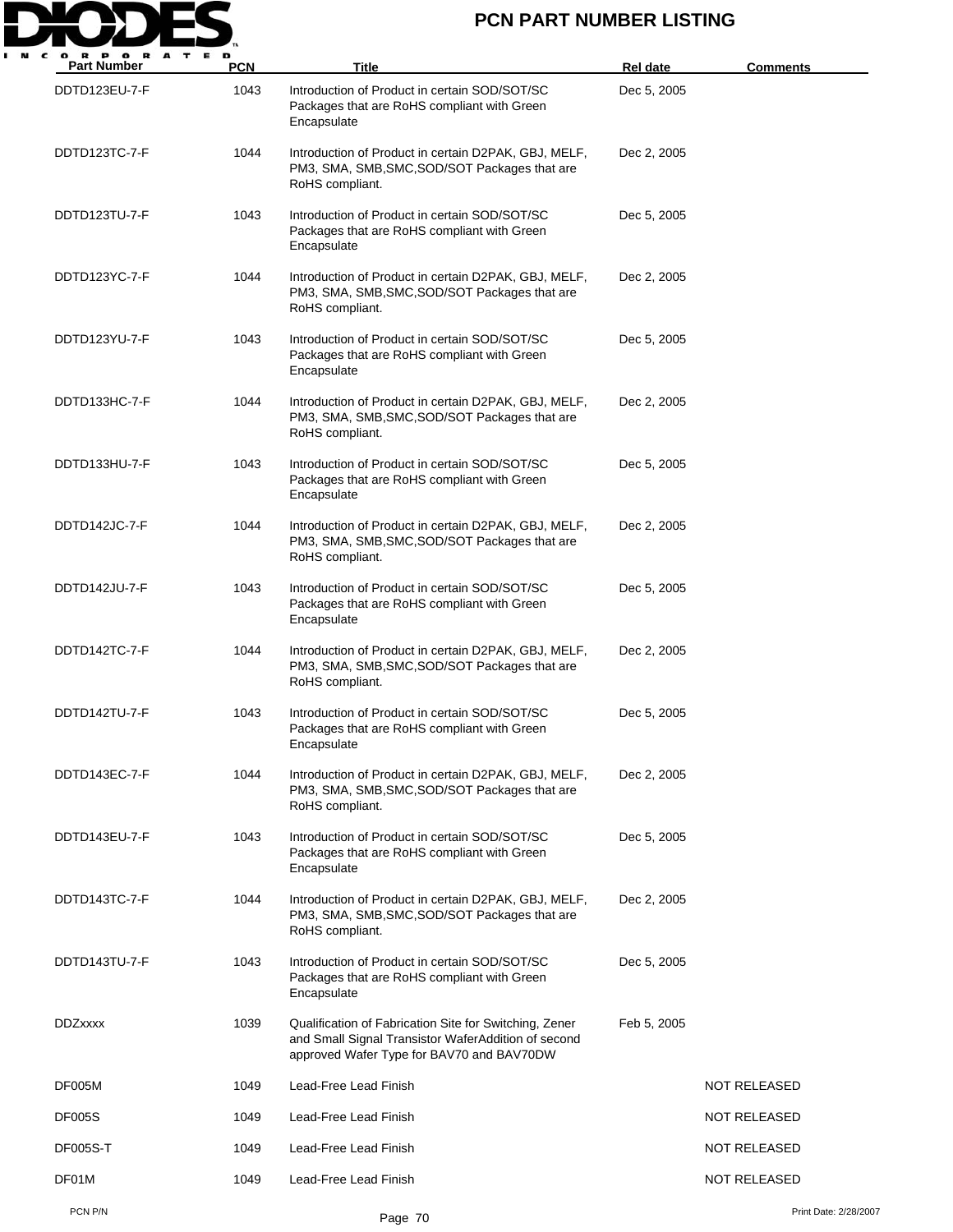

| <b>Part Number</b> | <b>PCN</b> | <b>Title</b>          | <b>Rel date</b> | <b>Comments</b>     |  |
|--------------------|------------|-----------------------|-----------------|---------------------|--|
| DF01S              | 1049       | Lead-Free Lead Finish |                 | NOT RELEASED        |  |
| DF01S-T            | 1049       | Lead-Free Lead Finish |                 | <b>NOT RELEASED</b> |  |
| DF02M              | 1049       | Lead-Free Lead Finish |                 | <b>NOT RELEASED</b> |  |
| DF02M-F            | 1049       | Lead-Free Lead Finish |                 | <b>NOT RELEASED</b> |  |
| DF02S              | 1049       | Lead-Free Lead Finish |                 | <b>NOT RELEASED</b> |  |
| DF02S-T            | 1049       | Lead-Free Lead Finish |                 | <b>NOT RELEASED</b> |  |
| DF02S-T-F          | 1049       | Lead-Free Lead Finish |                 | <b>NOT RELEASED</b> |  |
| DF04M              | 1049       | Lead-Free Lead Finish |                 | <b>NOT RELEASED</b> |  |
| DF04S              | 1049       | Lead-Free Lead Finish |                 | <b>NOT RELEASED</b> |  |
| DF04S-T            | 1049       | Lead-Free Lead Finish |                 | <b>NOT RELEASED</b> |  |
| DF06M              | 1049       | Lead-Free Lead Finish |                 | <b>NOT RELEASED</b> |  |
| DF06M-01           | 1049       | Lead-Free Lead Finish |                 | <b>NOT RELEASED</b> |  |
| DF06S              | 1049       | Lead-Free Lead Finish |                 | <b>NOT RELEASED</b> |  |
| DF06S-T            | 1049       | Lead-Free Lead Finish |                 | <b>NOT RELEASED</b> |  |
| DF06S-T-F          | 1049       | Lead-Free Lead Finish |                 | <b>NOT RELEASED</b> |  |
| DF08M              | 1049       | Lead-Free Lead Finish |                 | <b>NOT RELEASED</b> |  |
| DF08M-01           | 1049       | Lead-Free Lead Finish |                 | <b>NOT RELEASED</b> |  |
| DF08S              | 1049       | Lead-Free Lead Finish |                 | <b>NOT RELEASED</b> |  |
| DF08S-T            | 1049       | Lead-Free Lead Finish |                 | <b>NOT RELEASED</b> |  |
| DF10M              | 1049       | Lead-Free Lead Finish |                 | <b>NOT RELEASED</b> |  |
| <b>DF10S</b>       | 1049       | Lead-Free Lead Finish |                 | <b>NOT RELEASED</b> |  |
| DF10S-T            | 1049       | Lead-Free Lead Finish |                 | <b>NOT RELEASED</b> |  |
| DF15005M           | 1049       | Lead-Free Lead Finish |                 | <b>NOT RELEASED</b> |  |
| DF15005M-F         | 1049       | Lead-Free Lead Finish |                 | <b>NOT RELEASED</b> |  |
| DF15005S           | 1049       | Lead-Free Lead Finish |                 | <b>NOT RELEASED</b> |  |
| DF15005S-T         | 1049       | Lead-Free Lead Finish |                 | <b>NOT RELEASED</b> |  |
| DF1501M            | 1049       | Lead-Free Lead Finish |                 | <b>NOT RELEASED</b> |  |
| DF1501S            | 1049       | Lead-Free Lead Finish |                 | <b>NOT RELEASED</b> |  |
| DF1501S-T          | 1049       | Lead-Free Lead Finish |                 | NOT RELEASED        |  |
| DF1502M            | 1049       | Lead-Free Lead Finish |                 | <b>NOT RELEASED</b> |  |
| DF1502M-F          | 1049       | Lead-Free Lead Finish |                 | <b>NOT RELEASED</b> |  |
| DF1502S            | 1049       | Lead-Free Lead Finish |                 | NOT RELEASED        |  |
| DF1502S-F          | 1049       | Lead-Free Lead Finish |                 | <b>NOT RELEASED</b> |  |
| DF1502S-T          | 1049       | Lead-Free Lead Finish |                 | <b>NOT RELEASED</b> |  |
| DF1504M            | 1049       | Lead-Free Lead Finish |                 | NOT RELEASED        |  |
| DF1504S            | 1049       | Lead-Free Lead Finish |                 | <b>NOT RELEASED</b> |  |
|                    |            |                       |                 |                     |  |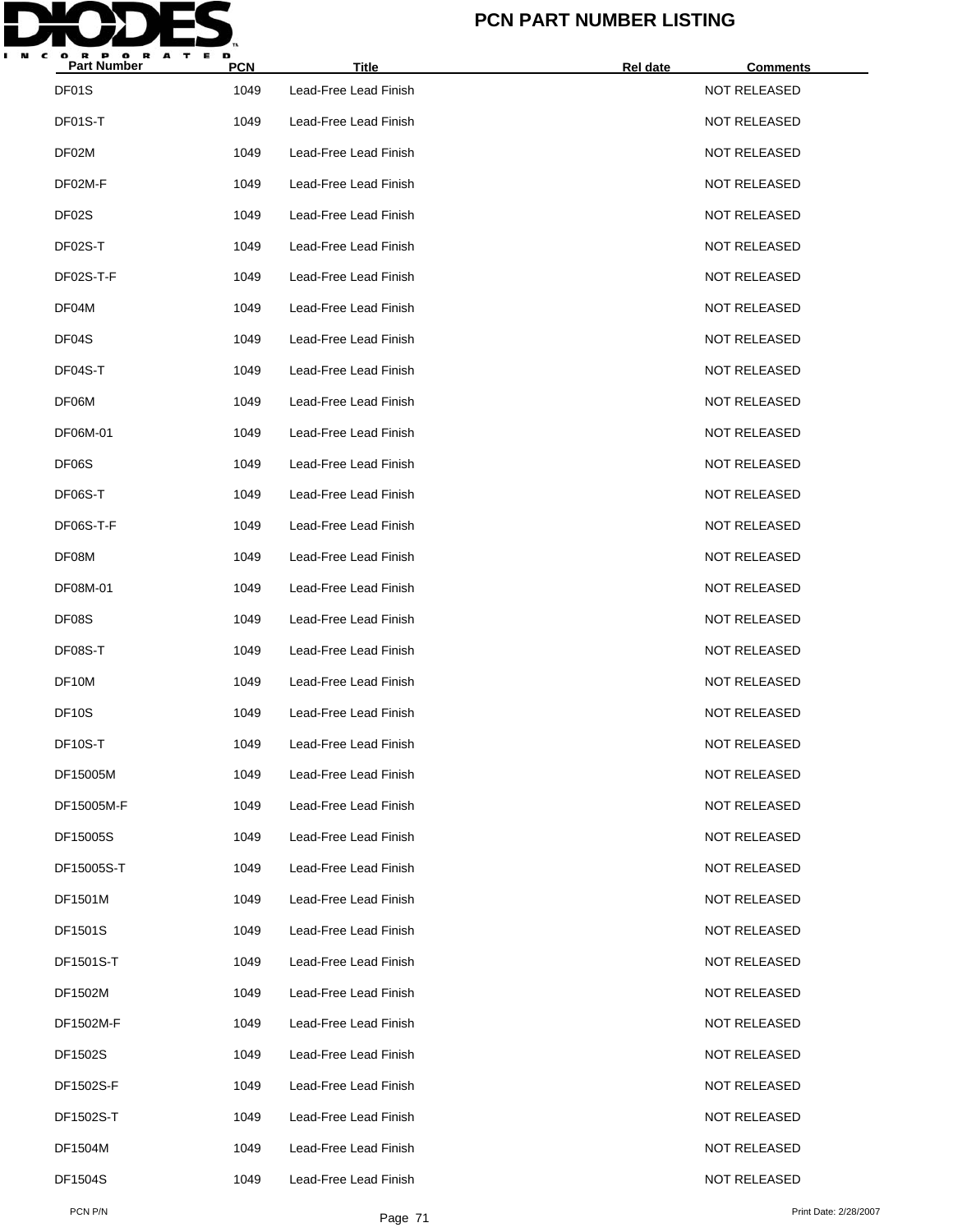

| <b>Part Number</b> | <b>PCN</b> | Title                                                                                                                    | Rel date    | <b>Comments</b>     |
|--------------------|------------|--------------------------------------------------------------------------------------------------------------------------|-------------|---------------------|
| DF1504S-T          | 1049       | Lead-Free Lead Finish                                                                                                    |             | <b>NOT RELEASED</b> |
| <b>DF1506M</b>     | 1049       | Lead-Free Lead Finish                                                                                                    |             | NOT RELEASED        |
| <b>DF1506S</b>     | 1049       | Lead-Free Lead Finish                                                                                                    |             | NOT RELEASED        |
| DF1506S-T          | 1049       | Lead-Free Lead Finish                                                                                                    |             | NOT RELEASED        |
| <b>DF1508M</b>     | 1049       | Lead-Free Lead Finish                                                                                                    |             | <b>NOT RELEASED</b> |
| <b>DF1508S</b>     | 1049       | Lead-Free Lead Finish                                                                                                    |             | <b>NOT RELEASED</b> |
| DF1508S-T          | 1049       | Lead-Free Lead Finish                                                                                                    |             | <b>NOT RELEASED</b> |
| <b>DF1510M</b>     | 1049       | Lead-Free Lead Finish                                                                                                    |             | NOT RELEASED        |
| <b>DF1510S</b>     | 1049       | Lead-Free Lead Finish                                                                                                    |             | NOT RELEASED        |
| DF1510S-T          | 1049       | Lead-Free Lead Finish                                                                                                    |             | NOT RELEASED        |
| DL4001-13-F        | 1044       | Introduction of Product in certain D2PAK, GBJ, MELF,<br>PM3, SMA, SMB, SMC, SOD/SOT Packages that are<br>RoHS compliant. | Dec 2, 2005 |                     |
| DL4002-13-F        | 1044       | Introduction of Product in certain D2PAK, GBJ, MELF,<br>PM3, SMA, SMB, SMC, SOD/SOT Packages that are<br>RoHS compliant. | Dec 2, 2005 |                     |
| DL4003-13-F        | 1044       | Introduction of Product in certain D2PAK, GBJ, MELF,<br>PM3, SMA, SMB, SMC, SOD/SOT Packages that are<br>RoHS compliant. | Dec 2, 2005 |                     |
| DL4004-13-F        | 1044       | Introduction of Product in certain D2PAK, GBJ, MELF,<br>PM3, SMA, SMB, SMC, SOD/SOT Packages that are<br>RoHS compliant. | Dec 2, 2005 |                     |
| DL4005-13-F        | 1044       | Introduction of Product in certain D2PAK, GBJ, MELF,<br>PM3, SMA, SMB, SMC, SOD/SOT Packages that are<br>RoHS compliant. | Dec 2, 2005 |                     |
| DL4006-13-F        | 1044       | Introduction of Product in certain D2PAK, GBJ, MELF,<br>PM3, SMA, SMB, SMC, SOD/SOT Packages that are<br>RoHS compliant. | Dec 2, 2005 |                     |
| DL4007-13-F        | 1044       | Introduction of Product in certain D2PAK, GBJ, MELF,<br>PM3, SMA, SMB, SMC, SOD/SOT Packages that are<br>RoHS compliant. | Dec 2, 2005 |                     |
| DL4933-13-F        | 1044       | Introduction of Product in certain D2PAK, GBJ, MELF,<br>PM3, SMA, SMB, SMC, SOD/SOT Packages that are<br>RoHS compliant. | Dec 2, 2005 |                     |
| DL4934-13-F        | 1044       | Introduction of Product in certain D2PAK, GBJ, MELF,<br>PM3, SMA, SMB, SMC, SOD/SOT Packages that are<br>RoHS compliant. | Dec 2, 2005 |                     |
| DL4935-13-F        | 1044       | Introduction of Product in certain D2PAK, GBJ, MELF,<br>PM3, SMA, SMB, SMC, SOD/SOT Packages that are<br>RoHS compliant. | Dec 2, 2005 |                     |
| DL4936-13-F        | 1044       | Introduction of Product in certain D2PAK, GBJ, MELF,<br>PM3, SMA, SMB, SMC, SOD/SOT Packages that are<br>RoHS compliant. | Dec 2, 2005 |                     |
| DL4937-13-F        | 1044       | Introduction of Product in certain D2PAK, GBJ, MELF,<br>PM3, SMA, SMB, SMC, SOD/SOT Packages that are<br>RoHS compliant. | Dec 2, 2005 |                     |
| DLP05LC-7-F        | 1044       | Introduction of Product in certain D2PAK, GBJ, MELF,<br>PM3, SMA, SMB, SMC, SOD/SOT Packages that are<br>RoHS compliant. | Dec 2, 2005 |                     |
|                    |            |                                                                                                                          |             |                     |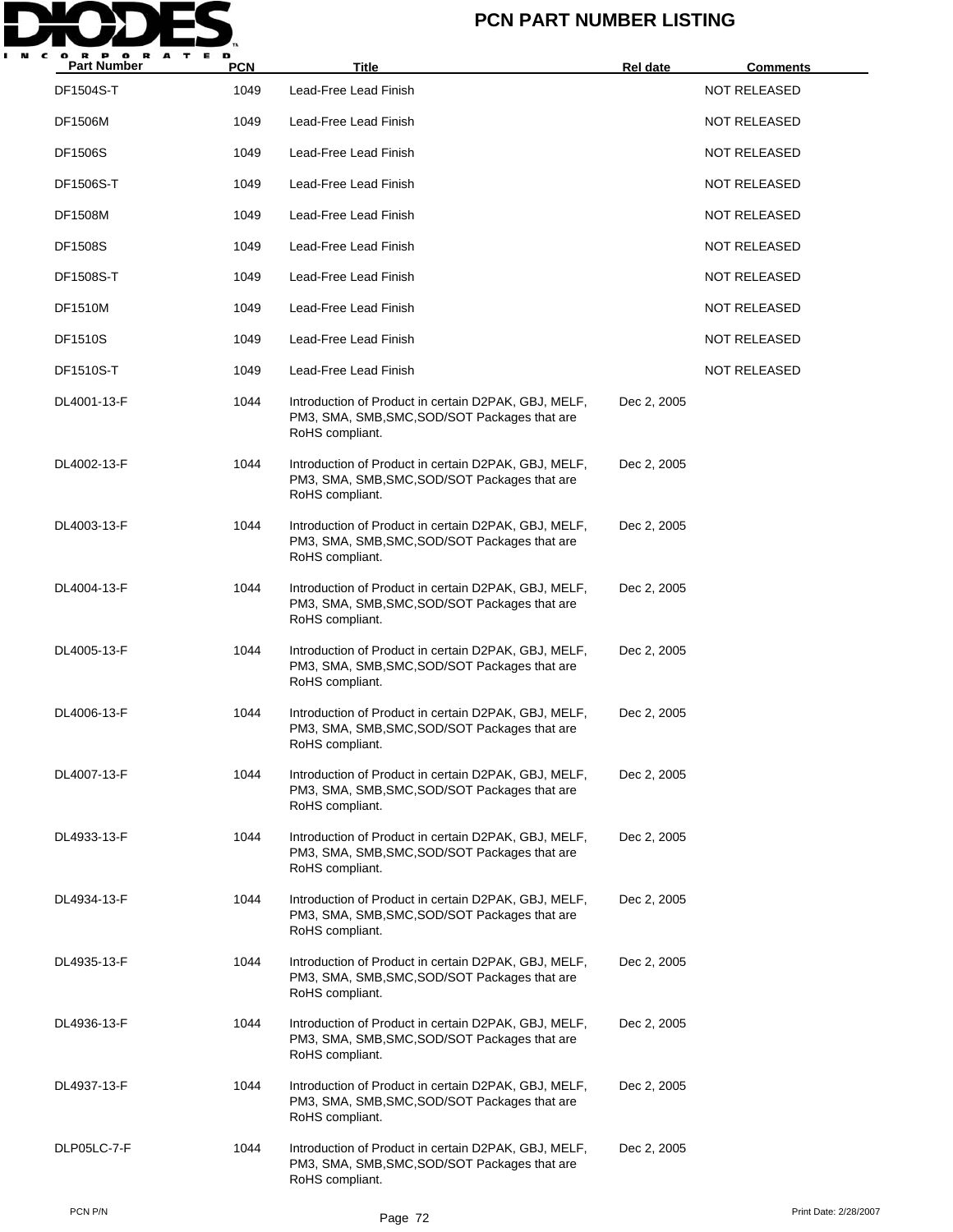

| <b>PORA</b><br>T<br><b>E</b><br><b>Part Number</b> | D<br><b>PCN</b> | Title                                                                                                                                                      | <b>Rel date</b> | <b>Comments</b>     |
|----------------------------------------------------|-----------------|------------------------------------------------------------------------------------------------------------------------------------------------------------|-----------------|---------------------|
| <b>DLPT05-7-F</b>                                  | 1044            | Introduction of Product in certain D2PAK, GBJ, MELF,<br>PM3, SMA, SMB, SMC, SOD/SOT Packages that are<br>RoHS compliant.                                   | Dec 2, 2005     |                     |
| DM15T7V5A-7                                        | 1049            | Lead-Free Lead Finish                                                                                                                                      |                 | <b>NOT RELEASED</b> |
| DMMT3904W                                          | 1039            | Qualification of Fabrication Site for Switching, Zener<br>and Small Signal Transistor WaferAddition of second<br>approved Wafer Type for BAV70 and BAV70DW | Feb 5, 2005     |                     |
| DMMT3904W-7-F                                      | 1044            | Introduction of Product in certain D2PAK, GBJ, MELF,<br>PM3, SMA, SMB, SMC, SOD/SOT Packages that are<br>RoHS compliant.                                   | Dec 2, 2005     |                     |
| DMMT3906-7                                         | 1041            | Conversion of Product in SOT-26 and SC Packages to<br>Lead Free                                                                                            |                 | NOT RELEASED        |
| DMMT3906-7-F                                       | 1043            | Introduction of Product in certain SOD/SOT/SC<br>Packages that are RoHS compliant with Green<br>Encapsulate                                                | Dec 5, 2005     |                     |
| DMMT3906W                                          | 1039            | Qualification of Fabrication Site for Switching, Zener<br>and Small Signal Transistor WaferAddition of second<br>approved Wafer Type for BAV70 and BAV70DW | Feb 5, 2005     |                     |
| DMMT3906W-7-F                                      | 1044            | Introduction of Product in certain D2PAK, GBJ, MELF,<br>PM3, SMA, SMB, SMC, SOD/SOT Packages that are<br>RoHS compliant.                                   | Dec 2, 2005     |                     |
| DMMT5401-7                                         | 1041            | Conversion of Product in SOT-26 and SC Packages to<br>Lead Free                                                                                            |                 | <b>NOT RELEASED</b> |
| DMMT5401-7-F                                       | 1043            | Introduction of Product in certain SOD/SOT/SC<br>Packages that are RoHS compliant with Green<br>Encapsulate                                                | Dec 5, 2005     |                     |
| DMMT5551-7                                         | 1041            | Conversion of Product in SOT-26 and SC Packages to<br>Lead Free                                                                                            |                 | <b>NOT RELEASED</b> |
| DMMT5551-7-F                                       | 1043            | Introduction of Product in certain SOD/SOT/SC<br>Packages that are RoHS compliant with Green<br>Encapsulate                                                | Dec 5, 2005     |                     |
| DMMT5551S-7                                        | 1041            | Conversion of Product in SOT-26 and SC Packages to<br>Lead Free                                                                                            |                 | <b>NOT RELEASED</b> |
| DMMT5551S-7-F                                      | 1043            | Introduction of Product in certain SOD/SOT/SC<br>Packages that are RoHS compliant with Green<br>Encapsulate                                                | Dec 5, 2005     |                     |
| DMN100-7                                           | 1041            | Conversion of Product in SOT-26 and SC Packages to<br>Lead Free                                                                                            |                 | NOT RELEASED        |
| DMN3210-7                                          | 1041            | Conversion of Product in SOT-26 and SC Packages to<br>Lead Free                                                                                            |                 | NOT RELEASED        |
| DMN3410-7                                          | 1041            | Conversion of Product in SOT-26 and SC Packages to<br>Lead Free                                                                                            |                 | NOT RELEASED        |
| DVRN6056-7                                         | 1041            | Conversion of Product in SOT-26 and SC Packages to<br>Lead Free                                                                                            |                 | NOT RELEASED        |
| DZ23C10-7-F                                        | 1044            | Introduction of Product in certain D2PAK, GBJ, MELF,<br>PM3, SMA, SMB, SMC, SOD/SOT Packages that are<br>RoHS compliant.                                   | Dec 2, 2005     |                     |
| DZ23C11-7-F                                        | 1044            | Introduction of Product in certain D2PAK, GBJ, MELF,<br>PM3, SMA, SMB, SMC, SOD/SOT Packages that are<br>RoHS compliant.                                   | Dec 2, 2005     |                     |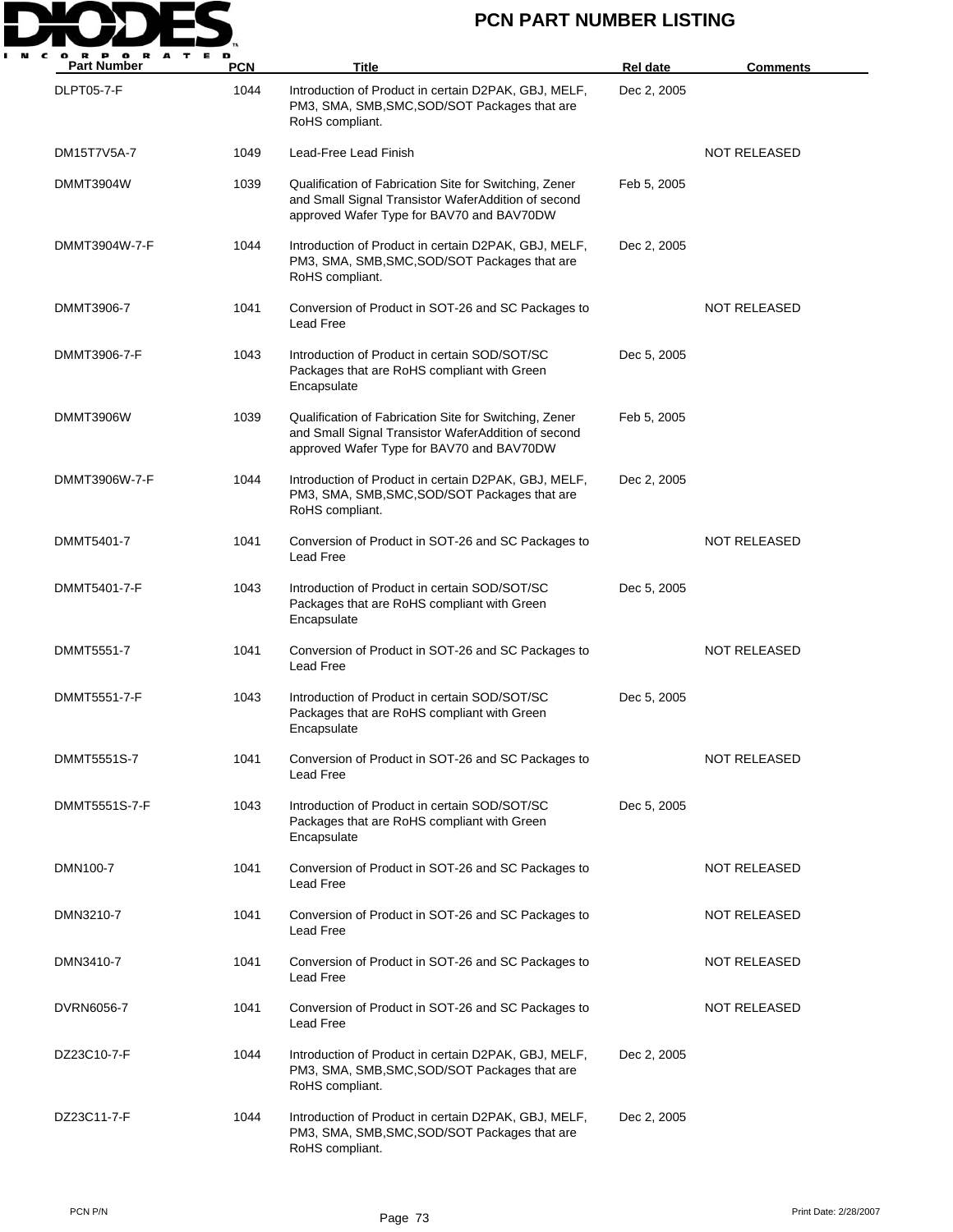

| <b>Part Number</b> | <b>PCN</b> | <b>Title</b>                                                                                                             | <b>Rel date</b> | <u>Comments</u> |
|--------------------|------------|--------------------------------------------------------------------------------------------------------------------------|-----------------|-----------------|
| DZ23C12-7-F        | 1044       | Introduction of Product in certain D2PAK, GBJ, MELF,<br>PM3, SMA, SMB, SMC, SOD/SOT Packages that are<br>RoHS compliant. | Dec 2, 2005     |                 |
| DZ23C13-7-F        | 1044       | Introduction of Product in certain D2PAK, GBJ, MELF,<br>PM3, SMA, SMB, SMC, SOD/SOT Packages that are<br>RoHS compliant. | Dec 2, 2005     |                 |
| DZ23C15-7-F        | 1044       | Introduction of Product in certain D2PAK, GBJ, MELF,<br>PM3, SMA, SMB, SMC, SOD/SOT Packages that are<br>RoHS compliant. | Dec 2, 2005     |                 |
| DZ23C16-7-F        | 1044       | Introduction of Product in certain D2PAK, GBJ, MELF,<br>PM3, SMA, SMB, SMC, SOD/SOT Packages that are<br>RoHS compliant. | Dec 2, 2005     |                 |
| DZ23C18-7-F        | 1044       | Introduction of Product in certain D2PAK, GBJ, MELF,<br>PM3, SMA, SMB, SMC, SOD/SOT Packages that are<br>RoHS compliant. | Dec 2, 2005     |                 |
| DZ23C20-7-F        | 1044       | Introduction of Product in certain D2PAK, GBJ, MELF,<br>PM3, SMA, SMB, SMC, SOD/SOT Packages that are<br>RoHS compliant. | Dec 2, 2005     |                 |
| DZ23C22-7-F        | 1044       | Introduction of Product in certain D2PAK, GBJ, MELF,<br>PM3, SMA, SMB, SMC, SOD/SOT Packages that are<br>RoHS compliant. | Dec 2, 2005     |                 |
| DZ23C24-7-F        | 1044       | Introduction of Product in certain D2PAK, GBJ, MELF,<br>PM3, SMA, SMB, SMC, SOD/SOT Packages that are<br>RoHS compliant. | Dec 2, 2005     |                 |
| DZ23C27-7-F        | 1044       | Introduction of Product in certain D2PAK, GBJ, MELF,<br>PM3, SMA, SMB, SMC, SOD/SOT Packages that are<br>RoHS compliant. | Dec 2, 2005     |                 |
| DZ23C2V7-7-F       | 1044       | Introduction of Product in certain D2PAK, GBJ, MELF,<br>PM3, SMA, SMB, SMC, SOD/SOT Packages that are<br>RoHS compliant. | Dec 2, 2005     |                 |
| DZ23C30-7-F        | 1044       | Introduction of Product in certain D2PAK, GBJ, MELF,<br>PM3, SMA, SMB, SMC, SOD/SOT Packages that are<br>RoHS compliant. | Dec 2, 2005     |                 |
| DZ23C33-7-F        | 1044       | Introduction of Product in certain D2PAK, GBJ, MELF,<br>PM3, SMA, SMB, SMC, SOD/SOT Packages that are<br>RoHS compliant. | Dec 2, 2005     |                 |
| DZ23C36-7-F        | 1044       | Introduction of Product in certain D2PAK, GBJ, MELF,<br>PM3, SMA, SMB, SMC, SOD/SOT Packages that are<br>RoHS compliant. | Dec 2, 2005     |                 |
| DZ23C39-7-F        | 1044       | Introduction of Product in certain D2PAK, GBJ, MELF,<br>PM3, SMA, SMB, SMC, SOD/SOT Packages that are<br>RoHS compliant. | Dec 2, 2005     |                 |
| DZ23C3V0-7-F       | 1044       | Introduction of Product in certain D2PAK, GBJ, MELF,<br>PM3, SMA, SMB, SMC, SOD/SOT Packages that are<br>RoHS compliant. | Dec 2, 2005     |                 |
| DZ23C3V3-7-F       | 1044       | Introduction of Product in certain D2PAK, GBJ, MELF,<br>PM3, SMA, SMB, SMC, SOD/SOT Packages that are<br>RoHS compliant. | Dec 2, 2005     |                 |
| DZ23C3V6-7-F       | 1044       | Introduction of Product in certain D2PAK, GBJ, MELF,<br>PM3, SMA, SMB, SMC, SOD/SOT Packages that are<br>RoHS compliant. | Dec 2, 2005     |                 |
| DZ23C3V9-7-F       | 1044       | Introduction of Product in certain D2PAK, GBJ, MELF,<br>PM3, SMA, SMB, SMC, SOD/SOT Packages that are<br>RoHS compliant. | Dec 2, 2005     |                 |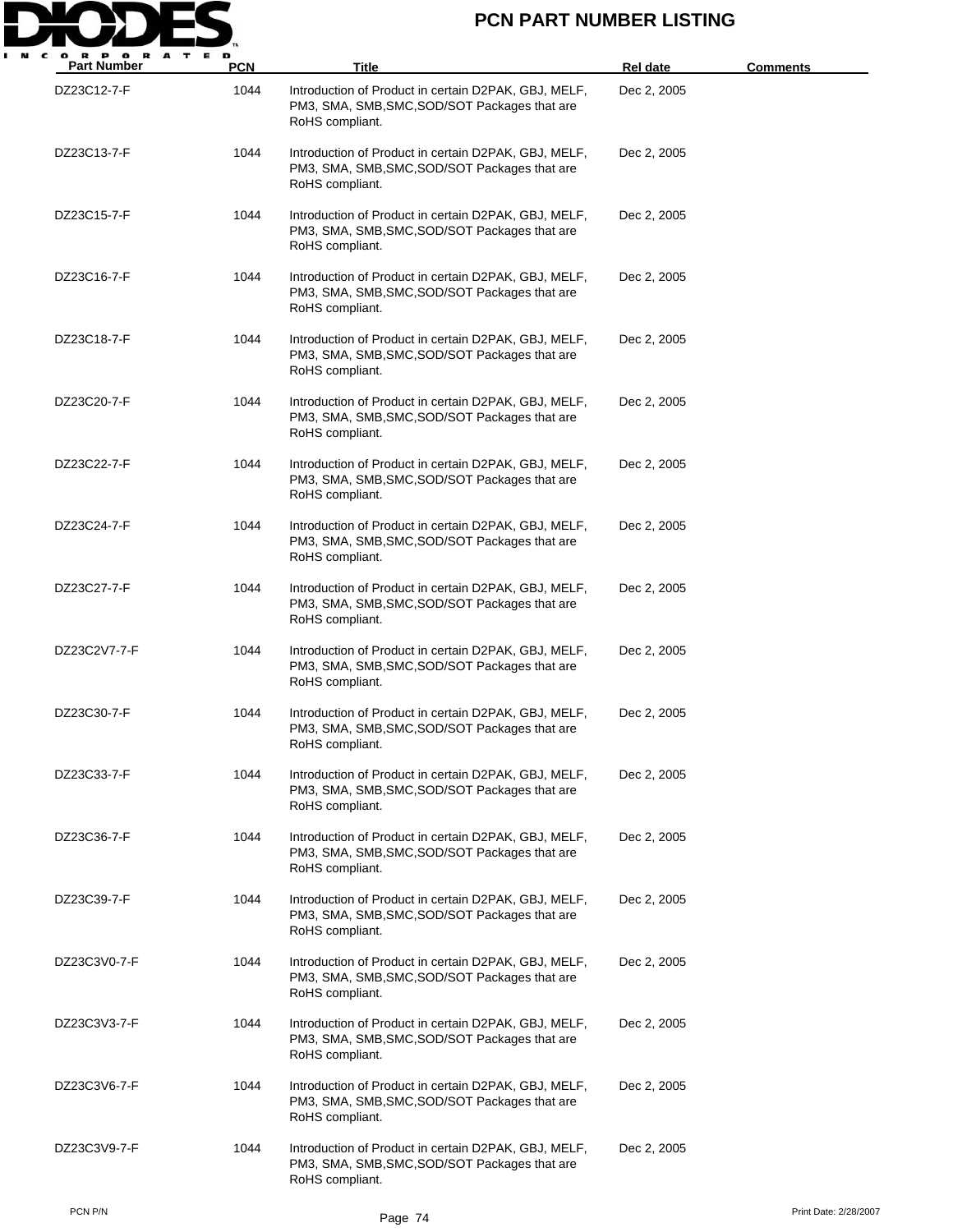

| $\mathbf u$<br><b>Part Number</b> | PCN  | Title                                                                                                                                                      | Rel date    | <b>Comments</b> |
|-----------------------------------|------|------------------------------------------------------------------------------------------------------------------------------------------------------------|-------------|-----------------|
| DZ23C43-7-F                       | 1044 | Introduction of Product in certain D2PAK, GBJ, MELF,<br>PM3, SMA, SMB, SMC, SOD/SOT Packages that are<br>RoHS compliant.                                   | Dec 2, 2005 |                 |
| DZ23C47-7-F                       | 1044 | Introduction of Product in certain D2PAK, GBJ, MELF,<br>PM3, SMA, SMB, SMC, SOD/SOT Packages that are<br>RoHS compliant.                                   | Dec 2, 2005 |                 |
| DZ23C4V3-7-F                      | 1044 | Introduction of Product in certain D2PAK, GBJ, MELF,<br>PM3, SMA, SMB, SMC, SOD/SOT Packages that are<br>RoHS compliant.                                   | Dec 2, 2005 |                 |
| DZ23C4V7-7-F                      | 1044 | Introduction of Product in certain D2PAK, GBJ, MELF,<br>PM3, SMA, SMB, SMC, SOD/SOT Packages that are<br>RoHS compliant.                                   | Dec 2, 2005 |                 |
| DZ23C51-7-F                       | 1044 | Introduction of Product in certain D2PAK, GBJ, MELF,<br>PM3, SMA, SMB, SMC, SOD/SOT Packages that are<br>RoHS compliant.                                   | Dec 2, 2005 |                 |
| DZ23C5V1-7-F                      | 1044 | Introduction of Product in certain D2PAK, GBJ, MELF,<br>PM3, SMA, SMB, SMC, SOD/SOT Packages that are<br>RoHS compliant.                                   | Dec 2, 2005 |                 |
| DZ23C5V6-7-F                      | 1044 | Introduction of Product in certain D2PAK, GBJ, MELF,<br>PM3, SMA, SMB, SMC, SOD/SOT Packages that are<br>RoHS compliant.                                   | Dec 2, 2005 |                 |
| DZ23C6V2-7-F                      | 1044 | Introduction of Product in certain D2PAK, GBJ, MELF,<br>PM3, SMA, SMB, SMC, SOD/SOT Packages that are<br>RoHS compliant.                                   | Dec 2, 2005 |                 |
| DZ23C6V8-7-F                      | 1044 | Introduction of Product in certain D2PAK, GBJ, MELF,<br>PM3, SMA, SMB, SMC, SOD/SOT Packages that are<br>RoHS compliant.                                   | Dec 2, 2005 |                 |
| DZ23C7V5-7-F                      | 1044 | Introduction of Product in certain D2PAK, GBJ, MELF,<br>PM3, SMA, SMB, SMC, SOD/SOT Packages that are<br>RoHS compliant.                                   | Dec 2, 2005 |                 |
| DZ23C8V2-7-F                      | 1044 | Introduction of Product in certain D2PAK, GBJ, MELF,<br>PM3, SMA, SMB, SMC, SOD/SOT Packages that are<br>RoHS compliant.                                   | Dec 2, 2005 |                 |
| DZ23C9V1-7-F                      | 1044 | Introduction of Product in certain D2PAK, GBJ, MELF,<br>PM3, SMA, SMB, SMC, SOD/SOT Packages that are<br>RoHS compliant.                                   | Dec 2, 2005 |                 |
| DZ23Cxxx                          | 1039 | Qualification of Fabrication Site for Switching, Zener<br>and Small Signal Transistor WaferAddition of second<br>approved Wafer Type for BAV70 and BAV70DW | Feb 5, 2005 |                 |
| ES1A-13-F                         | 1044 | Introduction of Product in certain D2PAK, GBJ, MELF,<br>PM3, SMA, SMB, SMC, SOD/SOT Packages that are<br>RoHS compliant.                                   | Dec 2, 2005 |                 |
| ES1B-13-F                         | 1044 | Introduction of Product in certain D2PAK, GBJ, MELF,<br>PM3, SMA, SMB, SMC, SOD/SOT Packages that are<br>RoHS compliant.                                   | Dec 2, 2005 |                 |
| <b>ES1C-13-F</b>                  | 1044 | Introduction of Product in certain D2PAK, GBJ, MELF,<br>PM3, SMA, SMB, SMC, SOD/SOT Packages that are<br>RoHS compliant.                                   | Dec 2, 2005 |                 |
| ES <sub>1</sub> D                 | 1049 | Lead-Free Lead Finish                                                                                                                                      |             | NOT RELEASED    |
| ES1D-13-F                         | 1044 | Introduction of Product in certain D2PAK, GBJ, MELF,<br>PM3, SMA, SMB, SMC, SOD/SOT Packages that are<br>RoHS compliant.                                   | Dec 2, 2005 |                 |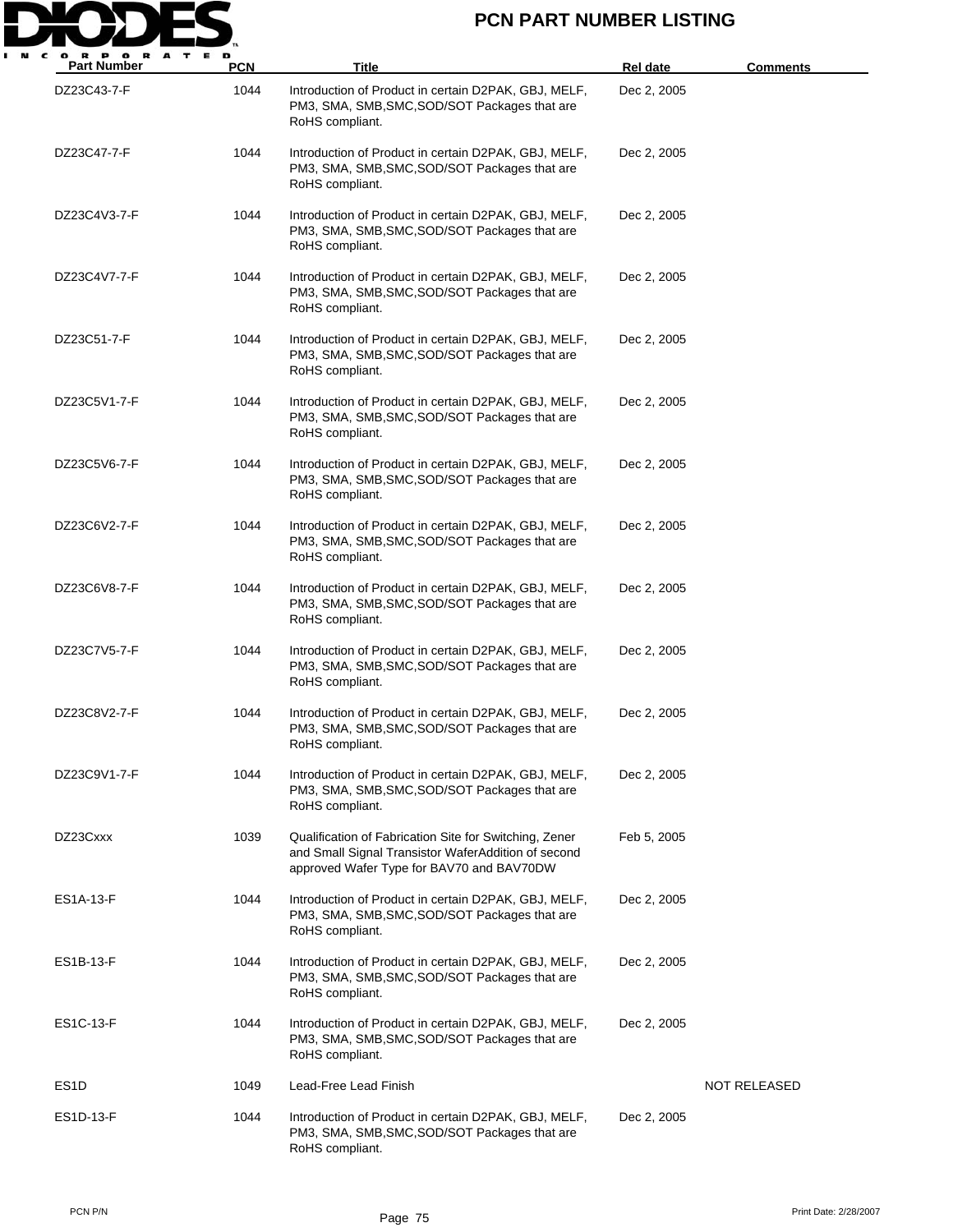

| $\mathbf v$<br><b>Part Number</b> | <b>PCN</b> | Title                                                                                                                    | <b>Rel date</b> | <b>Comments</b>       |
|-----------------------------------|------------|--------------------------------------------------------------------------------------------------------------------------|-----------------|-----------------------|
| <b>ES1G-13-F</b>                  | 1044       | Introduction of Product in certain D2PAK, GBJ, MELF,<br>PM3, SMA, SMB, SMC, SOD/SOT Packages that are<br>RoHS compliant. | Dec 2, 2005     |                       |
| ES2A-13-F                         | 1044       | Introduction of Product in certain D2PAK, GBJ, MELF,<br>PM3, SMA, SMB, SMC, SOD/SOT Packages that are<br>RoHS compliant. | Dec 2, 2005     |                       |
| ES2AA-13-F                        | 1044       | Introduction of Product in certain D2PAK, GBJ, MELF,<br>PM3, SMA, SMB, SMC, SOD/SOT Packages that are<br>RoHS compliant. | Dec 2, 2005     |                       |
| ES2B-13-F                         | 1044       | Introduction of Product in certain D2PAK, GBJ, MELF,<br>PM3, SMA, SMB, SMC, SOD/SOT Packages that are<br>RoHS compliant. | Dec 2, 2005     |                       |
| ES2BA-13                          | 1049       | Lead-Free Lead Finish                                                                                                    |                 | NOT RELEASED          |
| ES2BA-13-F                        | 1044       | Introduction of Product in certain D2PAK, GBJ, MELF,<br>PM3, SMA, SMB, SMC, SOD/SOT Packages that are<br>RoHS compliant. | Dec 2, 2005     |                       |
| ES2BA-13-F                        | 1049       | Lead-Free Lead Finish                                                                                                    |                 | NOT RELEASED          |
| ES2C-13-F                         | 1044       | Introduction of Product in certain D2PAK, GBJ, MELF,<br>PM3, SMA, SMB, SMC, SOD/SOT Packages that are<br>RoHS compliant. | Dec 2, 2005     |                       |
| ES2CA-13-F                        | 1044       | Introduction of Product in certain D2PAK, GBJ, MELF,<br>PM3, SMA, SMB, SMC, SOD/SOT Packages that are<br>RoHS compliant. | Dec 2, 2005     |                       |
| ES2D-13-F                         | 1044       | Introduction of Product in certain D2PAK, GBJ, MELF,<br>PM3, SMA, SMB, SMC, SOD/SOT Packages that are<br>RoHS compliant. | Dec 2, 2005     |                       |
| ES2DA-13-F                        | 1044       | Introduction of Product in certain D2PAK, GBJ, MELF,<br>PM3, SMA, SMB, SMC, SOD/SOT Packages that are<br>RoHS compliant. | Dec 2, 2005     |                       |
| ES2G-13-F                         | 1044       | Introduction of Product in certain D2PAK, GBJ, MELF,<br>PM3, SMA, SMB, SMC, SOD/SOT Packages that are<br>RoHS compliant. | Dec 2, 2005     |                       |
| ES3A-13-F                         | 1044       | Introduction of Product in certain D2PAK, GBJ, MELF,<br>PM3, SMA, SMB, SMC, SOD/SOT Packages that are<br>RoHS compliant. | Dec 2, 2005     |                       |
| ES3AB-13-F                        | 1044       | Introduction of Product in certain D2PAK, GBJ, MELF,<br>PM3, SMA, SMB, SMC, SOD/SOT Packages that are<br>RoHS compliant. | Dec 2, 2005     |                       |
| ES3B-13-F                         | 1044       | Introduction of Product in certain D2PAK, GBJ, MELF,<br>PM3, SMA, SMB, SMC, SOD/SOT Packages that are<br>RoHS compliant. | Dec 2, 2005     |                       |
| ES3BB-13-F                        | 1044       | Introduction of Product in certain D2PAK, GBJ, MELF,<br>PM3, SMA, SMB, SMC, SOD/SOT Packages that are<br>RoHS compliant. | Dec 2, 2005     |                       |
| ES3C-13-F                         | 1044       | Introduction of Product in certain D2PAK, GBJ, MELF,<br>PM3, SMA, SMB, SMC, SOD/SOT Packages that are<br>RoHS compliant. | Dec 2, 2005     |                       |
| ES3CB-13-F                        | 1044       | Introduction of Product in certain D2PAK, GBJ, MELF,<br>PM3, SMA, SMB, SMC, SOD/SOT Packages that are<br>RoHS compliant. | Dec 2, 2005     |                       |
| ES3D-13-F                         | 1044       | Introduction of Product in certain D2PAK, GBJ, MELF,<br>PM3, SMA, SMB, SMC, SOD/SOT Packages that are<br>RoHS compliant. | Dec 2, 2005     |                       |
| PCN P/N                           |            | Page 76                                                                                                                  |                 | Print Date: 2/28/2007 |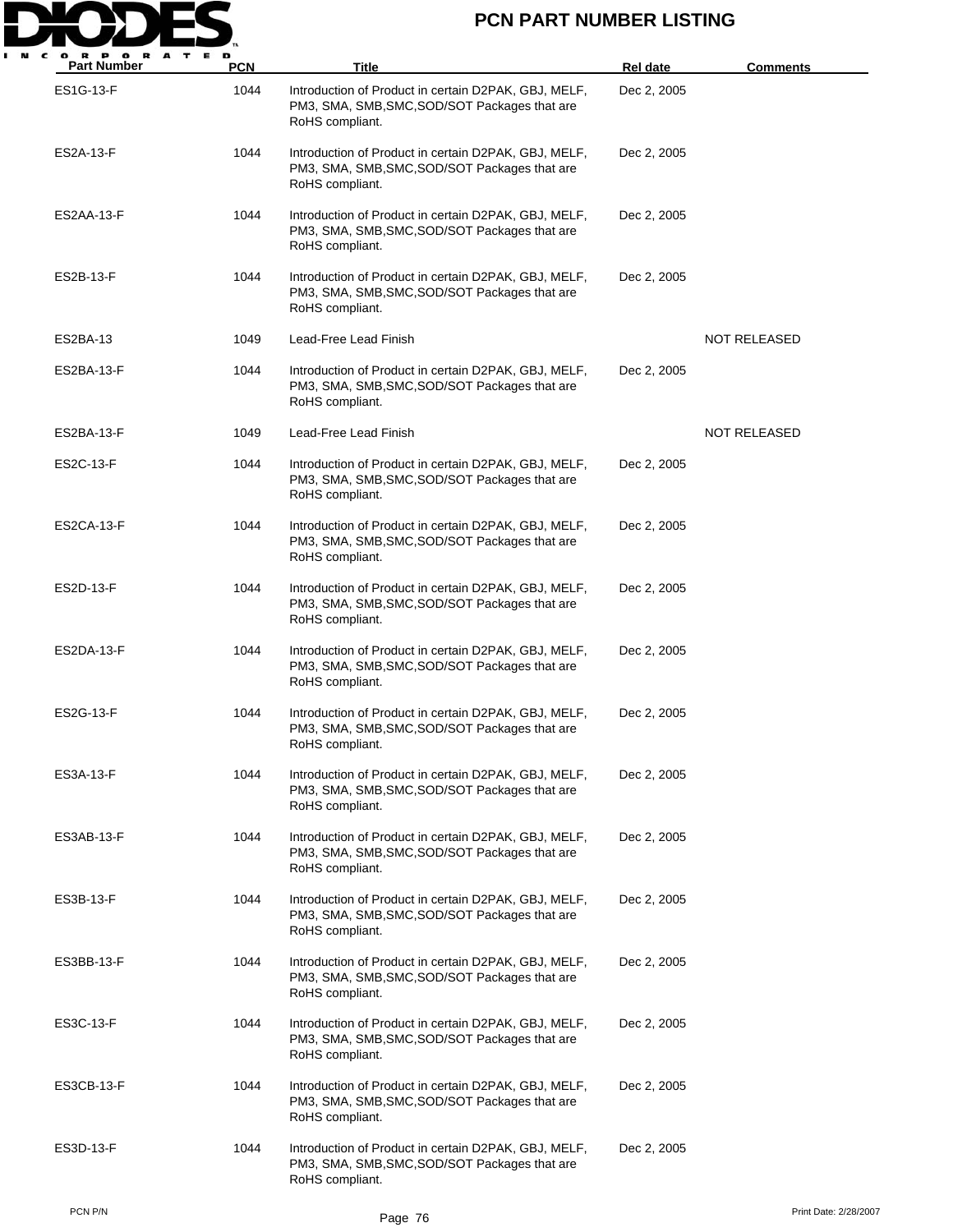

| P OR<br>A<br>т<br>в.<br><b>Part Number</b> | <b>PCN</b> | Title                                                                                                                    | Rel date    | <b>Comments</b>     |
|--------------------------------------------|------------|--------------------------------------------------------------------------------------------------------------------------|-------------|---------------------|
| ES3DB-13-F                                 | 1044       | Introduction of Product in certain D2PAK, GBJ, MELF,<br>PM3, SMA, SMB, SMC, SOD/SOT Packages that are<br>RoHS compliant. | Dec 2, 2005 |                     |
| FR801                                      | 1049       | Lead-Free Lead Finish                                                                                                    |             | <b>NOT RELEASED</b> |
| FR802                                      | 1049       | Lead-Free Lead Finish                                                                                                    |             | <b>NOT RELEASED</b> |
| FR803                                      | 1049       | Lead-Free Lead Finish                                                                                                    |             | <b>NOT RELEASED</b> |
| FR804                                      | 1049       | Lead-Free Lead Finish                                                                                                    |             | <b>NOT RELEASED</b> |
| <b>FR805</b>                               | 1049       | Lead-Free Lead Finish                                                                                                    |             | <b>NOT RELEASED</b> |
| GBJ10005                                   | 1049       | Lead-Free Lead Finish                                                                                                    |             | <b>NOT RELEASED</b> |
| GBJ10005                                   | 1055       | Wu-Xi Plant Begins Operations                                                                                            | Dec 5, 2006 |                     |
| GBJ10005-F                                 | 1044       | Introduction of Product in certain D2PAK, GBJ, MELF,<br>PM3, SMA, SMB, SMC, SOD/SOT Packages that are<br>RoHS compliant. | Dec 2, 2005 |                     |
| GBJ10005-F                                 | 1049       | Lead-Free Lead Finish                                                                                                    |             | <b>NOT RELEASED</b> |
| GBJ1001                                    | 1049       | Lead-Free Lead Finish                                                                                                    |             | <b>NOT RELEASED</b> |
| GBJ1001                                    | 1055       | Wu-Xi Plant Begins Operations                                                                                            | Dec 5, 2006 |                     |
| GBJ1001-F                                  | 1044       | Introduction of Product in certain D2PAK, GBJ, MELF,<br>PM3, SMA, SMB, SMC, SOD/SOT Packages that are<br>RoHS compliant. | Dec 2, 2005 |                     |
| GBJ1001-F                                  | 1049       | Lead-Free Lead Finish                                                                                                    |             | <b>NOT RELEASED</b> |
| GBJ1002                                    | 1049       | Lead-Free Lead Finish                                                                                                    |             | <b>NOT RELEASED</b> |
| GBJ1002                                    | 1055       | Wu-Xi Plant Begins Operations                                                                                            | Dec 5, 2006 |                     |
| GBJ1002-F                                  | 1044       | Introduction of Product in certain D2PAK, GBJ, MELF,<br>PM3, SMA, SMB, SMC, SOD/SOT Packages that are<br>RoHS compliant. | Dec 2, 2005 |                     |
| GBJ1002-F                                  | 1049       | Lead-Free Lead Finish                                                                                                    |             | <b>NOT RELEASED</b> |
| GBJ1004                                    | 1049       | Lead-Free Lead Finish                                                                                                    |             | <b>NOT RELEASED</b> |
| GBJ1004                                    | 1055       | Wu-Xi Plant Begins Operations                                                                                            | Dec 5, 2006 |                     |
| GBJ1004-F                                  | 1044       | Introduction of Product in certain D2PAK, GBJ, MELF,<br>PM3, SMA, SMB, SMC, SOD/SOT Packages that are<br>RoHS compliant. | Dec 2, 2005 |                     |
| GBJ1004-F                                  | 1049       | Lead-Free Lead Finish                                                                                                    |             | NOT RELEASED        |
| GBJ1006                                    | 1049       | Lead-Free Lead Finish                                                                                                    |             | <b>NOT RELEASED</b> |
| GBJ1006                                    | 1055       | Wu-Xi Plant Begins Operations                                                                                            | Dec 5, 2006 |                     |
| GBJ1006-F                                  | 1044       | Introduction of Product in certain D2PAK, GBJ, MELF,<br>PM3, SMA, SMB, SMC, SOD/SOT Packages that are<br>RoHS compliant. | Dec 2, 2005 |                     |
| GBJ1006-F                                  | 1049       | Lead-Free Lead Finish                                                                                                    |             | <b>NOT RELEASED</b> |
| GBJ1008                                    | 1049       | Lead-Free Lead Finish                                                                                                    |             | <b>NOT RELEASED</b> |
| GBJ1008                                    | 1055       | Wu-Xi Plant Begins Operations                                                                                            | Dec 5, 2006 |                     |
| GBJ1008-F                                  | 1044       | Introduction of Product in certain D2PAK, GBJ, MELF,<br>PM3, SMA, SMB, SMC, SOD/SOT Packages that are<br>RoHS compliant. | Dec 2, 2005 |                     |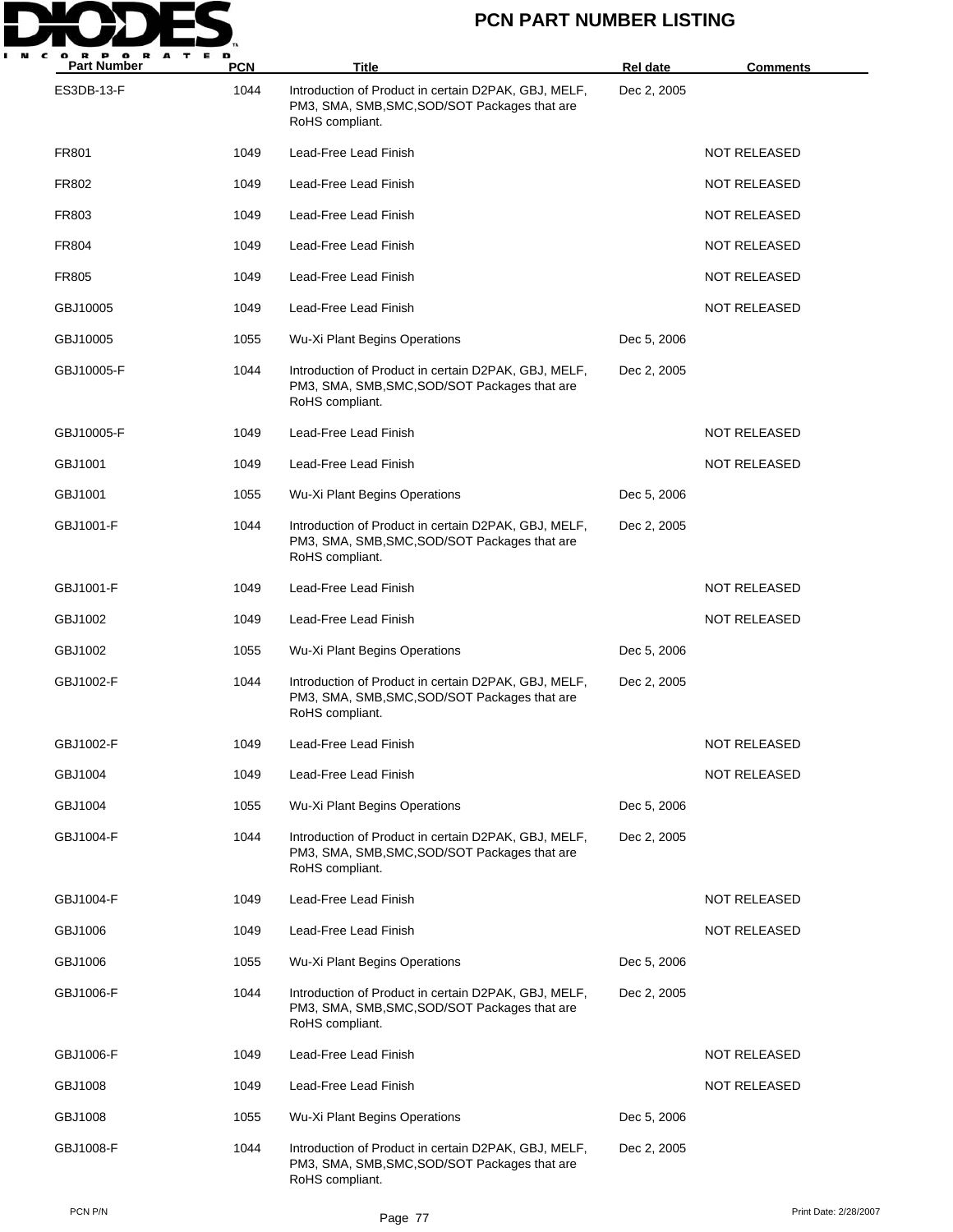

| <b>Part Number</b> | <b>PCN</b> | <b>Title</b>                                                                                                             | <b>Rel date</b> | <b>Comments</b>     |
|--------------------|------------|--------------------------------------------------------------------------------------------------------------------------|-----------------|---------------------|
| GBJ1008-F          | 1049       | Lead-Free Lead Finish                                                                                                    |                 | <b>NOT RELEASED</b> |
| GBJ1010            | 1049       | Lead-Free Lead Finish                                                                                                    |                 | <b>NOT RELEASED</b> |
| GBJ1010            | 1055       | Wu-Xi Plant Begins Operations                                                                                            | Dec 5, 2006     |                     |
| GBJ1010-F          | 1044       | Introduction of Product in certain D2PAK, GBJ, MELF,<br>PM3, SMA, SMB, SMC, SOD/SOT Packages that are<br>RoHS compliant. | Dec 2, 2005     |                     |
| GBJ1010-F          | 1049       | Lead-Free Lead Finish                                                                                                    |                 | <b>NOT RELEASED</b> |
| GBJ15005           | 1049       | Lead-Free Lead Finish                                                                                                    |                 | <b>NOT RELEASED</b> |
| GBJ15005           | 1055       | Wu-Xi Plant Begins Operations                                                                                            | Dec 5, 2006     |                     |
| GBJ15005-F         | 1044       | Introduction of Product in certain D2PAK, GBJ, MELF,<br>PM3, SMA, SMB, SMC, SOD/SOT Packages that are<br>RoHS compliant. | Dec 2, 2005     |                     |
| GBJ15005-F         | 1049       | Lead-Free Lead Finish                                                                                                    |                 | <b>NOT RELEASED</b> |
| GBJ1501            | 1049       | Lead-Free Lead Finish                                                                                                    |                 | <b>NOT RELEASED</b> |
| GBJ1501            | 1055       | Wu-Xi Plant Begins Operations                                                                                            | Dec 5, 2006     |                     |
| GBJ1501-F          | 1044       | Introduction of Product in certain D2PAK, GBJ, MELF,<br>PM3, SMA, SMB, SMC, SOD/SOT Packages that are<br>RoHS compliant. | Dec 2, 2005     |                     |
| GBJ1501-F          | 1049       | Lead-Free Lead Finish                                                                                                    |                 | <b>NOT RELEASED</b> |
| GBJ1502            | 1049       | Lead-Free Lead Finish                                                                                                    |                 | <b>NOT RELEASED</b> |
| GBJ1502            | 1055       | Wu-Xi Plant Begins Operations                                                                                            | Dec 5, 2006     |                     |
| GBJ1502-F          | 1044       | Introduction of Product in certain D2PAK, GBJ, MELF,<br>PM3, SMA, SMB, SMC, SOD/SOT Packages that are<br>RoHS compliant. | Dec 2, 2005     |                     |
| GBJ1502-F          | 1049       | Lead-Free Lead Finish                                                                                                    |                 | <b>NOT RELEASED</b> |
| GBJ1504            | 1049       | Lead-Free Lead Finish                                                                                                    |                 | <b>NOT RELEASED</b> |
| GBJ1504            | 1055       | Wu-Xi Plant Begins Operations                                                                                            | Dec 5, 2006     |                     |
| GBJ1504-F          | 1044       | Introduction of Product in certain D2PAK, GBJ, MELF,<br>PM3, SMA, SMB, SMC, SOD/SOT Packages that are<br>RoHS compliant. | Dec 2, 2005     |                     |
| GBJ1504-F          | 1049       | Lead-Free Lead Finish                                                                                                    |                 | <b>NOT RELEASED</b> |
| GBJ1506            | 1049       | Lead-Free Lead Finish                                                                                                    |                 | NOT RELEASED        |
| GBJ1506            | 1055       | Wu-Xi Plant Begins Operations                                                                                            | Dec 5, 2006     |                     |
| GBJ1506-01         | 1049       | Lead-Free Lead Finish                                                                                                    |                 | <b>NOT RELEASED</b> |
| GBJ1506-02-F       | 1049       | Lead-Free Lead Finish                                                                                                    |                 | NOT RELEASED        |
| GBJ1506-F          | 1044       | Introduction of Product in certain D2PAK, GBJ, MELF,<br>PM3, SMA, SMB, SMC, SOD/SOT Packages that are<br>RoHS compliant. | Dec 2, 2005     |                     |
| GBJ1506-F          | 1049       | Lead-Free Lead Finish                                                                                                    |                 | NOT RELEASED        |
| GBJ1508            | 1049       | Lead-Free Lead Finish                                                                                                    |                 | NOT RELEASED        |
| GBJ1508            | 1055       | Wu-Xi Plant Begins Operations                                                                                            | Dec 5, 2006     |                     |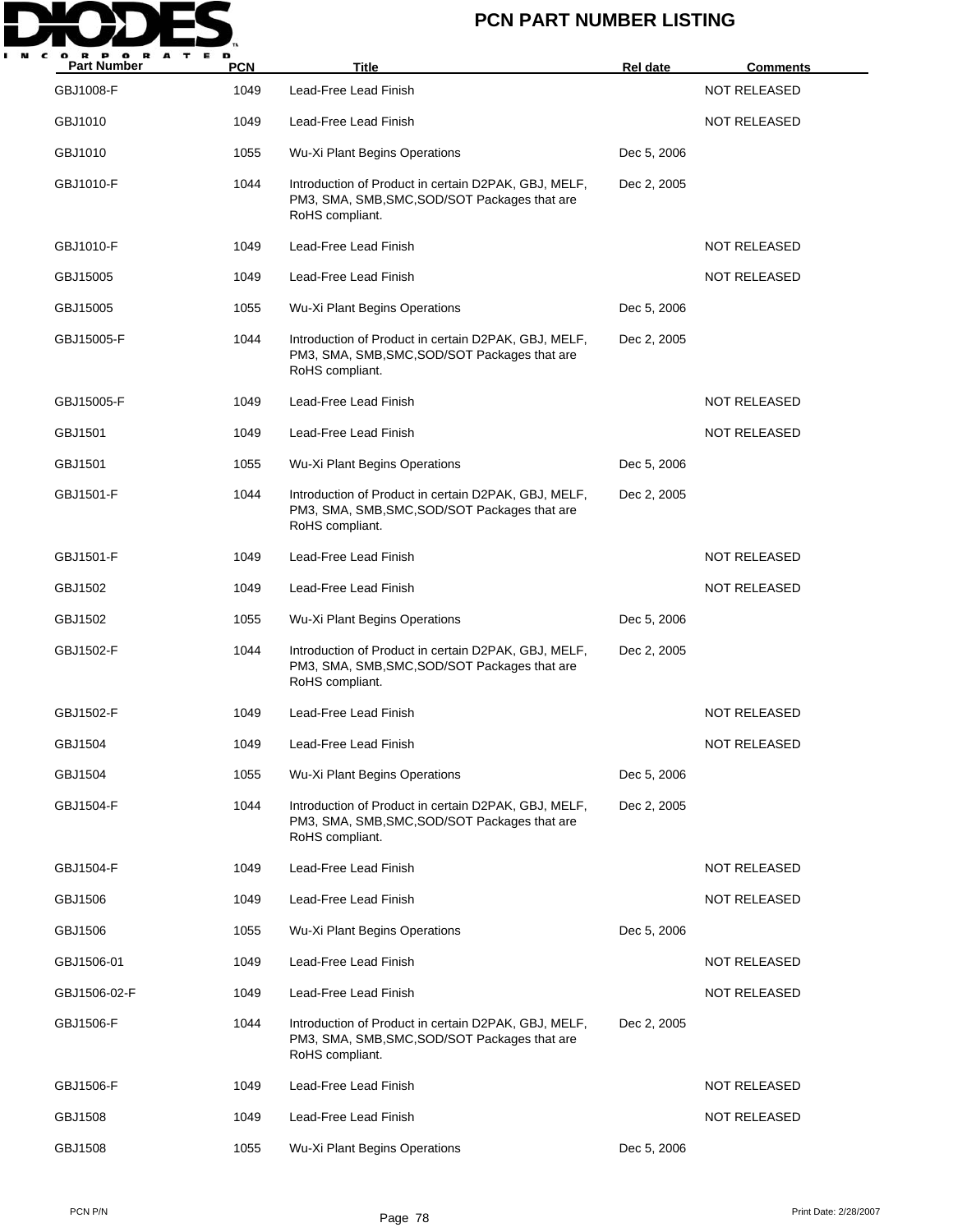

| <b>Part Number</b> | <b>PCN</b> | Title                                                                                                                    | <b>Rel date</b> | <b>Comments</b>     |
|--------------------|------------|--------------------------------------------------------------------------------------------------------------------------|-----------------|---------------------|
| GBJ1508-F          | 1044       | Introduction of Product in certain D2PAK, GBJ, MELF,<br>PM3, SMA, SMB, SMC, SOD/SOT Packages that are<br>RoHS compliant. | Dec 2, 2005     |                     |
| GBJ1508-F          | 1049       | Lead-Free Lead Finish                                                                                                    |                 | NOT RELEASED        |
| GBJ1510            | 1049       | Lead-Free Lead Finish                                                                                                    |                 | <b>NOT RELEASED</b> |
| GBJ1510            | 1055       | Wu-Xi Plant Begins Operations                                                                                            | Dec 5, 2006     |                     |
| GBJ1510-F          | 1044       | Introduction of Product in certain D2PAK, GBJ, MELF,<br>PM3, SMA, SMB, SMC, SOD/SOT Packages that are<br>RoHS compliant. | Dec 2, 2005     |                     |
| GBJ1510-F          | 1049       | Lead-Free Lead Finish                                                                                                    |                 | NOT RELEASED        |
| GBJ20005           | 1049       | Lead-Free Lead Finish                                                                                                    |                 | <b>NOT RELEASED</b> |
| GBJ20005           | 1055       | Wu-Xi Plant Begins Operations                                                                                            | Dec 5, 2006     |                     |
| GBJ20005-F         | 1044       | Introduction of Product in certain D2PAK, GBJ, MELF,<br>PM3, SMA, SMB, SMC, SOD/SOT Packages that are<br>RoHS compliant. | Dec 2, 2005     |                     |
| GBJ20005-F         | 1049       | Lead-Free Lead Finish                                                                                                    |                 | <b>NOT RELEASED</b> |
| GBJ2001            | 1049       | Lead-Free Lead Finish                                                                                                    |                 | NOT RELEASED        |
| GBJ2001            | 1055       | Wu-Xi Plant Begins Operations                                                                                            | Dec 5, 2006     |                     |
| GBJ2001-F          | 1044       | Introduction of Product in certain D2PAK, GBJ, MELF,<br>PM3, SMA, SMB, SMC, SOD/SOT Packages that are<br>RoHS compliant. | Dec 2, 2005     |                     |
| GBJ2001-F          | 1049       | Lead-Free Lead Finish                                                                                                    |                 | <b>NOT RELEASED</b> |
| GBJ2002            | 1049       | Lead-Free Lead Finish                                                                                                    |                 | <b>NOT RELEASED</b> |
| GBJ2002            | 1055       | Wu-Xi Plant Begins Operations                                                                                            | Dec 5, 2006     |                     |
| GBJ2002-F          | 1044       | Introduction of Product in certain D2PAK, GBJ, MELF,<br>PM3, SMA, SMB, SMC, SOD/SOT Packages that are<br>RoHS compliant. | Dec 2, 2005     |                     |
| GBJ2002-F          | 1049       | Lead-Free Lead Finish                                                                                                    |                 | NOT RELEASED        |
| GBJ2004            | 1049       | Lead-Free Lead Finish                                                                                                    |                 | NOT RELEASED        |
| GBJ2004            | 1055       | Wu-Xi Plant Begins Operations                                                                                            | Dec 5, 2006     |                     |
| GBJ2004-F          | 1044       | Introduction of Product in certain D2PAK, GBJ, MELF,<br>PM3, SMA, SMB, SMC, SOD/SOT Packages that are<br>RoHS compliant. | Dec 2, 2005     |                     |
| GBJ2004-F          | 1049       | Lead-Free Lead Finish                                                                                                    |                 | <b>NOT RELEASED</b> |
| GBJ2006            | 1049       | Lead-Free Lead Finish                                                                                                    |                 | NOT RELEASED        |
| GBJ2006            | 1055       | Wu-Xi Plant Begins Operations                                                                                            | Dec 5, 2006     |                     |
| GBJ2006-F          | 1044       | Introduction of Product in certain D2PAK, GBJ, MELF,<br>PM3, SMA, SMB, SMC, SOD/SOT Packages that are<br>RoHS compliant. | Dec 2, 2005     |                     |
| GBJ2006-F          | 1049       | Lead-Free Lead Finish                                                                                                    |                 | NOT RELEASED        |
| GBJ2008            | 1049       | Lead-Free Lead Finish                                                                                                    |                 | <b>NOT RELEASED</b> |
| GBJ2008            | 1055       | Wu-Xi Plant Begins Operations                                                                                            | Dec 5, 2006     |                     |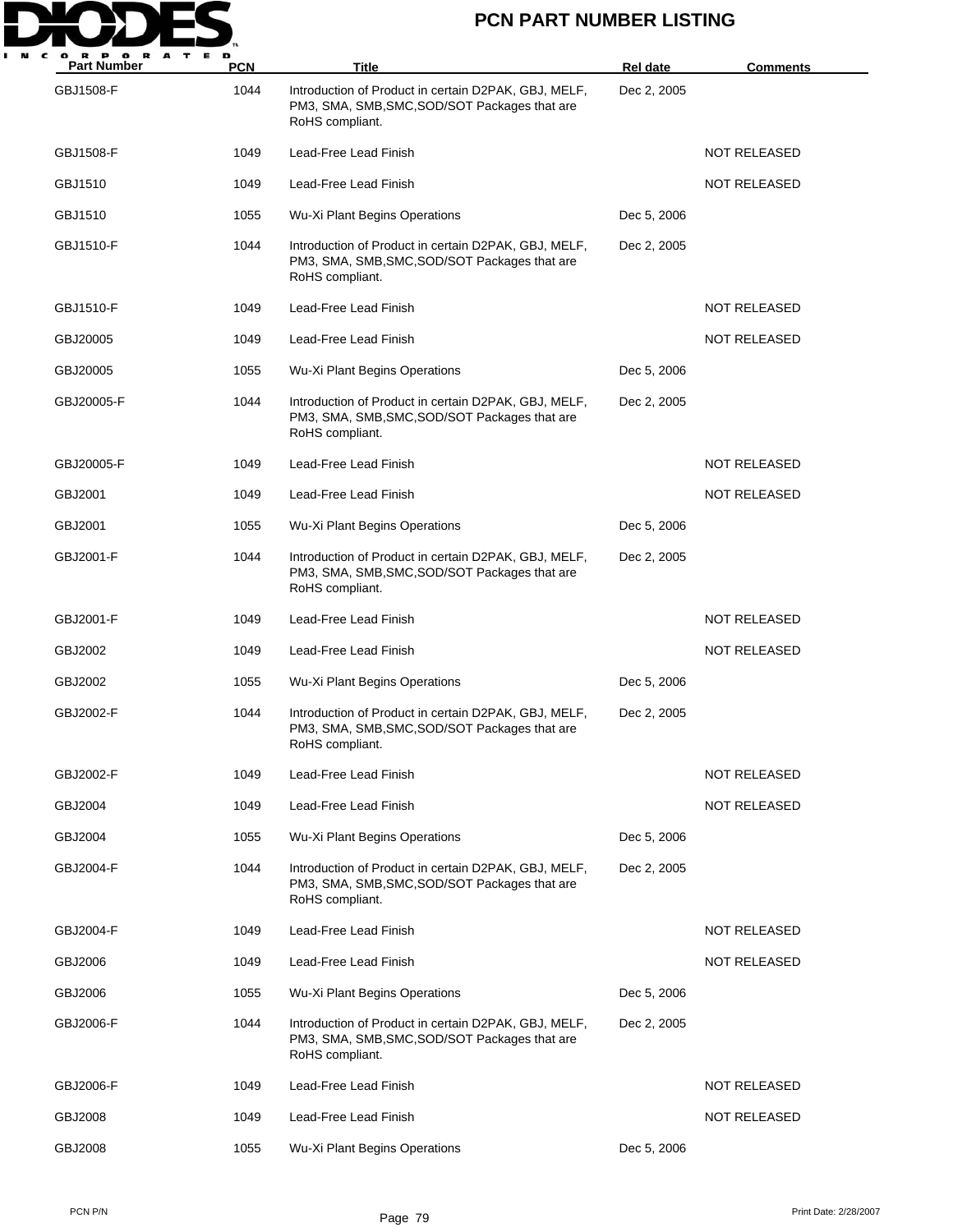

| P O<br>A<br><b>Part Number</b> | <b>PCN</b> | Title                                                                                                                    | <b>Rel date</b> | <b>Comments</b>       |
|--------------------------------|------------|--------------------------------------------------------------------------------------------------------------------------|-----------------|-----------------------|
| GBJ2008-F                      | 1044       | Introduction of Product in certain D2PAK, GBJ, MELF,<br>PM3, SMA, SMB, SMC, SOD/SOT Packages that are<br>RoHS compliant. | Dec 2, 2005     |                       |
| GBJ2008-F                      | 1049       | Lead-Free Lead Finish                                                                                                    |                 | <b>NOT RELEASED</b>   |
| GBJ2010                        | 1049       | Lead-Free Lead Finish                                                                                                    |                 | NOT RELEASED          |
| GBJ2010                        | 1055       | Wu-Xi Plant Begins Operations                                                                                            | Dec 5, 2006     |                       |
| GBJ2010-F                      | 1044       | Introduction of Product in certain D2PAK, GBJ, MELF,<br>PM3, SMA, SMB, SMC, SOD/SOT Packages that are<br>RoHS compliant. | Dec 2, 2005     |                       |
| GBJ2010-F                      | 1049       | Lead-Free Lead Finish                                                                                                    |                 | NOT RELEASED          |
| GBJ25005                       | 1049       | Lead-Free Lead Finish                                                                                                    |                 | <b>NOT RELEASED</b>   |
| GBJ25005                       | 1055       | Wu-Xi Plant Begins Operations                                                                                            | Dec 5, 2006     |                       |
| GBJ25005-F                     | 1044       | Introduction of Product in certain D2PAK, GBJ, MELF,<br>PM3, SMA, SMB, SMC, SOD/SOT Packages that are<br>RoHS compliant. | Dec 2, 2005     |                       |
| GBJ25005-F                     | 1049       | Lead-Free Lead Finish                                                                                                    |                 | <b>NOT RELEASED</b>   |
| GBJ2501                        | 1049       | Lead-Free Lead Finish                                                                                                    |                 | NOT RELEASED          |
| GBJ2501                        | 1055       | Wu-Xi Plant Begins Operations                                                                                            | Dec 5, 2006     |                       |
| GBJ2501-F                      | 1044       | Introduction of Product in certain D2PAK, GBJ, MELF,<br>PM3, SMA, SMB, SMC, SOD/SOT Packages that are<br>RoHS compliant. | Dec 2, 2005     |                       |
| GBJ2501-F                      | 1049       | Lead-Free Lead Finish                                                                                                    |                 | NOT RELEASED          |
| GBJ2502                        | 1049       | Lead-Free Lead Finish                                                                                                    |                 | NOT RELEASED          |
| GBJ2502                        | 1055       | Wu-Xi Plant Begins Operations                                                                                            | Dec 5, 2006     |                       |
| GBJ2502-F                      | 1044       | Introduction of Product in certain D2PAK, GBJ, MELF,<br>PM3, SMA, SMB, SMC, SOD/SOT Packages that are<br>RoHS compliant. | Dec 2, 2005     |                       |
| GBJ2502-F                      | 1049       | Lead-Free Lead Finish                                                                                                    |                 | NOT RELEASED          |
| GBJ2504                        | 1049       | Lead-Free Lead Finish                                                                                                    |                 | <b>NOT RELEASED</b>   |
| GBJ2504                        | 1055       | Wu-Xi Plant Begins Operations                                                                                            | Dec 5, 2006     |                       |
| GBJ2504-F                      | 1044       | Introduction of Product in certain D2PAK, GBJ, MELF,<br>PM3, SMA, SMB, SMC, SOD/SOT Packages that are<br>RoHS compliant. | Dec 2, 2005     |                       |
| GBJ2504-F                      | 1049       | Lead-Free Lead Finish                                                                                                    |                 | <b>NOT RELEASED</b>   |
| GBJ2506                        | 1049       | Lead-Free Lead Finish                                                                                                    |                 | <b>NOT RELEASED</b>   |
| GBJ2506                        | 1055       | Wu-Xi Plant Begins Operations                                                                                            | Dec 5, 2006     |                       |
| GBJ2506-01                     | 1049       | Lead-Free Lead Finish                                                                                                    |                 | NOT RELEASED          |
| GBJ2506-F                      | 1044       | Introduction of Product in certain D2PAK, GBJ, MELF,<br>PM3, SMA, SMB, SMC, SOD/SOT Packages that are<br>RoHS compliant. | Dec 2, 2005     |                       |
| GBJ2506-F                      | 1049       | Lead-Free Lead Finish                                                                                                    |                 | NOT RELEASED          |
| GBJ2508                        | 1049       | Lead-Free Lead Finish                                                                                                    |                 | <b>NOT RELEASED</b>   |
| GBJ2508                        | 1055       | Wu-Xi Plant Begins Operations                                                                                            | Dec 5, 2006     |                       |
| PCN P/N                        |            | Page 80                                                                                                                  |                 | Print Date: 2/28/2007 |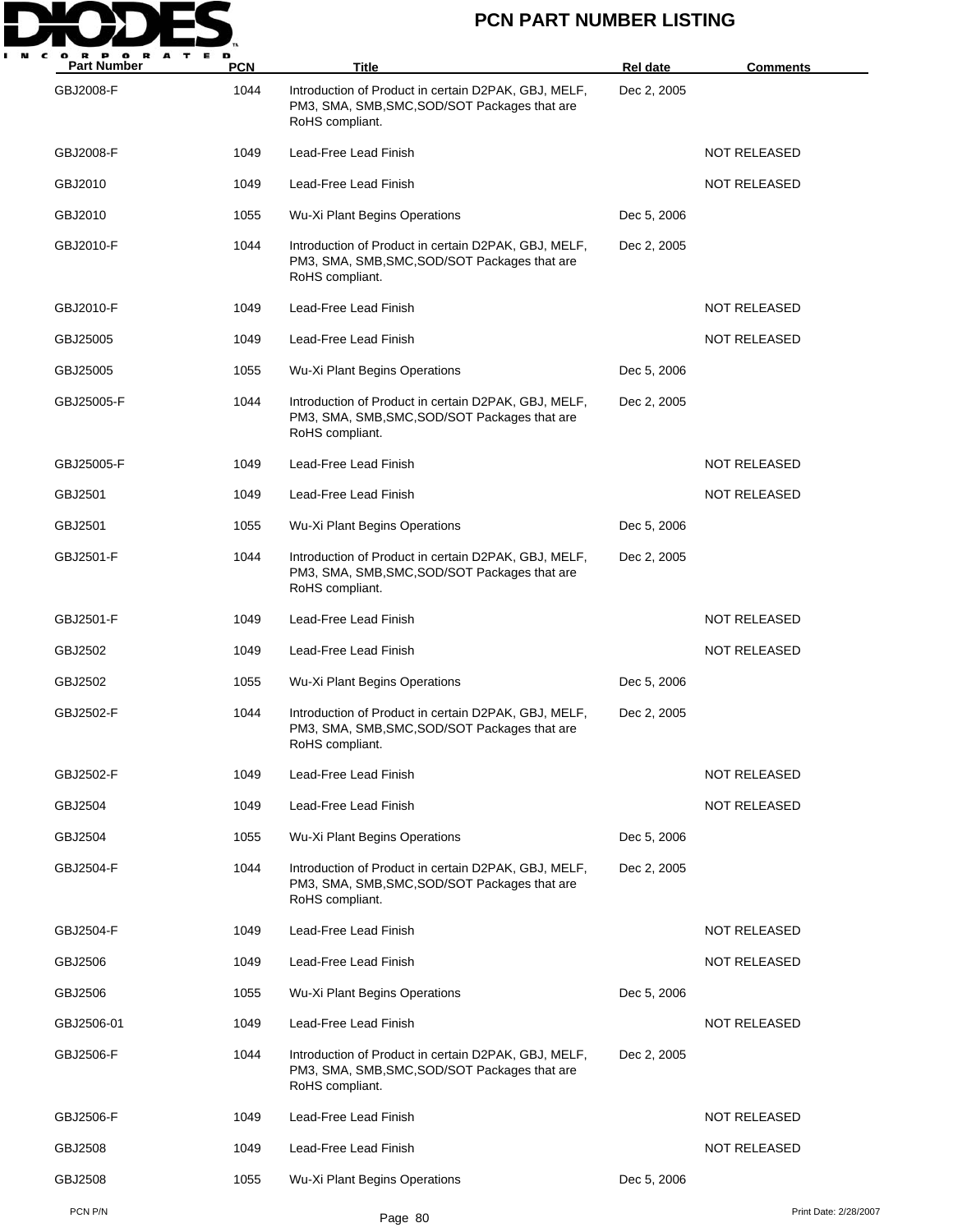

| A<br><b>Part Number</b> | <b>PCN</b> | Title                                                                                                                    | <b>Rel date</b> | <b>Comments</b>       |
|-------------------------|------------|--------------------------------------------------------------------------------------------------------------------------|-----------------|-----------------------|
| GBJ2508-F               | 1044       | Introduction of Product in certain D2PAK, GBJ, MELF,<br>PM3, SMA, SMB, SMC, SOD/SOT Packages that are<br>RoHS compliant. | Dec 2, 2005     |                       |
| GBJ2508-F               | 1049       | Lead-Free Lead Finish                                                                                                    |                 | <b>NOT RELEASED</b>   |
| GBJ2510                 | 1049       | Lead-Free Lead Finish                                                                                                    |                 | NOT RELEASED          |
| GBJ2510                 | 1055       | Wu-Xi Plant Begins Operations                                                                                            | Dec 5, 2006     |                       |
| GBJ2510-F               | 1044       | Introduction of Product in certain D2PAK, GBJ, MELF,<br>PM3, SMA, SMB, SMC, SOD/SOT Packages that are<br>RoHS compliant. | Dec 2, 2005     |                       |
| GBJ2510-F               | 1049       | Lead-Free Lead Finish                                                                                                    |                 | NOT RELEASED          |
| GBJ6005                 | 1049       | Lead-Free Lead Finish                                                                                                    |                 | <b>NOT RELEASED</b>   |
| GBJ6005                 | 1055       | Wu-Xi Plant Begins Operations                                                                                            | Dec 5, 2006     |                       |
| GBJ6005-F               | 1044       | Introduction of Product in certain D2PAK, GBJ, MELF,<br>PM3, SMA, SMB, SMC, SOD/SOT Packages that are<br>RoHS compliant. | Dec 2, 2005     |                       |
| GBJ6005-F               | 1049       | Lead-Free Lead Finish                                                                                                    |                 | <b>NOT RELEASED</b>   |
| GBJ601                  | 1049       | Lead-Free Lead Finish                                                                                                    |                 | <b>NOT RELEASED</b>   |
| GBJ601                  | 1055       | Wu-Xi Plant Begins Operations                                                                                            | Dec 5, 2006     |                       |
| GBJ601-F                | 1044       | Introduction of Product in certain D2PAK, GBJ, MELF,<br>PM3, SMA, SMB, SMC, SOD/SOT Packages that are<br>RoHS compliant. | Dec 2, 2005     |                       |
| GBJ601-F                | 1049       | Lead-Free Lead Finish                                                                                                    |                 | <b>NOT RELEASED</b>   |
| GBJ602                  | 1049       | Lead-Free Lead Finish                                                                                                    |                 | NOT RELEASED          |
| GBJ602                  | 1055       | Wu-Xi Plant Begins Operations                                                                                            | Dec 5, 2006     |                       |
| <b>GBJ602-F</b>         | 1044       | Introduction of Product in certain D2PAK, GBJ, MELF,<br>PM3, SMA, SMB, SMC, SOD/SOT Packages that are<br>RoHS compliant. | Dec 2, 2005     |                       |
| GBJ602-F                | 1049       | Lead-Free Lead Finish                                                                                                    |                 | <b>NOT RELEASED</b>   |
| <b>GBJ604</b>           | 1049       | Lead-Free Lead Finish                                                                                                    |                 | <b>NOT RELEASED</b>   |
| GBJ604                  | 1055       | Wu-Xi Plant Begins Operations                                                                                            | Dec 5, 2006     |                       |
| GBJ604-F                | 1044       | Introduction of Product in certain D2PAK, GBJ, MELF,<br>PM3, SMA, SMB, SMC, SOD/SOT Packages that are<br>RoHS compliant. | Dec 2, 2005     |                       |
| GBJ604-F                | 1049       | Lead-Free Lead Finish                                                                                                    |                 | <b>NOT RELEASED</b>   |
| <b>GBJ606</b>           | 1049       | Lead-Free Lead Finish                                                                                                    |                 | <b>NOT RELEASED</b>   |
| <b>GBJ606</b>           | 1055       | Wu-Xi Plant Begins Operations                                                                                            | Dec 5, 2006     |                       |
| GBJ606-01-F             | 1049       | Lead-Free Lead Finish                                                                                                    |                 | <b>NOT RELEASED</b>   |
| <b>GBJ606-F</b>         | 1044       | Introduction of Product in certain D2PAK, GBJ, MELF,<br>PM3, SMA, SMB, SMC, SOD/SOT Packages that are<br>RoHS compliant. | Dec 2, 2005     |                       |
| GBJ606-F                | 1049       | Lead-Free Lead Finish                                                                                                    |                 | NOT RELEASED          |
| <b>GBJ608</b>           | 1049       | Lead-Free Lead Finish                                                                                                    |                 | <b>NOT RELEASED</b>   |
| <b>GBJ608</b>           | 1055       | Wu-Xi Plant Begins Operations                                                                                            | Dec 5, 2006     |                       |
| PCN P/N                 |            | Page 81                                                                                                                  |                 | Print Date: 2/28/2007 |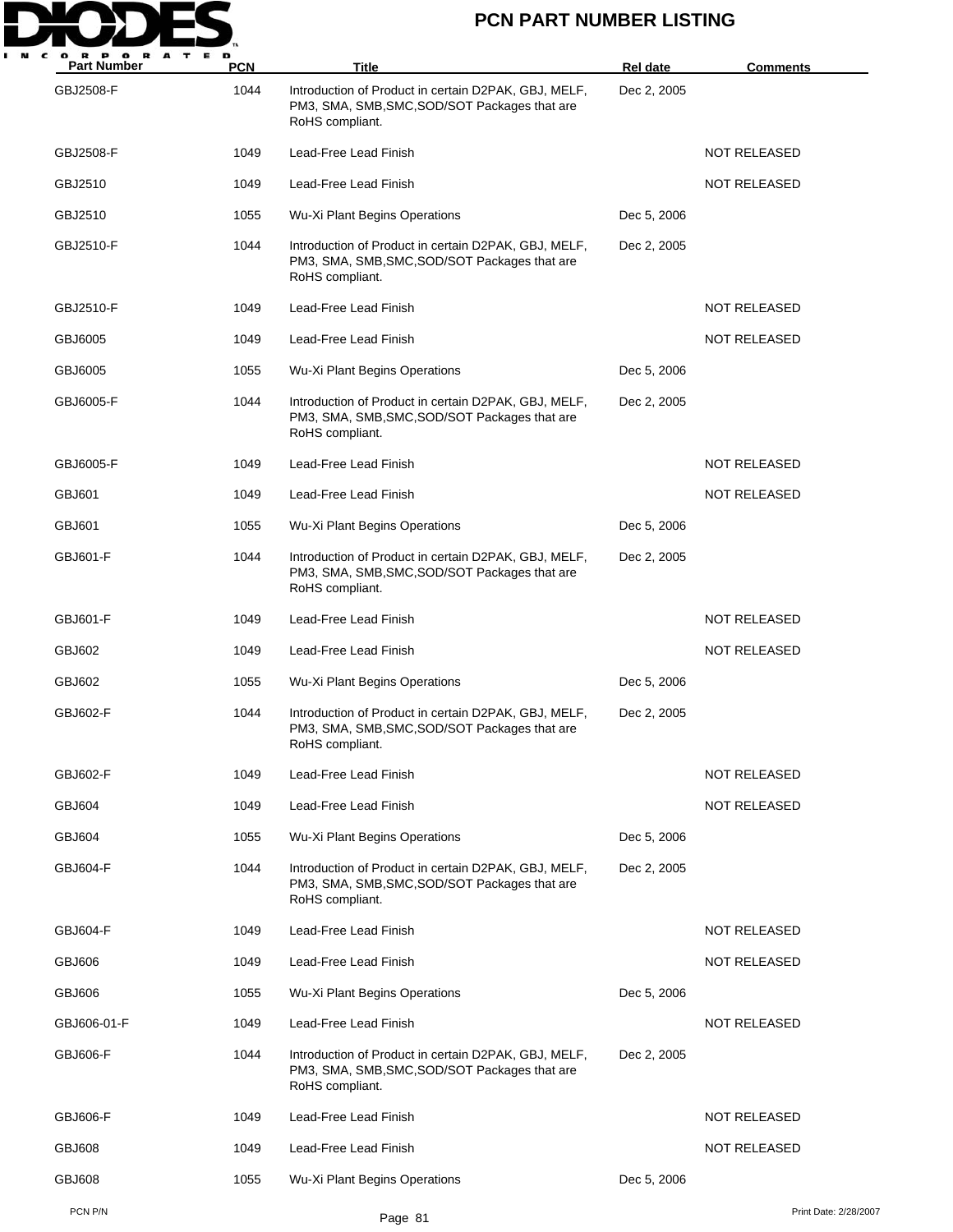

| <b>Part Number</b> | <b>PCN</b> | Title                                                                                                                    | <b>Rel date</b> | <b>Comments</b>     |
|--------------------|------------|--------------------------------------------------------------------------------------------------------------------------|-----------------|---------------------|
| GBJ608-F           | 1044       | Introduction of Product in certain D2PAK, GBJ, MELF,<br>PM3, SMA, SMB, SMC, SOD/SOT Packages that are<br>RoHS compliant. | Dec 2, 2005     |                     |
| <b>GBJ608-F</b>    | 1049       | Lead-Free Lead Finish                                                                                                    |                 | <b>NOT RELEASED</b> |
| GBJ610             | 1049       | Lead-Free Lead Finish                                                                                                    |                 | NOT RELEASED        |
| GBJ610             | 1055       | Wu-Xi Plant Begins Operations                                                                                            | Dec 5, 2006     |                     |
| GBJ610-F           | 1044       | Introduction of Product in certain D2PAK, GBJ, MELF,<br>PM3, SMA, SMB, SMC, SOD/SOT Packages that are<br>RoHS compliant. | Dec 2, 2005     |                     |
| GBJ610-F           | 1049       | Lead-Free Lead Finish                                                                                                    |                 | NOT RELEASED        |
| GBJ8005            | 1049       | Lead-Free Lead Finish                                                                                                    |                 | NOT RELEASED        |
| GBJ8005            | 1055       | Wu-Xi Plant Begins Operations                                                                                            | Dec 5, 2006     |                     |
| GBJ8005-F          | 1044       | Introduction of Product in certain D2PAK, GBJ, MELF,<br>PM3, SMA, SMB, SMC, SOD/SOT Packages that are<br>RoHS compliant. | Dec 2, 2005     |                     |
| GBJ8005-F          | 1049       | Lead-Free Lead Finish                                                                                                    |                 | <b>NOT RELEASED</b> |
| GBJ801             | 1049       | Lead-Free Lead Finish                                                                                                    |                 | NOT RELEASED        |
| GBJ801             | 1055       | Wu-Xi Plant Begins Operations                                                                                            | Dec 5, 2006     |                     |
| GBJ801-F           | 1044       | Introduction of Product in certain D2PAK, GBJ, MELF,<br>PM3, SMA, SMB, SMC, SOD/SOT Packages that are<br>RoHS compliant. | Dec 2, 2005     |                     |
| <b>GBJ801-F</b>    | 1049       | Lead-Free Lead Finish                                                                                                    |                 | NOT RELEASED        |
| GBJ802             | 1049       | Lead-Free Lead Finish                                                                                                    |                 | NOT RELEASED        |
| GBJ802             | 1055       | <b>Wu-Xi Plant Begins Operations</b>                                                                                     | Dec 5, 2006     |                     |
| GBJ802-F           | 1044       | Introduction of Product in certain D2PAK, GBJ, MELF,<br>PM3, SMA, SMB, SMC, SOD/SOT Packages that are<br>RoHS compliant. | Dec 2, 2005     |                     |
| GBJ802-F           | 1049       | Lead-Free Lead Finish                                                                                                    |                 | NOT RELEASED        |
| <b>GBJ804</b>      | 1049       | Lead-Free Lead Finish                                                                                                    |                 | NOT RELEASED        |
| <b>GBJ804</b>      | 1055       | Wu-Xi Plant Begins Operations                                                                                            | Dec 5, 2006     |                     |
| <b>GBJ804-F</b>    | 1044       | Introduction of Product in certain D2PAK, GBJ, MELF,<br>PM3, SMA, SMB, SMC, SOD/SOT Packages that are<br>RoHS compliant. | Dec 2, 2005     |                     |
| GBJ804-F           | 1049       | Lead-Free Lead Finish                                                                                                    |                 | <b>NOT RELEASED</b> |
| GBJ806             | 1049       | Lead-Free Lead Finish                                                                                                    |                 | NOT RELEASED        |
| GBJ806             | 1055       | Wu-Xi Plant Begins Operations                                                                                            | Dec 5, 2006     |                     |
| <b>GBJ806-F</b>    | 1044       | Introduction of Product in certain D2PAK, GBJ, MELF,<br>PM3, SMA, SMB, SMC, SOD/SOT Packages that are<br>RoHS compliant. | Dec 2, 2005     |                     |
| GBJ806-F           | 1049       | Lead-Free Lead Finish                                                                                                    |                 | NOT RELEASED        |
| <b>GBJ808</b>      | 1049       | Lead-Free Lead Finish                                                                                                    |                 | NOT RELEASED        |
| <b>GBJ808</b>      | 1055       | Wu-Xi Plant Begins Operations                                                                                            | Dec 5, 2006     |                     |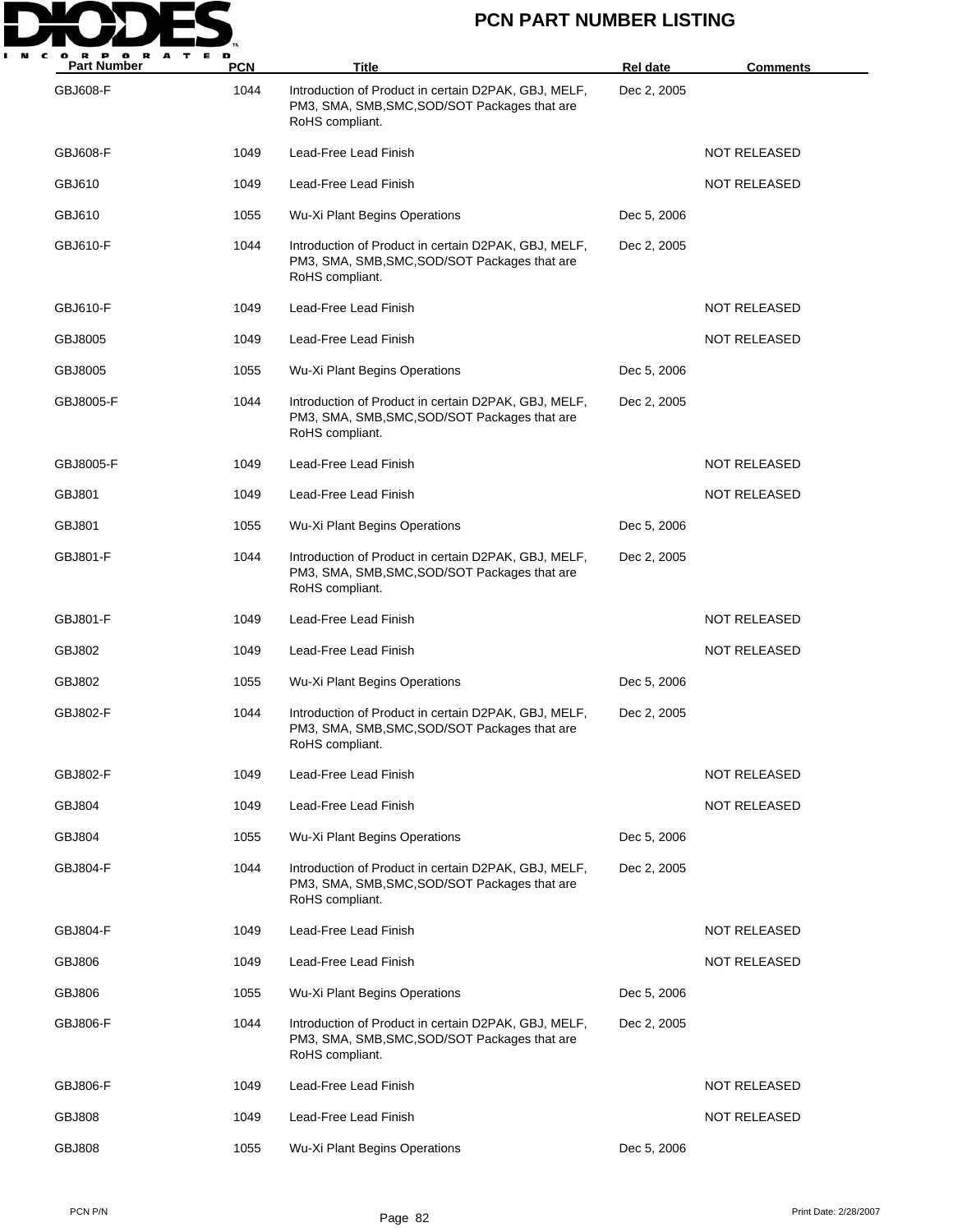

| <b>Part Number</b> | <b>PCN</b> | Title                                                                                                                    | <b>Rel date</b> | <b>Comments</b>     |
|--------------------|------------|--------------------------------------------------------------------------------------------------------------------------|-----------------|---------------------|
| <b>GBJ808-F</b>    | 1044       | Introduction of Product in certain D2PAK, GBJ, MELF,<br>PM3, SMA, SMB, SMC, SOD/SOT Packages that are<br>RoHS compliant. | Dec 2, 2005     |                     |
| GBJ808-F           | 1049       | Lead-Free Lead Finish                                                                                                    |                 | <b>NOT RELEASED</b> |
| GBJ810             | 1049       | Lead-Free Lead Finish                                                                                                    |                 | <b>NOT RELEASED</b> |
| GBJ810             | 1055       | Wu-Xi Plant Begins Operations                                                                                            | Dec 5, 2006     |                     |
| <b>GBJ810-F</b>    | 1044       | Introduction of Product in certain D2PAK, GBJ, MELF,<br>PM3, SMA, SMB, SMC, SOD/SOT Packages that are<br>RoHS compliant. | Dec 2, 2005     |                     |
| <b>GBJ810-F</b>    | 1049       | Lead-Free Lead Finish                                                                                                    |                 | <b>NOT RELEASED</b> |
| GBPC15005          | 1049       | Lead-Free Lead Finish                                                                                                    |                 | <b>NOT RELEASED</b> |
| GBPC15005W         | 1049       | Lead-Free Lead Finish                                                                                                    |                 | <b>NOT RELEASED</b> |
| GBPC1501           | 1049       | Lead-Free Lead Finish                                                                                                    |                 | <b>NOT RELEASED</b> |
| GBPC1501W          | 1049       | Lead-Free Lead Finish                                                                                                    |                 | <b>NOT RELEASED</b> |
| GBPC1502           | 1049       | Lead-Free Lead Finish                                                                                                    |                 | <b>NOT RELEASED</b> |
| GBPC1502W          | 1049       | Lead-Free Lead Finish                                                                                                    |                 | <b>NOT RELEASED</b> |
| GBPC1504           | 1049       | Lead-Free Lead Finish                                                                                                    |                 | <b>NOT RELEASED</b> |
| GBPC1504W          | 1049       | Lead-Free Lead Finish                                                                                                    |                 | <b>NOT RELEASED</b> |
| GBPC1506           | 1049       | Lead-Free Lead Finish                                                                                                    |                 | NOT RELEASED        |
| GBPC1506W          | 1049       | Lead-Free Lead Finish                                                                                                    |                 | <b>NOT RELEASED</b> |
| GBPC1508           | 1049       | Lead-Free Lead Finish                                                                                                    |                 | <b>NOT RELEASED</b> |
| <b>GBPC1508W</b>   | 1049       | Lead-Free Lead Finish                                                                                                    |                 | NOT RELEASED        |
| GBPC1510           | 1049       | Lead-Free Lead Finish                                                                                                    |                 | <b>NOT RELEASED</b> |
| GBPC1510W          | 1049       | Lead-Free Lead Finish                                                                                                    |                 | <b>NOT RELEASED</b> |
| GBPC25005          | 1049       | Lead-Free Lead Finish                                                                                                    |                 | <b>NOT RELEASED</b> |
| GBPC25005W         | 1049       | Lead-Free Lead Finish                                                                                                    |                 | <b>NOT RELEASED</b> |
| GBPC2501           | 1049       | Lead-Free Lead Finish                                                                                                    |                 | <b>NOT RELEASED</b> |
| GBPC2501W          | 1049       | Lead-Free Lead Finish                                                                                                    |                 | NOT RELEASED        |
| GBPC2502           | 1049       | Lead-Free Lead Finish                                                                                                    |                 | <b>NOT RELEASED</b> |
| GBPC2502W          | 1049       | Lead-Free Lead Finish                                                                                                    |                 | NOT RELEASED        |
| GBPC2504           | 1049       | Lead-Free Lead Finish                                                                                                    |                 | <b>NOT RELEASED</b> |
| GBPC2504W          | 1049       | Lead-Free Lead Finish                                                                                                    |                 | <b>NOT RELEASED</b> |
| GBPC2506           | 1049       | Lead-Free Lead Finish                                                                                                    |                 | NOT RELEASED        |
| GBPC2506W          | 1049       | Lead-Free Lead Finish                                                                                                    |                 | NOT RELEASED        |
| GBPC2508           | 1049       | Lead-Free Lead Finish                                                                                                    |                 | <b>NOT RELEASED</b> |
| GBPC2508W          | 1049       | Lead-Free Lead Finish                                                                                                    |                 | NOT RELEASED        |
| GBPC2510           | 1049       | Lead-Free Lead Finish                                                                                                    |                 | NOT RELEASED        |
| <b>GBPC2510W</b>   | 1049       | Lead-Free Lead Finish                                                                                                    |                 | <b>NOT RELEASED</b> |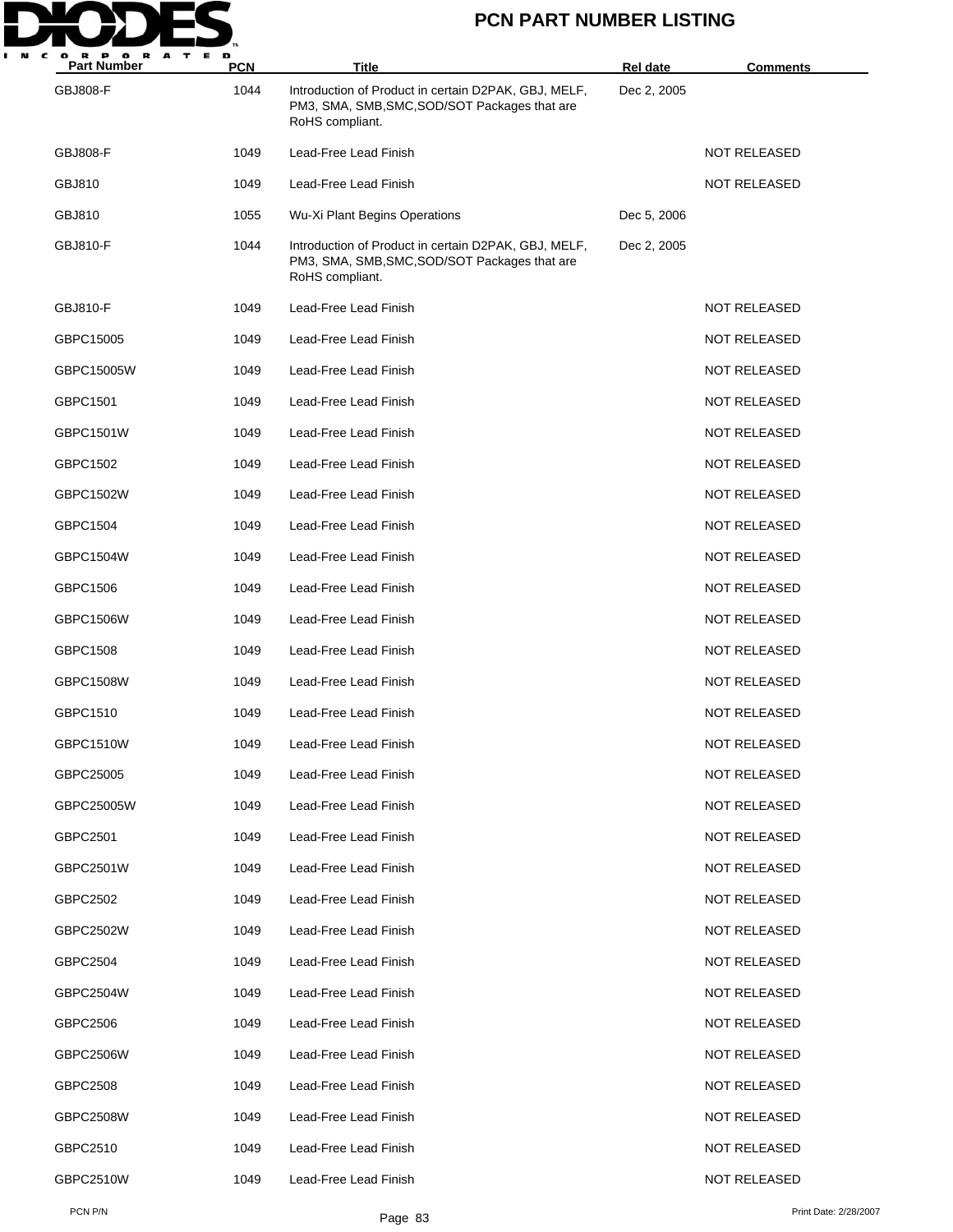

| <b>Part Number</b> | <b>PCN</b> | <b>Title</b>          | Rel date<br><b>Comments</b> |  |
|--------------------|------------|-----------------------|-----------------------------|--|
| GBPC35005          | 1049       | Lead-Free Lead Finish | <b>NOT RELEASED</b>         |  |
| GBPC35005W         | 1049       | Lead-Free Lead Finish | <b>NOT RELEASED</b>         |  |
| GBPC3501           | 1049       | Lead-Free Lead Finish | <b>NOT RELEASED</b>         |  |
| GBPC3501W          | 1049       | Lead-Free Lead Finish | <b>NOT RELEASED</b>         |  |
| GBPC3502           | 1049       | Lead-Free Lead Finish | <b>NOT RELEASED</b>         |  |
| GBPC3502W          | 1049       | Lead-Free Lead Finish | <b>NOT RELEASED</b>         |  |
| GBPC3504           | 1049       | Lead-Free Lead Finish | <b>NOT RELEASED</b>         |  |
| GBPC3504LB-01L     | 1049       | Lead-Free Lead Finish | <b>NOT RELEASED</b>         |  |
| GBPC3504W          | 1049       | Lead-Free Lead Finish | <b>NOT RELEASED</b>         |  |
| GBPC3506           | 1049       | Lead-Free Lead Finish | <b>NOT RELEASED</b>         |  |
| GBPC3506W          | 1049       | Lead-Free Lead Finish | <b>NOT RELEASED</b>         |  |
| GBPC3508           | 1049       | Lead-Free Lead Finish | <b>NOT RELEASED</b>         |  |
| GBPC3508W          | 1049       | Lead-Free Lead Finish | <b>NOT RELEASED</b>         |  |
| GBPC3510           | 1049       | Lead-Free Lead Finish | <b>NOT RELEASED</b>         |  |
| GBPC3510W          | 1049       | Lead-Free Lead Finish | <b>NOT RELEASED</b>         |  |
| GBU10005           | 1049       | Lead-Free Lead Finish | <b>NOT RELEASED</b>         |  |
| GBU1001            | 1049       | Lead-Free Lead Finish | <b>NOT RELEASED</b>         |  |
| GBU1002            | 1049       | Lead-Free Lead Finish | <b>NOT RELEASED</b>         |  |
| GBU1004            | 1049       | Lead-Free Lead Finish | <b>NOT RELEASED</b>         |  |
| GBU1006            | 1049       | Lead-Free Lead Finish | <b>NOT RELEASED</b>         |  |
| GBU1008            | 1049       | Lead-Free Lead Finish | <b>NOT RELEASED</b>         |  |
| GBU1010            | 1049       | Lead-Free Lead Finish | <b>NOT RELEASED</b>         |  |
| GBU4005            | 1049       | Lead-Free Lead Finish | <b>NOT RELEASED</b>         |  |
| GBU401             | 1049       | Lead-Free Lead Finish | <b>NOT RELEASED</b>         |  |
| GBU402             | 1049       | Lead-Free Lead Finish | <b>NOT RELEASED</b>         |  |
| GBU404             | 1049       | Lead-Free Lead Finish | <b>NOT RELEASED</b>         |  |
| GBU406             | 1049       | Lead-Free Lead Finish | <b>NOT RELEASED</b>         |  |
| <b>GBU408</b>      | 1049       | Lead-Free Lead Finish | <b>NOT RELEASED</b>         |  |
| GBU410             | 1049       | Lead-Free Lead Finish | <b>NOT RELEASED</b>         |  |
| GBU6005            | 1049       | Lead-Free Lead Finish | <b>NOT RELEASED</b>         |  |
| <b>GBU601</b>      | 1049       | Lead-Free Lead Finish | <b>NOT RELEASED</b>         |  |
| <b>GBU602</b>      | 1049       | Lead-Free Lead Finish | <b>NOT RELEASED</b>         |  |
| <b>GBU604</b>      | 1049       | Lead-Free Lead Finish | <b>NOT RELEASED</b>         |  |
| <b>GBU606</b>      | 1049       | Lead-Free Lead Finish | <b>NOT RELEASED</b>         |  |
| <b>GBU606-F</b>    | 1049       | Lead-Free Lead Finish | <b>NOT RELEASED</b>         |  |
| <b>GBU608</b>      | 1049       | Lead-Free Lead Finish | <b>NOT RELEASED</b>         |  |
|                    |            |                       |                             |  |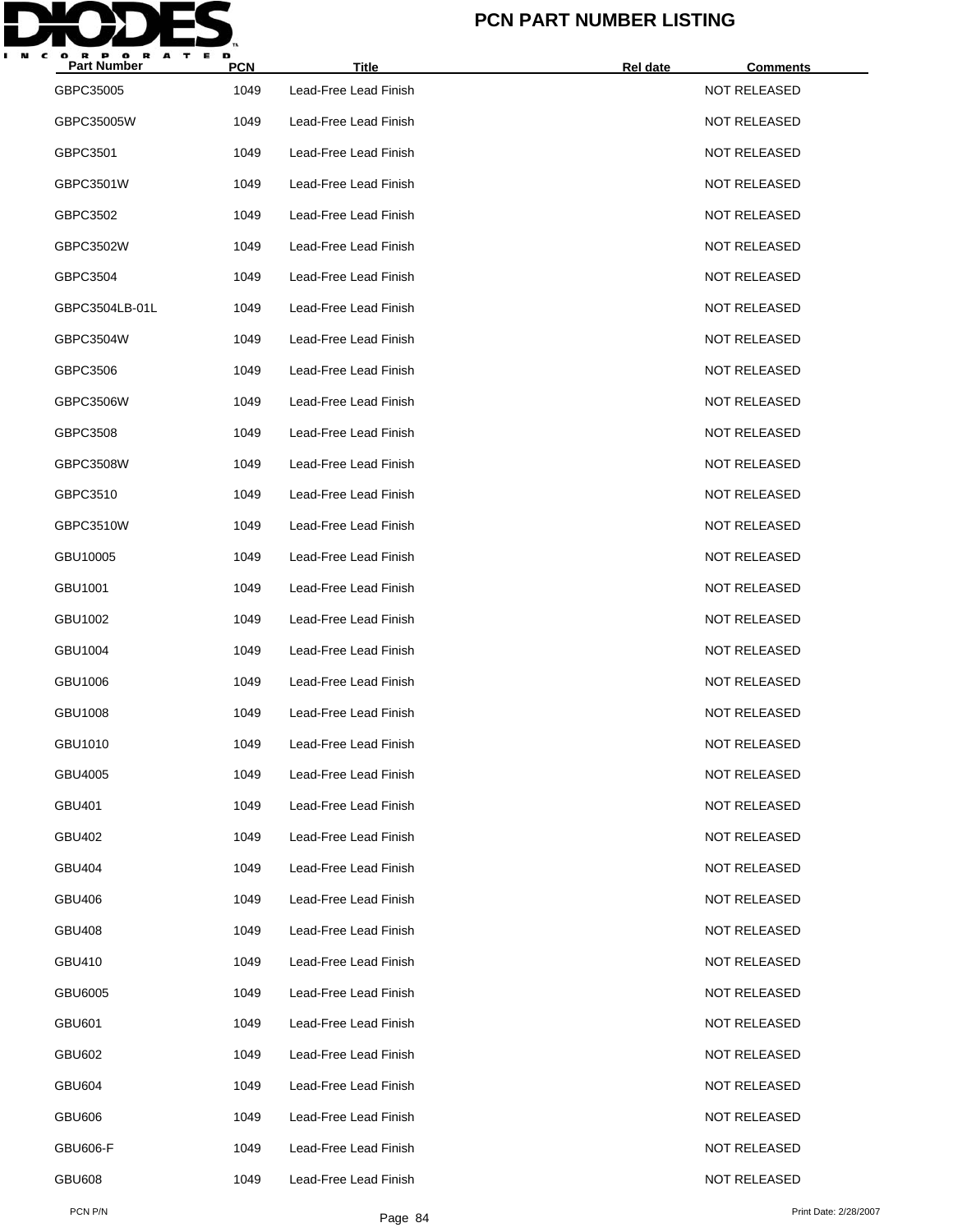

| <b>Part Number</b> | <b>PCN</b> | <b>Title</b>                                                                                                | Rel date    | <u>Comments</u>       |
|--------------------|------------|-------------------------------------------------------------------------------------------------------------|-------------|-----------------------|
| <b>GBU610</b>      | 1049       | Lead-Free Lead Finish                                                                                       |             | <b>NOT RELEASED</b>   |
| <b>GBU8005</b>     | 1049       | Lead-Free Lead Finish                                                                                       |             | <b>NOT RELEASED</b>   |
| <b>GBU801</b>      | 1049       | Lead-Free Lead Finish                                                                                       |             | <b>NOT RELEASED</b>   |
| <b>GBU802</b>      | 1049       | Lead-Free Lead Finish                                                                                       |             | <b>NOT RELEASED</b>   |
| <b>GBU804</b>      | 1049       | Lead-Free Lead Finish                                                                                       |             | <b>NOT RELEASED</b>   |
| <b>GBU806</b>      | 1049       | Lead-Free Lead Finish                                                                                       |             | NOT RELEASED          |
| <b>GBU808</b>      | 1049       | Lead-Free Lead Finish                                                                                       |             | <b>NOT RELEASED</b>   |
| GBU810             | 1049       | Lead-Free Lead Finish                                                                                       |             | <b>NOT RELEASED</b>   |
| HD01               | 1055       | Wu-Xi Plant Begins Operations                                                                               | Dec 5, 2006 |                       |
| HD01-T             | 1049       | Lead-Free Lead Finish                                                                                       |             | <b>NOT RELEASED</b>   |
| <b>HD01-T-F</b>    | 1049       | Lead-Free Lead Finish                                                                                       |             | <b>NOT RELEASED</b>   |
| <b>HD02</b>        | 1055       | Wu-Xi Plant Begins Operations                                                                               | Dec 5, 2006 |                       |
| HD02-T             | 1049       | Lead-Free Lead Finish                                                                                       |             | <b>NOT RELEASED</b>   |
| $HD02-T-F$         | 1049       | Lead-Free Lead Finish                                                                                       |             | <b>NOT RELEASED</b>   |
| HD <sub>04</sub>   | 1055       | Wu-Xi Plant Begins Operations                                                                               | Dec 5, 2006 |                       |
| HD04-T             | 1049       | Lead-Free Lead Finish                                                                                       |             | NOT RELEASED          |
| HD04-T-F           | 1049       | Lead-Free Lead Finish                                                                                       |             | <b>NOT RELEASED</b>   |
| HD <sub>06</sub>   | 1055       | Wu-Xi Plant Begins Operations                                                                               | Dec 5, 2006 |                       |
| HD06-T             | 1049       | Lead-Free Lead Finish                                                                                       |             | <b>NOT RELEASED</b>   |
| <b>HD06-T-F</b>    | 1049       | Lead-Free Lead Finish                                                                                       |             | <b>NOT RELEASED</b>   |
| <b>IMT4-7-F</b>    | 1043       | Introduction of Product in certain SOD/SOT/SC<br>Packages that are RoHS compliant with Green<br>Encapsulate | Dec 5, 2005 |                       |
| <b>IMX8-7-F</b>    | 1043       | Introduction of Product in certain SOD/SOT/SC<br>Packages that are RoHS compliant with Green<br>Encapsulate | Dec 5, 2005 |                       |
| <b>KBJ4005G</b>    | 1049       | Lead-Free Lead Finish                                                                                       |             | <b>NOT RELEASED</b>   |
| <b>KBJ4005G</b>    | 1055       | Wu-Xi Plant Begins Operations                                                                               | Dec 5, 2006 |                       |
| <b>KBJ401G</b>     | 1049       | Lead-Free Lead Finish                                                                                       |             | <b>NOT RELEASED</b>   |
| <b>KBJ401G</b>     | 1055       | Wu-Xi Plant Begins Operations                                                                               | Dec 5, 2006 |                       |
| <b>KBJ402G</b>     | 1049       | Lead-Free Lead Finish                                                                                       |             | <b>NOT RELEASED</b>   |
| <b>KBJ402G</b>     | 1055       | Wu-Xi Plant Begins Operations                                                                               | Dec 5, 2006 |                       |
| KBJ404G            | 1049       | Lead-Free Lead Finish                                                                                       |             | <b>NOT RELEASED</b>   |
| KBJ404G            | 1055       | Wu-Xi Plant Begins Operations                                                                               | Dec 5, 2006 |                       |
| KBJ404GP-D1DT      | 1049       | Lead-Free Lead Finish                                                                                       |             | <b>NOT RELEASED</b>   |
| KBJ406G            | 1049       | Lead-Free Lead Finish                                                                                       |             | <b>NOT RELEASED</b>   |
| KBJ406G            | 1055       | Wu-Xi Plant Begins Operations                                                                               | Dec 5, 2006 |                       |
| KBJ406G-02         | 1049       | Lead-Free Lead Finish                                                                                       |             | <b>NOT RELEASED</b>   |
| PCN P/N            |            | Page 85                                                                                                     |             | Print Date: 2/28/2007 |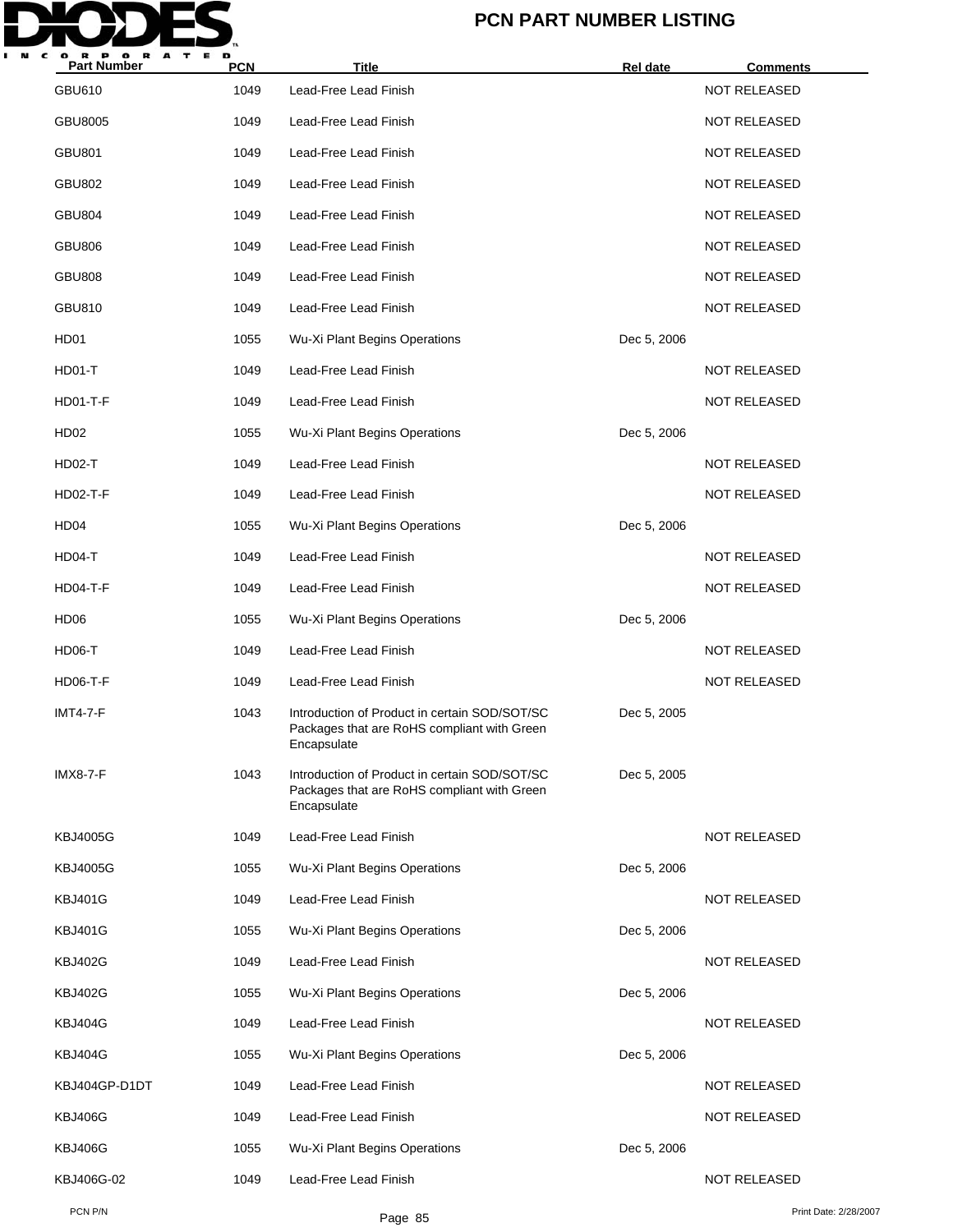

| <b>Part Number</b> | <b>PCN</b> | Title                         | Rel date    | <b>Comments</b>       |
|--------------------|------------|-------------------------------|-------------|-----------------------|
| KBJ406GP-01LC      | 1049       | Lead-Free Lead Finish         |             | NOT RELEASED          |
| <b>KBJ408G</b>     | 1049       | Lead-Free Lead Finish         |             | NOT RELEASED          |
| <b>KBJ408G</b>     | 1055       | Wu-Xi Plant Begins Operations | Dec 5, 2006 |                       |
| KBJ408GP-D1DT      | 1049       | Lead-Free Lead Finish         |             | NOT RELEASED          |
| <b>KBJ410G</b>     | 1049       | Lead-Free Lead Finish         |             | NOT RELEASED          |
| <b>KBJ410G</b>     | 1055       | Wu-Xi Plant Begins Operations | Dec 5, 2006 |                       |
| <b>KBJ6005G</b>    | 1049       | Lead-Free Lead Finish         |             | NOT RELEASED          |
| <b>KBJ6005G</b>    | 1055       | Wu-Xi Plant Begins Operations | Dec 5, 2006 |                       |
| <b>KBJ601G</b>     | 1049       | Lead-Free Lead Finish         |             | NOT RELEASED          |
| <b>KBJ601G</b>     | 1055       | Wu-Xi Plant Begins Operations | Dec 5, 2006 |                       |
| <b>KBJ602G</b>     | 1049       | Lead-Free Lead Finish         |             | NOT RELEASED          |
| <b>KBJ602G</b>     | 1055       | Wu-Xi Plant Begins Operations | Dec 5, 2006 |                       |
| KBJ604G            | 1049       | Lead-Free Lead Finish         |             | NOT RELEASED          |
| KBJ604G            | 1055       | Wu-Xi Plant Begins Operations | Dec 5, 2006 |                       |
| KBJ604GP-D1DT      | 1049       | Lead-Free Lead Finish         |             | NOT RELEASED          |
| KBJ606G            | 1049       | Lead-Free Lead Finish         |             | <b>NOT RELEASED</b>   |
| KBJ606G            | 1055       | Wu-Xi Plant Begins Operations | Dec 5, 2006 |                       |
| <b>KBJ608G</b>     | 1049       | Lead-Free Lead Finish         |             | NOT RELEASED          |
| <b>KBJ608G</b>     | 1055       | Wu-Xi Plant Begins Operations | Dec 5, 2006 |                       |
| <b>KBJ610G</b>     | 1049       | Lead-Free Lead Finish         |             | NOT RELEASED          |
| <b>KBJ610G</b>     | 1055       | Wu-Xi Plant Begins Operations | Dec 5, 2006 |                       |
| <b>KBP005G</b>     | 1049       | Lead-Free Lead Finish         |             | <b>NOT RELEASED</b>   |
| KBP01G             | 1049       | Lead-Free Lead Finish         |             | <b>NOT RELEASED</b>   |
| KBP02G             | 1049       | Lead-Free Lead Finish         |             | <b>NOT RELEASED</b>   |
| KBP04G             | 1049       | Lead-Free Lead Finish         |             | <b>NOT RELEASED</b>   |
| KBP06G             | 1049       | Lead-Free Lead Finish         |             | <b>NOT RELEASED</b>   |
| KBP08G             | 1049       | Lead-Free Lead Finish         |             | <b>NOT RELEASED</b>   |
| KBP10G             | 1049       | Lead-Free Lead Finish         |             | <b>NOT RELEASED</b>   |
| KBP2005G           | 1049       | Lead-Free Lead Finish         |             | NOT RELEASED          |
| <b>KBP201G</b>     | 1049       | Lead-Free Lead Finish         |             | <b>NOT RELEASED</b>   |
| <b>KBP202G</b>     | 1049       | Lead-Free Lead Finish         |             | <b>NOT RELEASED</b>   |
| <b>KBP204G</b>     | 1049       | Lead-Free Lead Finish         |             | NOT RELEASED          |
| <b>KBP206G</b>     | 1049       | Lead-Free Lead Finish         |             | <b>NOT RELEASED</b>   |
| KBP206G-01         | 1049       | Lead-Free Lead Finish         |             | NOT RELEASED          |
| <b>KBP208G</b>     | 1049       | Lead-Free Lead Finish         |             | NOT RELEASED          |
| <b>KBP210G</b>     | 1049       | Lead-Free Lead Finish         |             | <b>NOT RELEASED</b>   |
| PCN P/N            |            | Page 86                       |             | Print Date: 2/28/2007 |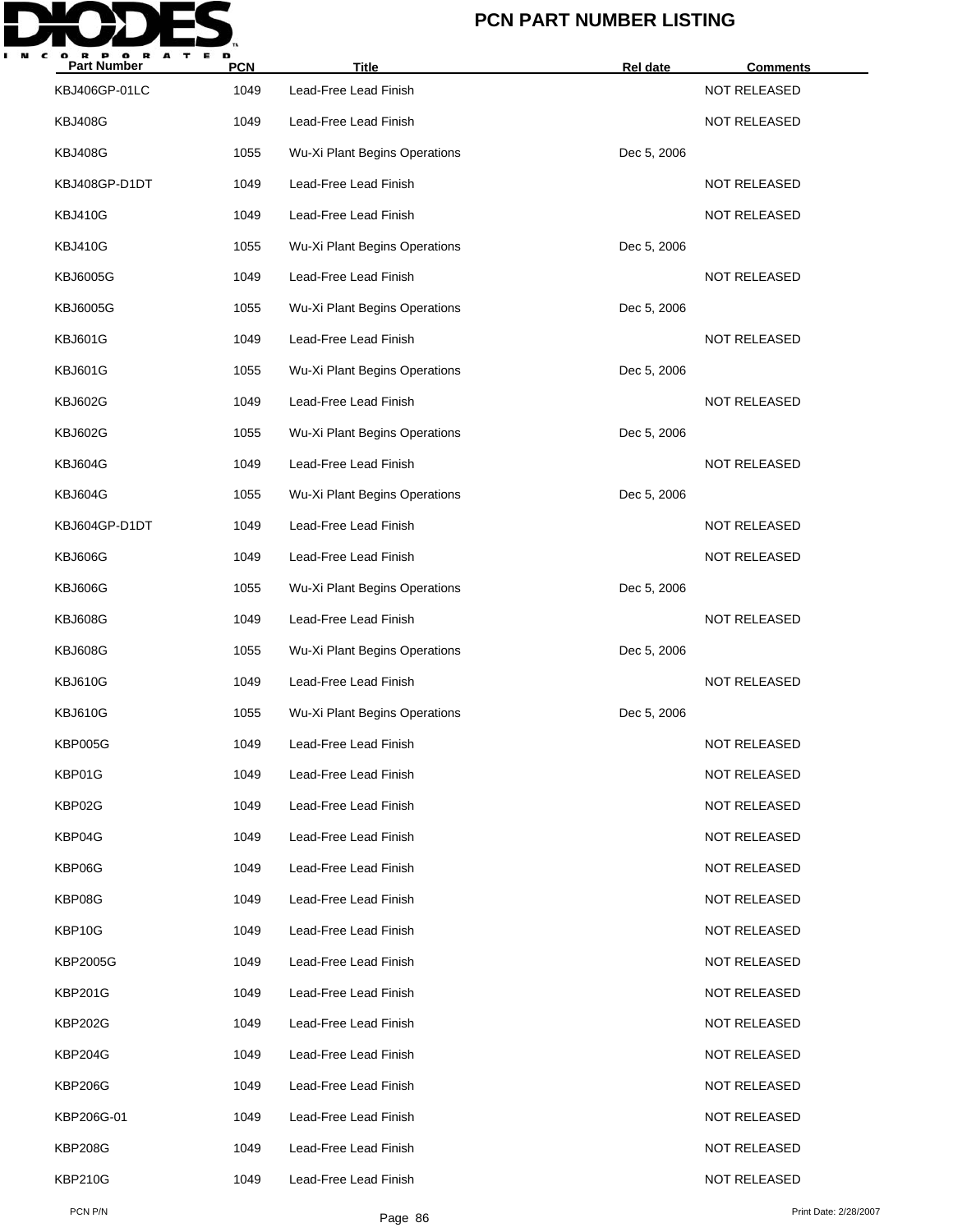

| <b>Part Number</b> | <b>PCN</b> | <b>Title</b>          | Rel date | <b>Comments</b>     |
|--------------------|------------|-----------------------|----------|---------------------|
| KBPC1506GW         | 1049       | Lead-Free Lead Finish |          | <b>NOT RELEASED</b> |
| LT2A03-T           | 1049       | Lead-Free Lead Finish |          | <b>NOT RELEASED</b> |
| MB1505             | 1049       | Lead-Free Lead Finish |          | <b>NOT RELEASED</b> |
| <b>MB1505W</b>     | 1049       | Lead-Free Lead Finish |          | <b>NOT RELEASED</b> |
| MB151              | 1049       | Lead-Free Lead Finish |          | <b>NOT RELEASED</b> |
| MB1510             | 1049       | Lead-Free Lead Finish |          | <b>NOT RELEASED</b> |
| <b>MB1510W</b>     | 1049       | Lead-Free Lead Finish |          | <b>NOT RELEASED</b> |
| <b>MB151W</b>      | 1049       | Lead-Free Lead Finish |          | <b>NOT RELEASED</b> |
| MB152              | 1049       | Lead-Free Lead Finish |          | <b>NOT RELEASED</b> |
| MB152W             | 1049       | Lead-Free Lead Finish |          | <b>NOT RELEASED</b> |
| MB154              | 1049       | Lead-Free Lead Finish |          | <b>NOT RELEASED</b> |
| <b>MB154W</b>      | 1049       | Lead-Free Lead Finish |          | <b>NOT RELEASED</b> |
| MB156              | 1049       | Lead-Free Lead Finish |          | <b>NOT RELEASED</b> |
| <b>MB156W</b>      | 1049       | Lead-Free Lead Finish |          | <b>NOT RELEASED</b> |
| MB158              | 1049       | Lead-Free Lead Finish |          | <b>NOT RELEASED</b> |
| <b>MB158W</b>      | 1049       | Lead-Free Lead Finish |          | <b>NOT RELEASED</b> |
| MB2505             | 1049       | Lead-Free Lead Finish |          | <b>NOT RELEASED</b> |
| MB2505W            | 1049       | Lead-Free Lead Finish |          | <b>NOT RELEASED</b> |
| MB251              | 1049       | Lead-Free Lead Finish |          | <b>NOT RELEASED</b> |
| MB2510             | 1049       | Lead-Free Lead Finish |          | <b>NOT RELEASED</b> |
| MB2510W            | 1049       | Lead-Free Lead Finish |          | <b>NOT RELEASED</b> |
| MB251W             | 1049       | Lead-Free Lead Finish |          | <b>NOT RELEASED</b> |
| MB252              | 1049       | Lead-Free Lead Finish |          | <b>NOT RELEASED</b> |
| <b>MB252W</b>      | 1049       | Lead-Free Lead Finish |          | <b>NOT RELEASED</b> |
| MB254              | 1049       | Lead-Free Lead Finish |          | <b>NOT RELEASED</b> |
| MB254W             | 1049       | Lead-Free Lead Finish |          | <b>NOT RELEASED</b> |
| MB256              | 1049       | Lead-Free Lead Finish |          | <b>NOT RELEASED</b> |
| MB256W             | 1049       | Lead-Free Lead Finish |          | <b>NOT RELEASED</b> |
| MB258              | 1049       | Lead-Free Lead Finish |          | <b>NOT RELEASED</b> |
| <b>MB258W</b>      | 1049       | Lead-Free Lead Finish |          | <b>NOT RELEASED</b> |
| MB3505             | 1049       | Lead-Free Lead Finish |          | <b>NOT RELEASED</b> |
| MB3505W            | 1049       | Lead-Free Lead Finish |          | <b>NOT RELEASED</b> |
| MB351              | 1049       | Lead-Free Lead Finish |          | <b>NOT RELEASED</b> |
| MB3510             | 1049       | Lead-Free Lead Finish |          | <b>NOT RELEASED</b> |
| MB3510W            | 1049       | Lead-Free Lead Finish |          | <b>NOT RELEASED</b> |
| <b>MB351W</b>      | 1049       | Lead-Free Lead Finish |          | <b>NOT RELEASED</b> |
|                    |            |                       |          |                     |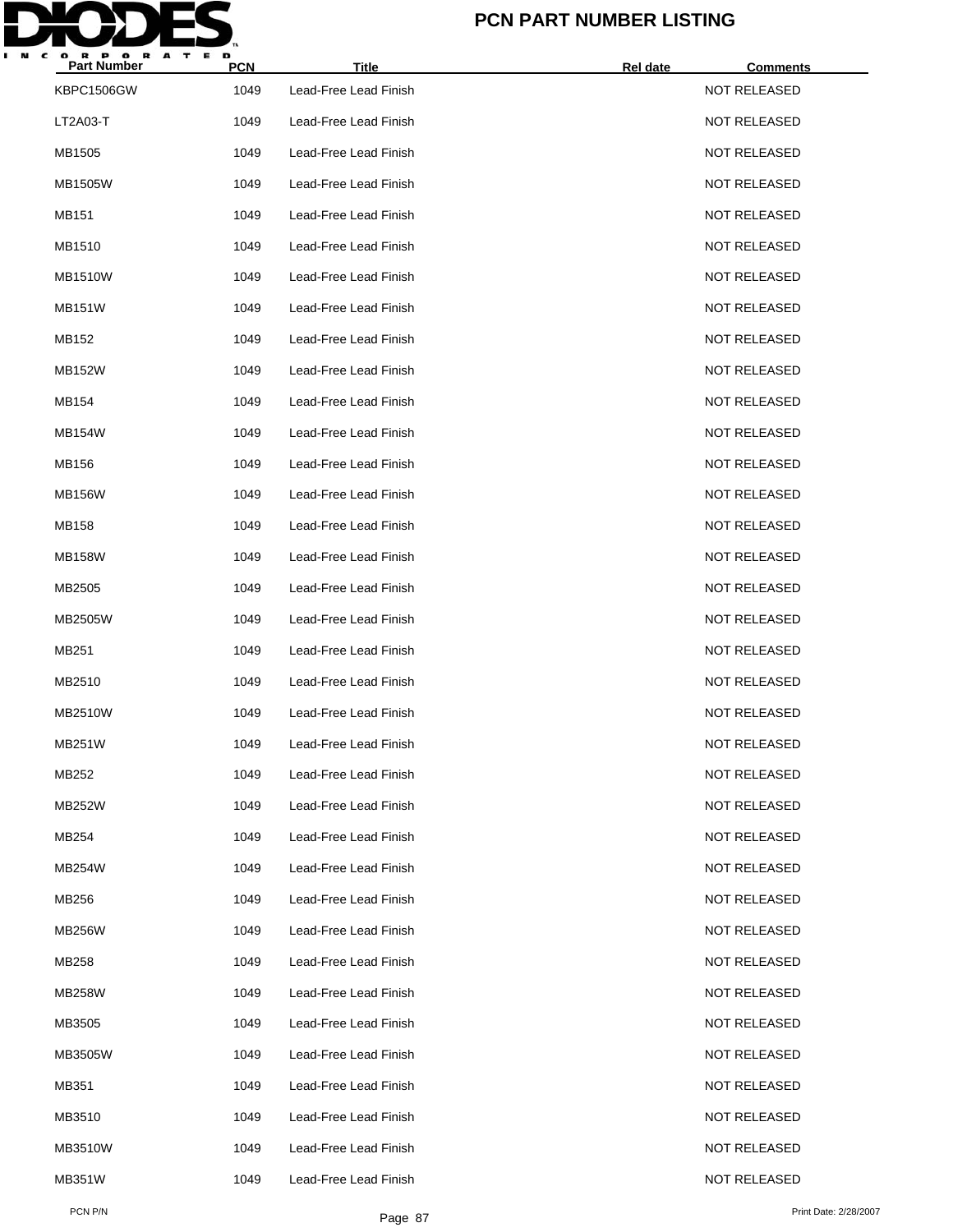

| <b>Part Number</b> | <b>PCN</b> | <b>Title</b>          | Rel date     | <b>Comments</b>     |
|--------------------|------------|-----------------------|--------------|---------------------|
| MB352              | 1049       | Lead-Free Lead Finish |              | NOT RELEASED        |
| <b>MB352W</b>      | 1049       | Lead-Free Lead Finish |              | <b>NOT RELEASED</b> |
| MB354              | 1049       | Lead-Free Lead Finish |              | <b>NOT RELEASED</b> |
| MB354W             | 1049       | Lead-Free Lead Finish |              | <b>NOT RELEASED</b> |
| MB356              | 1049       | Lead-Free Lead Finish |              | <b>NOT RELEASED</b> |
| <b>MB356W</b>      | 1049       | Lead-Free Lead Finish |              | <b>NOT RELEASED</b> |
| MB358              | 1049       | Lead-Free Lead Finish |              | <b>NOT RELEASED</b> |
| <b>MB358W</b>      | 1049       | Lead-Free Lead Finish |              | <b>NOT RELEASED</b> |
| MBR10100CT         | 1046       | TO-220 Laser Marking  | Jul 24, 2006 |                     |
| MBR10100CT         | 1049       | Lead-Free Lead Finish |              | <b>NOT RELEASED</b> |
| <b>MBR10150CT</b>  | 1046       | TO-220 Laser Marking  | Jul 24, 2006 |                     |
| <b>MBR10150CT</b>  | 1049       | Lead-Free Lead Finish |              | <b>NOT RELEASED</b> |
| MBR10150CT-01      | 1046       | TO-220 Laser Marking  | Jul 24, 2006 |                     |
| MBR10150CT-01      | 1049       | Lead-Free Lead Finish |              | <b>NOT RELEASED</b> |
| MBR1030            | 1046       | TO-220 Laser Marking  | Jul 24, 2006 |                     |
| MBR1030            | 1049       | Lead-Free Lead Finish |              | <b>NOT RELEASED</b> |
| <b>MBR1030CT</b>   | 1046       | TO-220 Laser Marking  | Jul 24, 2006 |                     |
| <b>MBR1030CT</b>   | 1049       | Lead-Free Lead Finish |              | <b>NOT RELEASED</b> |
| MBR1035            | 1046       | TO-220 Laser Marking  | Jul 24, 2006 |                     |
| MBR1035            | 1049       | Lead-Free Lead Finish |              | <b>NOT RELEASED</b> |
| <b>MBR1035CT</b>   | 1046       | TO-220 Laser Marking  | Jul 24, 2006 |                     |
| <b>MBR1035CT</b>   | 1049       | Lead-Free Lead Finish |              | <b>NOT RELEASED</b> |
| MBR1040            | 1046       | TO-220 Laser Marking  | Jul 24, 2006 |                     |
| MBR1040            | 1049       | Lead-Free Lead Finish |              | NOT RELEASED        |
| <b>MBR1040CT</b>   | 1046       | TO-220 Laser Marking  | Jul 24, 2006 |                     |
| <b>MBR1040CT</b>   | 1049       | Lead-Free Lead Finish |              | NOT RELEASED        |
| MBR1045            | 1046       | TO-220 Laser Marking  | Jul 24, 2006 |                     |
| MBR1045            | 1049       | Lead-Free Lead Finish |              | <b>NOT RELEASED</b> |
| <b>MBR1045CT</b>   | 1046       | TO-220 Laser Marking  | Jul 24, 2006 |                     |
| <b>MBR1045CT</b>   | 1049       | Lead-Free Lead Finish |              | NOT RELEASED        |
| MBR1050            | 1046       | TO-220 Laser Marking  | Jul 24, 2006 |                     |
| <b>MBR1050</b>     | 1049       | Lead-Free Lead Finish |              | NOT RELEASED        |
| <b>MBR1050CT</b>   | 1046       | TO-220 Laser Marking  | Jul 24, 2006 |                     |
| <b>MBR1050CT</b>   | 1049       | Lead-Free Lead Finish |              | NOT RELEASED        |
| MBR1060            | 1046       | TO-220 Laser Marking  | Jul 24, 2006 |                     |
| <b>MBR1060</b>     | 1049       | Lead-Free Lead Finish |              | NOT RELEASED        |
|                    |            |                       |              |                     |

PCN P/N Print Date: 2/28/2007<br>Page 88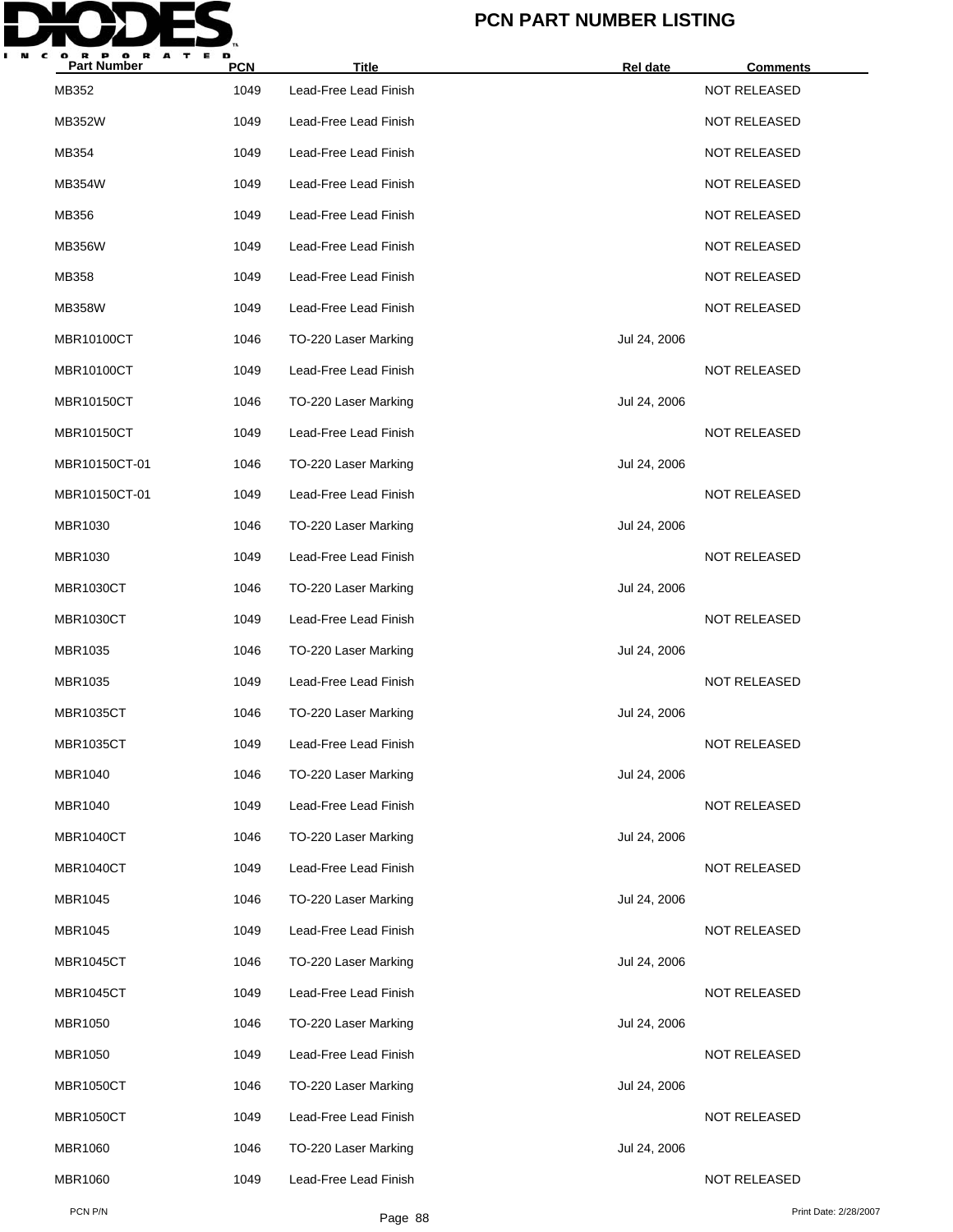

| <b>Part Number</b> | <b>PCN</b> | <b>Title</b>          | Rel date     | <b>Comments</b>     |
|--------------------|------------|-----------------------|--------------|---------------------|
| <b>MBR1060CT</b>   | 1046       | TO-220 Laser Marking  | Jul 24, 2006 |                     |
| <b>MBR1060CT</b>   | 1049       | Lead-Free Lead Finish |              | <b>NOT RELEASED</b> |
| <b>MBR1070CT</b>   | 1046       | TO-220 Laser Marking  | Jul 24, 2006 |                     |
| <b>MBR1070CT</b>   | 1049       | Lead-Free Lead Finish |              | <b>NOT RELEASED</b> |
| <b>MBR1080CT</b>   | 1046       | TO-220 Laser Marking  | Jul 24, 2006 |                     |
| <b>MBR1080CT</b>   | 1049       | Lead-Free Lead Finish |              | <b>NOT RELEASED</b> |
| <b>MBR1090CT</b>   | 1046       | TO-220 Laser Marking  | Jul 24, 2006 |                     |
| <b>MBR1090CT</b>   | 1049       | Lead-Free Lead Finish |              | <b>NOT RELEASED</b> |
| <b>MBR1530CT</b>   | 1046       | TO-220 Laser Marking  | Jul 24, 2006 |                     |
| <b>MBR1530CT</b>   | 1049       | Lead-Free Lead Finish |              | <b>NOT RELEASED</b> |
| <b>MBR1535CT</b>   | 1046       | TO-220 Laser Marking  | Jul 24, 2006 |                     |
| <b>MBR1535CT</b>   | 1049       | Lead-Free Lead Finish |              | <b>NOT RELEASED</b> |
| <b>MBR1540CT</b>   | 1046       | TO-220 Laser Marking  | Jul 24, 2006 |                     |
| <b>MBR1540CT</b>   | 1049       | Lead-Free Lead Finish |              | <b>NOT RELEASED</b> |
| <b>MBR1545CT</b>   | 1046       | TO-220 Laser Marking  | Jul 24, 2006 |                     |
| <b>MBR1545CT</b>   | 1049       | Lead-Free Lead Finish |              | <b>NOT RELEASED</b> |
| MBR1545CTP-02      | 1046       | TO-220 Laser Marking  | Jul 24, 2006 |                     |
| MBR1545CTP-02      | 1049       | Lead-Free Lead Finish |              | <b>NOT RELEASED</b> |
| <b>MBR1550CT</b>   | 1046       | TO-220 Laser Marking  | Jul 24, 2006 |                     |
| <b>MBR1550CT</b>   | 1049       | Lead-Free Lead Finish |              | <b>NOT RELEASED</b> |
| <b>MBR1560CT</b>   | 1046       | TO-220 Laser Marking  | Jul 24, 2006 |                     |
| <b>MBR1560CT</b>   | 1049       | Lead-Free Lead Finish |              | <b>NOT RELEASED</b> |
| MBR16100CT         | 1046       | TO-220 Laser Marking  | Jul 24, 2006 |                     |
| MBR16100CT         | 1049       | Lead-Free Lead Finish |              | NOT RELEASED        |
| MBR1630            | 1046       | TO-220 Laser Marking  | Jul 24, 2006 |                     |
| MBR1630            | 1049       | Lead-Free Lead Finish |              | NOT RELEASED        |
| MBR1635            | 1046       | TO-220 Laser Marking  | Jul 24, 2006 |                     |
| MBR1635            | 1049       | Lead-Free Lead Finish |              | NOT RELEASED        |
| MBR1640            | 1046       | TO-220 Laser Marking  | Jul 24, 2006 |                     |
| MBR1640            | 1049       | Lead-Free Lead Finish |              | NOT RELEASED        |
| MBR1645            | 1046       | TO-220 Laser Marking  | Jul 24, 2006 |                     |
| MBR1645            | 1049       | Lead-Free Lead Finish |              | NOT RELEASED        |
| MBR1650            | 1046       | TO-220 Laser Marking  | Jul 24, 2006 |                     |
| MBR1650            | 1049       | Lead-Free Lead Finish |              | NOT RELEASED        |
| MBR1660            | 1046       | TO-220 Laser Marking  | Jul 24, 2006 |                     |
| <b>MBR1660</b>     | 1049       | Lead-Free Lead Finish |              | <b>NOT RELEASED</b> |
|                    |            |                       |              |                     |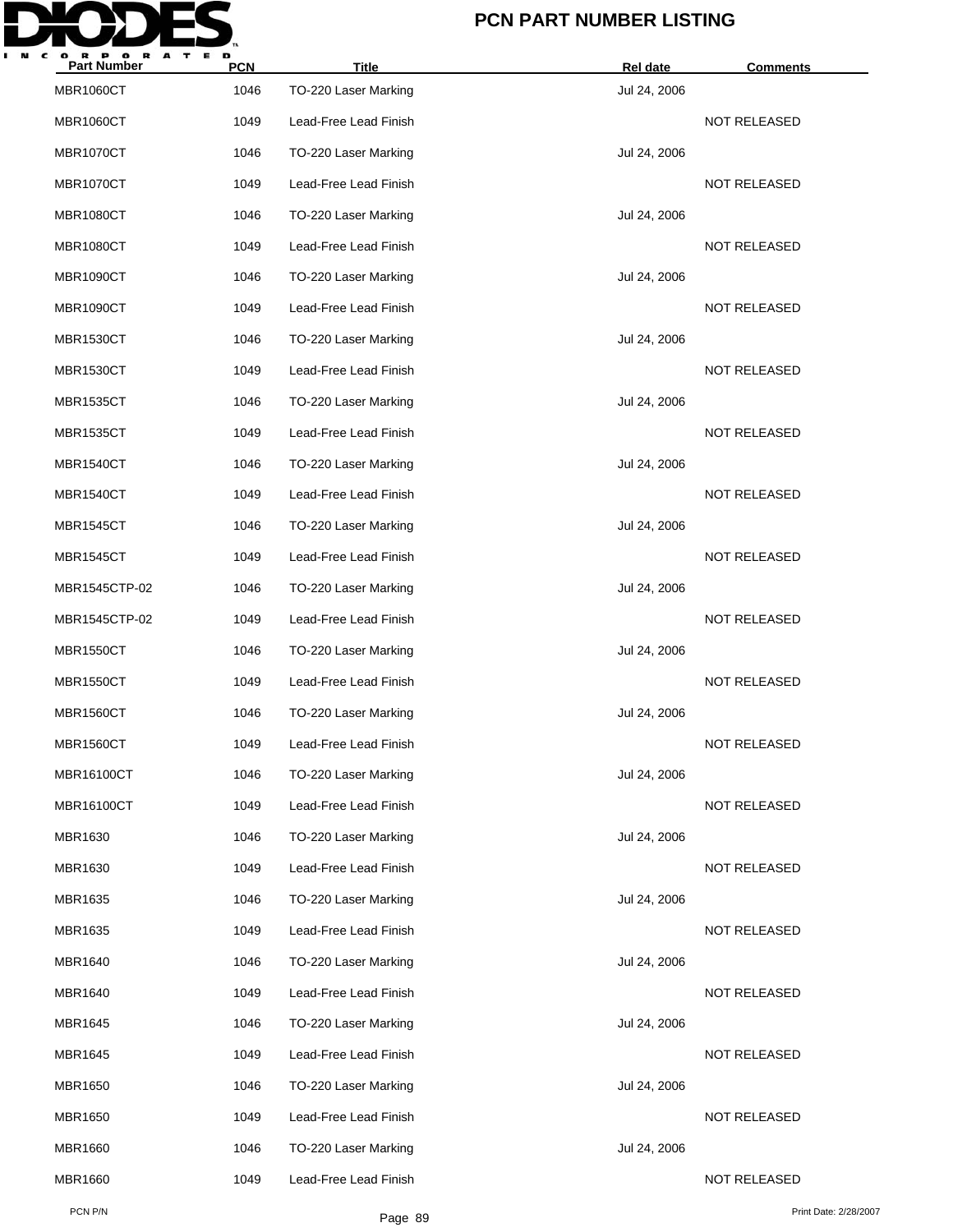

| <b>Part Number</b> | <b>PCN</b> | <b>Title</b>          | <b>Rel date</b> | <b>Comments</b>     |
|--------------------|------------|-----------------------|-----------------|---------------------|
| MBR20100CT         | 1046       | TO-220 Laser Marking  | Jul 24, 2006    |                     |
| MBR20100CT         | 1049       | Lead-Free Lead Finish |                 | <b>NOT RELEASED</b> |
| MBR20100CT-F       | 1046       | TO-220 Laser Marking  | Jul 24, 2006    |                     |
| MBR20100CT-F       | 1049       | Lead-Free Lead Finish |                 | <b>NOT RELEASED</b> |
| <b>MBR2030CT</b>   | 1046       | TO-220 Laser Marking  | Jul 24, 2006    |                     |
| <b>MBR2030CT</b>   | 1049       | Lead-Free Lead Finish |                 | <b>NOT RELEASED</b> |
| <b>MBR2035CT</b>   | 1046       | TO-220 Laser Marking  | Jul 24, 2006    |                     |
| <b>MBR2035CT</b>   | 1049       | Lead-Free Lead Finish |                 | <b>NOT RELEASED</b> |
| <b>MBR2040CT</b>   | 1046       | TO-220 Laser Marking  | Jul 24, 2006    |                     |
| <b>MBR2040CT</b>   | 1049       | Lead-Free Lead Finish |                 | <b>NOT RELEASED</b> |
| <b>MBR2045CT</b>   | 1046       | TO-220 Laser Marking  | Jul 24, 2006    |                     |
| <b>MBR2045CT</b>   | 1049       | Lead-Free Lead Finish |                 | <b>NOT RELEASED</b> |
| MBR2045CTP-02      | 1046       | TO-220 Laser Marking  | Jul 24, 2006    |                     |
| MBR2045CTP-02      | 1049       | Lead-Free Lead Finish |                 | <b>NOT RELEASED</b> |
| <b>MBR2050CT</b>   | 1046       | TO-220 Laser Marking  | Jul 24, 2006    |                     |
| <b>MBR2050CT</b>   | 1049       | Lead-Free Lead Finish |                 | <b>NOT RELEASED</b> |
| <b>MBR2060CT</b>   | 1046       | TO-220 Laser Marking  | Jul 24, 2006    |                     |
| <b>MBR2060CT</b>   | 1049       | Lead-Free Lead Finish |                 | NOT RELEASED        |
| <b>MBR2070CT</b>   | 1046       | TO-220 Laser Marking  | Jul 24, 2006    |                     |
| <b>MBR2070CT</b>   | 1049       | Lead-Free Lead Finish |                 | <b>NOT RELEASED</b> |
| <b>MBR2080CT</b>   | 1046       | TO-220 Laser Marking  | Jul 24, 2006    |                     |
| <b>MBR2080CT</b>   | 1049       | Lead-Free Lead Finish |                 | <b>NOT RELEASED</b> |
| <b>MBR2090CT</b>   | 1046       | TO-220 Laser Marking  | Jul 24, 2006    |                     |
| <b>MBR2090CT</b>   | 1049       | Lead-Free Lead Finish |                 | NOT RELEASED        |
| <b>MBR2535CT</b>   | 1046       | TO-220 Laser Marking  | Jul 24, 2006    |                     |
| <b>MBR2535CT</b>   | 1049       | Lead-Free Lead Finish |                 | <b>NOT RELEASED</b> |
| <b>MBR2545CT</b>   | 1046       | TO-220 Laser Marking  | Jul 24, 2006    |                     |
| MBR2545CT          | 1049       | Lead-Free Lead Finish |                 | <b>NOT RELEASED</b> |
| <b>MBR2550CT</b>   | 1046       | TO-220 Laser Marking  | Jul 24, 2006    |                     |
| <b>MBR2550CT</b>   | 1049       | Lead-Free Lead Finish |                 | <b>NOT RELEASED</b> |
| <b>MBR2560CT</b>   | 1046       | TO-220 Laser Marking  | Jul 24, 2006    |                     |
| <b>MBR2560CT</b>   | 1049       | Lead-Free Lead Finish |                 | NOT RELEASED        |
| MBR3030PT          | 1049       | Lead-Free Lead Finish |                 | NOT RELEASED        |
| MBR3035PT          | 1049       | Lead-Free Lead Finish |                 | <b>NOT RELEASED</b> |
| MBR3040PT          | 1049       | Lead-Free Lead Finish |                 | NOT RELEASED        |
| <b>MBR3045CT</b>   | 1046       | TO-220 Laser Marking  | Jul 24, 2006    |                     |
|                    |            |                       |                 |                     |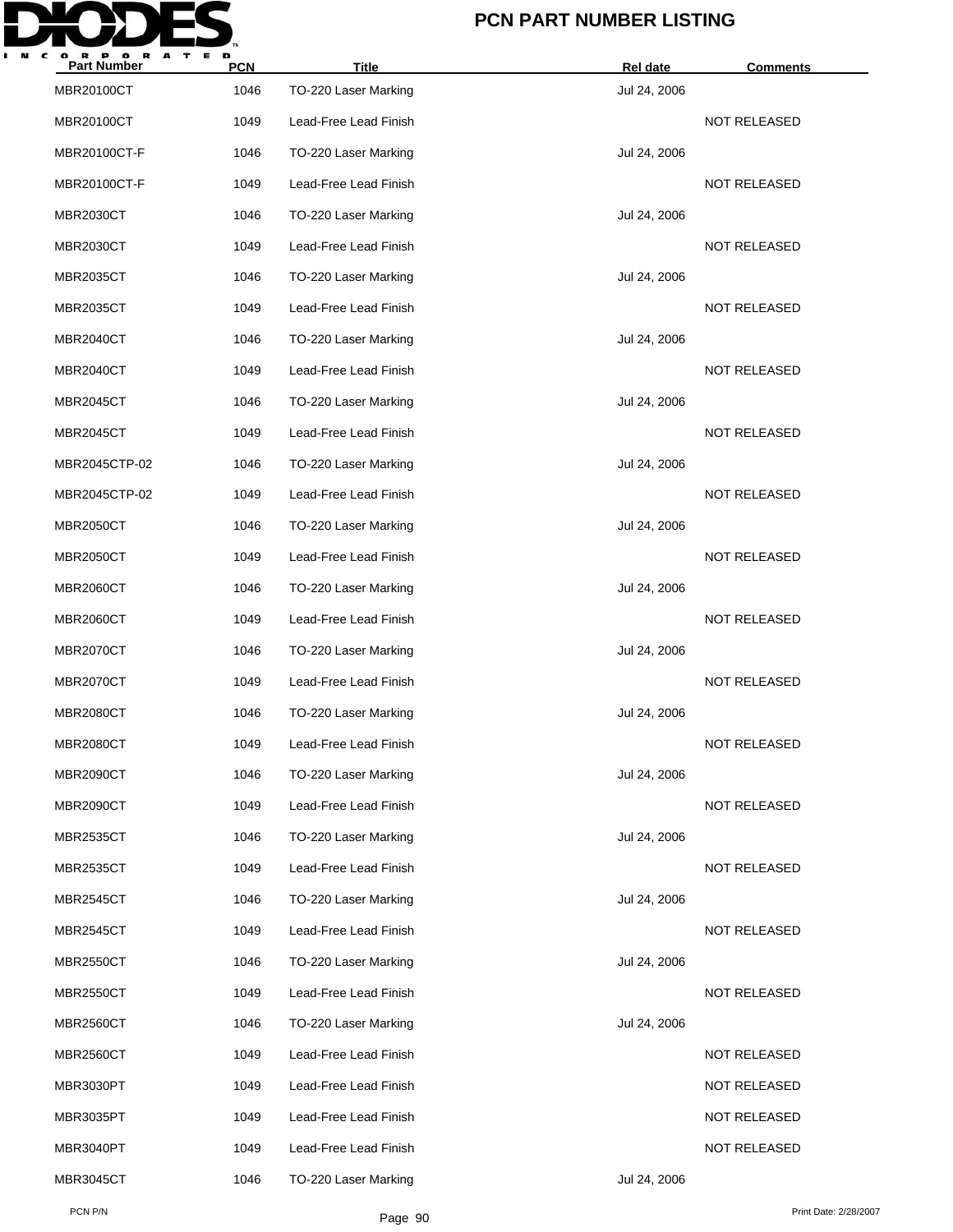

| <b>Part Number</b> | <b>PCN</b> | <b>Title</b>                                                | Rel date     | <b>Comments</b>     |
|--------------------|------------|-------------------------------------------------------------|--------------|---------------------|
| <b>MBR3045CT</b>   | 1049       | Lead-Free Lead Finish                                       |              | NOT RELEASED        |
| MBR3045PT          | 1049       | Lead-Free Lead Finish                                       |              | <b>NOT RELEASED</b> |
| MBR3045PTP-02      | 1049       | Lead-Free Lead Finish                                       |              | <b>NOT RELEASED</b> |
| MBR3050PT          | 1049       | Lead-Free Lead Finish                                       |              | <b>NOT RELEASED</b> |
| MBR3060PT          | 1049       | Lead-Free Lead Finish                                       |              | <b>NOT RELEASED</b> |
| MBR4030PT          | 1049       | Lead-Free Lead Finish                                       |              | <b>NOT RELEASED</b> |
| <b>MBR4035PT</b>   | 1049       | Lead-Free Lead Finish                                       |              | <b>NOT RELEASED</b> |
| MBR4040PT          | 1049       | Lead-Free Lead Finish                                       |              | <b>NOT RELEASED</b> |
| MBR4045PT          | 1049       | Lead-Free Lead Finish                                       |              | <b>NOT RELEASED</b> |
| MBR4045PTP-02      | 1049       | Lead-Free Lead Finish                                       |              | <b>NOT RELEASED</b> |
| MBR4050PT          | 1049       | Lead-Free Lead Finish                                       |              | <b>NOT RELEASED</b> |
| MBR4060PT          | 1049       | Lead-Free Lead Finish                                       |              | <b>NOT RELEASED</b> |
| MBR6030PT          | 1049       | Lead-Free Lead Finish                                       |              | <b>NOT RELEASED</b> |
| MBR6035PT          | 1049       | Lead-Free Lead Finish                                       |              | <b>NOT RELEASED</b> |
| MBR6040PT          | 1049       | Lead-Free Lead Finish                                       |              | <b>NOT RELEASED</b> |
| MBR6045PT          | 1049       | Lead-Free Lead Finish                                       |              | <b>NOT RELEASED</b> |
| <b>MBR730</b>      | 1046       | TO-220 Laser Marking                                        | Jul 24, 2006 |                     |
| <b>MBR730</b>      | 1049       | Lead-Free Lead Finish                                       |              | <b>NOT RELEASED</b> |
| <b>MBR735</b>      | 1046       | TO-220 Laser Marking                                        | Jul 24, 2006 |                     |
| <b>MBR735</b>      | 1049       | Lead-Free Lead Finish                                       |              | <b>NOT RELEASED</b> |
| <b>MBR740</b>      | 1046       | TO-220 Laser Marking                                        | Jul 24, 2006 |                     |
| <b>MBR740</b>      | 1049       | Lead-Free Lead Finish                                       |              | <b>NOT RELEASED</b> |
| <b>MBR745</b>      | 1046       | TO-220 Laser Marking                                        | Jul 24, 2006 |                     |
| <b>MBR745</b>      | 1049       | Lead-Free Lead Finish                                       |              | NOT RELEASED        |
| <b>MBR750</b>      | 1046       | TO-220 Laser Marking                                        | Jul 24, 2006 |                     |
| <b>MBR750</b>      | 1049       | Lead-Free Lead Finish                                       |              | <b>NOT RELEASED</b> |
| <b>MBR760</b>      | 1046       | TO-220 Laser Marking                                        | Jul 24, 2006 |                     |
| <b>MBR760</b>      | 1049       | Lead-Free Lead Finish                                       |              | NOT RELEASED        |
| MBRD1035CTL        | 1040       | Discontinuation of Certain DPAK Products                    | Aug 1, 2005  |                     |
| MBRD1035CTL        | 1054       | END of LIFE /LIFE TIME BUY for PLD PRODUCT<br><b>FAMILY</b> |              | NOT RELEASED        |
| MBRD1035CTL-T      | 1040       | Discontinuation of Certain DPAK Products                    | Aug 1, 2005  |                     |
| MBRD1035CTL-T      | 1054       | END of LIFE /LIFE TIME BUY for PLD PRODUCT<br><b>FAMILY</b> |              | NOT RELEASED        |
| MBRD1040-T         | 1040       | Discontinuation of Certain DPAK Products                    | Aug 1, 2005  |                     |
| <b>MBRD1040-T</b>  | 1054       | END of LIFE /LIFE TIME BUY for PLD PRODUCT<br><b>FAMILY</b> |              | NOT RELEASED        |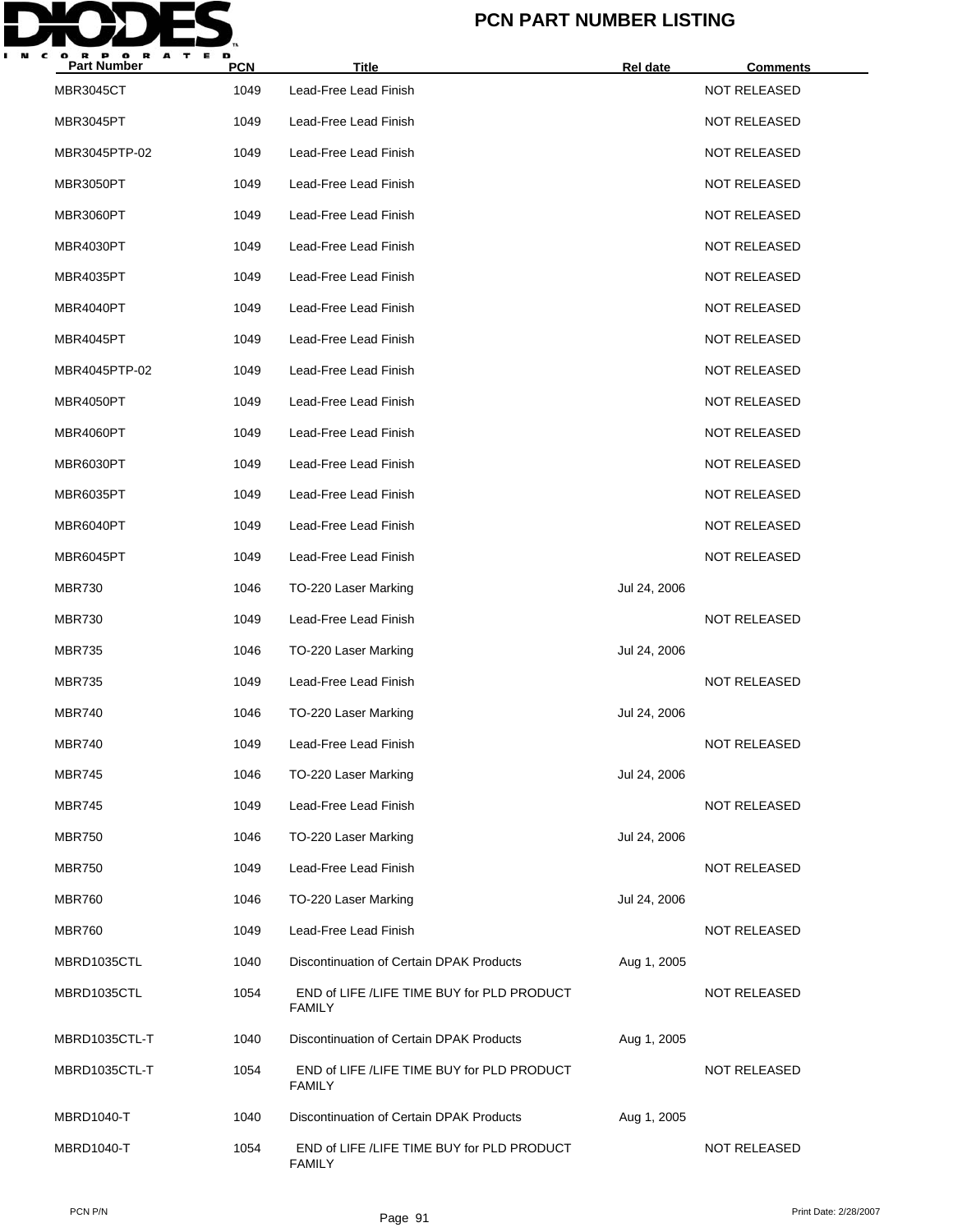

| <b>Part Number</b> | <b>PCN</b> | Title                                                                                                                                                      | <b>Rel date</b> | <b>Comments</b>     |
|--------------------|------------|------------------------------------------------------------------------------------------------------------------------------------------------------------|-----------------|---------------------|
| MBRD1040-T-F       | 1040       | Discontinuation of Certain DPAK Products                                                                                                                   | Aug 1, 2005     |                     |
| MBRD1040-T-F       | 1054       | END of LIFE /LIFE TIME BUY for PLD PRODUCT<br><b>FAMILY</b>                                                                                                |                 | <b>NOT RELEASED</b> |
| MBRD1040CT         | 1040       | Discontinuation of Certain DPAK Products                                                                                                                   | Aug 1, 2005     |                     |
| MBRD1040CT         | 1054       | END of LIFE /LIFE TIME BUY for PLD PRODUCT<br><b>FAMILY</b>                                                                                                |                 | <b>NOT RELEASED</b> |
| MBRD10CT-T         | 1040       | Discontinuation of Certain DPAK Products                                                                                                                   | Aug 1, 2005     |                     |
| MBRD10CT-T         | 1054       | END of LIFE /LIFE TIME BUY for PLD PRODUCT<br><b>FAMILY</b>                                                                                                |                 | <b>NOT RELEASED</b> |
| MBRD460CT          | 1040       | Discontinuation of Certain DPAK Products                                                                                                                   | Aug 1, 2005     |                     |
| MBRD460CT          | 1054       | END of LIFE /LIFE TIME BUY for PLD PRODUCT<br><b>FAMILY</b>                                                                                                |                 | NOT RELEASED        |
| MBRD835L           | 1040       | Discontinuation of Certain DPAK Products                                                                                                                   | Aug 1, 2005     |                     |
| MBRD835L           | 1054       | END of LIFE /LIFE TIME BUY for PLD PRODUCT<br><b>FAMILY</b>                                                                                                |                 | <b>NOT RELEASED</b> |
| MIMD10A-7-F        | 1044       | Introduction of Product in certain D2PAK, GBJ, MELF,<br>PM3, SMA, SMB, SMC, SOD/SOT Packages that are<br>RoHS compliant.                                   | Dec 2, 2005     |                     |
| MMBD2004S          | 1039       | Qualification of Fabrication Site for Switching, Zener<br>and Small Signal Transistor WaferAddition of second<br>approved Wafer Type for BAV70 and BAV70DW | Feb 5, 2005     |                     |
| MMBD2004S-7-F      | 1044       | Introduction of Product in certain D2PAK, GBJ, MELF,<br>PM3, SMA, SMB, SMC, SOD/SOT Packages that are<br>RoHS compliant.                                   | Dec 2, 2005     |                     |
| MMBD2004SW         | 1039       | Qualification of Fabrication Site for Switching, Zener<br>and Small Signal Transistor WaferAddition of second<br>approved Wafer Type for BAV70 and BAV70DW | Feb 5, 2005     |                     |
| MMBD2004SW-7-F     | 1043       | Introduction of Product in certain SOD/SOT/SC<br>Packages that are RoHS compliant with Green<br>Encapsulate                                                | Dec 5, 2005     |                     |
| MMBD3004BRM        | 1039       | Qualification of Fabrication Site for Switching, Zener<br>and Small Signal Transistor WaferAddition of second<br>approved Wafer Type for BAV70 and BAV70DW | Feb 5, 2005     |                     |
| MMBD3004BRM-7-F    | 1043       | Introduction of Product in certain SOD/SOT/SC<br>Packages that are RoHS compliant with Green<br>Encapsulate                                                | Dec 5, 2005     |                     |
| MMBD3004S          | 1039       | Qualification of Fabrication Site for Switching, Zener<br>and Small Signal Transistor WaferAddition of second<br>approved Wafer Type for BAV70 and BAV70DW | Feb 5, 2005     |                     |
| MMBD3004S-7-F      | 1044       | Introduction of Product in certain D2PAK, GBJ, MELF,<br>PM3, SMA, SMB, SMC, SOD/SOT Packages that are<br>RoHS compliant.                                   | Dec 2, 2005     |                     |
| MMBD4148           | 1039       | Qualification of Fabrication Site for Switching, Zener<br>and Small Signal Transistor WaferAddition of second<br>approved Wafer Type for BAV70 and BAV70DW | Feb 5, 2005     |                     |
| MMBD4148-7-F       | 1044       | Introduction of Product in certain D2PAK, GBJ, MELF,<br>PM3, SMA, SMB, SMC, SOD/SOT Packages that are<br>RoHS compliant.                                   | Dec 2, 2005     |                     |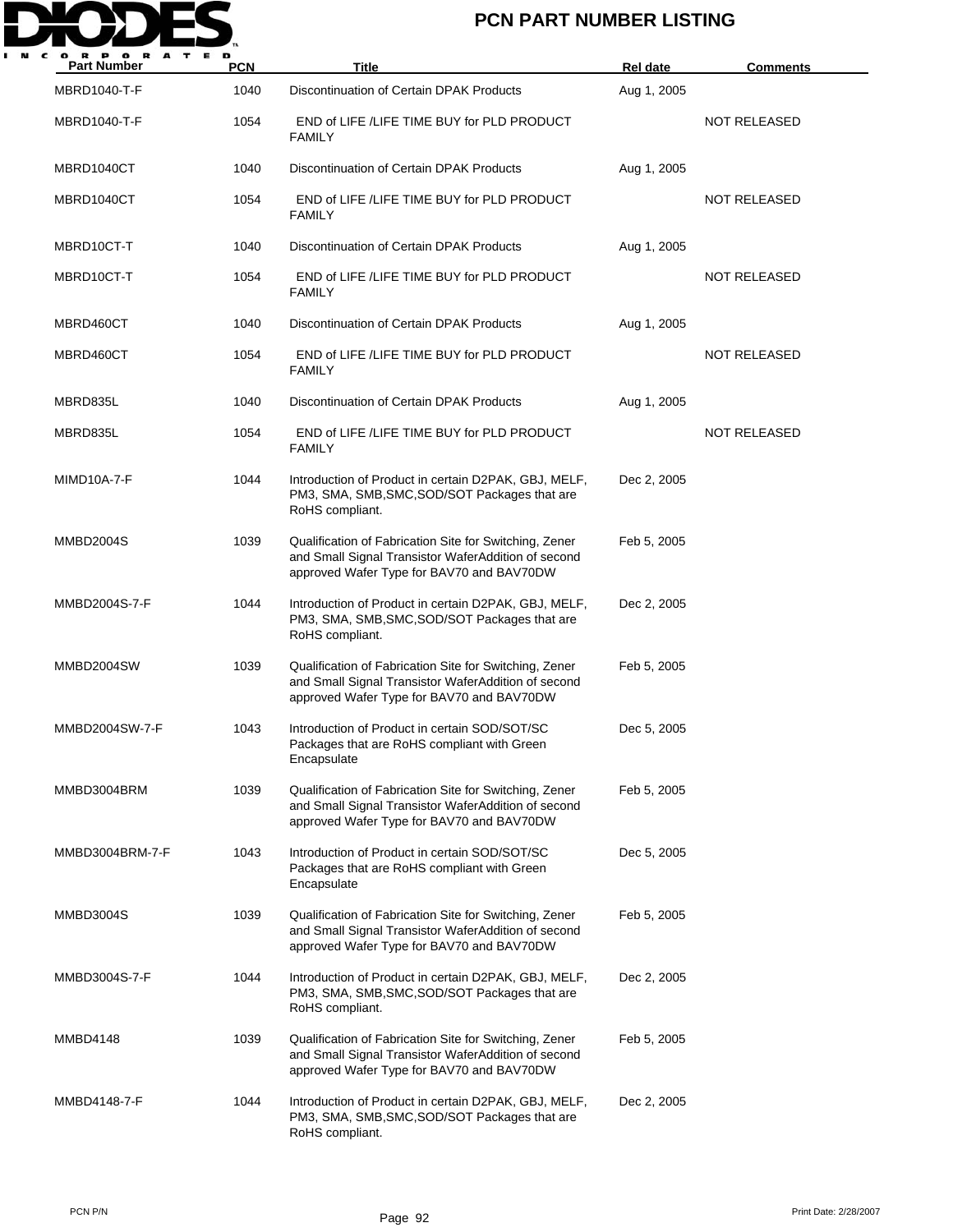

| <b>Part Number</b> | <b>PCN</b> | <b>Title</b>                                                                                                                                               | Rel date    | Comments |
|--------------------|------------|------------------------------------------------------------------------------------------------------------------------------------------------------------|-------------|----------|
| MMBD4148TW         | 1039       | Qualification of Fabrication Site for Switching, Zener<br>and Small Signal Transistor WaferAddition of second<br>approved Wafer Type for BAV70 and BAV70DW | Feb 5, 2005 |          |
| MMBD4148TW-7-F     | 1044       | Introduction of Product in certain D2PAK, GBJ, MELF,<br>PM3, SMA, SMB, SMC, SOD/SOT Packages that are<br>RoHS compliant.                                   | Dec 2, 2005 |          |
| MMBD4148W          | 1039       | Qualification of Fabrication Site for Switching, Zener<br>and Small Signal Transistor WaferAddition of second<br>approved Wafer Type for BAV70 and BAV70DW | Feb 5, 2005 |          |
| MMBD4148W-7-F      | 1043       | Introduction of Product in certain SOD/SOT/SC<br>Packages that are RoHS compliant with Green<br>Encapsulate                                                | Dec 5, 2005 |          |
| MMBD4448           | 1039       | Qualification of Fabrication Site for Switching, Zener<br>and Small Signal Transistor WaferAddition of second<br>approved Wafer Type for BAV70 and BAV70DW | Feb 5, 2005 |          |
| MMBD4448-7-F       | 1044       | Introduction of Product in certain D2PAK, GBJ, MELF,<br>PM3, SMA, SMB, SMC, SOD/SOT Packages that are<br>RoHS compliant.                                   | Dec 2, 2005 |          |
| MMBD4448DW         | 1039       | Qualification of Fabrication Site for Switching, Zener<br>and Small Signal Transistor WaferAddition of second<br>approved Wafer Type for BAV70 and BAV70DW | Feb 5, 2005 |          |
| MMBD4448DW-7-F     | 1044       | Introduction of Product in certain D2PAK, GBJ, MELF,<br>PM3, SMA, SMB, SMC, SOD/SOT Packages that are<br>RoHS compliant.                                   | Dec 2, 2005 |          |
| MMBD4448H          | 1039       | Qualification of Fabrication Site for Switching, Zener<br>and Small Signal Transistor WaferAddition of second<br>approved Wafer Type for BAV70 and BAV70DW | Feb 5, 2005 |          |
| MMBD4448H-7-F      | 1044       | Introduction of Product in certain D2PAK, GBJ, MELF,<br>PM3, SMA, SMB, SMC, SOD/SOT Packages that are<br>RoHS compliant.                                   | Dec 2, 2005 |          |
| MMBD4448HADW       | 1039       | Qualification of Fabrication Site for Switching, Zener<br>and Small Signal Transistor WaferAddition of second<br>approved Wafer Type for BAV70 and BAV70DW | Feb 5, 2005 |          |
| MMBD4448HADW-7-F   | 1044       | Introduction of Product in certain D2PAK, GBJ, MELF,<br>PM3, SMA, SMB, SMC, SOD/SOT Packages that are<br>RoHS compliant.                                   | Dec 2, 2005 |          |
| MMBD4448HAQW       | 1039       | Qualification of Fabrication Site for Switching, Zener<br>and Small Signal Transistor WaferAddition of second<br>approved Wafer Type for BAV70 and BAV70DW | Feb 5, 2005 |          |
| MMBD4448HAQW-7-F   | 1044       | Introduction of Product in certain D2PAK, GBJ, MELF,<br>PM3, SMA, SMB, SMC, SOD/SOT Packages that are<br>RoHS compliant.                                   | Dec 2, 2005 |          |
| MMBD4448HCDW       | 1039       | Qualification of Fabrication Site for Switching, Zener<br>and Small Signal Transistor WaferAddition of second<br>approved Wafer Type for BAV70 and BAV70DW | Feb 5, 2005 |          |
| MMBD4448HCDW-7-F   | 1044       | Introduction of Product in certain D2PAK, GBJ, MELF,<br>PM3, SMA, SMB, SMC, SOD/SOT Packages that are<br>RoHS compliant.                                   | Dec 2, 2005 |          |
| MMBD4448HCQW       | 1039       | Qualification of Fabrication Site for Switching, Zener<br>and Small Signal Transistor WaferAddition of second<br>approved Wafer Type for BAV70 and BAV70DW | Feb 5, 2005 |          |
| MMBD4448HSDW       | 1039       | Qualification of Fabrication Site for Switching, Zener<br>and Small Signal Transistor WaferAddition of second<br>approved Wafer Type for BAV70 and BAV70DW | Feb 5, 2005 |          |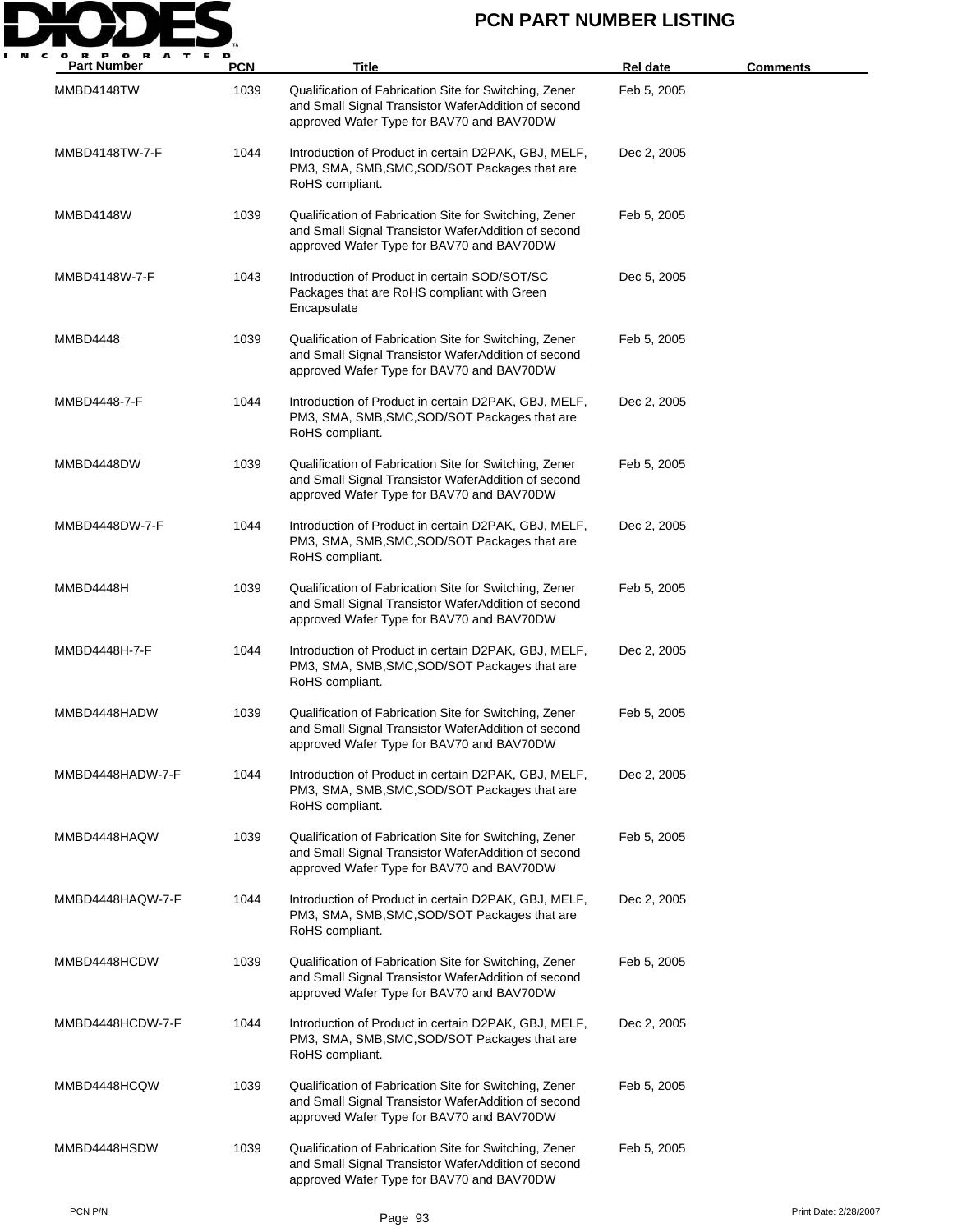

| <b>Part Number</b> | <b>PCN</b> | Title                                                                                                                                                      | Rel date    | <b>Comments</b> |
|--------------------|------------|------------------------------------------------------------------------------------------------------------------------------------------------------------|-------------|-----------------|
| MMBD4448HSDW-7-F   | 1044       | Introduction of Product in certain D2PAK, GBJ, MELF,<br>PM3, SMA, SMB, SMC, SOD/SOT Packages that are<br>RoHS compliant.                                   | Dec 2, 2005 |                 |
| MMBD4448HT         | 1039       | Qualification of Fabrication Site for Switching, Zener<br>and Small Signal Transistor WaferAddition of second<br>approved Wafer Type for BAV70 and BAV70DW | Feb 5, 2005 |                 |
| MMBD4448HT-7-F     | 1044       | Introduction of Product in certain D2PAK, GBJ, MELF,<br>PM3, SMA, SMB, SMC, SOD/SOT Packages that are<br>RoHS compliant.                                   | Dec 2, 2005 |                 |
| MMBD4448HTA        | 1039       | Qualification of Fabrication Site for Switching, Zener<br>and Small Signal Transistor WaferAddition of second<br>approved Wafer Type for BAV70 and BAV70DW | Feb 5, 2005 |                 |
| MMBD4448HTA-7-F    | 1044       | Introduction of Product in certain D2PAK, GBJ, MELF,<br>PM3, SMA, SMB, SMC, SOD/SOT Packages that are<br>RoHS compliant.                                   | Dec 2, 2005 |                 |
| MMBD4448HTC        | 1039       | Qualification of Fabrication Site for Switching, Zener<br>and Small Signal Transistor WaferAddition of second<br>approved Wafer Type for BAV70 and BAV70DW | Feb 5, 2005 |                 |
| MMBD4448HTC-7-F    | 1044       | Introduction of Product in certain D2PAK, GBJ, MELF,<br>PM3, SMA, SMB, SMC, SOD/SOT Packages that are<br>RoHS compliant.                                   | Dec 2, 2005 |                 |
| MMBD4448HTM        | 1039       | Qualification of Fabrication Site for Switching, Zener<br>and Small Signal Transistor WaferAddition of second<br>approved Wafer Type for BAV70 and BAV70DW | Feb 5, 2005 |                 |
| MMBD4448HTM-7-F    | 1043       | Introduction of Product in certain SOD/SOT/SC<br>Packages that are RoHS compliant with Green<br>Encapsulate                                                | Dec 5, 2005 |                 |
| MMBD4448HTS        | 1039       | Qualification of Fabrication Site for Switching, Zener<br>and Small Signal Transistor WaferAddition of second<br>approved Wafer Type for BAV70 and BAV70DW | Feb 5, 2005 |                 |
| MMBD4448HTS-7-F    | 1044       | Introduction of Product in certain D2PAK, GBJ, MELF,<br>PM3, SMA, SMB, SMC, SOD/SOT Packages that are<br>RoHS compliant.                                   | Dec 2, 2005 |                 |
| MMBD4448HTW        | 1039       | Qualification of Fabrication Site for Switching, Zener<br>and Small Signal Transistor WaferAddition of second<br>approved Wafer Type for BAV70 and BAV70DW | Feb 5, 2005 |                 |
| MMBD4448HTW-7-F    | 1044       | Introduction of Product in certain D2PAK, GBJ, MELF,<br>PM3, SMA, SMB, SMC, SOD/SOT Packages that are<br>RoHS compliant.                                   | Dec 2, 2005 |                 |
| MMBD4448HW         | 1039       | Qualification of Fabrication Site for Switching, Zener<br>and Small Signal Transistor WaferAddition of second<br>approved Wafer Type for BAV70 and BAV70DW | Feb 5, 2005 |                 |
| MMBD4448HW-7-F     | 1043       | Introduction of Product in certain SOD/SOT/SC<br>Packages that are RoHS compliant with Green<br>Encapsulate                                                | Dec 5, 2005 |                 |
| MMBD4448V          | 1039       | Qualification of Fabrication Site for Switching, Zener<br>and Small Signal Transistor WaferAddition of second<br>approved Wafer Type for BAV70 and BAV70DW | Feb 5, 2005 |                 |
| MMBD4448W          | 1039       | Qualification of Fabrication Site for Switching, Zener<br>and Small Signal Transistor WaferAddition of second<br>approved Wafer Type for BAV70 and BAV70DW | Feb 5, 2005 |                 |
| MMBD4448W-7-F      | 1043       | Introduction of Product in certain SOD/SOT/SC<br>Packages that are RoHS compliant with Green<br>Encapsulate                                                | Dec 5, 2005 |                 |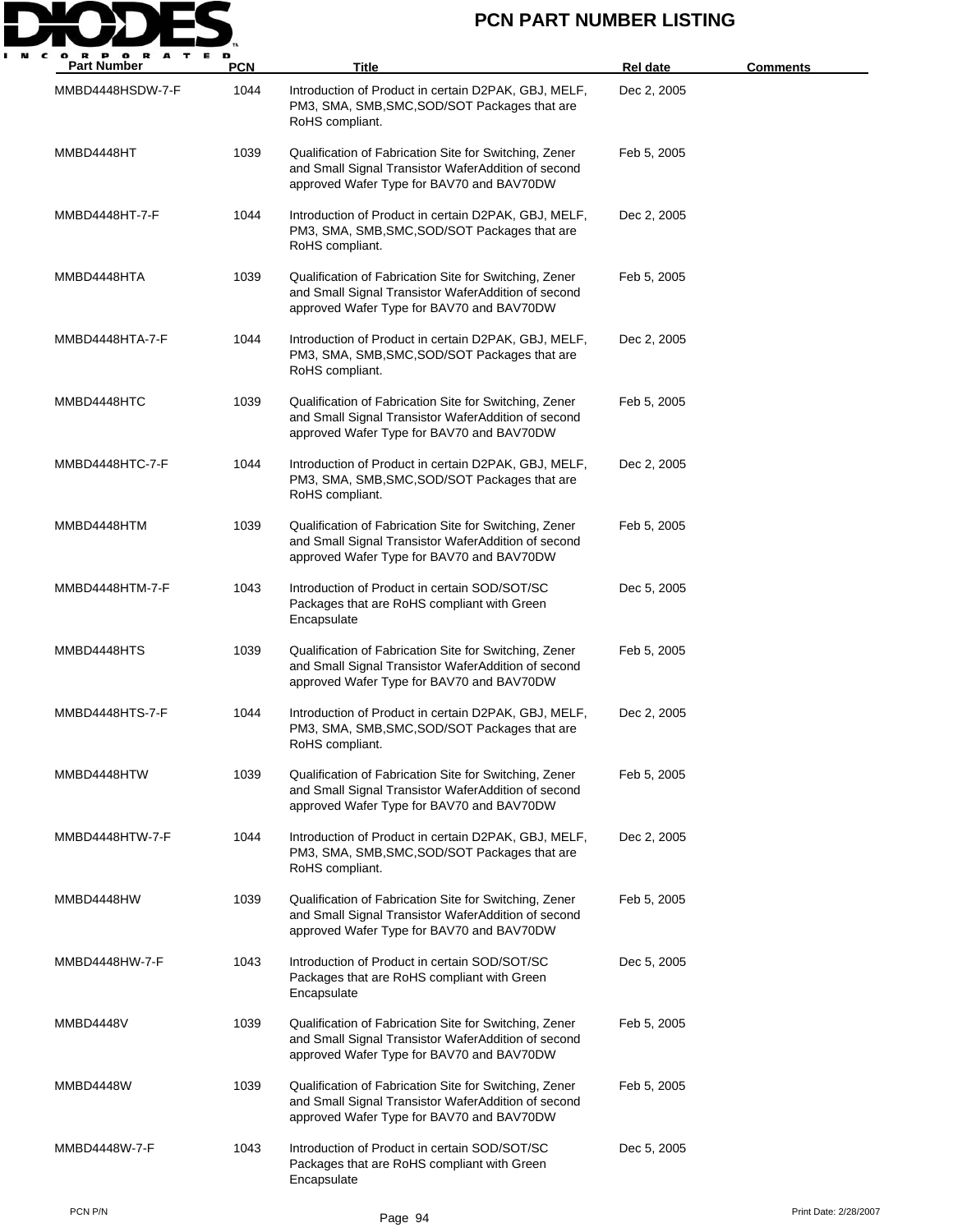

| <b>Part Number</b> | <b>PCN</b> | Title                                                                                                                                                      | <b>Rel date</b> | <u>Comments</u> |
|--------------------|------------|------------------------------------------------------------------------------------------------------------------------------------------------------------|-----------------|-----------------|
| <b>MMBD7000</b>    | 1039       | Qualification of Fabrication Site for Switching, Zener<br>and Small Signal Transistor WaferAddition of second<br>approved Wafer Type for BAV70 and BAV70DW | Feb 5, 2005     |                 |
| MMBD7000-7-F       | 1044       | Introduction of Product in certain D2PAK, GBJ, MELF,<br>PM3, SMA, SMB, SMC, SOD/SOT Packages that are<br>RoHS compliant.                                   | Dec 2, 2005     |                 |
| MMBD914            | 1039       | Qualification of Fabrication Site for Switching, Zener<br>and Small Signal Transistor WaferAddition of second<br>approved Wafer Type for BAV70 and BAV70DW | Feb 5, 2005     |                 |
| MMBD914-7-F        | 1044       | Introduction of Product in certain D2PAK, GBJ, MELF,<br>PM3, SMA, SMB, SMC, SOD/SOT Packages that are<br>RoHS compliant.                                   | Dec 2, 2005     |                 |
| MMBF170-7-F        | 1044       | Introduction of Product in certain D2PAK, GBJ, MELF,<br>PM3, SMA, SMB, SMC, SOD/SOT Packages that are<br>RoHS compliant.                                   | Dec 2, 2005     |                 |
| MMBT123S-7-F       | 1044       | Introduction of Product in certain D2PAK, GBJ, MELF,<br>PM3, SMA, SMB, SMC, SOD/SOT Packages that are<br>RoHS compliant.                                   | Dec 2, 2005     |                 |
| MMBT2222A-7-F      | 1044       | Introduction of Product in certain D2PAK, GBJ, MELF,<br>PM3, SMA, SMB, SMC, SOD/SOT Packages that are<br>RoHS compliant.                                   | Dec 2, 2005     |                 |
| MMBT2222AT-7-F     | 1044       | Introduction of Product in certain D2PAK, GBJ, MELF,<br>PM3, SMA, SMB, SMC, SOD/SOT Packages that are<br>RoHS compliant.                                   | Dec 2, 2005     |                 |
| MMBT2907A-7-F      | 1044       | Introduction of Product in certain D2PAK, GBJ, MELF,<br>PM3, SMA, SMB, SMC, SOD/SOT Packages that are<br>RoHS compliant.                                   | Dec 2, 2005     |                 |
| MMBT2907AT-7-F     | 1044       | Introduction of Product in certain D2PAK, GBJ, MELF,<br>PM3, SMA, SMB, SMC, SOD/SOT Packages that are<br>RoHS compliant.                                   | Dec 2, 2005     |                 |
| <b>MMBT3904</b>    | 1039       | Qualification of Fabrication Site for Switching, Zener<br>and Small Signal Transistor WaferAddition of second<br>approved Wafer Type for BAV70 and BAV70DW | Feb 5, 2005     |                 |
| MMBT3904-7-F       | 1044       | Introduction of Product in certain D2PAK, GBJ, MELF,<br>PM3, SMA, SMB, SMC, SOD/SOT Packages that are<br>RoHS compliant.                                   | Dec 2, 2005     |                 |
| MMBT3904T-7-F      | 1044       | Introduction of Product in certain D2PAK, GBJ, MELF,<br>PM3, SMA, SMB, SMC, SOD/SOT Packages that are<br>RoHS compliant.                                   | Dec 2, 2005     |                 |
| MMBT3906           | 1039       | Qualification of Fabrication Site for Switching, Zener<br>and Small Signal Transistor WaferAddition of second<br>approved Wafer Type for BAV70 and BAV70DW | Feb 5, 2005     |                 |
| MMBT3906-7-F       | 1044       | Introduction of Product in certain D2PAK, GBJ, MELF,<br>PM3, SMA, SMB, SMC, SOD/SOT Packages that are<br>RoHS compliant.                                   | Dec 2, 2005     |                 |
| MMBT3906T          | 1039       | Qualification of Fabrication Site for Switching, Zener<br>and Small Signal Transistor WaferAddition of second<br>approved Wafer Type for BAV70 and BAV70DW | Feb 5, 2005     |                 |
| MMBT3906T-7-F      | 1044       | Introduction of Product in certain D2PAK, GBJ, MELF,<br>PM3, SMA, SMB, SMC, SOD/SOT Packages that are<br>RoHS compliant.                                   | Dec 2, 2005     |                 |
| MMBT4124-7-F       | 1044       | Introduction of Product in certain D2PAK, GBJ, MELF,<br>PM3, SMA, SMB, SMC, SOD/SOT Packages that are<br>RoHS compliant.                                   | Dec 2, 2005     |                 |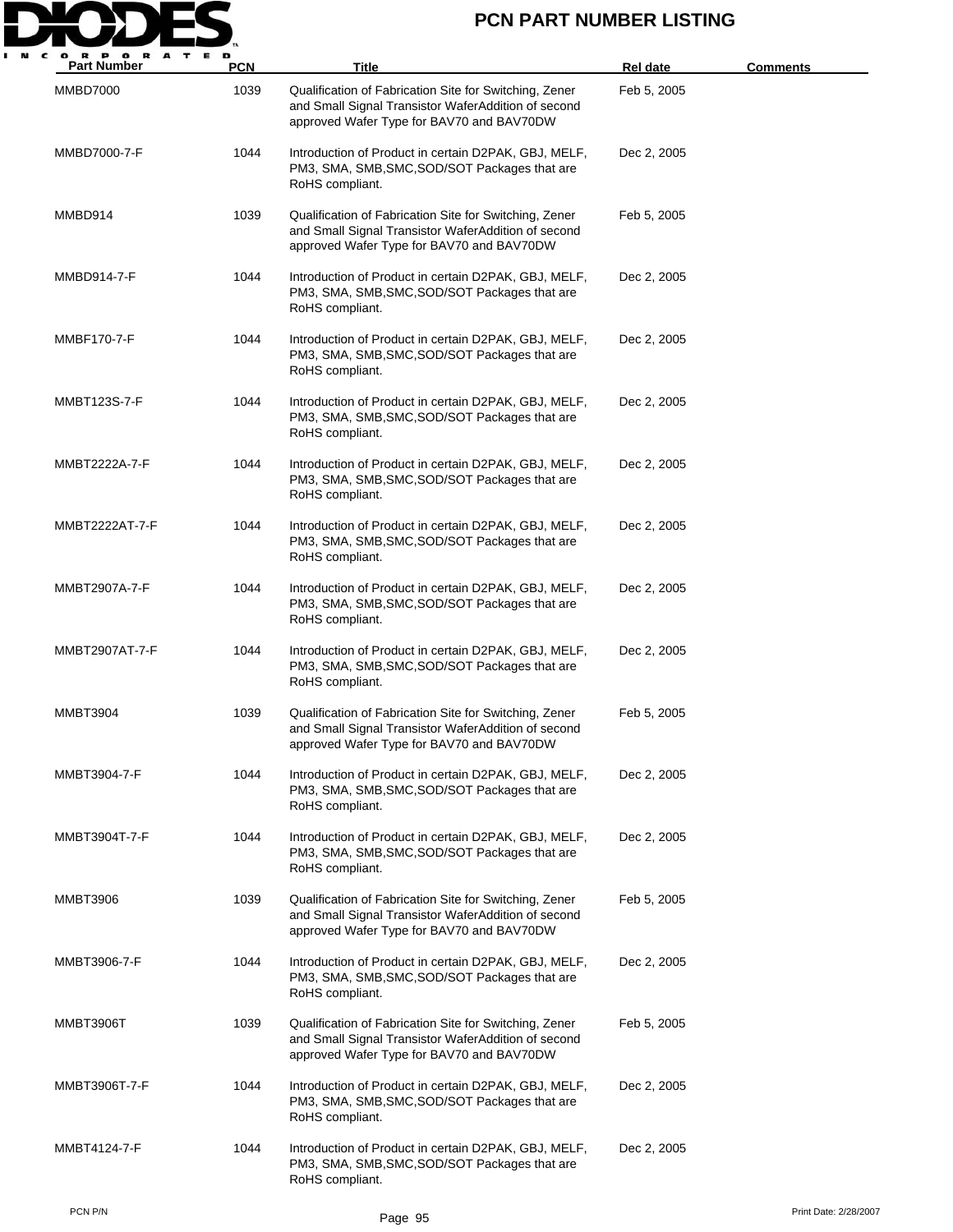

| <b>Part Number</b> | <b>PCN</b> | Title                                                                                                                    | <b>Rel date</b> | <b>Comments</b>       |
|--------------------|------------|--------------------------------------------------------------------------------------------------------------------------|-----------------|-----------------------|
| MMBT4126-7-F       | 1044       | Introduction of Product in certain D2PAK, GBJ, MELF,<br>PM3, SMA, SMB, SMC, SOD/SOT Packages that are<br>RoHS compliant. | Dec 2, 2005     |                       |
| MMBT4401-7-F       | 1044       | Introduction of Product in certain D2PAK, GBJ, MELF,<br>PM3, SMA, SMB, SMC, SOD/SOT Packages that are<br>RoHS compliant. | Dec 2, 2005     |                       |
| MMBT4401T-7-F      | 1044       | Introduction of Product in certain D2PAK, GBJ, MELF,<br>PM3, SMA, SMB, SMC, SOD/SOT Packages that are<br>RoHS compliant. | Dec 2, 2005     |                       |
| MMBT4403-7-F       | 1044       | Introduction of Product in certain D2PAK, GBJ, MELF,<br>PM3, SMA, SMB, SMC, SOD/SOT Packages that are<br>RoHS compliant. | Dec 2, 2005     |                       |
| MMBT4403T-7-F      | 1044       | Introduction of Product in certain D2PAK, GBJ, MELF,<br>PM3, SMA, SMB, SMC, SOD/SOT Packages that are<br>RoHS compliant. | Dec 2, 2005     |                       |
| MMBT5401-7-F       | 1044       | Introduction of Product in certain D2PAK, GBJ, MELF,<br>PM3, SMA, SMB, SMC, SOD/SOT Packages that are<br>RoHS compliant. | Dec 2, 2005     |                       |
| MMBT5551-7-F       | 1044       | Introduction of Product in certain D2PAK, GBJ, MELF,<br>PM3, SMA, SMB, SMC, SOD/SOT Packages that are<br>RoHS compliant. | Dec 2, 2005     |                       |
| MMBT6427-7-F       | 1044       | Introduction of Product in certain D2PAK, GBJ, MELF,<br>PM3, SMA, SMB, SMC, SOD/SOT Packages that are<br>RoHS compliant. | Dec 2, 2005     |                       |
| MMBTA05-7-F        | 1044       | Introduction of Product in certain D2PAK, GBJ, MELF,<br>PM3, SMA, SMB, SMC, SOD/SOT Packages that are<br>RoHS compliant. | Dec 2, 2005     |                       |
| MMBTA06-7-F        | 1044       | Introduction of Product in certain D2PAK, GBJ, MELF,<br>PM3, SMA, SMB, SMC, SOD/SOT Packages that are<br>RoHS compliant. | Dec 2, 2005     |                       |
| MMBTA13-7-F        | 1044       | Introduction of Product in certain D2PAK, GBJ, MELF,<br>PM3, SMA, SMB, SMC, SOD/SOT Packages that are<br>RoHS compliant. | Dec 2, 2005     |                       |
| MMBTA14-7-F        | 1044       | Introduction of Product in certain D2PAK, GBJ, MELF,<br>PM3, SMA, SMB, SMC, SOD/SOT Packages that are<br>RoHS compliant. | Dec 2, 2005     |                       |
| MMBTA28-7-F        | 1044       | Introduction of Product in certain D2PAK, GBJ, MELF,<br>PM3, SMA, SMB, SMC, SOD/SOT Packages that are<br>RoHS compliant. | Dec 2, 2005     |                       |
| MMBTA42-7-F        | 1044       | Introduction of Product in certain D2PAK, GBJ, MELF,<br>PM3, SMA, SMB, SMC, SOD/SOT Packages that are<br>RoHS compliant. | Dec 2, 2005     |                       |
| MMBTA55-7-F        | 1044       | Introduction of Product in certain D2PAK, GBJ, MELF,<br>PM3, SMA, SMB, SMC, SOD/SOT Packages that are<br>RoHS compliant. | Dec 2, 2005     |                       |
| MMBTA56-7-F        | 1044       | Introduction of Product in certain D2PAK, GBJ, MELF,<br>PM3, SMA, SMB, SMC, SOD/SOT Packages that are<br>RoHS compliant. | Dec 2, 2005     |                       |
| MMBTA92-7-F        | 1044       | Introduction of Product in certain D2PAK, GBJ, MELF,<br>PM3, SMA, SMB, SMC, SOD/SOT Packages that are<br>RoHS compliant. | Dec 2, 2005     |                       |
| MMBTH10-7-F        | 1044       | Introduction of Product in certain D2PAK, GBJ, MELF,<br>PM3, SMA, SMB, SMC, SOD/SOT Packages that are<br>RoHS compliant. | Dec 2, 2005     |                       |
| PCN P/N            |            | Page 96                                                                                                                  |                 | Print Date: 2/28/2007 |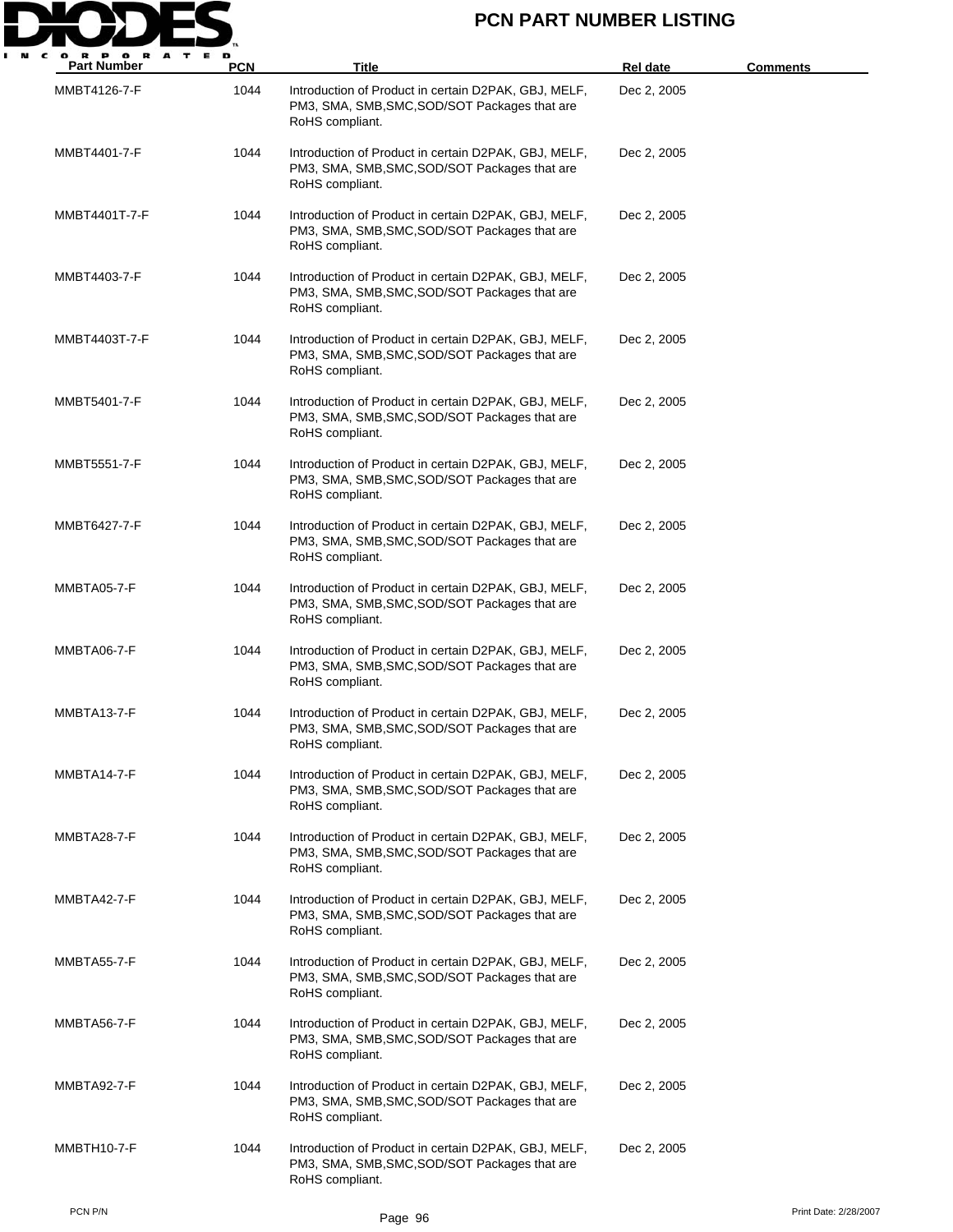

| <b>Part Number</b>      | <b>PCN</b> | Title                                                                                                                                                      | <b>Rel date</b> | Comments |
|-------------------------|------------|------------------------------------------------------------------------------------------------------------------------------------------------------------|-----------------|----------|
| MMBTH24-7-F             | 1044       | Introduction of Product in certain D2PAK, GBJ, MELF,<br>PM3, SMA, SMB, SMC, SOD/SOT Packages that are<br>RoHS compliant.                                   | Dec 2, 2005     |          |
| MMBZ10VAL-7-F           | 1044       | Introduction of Product in certain D2PAK, GBJ, MELF,<br>PM3, SMA, SMB, SMC, SOD/SOT Packages that are<br>RoHS compliant.                                   | Dec 2, 2005     |          |
| MMBZ15VAL-7-F           | 1044       | Introduction of Product in certain D2PAK, GBJ, MELF,<br>PM3, SMA, SMB, SMC, SOD/SOT Packages that are<br>RoHS compliant.                                   | Dec 2, 2005     |          |
| MMBZ15VDL-7-F           | 1044       | Introduction of Product in certain D2PAK, GBJ, MELF,<br>PM3, SMA, SMB, SMC, SOD/SOT Packages that are<br>RoHS compliant.                                   | Dec 2, 2005     |          |
| MMBZ18VAL-7-F           | 1044       | Introduction of Product in certain D2PAK, GBJ, MELF,<br>PM3, SMA, SMB, SMC, SOD/SOT Packages that are<br>RoHS compliant.                                   | Dec 2, 2005     |          |
| MMBZ20VAL-7-F           | 1044       | Introduction of Product in certain D2PAK, GBJ, MELF,<br>PM3, SMA, SMB, SMC, SOD/SOT Packages that are<br>RoHS compliant.                                   | Dec 2, 2005     |          |
| MMBZ27VAL-7-F           | 1044       | Introduction of Product in certain D2PAK, GBJ, MELF,<br>PM3, SMA, SMB, SMC, SOD/SOT Packages that are<br>RoHS compliant.                                   | Dec 2, 2005     |          |
| MMBZ27VCL-7-F           | 1044       | Introduction of Product in certain D2PAK, GBJ, MELF,<br>PM3, SMA, SMB, SMC, SOD/SOT Packages that are<br>RoHS compliant.                                   | Dec 2, 2005     |          |
| MMBZ33VAL-7-F           | 1044       | Introduction of Product in certain D2PAK, GBJ, MELF,<br>PM3, SMA, SMB, SMC, SOD/SOT Packages that are<br>RoHS compliant.                                   | Dec 2, 2005     |          |
| <b>MMBZ46xxx Series</b> | 1039       | Qualification of Fabrication Site for Switching, Zener<br>and Small Signal Transistor WaferAddition of second<br>approved Wafer Type for BAV70 and BAV70DW | Feb 5, 2005     |          |
| MMBZ5221B-7-F           | 1044       | Introduction of Product in certain D2PAK, GBJ, MELF,<br>PM3, SMA, SMB, SMC, SOD/SOT Packages that are<br>RoHS compliant.                                   | Dec 2, 2005     |          |
| MMBZ5221BS-7-F          | 1044       | Introduction of Product in certain D2PAK, GBJ, MELF,<br>PM3, SMA, SMB, SMC, SOD/SOT Packages that are<br>RoHS compliant.                                   | Dec 2, 2005     |          |
| MMBZ5221BT-7-F          | 1044       | Introduction of Product in certain D2PAK, GBJ, MELF,<br>PM3, SMA, SMB, SMC, SOD/SOT Packages that are<br>RoHS compliant.                                   | Dec 2, 2005     |          |
| MMBZ5221BW-7-F          | 1043       | Introduction of Product in certain SOD/SOT/SC<br>Packages that are RoHS compliant with Green<br>Encapsulate                                                | Dec 5, 2005     |          |
| MMBZ5222B-7-F           | 1044       | Introduction of Product in certain D2PAK, GBJ, MELF,<br>PM3, SMA, SMB, SMC, SOD/SOT Packages that are<br>RoHS compliant.                                   | Dec 2, 2005     |          |
| MMBZ5223B-7-F           | 1044       | Introduction of Product in certain D2PAK, GBJ, MELF,<br>PM3, SMA, SMB, SMC, SOD/SOT Packages that are<br>RoHS compliant.                                   | Dec 2, 2005     |          |
| MMBZ5223BS-7-F          | 1044       | Introduction of Product in certain D2PAK, GBJ, MELF,<br>PM3, SMA, SMB, SMC, SOD/SOT Packages that are<br>RoHS compliant.                                   | Dec 2, 2005     |          |
| MMBZ5223BT-7-F          | 1044       | Introduction of Product in certain D2PAK, GBJ, MELF,<br>PM3, SMA, SMB, SMC, SOD/SOT Packages that are<br>RoHS compliant.                                   | Dec 2, 2005     |          |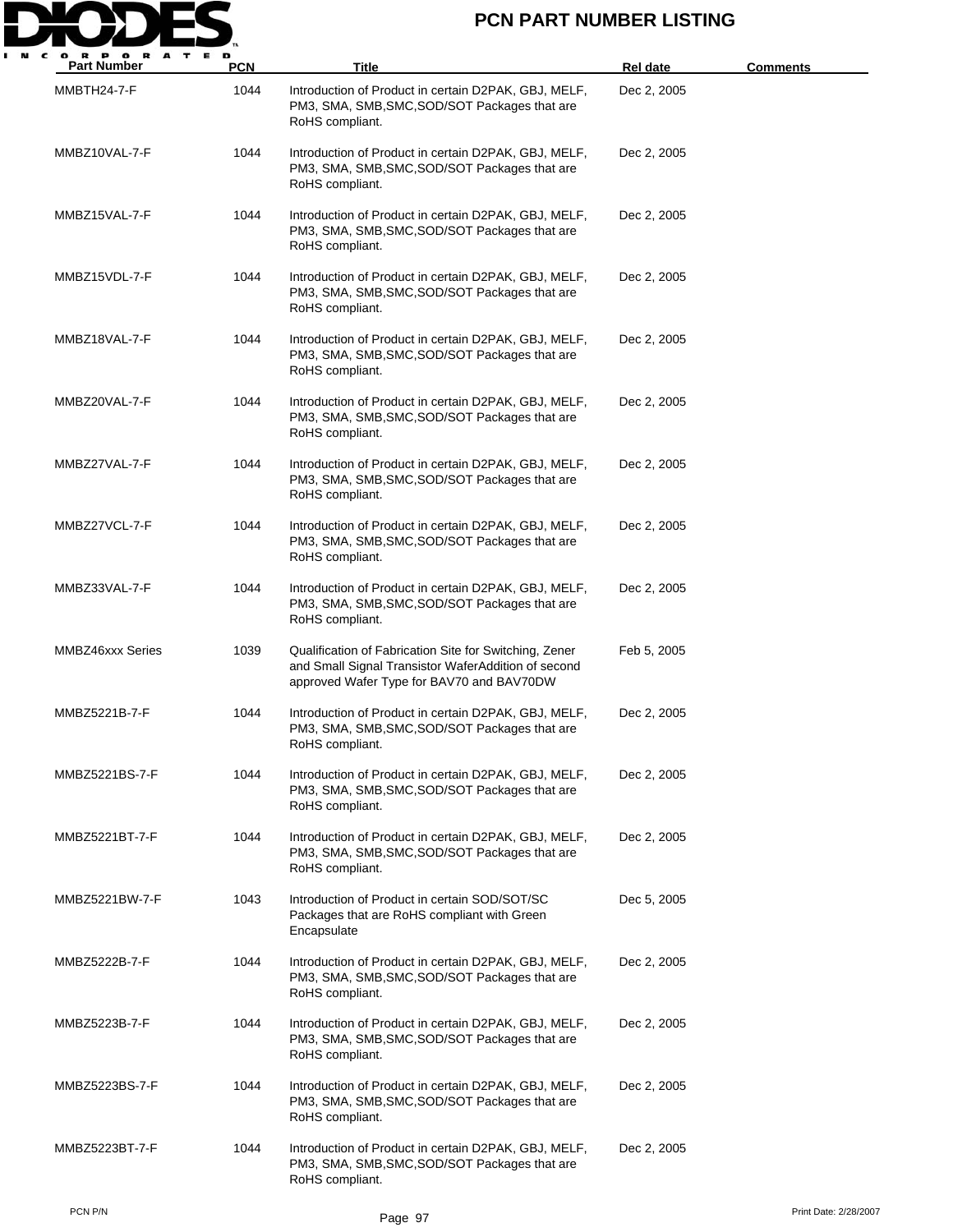

| <b>Part Number</b> | PCN  | Title                                                                                                                    | Rel date    | <b>Comments</b> |
|--------------------|------|--------------------------------------------------------------------------------------------------------------------------|-------------|-----------------|
| MMBZ5223BW-7-F     | 1043 | Introduction of Product in certain SOD/SOT/SC<br>Packages that are RoHS compliant with Green<br>Encapsulate              | Dec 5, 2005 |                 |
| MMBZ5225B-7-F      | 1044 | Introduction of Product in certain D2PAK, GBJ, MELF,<br>PM3, SMA, SMB, SMC, SOD/SOT Packages that are<br>RoHS compliant. | Dec 2, 2005 |                 |
| MMBZ5225BS-7-F     | 1044 | Introduction of Product in certain D2PAK, GBJ, MELF,<br>PM3, SMA, SMB, SMC, SOD/SOT Packages that are<br>RoHS compliant. | Dec 2, 2005 |                 |
| MMBZ5225BT-7-F     | 1044 | Introduction of Product in certain D2PAK, GBJ, MELF,<br>PM3, SMA, SMB, SMC, SOD/SOT Packages that are<br>RoHS compliant. | Dec 2, 2005 |                 |
| MMBZ5225BW-7-F     | 1043 | Introduction of Product in certain SOD/SOT/SC<br>Packages that are RoHS compliant with Green<br>Encapsulate              | Dec 5, 2005 |                 |
| MMBZ5226B-7-F      | 1044 | Introduction of Product in certain D2PAK, GBJ, MELF,<br>PM3, SMA, SMB, SMC, SOD/SOT Packages that are<br>RoHS compliant. | Dec 2, 2005 |                 |
| MMBZ5226BS-7-F     | 1044 | Introduction of Product in certain D2PAK, GBJ, MELF,<br>PM3, SMA, SMB, SMC, SOD/SOT Packages that are<br>RoHS compliant. | Dec 2, 2005 |                 |
| MMBZ5226BT-7-F     | 1044 | Introduction of Product in certain D2PAK, GBJ, MELF,<br>PM3, SMA, SMB, SMC, SOD/SOT Packages that are<br>RoHS compliant. | Dec 2, 2005 |                 |
| MMBZ5226BW-7-F     | 1043 | Introduction of Product in certain SOD/SOT/SC<br>Packages that are RoHS compliant with Green<br>Encapsulate              | Dec 5, 2005 |                 |
| MMBZ5227B-7-F      | 1044 | Introduction of Product in certain D2PAK, GBJ, MELF,<br>PM3, SMA, SMB, SMC, SOD/SOT Packages that are<br>RoHS compliant. | Dec 2, 2005 |                 |
| MMBZ5227BS-7-F     | 1044 | Introduction of Product in certain D2PAK, GBJ, MELF,<br>PM3, SMA, SMB, SMC, SOD/SOT Packages that are<br>RoHS compliant. | Dec 2, 2005 |                 |
| MMBZ5227BT-7-F     | 1044 | Introduction of Product in certain D2PAK, GBJ, MELF,<br>PM3, SMA, SMB, SMC, SOD/SOT Packages that are<br>RoHS compliant. | Dec 2, 2005 |                 |
| MMBZ5227BW-7-F     | 1043 | Introduction of Product in certain SOD/SOT/SC<br>Packages that are RoHS compliant with Green<br>Encapsulate              | Dec 5, 2005 |                 |
| MMBZ5228B-7-F      | 1044 | Introduction of Product in certain D2PAK, GBJ, MELF,<br>PM3, SMA, SMB, SMC, SOD/SOT Packages that are<br>RoHS compliant. | Dec 2, 2005 |                 |
| MMBZ5228BS-7-F     | 1044 | Introduction of Product in certain D2PAK, GBJ, MELF,<br>PM3, SMA, SMB, SMC, SOD/SOT Packages that are<br>RoHS compliant. | Dec 2, 2005 |                 |
| MMBZ5228BT-7-F     | 1044 | Introduction of Product in certain D2PAK, GBJ, MELF,<br>PM3, SMA, SMB, SMC, SOD/SOT Packages that are<br>RoHS compliant. | Dec 2, 2005 |                 |
| MMBZ5228BW-7-F     | 1043 | Introduction of Product in certain SOD/SOT/SC<br>Packages that are RoHS compliant with Green<br>Encapsulate              | Dec 5, 2005 |                 |
| MMBZ5229B-7-F      | 1044 | Introduction of Product in certain D2PAK, GBJ, MELF,<br>PM3, SMA, SMB, SMC, SOD/SOT Packages that are<br>RoHS compliant. | Dec 2, 2005 |                 |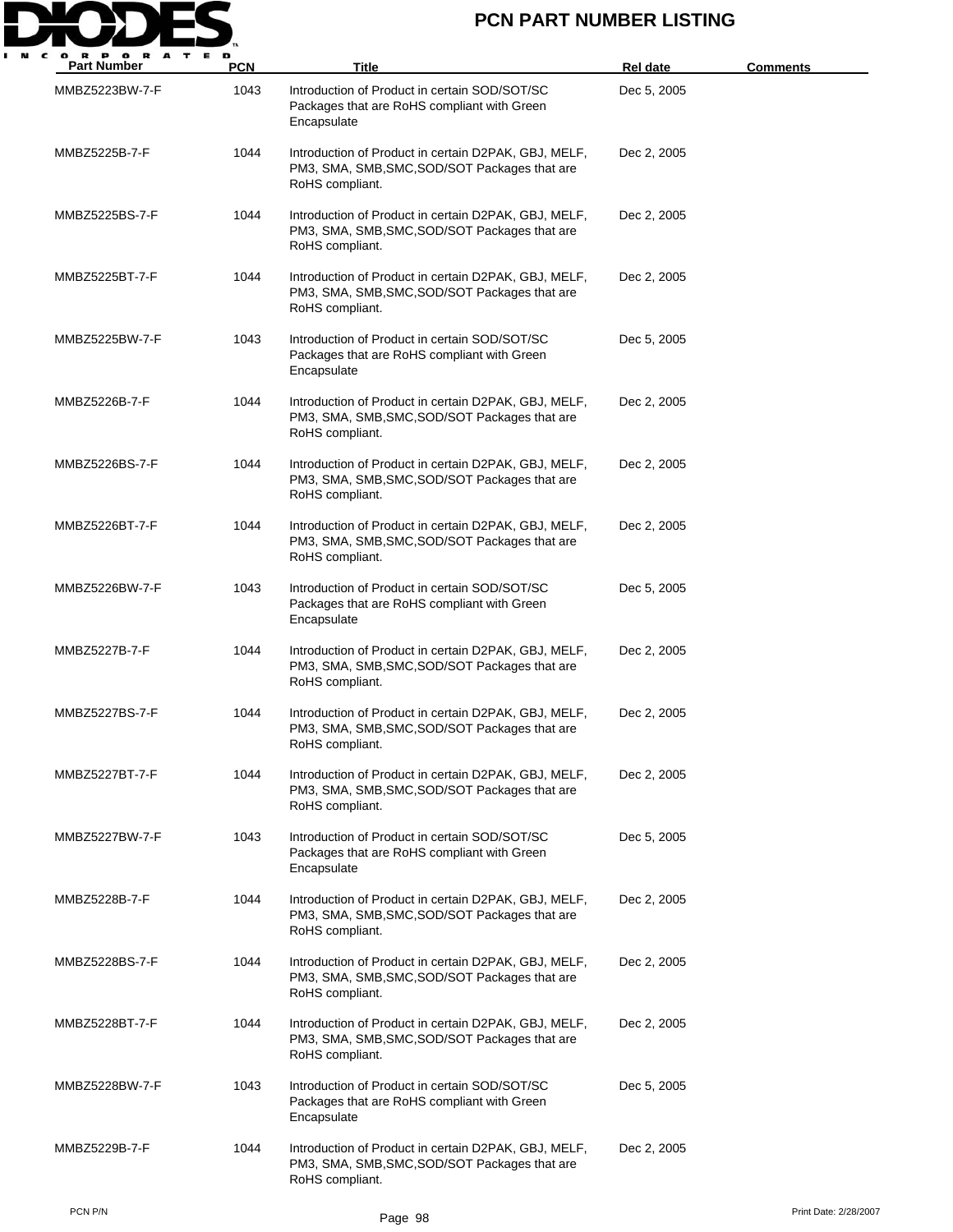

| <b>Part Number</b> | <b>PCN</b> | <b>Title</b>                                                                                                             | <b>Rel date</b> | <u>Comments</u> |
|--------------------|------------|--------------------------------------------------------------------------------------------------------------------------|-----------------|-----------------|
| MMBZ5229BS-7-F     | 1044       | Introduction of Product in certain D2PAK, GBJ, MELF,<br>PM3, SMA, SMB, SMC, SOD/SOT Packages that are<br>RoHS compliant. | Dec 2, 2005     |                 |
| MMBZ5229BT-7-F     | 1044       | Introduction of Product in certain D2PAK, GBJ, MELF,<br>PM3, SMA, SMB, SMC, SOD/SOT Packages that are<br>RoHS compliant. | Dec 2, 2005     |                 |
| MMBZ5229BW-7-F     | 1043       | Introduction of Product in certain SOD/SOT/SC<br>Packages that are RoHS compliant with Green<br>Encapsulate              | Dec 5, 2005     |                 |
| MMBZ5230B-7-F      | 1044       | Introduction of Product in certain D2PAK, GBJ, MELF,<br>PM3, SMA, SMB, SMC, SOD/SOT Packages that are<br>RoHS compliant. | Dec 2, 2005     |                 |
| MMBZ5230BS-7-F     | 1044       | Introduction of Product in certain D2PAK, GBJ, MELF,<br>PM3, SMA, SMB, SMC, SOD/SOT Packages that are<br>RoHS compliant. | Dec 2, 2005     |                 |
| MMBZ5230BT-7-F     | 1044       | Introduction of Product in certain D2PAK, GBJ, MELF,<br>PM3, SMA, SMB, SMC, SOD/SOT Packages that are<br>RoHS compliant. | Dec 2, 2005     |                 |
| MMBZ5230BW-7-F     | 1043       | Introduction of Product in certain SOD/SOT/SC<br>Packages that are RoHS compliant with Green<br>Encapsulate              | Dec 5, 2005     |                 |
| MMBZ5231B-7-F      | 1044       | Introduction of Product in certain D2PAK, GBJ, MELF,<br>PM3, SMA, SMB, SMC, SOD/SOT Packages that are<br>RoHS compliant. | Dec 2, 2005     |                 |
| MMBZ5231BS-7-F     | 1044       | Introduction of Product in certain D2PAK, GBJ, MELF,<br>PM3, SMA, SMB, SMC, SOD/SOT Packages that are<br>RoHS compliant. | Dec 2, 2005     |                 |
| MMBZ5231BT-7-F     | 1044       | Introduction of Product in certain D2PAK, GBJ, MELF,<br>PM3, SMA, SMB, SMC, SOD/SOT Packages that are<br>RoHS compliant. | Dec 2, 2005     |                 |
| MMBZ5231BTS-7-F    | 1044       | Introduction of Product in certain D2PAK, GBJ, MELF,<br>PM3, SMA, SMB, SMC, SOD/SOT Packages that are<br>RoHS compliant. | Dec 2, 2005     |                 |
| MMBZ5231BW-7-F     | 1043       | Introduction of Product in certain SOD/SOT/SC<br>Packages that are RoHS compliant with Green<br>Encapsulate              | Dec 5, 2005     |                 |
| MMBZ5232B-7-F      | 1044       | Introduction of Product in certain D2PAK, GBJ, MELF,<br>PM3, SMA, SMB, SMC, SOD/SOT Packages that are<br>RoHS compliant. | Dec 2, 2005     |                 |
| MMBZ5232BS-7-F     | 1044       | Introduction of Product in certain D2PAK, GBJ, MELF,<br>PM3, SMA, SMB, SMC, SOD/SOT Packages that are<br>RoHS compliant. | Dec 2, 2005     |                 |
| MMBZ5232BT-7-F     | 1044       | Introduction of Product in certain D2PAK, GBJ, MELF,<br>PM3, SMA, SMB, SMC, SOD/SOT Packages that are<br>RoHS compliant. | Dec 2, 2005     |                 |
| MMBZ5232BTS-7-F    | 1044       | Introduction of Product in certain D2PAK, GBJ, MELF,<br>PM3, SMA, SMB, SMC, SOD/SOT Packages that are<br>RoHS compliant. | Dec 2, 2005     |                 |
| MMBZ5232BW-7-F     | 1043       | Introduction of Product in certain SOD/SOT/SC<br>Packages that are RoHS compliant with Green<br>Encapsulate              | Dec 5, 2005     |                 |
| MMBZ5233B-7-F      | 1044       | Introduction of Product in certain D2PAK, GBJ, MELF,<br>PM3, SMA, SMB, SMC, SOD/SOT Packages that are<br>RoHS compliant. | Dec 2, 2005     |                 |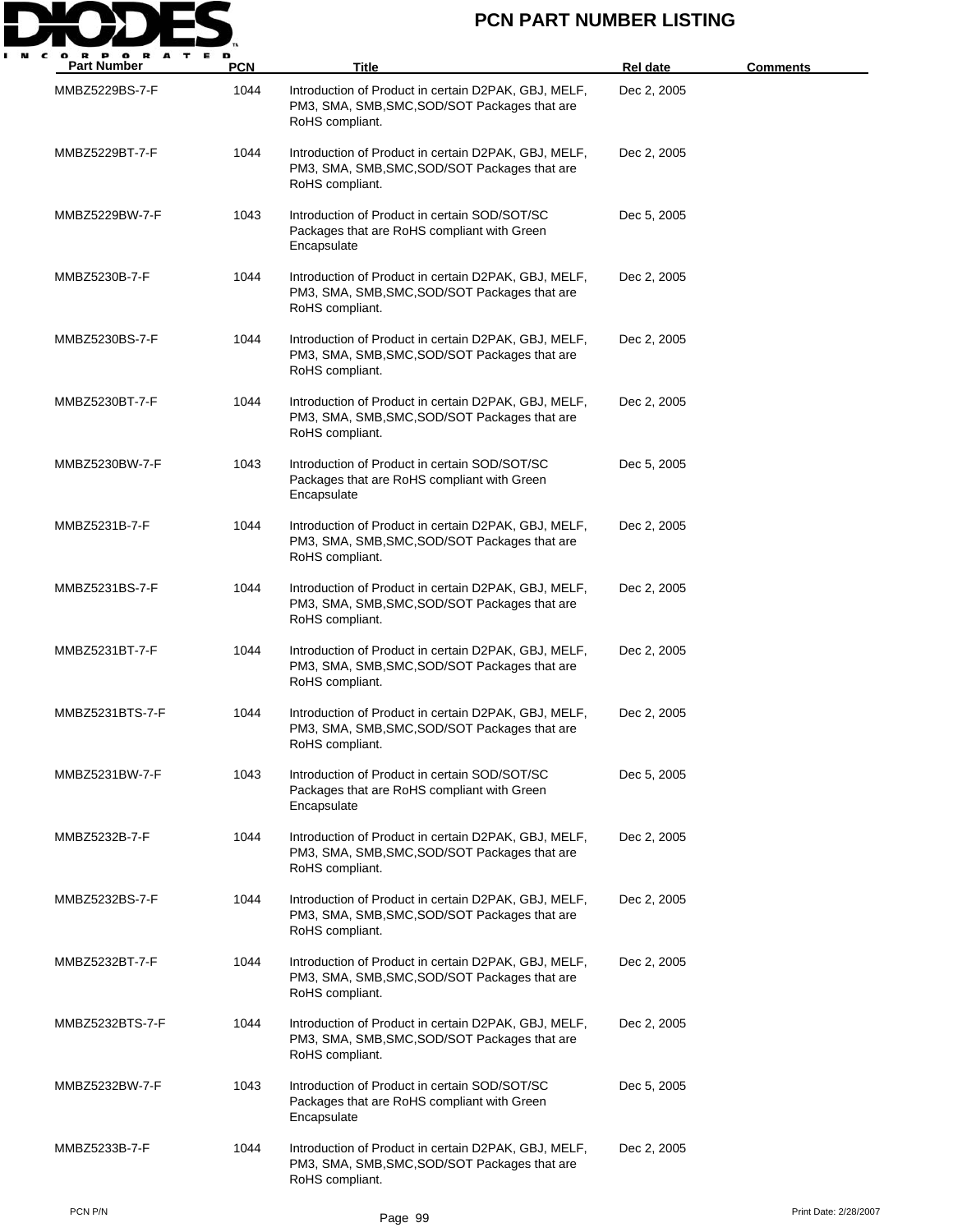

| <b>Part Number</b> | <b>PCN</b> | Title                                                                                                                    | <b>Rel date</b> | <b>Comments</b> |
|--------------------|------------|--------------------------------------------------------------------------------------------------------------------------|-----------------|-----------------|
| MMBZ5233BS-7-F     | 1044       | Introduction of Product in certain D2PAK, GBJ, MELF,<br>PM3, SMA, SMB, SMC, SOD/SOT Packages that are<br>RoHS compliant. | Dec 2, 2005     |                 |
| MMBZ5233BT-7-F     | 1044       | Introduction of Product in certain D2PAK, GBJ, MELF,<br>PM3, SMA, SMB, SMC, SOD/SOT Packages that are<br>RoHS compliant. | Dec 2, 2005     |                 |
| MMBZ5233BW-7-F     | 1043       | Introduction of Product in certain SOD/SOT/SC<br>Packages that are RoHS compliant with Green<br>Encapsulate              | Dec 5, 2005     |                 |
| MMBZ5234B-7-F      | 1044       | Introduction of Product in certain D2PAK, GBJ, MELF,<br>PM3, SMA, SMB, SMC, SOD/SOT Packages that are<br>RoHS compliant. | Dec 2, 2005     |                 |
| MMBZ5234BS-7-F     | 1044       | Introduction of Product in certain D2PAK, GBJ, MELF,<br>PM3, SMA, SMB, SMC, SOD/SOT Packages that are<br>RoHS compliant. | Dec 2, 2005     |                 |
| MMBZ5234BT-7-F     | 1044       | Introduction of Product in certain D2PAK, GBJ, MELF,<br>PM3, SMA, SMB, SMC, SOD/SOT Packages that are<br>RoHS compliant. | Dec 2, 2005     |                 |
| MMBZ5234BTS-7-F    | 1044       | Introduction of Product in certain D2PAK, GBJ, MELF,<br>PM3, SMA, SMB, SMC, SOD/SOT Packages that are<br>RoHS compliant. | Dec 2, 2005     |                 |
| MMBZ5234BW-7-F     | 1043       | Introduction of Product in certain SOD/SOT/SC<br>Packages that are RoHS compliant with Green<br>Encapsulate              | Dec 5, 2005     |                 |
| MMBZ5235B-7-F      | 1044       | Introduction of Product in certain D2PAK, GBJ, MELF,<br>PM3, SMA, SMB, SMC, SOD/SOT Packages that are<br>RoHS compliant. | Dec 2, 2005     |                 |
| MMBZ5235BS-7-F     | 1044       | Introduction of Product in certain D2PAK, GBJ, MELF,<br>PM3, SMA, SMB, SMC, SOD/SOT Packages that are<br>RoHS compliant. | Dec 2, 2005     |                 |
| MMBZ5235BT-7-F     | 1044       | Introduction of Product in certain D2PAK, GBJ, MELF,<br>PM3, SMA, SMB, SMC, SOD/SOT Packages that are<br>RoHS compliant. | Dec 2, 2005     |                 |
| MMBZ5235BW-7-F     | 1043       | Introduction of Product in certain SOD/SOT/SC<br>Packages that are RoHS compliant with Green<br>Encapsulate              | Dec 5, 2005     |                 |
| MMBZ5236B-7-F      | 1044       | Introduction of Product in certain D2PAK, GBJ, MELF,<br>PM3, SMA, SMB, SMC, SOD/SOT Packages that are<br>RoHS compliant. | Dec 2, 2005     |                 |
| MMBZ5236BS-7-F     | 1044       | Introduction of Product in certain D2PAK, GBJ, MELF,<br>PM3, SMA, SMB, SMC, SOD/SOT Packages that are<br>RoHS compliant. | Dec 2, 2005     |                 |
| MMBZ5236BT-7-F     | 1044       | Introduction of Product in certain D2PAK, GBJ, MELF,<br>PM3, SMA, SMB, SMC, SOD/SOT Packages that are<br>RoHS compliant. | Dec 2, 2005     |                 |
| MMBZ5236BW-7-F     | 1043       | Introduction of Product in certain SOD/SOT/SC<br>Packages that are RoHS compliant with Green<br>Encapsulate              | Dec 5, 2005     |                 |
| MMBZ5237B-7-F      | 1044       | Introduction of Product in certain D2PAK, GBJ, MELF,<br>PM3, SMA, SMB, SMC, SOD/SOT Packages that are<br>RoHS compliant. | Dec 2, 2005     |                 |
| MMBZ5237BS-7-F     | 1044       | Introduction of Product in certain D2PAK, GBJ, MELF,<br>PM3, SMA, SMB, SMC, SOD/SOT Packages that are<br>RoHS compliant. | Dec 2, 2005     |                 |

PCN P/N Print Date: 2/28/2007<br>Page 100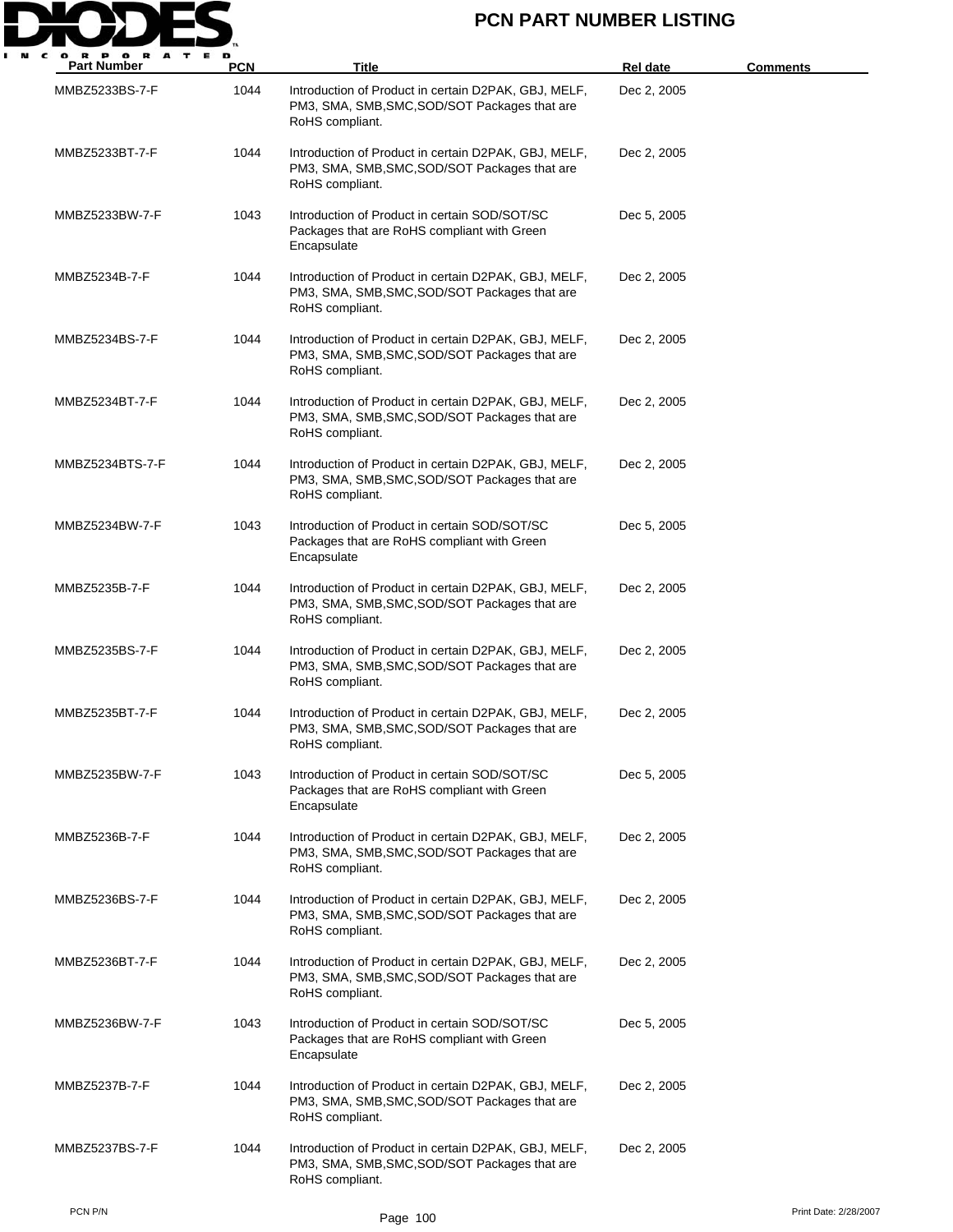

| <b>Part Number</b> | <b>PCN</b> | Title                                                                                                                    | <b>Rel date</b> | <b>Comments</b> |
|--------------------|------------|--------------------------------------------------------------------------------------------------------------------------|-----------------|-----------------|
| MMBZ5237BT-7-F     | 1044       | Introduction of Product in certain D2PAK, GBJ, MELF,<br>PM3, SMA, SMB, SMC, SOD/SOT Packages that are<br>RoHS compliant. | Dec 2, 2005     |                 |
| MMBZ5237BW-7-F     | 1043       | Introduction of Product in certain SOD/SOT/SC<br>Packages that are RoHS compliant with Green<br>Encapsulate              | Dec 5, 2005     |                 |
| MMBZ5238B-7-F      | 1044       | Introduction of Product in certain D2PAK, GBJ, MELF,<br>PM3, SMA, SMB, SMC, SOD/SOT Packages that are<br>RoHS compliant. | Dec 2, 2005     |                 |
| MMBZ5238BS-7-F     | 1044       | Introduction of Product in certain D2PAK, GBJ, MELF,<br>PM3, SMA, SMB, SMC, SOD/SOT Packages that are<br>RoHS compliant. | Dec 2, 2005     |                 |
| MMBZ5238BT-7-F     | 1044       | Introduction of Product in certain D2PAK, GBJ, MELF,<br>PM3, SMA, SMB, SMC, SOD/SOT Packages that are<br>RoHS compliant. | Dec 2, 2005     |                 |
| MMBZ5238BW-7-F     | 1043       | Introduction of Product in certain SOD/SOT/SC<br>Packages that are RoHS compliant with Green<br>Encapsulate              | Dec 5, 2005     |                 |
| MMBZ5239B-7-F      | 1044       | Introduction of Product in certain D2PAK, GBJ, MELF,<br>PM3, SMA, SMB, SMC, SOD/SOT Packages that are<br>RoHS compliant. | Dec 2, 2005     |                 |
| MMBZ5239BS-7-F     | 1044       | Introduction of Product in certain D2PAK, GBJ, MELF,<br>PM3, SMA, SMB, SMC, SOD/SOT Packages that are<br>RoHS compliant. | Dec 2, 2005     |                 |
| MMBZ5239BT-7-F     | 1044       | Introduction of Product in certain D2PAK, GBJ, MELF,<br>PM3, SMA, SMB, SMC, SOD/SOT Packages that are<br>RoHS compliant. | Dec 2, 2005     |                 |
| MMBZ5239BTS-7-F    | 1044       | Introduction of Product in certain D2PAK, GBJ, MELF,<br>PM3, SMA, SMB, SMC, SOD/SOT Packages that are<br>RoHS compliant. | Dec 2, 2005     |                 |
| MMBZ5239BW-7-F     | 1043       | Introduction of Product in certain SOD/SOT/SC<br>Packages that are RoHS compliant with Green<br>Encapsulate              | Dec 5, 2005     |                 |
| MMBZ5240B-7-F      | 1044       | Introduction of Product in certain D2PAK, GBJ, MELF,<br>PM3, SMA, SMB, SMC, SOD/SOT Packages that are<br>RoHS compliant. | Dec 2, 2005     |                 |
| MMBZ5240BS-7-F     | 1044       | Introduction of Product in certain D2PAK, GBJ, MELF,<br>PM3, SMA, SMB, SMC, SOD/SOT Packages that are<br>RoHS compliant. | Dec 2, 2005     |                 |
| MMBZ5240BT-7-F     | 1044       | Introduction of Product in certain D2PAK, GBJ, MELF,<br>PM3, SMA, SMB, SMC, SOD/SOT Packages that are<br>RoHS compliant. | Dec 2, 2005     |                 |
| MMBZ5240BW-7-F     | 1043       | Introduction of Product in certain SOD/SOT/SC<br>Packages that are RoHS compliant with Green<br>Encapsulate              | Dec 5, 2005     |                 |
| MMBZ5241B-7-F      | 1044       | Introduction of Product in certain D2PAK, GBJ, MELF,<br>PM3, SMA, SMB, SMC, SOD/SOT Packages that are<br>RoHS compliant. | Dec 2, 2005     |                 |
| MMBZ5241BS-7-F     | 1044       | Introduction of Product in certain D2PAK, GBJ, MELF,<br>PM3, SMA, SMB, SMC, SOD/SOT Packages that are<br>RoHS compliant. | Dec 2, 2005     |                 |
| MMBZ5241BT-7-F     | 1044       | Introduction of Product in certain D2PAK, GBJ, MELF,<br>PM3, SMA, SMB, SMC, SOD/SOT Packages that are<br>RoHS compliant. | Dec 2, 2005     |                 |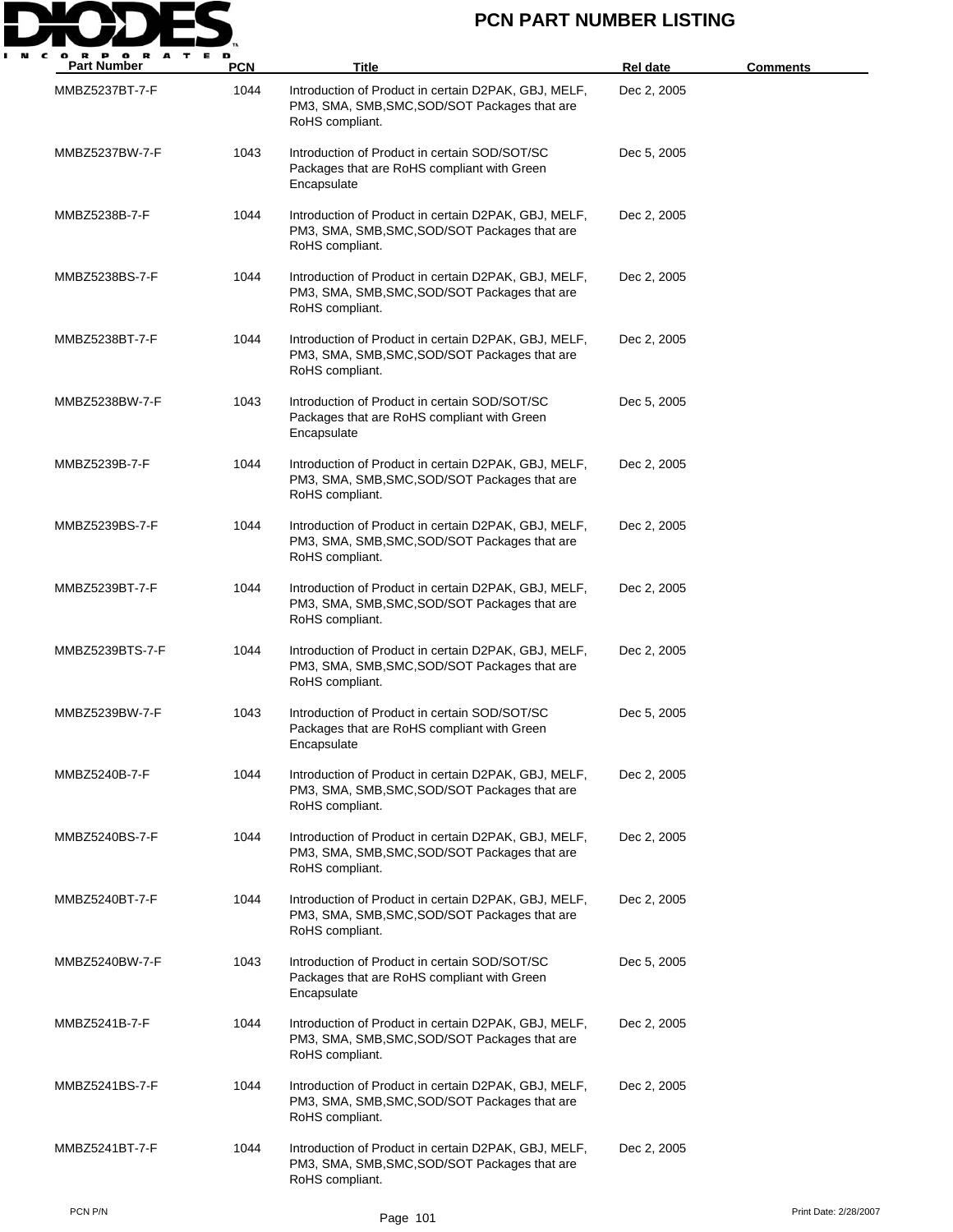

| <b>Part Number</b> | <b>PCN</b> | <b>Title</b>                                                                                                             | <b>Rel date</b> | <b>Comments</b> |
|--------------------|------------|--------------------------------------------------------------------------------------------------------------------------|-----------------|-----------------|
| MMBZ5241BW-7-F     | 1043       | Introduction of Product in certain SOD/SOT/SC<br>Packages that are RoHS compliant with Green<br>Encapsulate              | Dec 5, 2005     |                 |
| MMBZ5242B-7-F      | 1044       | Introduction of Product in certain D2PAK, GBJ, MELF,<br>PM3, SMA, SMB, SMC, SOD/SOT Packages that are<br>RoHS compliant. | Dec 2, 2005     |                 |
| MMBZ5242BS-7-F     | 1044       | Introduction of Product in certain D2PAK, GBJ, MELF,<br>PM3, SMA, SMB, SMC, SOD/SOT Packages that are<br>RoHS compliant. | Dec 2, 2005     |                 |
| MMBZ5242BT-7-F     | 1044       | Introduction of Product in certain D2PAK, GBJ, MELF,<br>PM3, SMA, SMB, SMC, SOD/SOT Packages that are<br>RoHS compliant. | Dec 2, 2005     |                 |
| MMBZ5242BTS-7-F    | 1044       | Introduction of Product in certain D2PAK, GBJ, MELF,<br>PM3, SMA, SMB, SMC, SOD/SOT Packages that are<br>RoHS compliant. | Dec 2, 2005     |                 |
| MMBZ5242BW-7-F     | 1043       | Introduction of Product in certain SOD/SOT/SC<br>Packages that are RoHS compliant with Green<br>Encapsulate              | Dec 5, 2005     |                 |
| MMBZ5243B-7-F      | 1044       | Introduction of Product in certain D2PAK, GBJ, MELF,<br>PM3, SMA, SMB, SMC, SOD/SOT Packages that are<br>RoHS compliant. | Dec 2, 2005     |                 |
| MMBZ5243BS-7-F     | 1044       | Introduction of Product in certain D2PAK, GBJ, MELF,<br>PM3, SMA, SMB, SMC, SOD/SOT Packages that are<br>RoHS compliant. | Dec 2, 2005     |                 |
| MMBZ5243BT-7-F     | 1044       | Introduction of Product in certain D2PAK, GBJ, MELF,<br>PM3, SMA, SMB, SMC, SOD/SOT Packages that are<br>RoHS compliant. | Dec 2, 2005     |                 |
| MMBZ5243BW-7-F     | 1043       | Introduction of Product in certain SOD/SOT/SC<br>Packages that are RoHS compliant with Green<br>Encapsulate              | Dec 5, 2005     |                 |
| MMBZ5245B-7-F      | 1044       | Introduction of Product in certain D2PAK, GBJ, MELF,<br>PM3, SMA, SMB, SMC, SOD/SOT Packages that are<br>RoHS compliant. | Dec 2, 2005     |                 |
| MMBZ5245BS-7-F     | 1044       | Introduction of Product in certain D2PAK, GBJ, MELF,<br>PM3, SMA, SMB, SMC, SOD/SOT Packages that are<br>RoHS compliant. | Dec 2, 2005     |                 |
| MMBZ5245BT-7-F     | 1044       | Introduction of Product in certain D2PAK, GBJ, MELF,<br>PM3, SMA, SMB, SMC, SOD/SOT Packages that are<br>RoHS compliant. | Dec 2, 2005     |                 |
| MMBZ5245BTS-7-F    | 1044       | Introduction of Product in certain D2PAK, GBJ, MELF,<br>PM3, SMA, SMB, SMC, SOD/SOT Packages that are<br>RoHS compliant. | Dec 2, 2005     |                 |
| MMBZ5245BW-7-F     | 1043       | Introduction of Product in certain SOD/SOT/SC<br>Packages that are RoHS compliant with Green<br>Encapsulate              | Dec 5, 2005     |                 |
| MMBZ5246B-7-F      | 1044       | Introduction of Product in certain D2PAK, GBJ, MELF,<br>PM3, SMA, SMB, SMC, SOD/SOT Packages that are<br>RoHS compliant. | Dec 2, 2005     |                 |
| MMBZ5246BS-7-F     | 1044       | Introduction of Product in certain D2PAK, GBJ, MELF,<br>PM3, SMA, SMB, SMC, SOD/SOT Packages that are<br>RoHS compliant. | Dec 2, 2005     |                 |
| MMBZ5246BT-7-F     | 1044       | Introduction of Product in certain D2PAK, GBJ, MELF,<br>PM3, SMA, SMB, SMC, SOD/SOT Packages that are<br>RoHS compliant. | Dec 2, 2005     |                 |

PCN P/N Print Date: 2/28/2007<br>Page 102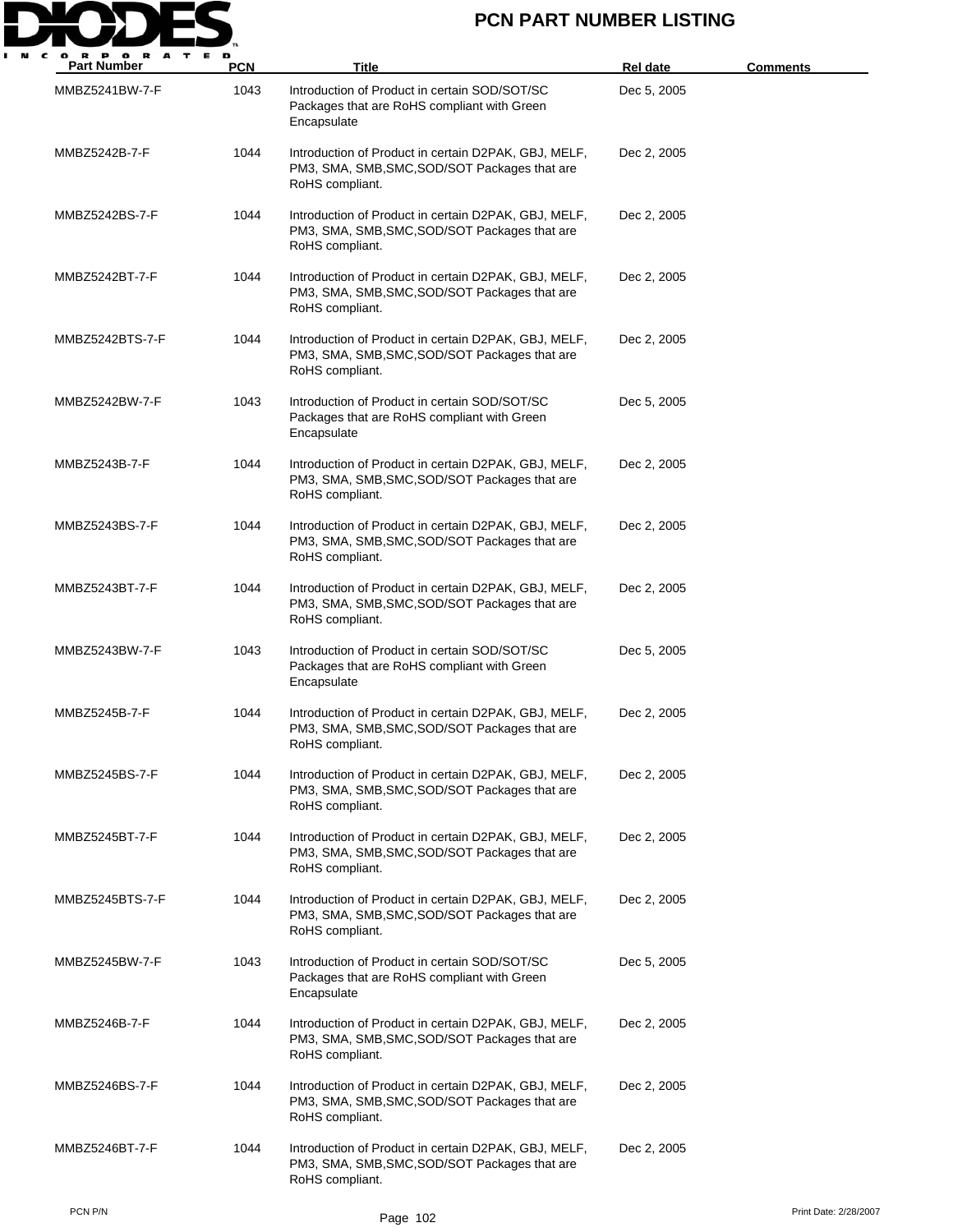

| <b>Part Number</b> | <b>PCN</b> | <b>Title</b>                                                                                                             | <b>Rel date</b> | <u>Comments</u> |
|--------------------|------------|--------------------------------------------------------------------------------------------------------------------------|-----------------|-----------------|
| MMBZ5246BW-7-F     | 1043       | Introduction of Product in certain SOD/SOT/SC<br>Packages that are RoHS compliant with Green<br>Encapsulate              | Dec 5, 2005     |                 |
| MMBZ5248B-7-F      | 1044       | Introduction of Product in certain D2PAK, GBJ, MELF,<br>PM3, SMA, SMB, SMC, SOD/SOT Packages that are<br>RoHS compliant. | Dec 2, 2005     |                 |
| MMBZ5248BS-7-F     | 1044       | Introduction of Product in certain D2PAK, GBJ, MELF,<br>PM3, SMA, SMB, SMC, SOD/SOT Packages that are<br>RoHS compliant. | Dec 2, 2005     |                 |
| MMBZ5248BT-7-F     | 1044       | Introduction of Product in certain D2PAK, GBJ, MELF,<br>PM3, SMA, SMB, SMC, SOD/SOT Packages that are<br>RoHS compliant. | Dec 2, 2005     |                 |
| MMBZ5248BW-7-F     | 1043       | Introduction of Product in certain SOD/SOT/SC<br>Packages that are RoHS compliant with Green<br>Encapsulate              | Dec 5, 2005     |                 |
| MMBZ5250B-7-F      | 1044       | Introduction of Product in certain D2PAK, GBJ, MELF,<br>PM3, SMA, SMB, SMC, SOD/SOT Packages that are<br>RoHS compliant. | Dec 2, 2005     |                 |
| MMBZ5250BS-7-F     | 1044       | Introduction of Product in certain D2PAK, GBJ, MELF,<br>PM3, SMA, SMB, SMC, SOD/SOT Packages that are<br>RoHS compliant. | Dec 2, 2005     |                 |
| MMBZ5250BT-7-F     | 1044       | Introduction of Product in certain D2PAK, GBJ, MELF,<br>PM3, SMA, SMB, SMC, SOD/SOT Packages that are<br>RoHS compliant. | Dec 2, 2005     |                 |
| MMBZ5250BTS-7-F    | 1044       | Introduction of Product in certain D2PAK, GBJ, MELF,<br>PM3, SMA, SMB, SMC, SOD/SOT Packages that are<br>RoHS compliant. | Dec 2, 2005     |                 |
| MMBZ5250BW-7-F     | 1043       | Introduction of Product in certain SOD/SOT/SC<br>Packages that are RoHS compliant with Green<br>Encapsulate              | Dec 5, 2005     |                 |
| MMBZ5251B-7-F      | 1044       | Introduction of Product in certain D2PAK, GBJ, MELF,<br>PM3, SMA, SMB, SMC, SOD/SOT Packages that are<br>RoHS compliant. | Dec 2, 2005     |                 |
| MMBZ5251BS-7-F     | 1044       | Introduction of Product in certain D2PAK, GBJ, MELF,<br>PM3, SMA, SMB, SMC, SOD/SOT Packages that are<br>RoHS compliant. | Dec 2, 2005     |                 |
| MMBZ5251BT-7-F     | 1044       | Introduction of Product in certain D2PAK, GBJ, MELF,<br>PM3, SMA, SMB, SMC, SOD/SOT Packages that are<br>RoHS compliant. | Dec 2, 2005     |                 |
| MMBZ5251BW-7-F     | 1043       | Introduction of Product in certain SOD/SOT/SC<br>Packages that are RoHS compliant with Green<br>Encapsulate              | Dec 5, 2005     |                 |
| MMBZ5252B-7-F      | 1044       | Introduction of Product in certain D2PAK, GBJ, MELF,<br>PM3, SMA, SMB, SMC, SOD/SOT Packages that are<br>RoHS compliant. | Dec 2, 2005     |                 |
| MMBZ5252BS-7-F     | 1044       | Introduction of Product in certain D2PAK, GBJ, MELF,<br>PM3, SMA, SMB, SMC, SOD/SOT Packages that are<br>RoHS compliant. | Dec 2, 2005     |                 |
| MMBZ5252BT-7-F     | 1044       | Introduction of Product in certain D2PAK, GBJ, MELF,<br>PM3, SMA, SMB, SMC, SOD/SOT Packages that are<br>RoHS compliant. | Dec 2, 2005     |                 |
| MMBZ5252BW-7-F     | 1043       | Introduction of Product in certain SOD/SOT/SC<br>Packages that are RoHS compliant with Green<br>Encapsulate              | Dec 5, 2005     |                 |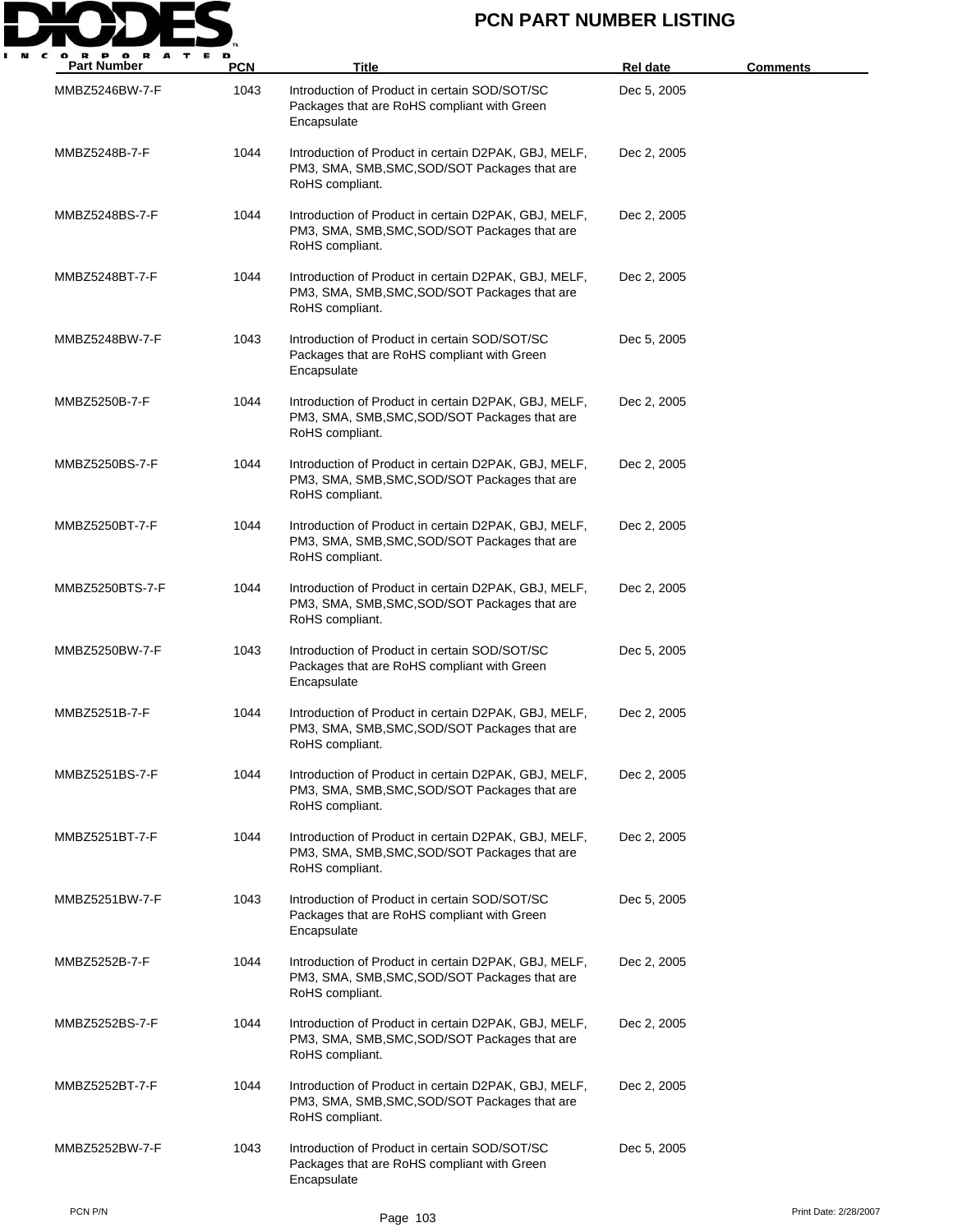

| <b>Part Number</b> | <b>PCN</b> | Title                                                                                                                    | Rel date    | <u>Comments</u> |
|--------------------|------------|--------------------------------------------------------------------------------------------------------------------------|-------------|-----------------|
| MMBZ5254B-7-F      | 1044       | Introduction of Product in certain D2PAK, GBJ, MELF,<br>PM3, SMA, SMB, SMC, SOD/SOT Packages that are<br>RoHS compliant. | Dec 2, 2005 |                 |
| MMBZ5254BS-7-F     | 1044       | Introduction of Product in certain D2PAK, GBJ, MELF,<br>PM3, SMA, SMB, SMC, SOD/SOT Packages that are<br>RoHS compliant. | Dec 2, 2005 |                 |
| MMBZ5254BT-7-F     | 1044       | Introduction of Product in certain D2PAK, GBJ, MELF,<br>PM3, SMA, SMB, SMC, SOD/SOT Packages that are<br>RoHS compliant. | Dec 2, 2005 |                 |
| MMBZ5254BW-7-F     | 1043       | Introduction of Product in certain SOD/SOT/SC<br>Packages that are RoHS compliant with Green<br>Encapsulate              | Dec 5, 2005 |                 |
| MMBZ5255B-7-F      | 1044       | Introduction of Product in certain D2PAK, GBJ, MELF,<br>PM3, SMA, SMB, SMC, SOD/SOT Packages that are<br>RoHS compliant. | Dec 2, 2005 |                 |
| MMBZ5255BS-7-F     | 1044       | Introduction of Product in certain D2PAK, GBJ, MELF,<br>PM3, SMA, SMB, SMC, SOD/SOT Packages that are<br>RoHS compliant. | Dec 2, 2005 |                 |
| MMBZ5255BT-7-F     | 1044       | Introduction of Product in certain D2PAK, GBJ, MELF,<br>PM3, SMA, SMB, SMC, SOD/SOT Packages that are<br>RoHS compliant. | Dec 2, 2005 |                 |
| MMBZ5255BW-7-F     | 1043       | Introduction of Product in certain SOD/SOT/SC<br>Packages that are RoHS compliant with Green<br>Encapsulate              | Dec 5, 2005 |                 |
| MMBZ5256B-7-F      | 1044       | Introduction of Product in certain D2PAK, GBJ, MELF,<br>PM3, SMA, SMB, SMC, SOD/SOT Packages that are<br>RoHS compliant. | Dec 2, 2005 |                 |
| MMBZ5256BS-7-F     | 1044       | Introduction of Product in certain D2PAK, GBJ, MELF,<br>PM3, SMA, SMB, SMC, SOD/SOT Packages that are<br>RoHS compliant. | Dec 2, 2005 |                 |
| MMBZ5256BT-7-F     | 1044       | Introduction of Product in certain D2PAK, GBJ, MELF,<br>PM3, SMA, SMB, SMC, SOD/SOT Packages that are<br>RoHS compliant. | Dec 2, 2005 |                 |
| MMBZ5256BW-7-F     | 1043       | Introduction of Product in certain SOD/SOT/SC<br>Packages that are RoHS compliant with Green<br>Encapsulate              | Dec 5, 2005 |                 |
| MMBZ5257B-7-F      | 1044       | Introduction of Product in certain D2PAK, GBJ, MELF,<br>PM3, SMA, SMB, SMC, SOD/SOT Packages that are<br>RoHS compliant. | Dec 2, 2005 |                 |
| MMBZ5257BS-7-F     | 1044       | Introduction of Product in certain D2PAK, GBJ, MELF,<br>PM3, SMA, SMB, SMC, SOD/SOT Packages that are<br>RoHS compliant. | Dec 2, 2005 |                 |
| MMBZ5257BT-7-F     | 1044       | Introduction of Product in certain D2PAK, GBJ, MELF,<br>PM3, SMA, SMB, SMC, SOD/SOT Packages that are<br>RoHS compliant. | Dec 2, 2005 |                 |
| MMBZ5257BW-7-F     | 1043       | Introduction of Product in certain SOD/SOT/SC<br>Packages that are RoHS compliant with Green<br>Encapsulate              | Dec 5, 2005 |                 |
| MMBZ5257BW-7-F     | 1043       | Introduction of Product in certain SOD/SOT/SC<br>Packages that are RoHS compliant with Green<br>Encapsulate              | Dec 5, 2005 |                 |
| MMBZ5258B-7-F      | 1044       | Introduction of Product in certain D2PAK, GBJ, MELF,<br>PM3, SMA, SMB, SMC, SOD/SOT Packages that are<br>RoHS compliant. | Dec 2, 2005 |                 |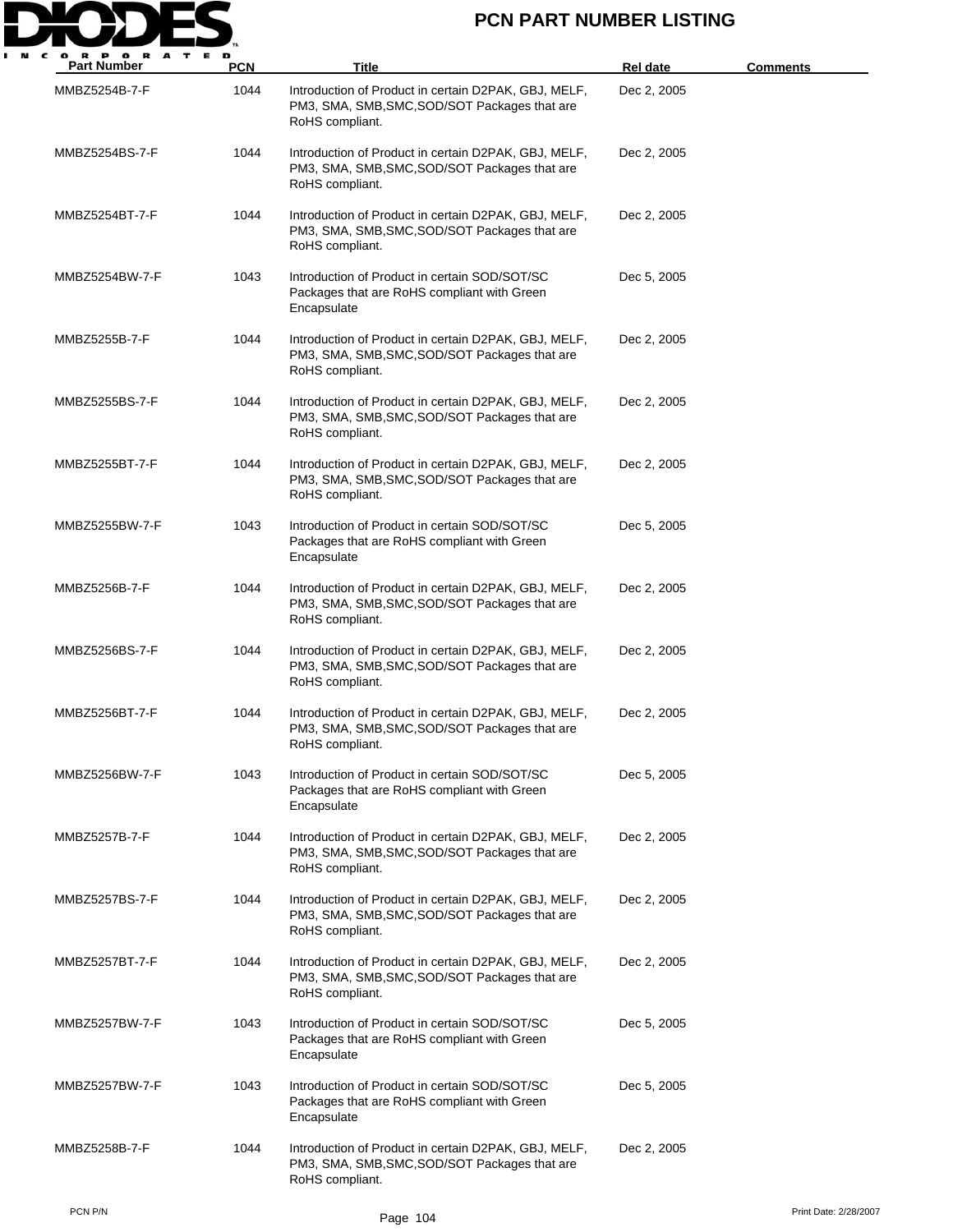

| <b>Part Number</b> | <b>PCN</b> | Title                                                                                                                                                      | <b>Rel date</b> | <b>Comments</b>       |
|--------------------|------------|------------------------------------------------------------------------------------------------------------------------------------------------------------|-----------------|-----------------------|
| MMBZ5258BS-7-F     | 1044       | Introduction of Product in certain D2PAK, GBJ, MELF,<br>PM3, SMA, SMB, SMC, SOD/SOT Packages that are<br>RoHS compliant.                                   | Dec 2, 2005     |                       |
| MMBZ5258BT-7-F     | 1044       | Introduction of Product in certain D2PAK, GBJ, MELF,<br>PM3, SMA, SMB, SMC, SOD/SOT Packages that are<br>RoHS compliant.                                   | Dec 2, 2005     |                       |
| MMBZ5258BW-7-F     | 1043       | Introduction of Product in certain SOD/SOT/SC<br>Packages that are RoHS compliant with Green<br>Encapsulate                                                | Dec 5, 2005     |                       |
| MMBZ5259B-7-F      | 1044       | Introduction of Product in certain D2PAK, GBJ, MELF,<br>PM3, SMA, SMB, SMC, SOD/SOT Packages that are<br>RoHS compliant.                                   | Dec 2, 2005     |                       |
| MMBZ5259BS-7-F     | 1044       | Introduction of Product in certain D2PAK, GBJ, MELF,<br>PM3, SMA, SMB, SMC, SOD/SOT Packages that are<br>RoHS compliant.                                   | Dec 2, 2005     |                       |
| MMBZ5259BT-7-F     | 1044       | Introduction of Product in certain D2PAK, GBJ, MELF,<br>PM3, SMA, SMB, SMC, SOD/SOT Packages that are<br>RoHS compliant.                                   | Dec 2, 2005     |                       |
| MMBZ5259BW-7-F     | 1043       | Introduction of Product in certain SOD/SOT/SC<br>Packages that are RoHS compliant with Green<br>Encapsulate                                                | Dec 5, 2005     |                       |
| MMBZ52xxB          | 1039       | Qualification of Fabrication Site for Switching, Zener<br>and Small Signal Transistor WaferAddition of second<br>approved Wafer Type for BAV70 and BAV70DW | Feb 5, 2005     |                       |
| MMBZ52xxBS         | 1039       | Qualification of Fabrication Site for Switching, Zener<br>and Small Signal Transistor WaferAddition of second<br>approved Wafer Type for BAV70 and BAV70DW | Feb 5, 2005     |                       |
| MMBZ52xxBT         | 1039       | Qualification of Fabrication Site for Switching, Zener<br>and Small Signal Transistor WaferAddition of second<br>approved Wafer Type for BAV70 and BAV70DW | Feb 5, 2005     |                       |
| MMBZ52xxBTS        | 1039       | Qualification of Fabrication Site for Switching, Zener<br>and Small Signal Transistor WaferAddition of second<br>approved Wafer Type for BAV70 and BAV70DW | Feb 5, 2005     |                       |
| MMBZ52xxBW         | 1039       | Qualification of Fabrication Site for Switching, Zener<br>and Small Signal Transistor WaferAddition of second<br>approved Wafer Type for BAV70 and BAV70DW | Feb 5, 2005     |                       |
| MMBZ5V6AL-7-F      | 1044       | Introduction of Product in certain D2PAK, GBJ, MELF,<br>PM3, SMA, SMB, SMC, SOD/SOT Packages that are<br>RoHS compliant.                                   | Dec 2, 2005     |                       |
| MMBZ6V8AL-7-F      | 1044       | Introduction of Product in certain D2PAK, GBJ, MELF,<br>PM3, SMA, SMB, SMC, SOD/SOT Packages that are<br>RoHS compliant.                                   | Dec 2, 2005     |                       |
| MMBZ9V1AL-7-F      | 1044       | Introduction of Product in certain D2PAK, GBJ, MELF,<br>PM3, SMA, SMB, SMC, SOD/SOT Packages that are<br>RoHS compliant.                                   | Dec 2, 2005     |                       |
| MMDT2222A-7-F      | 1044       | Introduction of Product in certain D2PAK, GBJ, MELF,<br>PM3, SMA, SMB, SMC, SOD/SOT Packages that are<br>RoHS compliant.                                   | Dec 2, 2005     |                       |
| MMDT2227-7-F       | 1044       | Introduction of Product in certain D2PAK, GBJ, MELF,<br>PM3, SMA, SMB, SMC, SOD/SOT Packages that are<br>RoHS compliant.                                   | Dec 2, 2005     |                       |
| MMDT2907A-7-F      | 1044       | Introduction of Product in certain D2PAK, GBJ, MELF,<br>PM3, SMA, SMB, SMC, SOD/SOT Packages that are<br>RoHS compliant.                                   | Dec 2, 2005     |                       |
| PCN P/N            |            | Page 105                                                                                                                                                   |                 | Print Date: 2/28/2007 |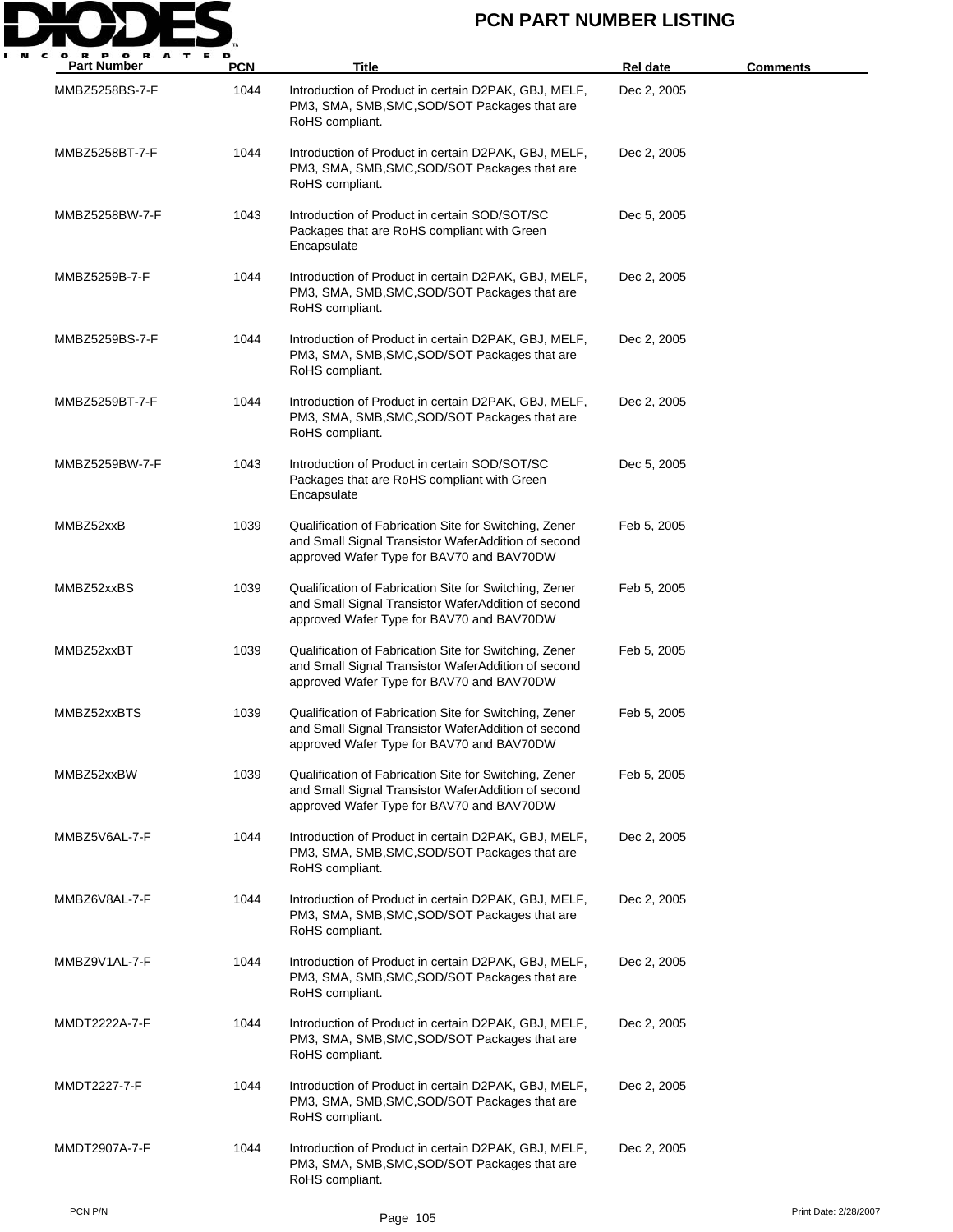

| P O R<br>A<br><b>Part Number</b> | PCN  | Title                                                                                                                                                      | <b>Rel date</b> | <b>Comments</b> |
|----------------------------------|------|------------------------------------------------------------------------------------------------------------------------------------------------------------|-----------------|-----------------|
| MMDT3904                         | 1039 | Qualification of Fabrication Site for Switching, Zener<br>and Small Signal Transistor WaferAddition of second<br>approved Wafer Type for BAV70 and BAV70DW | Feb 5, 2005     |                 |
| MMDT3904-7-F                     | 1044 | Introduction of Product in certain D2PAK, GBJ, MELF,<br>PM3, SMA, SMB, SMC, SOD/SOT Packages that are<br>RoHS compliant.                                   | Dec 2, 2005     |                 |
| MMDT3906                         | 1039 | Qualification of Fabrication Site for Switching, Zener<br>and Small Signal Transistor WaferAddition of second<br>approved Wafer Type for BAV70 and BAV70DW | Feb 5, 2005     |                 |
| MMDT3906-7-F                     | 1044 | Introduction of Product in certain D2PAK, GBJ, MELF,<br>PM3, SMA, SMB, SMC, SOD/SOT Packages that are<br>RoHS compliant.                                   | Dec 2, 2005     |                 |
| MMDT3946-7-F                     | 1044 | Introduction of Product in certain D2PAK, GBJ, MELF,<br>PM3, SMA, SMB, SMC, SOD/SOT Packages that are<br>RoHS compliant.                                   | Dec 2, 2005     |                 |
| MMDT4124-7-F                     | 1044 | Introduction of Product in certain D2PAK, GBJ, MELF,<br>PM3, SMA, SMB, SMC, SOD/SOT Packages that are<br>RoHS compliant.                                   | Dec 2, 2005     |                 |
| MMDT4126-7-F                     | 1044 | Introduction of Product in certain D2PAK, GBJ, MELF,<br>PM3, SMA, SMB, SMC, SOD/SOT Packages that are<br>RoHS compliant.                                   | Dec 2, 2005     |                 |
| MMDT4146-7-F                     | 1044 | Introduction of Product in certain D2PAK, GBJ, MELF,<br>PM3, SMA, SMB, SMC, SOD/SOT Packages that are<br>RoHS compliant.                                   | Dec 2, 2005     |                 |
| MMDT4401-7-F                     | 1044 | Introduction of Product in certain D2PAK, GBJ, MELF,<br>PM3, SMA, SMB, SMC, SOD/SOT Packages that are<br>RoHS compliant.                                   | Dec 2, 2005     |                 |
| MMDT4403-7-F                     | 1044 | Introduction of Product in certain D2PAK, GBJ, MELF,<br>PM3, SMA, SMB, SMC, SOD/SOT Packages that are<br>RoHS compliant.                                   | Dec 2, 2005     |                 |
| MMDT4413-7-F                     | 1044 | Introduction of Product in certain D2PAK, GBJ, MELF,<br>PM3, SMA, SMB, SMC, SOD/SOT Packages that are<br>RoHS compliant.                                   | Dec 2, 2005     |                 |
| MMDT5401-7-F                     | 1044 | Introduction of Product in certain D2PAK, GBJ, MELF,<br>PM3, SMA, SMB, SMC, SOD/SOT Packages that are<br>RoHS compliant.                                   | Dec 2, 2005     |                 |
| MMDT5451-7-F                     | 1044 | Introduction of Product in certain D2PAK, GBJ, MELF,<br>PM3, SMA, SMB, SMC, SOD/SOT Packages that are<br>RoHS compliant.                                   | Dec 2, 2005     |                 |
| MMDT5551-7-F                     | 1044 | Introduction of Product in certain D2PAK, GBJ, MELF,<br>PM3, SMA, SMB, SMC, SOD/SOT Packages that are<br>RoHS compliant.                                   | Dec 2, 2005     |                 |
| MMDTA42-7-F                      | 1043 | Introduction of Product in certain SOD/SOT/SC<br>Packages that are RoHS compliant with Green<br>Encapsulate                                                | Dec 5, 2005     |                 |
| MMRD1040                         | 1040 | Discontinuation of Certain DPAK Products                                                                                                                   | Aug 1, 2005     |                 |
| MMRD1040                         | 1054 | END of LIFE /LIFE TIME BUY for PLD PRODUCT<br><b>FAMILY</b>                                                                                                |                 | NOT RELEASED    |
| MMST2222A-7-F                    | 1043 | Introduction of Product in certain SOD/SOT/SC<br>Packages that are RoHS compliant with Green<br>Encapsulate                                                | Dec 5, 2005     |                 |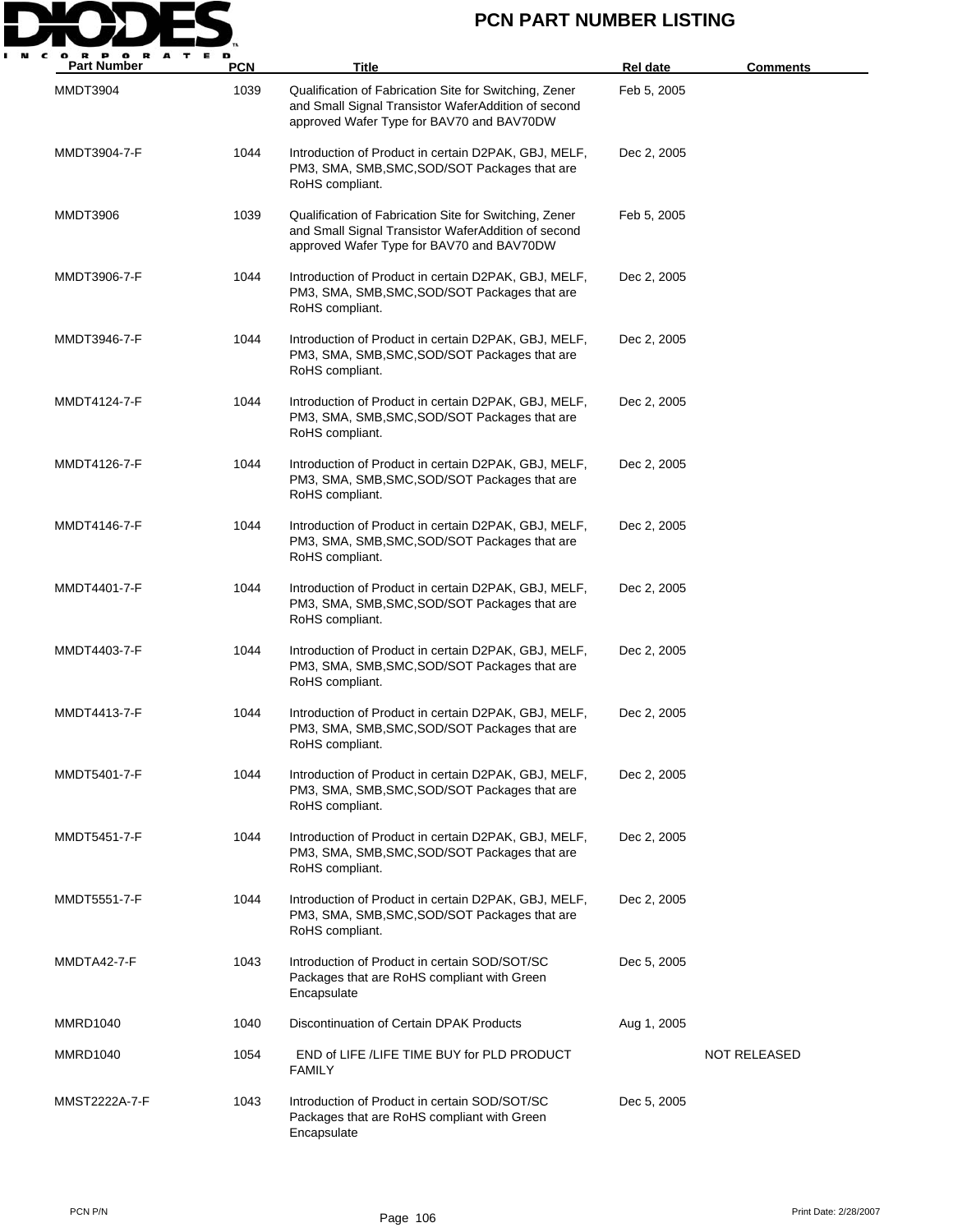

| <b>Part Number</b> | <b>PCN</b> | Title                                                                                                                                                      | Rel date    | <b>Comments</b>       |
|--------------------|------------|------------------------------------------------------------------------------------------------------------------------------------------------------------|-------------|-----------------------|
| MMST2907A-7-F      | 1043       | Introduction of Product in certain SOD/SOT/SC<br>Packages that are RoHS compliant with Green<br>Encapsulate                                                | Dec 5, 2005 |                       |
| MMST3904-7-F       | 1043       | Introduction of Product in certain SOD/SOT/SC<br>Packages that are RoHS compliant with Green<br>Encapsulate                                                | Dec 5, 2005 |                       |
| <b>MMST3906</b>    | 1039       | Qualification of Fabrication Site for Switching, Zener<br>and Small Signal Transistor WaferAddition of second<br>approved Wafer Type for BAV70 and BAV70DW | Feb 5, 2005 |                       |
| MMST3906-7-F       | 1043       | Introduction of Product in certain SOD/SOT/SC<br>Packages that are RoHS compliant with Green<br>Encapsulate                                                | Dec 5, 2005 |                       |
| MMST4124-7-F       | 1043       | Introduction of Product in certain SOD/SOT/SC<br>Packages that are RoHS compliant with Green<br>Encapsulate                                                | Dec 5, 2005 |                       |
| MMST4126-7-F       | 1043       | Introduction of Product in certain SOD/SOT/SC<br>Packages that are RoHS compliant with Green<br>Encapsulate                                                | Dec 5, 2005 |                       |
| MMST4401-7-F       | 1043       | Introduction of Product in certain SOD/SOT/SC<br>Packages that are RoHS compliant with Green<br>Encapsulate                                                | Dec 5, 2005 |                       |
| MMST4403-7-F       | 1043       | Introduction of Product in certain SOD/SOT/SC<br>Packages that are RoHS compliant with Green<br>Encapsulate                                                | Dec 5, 2005 |                       |
| MMST5401-7-F       | 1043       | Introduction of Product in certain SOD/SOT/SC<br>Packages that are RoHS compliant with Green<br>Encapsulate                                                | Dec 5, 2005 |                       |
| MMST5551-7-F       | 1043       | Introduction of Product in certain SOD/SOT/SC<br>Packages that are RoHS compliant with Green<br>Encapsulate                                                | Dec 5, 2005 |                       |
| MMST6427-7-F       | 1043       | Introduction of Product in certain SOD/SOT/SC<br>Packages that are RoHS compliant with Green<br>Encapsulate                                                | Dec 5, 2005 |                       |
| MMSTA05-7-F        | 1043       | Introduction of Product in certain SOD/SOT/SC<br>Packages that are RoHS compliant with Green<br>Encapsulate                                                | Dec 5, 2005 |                       |
| MMSTA06-7-F        | 1043       | Introduction of Product in certain SOD/SOT/SC<br>Packages that are RoHS compliant with Green<br>Encapsulate                                                | Dec 5, 2005 |                       |
| MMSTA13-7-F        | 1043       | Introduction of Product in certain SOD/SOT/SC<br>Packages that are RoHS compliant with Green<br>Encapsulate                                                | Dec 5, 2005 |                       |
| MMSTA14-7-F        | 1043       | Introduction of Product in certain SOD/SOT/SC<br>Packages that are RoHS compliant with Green<br>Encapsulate                                                | Dec 5, 2005 |                       |
| MMSTA42-7-F        | 1043       | Introduction of Product in certain SOD/SOT/SC<br>Packages that are RoHS compliant with Green<br>Encapsulate                                                | Dec 5, 2005 |                       |
| MMSTA55-7-F        | 1043       | Introduction of Product in certain SOD/SOT/SC<br>Packages that are RoHS compliant with Green<br>Encapsulate                                                | Dec 5, 2005 |                       |
| MMSTA56-7-F        | 1043       | Introduction of Product in certain SOD/SOT/SC<br>Packages that are RoHS compliant with Green<br>Encapsulate                                                | Dec 5, 2005 |                       |
| PCN P/N            |            | Page 107                                                                                                                                                   |             | Print Date: 2/28/2007 |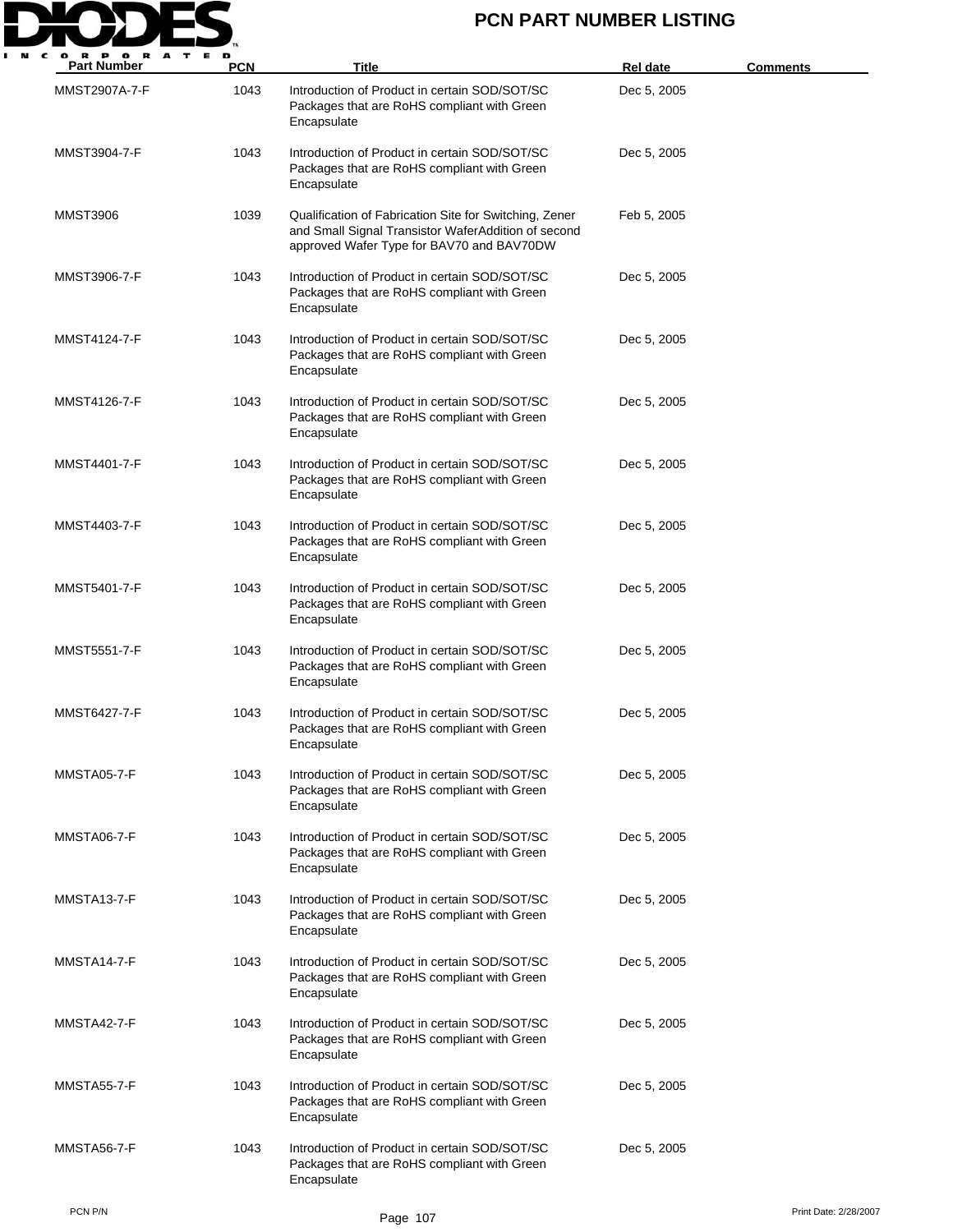

| <b>Part Number</b> | <b>PCN</b> | <b>Title</b>                                                                                                                                               | <b>Rel date</b> | <b>Comments</b> |
|--------------------|------------|------------------------------------------------------------------------------------------------------------------------------------------------------------|-----------------|-----------------|
| MMSTA63-7-F        | 1043       | Introduction of Product in certain SOD/SOT/SC<br>Packages that are RoHS compliant with Green<br>Encapsulate                                                | Dec 5, 2005     |                 |
| MMSTA64-7-F        | 1043       | Introduction of Product in certain SOD/SOT/SC<br>Packages that are RoHS compliant with Green<br>Encapsulate                                                | Dec 5, 2005     |                 |
| MMSTA92-7-F        | 1043       | Introduction of Product in certain SOD/SOT/SC<br>Packages that are RoHS compliant with Green<br>Encapsulate                                                | Dec 5, 2005     |                 |
| MMSZ46xxx Series   | 1039       | Qualification of Fabrication Site for Switching, Zener<br>and Small Signal Transistor WaferAddition of second<br>approved Wafer Type for BAV70 and BAV70DW | Feb 5, 2005     |                 |
| MMSZ5221B-7-F      | 1044       | Introduction of Product in certain D2PAK, GBJ, MELF,<br>PM3, SMA, SMB, SMC, SOD/SOT Packages that are<br>RoHS compliant.                                   | Dec 2, 2005     |                 |
| MMSZ5221BS-7-F     | 1044       | Introduction of Product in certain D2PAK, GBJ, MELF,<br>PM3, SMA, SMB, SMC, SOD/SOT Packages that are<br>RoHS compliant.                                   | Dec 2, 2005     |                 |
| MMSZ5223B-7-F      | 1044       | Introduction of Product in certain D2PAK, GBJ, MELF,<br>PM3, SMA, SMB, SMC, SOD/SOT Packages that are<br>RoHS compliant.                                   | Dec 2, 2005     |                 |
| MMSZ5223BS-7-F     | 1044       | Introduction of Product in certain D2PAK, GBJ, MELF,<br>PM3, SMA, SMB, SMC, SOD/SOT Packages that are<br>RoHS compliant.                                   | Dec 2, 2005     |                 |
| MMSZ5225B-7-F      | 1044       | Introduction of Product in certain D2PAK, GBJ, MELF,<br>PM3, SMA, SMB, SMC, SOD/SOT Packages that are<br>RoHS compliant.                                   | Dec 2, 2005     |                 |
| MMSZ5225BS-7-F     | 1044       | Introduction of Product in certain D2PAK, GBJ, MELF,<br>PM3, SMA, SMB, SMC, SOD/SOT Packages that are<br>RoHS compliant.                                   | Dec 2, 2005     |                 |
| MMSZ5226B-7-F      | 1044       | Introduction of Product in certain D2PAK, GBJ, MELF,<br>PM3, SMA, SMB, SMC, SOD/SOT Packages that are<br>RoHS compliant.                                   | Dec 2, 2005     |                 |
| MMSZ5226BS-7-F     | 1044       | Introduction of Product in certain D2PAK, GBJ, MELF,<br>PM3, SMA, SMB, SMC, SOD/SOT Packages that are<br>RoHS compliant.                                   | Dec 2, 2005     |                 |
| MMSZ5227B-7-F      | 1044       | Introduction of Product in certain D2PAK, GBJ, MELF,<br>PM3, SMA, SMB, SMC, SOD/SOT Packages that are<br>RoHS compliant.                                   | Dec 2, 2005     |                 |
| MMSZ5227BS-7-F     | 1044       | Introduction of Product in certain D2PAK, GBJ, MELF,<br>PM3, SMA, SMB, SMC, SOD/SOT Packages that are<br>RoHS compliant.                                   | Dec 2, 2005     |                 |
| MMSZ5228B-7-F      | 1044       | Introduction of Product in certain D2PAK, GBJ, MELF,<br>PM3, SMA, SMB, SMC, SOD/SOT Packages that are<br>RoHS compliant.                                   | Dec 2, 2005     |                 |
| MMSZ5228BS-7-F     | 1044       | Introduction of Product in certain D2PAK, GBJ, MELF,<br>PM3, SMA, SMB, SMC, SOD/SOT Packages that are<br>RoHS compliant.                                   | Dec 2, 2005     |                 |
| MMSZ5229B-7-F      | 1044       | Introduction of Product in certain D2PAK, GBJ, MELF,<br>PM3, SMA, SMB, SMC, SOD/SOT Packages that are<br>RoHS compliant.                                   | Dec 2, 2005     |                 |
| MMSZ5229BS-7-F     | 1044       | Introduction of Product in certain D2PAK, GBJ, MELF,<br>PM3, SMA, SMB, SMC, SOD/SOT Packages that are<br>RoHS compliant.                                   | Dec 2, 2005     |                 |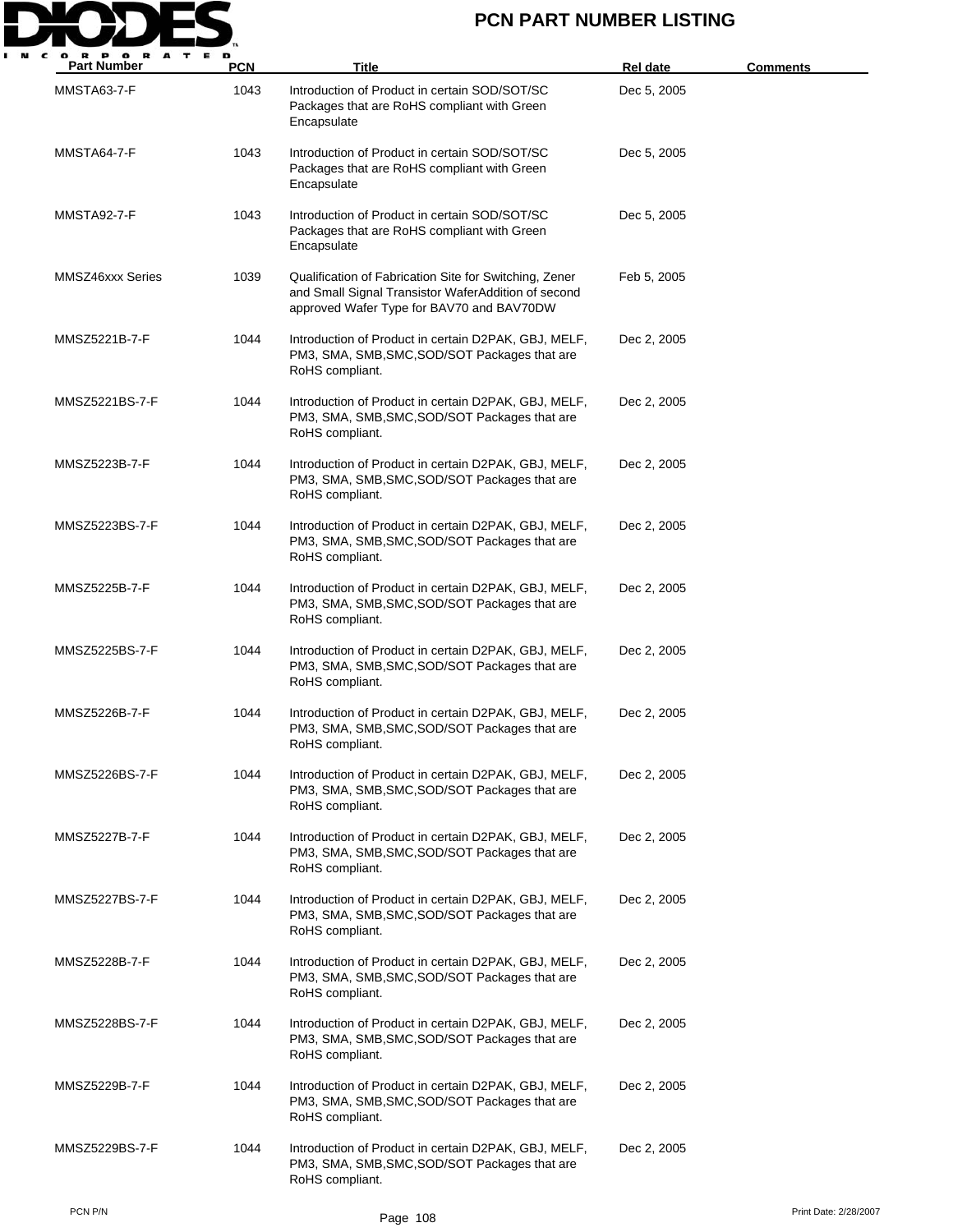

| Part Number    | <b>PCN</b> | Title                                                                                                                    | Rel date     | <b>Comments</b>       |
|----------------|------------|--------------------------------------------------------------------------------------------------------------------------|--------------|-----------------------|
| MMSZ5230B-7-99 | 1050       | <b>HELLA Zener Soft Knee Elimination</b>                                                                                 | Aug 25, 2006 |                       |
| MMSZ5230B-7-F  | 1044       | Introduction of Product in certain D2PAK, GBJ, MELF,<br>PM3, SMA, SMB, SMC, SOD/SOT Packages that are<br>RoHS compliant. | Dec 2, 2005  |                       |
| MMSZ5230BS-7-F | 1044       | Introduction of Product in certain D2PAK, GBJ, MELF,<br>PM3, SMA, SMB, SMC, SOD/SOT Packages that are<br>RoHS compliant. | Dec 2, 2005  |                       |
| MMSZ5231B-7-F  | 1044       | Introduction of Product in certain D2PAK, GBJ, MELF,<br>PM3, SMA, SMB, SMC, SOD/SOT Packages that are<br>RoHS compliant. | Dec 2, 2005  |                       |
| MMSZ5231BS-7-F | 1044       | Introduction of Product in certain D2PAK, GBJ, MELF,<br>PM3, SMA, SMB, SMC, SOD/SOT Packages that are<br>RoHS compliant. | Dec 2, 2005  |                       |
| MMSZ5232B-7-99 | 1050       | <b>HELLA Zener Soft Knee Elimination</b>                                                                                 | Aug 25, 2006 |                       |
| MMSZ5232B-7-F  | 1044       | Introduction of Product in certain D2PAK, GBJ, MELF,<br>PM3, SMA, SMB, SMC, SOD/SOT Packages that are<br>RoHS compliant. | Dec 2, 2005  |                       |
| MMSZ5232BS-7-F | 1044       | Introduction of Product in certain D2PAK, GBJ, MELF,<br>PM3, SMA, SMB, SMC, SOD/SOT Packages that are<br>RoHS compliant. | Dec 2, 2005  |                       |
| MMSZ5233B-7-F  | 1044       | Introduction of Product in certain D2PAK, GBJ, MELF,<br>PM3, SMA, SMB, SMC, SOD/SOT Packages that are<br>RoHS compliant. | Dec 2, 2005  |                       |
| MMSZ5233BS-7-F | 1044       | Introduction of Product in certain D2PAK, GBJ, MELF,<br>PM3, SMA, SMB, SMC, SOD/SOT Packages that are<br>RoHS compliant. | Dec 2, 2005  |                       |
| MMSZ5234B-7-F  | 1044       | Introduction of Product in certain D2PAK, GBJ, MELF,<br>PM3, SMA, SMB, SMC, SOD/SOT Packages that are<br>RoHS compliant. | Dec 2, 2005  |                       |
| MMSZ5234BS-7-F | 1044       | Introduction of Product in certain D2PAK, GBJ, MELF,<br>PM3, SMA, SMB, SMC, SOD/SOT Packages that are<br>RoHS compliant. | Dec 2, 2005  |                       |
| MMSZ5235B-7-F  | 1044       | Introduction of Product in certain D2PAK, GBJ, MELF,<br>PM3, SMA, SMB, SMC, SOD/SOT Packages that are<br>RoHS compliant. | Dec 2, 2005  |                       |
| MMSZ5235BS-7-F | 1044       | Introduction of Product in certain D2PAK, GBJ, MELF,<br>PM3, SMA, SMB, SMC, SOD/SOT Packages that are<br>RoHS compliant. | Dec 2, 2005  |                       |
| MMSZ5236B-7-F  | 1044       | Introduction of Product in certain D2PAK, GBJ, MELF,<br>PM3, SMA, SMB, SMC, SOD/SOT Packages that are<br>RoHS compliant. | Dec 2, 2005  |                       |
| MMSZ5236BS-7-F | 1044       | Introduction of Product in certain D2PAK, GBJ, MELF,<br>PM3, SMA, SMB, SMC, SOD/SOT Packages that are<br>RoHS compliant. | Dec 2, 2005  |                       |
| MMSZ5237B-7-F  | 1044       | Introduction of Product in certain D2PAK, GBJ, MELF,<br>PM3, SMA, SMB, SMC, SOD/SOT Packages that are<br>RoHS compliant. | Dec 2, 2005  |                       |
| MMSZ5237BS-7-F | 1044       | Introduction of Product in certain D2PAK, GBJ, MELF,<br>PM3, SMA, SMB, SMC, SOD/SOT Packages that are<br>RoHS compliant. | Dec 2, 2005  |                       |
| MMSZ5238B-7-F  | 1044       | Introduction of Product in certain D2PAK, GBJ, MELF,<br>PM3, SMA, SMB, SMC, SOD/SOT Packages that are<br>RoHS compliant. | Dec 2, 2005  |                       |
| PCN P/N        |            | Page 109                                                                                                                 |              | Print Date: 2/28/2007 |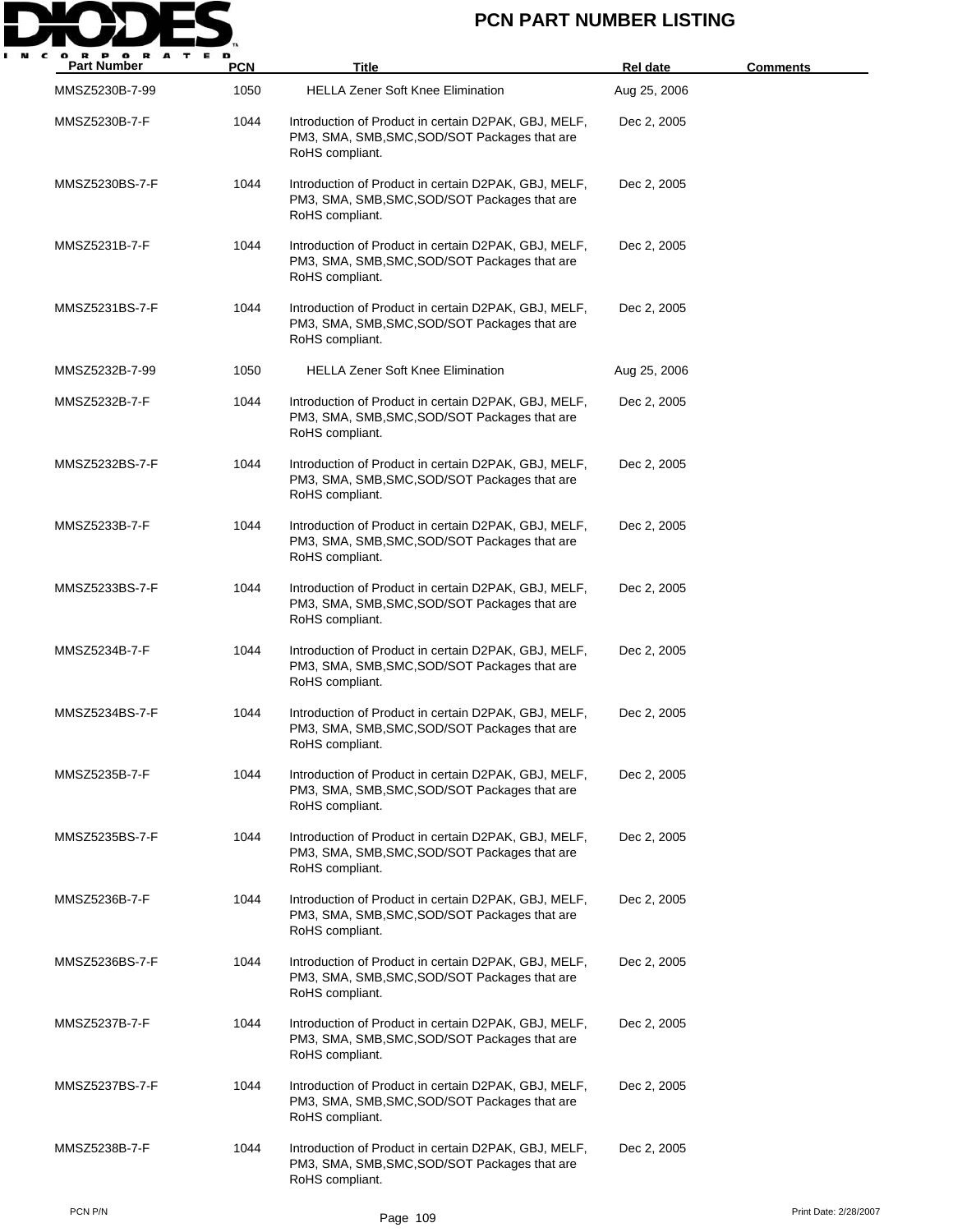

| <b>Part Number</b> | <b>PCN</b> | Title                                                                                                                    | <b>Rel date</b> | <b>Comments</b> |
|--------------------|------------|--------------------------------------------------------------------------------------------------------------------------|-----------------|-----------------|
| MMSZ5238BS-7-F     | 1044       | Introduction of Product in certain D2PAK, GBJ, MELF,<br>PM3, SMA, SMB, SMC, SOD/SOT Packages that are<br>RoHS compliant. | Dec 2, 2005     |                 |
| MMSZ5239B-7-F      | 1044       | Introduction of Product in certain D2PAK, GBJ, MELF,<br>PM3, SMA, SMB, SMC, SOD/SOT Packages that are<br>RoHS compliant. | Dec 2, 2005     |                 |
| MMSZ5239BS-7-F     | 1044       | Introduction of Product in certain D2PAK, GBJ, MELF,<br>PM3, SMA, SMB, SMC, SOD/SOT Packages that are<br>RoHS compliant. | Dec 2, 2005     |                 |
| MMSZ5240B-7-F      | 1044       | Introduction of Product in certain D2PAK, GBJ, MELF,<br>PM3, SMA, SMB, SMC, SOD/SOT Packages that are<br>RoHS compliant. | Dec 2, 2005     |                 |
| MMSZ5240BS-7-F     | 1044       | Introduction of Product in certain D2PAK, GBJ, MELF,<br>PM3, SMA, SMB, SMC, SOD/SOT Packages that are<br>RoHS compliant. | Dec 2, 2005     |                 |
| MMSZ5241B-7-F      | 1044       | Introduction of Product in certain D2PAK, GBJ, MELF,<br>PM3, SMA, SMB, SMC, SOD/SOT Packages that are<br>RoHS compliant. | Dec 2, 2005     |                 |
| MMSZ5241BS-7-F     | 1044       | Introduction of Product in certain D2PAK, GBJ, MELF,<br>PM3, SMA, SMB, SMC, SOD/SOT Packages that are<br>RoHS compliant. | Dec 2, 2005     |                 |
| MMSZ5242B-7-F      | 1044       | Introduction of Product in certain D2PAK, GBJ, MELF,<br>PM3, SMA, SMB, SMC, SOD/SOT Packages that are<br>RoHS compliant. | Dec 2, 2005     |                 |
| MMSZ5242BS-7-F     | 1044       | Introduction of Product in certain D2PAK, GBJ, MELF,<br>PM3, SMA, SMB, SMC, SOD/SOT Packages that are<br>RoHS compliant. | Dec 2, 2005     |                 |
| MMSZ5243B-7-F      | 1044       | Introduction of Product in certain D2PAK, GBJ, MELF,<br>PM3, SMA, SMB, SMC, SOD/SOT Packages that are<br>RoHS compliant. | Dec 2, 2005     |                 |
| MMSZ5243BS-7-F     | 1044       | Introduction of Product in certain D2PAK, GBJ, MELF,<br>PM3, SMA, SMB, SMC, SOD/SOT Packages that are<br>RoHS compliant. | Dec 2, 2005     |                 |
| MMSZ5245B-7-F      | 1044       | Introduction of Product in certain D2PAK, GBJ, MELF,<br>PM3, SMA, SMB, SMC, SOD/SOT Packages that are<br>RoHS compliant. | Dec 2, 2005     |                 |
| MMSZ5245BS-7-F     | 1044       | Introduction of Product in certain D2PAK, GBJ, MELF,<br>PM3, SMA, SMB, SMC, SOD/SOT Packages that are<br>RoHS compliant. | Dec 2, 2005     |                 |
| MMSZ5246B-7-99     | 1050       | <b>HELLA Zener Soft Knee Elimination</b>                                                                                 | Aug 25, 2006    |                 |
| MMSZ5246B-7-F      | 1044       | Introduction of Product in certain D2PAK, GBJ, MELF,<br>PM3, SMA, SMB, SMC, SOD/SOT Packages that are<br>RoHS compliant. | Dec 2, 2005     |                 |
| MMSZ5246BS-7-F     | 1044       | Introduction of Product in certain D2PAK, GBJ, MELF,<br>PM3, SMA, SMB, SMC, SOD/SOT Packages that are<br>RoHS compliant. | Dec 2, 2005     |                 |
| MMSZ5248B-7-99     | 1050       | <b>HELLA Zener Soft Knee Elimination</b>                                                                                 | Aug 25, 2006    |                 |
| MMSZ5248B-7-F      | 1044       | Introduction of Product in certain D2PAK, GBJ, MELF,<br>PM3, SMA, SMB, SMC, SOD/SOT Packages that are<br>RoHS compliant. | Dec 2, 2005     |                 |
| MMSZ5248BS-7-F     | 1044       | Introduction of Product in certain D2PAK, GBJ, MELF,<br>PM3, SMA, SMB, SMC, SOD/SOT Packages that are<br>RoHS compliant. | Dec 2, 2005     |                 |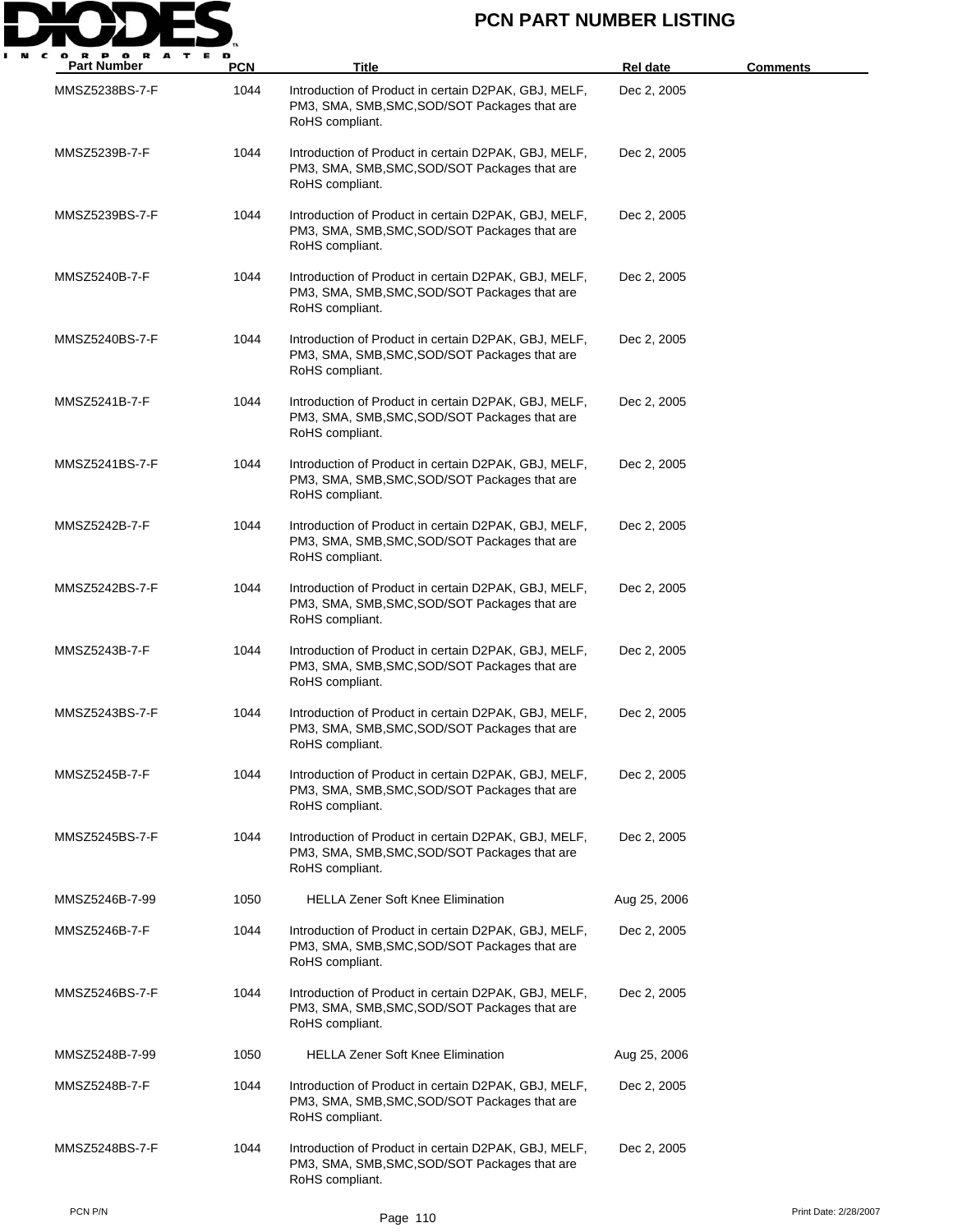

| <b>Part Number</b> | <b>PCN</b> | <b>Title</b>                                                                                                             | <b>Rel date</b> | Comments |
|--------------------|------------|--------------------------------------------------------------------------------------------------------------------------|-----------------|----------|
| MMSZ5250B-7-F      | 1044       | Introduction of Product in certain D2PAK, GBJ, MELF,<br>PM3, SMA, SMB, SMC, SOD/SOT Packages that are<br>RoHS compliant. | Dec 2, 2005     |          |
| MMSZ5250BS-7-F     | 1044       | Introduction of Product in certain D2PAK, GBJ, MELF,<br>PM3, SMA, SMB, SMC, SOD/SOT Packages that are<br>RoHS compliant. | Dec 2, 2005     |          |
| MMSZ5251B-7-F      | 1044       | Introduction of Product in certain D2PAK, GBJ, MELF,<br>PM3, SMA, SMB, SMC, SOD/SOT Packages that are<br>RoHS compliant. | Dec 2, 2005     |          |
| MMSZ5251BS-7-F     | 1044       | Introduction of Product in certain D2PAK, GBJ, MELF,<br>PM3, SMA, SMB, SMC, SOD/SOT Packages that are<br>RoHS compliant. | Dec 2, 2005     |          |
| MMSZ5252B-7-F      | 1044       | Introduction of Product in certain D2PAK, GBJ, MELF,<br>PM3, SMA, SMB, SMC, SOD/SOT Packages that are<br>RoHS compliant. | Dec 2, 2005     |          |
| MMSZ5252BS-7-F     | 1044       | Introduction of Product in certain D2PAK, GBJ, MELF,<br>PM3, SMA, SMB, SMC, SOD/SOT Packages that are<br>RoHS compliant. | Dec 2, 2005     |          |
| MMSZ5254B-7-99     | 1050       | <b>HELLA Zener Soft Knee Elimination</b>                                                                                 | Aug 25, 2006    |          |
| MMSZ5254B-7-F      | 1044       | Introduction of Product in certain D2PAK, GBJ, MELF,<br>PM3, SMA, SMB, SMC, SOD/SOT Packages that are<br>RoHS compliant. | Dec 2, 2005     |          |
| MMSZ5254BS-7-F     | 1044       | Introduction of Product in certain D2PAK, GBJ, MELF,<br>PM3, SMA, SMB, SMC, SOD/SOT Packages that are<br>RoHS compliant. | Dec 2, 2005     |          |
| MMSZ5255B-7-F      | 1044       | Introduction of Product in certain D2PAK, GBJ, MELF,<br>PM3, SMA, SMB, SMC, SOD/SOT Packages that are<br>RoHS compliant. | Dec 2, 2005     |          |
| MMSZ5255BS-7-F     | 1044       | Introduction of Product in certain D2PAK, GBJ, MELF,<br>PM3, SMA, SMB, SMC, SOD/SOT Packages that are<br>RoHS compliant. | Dec 2, 2005     |          |
| MMSZ5256B-7-F      | 1044       | Introduction of Product in certain D2PAK, GBJ, MELF,<br>PM3, SMA, SMB, SMC, SOD/SOT Packages that are<br>RoHS compliant. | Dec 2, 2005     |          |
| MMSZ5256BS-7-F     | 1044       | Introduction of Product in certain D2PAK, GBJ, MELF,<br>PM3, SMA, SMB, SMC, SOD/SOT Packages that are<br>RoHS compliant. | Dec 2, 2005     |          |
| MMSZ5257B-7-99     | 1050       | <b>HELLA Zener Soft Knee Elimination</b>                                                                                 | Aug 25, 2006    |          |
| MMSZ5257B-7-F      | 1044       | Introduction of Product in certain D2PAK, GBJ, MELF,<br>PM3, SMA, SMB, SMC, SOD/SOT Packages that are<br>RoHS compliant. | Dec 2, 2005     |          |
| MMSZ5257BS-7-F     | 1044       | Introduction of Product in certain D2PAK, GBJ, MELF,<br>PM3, SMA, SMB, SMC, SOD/SOT Packages that are<br>RoHS compliant. | Dec 2, 2005     |          |
| MMSZ5258B-7-99     | 1050       | <b>HELLA Zener Soft Knee Elimination</b>                                                                                 | Aug 25, 2006    |          |
| MMSZ5258B-7-F      | 1044       | Introduction of Product in certain D2PAK, GBJ, MELF,<br>PM3, SMA, SMB, SMC, SOD/SOT Packages that are<br>RoHS compliant. | Dec 2, 2005     |          |
| MMSZ5258BS-7-F     | 1044       | Introduction of Product in certain D2PAK, GBJ, MELF,<br>PM3, SMA, SMB, SMC, SOD/SOT Packages that are<br>RoHS compliant. | Dec 2, 2005     |          |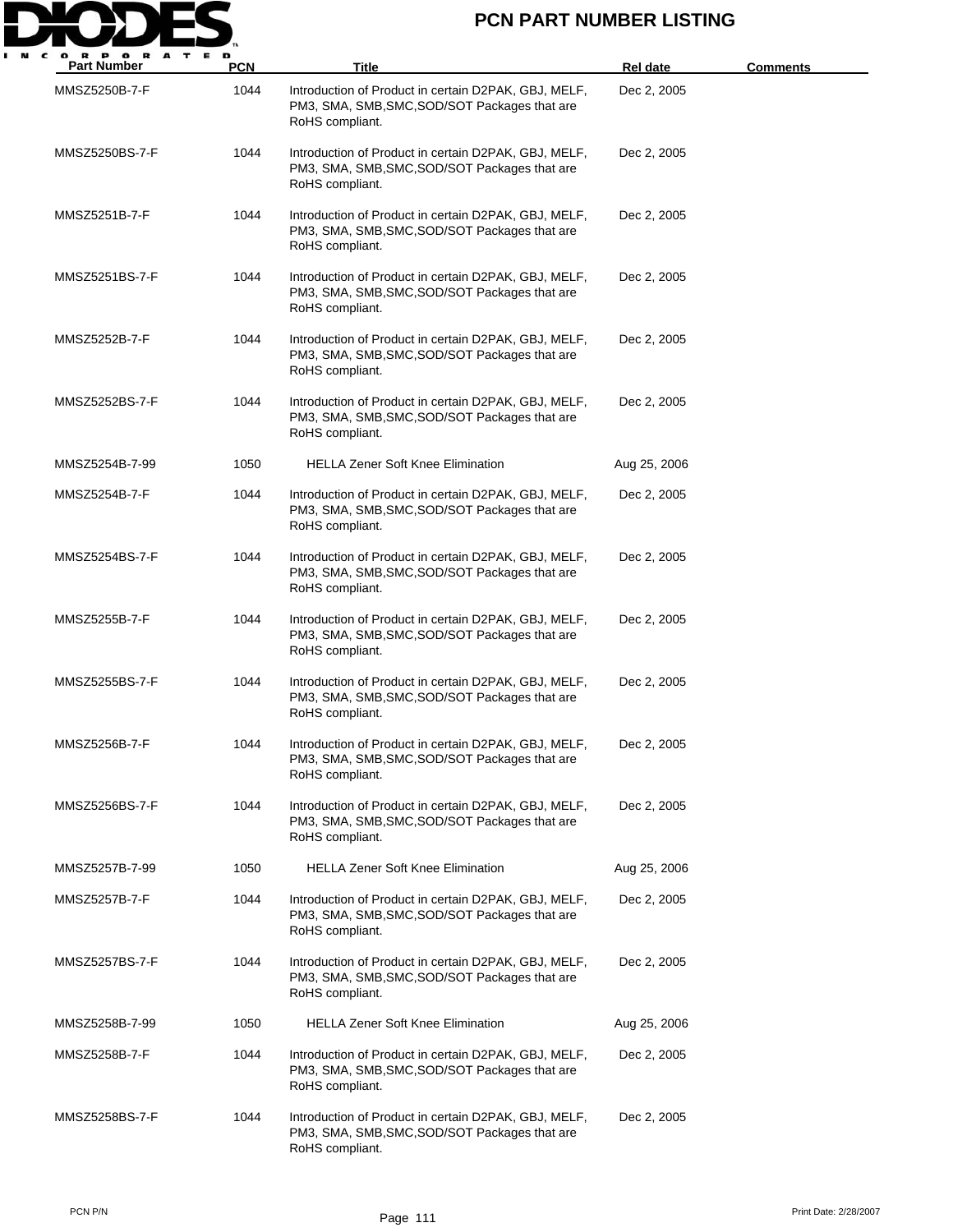

| <b>Part Number</b> | <b>PCN</b> | <b>Title</b>                                                                                                                                               | Rel date    | <b>Comments</b>     |
|--------------------|------------|------------------------------------------------------------------------------------------------------------------------------------------------------------|-------------|---------------------|
| MMSZ5259B-7-F      | 1044       | Introduction of Product in certain D2PAK, GBJ, MELF,<br>PM3, SMA, SMB, SMC, SOD/SOT Packages that are<br>RoHS compliant.                                   | Dec 2, 2005 |                     |
| MMSZ5259BS-7-F     | 1044       | Introduction of Product in certain D2PAK, GBJ, MELF,<br>PM3, SMA, SMB, SMC, SOD/SOT Packages that are<br>RoHS compliant.                                   | Dec 2, 2005 |                     |
| MMSZ52xxB          | 1039       | Qualification of Fabrication Site for Switching, Zener<br>and Small Signal Transistor WaferAddition of second<br>approved Wafer Type for BAV70 and BAV70DW | Feb 5, 2005 |                     |
| MMSZ52xxBS         | 1039       | Qualification of Fabrication Site for Switching, Zener<br>and Small Signal Transistor WaferAddition of second<br>approved Wafer Type for BAV70 and BAV70DW | Feb 5, 2005 |                     |
| P6KE100A-B         | 1049       | Lead-Free Lead Finish                                                                                                                                      |             | <b>NOT RELEASED</b> |
| P6KE100A-T         | 1049       | Lead-Free Lead Finish                                                                                                                                      |             | <b>NOT RELEASED</b> |
| P6KE100CA-B        | 1049       | Lead-Free Lead Finish                                                                                                                                      |             | <b>NOT RELEASED</b> |
| P6KE100CA-T        | 1049       | Lead-Free Lead Finish                                                                                                                                      |             | <b>NOT RELEASED</b> |
| <b>P6KE10A-B</b>   | 1049       | Lead-Free Lead Finish                                                                                                                                      |             | <b>NOT RELEASED</b> |
| <b>P6KE10A-T</b>   | 1049       | Lead-Free Lead Finish                                                                                                                                      |             | <b>NOT RELEASED</b> |
| P6KE10CA-B         | 1049       | Lead-Free Lead Finish                                                                                                                                      |             | <b>NOT RELEASED</b> |
| P6KE10CA-T         | 1049       | Lead-Free Lead Finish                                                                                                                                      |             | <b>NOT RELEASED</b> |
| P6KE110A-B         | 1049       | Lead-Free Lead Finish                                                                                                                                      |             | <b>NOT RELEASED</b> |
| P6KE110A-T         | 1049       | Lead-Free Lead Finish                                                                                                                                      |             | <b>NOT RELEASED</b> |
| P6KE110CA-B        | 1049       | Lead-Free Lead Finish                                                                                                                                      |             | <b>NOT RELEASED</b> |
| P6KE110CA-T        | 1049       | Lead-Free Lead Finish                                                                                                                                      |             | <b>NOT RELEASED</b> |
| P6KE11A-B          | 1049       | Lead-Free Lead Finish                                                                                                                                      |             | <b>NOT RELEASED</b> |
| P6KE11A-T          | 1049       | Lead-Free Lead Finish                                                                                                                                      |             | <b>NOT RELEASED</b> |
| P6KE11CA-B         | 1049       | Lead-Free Lead Finish                                                                                                                                      |             | <b>NOT RELEASED</b> |
| P6KE11CA-T         | 1049       | Lead-Free Lead Finish                                                                                                                                      |             | <b>NOT RELEASED</b> |
| P6KE120A-B         | 1049       | Lead-Free Lead Finish                                                                                                                                      |             | <b>NOT RELEASED</b> |
| P6KE120A-T         | 1049       | Lead-Free Lead Finish                                                                                                                                      |             | <b>NOT RELEASED</b> |
| P6KE120CA-B        | 1049       | Lead-Free Lead Finish                                                                                                                                      |             | <b>NOT RELEASED</b> |
| P6KE120CA-T        | 1049       | Lead-Free Lead Finish                                                                                                                                      |             | <b>NOT RELEASED</b> |
| P6KE12A-B          | 1049       | Lead-Free Lead Finish                                                                                                                                      |             | <b>NOT RELEASED</b> |
| P6KE12A-T          | 1049       | Lead-Free Lead Finish                                                                                                                                      |             | NOT RELEASED        |
| P6KE12CA-A         | 1049       | Lead-Free Lead Finish                                                                                                                                      |             | <b>NOT RELEASED</b> |
| P6KE12CA-B         | 1049       | Lead-Free Lead Finish                                                                                                                                      |             | <b>NOT RELEASED</b> |
| P6KE12CA-T         | 1049       | Lead-Free Lead Finish                                                                                                                                      |             | NOT RELEASED        |
| P6KE130A-B         | 1049       | Lead-Free Lead Finish                                                                                                                                      |             | <b>NOT RELEASED</b> |
| P6KE130A-T         | 1049       | Lead-Free Lead Finish                                                                                                                                      |             | <b>NOT RELEASED</b> |
| P6KE130CA-B        | 1049       | Lead-Free Lead Finish                                                                                                                                      |             | <b>NOT RELEASED</b> |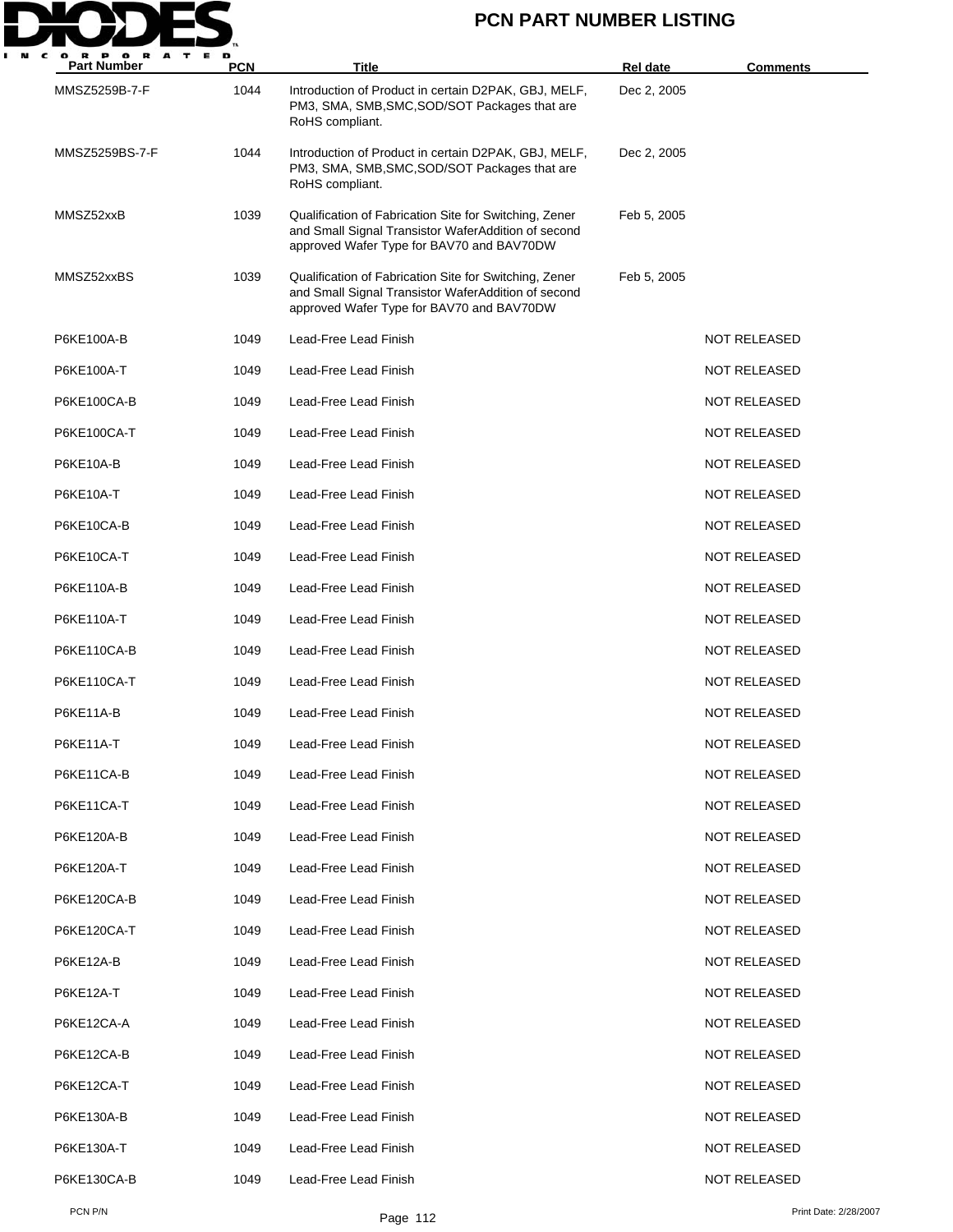

| <b>Part Number</b> | <b>PCN</b> | <b>Title</b>          | Rel date | <b>Comments</b>     |
|--------------------|------------|-----------------------|----------|---------------------|
| P6KE130CA-T        | 1049       | Lead-Free Lead Finish |          | NOT RELEASED        |
| P6KE13A-B          | 1049       | Lead-Free Lead Finish |          | <b>NOT RELEASED</b> |
| <b>P6KE13A-T</b>   | 1049       | Lead-Free Lead Finish |          | <b>NOT RELEASED</b> |
| P6KE13CA-B         | 1049       | Lead-Free Lead Finish |          | <b>NOT RELEASED</b> |
| P6KE13CA-T         | 1049       | Lead-Free Lead Finish |          | <b>NOT RELEASED</b> |
| P6KE150A-B         | 1049       | Lead-Free Lead Finish |          | <b>NOT RELEASED</b> |
| P6KE150A-T         | 1049       | Lead-Free Lead Finish |          | <b>NOT RELEASED</b> |
| P6KE150CA-B        | 1049       | Lead-Free Lead Finish |          | <b>NOT RELEASED</b> |
| P6KE150CA-T        | 1049       | Lead-Free Lead Finish |          | <b>NOT RELEASED</b> |
| P6KE15A-B          | 1049       | Lead-Free Lead Finish |          | <b>NOT RELEASED</b> |
| <b>P6KE15A-T</b>   | 1049       | Lead-Free Lead Finish |          | <b>NOT RELEASED</b> |
| P6KE15CA-A         | 1049       | Lead-Free Lead Finish |          | <b>NOT RELEASED</b> |
| P6KE15CA-B         | 1049       | Lead-Free Lead Finish |          | <b>NOT RELEASED</b> |
| P6KE15CA-T         | 1049       | Lead-Free Lead Finish |          | <b>NOT RELEASED</b> |
| P6KE160A-B         | 1049       | Lead-Free Lead Finish |          | <b>NOT RELEASED</b> |
| P6KE160A-T         | 1049       | Lead-Free Lead Finish |          | <b>NOT RELEASED</b> |
| P6KE160CA-B        | 1049       | Lead-Free Lead Finish |          | <b>NOT RELEASED</b> |
| P6KE160CA-T        | 1049       | Lead-Free Lead Finish |          | <b>NOT RELEASED</b> |
| <b>P6KE16A-B</b>   | 1049       | Lead-Free Lead Finish |          | <b>NOT RELEASED</b> |
| P6KE16A-T          | 1049       | Lead-Free Lead Finish |          | <b>NOT RELEASED</b> |
| P6KE16CA-B         | 1049       | Lead-Free Lead Finish |          | <b>NOT RELEASED</b> |
| P6KE16CA-T         | 1049       | Lead-Free Lead Finish |          | <b>NOT RELEASED</b> |
| P6KE170A-B         | 1049       | Lead-Free Lead Finish |          | <b>NOT RELEASED</b> |
| P6KE170A-T         | 1049       | Lead-Free Lead Finish |          | <b>NOT RELEASED</b> |
| P6KE170CA-B        | 1049       | Lead-Free Lead Finish |          | <b>NOT RELEASED</b> |
| P6KE170CA-T        | 1049       | Lead-Free Lead Finish |          | <b>NOT RELEASED</b> |
| P6KE180A-B         | 1049       | Lead-Free Lead Finish |          | <b>NOT RELEASED</b> |
| P6KE180A-T         | 1049       | Lead-Free Lead Finish |          | <b>NOT RELEASED</b> |
| P6KE180CA-B        | 1049       | Lead-Free Lead Finish |          | <b>NOT RELEASED</b> |
| P6KE180CA-T        | 1049       | Lead-Free Lead Finish |          | <b>NOT RELEASED</b> |
| P6KE18A-A          | 1049       | Lead-Free Lead Finish |          | <b>NOT RELEASED</b> |
| P6KE18A-B          | 1049       | Lead-Free Lead Finish |          | <b>NOT RELEASED</b> |
| P6KE18A-T          | 1049       | Lead-Free Lead Finish |          | <b>NOT RELEASED</b> |
| P6KE18CA-B         | 1049       | Lead-Free Lead Finish |          | <b>NOT RELEASED</b> |
| P6KE18CA-T         | 1049       | Lead-Free Lead Finish |          | <b>NOT RELEASED</b> |
| P6KE200A-A         | 1049       | Lead-Free Lead Finish |          | <b>NOT RELEASED</b> |
|                    |            |                       |          |                     |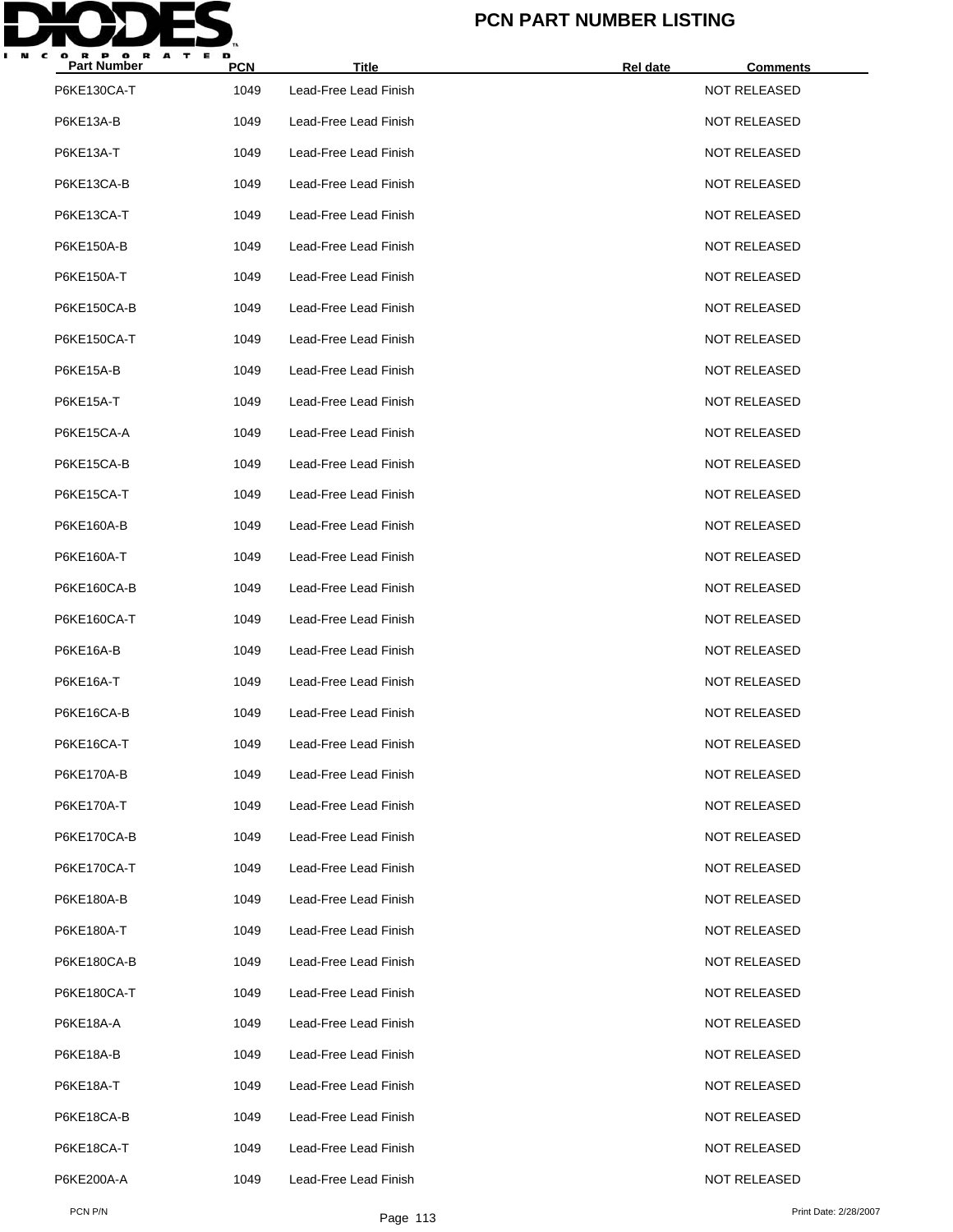

| <b>Part Number</b> | <b>PCN</b> | <b>Title</b>          | Rel date | <b>Comments</b>     |
|--------------------|------------|-----------------------|----------|---------------------|
| P6KE200A-B         | 1049       | Lead-Free Lead Finish |          | <b>NOT RELEASED</b> |
| P6KE200A-T         | 1049       | Lead-Free Lead Finish |          | <b>NOT RELEASED</b> |
| P6KE200CA-B        | 1049       | Lead-Free Lead Finish |          | <b>NOT RELEASED</b> |
| P6KE200CA-T        | 1049       | Lead-Free Lead Finish |          | <b>NOT RELEASED</b> |
| P6KE20A-B          | 1049       | Lead-Free Lead Finish |          | <b>NOT RELEASED</b> |
| P6KE20A-T          | 1049       | Lead-Free Lead Finish |          | <b>NOT RELEASED</b> |
| P6KE20C-T          | 1049       | Lead-Free Lead Finish |          | <b>NOT RELEASED</b> |
| P6KE20CA-B         | 1049       | Lead-Free Lead Finish |          | <b>NOT RELEASED</b> |
| P6KE20CA-T         | 1049       | Lead-Free Lead Finish |          | <b>NOT RELEASED</b> |
| P6KE220A-B         | 1049       | Lead-Free Lead Finish |          | <b>NOT RELEASED</b> |
| P6KE220A-T         | 1049       | Lead-Free Lead Finish |          | <b>NOT RELEASED</b> |
| P6KE220CA-B        | 1049       | Lead-Free Lead Finish |          | <b>NOT RELEASED</b> |
| P6KE220CA-T        | 1049       | Lead-Free Lead Finish |          | <b>NOT RELEASED</b> |
| P6KE22A-B          | 1049       | Lead-Free Lead Finish |          | <b>NOT RELEASED</b> |
| P6KE22A-T          | 1049       | Lead-Free Lead Finish |          | <b>NOT RELEASED</b> |
| P6KE22CA-B         | 1049       | Lead-Free Lead Finish |          | <b>NOT RELEASED</b> |
| P6KE22CA-T         | 1049       | Lead-Free Lead Finish |          | <b>NOT RELEASED</b> |
| P6KE24A-B          | 1049       | Lead-Free Lead Finish |          | <b>NOT RELEASED</b> |
| P6KE24A-T          | 1049       | Lead-Free Lead Finish |          | <b>NOT RELEASED</b> |
| P6KE24CA-B         | 1049       | Lead-Free Lead Finish |          | <b>NOT RELEASED</b> |
| P6KE24CA-T         | 1049       | Lead-Free Lead Finish |          | <b>NOT RELEASED</b> |
| P6KE250A-B         | 1049       | Lead-Free Lead Finish |          | <b>NOT RELEASED</b> |
| P6KE250A-T         | 1049       | Lead-Free Lead Finish |          | <b>NOT RELEASED</b> |
| P6KE250CA-B        | 1049       | Lead-Free Lead Finish |          | <b>NOT RELEASED</b> |
| P6KE250CA-T        | 1049       | Lead-Free Lead Finish |          | <b>NOT RELEASED</b> |
| P6KE27A-B          | 1049       | Lead-Free Lead Finish |          | <b>NOT RELEASED</b> |
| P6KE27A-T          | 1049       | Lead-Free Lead Finish |          | <b>NOT RELEASED</b> |
| P6KE27CA-B         | 1049       | Lead-Free Lead Finish |          | <b>NOT RELEASED</b> |
| P6KE27CA-T         | 1049       | Lead-Free Lead Finish |          | NOT RELEASED        |
| P6KE300A-A         | 1049       | Lead-Free Lead Finish |          | <b>NOT RELEASED</b> |
| P6KE300A-B         | 1049       | Lead-Free Lead Finish |          | <b>NOT RELEASED</b> |
| P6KE300A-T         | 1049       | Lead-Free Lead Finish |          | NOT RELEASED        |
| P6KE300CA-B        | 1049       | Lead-Free Lead Finish |          | <b>NOT RELEASED</b> |
| P6KE300CA-T        | 1049       | Lead-Free Lead Finish |          | <b>NOT RELEASED</b> |
| P6KE30A-A          | 1049       | Lead-Free Lead Finish |          | <b>NOT RELEASED</b> |
| P6KE30A-B          | 1049       | Lead-Free Lead Finish |          | <b>NOT RELEASED</b> |
|                    |            |                       |          |                     |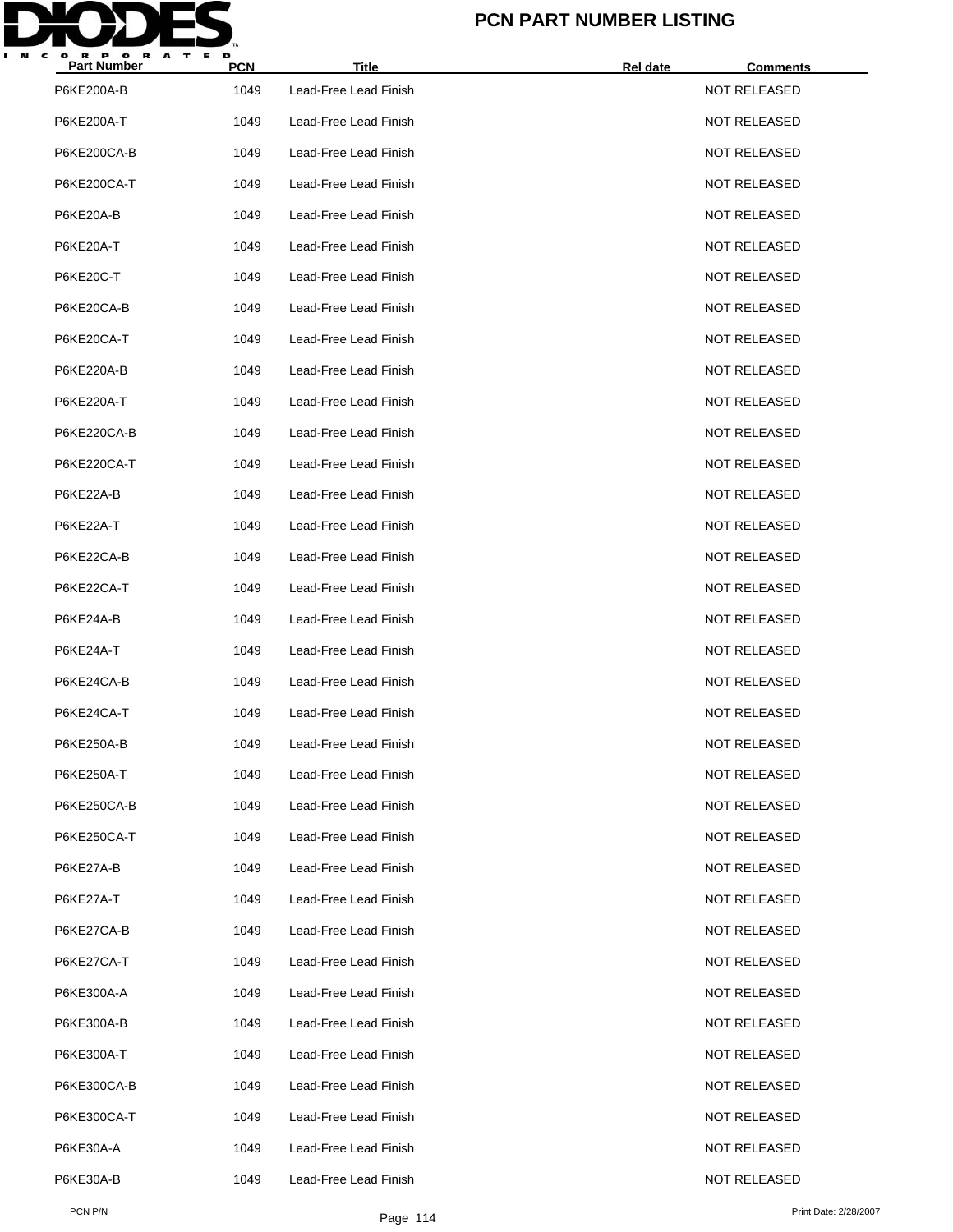

| <b>Part Number</b> | <b>PCN</b> | <b>Title</b>          | Rel date<br><b>Comments</b> |  |
|--------------------|------------|-----------------------|-----------------------------|--|
| P6KE30A-T          | 1049       | Lead-Free Lead Finish | <b>NOT RELEASED</b>         |  |
| P6KE30CA-B         | 1049       | Lead-Free Lead Finish | <b>NOT RELEASED</b>         |  |
| P6KE30CA-T         | 1049       | Lead-Free Lead Finish | <b>NOT RELEASED</b>         |  |
| P6KE33A-B          | 1049       | Lead-Free Lead Finish | <b>NOT RELEASED</b>         |  |
| P6KE33A-T          | 1049       | Lead-Free Lead Finish | <b>NOT RELEASED</b>         |  |
| P6KE33CA-B         | 1049       | Lead-Free Lead Finish | <b>NOT RELEASED</b>         |  |
| P6KE33CA-T         | 1049       | Lead-Free Lead Finish | <b>NOT RELEASED</b>         |  |
| P6KE350A-B         | 1049       | Lead-Free Lead Finish | <b>NOT RELEASED</b>         |  |
| P6KE350A-T         | 1049       | Lead-Free Lead Finish | <b>NOT RELEASED</b>         |  |
| P6KE350CA-B        | 1049       | Lead-Free Lead Finish | <b>NOT RELEASED</b>         |  |
| P6KE350CA-T        | 1049       | Lead-Free Lead Finish | <b>NOT RELEASED</b>         |  |
| P6KE36A-B          | 1049       | Lead-Free Lead Finish | <b>NOT RELEASED</b>         |  |
| P6KE36A-T          | 1049       | Lead-Free Lead Finish | <b>NOT RELEASED</b>         |  |
| P6KE36CA-B         | 1049       | Lead-Free Lead Finish | <b>NOT RELEASED</b>         |  |
| P6KE36CA-T         | 1049       | Lead-Free Lead Finish | <b>NOT RELEASED</b>         |  |
| P6KE39A-A          | 1049       | Lead-Free Lead Finish | <b>NOT RELEASED</b>         |  |
| P6KE39A-B          | 1049       | Lead-Free Lead Finish | <b>NOT RELEASED</b>         |  |
| P6KE39A-T          | 1049       | Lead-Free Lead Finish | <b>NOT RELEASED</b>         |  |
| P6KE39CA-B         | 1049       | Lead-Free Lead Finish | <b>NOT RELEASED</b>         |  |
| P6KE39CA-T         | 1049       | Lead-Free Lead Finish | NOT RELEASED                |  |
| P6KE400A-A         | 1049       | Lead-Free Lead Finish | <b>NOT RELEASED</b>         |  |
| P6KE400A-B         | 1049       | Lead-Free Lead Finish | <b>NOT RELEASED</b>         |  |
| P6KE400A-T         | 1049       | Lead-Free Lead Finish | <b>NOT RELEASED</b>         |  |
| P6KE400CA-B        | 1049       | Lead-Free Lead Finish | <b>NOT RELEASED</b>         |  |
| P6KE400CA-T        | 1049       | Lead-Free Lead Finish | <b>NOT RELEASED</b>         |  |
| P6KE43A-B          | 1049       | Lead-Free Lead Finish | <b>NOT RELEASED</b>         |  |
| P6KE43A-T          | 1049       | Lead-Free Lead Finish | <b>NOT RELEASED</b>         |  |
| <b>P6KE43C-T</b>   | 1049       | Lead-Free Lead Finish | <b>NOT RELEASED</b>         |  |
| P6KE43CA-B         | 1049       | Lead-Free Lead Finish | NOT RELEASED                |  |
| P6KE43CA-T         | 1049       | Lead-Free Lead Finish | <b>NOT RELEASED</b>         |  |
| P6KE440CA-T        | 1049       | Lead-Free Lead Finish | NOT RELEASED                |  |
| P6KE47A-B          | 1049       | Lead-Free Lead Finish | NOT RELEASED                |  |
| P6KE47A-T          | 1049       | Lead-Free Lead Finish | <b>NOT RELEASED</b>         |  |
| P6KE47CA-B         | 1049       | Lead-Free Lead Finish | NOT RELEASED                |  |
| P6KE47CA-T         | 1049       | Lead-Free Lead Finish | NOT RELEASED                |  |
| P6KE51A-A          | 1049       | Lead-Free Lead Finish | <b>NOT RELEASED</b>         |  |
|                    |            |                       |                             |  |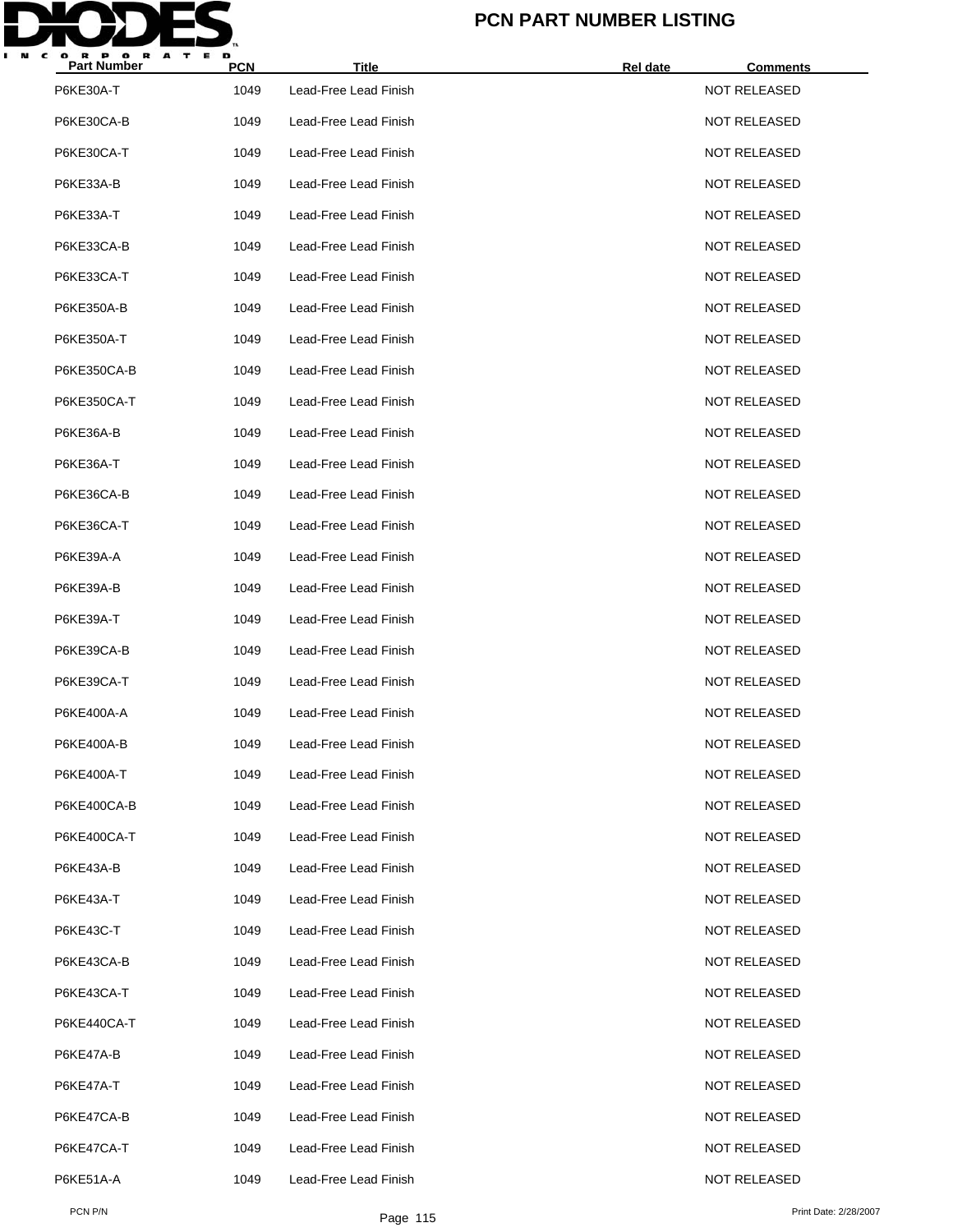

| <b>Part Number</b> | <b>PCN</b> | <b>Title</b>          | Rel date<br><b>Comments</b> |  |
|--------------------|------------|-----------------------|-----------------------------|--|
| P6KE51A-B          | 1049       | Lead-Free Lead Finish | <b>NOT RELEASED</b>         |  |
| P6KE51A-T          | 1049       | Lead-Free Lead Finish | <b>NOT RELEASED</b>         |  |
| P6KE51CA-A         | 1049       | Lead-Free Lead Finish | <b>NOT RELEASED</b>         |  |
| P6KE51CA-B         | 1049       | Lead-Free Lead Finish | <b>NOT RELEASED</b>         |  |
| P6KE51CA-T         | 1049       | Lead-Free Lead Finish | <b>NOT RELEASED</b>         |  |
| <b>P6KE56A-B</b>   | 1049       | Lead-Free Lead Finish | <b>NOT RELEASED</b>         |  |
| P6KE56A-T          | 1049       | Lead-Free Lead Finish | <b>NOT RELEASED</b>         |  |
| P6KE56CA-B         | 1049       | Lead-Free Lead Finish | <b>NOT RELEASED</b>         |  |
| P6KE56CA-T         | 1049       | Lead-Free Lead Finish | <b>NOT RELEASED</b>         |  |
| P6KE62A-B          | 1049       | Lead-Free Lead Finish | <b>NOT RELEASED</b>         |  |
| P6KE62A-T          | 1049       | Lead-Free Lead Finish | <b>NOT RELEASED</b>         |  |
| P6KE62CA-A         | 1049       | Lead-Free Lead Finish | <b>NOT RELEASED</b>         |  |
| P6KE62CA-B         | 1049       | Lead-Free Lead Finish | <b>NOT RELEASED</b>         |  |
| P6KE62CA-T         | 1049       | Lead-Free Lead Finish | <b>NOT RELEASED</b>         |  |
| P6KE68A-B          | 1049       | Lead-Free Lead Finish | <b>NOT RELEASED</b>         |  |
| P6KE68A-T          | 1049       | Lead-Free Lead Finish | <b>NOT RELEASED</b>         |  |
| P6KE68CA-B         | 1049       | Lead-Free Lead Finish | <b>NOT RELEASED</b>         |  |
| P6KE68CA-T         | 1049       | Lead-Free Lead Finish | <b>NOT RELEASED</b>         |  |
| P6KE6V8A-A         | 1049       | Lead-Free Lead Finish | <b>NOT RELEASED</b>         |  |
| P6KE6V8A-B         | 1049       | Lead-Free Lead Finish | <b>NOT RELEASED</b>         |  |
| P6KE6V8A-T         | 1049       | Lead-Free Lead Finish | <b>NOT RELEASED</b>         |  |
| P6KE6V8C-A         | 1049       | Lead-Free Lead Finish | <b>NOT RELEASED</b>         |  |
| P6KE6V8CA-A        | 1049       | Lead-Free Lead Finish | <b>NOT RELEASED</b>         |  |
| P6KE6V8CA-B        | 1049       | Lead-Free Lead Finish | <b>NOT RELEASED</b>         |  |
| P6KE6V8CA-T        | 1049       | Lead-Free Lead Finish | <b>NOT RELEASED</b>         |  |
| P6KE75A-B          | 1049       | Lead-Free Lead Finish | <b>NOT RELEASED</b>         |  |
| P6KE75A-T          | 1049       | Lead-Free Lead Finish | <b>NOT RELEASED</b>         |  |
| P6KE75CA-B         | 1049       | Lead-Free Lead Finish | <b>NOT RELEASED</b>         |  |
| P6KE75CA-T         | 1049       | Lead-Free Lead Finish | NOT RELEASED                |  |
| P6KE7V5A-B         | 1049       | Lead-Free Lead Finish | <b>NOT RELEASED</b>         |  |
| P6KE7V5A-T         | 1049       | Lead-Free Lead Finish | <b>NOT RELEASED</b>         |  |
| P6KE7V5CA-B        | 1049       | Lead-Free Lead Finish | NOT RELEASED                |  |
| P6KE7V5CA-T        | 1049       | Lead-Free Lead Finish | <b>NOT RELEASED</b>         |  |
| P6KE82A-B          | 1049       | Lead-Free Lead Finish | <b>NOT RELEASED</b>         |  |
| P6KE82A-T          | 1049       | Lead-Free Lead Finish | NOT RELEASED                |  |
| P6KE82CA-B         | 1049       | Lead-Free Lead Finish | <b>NOT RELEASED</b>         |  |
|                    |            |                       |                             |  |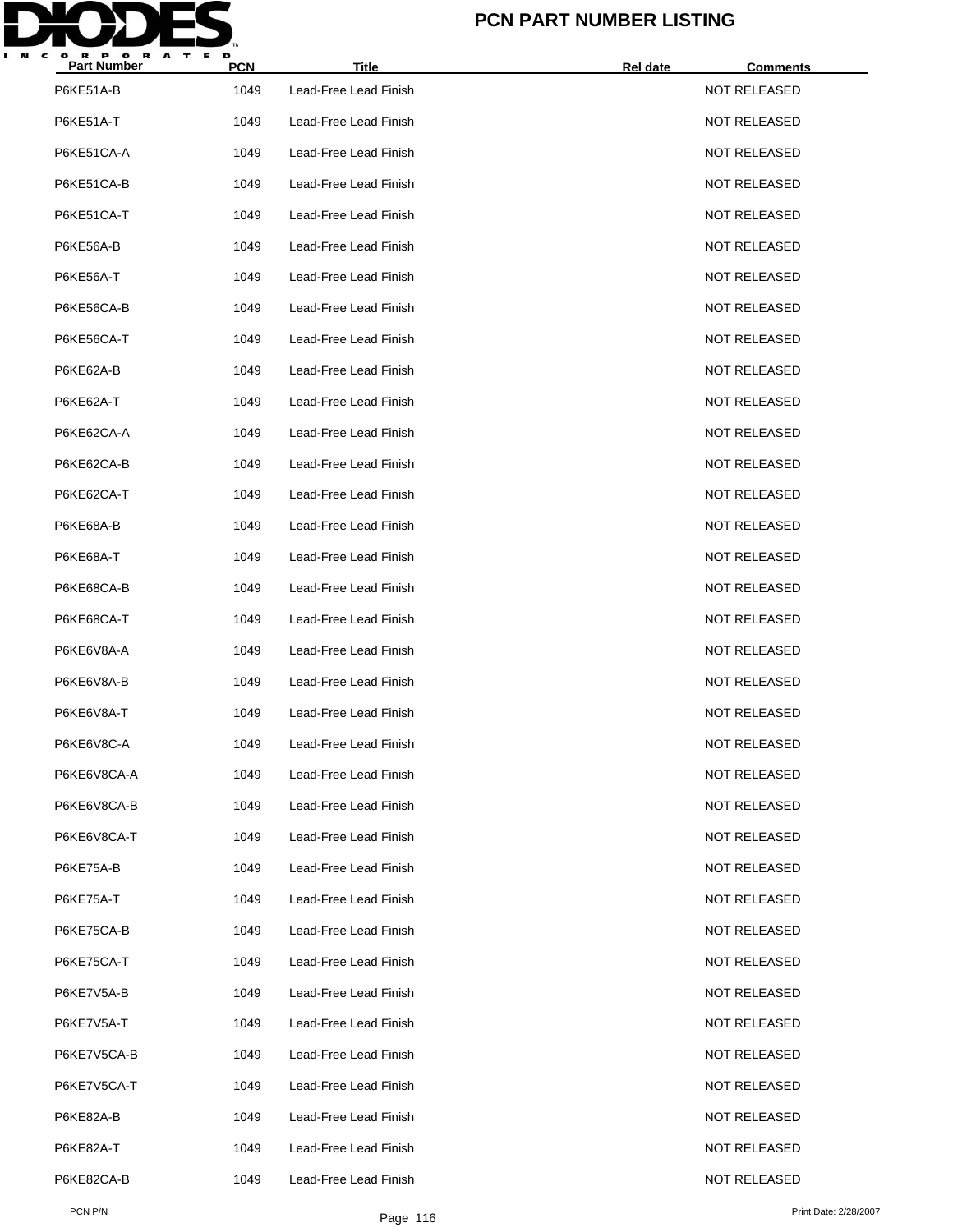

| <b>Part Number</b> | <b>PCN</b> | <b>Title</b>                   | Rel date     | <b>Comments</b>                                 |
|--------------------|------------|--------------------------------|--------------|-------------------------------------------------|
| P6KE82CA-T         | 1049       | Lead-Free Lead Finish          |              | <b>NOT RELEASED</b>                             |
| P6KE8V2A-B         | 1049       | Lead-Free Lead Finish          |              | <b>NOT RELEASED</b>                             |
| P6KE8V2A-T         | 1049       | Lead-Free Lead Finish          |              | <b>NOT RELEASED</b>                             |
| P6KE8V2CA-B        | 1049       | Lead-Free Lead Finish          |              | <b>NOT RELEASED</b>                             |
| P6KE8V2CA-T        | 1049       | Lead-Free Lead Finish          |              | <b>NOT RELEASED</b>                             |
| P6KE91-T           | 1049       | Lead-Free Lead Finish          |              | <b>NOT RELEASED</b>                             |
| P6KE91A-B          | 1049       | Lead-Free Lead Finish          |              | <b>NOT RELEASED</b>                             |
| P6KE91A-T          | 1049       | Lead-Free Lead Finish          |              | <b>NOT RELEASED</b>                             |
| P6KE91CA-B         | 1049       | Lead-Free Lead Finish          |              | <b>NOT RELEASED</b>                             |
| P6KE91CA-T         | 1049       | Lead-Free Lead Finish          |              | <b>NOT RELEASED</b>                             |
| P6KE9V1A-B         | 1049       | Lead-Free Lead Finish          |              | <b>NOT RELEASED</b>                             |
| P6KE9V1A-T         | 1049       | Lead-Free Lead Finish          |              | <b>NOT RELEASED</b>                             |
| P6KE9V1CA-B        | 1049       | Lead-Free Lead Finish          |              | <b>NOT RELEASED</b>                             |
| P6KE9V1CA-T        | 1049       | Lead-Free Lead Finish          |              | <b>NOT RELEASED</b>                             |
| PA7536J-15/L       | ?          | 28-PLCC                        |              | <b>NOT RELEASED</b>                             |
| PA7536JI-15/L      | 1069       | <b>Product Termination</b>     | Mar 26, 2007 | Previously released via PCN<br>-1067 on 2-19-07 |
| PA7536JI-15L       | 1067       | PLD device discontinuance list | Feb 19, 2007 |                                                 |
| PA7536P-15/L       | ?          | 28-PDIP                        |              | <b>NOT RELEASED</b>                             |
| PA7536PI-15/L      | ?          | 28-PDIP                        |              | <b>NOT RELEASED</b>                             |
| PA7536S-15/L       | 1069       | <b>Product Termination</b>     | Mar 26, 2007 | Previously released via PCN<br>-1067 on 2-19-07 |
| PA7536S-15L        | 1067       | PLD device discontinuance list | Feb 19, 2007 |                                                 |
| PA7536SI-15/L      | 1069       | <b>Product Termination</b>     | Mar 26, 2007 | Previously released via PCN<br>-1067 on 2-19-07 |
| PA7536SI-15L       | 1067       | PLD device discontinuance list | Feb 19, 2007 |                                                 |
| PA7540J-15/L       | 1069       | <b>Product Termination</b>     | Mar 26, 2007 |                                                 |
| PA7540JI-15/L      | 1069       | <b>Product Termination</b>     | Mar 26, 2007 |                                                 |
| PA7540JN-15/L      | 1069       | <b>Product Termination</b>     | Mar 26, 2007 |                                                 |
| PA7540JNI-15/L     | 1069       | <b>Product Termination</b>     | Mar 26, 2007 | Previously released via PCN<br>-1067 on 2-19-07 |
| PA7540JNI-15L      | 1067       | PLD device discontinuance list | Feb 19, 2007 |                                                 |
| PA7540P-15/L       | 1069       | <b>Product Termination</b>     | Mar 26, 2007 |                                                 |
| PA7540PI-15/L      | 1069       | <b>Product Termination</b>     | Mar 26, 2007 | Previously released via PCN<br>-1067 on 2-19-07 |
| PA7540PI-15L       | 1067       | PLD device discontinuance list | Feb 19, 2007 |                                                 |
| PA7540S-15/L       | 1069       | <b>Product Termination</b>     | Mar 26, 2007 |                                                 |
| PA7540SI-15/L      | 1069       | <b>Product Termination</b>     | Mar 26, 2007 | Previously released via PCN<br>-1067 on 2-19-07 |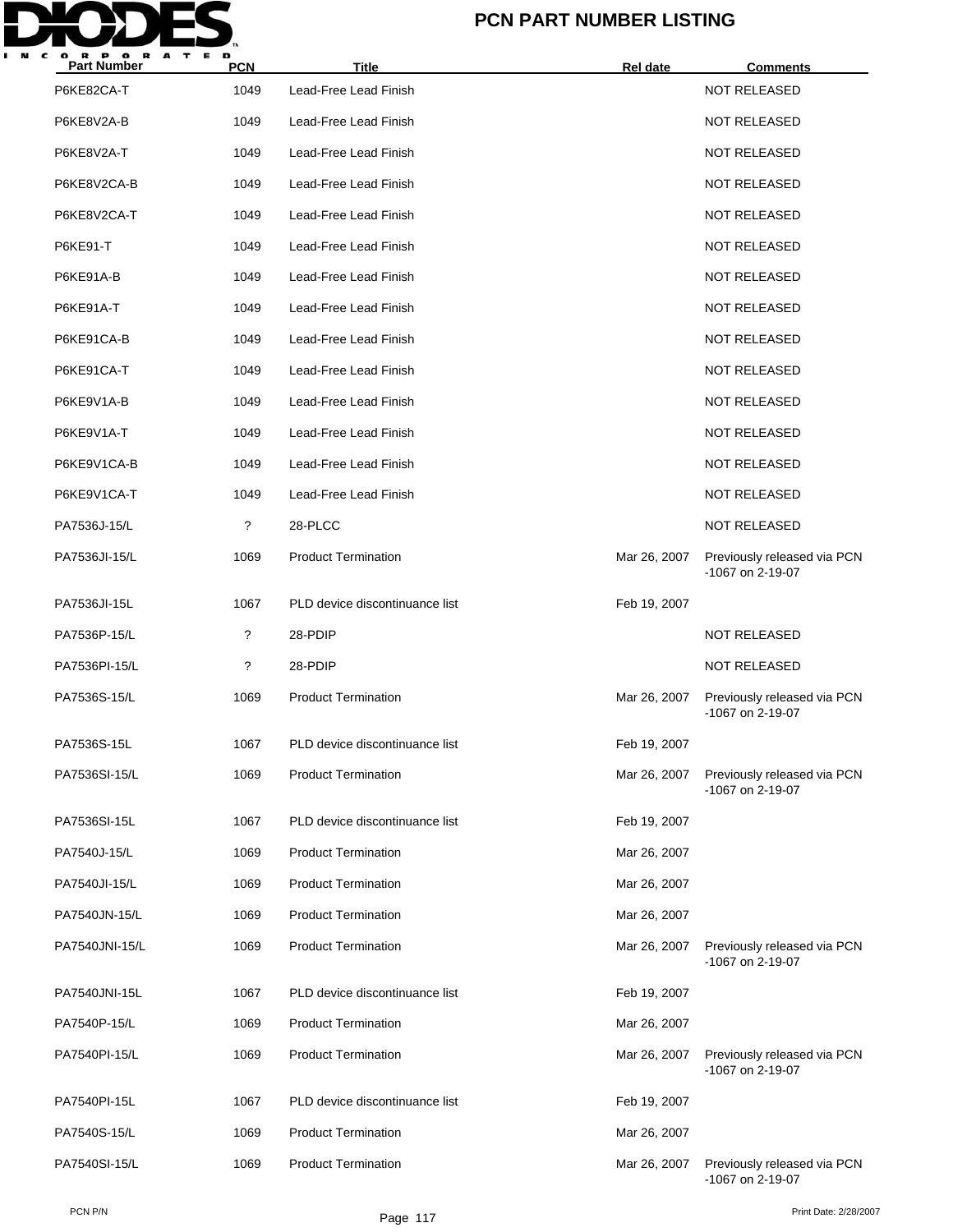

| <b>Part Number</b> | <b>PCN</b> | <b>Title</b>                   | Rel date     | <b>Comments</b>                                 |
|--------------------|------------|--------------------------------|--------------|-------------------------------------------------|
| PA7540SI-15L       | 1067       | PLD device discontinuance list | Feb 19, 2007 |                                                 |
| PA7572JI-20/L      | 1069       | <b>Product Termination</b>     | Mar 26, 2007 | Previously released via PCN<br>-1067 on 2-19-07 |
| PA7572JI-20L       | 1067       | PLD device discontinuance list | Feb 19, 2007 |                                                 |
| PA7572P-20/L       | 1069       | <b>Product Termination</b>     | Mar 26, 2007 |                                                 |
| PA7572PI-20/L      | 1069       | <b>Product Termination</b>     | Mar 26, 2007 | Previously released via PCN<br>-1067 on 2-19-07 |
| PA7572PI-20L       | 1067       | PLD device discontinuance list | Feb 19, 2007 |                                                 |
| PB605              | 1049       | Lead-Free Lead Finish          |              | <b>NOT RELEASED</b>                             |
| <b>PB61</b>        | 1049       | Lead-Free Lead Finish          |              | <b>NOT RELEASED</b>                             |
| PB610              | 1049       | Lead-Free Lead Finish          |              | <b>NOT RELEASED</b>                             |
| <b>PB62</b>        | 1049       | Lead-Free Lead Finish          |              | <b>NOT RELEASED</b>                             |
| PB62F              | 1049       | Lead-Free Lead Finish          |              | <b>NOT RELEASED</b>                             |
| <b>PB64</b>        | 1049       | Lead-Free Lead Finish          |              | <b>NOT RELEASED</b>                             |
| PB64F              | 1049       | Lead-Free Lead Finish          |              | <b>NOT RELEASED</b>                             |
| <b>PB66</b>        | 1049       | Lead-Free Lead Finish          |              | <b>NOT RELEASED</b>                             |
| PB66F              | 1049       | Lead-Free Lead Finish          |              | <b>NOT RELEASED</b>                             |
| <b>PB68</b>        | 1049       | Lead-Free Lead Finish          |              | <b>NOT RELEASED</b>                             |
| PBPC1001           | 1049       | Lead-Free Lead Finish          |              | <b>NOT RELEASED</b>                             |
| PBPC1002           | 1049       | Lead-Free Lead Finish          |              | <b>NOT RELEASED</b>                             |
| PBPC1003           | 1049       | Lead-Free Lead Finish          |              | <b>NOT RELEASED</b>                             |
| <b>PBPC1004</b>    | 1049       | Lead-Free Lead Finish          |              | <b>NOT RELEASED</b>                             |
| <b>PBPC1005</b>    | 1049       | Lead-Free Lead Finish          |              | <b>NOT RELEASED</b>                             |
| PBPC1006           | 1049       | Lead-Free Lead Finish          |              | <b>NOT RELEASED</b>                             |
| <b>PBPC1007</b>    | 1049       | Lead-Free Lead Finish          |              | <b>NOT RELEASED</b>                             |
| <b>PBPC301</b>     | 1049       | Lead-Free Lead Finish          |              | <b>NOT RELEASED</b>                             |
| PBPC302            | 1049       | Lead-Free Lead Finish          |              | <b>NOT RELEASED</b>                             |
| PBPC303            | 1049       | Lead-Free Lead Finish          |              | <b>NOT RELEASED</b>                             |
| PBPC304            | 1049       | Lead-Free Lead Finish          |              | <b>NOT RELEASED</b>                             |
| PBPC305            | 1049       | Lead-Free Lead Finish          |              | <b>NOT RELEASED</b>                             |
| PBPC306            | 1049       | Lead-Free Lead Finish          |              | <b>NOT RELEASED</b>                             |
| PBPC307            | 1049       | Lead-Free Lead Finish          |              | <b>NOT RELEASED</b>                             |
| <b>PBPC601</b>     | 1049       | Lead-Free Lead Finish          |              | <b>NOT RELEASED</b>                             |
| <b>PBPC602</b>     | 1049       | Lead-Free Lead Finish          |              | <b>NOT RELEASED</b>                             |
| <b>PBPC603</b>     | 1049       | Lead-Free Lead Finish          |              | <b>NOT RELEASED</b>                             |
| PBPC604            | 1049       | Lead-Free Lead Finish          |              | <b>NOT RELEASED</b>                             |
| PBPC604-F          | 1049       | Lead-Free Lead Finish          |              | <b>NOT RELEASED</b>                             |
|                    |            |                                |              |                                                 |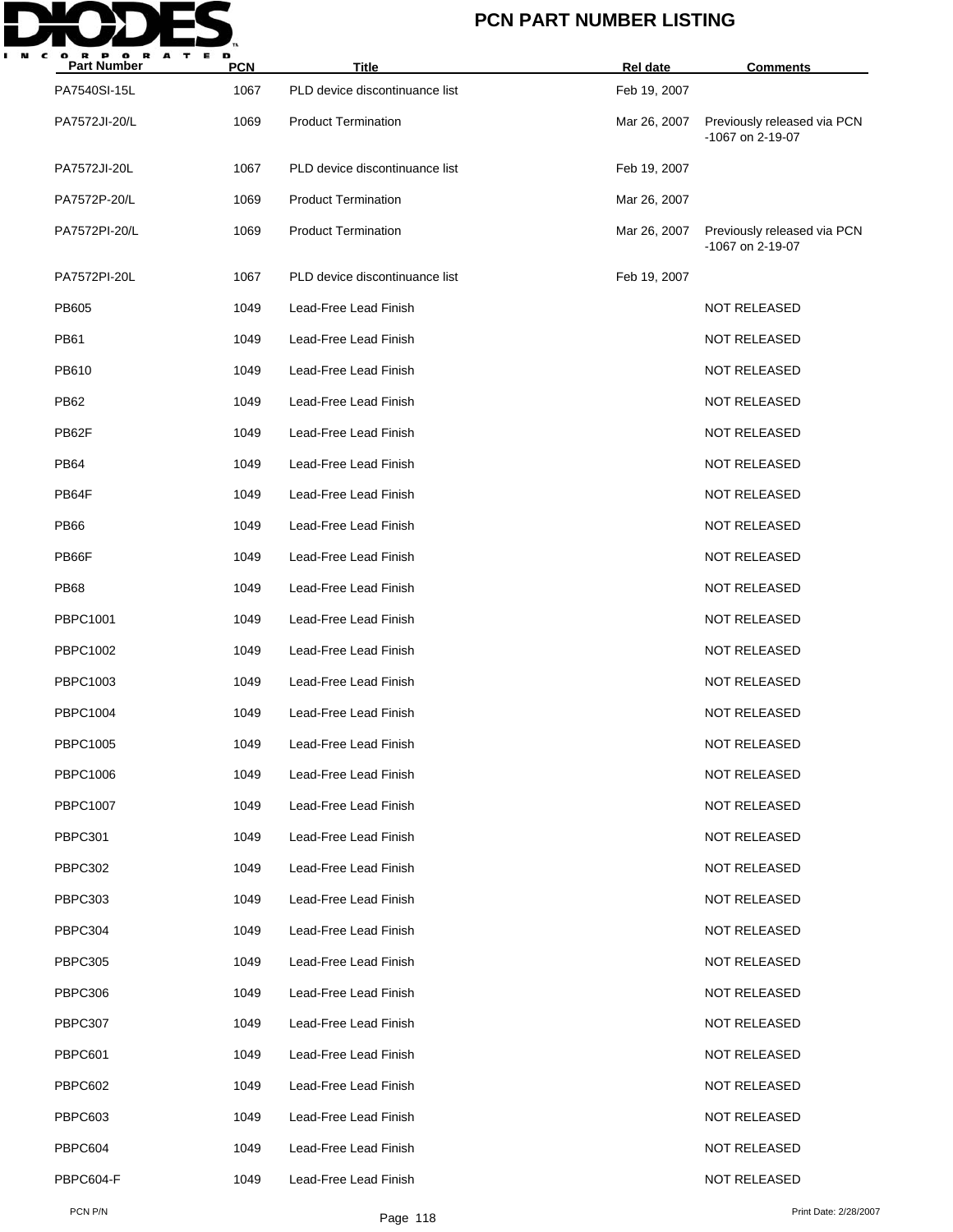

| <b>Part Number</b> | <b>PCN</b> | <b>Title</b>          | <b>Rel date</b> | <b>Comments</b>     |
|--------------------|------------|-----------------------|-----------------|---------------------|
| PBPC604B-D1DT      | 1049       | Lead-Free Lead Finish |                 | <b>NOT RELEASED</b> |
| <b>PBPC605</b>     | 1049       | Lead-Free Lead Finish |                 | <b>NOT RELEASED</b> |
| PBPC606            | 1049       | Lead-Free Lead Finish |                 | <b>NOT RELEASED</b> |
| PBPC607            | 1049       | Lead-Free Lead Finish |                 | <b>NOT RELEASED</b> |
| PBPC801            | 1049       | Lead-Free Lead Finish |                 | <b>NOT RELEASED</b> |
| PBPC802            | 1049       | Lead-Free Lead Finish |                 | <b>NOT RELEASED</b> |
| PBPC803            | 1049       | Lead-Free Lead Finish |                 | <b>NOT RELEASED</b> |
| PBPC804            | 1049       | Lead-Free Lead Finish |                 | <b>NOT RELEASED</b> |
| PBPC805            | 1049       | Lead-Free Lead Finish |                 | <b>NOT RELEASED</b> |
| PBPC806            | 1049       | Lead-Free Lead Finish |                 | <b>NOT RELEASED</b> |
| PBPC807            | 1049       | Lead-Free Lead Finish |                 | <b>NOT RELEASED</b> |
| <b>PBU1001</b>     | 1049       | Lead-Free Lead Finish |                 | <b>NOT RELEASED</b> |
| PBU1002            | 1049       | Lead-Free Lead Finish |                 | <b>NOT RELEASED</b> |
| PBU1003            | 1049       | Lead-Free Lead Finish |                 | <b>NOT RELEASED</b> |
| <b>PBU1004</b>     | 1049       | Lead-Free Lead Finish |                 | <b>NOT RELEASED</b> |
| PBU1005            | 1049       | Lead-Free Lead Finish |                 | <b>NOT RELEASED</b> |
| PBU1006            | 1049       | Lead-Free Lead Finish |                 | <b>NOT RELEASED</b> |
| <b>PBU1007</b>     | 1049       | Lead-Free Lead Finish |                 | <b>NOT RELEASED</b> |
| PBU401             | 1049       | Lead-Free Lead Finish |                 | <b>NOT RELEASED</b> |
| <b>PBU402</b>      | 1049       | Lead-Free Lead Finish |                 | <b>NOT RELEASED</b> |
| <b>PBU403</b>      | 1049       | Lead-Free Lead Finish |                 | <b>NOT RELEASED</b> |
| <b>PBU404</b>      | 1049       | Lead-Free Lead Finish |                 | <b>NOT RELEASED</b> |
| PBU404B-01L        | 1049       | Lead-Free Lead Finish |                 | <b>NOT RELEASED</b> |
| <b>PBU405</b>      | 1049       | Lead-Free Lead Finish |                 | <b>NOT RELEASED</b> |
| <b>PBU406</b>      | 1049       | Lead-Free Lead Finish |                 | <b>NOT RELEASED</b> |
| <b>PBU407</b>      | 1049       | Lead-Free Lead Finish |                 | <b>NOT RELEASED</b> |
| <b>PBU601</b>      | 1049       | Lead-Free Lead Finish |                 | <b>NOT RELEASED</b> |
| <b>PBU602</b>      | 1049       | Lead-Free Lead Finish |                 | <b>NOT RELEASED</b> |
| <b>PBU603</b>      | 1049       | Lead-Free Lead Finish |                 | <b>NOT RELEASED</b> |
| <b>PBU604</b>      | 1049       | Lead-Free Lead Finish |                 | <b>NOT RELEASED</b> |
| PBU604B-D1DT       | 1049       | Lead-Free Lead Finish |                 | <b>NOT RELEASED</b> |
| <b>PBU605</b>      | 1049       | Lead-Free Lead Finish |                 | <b>NOT RELEASED</b> |
| <b>PBU606</b>      | 1049       | Lead-Free Lead Finish |                 | <b>NOT RELEASED</b> |
| <b>PBU607</b>      | 1049       | Lead-Free Lead Finish |                 | <b>NOT RELEASED</b> |
| <b>PBU801</b>      | 1049       | Lead-Free Lead Finish |                 | <b>NOT RELEASED</b> |
| <b>PBU802</b>      | 1049       | Lead-Free Lead Finish |                 | <b>NOT RELEASED</b> |
|                    |            |                       |                 |                     |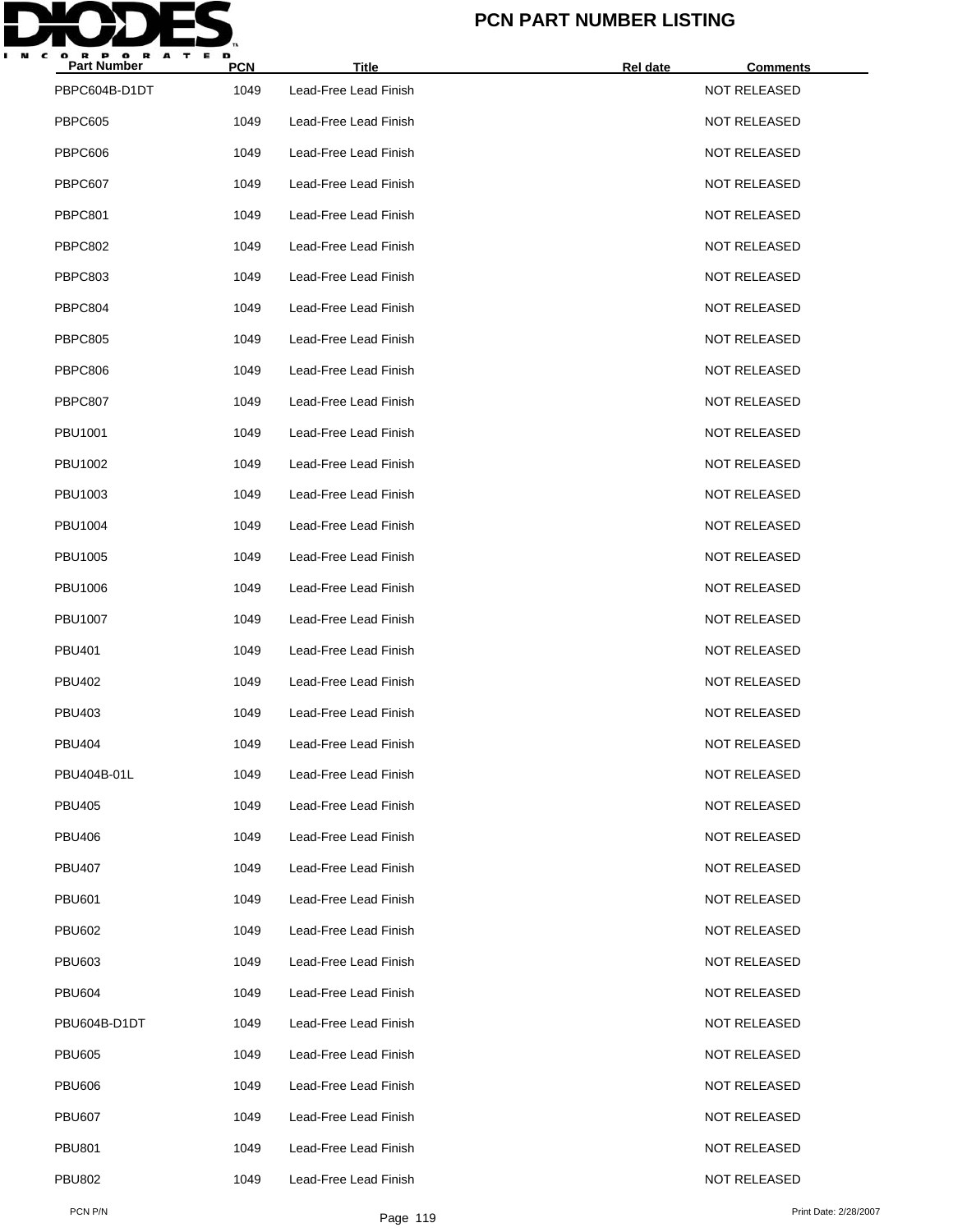

| <b>Part Number</b> | <b>PCN</b>  | <b>Title</b>                   | <b>Rel</b> date | <b>Comments</b>                                 |
|--------------------|-------------|--------------------------------|-----------------|-------------------------------------------------|
| <b>PBU803</b>      | 1049        | Lead-Free Lead Finish          |                 | <b>NOT RELEASED</b>                             |
| <b>PBU804</b>      | 1049        | Lead-Free Lead Finish          |                 | <b>NOT RELEASED</b>                             |
| <b>PBU805</b>      | 1049        | Lead-Free Lead Finish          |                 | <b>NOT RELEASED</b>                             |
| <b>PBU806</b>      | 1049        | Lead-Free Lead Finish          |                 | <b>NOT RELEASED</b>                             |
| <b>PBU807</b>      | 1049        | Lead-Free Lead Finish          |                 | <b>NOT RELEASED</b>                             |
| PD3S0230           | 1071        | PD3S Family Marking Change     |                 | <b>NOT RELEASED</b>                             |
| <b>PD3S130H</b>    | 1071        | PD3S Family Marking Change     |                 | <b>NOT RELEASED</b>                             |
| PD3S130L           | 1071        | PD3S Family Marking Change     |                 | <b>NOT RELEASED</b>                             |
| PD3S140            | 1071        | PD3S Family Marking Change     |                 | <b>NOT RELEASED</b>                             |
| PD3S160            | 1071        | PD3S Family Marking Change     |                 | <b>NOT RELEASED</b>                             |
| PEEL16CV8J-25/L    | $\tilde{?}$ | 20-PLCC                        |                 | <b>NOT RELEASED</b>                             |
| PEEL16CV8JI-25/L   | 1069        | <b>Product Termination</b>     | Mar 26, 2007    | Previously released via PCN<br>-1067 on 2-19-07 |
| PEEL16CV8JI-25L    | 1067        | PLD device discontinuance list | Feb 19, 2007    |                                                 |
| PEEL16CV8P-25/L    | ?           | 20-PDIP                        |                 | <b>NOT RELEASED</b>                             |
| PEEL16CV8PI-25/L   | 1069        | <b>Product Termination</b>     | Mar 26, 2007    | Previously released via PCN<br>-1067 on 2-19-07 |
| PEEL16CV8PI-25L    | 1067        | PLD device discontinuance list | Feb 19, 2007    |                                                 |
| PEEL16CV8S-25/L    | 1069        | <b>Product Termination</b>     | Mar 26, 2007    | Previously released via PCN<br>-1067 on 2-19-07 |
| PEEL16CV8S-25L     | 1067        | PLD device discontinuance list | Feb 19, 2007    |                                                 |
| PEEL16CV8SI-25/L   | 1069        | <b>Product Termination</b>     | Mar 26, 2007    | Previously released via PCN<br>-1067 on 2-19-07 |
| PEEL16CV8SI-25L    | 1067        | PLD device discontinuance list | Feb 19, 2007    |                                                 |
| PEEL16CV8T-25/L    | 1069        | <b>Product Termination</b>     | Mar 26, 2007    | Previously released via PCN<br>-1067 on 2-19-07 |
| PEEL16CV8T-25L     | 1067        | PLD device discontinuance list | Feb 19, 2007    |                                                 |
| PEEL16CV8TI-25/L   | 1069        | <b>Product Termination</b>     | Mar 26, 2007    | Previously released via PCN<br>-1067 on 2-19-07 |
| PEEL16CV8TI-25L    | 1067        | PLD device discontinuance list | Feb 19, 2007    |                                                 |
| PEEL18CV8J-10/L    | ?           | 20-PLCC                        |                 | <b>NOT RELEASED</b>                             |
| PEEL18CV8J-15/L    | 1069        | <b>Product Termination</b>     | Mar 26, 2007    |                                                 |
| PEEL18CV8J-25/L    | 1069        | <b>Product Termination</b>     | Mar 26, 2007    |                                                 |
| PEEL18CV8J-7/L     | 1069        | <b>Product Termination</b>     | Mar 26, 2007    |                                                 |
| PEEL18CV8JI-10/L   | ?           | 20-PLCC                        |                 | <b>NOT RELEASED</b>                             |
| PEEL18CV8JI-15/L   | 1069        | <b>Product Termination</b>     | Mar 26, 2007    | Previously released via PCN<br>-1067 on 2-19-07 |
| PEEL18CV8JI-15L    | 1067        | PLD device discontinuance list | Feb 19, 2007    |                                                 |
| PEEL18CV8JI-25/L   | 1069        | <b>Product Termination</b>     | Mar 26, 2007    |                                                 |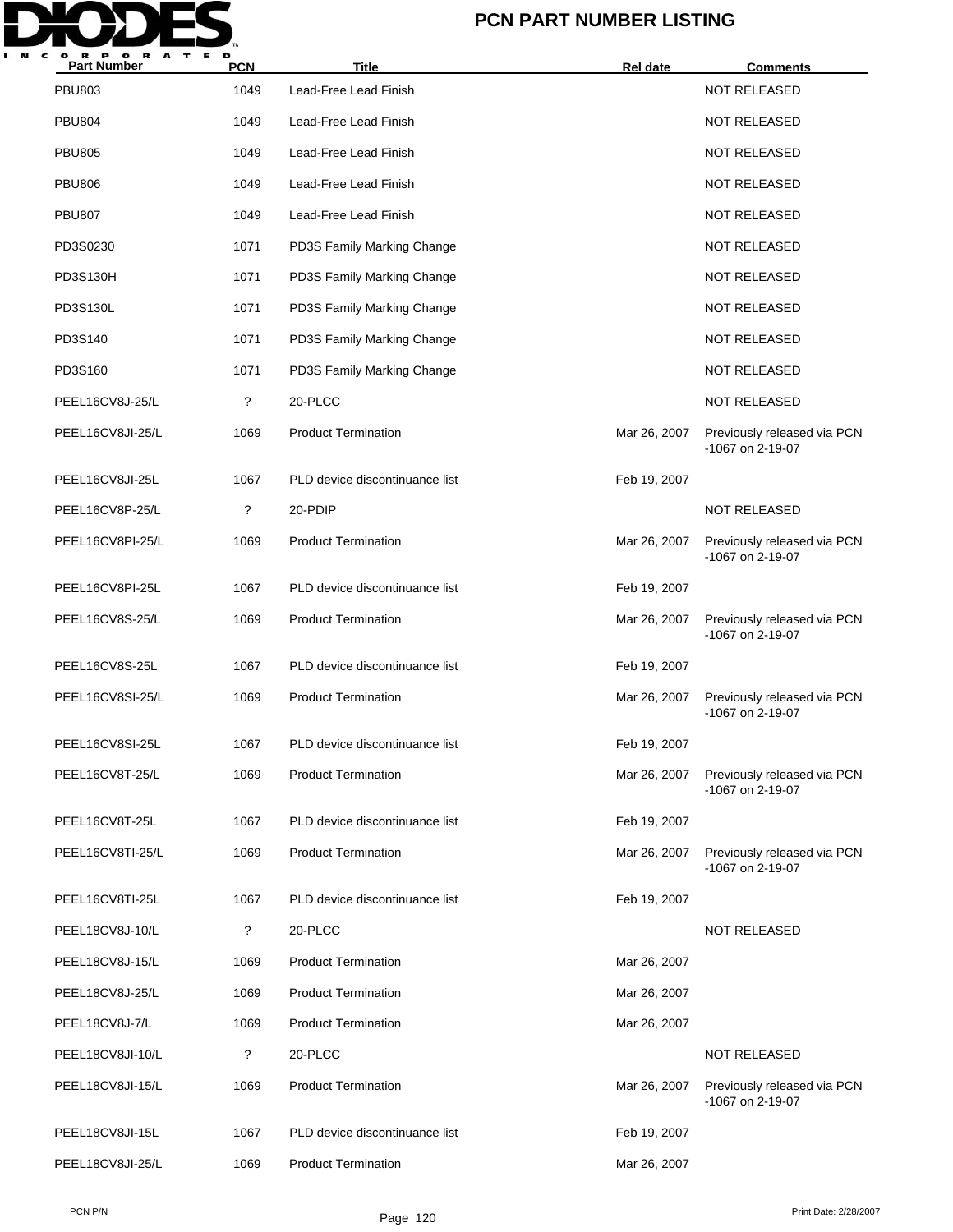

| <b>Part Number</b> | <b>PCN</b> | <b>Title</b>                   | <b>Rel date</b> | <b>Comments</b>                                 |
|--------------------|------------|--------------------------------|-----------------|-------------------------------------------------|
| PEEL18CV8JI-7/L    | 1069       | <b>Product Termination</b>     | Mar 26, 2007    | Previously released via PCN<br>-1067 on 2-19-07 |
| PEEL18CV8JI-7L     | 1067       | PLD device discontinuance list | Feb 19, 2007    |                                                 |
| PEEL18CV8P-10/L    | ?          | 20-PDIP                        |                 | <b>NOT RELEASED</b>                             |
| PEEL18CV8P-15/L    | 1069       | <b>Product Termination</b>     | Mar 26, 2007    |                                                 |
| PEEL18CV8P-25/L    | 1069       | <b>Product Termination</b>     | Mar 26, 2007    |                                                 |
| PEEL18CV8P-7/L     | 1069       | <b>Product Termination</b>     | Mar 26, 2007    |                                                 |
| PEEL18CV8PI-10/L   | 1069       | <b>Product Termination</b>     | Mar 26, 2007    | Previously released via PCN<br>-1067 on 2-19-07 |
| PEEL18CV8PI-10L    | 1067       | PLD device discontinuance list | Feb 19, 2007    |                                                 |
| PEEL18CV8PI-15/L   | 1069       | <b>Product Termination</b>     | Mar 26, 2007    |                                                 |
| PEEL18CV8PI-25/L   | 1069       | <b>Product Termination</b>     | Mar 26, 2007    |                                                 |
| PEEL18CV8PI-7/L    | 1069       | <b>Product Termination</b>     | Mar 26, 2007    | Previously released via PCN<br>-1067 on 2-19-07 |
| PEEL18CV8PI-7L     | 1067       | PLD device discontinuance list | Feb 19, 2007    |                                                 |
| PEEL18CV8S-10/L    | 1069       | <b>Product Termination</b>     | Mar 26, 2007    | Previously released via PCN<br>-1067 on 2-19-07 |
| PEEL18CV8S-10L     | 1067       | PLD device discontinuance list | Feb 19, 2007    |                                                 |
| PEEL18CV8S-15/L    | 1069       | <b>Product Termination</b>     | Mar 26, 2007    |                                                 |
| PEEL18CV8S-25/L    | 1069       | <b>Product Termination</b>     | Mar 26, 2007    | Previously released via PCN<br>-1067 on 2-19-07 |
| PEEL18CV8S-25L     | 1067       | PLD device discontinuance list | Feb 19, 2007    |                                                 |
| PEEL18CV8S-7/L     | 1069       | <b>Product Termination</b>     | Mar 26, 2007    | Previously released via PCN<br>-1067 on 2-19-07 |
| PEEL18CV8S-7L      | 1067       | PLD device discontinuance list | Feb 19, 2007    |                                                 |
| PEEL18CV8SI-10/L   | ?          | 20-SOIC                        |                 | <b>NOT RELEASED</b>                             |
| PEEL18CV8SI-15/L   | 1069       | <b>Product Termination</b>     | Mar 26, 2007    | Previously released via PCN<br>-1067 on 2-19-07 |
| PEEL18CV8SI-15L    | 1067       | PLD device discontinuance list | Feb 19, 2007    |                                                 |
| PEEL18CV8SI-25/L   | 1069       | <b>Product Termination</b>     | Mar 26, 2007    | Previously released via PCN<br>-1067 on 2-19-07 |
| PEEL18CV8SI-25L    | 1067       | PLD device discontinuance list | Feb 19, 2007    |                                                 |
| PEEL18CV8SI-7/L    | 1069       | <b>Product Termination</b>     | Mar 26, 2007    | Previously released via PCN<br>-1067 on 2-19-07 |
| PEEL18CV8SI-7L     | 1067       | PLD device discontinuance list | Feb 19, 2007    |                                                 |
| PEEL18CV8T-10/L    | 1069       | <b>Product Termination</b>     | Mar 26, 2007    | Previously released via PCN<br>-1067 on 2-19-07 |
| PEEL18CV8T-10L     | 1067       | PLD device discontinuance list | Feb 19, 2007    |                                                 |
| PEEL18CV8T-15/L    | ?          | 20-TSSOP                       |                 | <b>NOT RELEASED</b>                             |
| PEEL18CV8T-25/L    | 1069       | <b>Product Termination</b>     | Mar 26, 2007    | Previously released via PCN<br>-1067 on 2-19-07 |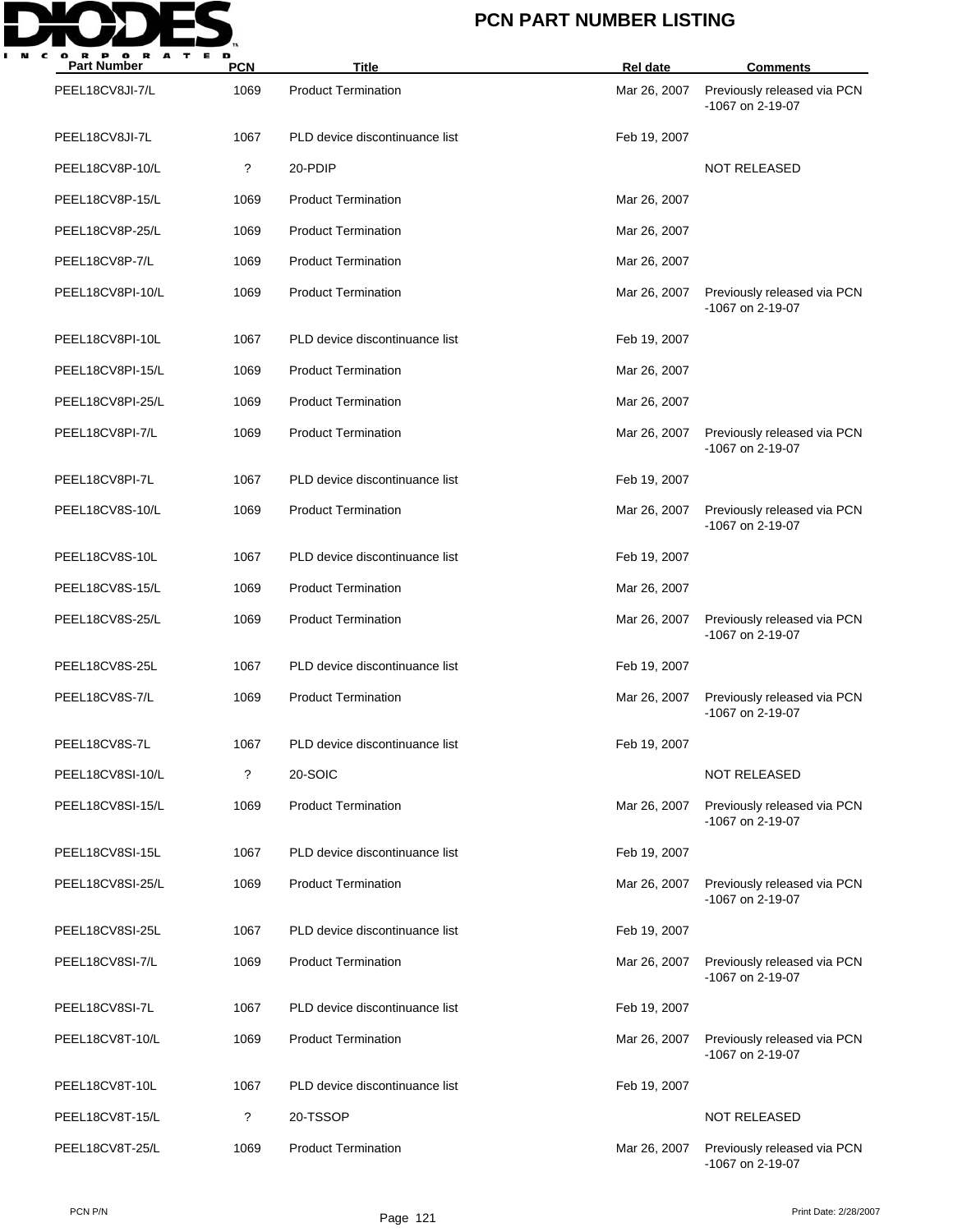

| <b>Part Number</b> | <b>PCN</b> | <b>Title</b>                   | <b>Rel date</b> | <b>Comments</b>                                 |
|--------------------|------------|--------------------------------|-----------------|-------------------------------------------------|
| PEEL18CV8T-25L     | 1067       | PLD device discontinuance list | Feb 19, 2007    |                                                 |
| PEEL18CV8T-7/L     | 1069       | <b>Product Termination</b>     | Mar 26, 2007    | Previously released via PCN<br>-1067 on 2-19-07 |
| PEEL18CV8T-7L      | 1067       | PLD device discontinuance list | Feb 19, 2007    |                                                 |
| PEEL18CV8TI-10/L   | 1069       | <b>Product Termination</b>     | Mar 26, 2007    | Previously released via PCN<br>-1067 on 2-19-07 |
| PEEL18CV8TI-10L    | 1067       | PLD device discontinuance list | Feb 19, 2007    |                                                 |
| PEEL18CV8TI-15/L   | 1069       | <b>Product Termination</b>     | Mar 26, 2007    | Previously released via PCN<br>-1067 on 2-19-07 |
| PEEL18CV8TI-15L    | 1067       | PLD device discontinuance list | Feb 19, 2007    |                                                 |
| PEEL18CV8TI-25/L   | 1069       | <b>Product Termination</b>     | Mar 26, 2007    | Previously released via PCN<br>-1067 on 2-19-07 |
| PEEL18CV8TI-25L    | 1067       | PLD device discontinuance list | Feb 19, 2007    |                                                 |
| PEEL18CV8TI-7/L    | 1069       | <b>Product Termination</b>     | Mar 26, 2007    | Previously released via PCN<br>-1067 on 2-19-07 |
| PEEL18CV8TI-7L     | 1067       | PLD device discontinuance list | Feb 19, 2007    |                                                 |
| PEEL18CV8ZJ-25/L   | ?          | 20-PLCC                        |                 | <b>NOT RELEASED</b>                             |
| PEEL18CV8ZJI-25/L  | ?          | 20-PLCC                        |                 | <b>NOT RELEASED</b>                             |
| PEEL18CV8ZP-25/L   | ?          | 20-PDIP                        |                 | <b>NOT RELEASED</b>                             |
| PEEL18CV8ZPI-25/L  | ?          | 20-PDIP                        |                 | <b>NOT RELEASED</b>                             |
| PEEL18CV8ZS-25/L   | 1069       | <b>Product Termination</b>     | Mar 26, 2007    | Previously released via PCN<br>-1067 on 2-19-07 |
| PEEL18CV8ZS-25L    | 1067       | PLD device discontinuance list | Feb 19, 2007    |                                                 |
| PEEL18CV8ZSI-25/L  | ?          | 20-SOIC                        |                 | <b>NOT RELEASED</b>                             |
| PEEL18CV8ZT-25/L   | 1069       | <b>Product Termination</b>     | Mar 26, 2007    | Previously released via PCN<br>-1067 on 2-19-07 |
| PEEL18CV8ZT-25L    | 1067       | PLD device discontinuance list | Feb 19, 2007    |                                                 |
| PEEL18CV8ZTI-25/L  | ?          | 20-TSSOP                       |                 | <b>NOT RELEASED</b>                             |
| PEEL18LV8ZJ-15/L   | ?          | 20-PLCC                        |                 | <b>NOT RELEASED</b>                             |
| PEEL18LV8ZJ-25/L   | ?          | 20-PLCC                        |                 | <b>NOT RELEASED</b>                             |
| PEEL18LV8ZJI-15/L  | 1069       | <b>Product Termination</b>     | Mar 26, 2007    | Previously released via PCN<br>-1067 on 2-19-07 |
| PEEL18LV8ZJI-15L   | 1067       | PLD device discontinuance list | Feb 19, 2007    |                                                 |
| PEEL18LV8ZJI-35/L  | 1069       | <b>Product Termination</b>     | Mar 26, 2007    | Previously released via PCN<br>-1067 on 2-19-07 |
| PEEL18LV8ZJI-35L   | 1067       | PLD device discontinuance list | Feb 19, 2007    |                                                 |
| PEEL18LV8ZP-15/L   | ?          | 20-PDIP                        |                 | <b>NOT RELEASED</b>                             |
| PEEL18LV8ZP-25/L   | ?          | 20-PDIP                        |                 | <b>NOT RELEASED</b>                             |
| PEEL18LV8ZPI-15/L  | 1069       | <b>Product Termination</b>     | Mar 26, 2007    | Previously released via PCN<br>-1067 on 2-19-07 |
| PEEL18LV8ZPI-15L   | 1067       | PLD device discontinuance list | Feb 19, 2007    |                                                 |
| PCN P/N            |            | Page 122                       |                 | Print Date: 2/28/2007                           |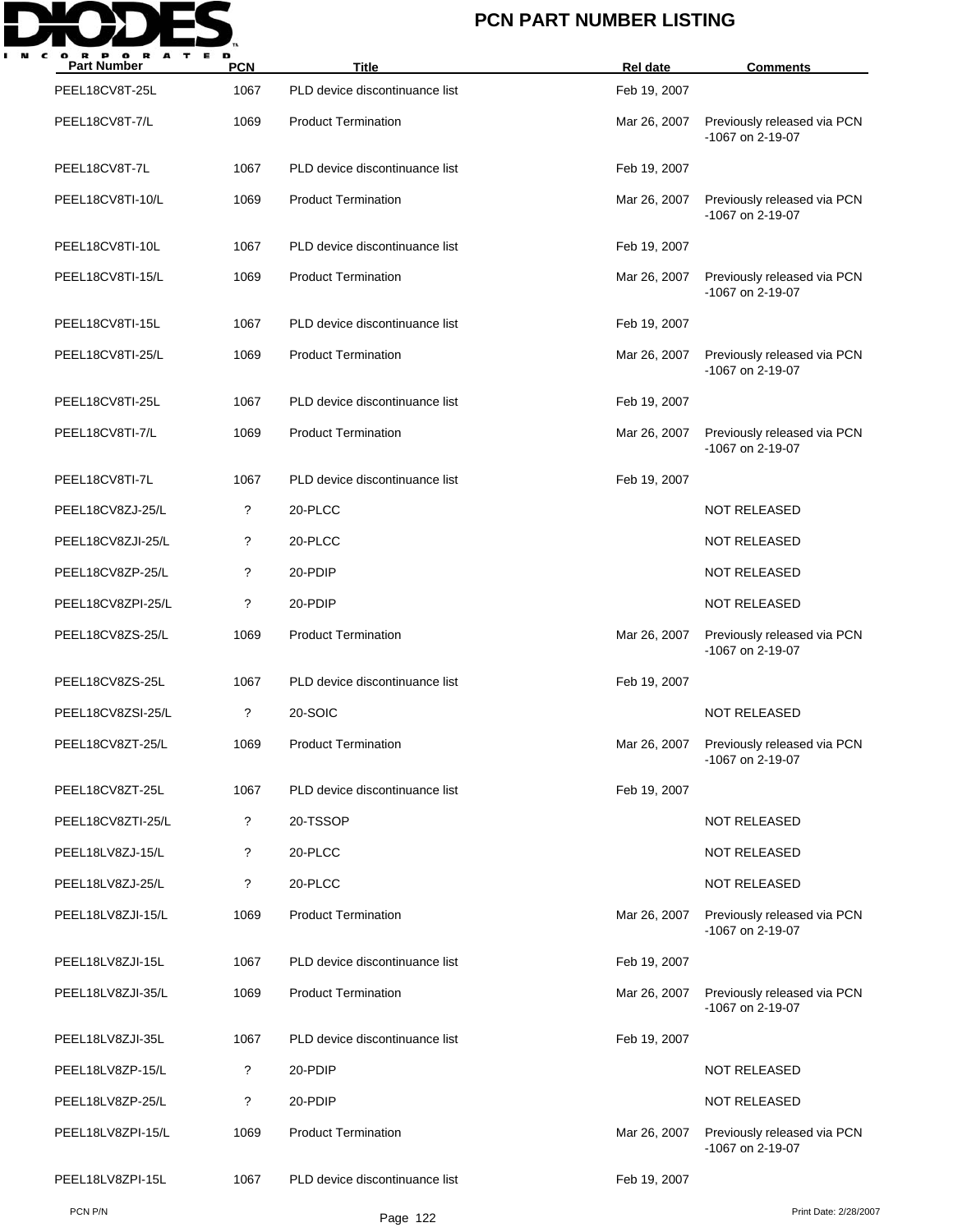

| <b>Part Number</b> | <b>PCN</b> | <b>Title</b>                   | <b>Rel date</b> | <b>Comments</b>                                 |
|--------------------|------------|--------------------------------|-----------------|-------------------------------------------------|
| PEEL18LV8ZPI-35/L  | 1069       | <b>Product Termination</b>     | Mar 26, 2007    | Previously released via PCN<br>-1067 on 2-19-07 |
| PEEL18LV8ZPI-35L   | 1067       | PLD device discontinuance list | Feb 19, 2007    |                                                 |
| PEEL18LV8ZS-15/L   | 1069       | <b>Product Termination</b>     | Mar 26, 2007    | Previously released via PCN<br>-1067 on 2-19-07 |
| PEEL18LV8ZS-15L    | 1067       | PLD device discontinuance list | Feb 19, 2007    |                                                 |
| PEEL18LV8ZS-25/L   | 1069       | <b>Product Termination</b>     | Mar 26, 2007    | Previously released via PCN<br>-1067 on 2-19-07 |
| PEEL18LV8ZS-25L    | 1067       | PLD device discontinuance list | Feb 19, 2007    |                                                 |
| PEEL18LV8ZSI-15/L  | 1069       | <b>Product Termination</b>     | Mar 26, 2007    | Previously released via PCN<br>-1067 on 2-19-07 |
| PEEL18LV8ZSI-15L   | 1067       | PLD device discontinuance list | Feb 19, 2007    |                                                 |
| PEEL18LV8ZSI-35/L  | 1069       | <b>Product Termination</b>     | Mar 26, 2007    | Previously released via PCN<br>-1067 on 2-19-07 |
| PEEL18LV8ZSI-35L   | 1067       | PLD device discontinuance list | Feb 19, 2007    |                                                 |
| PEEL18LV8ZT-15/L   | 1069       | <b>Product Termination</b>     | Mar 26, 2007    | Previously released via PCN<br>-1067 on 2-19-07 |
| PEEL18LV8ZT-15L    | 1067       | PLD device discontinuance list | Feb 19, 2007    |                                                 |
| PEEL18LV8ZT-25/L   | ?          | 20-TSSOP                       |                 | <b>NOT RELEASED</b>                             |
| PEEL18LV8ZTI-15/L  | 1069       | <b>Product Termination</b>     | Mar 26, 2007    | Previously released via PCN<br>-1067 on 2-19-07 |
| PEEL18LV8ZTI-15L   | 1067       | PLD device discontinuance list | Feb 19, 2007    |                                                 |
| PEEL18LV8ZTI-35/L  | 1069       | <b>Product Termination</b>     | Mar 26, 2007    | Previously released via PCN<br>-1067 on 2-19-07 |
| PEEL18LV8ZTI-35L   | 1067       | PLD device discontinuance list | Feb 19, 2007    |                                                 |
| PEEL22CV10AJ-10/L  | 1069       | <b>Product Termination</b>     | Mar 26, 2007    |                                                 |
| PEEL22CV10AJ-15/L  | ?          | 28-PLCC                        |                 | <b>NOT RELEASED</b>                             |
| PEEL22CV10AJ-25/L  | ?          | 28-PLCC                        |                 | <b>NOT RELEASED</b>                             |
| PEEL22CV10AJ-7/L   | 1069       | <b>Product Termination</b>     | Mar 26, 2007    |                                                 |
| PEEL22CV10AJI-10/L | 1069       | <b>Product Termination</b>     | Mar 26, 2007    |                                                 |
| PEEL22CV10AJI-15/L | ?          | 28-PLCC                        |                 | <b>NOT RELEASED</b>                             |
| PEEL22CV10AJI-25/L | ?          | 28-PLCC                        |                 | <b>NOT RELEASED</b>                             |
| PEEL22CV10AJI-7/L  | 1069       | <b>Product Termination</b>     | Mar 26, 2007    |                                                 |
| PEEL22CV10AP-10/L  | 1069       | <b>Product Termination</b>     | Mar 26, 2007    |                                                 |
| PEEL22CV10AP-15/L  | ?          | 24-PDIP                        |                 | <b>NOT RELEASED</b>                             |
| PEEL22CV10AP-25/L  | ?          | 24-PDIP                        |                 | <b>NOT RELEASED</b>                             |
| PEEL22CV10AP-7/L   | 1069       | <b>Product Termination</b>     | Mar 26, 2007    |                                                 |
| PEEL22CV10API-10/L | 1069       | <b>Product Termination</b>     | Mar 26, 2007    |                                                 |
| PEEL22CV10API-15/L | 1069       | <b>Product Termination</b>     | Mar 26, 2007    | Previously released via PCN<br>-1067 on 2-19-07 |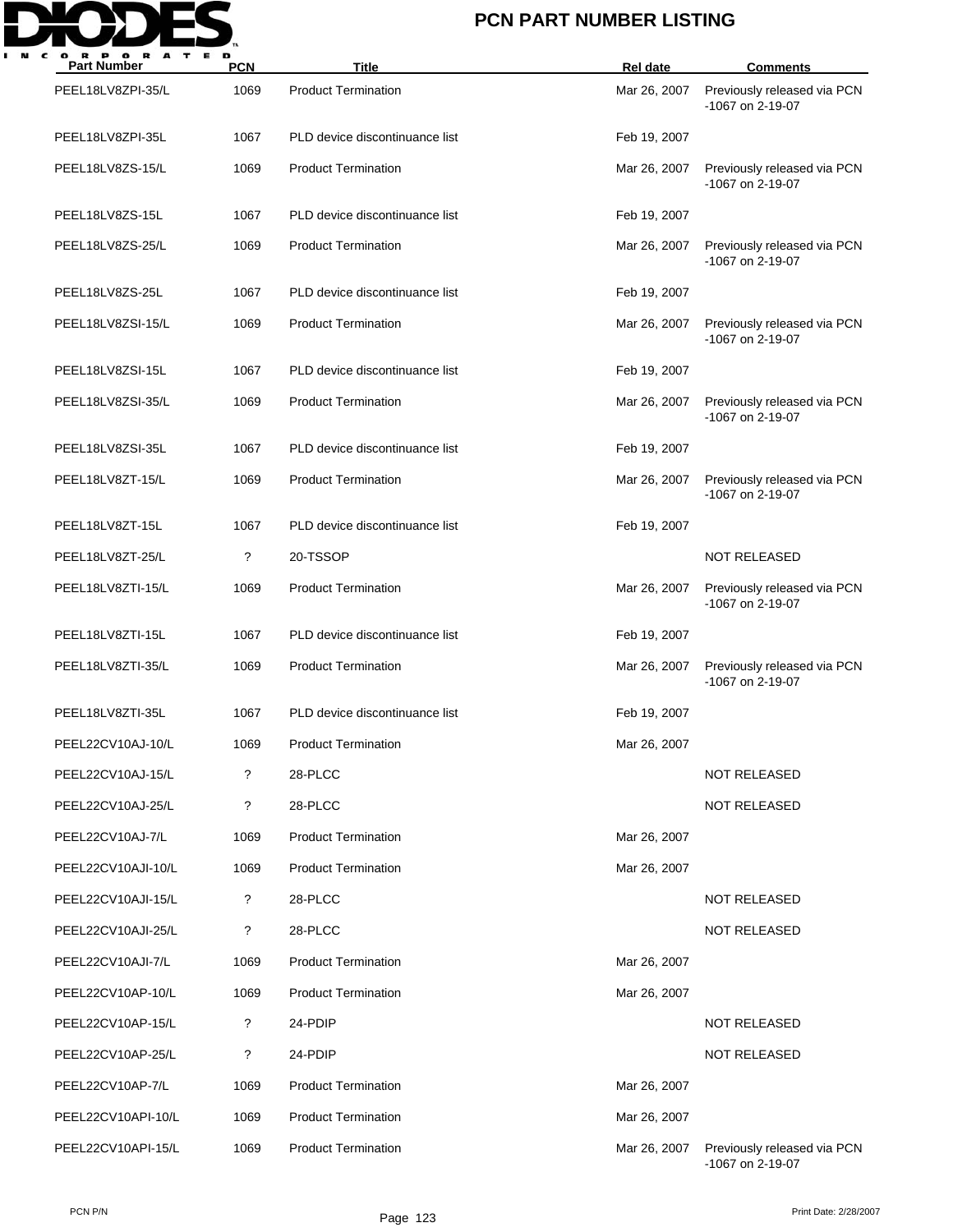

| <b>Part Number</b> | <b>PCN</b> | <b>Title</b>                   | Rel date     | <b>Comments</b>                                 |
|--------------------|------------|--------------------------------|--------------|-------------------------------------------------|
| PEEL22CV10API-15L  | 1067       | PLD device discontinuance list | Feb 19, 2007 |                                                 |
| PEEL22CV10API-25/L | ?          | 24-PDIP                        |              | <b>NOT RELEASED</b>                             |
| PEEL22CV10API-7/L  | 1069       | <b>Product Termination</b>     | Mar 26, 2007 | Previously released via PCN<br>-1067 on 2-19-07 |
| PEEL22CV10API-7L   | 1067       | PLD device discontinuance list | Feb 19, 2007 |                                                 |
| PEEL22CV10AS-10/L  | 1069       | <b>Product Termination</b>     | Mar 26, 2007 |                                                 |
| PEEL22CV10AS-15/L  | 1069       | <b>Product Termination</b>     | Mar 26, 2007 | Previously released via PCN<br>-1067 on 2-19-07 |
| PEEL22CV10AS-15L   | 1067       | PLD device discontinuance list | Feb 19, 2007 |                                                 |
| PEEL22CV10AS-25/L  | ?          | 24-SOIC                        |              | <b>NOT RELEASED</b>                             |
| PEEL22CV10AS-7/L   | 1069       | <b>Product Termination</b>     | Mar 26, 2007 |                                                 |
| PEEL22CV10ASI-10/L | 1069       | <b>Product Termination</b>     | Mar 26, 2007 |                                                 |
| PEEL22CV10ASI-15/L | 1069       | <b>Product Termination</b>     | Mar 26, 2007 | Previously released via PCN<br>-1067 on 2-19-07 |
| PEEL22CV10ASI-15L  | 1067       | PLD device discontinuance list | Feb 19, 2007 |                                                 |
| PEEL22CV10ASI-25/L | ?          | 24-SOIC                        |              | <b>NOT RELEASED</b>                             |
| PEEL22CV10ASI-7/L  | 1069       | <b>Product Termination</b>     | Mar 26, 2007 | Previously released via PCN<br>-1067 on 2-19-07 |
| PEEL22CV10ASI-7L   | 1067       | PLD device discontinuance list | Feb 19, 2007 |                                                 |
| PEEL22CV10AT-10/L  | 1069       | <b>Product Termination</b>     | Mar 26, 2007 | Previously released via PCN<br>-1067 on 2-19-07 |
| PEEL22CV10AT-10L   | 1067       | PLD device discontinuance list | Feb 19, 2007 |                                                 |
| PEEL22CV10AT-15/L  | 1069       | <b>Product Termination</b>     | Mar 26, 2007 | Previously released via PCN<br>-1067 on 2-19-07 |
| PEEL22CV10AT-15L   | 1067       | PLD device discontinuance list | Feb 19, 2007 |                                                 |
| PEEL22CV10AT-25/L  | ?          | 24-TSSOP                       |              | <b>NOT RELEASED</b>                             |
| PEEL22CV10AT-7/L   | 1069       | <b>Product Termination</b>     | Mar 26, 2007 | Previously released via PCN<br>-1067 on 2-19-07 |
| PEEL22CV10AT-7L    | 1067       | PLD device discontinuance list | Feb 19, 2007 |                                                 |
| PEEL22CV10ATI-10/L | 1069       | <b>Product Termination</b>     | Mar 26, 2007 | Previously released via PCN<br>-1067 on 2-19-07 |
| PEEL22CV10ATI-10L  | 1067       | PLD device discontinuance list | Feb 19, 2007 |                                                 |
| PEEL22CV10ATI-15/L | 1069       | <b>Product Termination</b>     | Mar 26, 2007 | Previously released via PCN<br>-1067 on 2-19-07 |
| PEEL22CV10ATI-15L  | 1067       | PLD device discontinuance list | Feb 19, 2007 |                                                 |
| PEEL22CV10ATI-25/L | 1069       | <b>Product Termination</b>     | Mar 26, 2007 | Previously released via PCN<br>-1067 on 2-19-07 |
| PEEL22CV10ATI-25L  | 1067       | PLD device discontinuance list | Feb 19, 2007 |                                                 |
| PEEL22CV10ATI-7/L  | 1069       | <b>Product Termination</b>     | Mar 26, 2007 | Previously released via PCN<br>-1067 on 2-19-07 |
| PEEL22CV10ATI-7L   | 1067       | PLD device discontinuance list | Feb 19, 2007 |                                                 |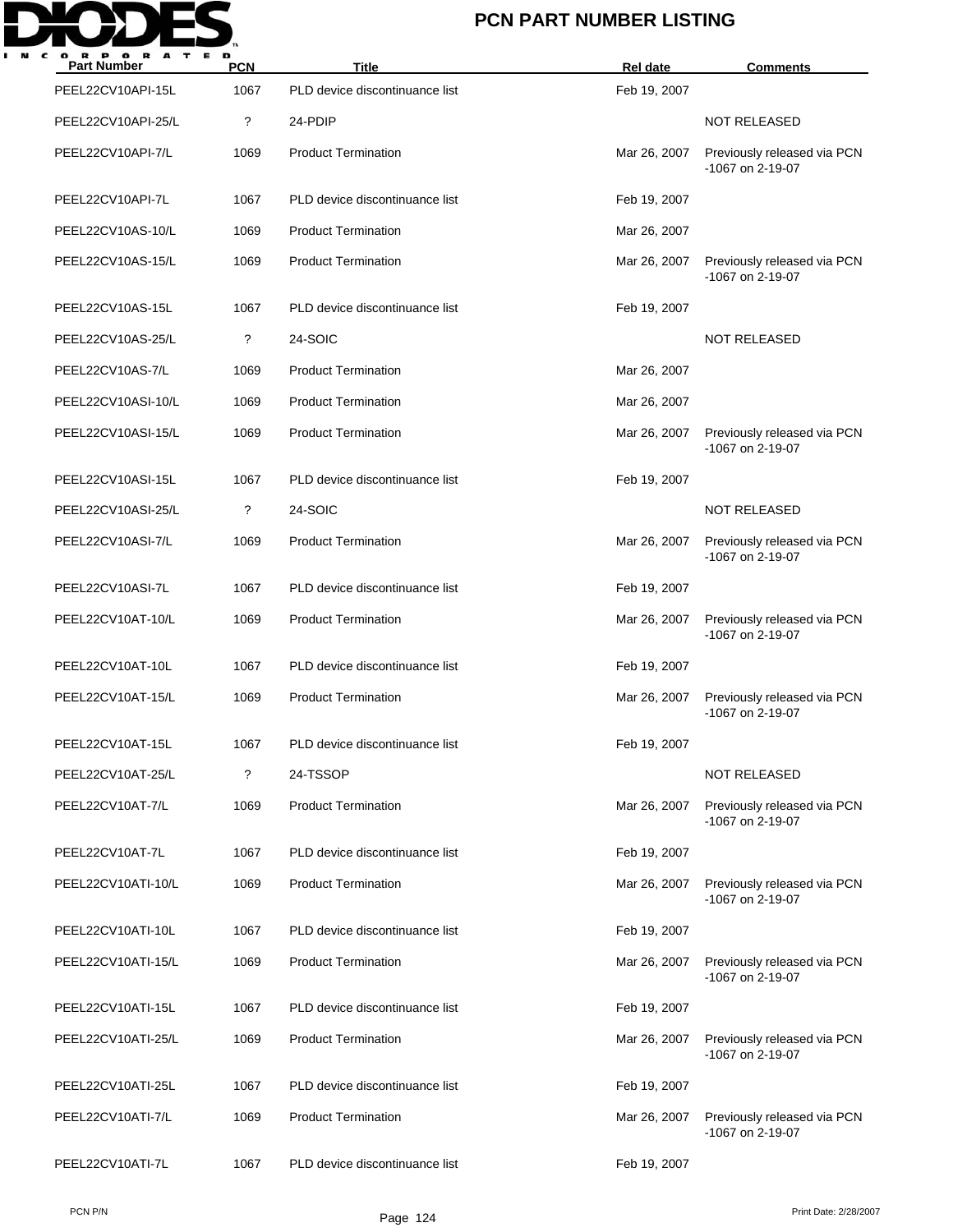

| <b>Part Number</b>  | <b>PCN</b> | Title                          | Rel date     | <b>Comments</b>                                 |
|---------------------|------------|--------------------------------|--------------|-------------------------------------------------|
| PEEL22CV10AZJ-25/L  | 1069       | <b>Product Termination</b>     | Mar 26, 2007 |                                                 |
| PEEL22CV10AZJI-2/5L | 1069       | <b>Product Termination</b>     | Mar 26, 2007 |                                                 |
| PEEL22CV10AZP-25/L  | 1069       | <b>Product Termination</b>     | Mar 26, 2007 |                                                 |
| PEEL22CV10AZPI-25/L | 1069       | <b>Product Termination</b>     | Mar 26, 2007 |                                                 |
| PEEL22CV10AZS-25/L  | 1069       | <b>Product Termination</b>     | Mar 26, 2007 | Previously released via PCN<br>-1067 on 2-19-07 |
| PEEL22CV10AZS-25L   | 1067       | PLD device discontinuance list | Feb 19, 2007 |                                                 |
| PEEL22CV10AZSI-25/L | 1069       | <b>Product Termination</b>     | Mar 26, 2007 | Previously released via PCN<br>-1067 on 2-19-07 |
| PEEL22CV10AZSI-25L  | 1067       | PLD device discontinuance list | Feb 19, 2007 |                                                 |
| PEEL22CV10AZT-25/L  | 1069       | <b>Product Termination</b>     | Mar 26, 2007 | Previously released via PCN<br>-1067 on 2-19-07 |
| PEEL22CV10AZT-25L   | 1067       | PLD device discontinuance list | Feb 19, 2007 |                                                 |
| PEEL22CV10AZTI-25/L | 1069       | <b>Product Termination</b>     | Mar 26, 2007 |                                                 |
| PEEL22CV10AZTI-25L  | 1067       | PLD device discontinuance list | Feb 19, 2007 |                                                 |
| PEEL22LV10AZJ-25/L  | ?          | 28-PLCC                        |              | <b>NOT RELEASED</b>                             |
| PEEL22LV10AZJI-35/L | 1069       | <b>Product Termination</b>     | Mar 26, 2007 | Previously released via PCN<br>-1067 on 2-19-07 |
| PEEL22LV10AZJI-35L  | 1067       | PLD device discontinuance list | Feb 19, 2007 |                                                 |
| PEEL22LV10AZP-25/L  | ?          | 24-PDIP                        |              | <b>NOT RELEASED</b>                             |
| PEEL22LV10AZPI-35/L | 1069       | <b>Product Termination</b>     | Mar 26, 2007 | Previously released via PCN<br>-1067 on 2-19-07 |
| PEEL22LV10AZPI-35L  | 1067       | PLD device discontinuance list | Feb 19, 2007 |                                                 |
| PEEL22LV10AZS-25/L  | ?          | 24-SOIC                        |              | <b>NOT RELEASED</b>                             |
| PEEL22LV10AZSI-35/L | 1069       | <b>Product Termination</b>     | Mar 26, 2007 | Previously released via PCN<br>-1067 on 2-19-07 |
| PEEL22LV10AZSI-35L  | 1067       | PLD device discontinuance list | Feb 19, 2007 |                                                 |
| PEEL22LV10AZT-25/L  | 1069       | <b>Product Termination</b>     | Mar 26, 2007 | Previously released via PCN<br>-1067 on 2-19-07 |
| PEEL22LV10AZT-25L   | 1067       | PLD device discontinuance list | Feb 19, 2007 |                                                 |
| PEEL22LV10AZTI-35/L | ?          | 24-TSSOP                       |              | <b>NOT RELEASED</b>                             |
| PR1001G-T           | 1049       | Lead-Free Lead Finish          |              | <b>NOT RELEASED</b>                             |
| PR1001GL-T          | 1049       | Lead-Free Lead Finish          |              | <b>NOT RELEASED</b>                             |
| PR1001GT-01L        | 1049       | Lead-Free Lead Finish          |              | <b>NOT RELEASED</b>                             |
| PR1002G-T           | 1049       | Lead-Free Lead Finish          |              | <b>NOT RELEASED</b>                             |
| PR1002GL-T          | 1049       | Lead-Free Lead Finish          |              | <b>NOT RELEASED</b>                             |
| PR1002GT-01L        | 1049       | Lead-Free Lead Finish          |              | <b>NOT RELEASED</b>                             |
| PR1003G-A           | 1049       | Lead-Free Lead Finish          |              | <b>NOT RELEASED</b>                             |
| PR1003G-T           | 1049       | Lead-Free Lead Finish          |              | <b>NOT RELEASED</b>                             |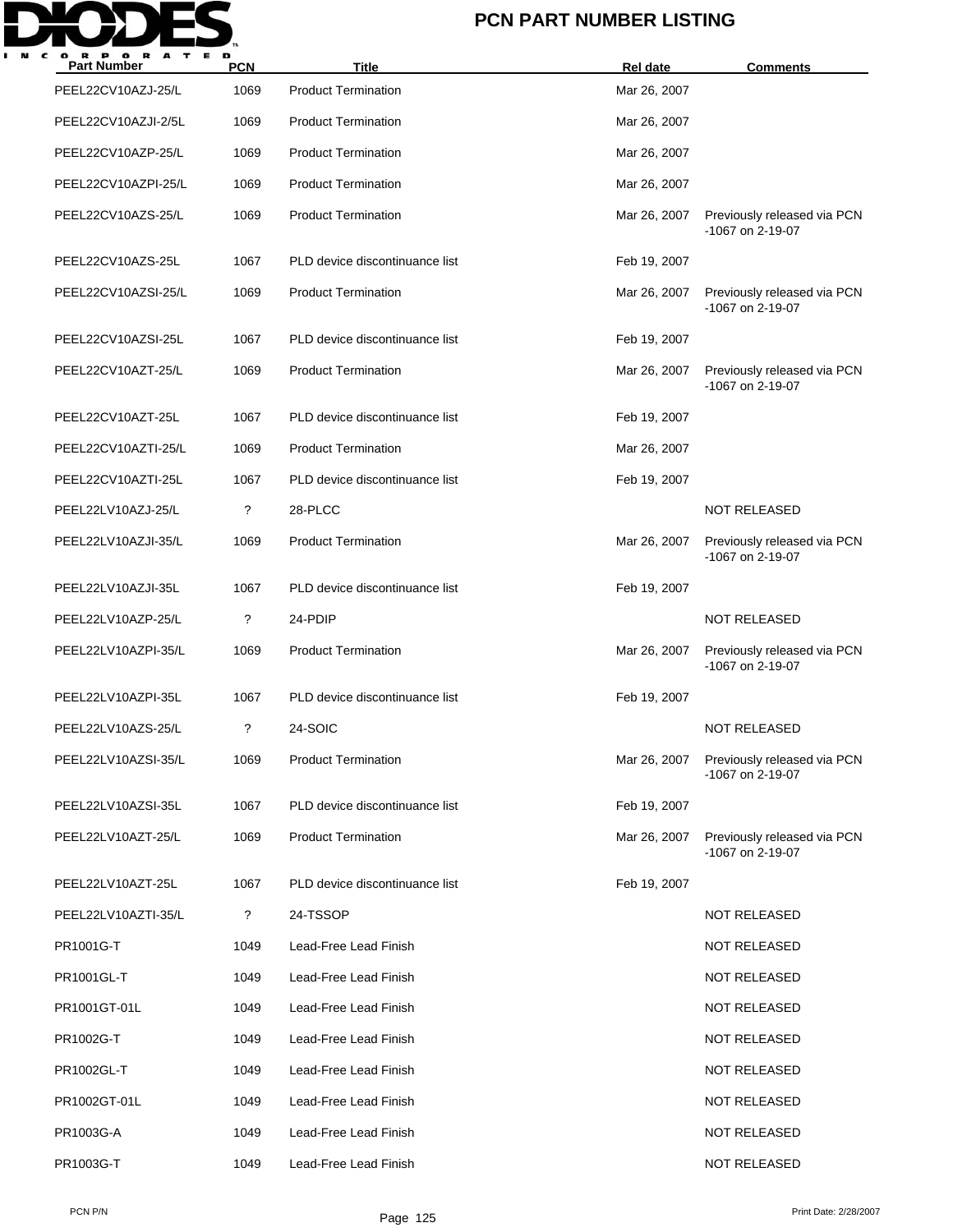

| Part Number  | <b>PCN</b> | <b>Title</b>          | Rel date | <b>Comments</b>     |
|--------------|------------|-----------------------|----------|---------------------|
| PR1003GL-T   | 1049       | Lead-Free Lead Finish |          | NOT RELEASED        |
| PR1003GT-01L | 1049       | Lead-Free Lead Finish |          | <b>NOT RELEASED</b> |
| PR1004G-T    | 1049       | Lead-Free Lead Finish |          | <b>NOT RELEASED</b> |
| PR1004GL-T   | 1049       | Lead-Free Lead Finish |          | <b>NOT RELEASED</b> |
| PR1004GT-01L | 1049       | Lead-Free Lead Finish |          | <b>NOT RELEASED</b> |
| PR1005G-T    | 1049       | Lead-Free Lead Finish |          | <b>NOT RELEASED</b> |
| PR1005GA-01  | 1049       | Lead-Free Lead Finish |          | <b>NOT RELEASED</b> |
| PR1005GL-T   | 1049       | Lead-Free Lead Finish |          | <b>NOT RELEASED</b> |
| PR1005GT-01L | 1049       | Lead-Free Lead Finish |          | <b>NOT RELEASED</b> |
| PR1005GT-02L | 1049       | Lead-Free Lead Finish |          | <b>NOT RELEASED</b> |
| PR1006G-T    | 1049       | Lead-Free Lead Finish |          | <b>NOT RELEASED</b> |
| PR1006GL-T   | 1049       | Lead-Free Lead Finish |          | <b>NOT RELEASED</b> |
| PR1007G-T    | 1049       | Lead-Free Lead Finish |          | <b>NOT RELEASED</b> |
| PR1007GA-01  | 1049       | Lead-Free Lead Finish |          | <b>NOT RELEASED</b> |
| PR1007GL-T   | 1049       | Lead-Free Lead Finish |          | <b>NOT RELEASED</b> |
| PR1007GT-02L | 1049       | Lead-Free Lead Finish |          | <b>NOT RELEASED</b> |
| PR1501G-T    | 1049       | Lead-Free Lead Finish |          | <b>NOT RELEASED</b> |
| PR1501GS-T   | 1049       | Lead-Free Lead Finish |          | <b>NOT RELEASED</b> |
| PR1502G-T    | 1049       | Lead-Free Lead Finish |          | <b>NOT RELEASED</b> |
| PR1502GS-T   | 1049       | Lead-Free Lead Finish |          | <b>NOT RELEASED</b> |
| PR1503G-T    | 1049       | Lead-Free Lead Finish |          | <b>NOT RELEASED</b> |
| PR1503GS-T   | 1049       | Lead-Free Lead Finish |          | <b>NOT RELEASED</b> |
| PR1504G-A    | 1049       | Lead-Free Lead Finish |          | <b>NOT RELEASED</b> |
| PR1504G-T    | 1049       | Lead-Free Lead Finish |          | <b>NOT RELEASED</b> |
| PR1504GS-T   | 1049       | Lead-Free Lead Finish |          | <b>NOT RELEASED</b> |
| PR1504GT-01L | 1049       | Lead-Free Lead Finish |          | NOT RELEASED        |
| PR1505G-T    | 1049       | Lead-Free Lead Finish |          | <b>NOT RELEASED</b> |
| PR1505GS-T   | 1049       | Lead-Free Lead Finish |          | <b>NOT RELEASED</b> |
| PR1506G-T    | 1049       | Lead-Free Lead Finish |          | NOT RELEASED        |
| PR1506GS-T   | 1049       | Lead-Free Lead Finish |          | <b>NOT RELEASED</b> |
| PR1507G-T    | 1049       | Lead-Free Lead Finish |          | <b>NOT RELEASED</b> |
| PR1507GS-T   | 1049       | Lead-Free Lead Finish |          | NOT RELEASED        |
| PR2001G-T    | 1049       | Lead-Free Lead Finish |          | <b>NOT RELEASED</b> |
| PR2002G-T    | 1049       | Lead-Free Lead Finish |          | NOT RELEASED        |
| PR2003G-T    | 1049       | Lead-Free Lead Finish |          | NOT RELEASED        |
| PR2004G-T    | 1049       | Lead-Free Lead Finish |          | <b>NOT RELEASED</b> |
|              |            |                       |          |                     |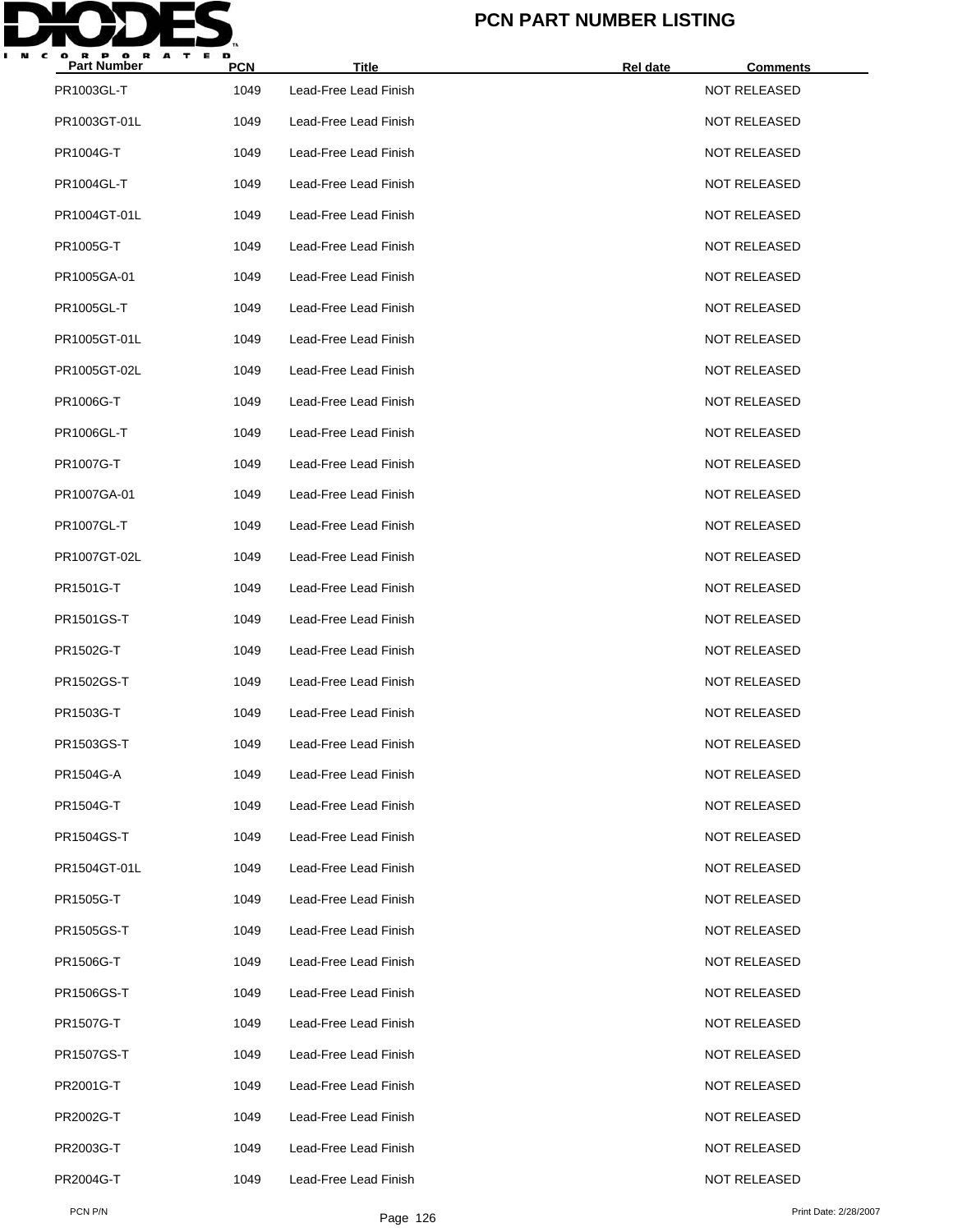

| <b>Part Number</b> | <b>PCN</b> | Title                                                                                                                                                      | Rel date    | <b>Comments</b>     |                       |
|--------------------|------------|------------------------------------------------------------------------------------------------------------------------------------------------------------|-------------|---------------------|-----------------------|
| PR2005G-T          | 1049       | Lead-Free Lead Finish                                                                                                                                      |             | <b>NOT RELEASED</b> |                       |
| PR2006G-T          | 1049       | Lead-Free Lead Finish                                                                                                                                      |             | <b>NOT RELEASED</b> |                       |
| PR2007G-A          | 1049       | Lead-Free Lead Finish                                                                                                                                      |             | <b>NOT RELEASED</b> |                       |
| PR2007G-T          | 1049       | Lead-Free Lead Finish                                                                                                                                      |             | <b>NOT RELEASED</b> |                       |
| PR3001G-T          | 1049       | Lead-Free Lead Finish                                                                                                                                      |             | <b>NOT RELEASED</b> |                       |
| PR3002G-T          | 1049       | Lead-Free Lead Finish                                                                                                                                      |             | NOT RELEASED        |                       |
| PR3003G-A          | 1049       | Lead-Free Lead Finish                                                                                                                                      |             | <b>NOT RELEASED</b> |                       |
| PR3003G-B          | 1049       | Lead-Free Lead Finish                                                                                                                                      |             | <b>NOT RELEASED</b> |                       |
| PR3003G-T          | 1049       | Lead-Free Lead Finish                                                                                                                                      |             | NOT RELEASED        |                       |
| PR3004G-B          | 1049       | Lead-Free Lead Finish                                                                                                                                      |             | <b>NOT RELEASED</b> |                       |
| PR3004G-T          | 1049       | Lead-Free Lead Finish                                                                                                                                      |             | <b>NOT RELEASED</b> |                       |
| PR3004GT-01L       | 1049       | Lead-Free Lead Finish                                                                                                                                      |             | NOT RELEASED        |                       |
| PR3005G-A          | 1049       | Lead-Free Lead Finish                                                                                                                                      |             | NOT RELEASED        |                       |
| PR3005G-T          | 1049       | Lead-Free Lead Finish                                                                                                                                      |             | <b>NOT RELEASED</b> |                       |
| PR3006G-T          | 1049       | Lead-Free Lead Finish                                                                                                                                      |             | NOT RELEASED        |                       |
| PR3007G-T          | 1049       | Lead-Free Lead Finish                                                                                                                                      |             | <b>NOT RELEASED</b> |                       |
| QSBT40-7-F         | 1044       | Introduction of Product in certain D2PAK, GBJ, MELF,<br>PM3, SMA, SMB, SMC, SOD/SOT Packages that are<br>RoHS compliant.                                   | Dec 2, 2005 |                     |                       |
| QZX363C12-7-F      | 1044       | Introduction of Product in certain D2PAK, GBJ, MELF,<br>PM3, SMA, SMB, SMC, SOD/SOT Packages that are<br>RoHS compliant.                                   | Dec 2, 2005 |                     |                       |
| QZX363C15-7-F      | 1044       | Introduction of Product in certain D2PAK, GBJ, MELF,<br>PM3, SMA, SMB, SMC, SOD/SOT Packages that are<br>RoHS compliant.                                   | Dec 2, 2005 |                     |                       |
| QZX363C20-7-F      | 1044       | Introduction of Product in certain D2PAK, GBJ, MELF,<br>PM3, SMA, SMB, SMC, SOD/SOT Packages that are<br>RoHS compliant.                                   | Dec 2, 2005 |                     |                       |
| QZX363C5V6-7-F     | 1044       | Introduction of Product in certain D2PAK, GBJ, MELF,<br>PM3, SMA, SMB, SMC, SOD/SOT Packages that are<br>RoHS compliant.                                   | Dec 2, 2005 |                     |                       |
| QZX363C6V8-7-F     | 1044       | Introduction of Product in certain D2PAK, GBJ, MELF,<br>PM3, SMA, SMB, SMC, SOD/SOT Packages that are<br>RoHS compliant.                                   | Dec 2, 2005 |                     |                       |
| QZX363Cxxx         | 1039       | Qualification of Fabrication Site for Switching, Zener<br>and Small Signal Transistor WaferAddition of second<br>approved Wafer Type for BAV70 and BAV70DW | Feb 5, 2005 |                     |                       |
| <b>RH02-T</b>      | 1049       | Lead-Free Lead Finish                                                                                                                                      |             | <b>NOT RELEASED</b> |                       |
| <b>RH04-T</b>      | 1049       | Lead-Free Lead Finish                                                                                                                                      |             | <b>NOT RELEASED</b> |                       |
| <b>RH06-T</b>      | 1049       | Lead-Free Lead Finish                                                                                                                                      |             | NOT RELEASED        |                       |
| <b>RL201-T</b>     | 1049       | Lead-Free Lead Finish                                                                                                                                      |             | <b>NOT RELEASED</b> |                       |
| <b>RL202-T</b>     | 1049       | Lead-Free Lead Finish                                                                                                                                      |             | <b>NOT RELEASED</b> |                       |
| <b>RL203-T</b>     | 1049       | Lead-Free Lead Finish                                                                                                                                      |             | NOT RELEASED        |                       |
| PCN P/N            |            | Page 127                                                                                                                                                   |             |                     | Print Date: 2/28/2007 |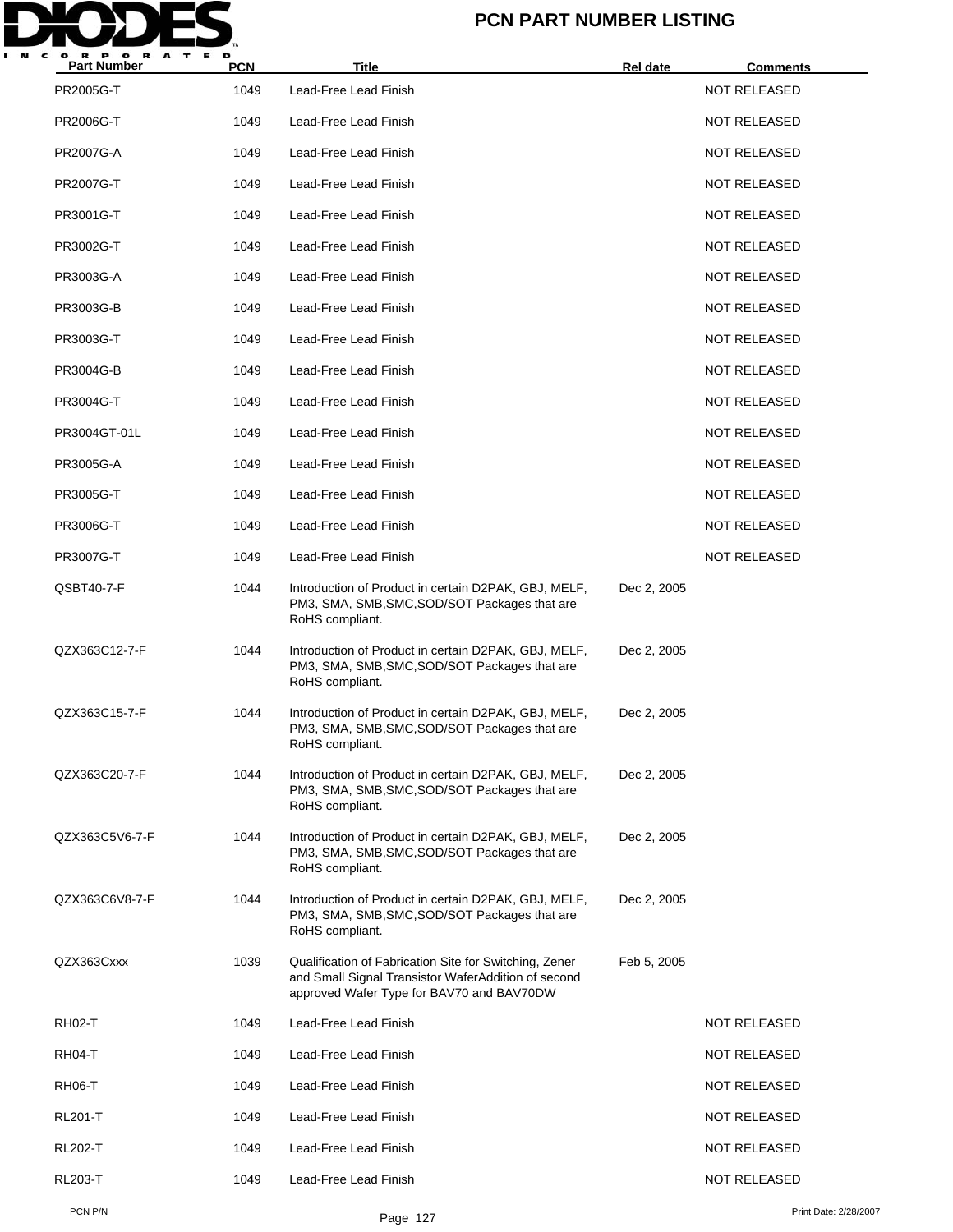

| A<br><b>Part Number</b> | <b>PCN</b> | Title                                                                                                                    | <b>Rel date</b> | <b>Comments</b>     |
|-------------------------|------------|--------------------------------------------------------------------------------------------------------------------------|-----------------|---------------------|
| <b>RL204-B</b>          | 1049       | Lead-Free Lead Finish                                                                                                    |                 | <b>NOT RELEASED</b> |
| <b>RL204-T</b>          | 1049       | Lead-Free Lead Finish                                                                                                    |                 | <b>NOT RELEASED</b> |
| <b>RL205-T</b>          | 1049       | Lead-Free Lead Finish                                                                                                    |                 | <b>NOT RELEASED</b> |
| <b>RL206-T</b>          | 1049       | Lead-Free Lead Finish                                                                                                    |                 | <b>NOT RELEASED</b> |
| <b>RL207-B</b>          | 1049       | Lead-Free Lead Finish                                                                                                    |                 | <b>NOT RELEASED</b> |
| <b>RL207-T</b>          | 1049       | Lead-Free Lead Finish                                                                                                    |                 | <b>NOT RELEASED</b> |
| <b>RS1A-13</b>          | 1049       | Lead-Free Lead Finish                                                                                                    |                 | NOT RELEASED        |
| RS1A-13-F               | 1044       | Introduction of Product in certain D2PAK, GBJ, MELF,<br>PM3, SMA, SMB, SMC, SOD/SOT Packages that are<br>RoHS compliant. | Dec 2, 2005     |                     |
| <b>RS1A-13-F</b>        | 1049       | Lead-Free Lead Finish                                                                                                    |                 | <b>NOT RELEASED</b> |
| RS1AB-13-F              | 1044       | Introduction of Product in certain D2PAK, GBJ, MELF,<br>PM3, SMA, SMB, SMC, SOD/SOT Packages that are<br>RoHS compliant. | Dec 2, 2005     |                     |
| <b>RS1B-13</b>          | 1049       | Lead-Free Lead Finish                                                                                                    |                 | NOT RELEASED        |
| RS1B-13                 | 1049       | Lead-Free Lead Finish                                                                                                    |                 | <b>NOT RELEASED</b> |
| RS1B-13-F               | 1044       | Introduction of Product in certain D2PAK, GBJ, MELF,<br>PM3, SMA, SMB, SMC, SOD/SOT Packages that are<br>RoHS compliant. | Dec 2, 2005     |                     |
| RS1B-13-F               | 1049       | Lead-Free Lead Finish                                                                                                    |                 | <b>NOT RELEASED</b> |
| RS1B-13-F               | 1049       | Lead-Free Lead Finish                                                                                                    |                 | <b>NOT RELEASED</b> |
| RS1BB-13-F              | 1044       | Introduction of Product in certain D2PAK, GBJ, MELF,<br>PM3, SMA, SMB, SMC, SOD/SOT Packages that are<br>RoHS compliant. | Dec 2, 2005     |                     |
| RS1D-13                 | 1049       | Lead-Free Lead Finish                                                                                                    |                 | <b>NOT RELEASED</b> |
| RS1D-13-F               | 1044       | Introduction of Product in certain D2PAK, GBJ, MELF,<br>PM3, SMA, SMB, SMC, SOD/SOT Packages that are<br>RoHS compliant. | Dec 2, 2005     |                     |
| <b>RS1DB-13</b>         | 1049       | Lead-Free Lead Finish                                                                                                    |                 | NOT RELEASED        |
| RS1DB-13-F              | 1044       | Introduction of Product in certain D2PAK, GBJ, MELF,<br>PM3, SMA, SMB, SMC, SOD/SOT Packages that are<br>RoHS compliant. | Dec 2, 2005     |                     |
| RS1DB-13-F              | 1049       | Lead-Free Lead Finish                                                                                                    |                 | NOT RELEASED        |
| RS1G-13                 | 1049       | Lead-Free Lead Finish                                                                                                    |                 | NOT RELEASED        |
| RS1G-13-F               | 1044       | Introduction of Product in certain D2PAK, GBJ, MELF,<br>PM3, SMA, SMB, SMC, SOD/SOT Packages that are<br>RoHS compliant. | Dec 2, 2005     |                     |
| RS1G-13-F               | 1049       | Lead-Free Lead Finish                                                                                                    |                 | NOT RELEASED        |
| <b>RS1GB-13-F</b>       | 1044       | Introduction of Product in certain D2PAK, GBJ, MELF,<br>PM3, SMA, SMB, SMC, SOD/SOT Packages that are<br>RoHS compliant. | Dec 2, 2005     |                     |
| <b>RS1J-13</b>          | 1049       | Lead-Free Lead Finish                                                                                                    |                 | NOT RELEASED        |
| RS1J-13-F               | 1044       | Introduction of Product in certain D2PAK, GBJ, MELF,<br>PM3, SMA, SMB, SMC, SOD/SOT Packages that are<br>RoHS compliant. | Dec 2, 2005     |                     |
|                         |            |                                                                                                                          |                 |                     |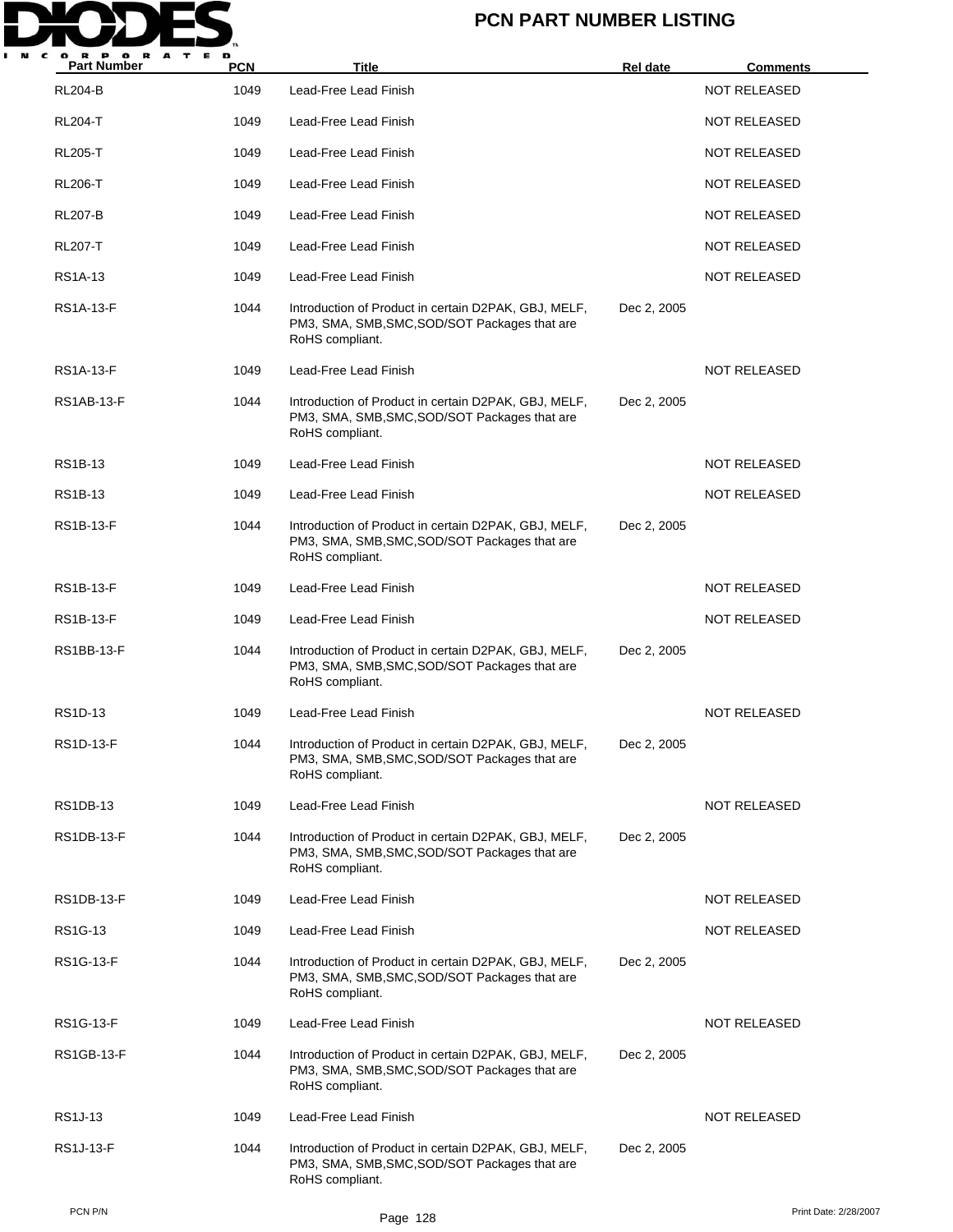

| <b>Part Number</b> | <b>PCN</b> | <b>Title</b>                                                                                                             | Rel date    | <b>Comments</b>     |
|--------------------|------------|--------------------------------------------------------------------------------------------------------------------------|-------------|---------------------|
| <b>RS1J-13-F</b>   | 1049       | Lead-Free Lead Finish                                                                                                    |             | <b>NOT RELEASED</b> |
| <b>RS1JB-13-F</b>  | 1044       | Introduction of Product in certain D2PAK, GBJ, MELF,<br>PM3, SMA, SMB, SMC, SOD/SOT Packages that are<br>RoHS compliant. | Dec 2, 2005 |                     |
| RS1K-13            | 1049       | Lead-Free Lead Finish                                                                                                    |             | <b>NOT RELEASED</b> |
| <b>RS1K-13-F</b>   | 1044       | Introduction of Product in certain D2PAK, GBJ, MELF,<br>PM3, SMA, SMB, SMC, SOD/SOT Packages that are<br>RoHS compliant. | Dec 2, 2005 |                     |
| <b>RS1K-13-F</b>   | 1049       | Lead-Free Lead Finish                                                                                                    |             | <b>NOT RELEASED</b> |
| <b>RS1KB-13-F</b>  | 1044       | Introduction of Product in certain D2PAK, GBJ, MELF,<br>PM3, SMA, SMB, SMC, SOD/SOT Packages that are<br>RoHS compliant. | Dec 2, 2005 |                     |
| RS1M-13            | 1049       | Lead-Free Lead Finish                                                                                                    |             | <b>NOT RELEASED</b> |
| RS1M-13-F          | 1044       | Introduction of Product in certain D2PAK, GBJ, MELF,<br>PM3, SMA, SMB, SMC, SOD/SOT Packages that are<br>RoHS compliant. | Dec 2, 2005 |                     |
| RS1M-13-F          | 1049       | Lead-Free Lead Finish                                                                                                    |             | <b>NOT RELEASED</b> |
| RS1MB-13-F         | 1044       | Introduction of Product in certain D2PAK, GBJ, MELF,<br>PM3, SMA, SMB, SMC, SOD/SOT Packages that are<br>RoHS compliant. | Dec 2, 2005 |                     |
| RS2A-13-F          | 1044       | Introduction of Product in certain D2PAK, GBJ, MELF,<br>PM3, SMA, SMB, SMC, SOD/SOT Packages that are<br>RoHS compliant. | Dec 2, 2005 |                     |
| RS2AA-13-F         | 1044       | Introduction of Product in certain D2PAK, GBJ, MELF,<br>PM3, SMA, SMB, SMC, SOD/SOT Packages that are<br>RoHS compliant. | Dec 2, 2005 |                     |
| <b>RS2B-13-F</b>   | 1044       | Introduction of Product in certain D2PAK, GBJ, MELF,<br>PM3, SMA, SMB, SMC, SOD/SOT Packages that are<br>RoHS compliant. | Dec 2, 2005 |                     |
| RS2BA-13-F         | 1044       | Introduction of Product in certain D2PAK, GBJ, MELF,<br>PM3, SMA, SMB, SMC, SOD/SOT Packages that are<br>RoHS compliant. | Dec 2, 2005 |                     |
| RS2D-13-F          | 1044       | Introduction of Product in certain D2PAK, GBJ, MELF,<br>PM3, SMA, SMB, SMC, SOD/SOT Packages that are<br>RoHS compliant. | Dec 2, 2005 |                     |
| RS2DA-13-F         | 1044       | Introduction of Product in certain D2PAK, GBJ, MELF,<br>PM3, SMA, SMB, SMC, SOD/SOT Packages that are<br>RoHS compliant. | Dec 2, 2005 |                     |
| RS2G-13-F          | 1044       | Introduction of Product in certain D2PAK, GBJ, MELF,<br>PM3, SMA, SMB, SMC, SOD/SOT Packages that are<br>RoHS compliant. | Dec 2, 2005 |                     |
| RS2GA-13-F         | 1044       | Introduction of Product in certain D2PAK, GBJ, MELF,<br>PM3, SMA, SMB, SMC, SOD/SOT Packages that are<br>RoHS compliant. | Dec 2, 2005 |                     |
| <b>RS2J-13-F</b>   | 1044       | Introduction of Product in certain D2PAK, GBJ, MELF,<br>PM3, SMA, SMB, SMC, SOD/SOT Packages that are<br>RoHS compliant. | Dec 2, 2005 |                     |
| RS2JA-13-F         | 1044       | Introduction of Product in certain D2PAK, GBJ, MELF,<br>PM3, SMA, SMB, SMC, SOD/SOT Packages that are<br>RoHS compliant. | Dec 2, 2005 |                     |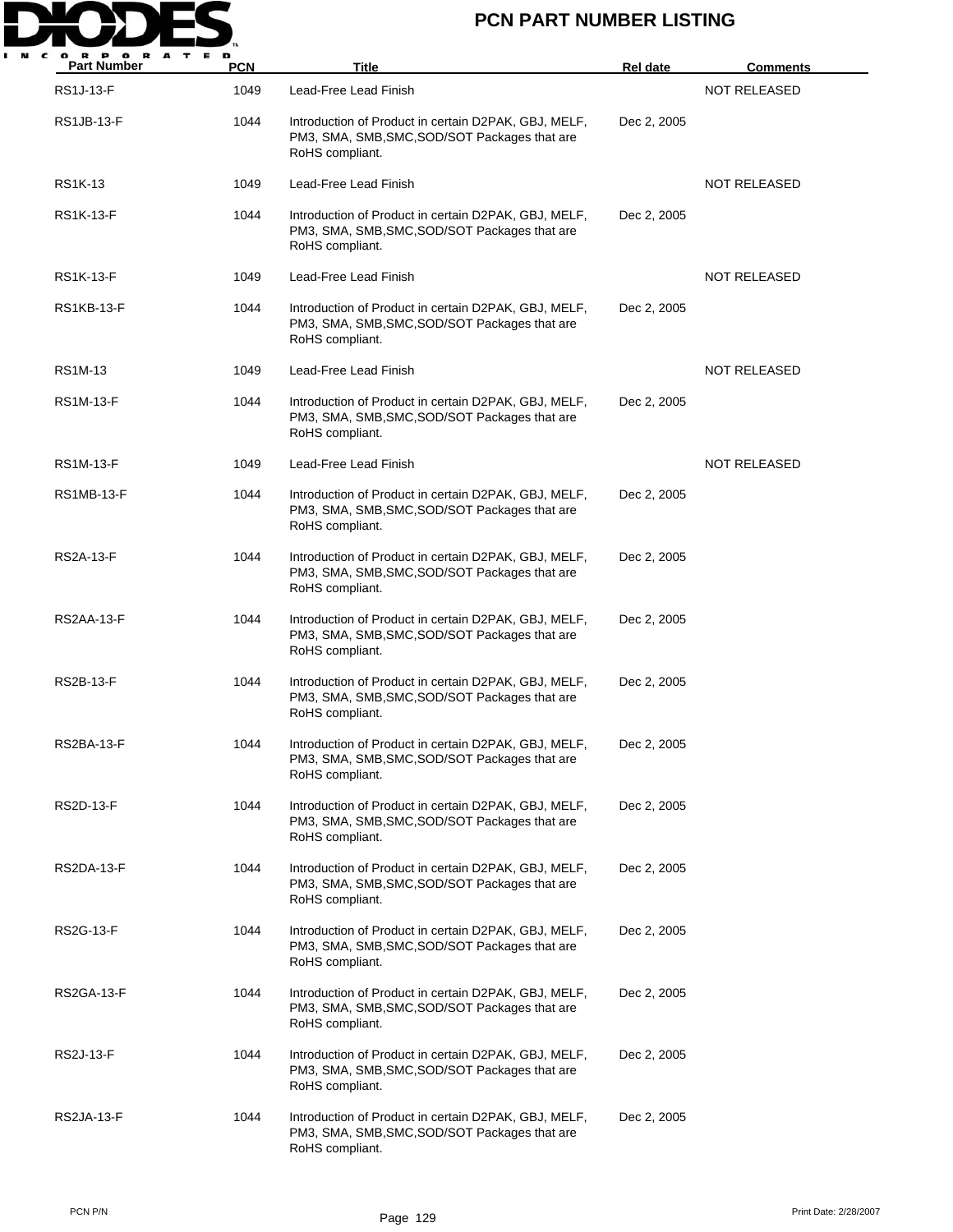

| <b>Part Number</b> | PCN  | Title                                                                                                                    | Rel date    | <b>Comments</b>       |
|--------------------|------|--------------------------------------------------------------------------------------------------------------------------|-------------|-----------------------|
| <b>RS2K-13-F</b>   | 1044 | Introduction of Product in certain D2PAK, GBJ, MELF,<br>PM3, SMA, SMB, SMC, SOD/SOT Packages that are<br>RoHS compliant. | Dec 2, 2005 |                       |
| RS2KA-13-F         | 1044 | Introduction of Product in certain D2PAK, GBJ, MELF,<br>PM3, SMA, SMB, SMC, SOD/SOT Packages that are<br>RoHS compliant. | Dec 2, 2005 |                       |
| RS2M-13-F          | 1044 | Introduction of Product in certain D2PAK, GBJ, MELF,<br>PM3, SMA, SMB, SMC, SOD/SOT Packages that are<br>RoHS compliant. | Dec 2, 2005 |                       |
| RS2MA-13           | 1049 | Lead-Free Lead Finish                                                                                                    |             | <b>NOT RELEASED</b>   |
| RS2MA-13-F         | 1044 | Introduction of Product in certain D2PAK, GBJ, MELF,<br>PM3, SMA, SMB, SMC, SOD/SOT Packages that are<br>RoHS compliant. | Dec 2, 2005 |                       |
| <b>RS2MA-13-F</b>  | 1049 | Lead-Free Lead Finish                                                                                                    |             | <b>NOT RELEASED</b>   |
| RS3A-13-F          | 1044 | Introduction of Product in certain D2PAK, GBJ, MELF,<br>PM3, SMA, SMB, SMC, SOD/SOT Packages that are<br>RoHS compliant. | Dec 2, 2005 |                       |
| RS3AB-13-F         | 1044 | Introduction of Product in certain D2PAK, GBJ, MELF,<br>PM3, SMA, SMB, SMC, SOD/SOT Packages that are<br>RoHS compliant. | Dec 2, 2005 |                       |
| RS3B-13-F          | 1044 | Introduction of Product in certain D2PAK, GBJ, MELF,<br>PM3, SMA, SMB, SMC, SOD/SOT Packages that are<br>RoHS compliant. | Dec 2, 2005 |                       |
| RS3BB-13-F         | 1044 | Introduction of Product in certain D2PAK, GBJ, MELF,<br>PM3, SMA, SMB, SMC, SOD/SOT Packages that are<br>RoHS compliant. | Dec 2, 2005 |                       |
| RS3D-13-F          | 1044 | Introduction of Product in certain D2PAK, GBJ, MELF,<br>PM3, SMA, SMB, SMC, SOD/SOT Packages that are<br>RoHS compliant. | Dec 2, 2005 |                       |
| RS3DB-13-F         | 1044 | Introduction of Product in certain D2PAK, GBJ, MELF,<br>PM3, SMA, SMB, SMC, SOD/SOT Packages that are<br>RoHS compliant. | Dec 2, 2005 |                       |
| RS3G-13-F          | 1044 | Introduction of Product in certain D2PAK, GBJ, MELF,<br>PM3, SMA, SMB, SMC, SOD/SOT Packages that are<br>RoHS compliant. | Dec 2, 2005 |                       |
| RS3GB-13-F         | 1044 | Introduction of Product in certain D2PAK, GBJ, MELF,<br>PM3, SMA, SMB, SMC, SOD/SOT Packages that are<br>RoHS compliant. | Dec 2, 2005 |                       |
| RS3J-13-F          | 1044 | Introduction of Product in certain D2PAK, GBJ, MELF,<br>PM3, SMA, SMB, SMC, SOD/SOT Packages that are<br>RoHS compliant. | Dec 2, 2005 |                       |
| RS3JB-13-F         | 1044 | Introduction of Product in certain D2PAK, GBJ, MELF,<br>PM3, SMA, SMB, SMC, SOD/SOT Packages that are<br>RoHS compliant. | Dec 2, 2005 |                       |
| RS3K-13-F          | 1044 | Introduction of Product in certain D2PAK, GBJ, MELF,<br>PM3, SMA, SMB, SMC, SOD/SOT Packages that are<br>RoHS compliant. | Dec 2, 2005 |                       |
| RS3KB-13-F         | 1044 | Introduction of Product in certain D2PAK, GBJ, MELF,<br>PM3, SMA, SMB, SMC, SOD/SOT Packages that are<br>RoHS compliant. | Dec 2, 2005 |                       |
| RS3M-13-F          | 1044 | Introduction of Product in certain D2PAK, GBJ, MELF,<br>PM3, SMA, SMB, SMC, SOD/SOT Packages that are<br>RoHS compliant. | Dec 2, 2005 |                       |
| PCN P/N            |      | Page 130                                                                                                                 |             | Print Date: 2/28/2007 |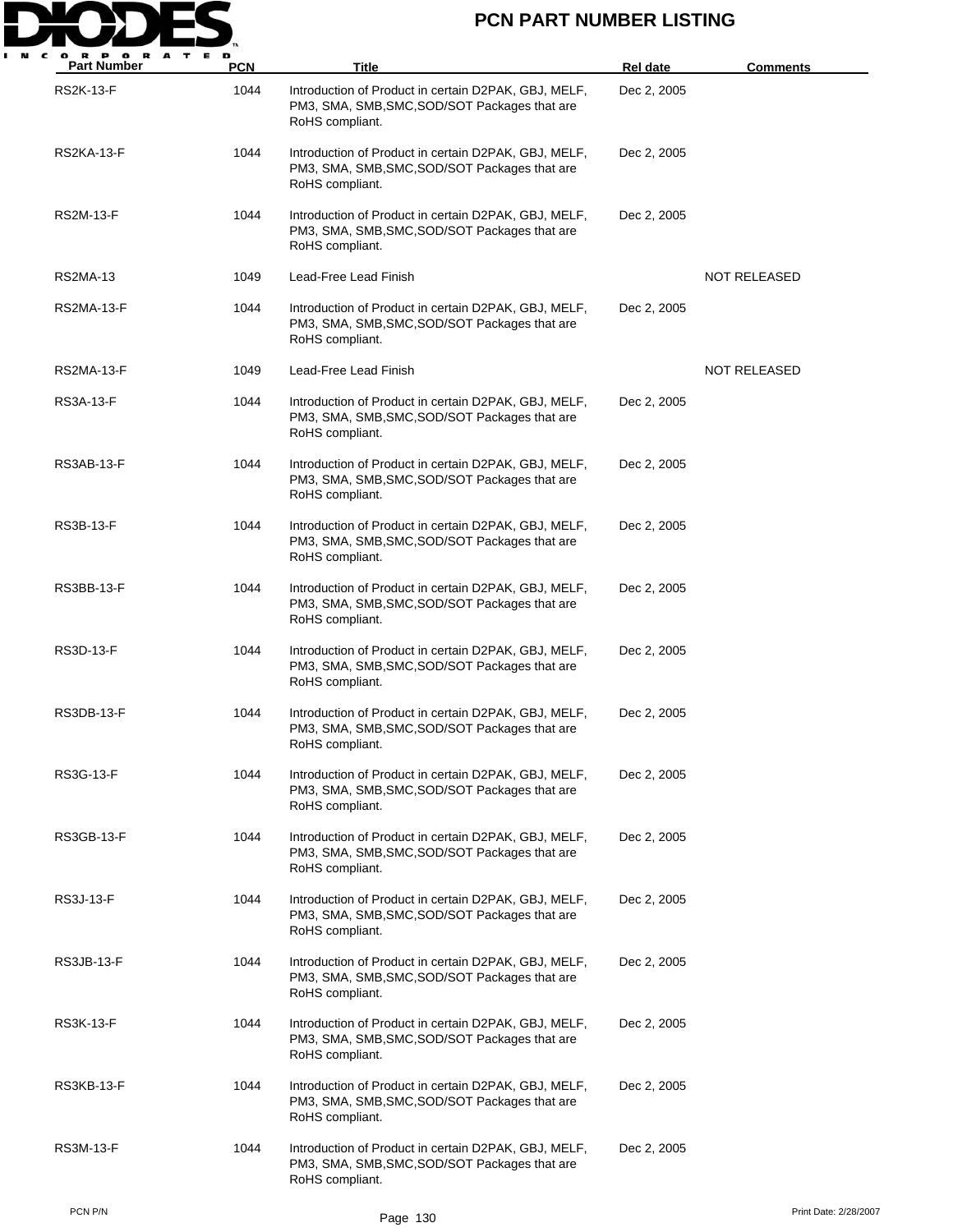

| P OR<br>A<br>т<br>Е<br>R<br><b>Part Number</b> | D<br><b>PCN</b> | <b>Title</b>                                                                                                             | <b>Rel date</b> | <b>Comments</b>     |
|------------------------------------------------|-----------------|--------------------------------------------------------------------------------------------------------------------------|-----------------|---------------------|
| RS3MB-13-F                                     | 1044            | Introduction of Product in certain D2PAK, GBJ, MELF,<br>PM3, SMA, SMB, SMC, SOD/SOT Packages that are<br>RoHS compliant. | Dec 2, 2005     |                     |
| <b>RS401L</b>                                  | 1049            | Lead-Free Lead Finish                                                                                                    |                 | <b>NOT RELEASED</b> |
| <b>RS402L</b>                                  | 1049            | Lead-Free Lead Finish                                                                                                    |                 | <b>NOT RELEASED</b> |
| RS402S                                         | 1049            | Lead-Free Lead Finish                                                                                                    |                 | <b>NOT RELEASED</b> |
| <b>RS403L</b>                                  | 1049            | Lead-Free Lead Finish                                                                                                    |                 | <b>NOT RELEASED</b> |
| <b>RS404L</b>                                  | 1049            | Lead-Free Lead Finish                                                                                                    |                 | <b>NOT RELEASED</b> |
| <b>RS405L</b>                                  | 1049            | Lead-Free Lead Finish                                                                                                    |                 | <b>NOT RELEASED</b> |
| <b>RS406L</b>                                  | 1049            | Lead-Free Lead Finish                                                                                                    |                 | <b>NOT RELEASED</b> |
| <b>RS407L</b>                                  | 1049            | Lead-Free Lead Finish                                                                                                    |                 | <b>NOT RELEASED</b> |
| <b>RS503S</b>                                  | 1049            | Lead-Free Lead Finish                                                                                                    |                 | <b>NOT RELEASED</b> |
| <b>RS601</b>                                   | 1049            | Lead-Free Lead Finish                                                                                                    |                 | <b>NOT RELEASED</b> |
| RS602                                          | 1049            | Lead-Free Lead Finish                                                                                                    |                 | <b>NOT RELEASED</b> |
| RS603                                          | 1049            | Lead-Free Lead Finish                                                                                                    |                 | <b>NOT RELEASED</b> |
| RS604                                          | 1049            | Lead-Free Lead Finish                                                                                                    |                 | <b>NOT RELEASED</b> |
| RS605                                          | 1049            | Lead-Free Lead Finish                                                                                                    |                 | <b>NOT RELEASED</b> |
| <b>RS606</b>                                   | 1049            | Lead-Free Lead Finish                                                                                                    |                 | <b>NOT RELEASED</b> |
| <b>RS607</b>                                   | 1049            | Lead-Free Lead Finish                                                                                                    |                 | <b>NOT RELEASED</b> |
| S1A-13                                         | 1042            | Qualification of Assembly and Test Site for Schottky<br>and Standard Recovery GP Rectifier Diode                         | Aug 26, 2005    |                     |
| S1A-13-F                                       | 1042            | Qualification of Assembly and Test Site for Schottky<br>and Standard Recovery GP Rectifier Diode                         | Aug 26, 2005    |                     |
| S1A-13-F                                       | 1044            | Introduction of Product in certain D2PAK, GBJ, MELF,<br>PM3, SMA, SMB, SMC, SOD/SOT Packages that are<br>RoHS compliant. | Dec 2, 2005     |                     |
| S1AB-13                                        | 1042            | Qualification of Assembly and Test Site for Schottky<br>and Standard Recovery GP Rectifier Diode                         | Aug 26, 2005    |                     |
| S1AB-13-F                                      | 1042            | Qualification of Assembly and Test Site for Schottky<br>and Standard Recovery GP Rectifier Diode                         | Aug 26, 2005    |                     |
| S1AB-13-F                                      | 1044            | Introduction of Product in certain D2PAK, GBJ, MELF,<br>PM3, SMA, SMB, SMC, SOD/SOT Packages that are<br>RoHS compliant. | Dec 2, 2005     |                     |
| S <sub>1</sub> B-13                            | 1042            | Qualification of Assembly and Test Site for Schottky<br>and Standard Recovery GP Rectifier Diode                         | Aug 26, 2005    |                     |
| S1B-13-F                                       | 1042            | Qualification of Assembly and Test Site for Schottky<br>and Standard Recovery GP Rectifier Diode                         | Aug 26, 2005    |                     |
| S1B-13-F                                       | 1044            | Introduction of Product in certain D2PAK, GBJ, MELF,<br>PM3, SMA, SMB, SMC, SOD/SOT Packages that are<br>RoHS compliant. | Dec 2, 2005     |                     |
| S1B-13-F                                       | 1049            | Lead-Free Lead Finish                                                                                                    |                 | <b>NOT RELEASED</b> |
| S1BB-13                                        | 1042            | Qualification of Assembly and Test Site for Schottky<br>and Standard Recovery GP Rectifier Diode                         | Aug 26, 2005    |                     |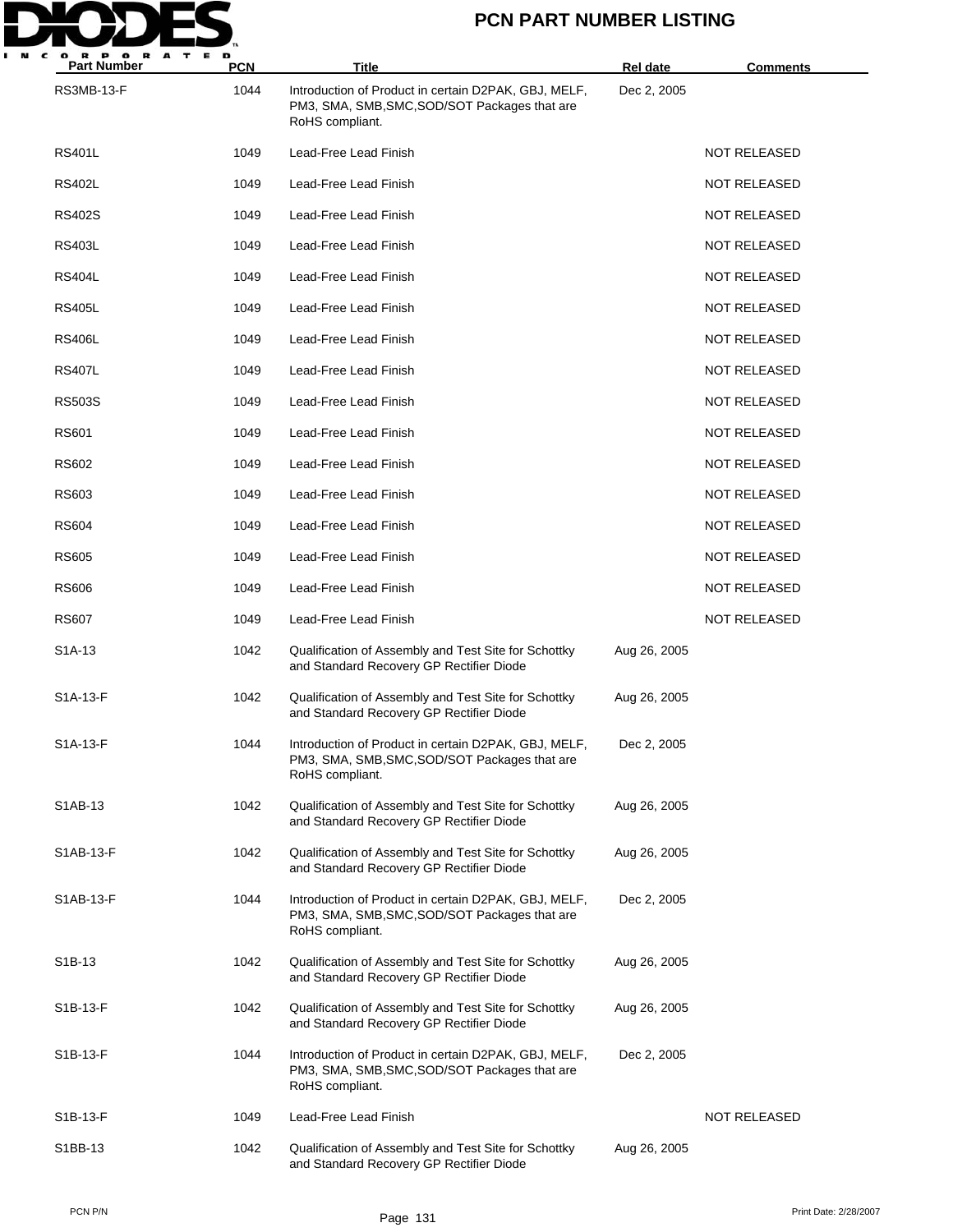

| <b>Part Number</b>    | <b>PCN</b> | <b>Title</b>                                                                                                             | <b>Rel date</b> | <b>Comments</b>     |
|-----------------------|------------|--------------------------------------------------------------------------------------------------------------------------|-----------------|---------------------|
| S1BB-13-F             | 1042       | Qualification of Assembly and Test Site for Schottky<br>and Standard Recovery GP Rectifier Diode                         | Aug 26, 2005    |                     |
| S1BB-13-F             | 1044       | Introduction of Product in certain D2PAK, GBJ, MELF,<br>PM3, SMA, SMB, SMC, SOD/SOT Packages that are<br>RoHS compliant. | Dec 2, 2005     |                     |
| S <sub>1</sub> D-13   | 1042       | Qualification of Assembly and Test Site for Schottky<br>and Standard Recovery GP Rectifier Diode                         | Aug 26, 2005    |                     |
| S1D-13-F              | 1042       | Qualification of Assembly and Test Site for Schottky<br>and Standard Recovery GP Rectifier Diode                         | Aug 26, 2005    |                     |
| S1D-13-F              | 1044       | Introduction of Product in certain D2PAK, GBJ, MELF,<br>PM3, SMA, SMB, SMC, SOD/SOT Packages that are<br>RoHS compliant. | Dec 2, 2005     |                     |
| S1DB-13               | 1042       | Qualification of Assembly and Test Site for Schottky<br>and Standard Recovery GP Rectifier Diode                         | Aug 26, 2005    |                     |
| S1DB-13-F             | 1042       | Qualification of Assembly and Test Site for Schottky<br>and Standard Recovery GP Rectifier Diode                         | Aug 26, 2005    |                     |
| S1DB-13-F             | 1044       | Introduction of Product in certain D2PAK, GBJ, MELF,<br>PM3, SMA, SMB, SMC, SOD/SOT Packages that are<br>RoHS compliant. | Dec 2, 2005     |                     |
| S <sub>1</sub> G-13   | 1042       | Qualification of Assembly and Test Site for Schottky<br>and Standard Recovery GP Rectifier Diode                         | Aug 26, 2005    |                     |
| S <sub>1</sub> G-13-F | 1042       | Qualification of Assembly and Test Site for Schottky<br>and Standard Recovery GP Rectifier Diode                         | Aug 26, 2005    |                     |
| S1G-13-F              | 1044       | Introduction of Product in certain D2PAK, GBJ, MELF,<br>PM3, SMA, SMB, SMC, SOD/SOT Packages that are<br>RoHS compliant. | Dec 2, 2005     |                     |
| S1GB-13               | 1042       | Qualification of Assembly and Test Site for Schottky<br>and Standard Recovery GP Rectifier Diode                         | Aug 26, 2005    |                     |
| S1GB-13-F             | 1042       | Qualification of Assembly and Test Site for Schottky<br>and Standard Recovery GP Rectifier Diode                         | Aug 26, 2005    |                     |
| S1GB-13-F             | 1044       | Introduction of Product in certain D2PAK, GBJ, MELF,<br>PM3, SMA, SMB, SMC, SOD/SOT Packages that are<br>RoHS compliant. | Dec 2, 2005     |                     |
| S1GT-04LC             | 1049       | Lead-Free Lead Finish                                                                                                    |                 | NOT RELEASED        |
| S1GT-04LC-F           | 1049       | Lead-Free Lead Finish                                                                                                    |                 | <b>NOT RELEASED</b> |
| S <sub>1</sub> J-13   | 1042       | Qualification of Assembly and Test Site for Schottky<br>and Standard Recovery GP Rectifier Diode                         | Aug 26, 2005    |                     |
| S1J-13-F              | 1042       | Qualification of Assembly and Test Site for Schottky<br>and Standard Recovery GP Rectifier Diode                         | Aug 26, 2005    |                     |
| S <sub>1</sub> J-13-F | 1044       | Introduction of Product in certain D2PAK, GBJ, MELF,<br>PM3, SMA, SMB, SMC, SOD/SOT Packages that are<br>RoHS compliant. | Dec 2, 2005     |                     |
| S1JB-13               | 1042       | Qualification of Assembly and Test Site for Schottky<br>and Standard Recovery GP Rectifier Diode                         | Aug 26, 2005    |                     |
| S1JB-13-F             | 1042       | Qualification of Assembly and Test Site for Schottky<br>and Standard Recovery GP Rectifier Diode                         | Aug 26, 2005    |                     |
| S1JB-13-F             | 1044       | Introduction of Product in certain D2PAK, GBJ, MELF,<br>PM3, SMA, SMB, SMC, SOD/SOT Packages that are<br>RoHS compliant. | Dec 2, 2005     |                     |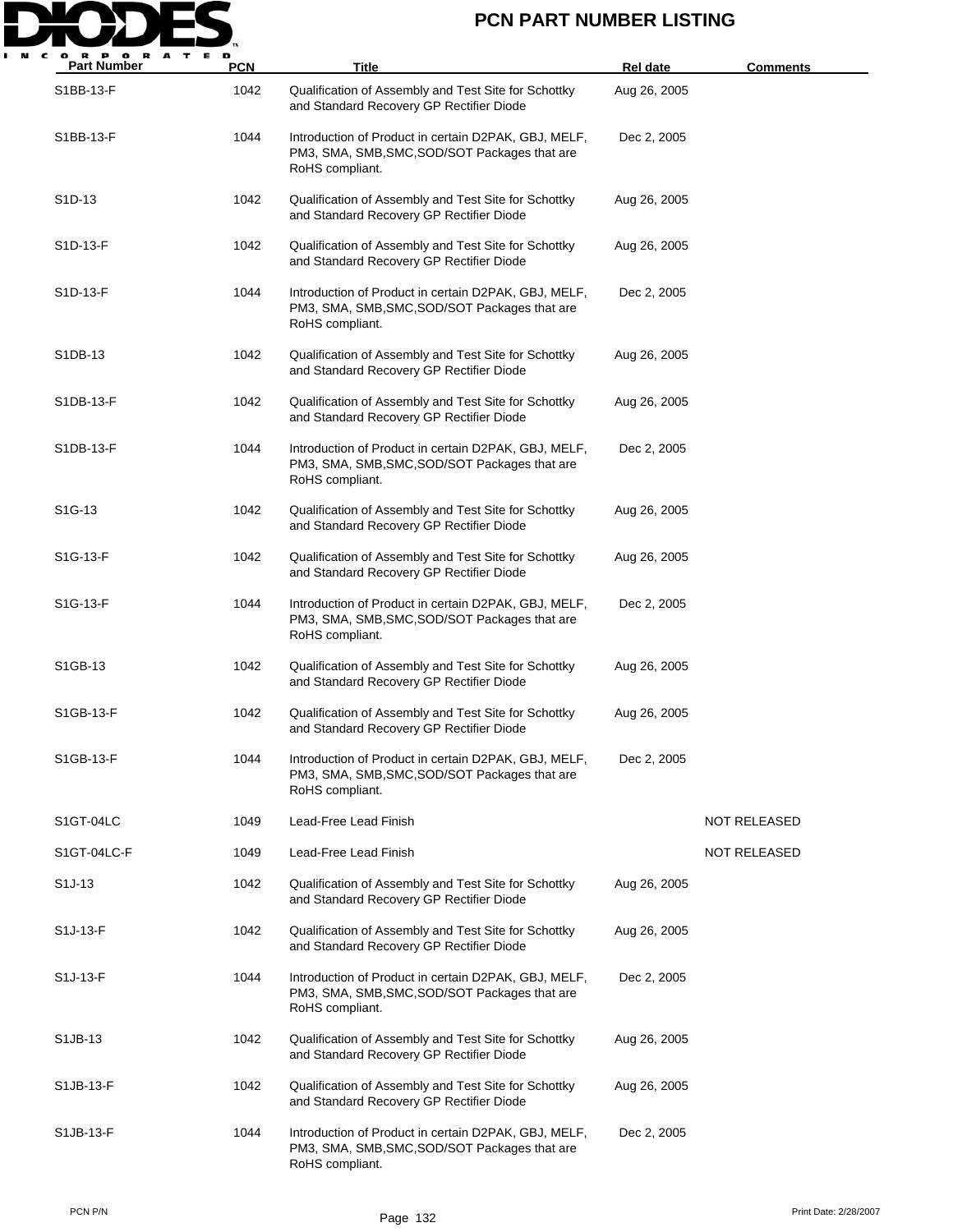

| <b>Part Number</b>    | <b>PCN</b> | Title                                                                                                                    | <b>Rel date</b> | <b>Comments</b> |
|-----------------------|------------|--------------------------------------------------------------------------------------------------------------------------|-----------------|-----------------|
| S <sub>1</sub> K-13   | 1042       | Qualification of Assembly and Test Site for Schottky<br>and Standard Recovery GP Rectifier Diode                         | Aug 26, 2005    |                 |
| S1K-13-F              | 1042       | Qualification of Assembly and Test Site for Schottky<br>and Standard Recovery GP Rectifier Diode                         | Aug 26, 2005    |                 |
| S1K-13-F              | 1044       | Introduction of Product in certain D2PAK, GBJ, MELF,<br>PM3, SMA, SMB, SMC, SOD/SOT Packages that are<br>RoHS compliant. | Dec 2, 2005     |                 |
| S1KB-13               | 1042       | Qualification of Assembly and Test Site for Schottky<br>and Standard Recovery GP Rectifier Diode                         | Aug 26, 2005    |                 |
| S1KB-13-F             | 1042       | Qualification of Assembly and Test Site for Schottky<br>and Standard Recovery GP Rectifier Diode                         | Aug 26, 2005    |                 |
| S1KB-13-F             | 1044       | Introduction of Product in certain D2PAK, GBJ, MELF,<br>PM3, SMA, SMB, SMC, SOD/SOT Packages that are<br>RoHS compliant. | Dec 2, 2005     |                 |
| S <sub>1</sub> M-13   | 1042       | Qualification of Assembly and Test Site for Schottky<br>and Standard Recovery GP Rectifier Diode                         | Aug 26, 2005    |                 |
| S1M-13-F              | 1042       | Qualification of Assembly and Test Site for Schottky<br>and Standard Recovery GP Rectifier Diode                         | Aug 26, 2005    |                 |
| S1M-13-F              | 1044       | Introduction of Product in certain D2PAK, GBJ, MELF,<br>PM3, SMA, SMB, SMC, SOD/SOT Packages that are<br>RoHS compliant. | Dec 2, 2005     |                 |
| S1MB-13-F             | 1044       | Introduction of Product in certain D2PAK, GBJ, MELF,<br>PM3, SMA, SMB, SMC, SOD/SOT Packages that are<br>RoHS compliant. | Dec 2, 2005     |                 |
| S2A-13-F              | 1044       | Introduction of Product in certain D2PAK, GBJ, MELF,<br>PM3, SMA, SMB, SMC, SOD/SOT Packages that are<br>RoHS compliant. | Dec 2, 2005     |                 |
| S2AA-13-F             | 1044       | Introduction of Product in certain D2PAK, GBJ, MELF,<br>PM3, SMA, SMB, SMC, SOD/SOT Packages that are<br>RoHS compliant. | Dec 2, 2005     |                 |
| S2B-13-F              | 1044       | Introduction of Product in certain D2PAK, GBJ, MELF,<br>PM3, SMA, SMB, SMC, SOD/SOT Packages that are<br>RoHS compliant. | Dec 2, 2005     |                 |
| S2BA-13-F             | 1044       | Introduction of Product in certain D2PAK, GBJ, MELF,<br>PM3, SMA, SMB, SMC, SOD/SOT Packages that are<br>RoHS compliant. | Dec 2, 2005     |                 |
| S2D-13-F              | 1044       | Introduction of Product in certain D2PAK, GBJ, MELF,<br>PM3, SMA, SMB, SMC, SOD/SOT Packages that are<br>RoHS compliant. | Dec 2, 2005     |                 |
| S2DA-13-F             | 1044       | Introduction of Product in certain D2PAK, GBJ, MELF,<br>PM3, SMA, SMB, SMC, SOD/SOT Packages that are<br>RoHS compliant. | Dec 2, 2005     |                 |
| S2G-13-F              | 1044       | Introduction of Product in certain D2PAK, GBJ, MELF,<br>PM3, SMA, SMB, SMC, SOD/SOT Packages that are<br>RoHS compliant. | Dec 2, 2005     |                 |
| S2GA-13-F             | 1044       | Introduction of Product in certain D2PAK, GBJ, MELF,<br>PM3, SMA, SMB, SMC, SOD/SOT Packages that are<br>RoHS compliant. | Dec 2, 2005     |                 |
| S <sub>2</sub> J-13-F | 1044       | Introduction of Product in certain D2PAK, GBJ, MELF,<br>PM3, SMA, SMB, SMC, SOD/SOT Packages that are<br>RoHS compliant. | Dec 2, 2005     |                 |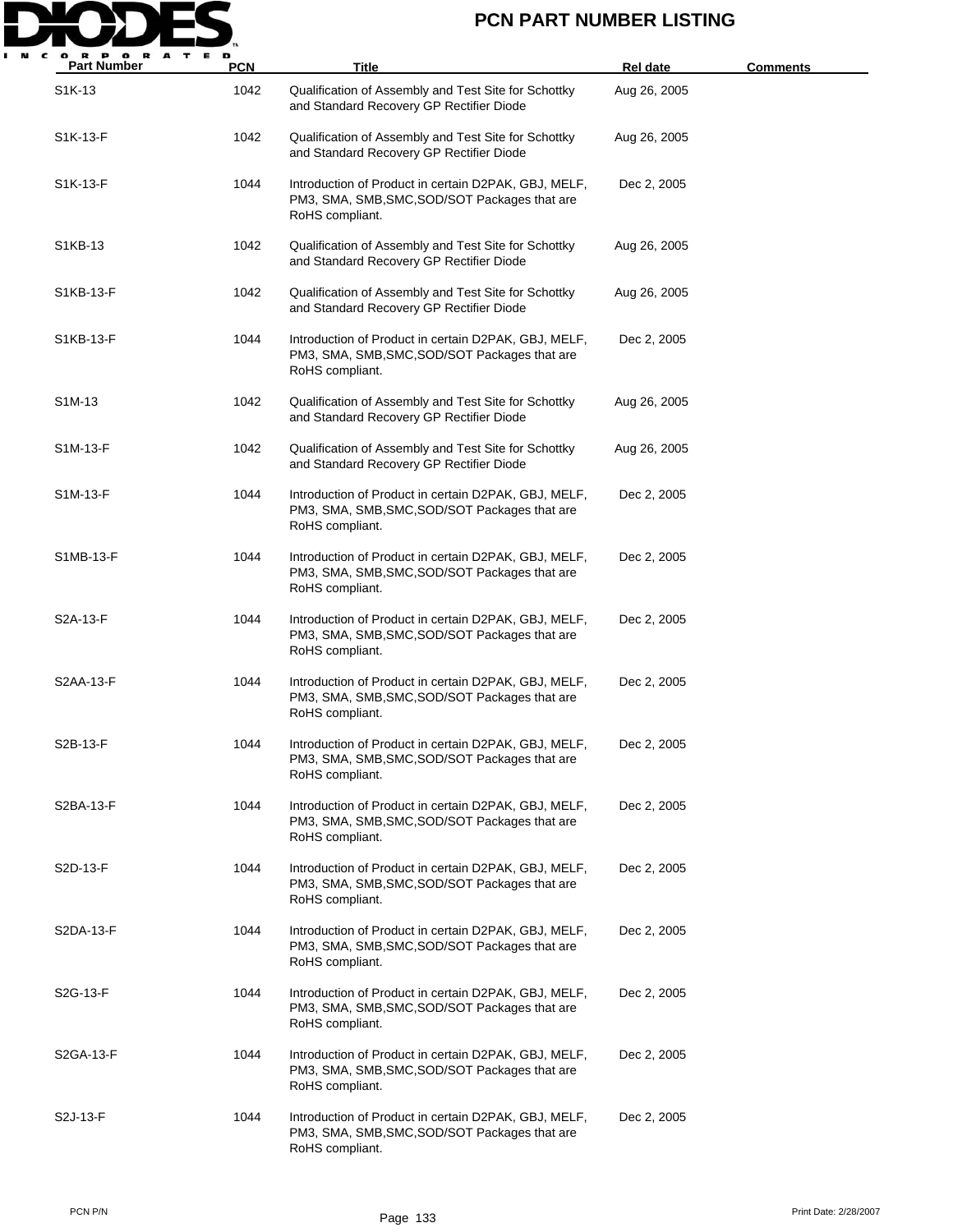

| <b>Part Number</b> | PCN  | Title                                                                                                                    | Rel date    | <b>Comments</b>       |
|--------------------|------|--------------------------------------------------------------------------------------------------------------------------|-------------|-----------------------|
| S2JA-13-F          | 1044 | Introduction of Product in certain D2PAK, GBJ, MELF,<br>PM3, SMA, SMB, SMC, SOD/SOT Packages that are<br>RoHS compliant. | Dec 2, 2005 |                       |
| S2K-13-F           | 1044 | Introduction of Product in certain D2PAK, GBJ, MELF,<br>PM3, SMA, SMB, SMC, SOD/SOT Packages that are<br>RoHS compliant. | Dec 2, 2005 |                       |
| S2KA-13-F          | 1044 | Introduction of Product in certain D2PAK, GBJ, MELF,<br>PM3, SMA, SMB, SMC, SOD/SOT Packages that are<br>RoHS compliant. | Dec 2, 2005 |                       |
| S2M-13-F           | 1044 | Introduction of Product in certain D2PAK, GBJ, MELF,<br>PM3, SMA, SMB, SMC, SOD/SOT Packages that are<br>RoHS compliant. | Dec 2, 2005 |                       |
| S2MA-13-F          | 1044 | Introduction of Product in certain D2PAK, GBJ, MELF,<br>PM3, SMA, SMB, SMC, SOD/SOT Packages that are<br>RoHS compliant. | Dec 2, 2005 |                       |
| S3A-13-F           | 1044 | Introduction of Product in certain D2PAK, GBJ, MELF,<br>PM3, SMA, SMB, SMC, SOD/SOT Packages that are<br>RoHS compliant. | Dec 2, 2005 |                       |
| S3AB-13-F          | 1044 | Introduction of Product in certain D2PAK, GBJ, MELF,<br>PM3, SMA, SMB, SMC, SOD/SOT Packages that are<br>RoHS compliant. | Dec 2, 2005 |                       |
| S3B-13-F           | 1044 | Introduction of Product in certain D2PAK, GBJ, MELF,<br>PM3, SMA, SMB, SMC, SOD/SOT Packages that are<br>RoHS compliant. | Dec 2, 2005 |                       |
| S3BB-13-F          | 1044 | Introduction of Product in certain D2PAK, GBJ, MELF,<br>PM3, SMA, SMB, SMC, SOD/SOT Packages that are<br>RoHS compliant. | Dec 2, 2005 |                       |
| S3D-13-F           | 1044 | Introduction of Product in certain D2PAK, GBJ, MELF,<br>PM3, SMA, SMB, SMC, SOD/SOT Packages that are<br>RoHS compliant. | Dec 2, 2005 |                       |
| S3DB-13-F          | 1044 | Introduction of Product in certain D2PAK, GBJ, MELF,<br>PM3, SMA, SMB, SMC, SOD/SOT Packages that are<br>RoHS compliant. | Dec 2, 2005 |                       |
| S3G-13-F           | 1044 | Introduction of Product in certain D2PAK, GBJ, MELF,<br>PM3, SMA, SMB, SMC, SOD/SOT Packages that are<br>RoHS compliant. | Dec 2, 2005 |                       |
| S3GB-13-F          | 1044 | Introduction of Product in certain D2PAK, GBJ, MELF,<br>PM3, SMA, SMB, SMC, SOD/SOT Packages that are<br>RoHS compliant. | Dec 2, 2005 |                       |
| S3J-13-F           | 1044 | Introduction of Product in certain D2PAK, GBJ, MELF,<br>PM3, SMA, SMB, SMC, SOD/SOT Packages that are<br>RoHS compliant. | Dec 2, 2005 |                       |
| S3JB-13-F          | 1044 | Introduction of Product in certain D2PAK, GBJ, MELF,<br>PM3, SMA, SMB, SMC, SOD/SOT Packages that are<br>RoHS compliant. | Dec 2, 2005 |                       |
| S3K-13-F           | 1044 | Introduction of Product in certain D2PAK, GBJ, MELF,<br>PM3, SMA, SMB, SMC, SOD/SOT Packages that are<br>RoHS compliant. | Dec 2, 2005 |                       |
| S3KB-13-F          | 1044 | Introduction of Product in certain D2PAK, GBJ, MELF,<br>PM3, SMA, SMB, SMC, SOD/SOT Packages that are<br>RoHS compliant. | Dec 2, 2005 |                       |
| S3M-13-F           | 1044 | Introduction of Product in certain D2PAK, GBJ, MELF,<br>PM3, SMA, SMB, SMC, SOD/SOT Packages that are<br>RoHS compliant. | Dec 2, 2005 |                       |
| PCN P/N            |      | Page 134                                                                                                                 |             | Print Date: 2/28/2007 |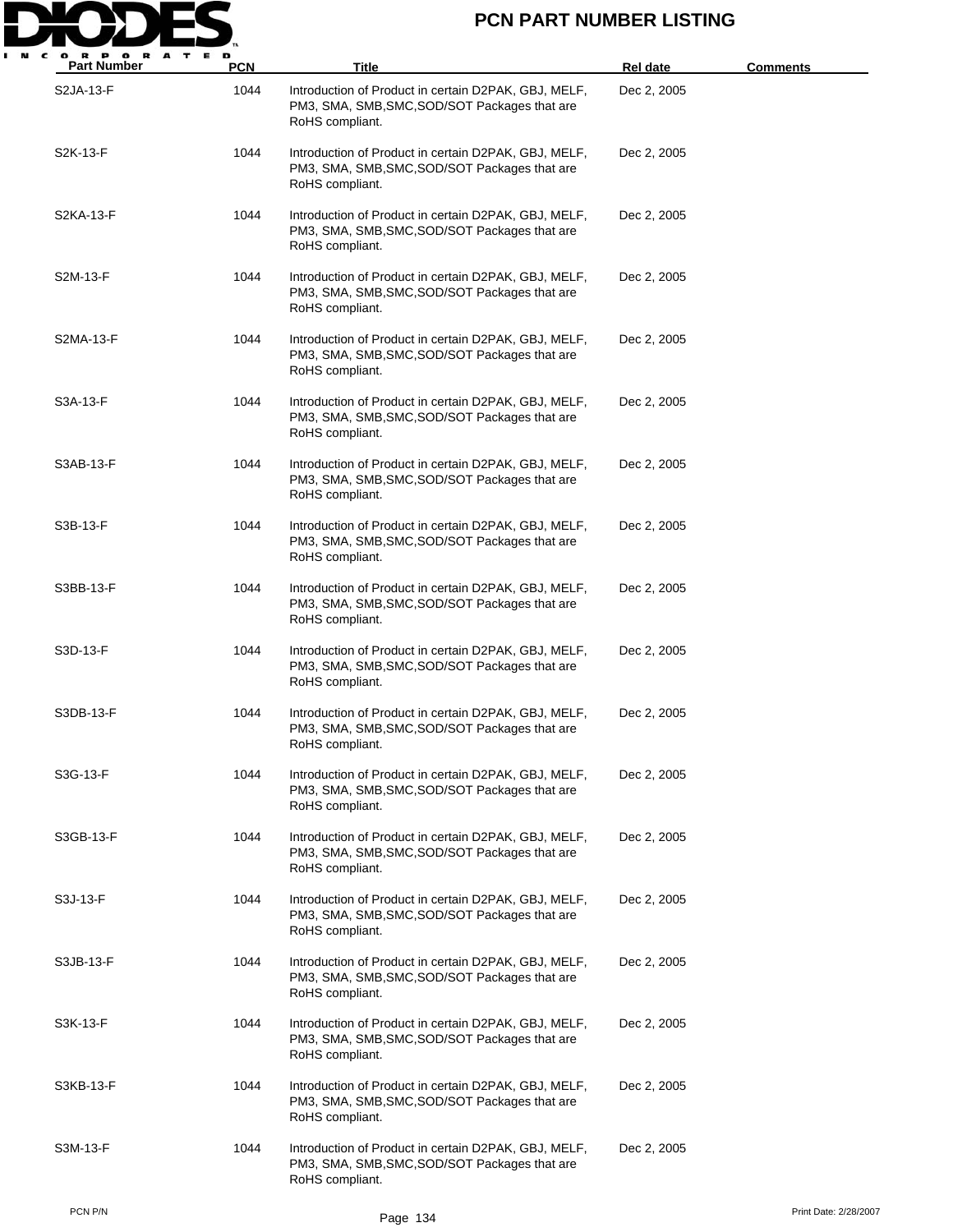

| <b>Part Number</b>   | <b>PCN</b> | Title                                                                                                                    | <b>Rel date</b> | <b>Comments</b>     |
|----------------------|------------|--------------------------------------------------------------------------------------------------------------------------|-----------------|---------------------|
| S3MB-13-F            | 1044       | Introduction of Product in certain D2PAK, GBJ, MELF,<br>PM3, SMA, SMB, SMC, SOD/SOT Packages that are<br>RoHS compliant. | Dec 2, 2005     |                     |
| S5AC-13-F            | 1044       | Introduction of Product in certain D2PAK, GBJ, MELF,<br>PM3, SMA, SMB, SMC, SOD/SOT Packages that are<br>RoHS compliant. | Dec 2, 2005     |                     |
| S5BC-13-F            | 1044       | Introduction of Product in certain D2PAK, GBJ, MELF,<br>PM3, SMA, SMB, SMC, SOD/SOT Packages that are<br>RoHS compliant. | Dec 2, 2005     |                     |
| S5DC-13-F            | 1044       | Introduction of Product in certain D2PAK, GBJ, MELF,<br>PM3, SMA, SMB, SMC, SOD/SOT Packages that are<br>RoHS compliant. | Dec 2, 2005     |                     |
| S5GC-13-F            | 1044       | Introduction of Product in certain D2PAK, GBJ, MELF,<br>PM3, SMA, SMB, SMC, SOD/SOT Packages that are<br>RoHS compliant. | Dec 2, 2005     |                     |
| S5JC-13-F            | 1044       | Introduction of Product in certain D2PAK, GBJ, MELF,<br>PM3, SMA, SMB, SMC, SOD/SOT Packages that are<br>RoHS compliant. | Dec 2, 2005     |                     |
| S5KC-13-F            | 1044       | Introduction of Product in certain D2PAK, GBJ, MELF,<br>PM3, SMA, SMB, SMC, SOD/SOT Packages that are<br>RoHS compliant. | Dec 2, 2005     |                     |
| S5MC-13-F            | 1044       | Introduction of Product in certain D2PAK, GBJ, MELF,<br>PM3, SMA, SMB, SMC, SOD/SOT Packages that are<br>RoHS compliant. | Dec 2, 2005     |                     |
| <b>SA100A-B</b>      | 1049       | Lead-Free Lead Finish                                                                                                    |                 | NOT RELEASED        |
| SA100A-T             | 1049       | Lead-Free Lead Finish                                                                                                    |                 | NOT RELEASED        |
| SA100CA-B            | 1049       | Lead-Free Lead Finish                                                                                                    |                 | NOT RELEASED        |
| SA100CA-T            | 1049       | Lead-Free Lead Finish                                                                                                    |                 | <b>NOT RELEASED</b> |
| SA10A-B              | 1049       | Lead-Free Lead Finish                                                                                                    |                 | NOT RELEASED        |
| SA <sub>10</sub> A-T | 1049       | Lead-Free Lead Finish                                                                                                    |                 | NOT RELEASED        |
| SA10CA-B             | 1049       | Lead-Free Lead Finish                                                                                                    |                 | <b>NOT RELEASED</b> |
| SA10CA-T             | 1049       | Lead-Free Lead Finish                                                                                                    |                 | <b>NOT RELEASED</b> |
| <b>SA110A-B</b>      | 1049       | Lead-Free Lead Finish                                                                                                    |                 | <b>NOT RELEASED</b> |
| <b>SA110A-T</b>      | 1049       | Lead-Free Lead Finish                                                                                                    |                 | <b>NOT RELEASED</b> |
| SA110CA-B            | 1049       | Lead-Free Lead Finish                                                                                                    |                 | <b>NOT RELEASED</b> |
| SA110CA-T            | 1049       | Lead-Free Lead Finish                                                                                                    |                 | <b>NOT RELEASED</b> |
| SA11A-B              | 1049       | Lead-Free Lead Finish                                                                                                    |                 | <b>NOT RELEASED</b> |
| <b>SA11A-T</b>       | 1049       | Lead-Free Lead Finish                                                                                                    |                 | <b>NOT RELEASED</b> |
| SA11CA-B             | 1049       | Lead-Free Lead Finish                                                                                                    |                 | <b>NOT RELEASED</b> |
| SA11CA-T             | 1049       | Lead-Free Lead Finish                                                                                                    |                 | <b>NOT RELEASED</b> |
| SA120A-B             | 1049       | Lead-Free Lead Finish                                                                                                    |                 | <b>NOT RELEASED</b> |
| SA120A-T             | 1049       | Lead-Free Lead Finish                                                                                                    |                 | <b>NOT RELEASED</b> |
| SA120CA-B            | 1049       | Lead-Free Lead Finish                                                                                                    |                 | <b>NOT RELEASED</b> |
| SA120CA-T            | 1049       | Lead-Free Lead Finish                                                                                                    |                 | <b>NOT RELEASED</b> |
|                      |            |                                                                                                                          |                 |                     |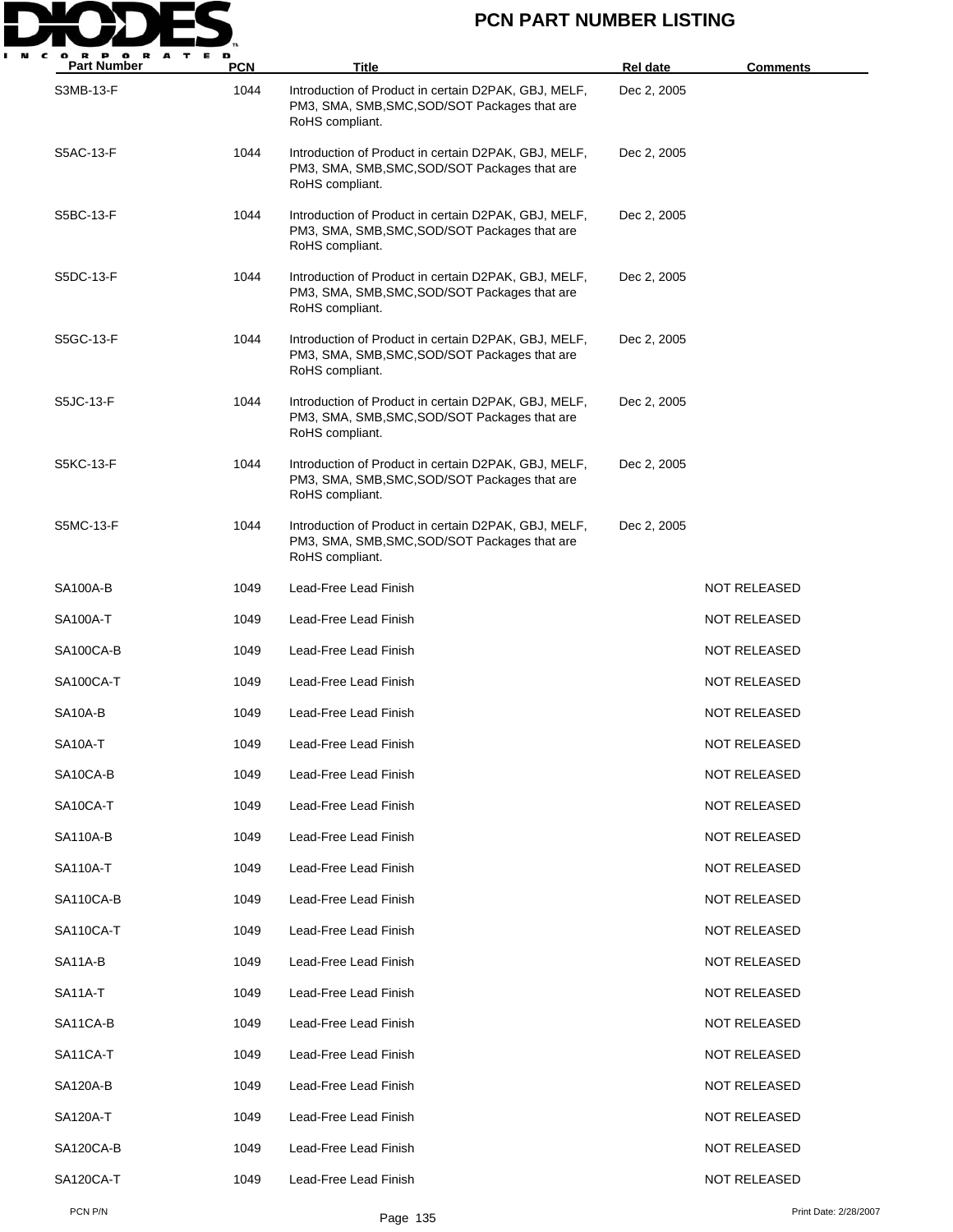

| <b>Part Number</b>    | <b>PCN</b> | <b>Title</b>          | Rel date | <b>Comments</b>     |
|-----------------------|------------|-----------------------|----------|---------------------|
| SA12A-B               | 1049       | Lead-Free Lead Finish |          | <b>NOT RELEASED</b> |
| <b>SA12A-T</b>        | 1049       | Lead-Free Lead Finish |          | <b>NOT RELEASED</b> |
| SA12CA-A              | 1049       | Lead-Free Lead Finish |          | <b>NOT RELEASED</b> |
| SA12CA-B              | 1049       | Lead-Free Lead Finish |          | <b>NOT RELEASED</b> |
| SA12CA-T              | 1049       | Lead-Free Lead Finish |          | <b>NOT RELEASED</b> |
| <b>SA130A-B</b>       | 1049       | Lead-Free Lead Finish |          | <b>NOT RELEASED</b> |
| SA130A-T              | 1049       | Lead-Free Lead Finish |          | <b>NOT RELEASED</b> |
| SA130CA-B             | 1049       | Lead-Free Lead Finish |          | <b>NOT RELEASED</b> |
| SA130CA-T             | 1049       | Lead-Free Lead Finish |          | <b>NOT RELEASED</b> |
| SA <sub>13</sub> A-B  | 1049       | Lead-Free Lead Finish |          | <b>NOT RELEASED</b> |
| SA <sub>13</sub> A-T  | 1049       | Lead-Free Lead Finish |          | <b>NOT RELEASED</b> |
| SA13CA-B              | 1049       | Lead-Free Lead Finish |          | <b>NOT RELEASED</b> |
| SA <sub>13</sub> CA-T | 1049       | Lead-Free Lead Finish |          | <b>NOT RELEASED</b> |
| SA14A-A               | 1049       | Lead-Free Lead Finish |          | <b>NOT RELEASED</b> |
| SA14A-B               | 1049       | Lead-Free Lead Finish |          | <b>NOT RELEASED</b> |
| SA14A-T               | 1049       | Lead-Free Lead Finish |          | <b>NOT RELEASED</b> |
| SA14AT-01L            | 1049       | Lead-Free Lead Finish |          | <b>NOT RELEASED</b> |
| SA14CA-B              | 1049       | Lead-Free Lead Finish |          | <b>NOT RELEASED</b> |
| SA14CA-T              | 1049       | Lead-Free Lead Finish |          | <b>NOT RELEASED</b> |
| <b>SA150A-B</b>       | 1049       | Lead-Free Lead Finish |          | <b>NOT RELEASED</b> |
| <b>SA150A-T</b>       | 1049       | Lead-Free Lead Finish |          | <b>NOT RELEASED</b> |
| SA150CA-B             | 1049       | Lead-Free Lead Finish |          | <b>NOT RELEASED</b> |
| SA150CA-T             | 1049       | Lead-Free Lead Finish |          | <b>NOT RELEASED</b> |
| SA15A-B               | 1049       | Lead-Free Lead Finish |          | <b>NOT RELEASED</b> |
| <b>SA15A-T</b>        | 1049       | Lead-Free Lead Finish |          | <b>NOT RELEASED</b> |
| SA15CA-A              | 1049       | Lead-Free Lead Finish |          | <b>NOT RELEASED</b> |
| SA15CA-B              | 1049       | Lead-Free Lead Finish |          | <b>NOT RELEASED</b> |
| SA15CA-T              | 1049       | Lead-Free Lead Finish |          | <b>NOT RELEASED</b> |
| SA160A-B              | 1049       | Lead-Free Lead Finish |          | <b>NOT RELEASED</b> |
| SA160A-T              | 1049       | Lead-Free Lead Finish |          | <b>NOT RELEASED</b> |
| SA160CA-B             | 1049       | Lead-Free Lead Finish |          | <b>NOT RELEASED</b> |
| SA160CA-T             | 1049       | Lead-Free Lead Finish |          | <b>NOT RELEASED</b> |
| SA <sub>16</sub> A-B  | 1049       | Lead-Free Lead Finish |          | <b>NOT RELEASED</b> |
| SA <sub>16</sub> A-T  | 1049       | Lead-Free Lead Finish |          | <b>NOT RELEASED</b> |
| SA16CA-B              | 1049       | Lead-Free Lead Finish |          | <b>NOT RELEASED</b> |
| SA16CA-T              | 1049       | Lead-Free Lead Finish |          | <b>NOT RELEASED</b> |
|                       |            |                       |          |                     |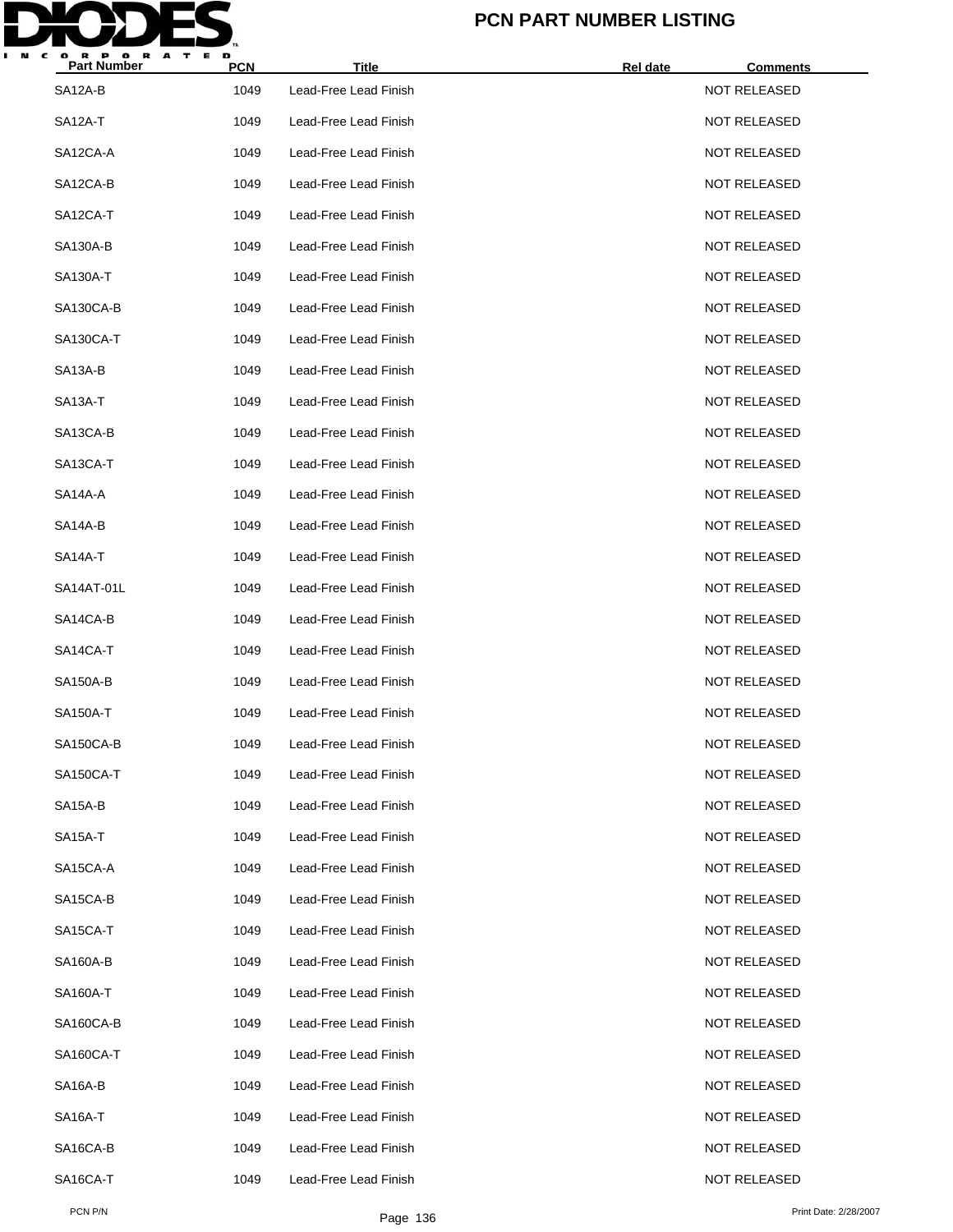

| <b>Part Number</b> | <b>PCN</b> | <b>Title</b>          | Rel date | <b>Comments</b>     |  |
|--------------------|------------|-----------------------|----------|---------------------|--|
| <b>SA170A-B</b>    | 1049       | Lead-Free Lead Finish |          | <b>NOT RELEASED</b> |  |
| <b>SA170A-T</b>    | 1049       | Lead-Free Lead Finish |          | <b>NOT RELEASED</b> |  |
| SA170CA-B          | 1049       | Lead-Free Lead Finish |          | <b>NOT RELEASED</b> |  |
| SA170CA-T          | 1049       | Lead-Free Lead Finish |          | <b>NOT RELEASED</b> |  |
| SA17A-B            | 1049       | Lead-Free Lead Finish |          | <b>NOT RELEASED</b> |  |
| SA17A-T            | 1049       | Lead-Free Lead Finish |          | <b>NOT RELEASED</b> |  |
| SA17CA-B           | 1049       | Lead-Free Lead Finish |          | <b>NOT RELEASED</b> |  |
| SA17CA-T           | 1049       | Lead-Free Lead Finish |          | <b>NOT RELEASED</b> |  |
| SA18A-B            | 1049       | Lead-Free Lead Finish |          | <b>NOT RELEASED</b> |  |
| SA18A-T            | 1049       | Lead-Free Lead Finish |          | <b>NOT RELEASED</b> |  |
| SA18CA-B           | 1049       | Lead-Free Lead Finish |          | <b>NOT RELEASED</b> |  |
| SA18CA-T           | 1049       | Lead-Free Lead Finish |          | <b>NOT RELEASED</b> |  |
| SA20A-B            | 1049       | Lead-Free Lead Finish |          | <b>NOT RELEASED</b> |  |
| SA20A-T            | 1049       | Lead-Free Lead Finish |          | <b>NOT RELEASED</b> |  |
| SA20CA-B           | 1049       | Lead-Free Lead Finish |          | <b>NOT RELEASED</b> |  |
| SA20CA-T           | 1049       | Lead-Free Lead Finish |          | <b>NOT RELEASED</b> |  |
| SA22A-B            | 1049       | Lead-Free Lead Finish |          | <b>NOT RELEASED</b> |  |
| SA22A-T            | 1049       | Lead-Free Lead Finish |          | <b>NOT RELEASED</b> |  |
| SA22CA-B           | 1049       | Lead-Free Lead Finish |          | <b>NOT RELEASED</b> |  |
| SA22CA-T           | 1049       | Lead-Free Lead Finish |          | <b>NOT RELEASED</b> |  |
| SA24A-B            | 1049       | Lead-Free Lead Finish |          | <b>NOT RELEASED</b> |  |
| SA24A-T            | 1049       | Lead-Free Lead Finish |          | <b>NOT RELEASED</b> |  |
| SA24CA-B           | 1049       | Lead-Free Lead Finish |          | <b>NOT RELEASED</b> |  |
| SA24CA-T           | 1049       | Lead-Free Lead Finish |          | <b>NOT RELEASED</b> |  |
| SA26A-B            | 1049       | Lead-Free Lead Finish |          | <b>NOT RELEASED</b> |  |
| SA26A-T            | 1049       | Lead-Free Lead Finish |          | <b>NOT RELEASED</b> |  |
| SA26CA-B           | 1049       | Lead-Free Lead Finish |          | <b>NOT RELEASED</b> |  |
| SA26CA-T           | 1049       | Lead-Free Lead Finish |          | <b>NOT RELEASED</b> |  |
| SA28A-B            | 1049       | Lead-Free Lead Finish |          | <b>NOT RELEASED</b> |  |
| SA28A-T            | 1049       | Lead-Free Lead Finish |          | <b>NOT RELEASED</b> |  |
| SA28CA-B           | 1049       | Lead-Free Lead Finish |          | <b>NOT RELEASED</b> |  |
| SA28CA-T           | 1049       | Lead-Free Lead Finish |          | <b>NOT RELEASED</b> |  |
| SA30A-B            | 1049       | Lead-Free Lead Finish |          | <b>NOT RELEASED</b> |  |
| SA30A-T            | 1049       | Lead-Free Lead Finish |          | <b>NOT RELEASED</b> |  |
| SA30CA-B           | 1049       | Lead-Free Lead Finish |          | <b>NOT RELEASED</b> |  |
| SA30CA-T           | 1049       | Lead-Free Lead Finish |          | <b>NOT RELEASED</b> |  |
|                    |            |                       |          |                     |  |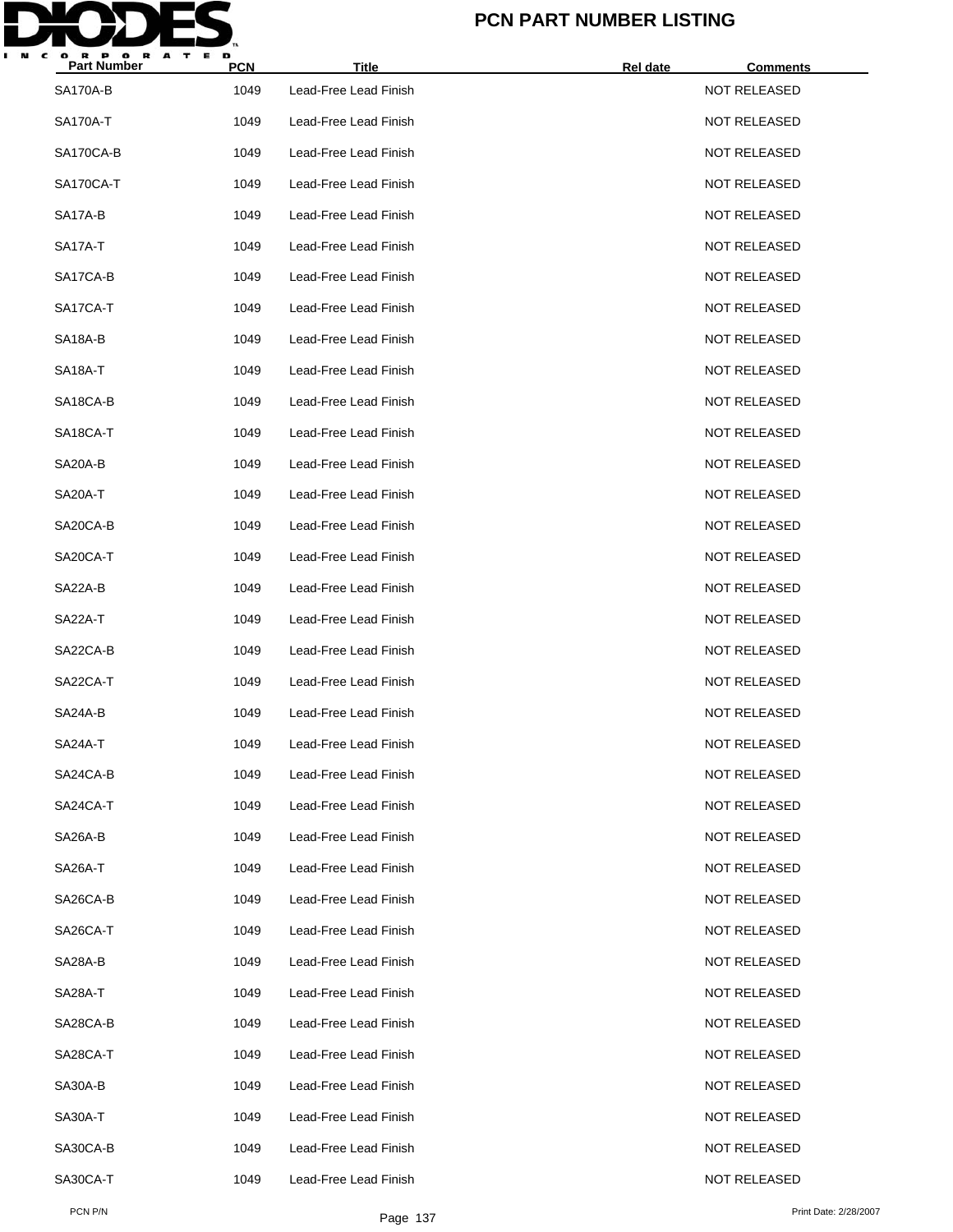

| <b>Part Number</b> | <b>PCN</b> | <b>Title</b>          | Rel date<br><b>Comments</b> |  |
|--------------------|------------|-----------------------|-----------------------------|--|
| SA33A-B            | 1049       | Lead-Free Lead Finish | <b>NOT RELEASED</b>         |  |
| SA33A-T            | 1049       | Lead-Free Lead Finish | <b>NOT RELEASED</b>         |  |
| SA33CA-B           | 1049       | Lead-Free Lead Finish | <b>NOT RELEASED</b>         |  |
| SA33CA-T           | 1049       | Lead-Free Lead Finish | <b>NOT RELEASED</b>         |  |
| SA36A-B            | 1049       | Lead-Free Lead Finish | <b>NOT RELEASED</b>         |  |
| SA36A-T            | 1049       | Lead-Free Lead Finish | <b>NOT RELEASED</b>         |  |
| SA36CA-B           | 1049       | Lead-Free Lead Finish | <b>NOT RELEASED</b>         |  |
| SA36CA-T           | 1049       | Lead-Free Lead Finish | <b>NOT RELEASED</b>         |  |
| SA40A-B            | 1049       | Lead-Free Lead Finish | <b>NOT RELEASED</b>         |  |
| SA40A-T            | 1049       | Lead-Free Lead Finish | <b>NOT RELEASED</b>         |  |
| SA40CA-B           | 1049       | Lead-Free Lead Finish | <b>NOT RELEASED</b>         |  |
| SA40CA-T           | 1049       | Lead-Free Lead Finish | <b>NOT RELEASED</b>         |  |
| SA43A-B            | 1049       | Lead-Free Lead Finish | <b>NOT RELEASED</b>         |  |
| SA43A-T            | 1049       | Lead-Free Lead Finish | <b>NOT RELEASED</b>         |  |
| SA43CA-B           | 1049       | Lead-Free Lead Finish | <b>NOT RELEASED</b>         |  |
| SA43CA-T           | 1049       | Lead-Free Lead Finish | <b>NOT RELEASED</b>         |  |
| SA45A-B            | 1049       | Lead-Free Lead Finish | <b>NOT RELEASED</b>         |  |
| SA45A-T            | 1049       | Lead-Free Lead Finish | <b>NOT RELEASED</b>         |  |
| SA45CA-B           | 1049       | Lead-Free Lead Finish | <b>NOT RELEASED</b>         |  |
| SA45CA-T           | 1049       | Lead-Free Lead Finish | <b>NOT RELEASED</b>         |  |
| SA48A-B            | 1049       | Lead-Free Lead Finish | <b>NOT RELEASED</b>         |  |
| SA48A-T            | 1049       | Lead-Free Lead Finish | <b>NOT RELEASED</b>         |  |
| SA48CA-B           | 1049       | Lead-Free Lead Finish | <b>NOT RELEASED</b>         |  |
| SA48CA-T           | 1049       | Lead-Free Lead Finish | <b>NOT RELEASED</b>         |  |
| SA51A-B            | 1049       | Lead-Free Lead Finish | <b>NOT RELEASED</b>         |  |
| SA51A-T            | 1049       | Lead-Free Lead Finish | <b>NOT RELEASED</b>         |  |
| SA51CA-B           | 1049       | Lead-Free Lead Finish | <b>NOT RELEASED</b>         |  |
| SA51CA-T           | 1049       | Lead-Free Lead Finish | <b>NOT RELEASED</b>         |  |
| SA54A-B            | 1049       | Lead-Free Lead Finish | <b>NOT RELEASED</b>         |  |
| SA54A-T            | 1049       | Lead-Free Lead Finish | <b>NOT RELEASED</b>         |  |
| SA54CA-B           | 1049       | Lead-Free Lead Finish | <b>NOT RELEASED</b>         |  |
| SA54CA-T           | 1049       | Lead-Free Lead Finish | <b>NOT RELEASED</b>         |  |
| SA58A-B            | 1049       | Lead-Free Lead Finish | <b>NOT RELEASED</b>         |  |
| SA58A-T            | 1049       | Lead-Free Lead Finish | <b>NOT RELEASED</b>         |  |
| SA58CA-B           | 1049       | Lead-Free Lead Finish | <b>NOT RELEASED</b>         |  |
| SA58CA-T           | 1049       | Lead-Free Lead Finish | <b>NOT RELEASED</b>         |  |
|                    |            |                       |                             |  |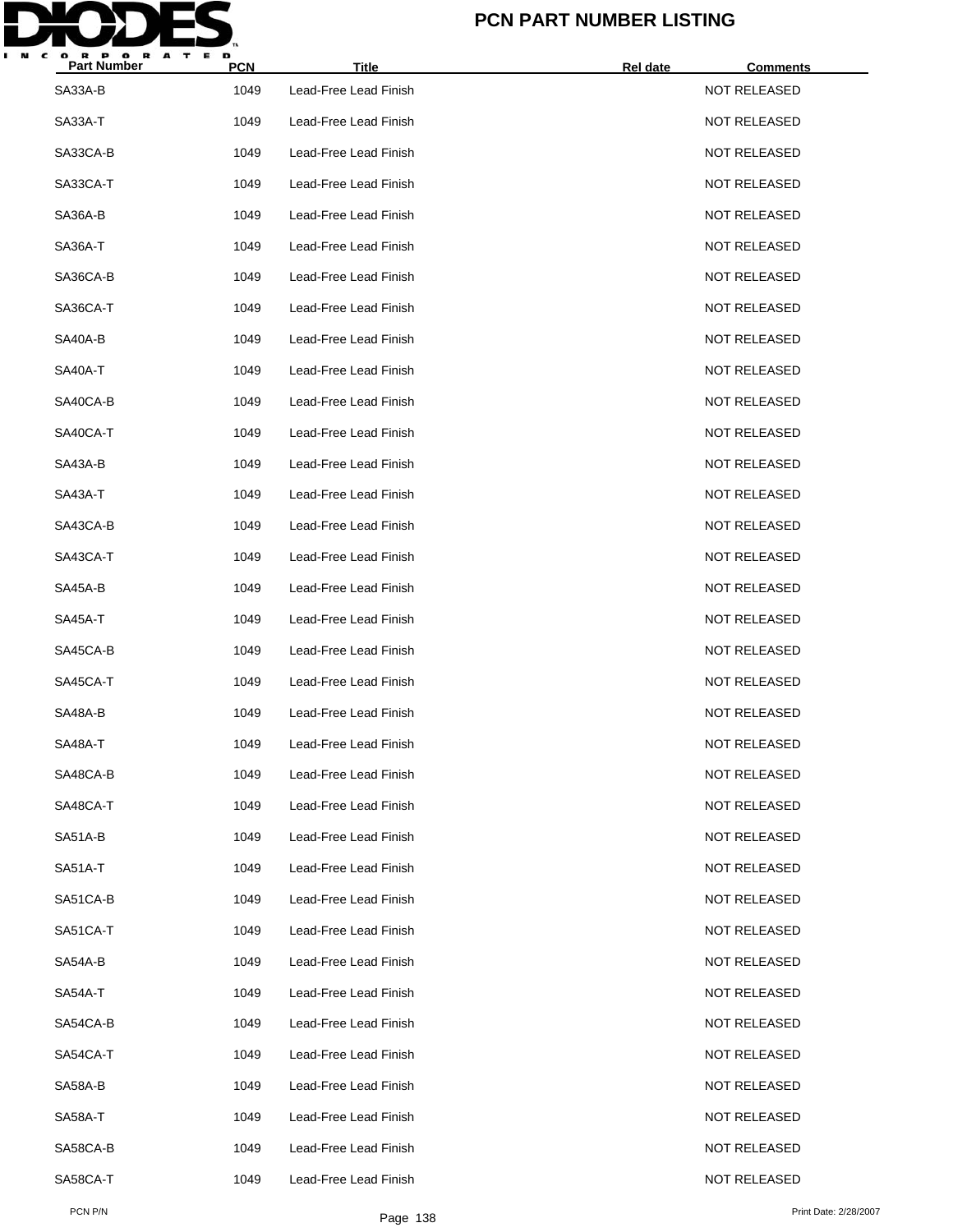

| <b>Part Number</b> | <b>PCN</b> | <b>Title</b>          | Rel date<br><b>Comments</b> |  |
|--------------------|------------|-----------------------|-----------------------------|--|
| SA5V0-T            | 1049       | Lead-Free Lead Finish | <b>NOT RELEASED</b>         |  |
| SA5V0-T-F          | 1049       | Lead-Free Lead Finish | <b>NOT RELEASED</b>         |  |
| SA5V0A-A           | 1049       | Lead-Free Lead Finish | <b>NOT RELEASED</b>         |  |
| SA5V0A-B           | 1049       | Lead-Free Lead Finish | <b>NOT RELEASED</b>         |  |
| SA5V0A-T           | 1049       | Lead-Free Lead Finish | <b>NOT RELEASED</b>         |  |
| SA5V0CA-A          | 1049       | Lead-Free Lead Finish | <b>NOT RELEASED</b>         |  |
| SA5V0CA-B          | 1049       | Lead-Free Lead Finish | <b>NOT RELEASED</b>         |  |
| SA5V0CA-T          | 1049       | Lead-Free Lead Finish | <b>NOT RELEASED</b>         |  |
| SA60A-B            | 1049       | Lead-Free Lead Finish | <b>NOT RELEASED</b>         |  |
| SA60A-T            | 1049       | Lead-Free Lead Finish | <b>NOT RELEASED</b>         |  |
| SA60CA-B           | 1049       | Lead-Free Lead Finish | <b>NOT RELEASED</b>         |  |
| SA60CA-T           | 1049       | Lead-Free Lead Finish | <b>NOT RELEASED</b>         |  |
| SA64A-B            | 1049       | Lead-Free Lead Finish | <b>NOT RELEASED</b>         |  |
| SA64A-T            | 1049       | Lead-Free Lead Finish | <b>NOT RELEASED</b>         |  |
| SA64CA-B           | 1049       | Lead-Free Lead Finish | <b>NOT RELEASED</b>         |  |
| SA64CA-T           | 1049       | Lead-Free Lead Finish | <b>NOT RELEASED</b>         |  |
| SA6V0A-B           | 1049       | Lead-Free Lead Finish | <b>NOT RELEASED</b>         |  |
| SA6V0A-T           | 1049       | Lead-Free Lead Finish | <b>NOT RELEASED</b>         |  |
| SA6V0CA-B          | 1049       | Lead-Free Lead Finish | NOT RELEASED                |  |
| SA6V0CA-T          | 1049       | Lead-Free Lead Finish | <b>NOT RELEASED</b>         |  |
| SA6V5-T            | 1049       | Lead-Free Lead Finish | <b>NOT RELEASED</b>         |  |
| SA6V5A-B           | 1049       | Lead-Free Lead Finish | <b>NOT RELEASED</b>         |  |
| SA6V5A-T           | 1049       | Lead-Free Lead Finish | <b>NOT RELEASED</b>         |  |
| SA6V5CA-B          | 1049       | Lead-Free Lead Finish | <b>NOT RELEASED</b>         |  |
| SA6V5CA-T          | 1049       | Lead-Free Lead Finish | <b>NOT RELEASED</b>         |  |
| SA70A-B            | 1049       | Lead-Free Lead Finish | <b>NOT RELEASED</b>         |  |
| SA70A-T            | 1049       | Lead-Free Lead Finish | <b>NOT RELEASED</b>         |  |
| SA70CA-B           | 1049       | Lead-Free Lead Finish | <b>NOT RELEASED</b>         |  |
| SA70CA-T           | 1049       | Lead-Free Lead Finish | NOT RELEASED                |  |
| SA75A-A            | 1049       | Lead-Free Lead Finish | <b>NOT RELEASED</b>         |  |
| SA75A-B            | 1049       | Lead-Free Lead Finish | <b>NOT RELEASED</b>         |  |
| SA75A-T            | 1049       | Lead-Free Lead Finish | NOT RELEASED                |  |
| SA75CA-B           | 1049       | Lead-Free Lead Finish | <b>NOT RELEASED</b>         |  |
| SA75CA-T           | 1049       | Lead-Free Lead Finish | NOT RELEASED                |  |
| SA78A-B            | 1049       | Lead-Free Lead Finish | NOT RELEASED                |  |
| SA78A-T            | 1049       | Lead-Free Lead Finish | <b>NOT RELEASED</b>         |  |
|                    |            |                       |                             |  |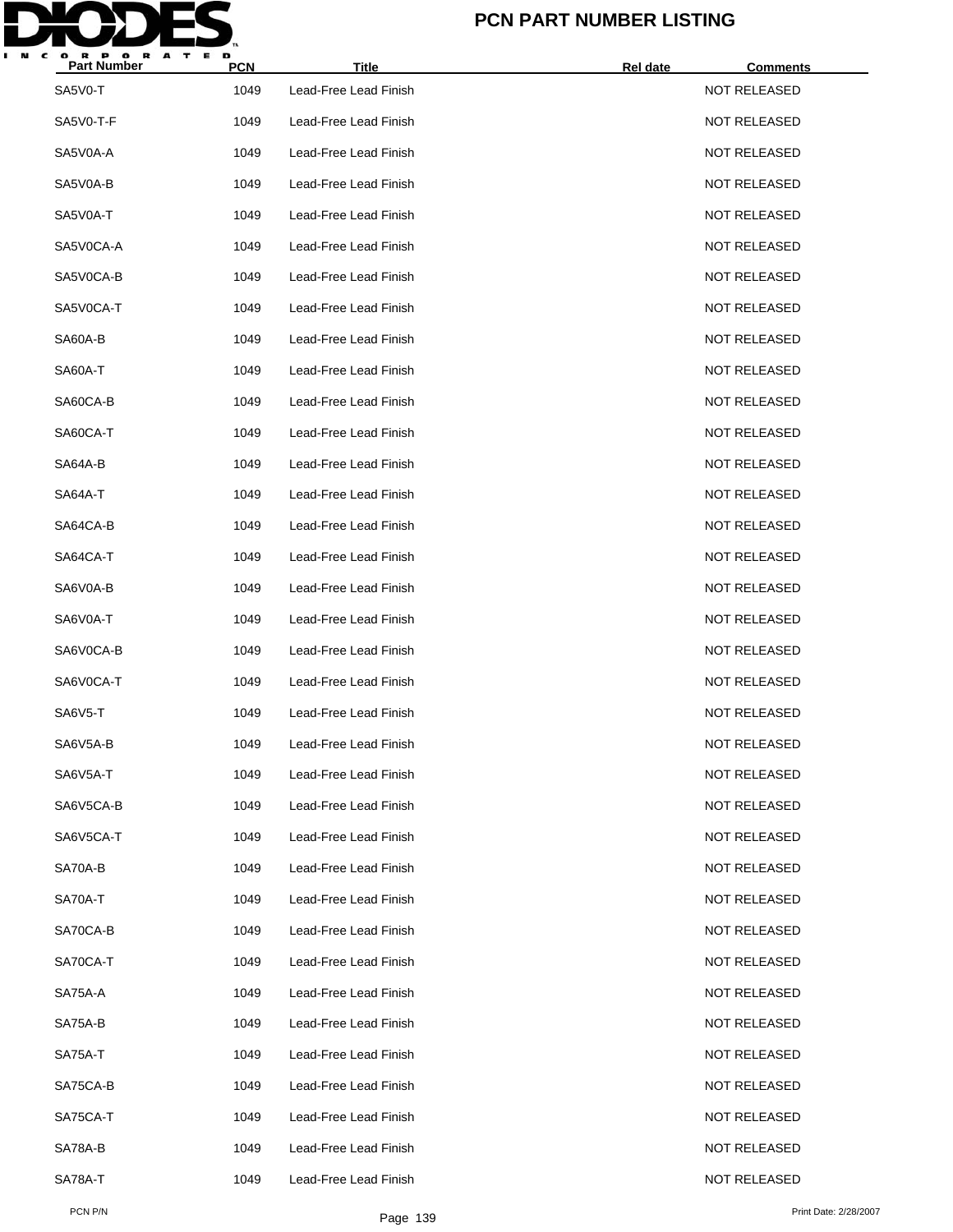

| <b>Part Number</b> | <b>PCN</b> | <b>Title</b>                                                                                                             | Rel date    | <u>Comments</u>     |
|--------------------|------------|--------------------------------------------------------------------------------------------------------------------------|-------------|---------------------|
| SA78CA-B           | 1049       | Lead-Free Lead Finish                                                                                                    |             | <b>NOT RELEASED</b> |
| SA78CA-T           | 1049       | Lead-Free Lead Finish                                                                                                    |             | <b>NOT RELEASED</b> |
| SA7V0A-B           | 1049       | Lead-Free Lead Finish                                                                                                    |             | <b>NOT RELEASED</b> |
| SA7V0A-T           | 1049       | Lead-Free Lead Finish                                                                                                    |             | <b>NOT RELEASED</b> |
| SA7V0CA-B          | 1049       | Lead-Free Lead Finish                                                                                                    |             | <b>NOT RELEASED</b> |
| SA7V0CA-T          | 1049       | Lead-Free Lead Finish                                                                                                    |             | <b>NOT RELEASED</b> |
| SA7V5A-B           | 1049       | Lead-Free Lead Finish                                                                                                    |             | <b>NOT RELEASED</b> |
| SA7V5A-T           | 1049       | Lead-Free Lead Finish                                                                                                    |             | <b>NOT RELEASED</b> |
| SA7V5CA-B          | 1049       | Lead-Free Lead Finish                                                                                                    |             | <b>NOT RELEASED</b> |
| SA7V5CA-T          | 1049       | Lead-Free Lead Finish                                                                                                    |             | <b>NOT RELEASED</b> |
| SA85A-B            | 1049       | Lead-Free Lead Finish                                                                                                    |             | <b>NOT RELEASED</b> |
| SA85A-T            | 1049       | Lead-Free Lead Finish                                                                                                    |             | <b>NOT RELEASED</b> |
| SA85CA-B           | 1049       | Lead-Free Lead Finish                                                                                                    |             | <b>NOT RELEASED</b> |
| SA85CA-T           | 1049       | Lead-Free Lead Finish                                                                                                    |             | <b>NOT RELEASED</b> |
| SA8V0A-B           | 1049       | Lead-Free Lead Finish                                                                                                    |             | <b>NOT RELEASED</b> |
| SA8V0A-T           | 1049       | Lead-Free Lead Finish                                                                                                    |             | <b>NOT RELEASED</b> |
| SA8V0CA-B          | 1049       | Lead-Free Lead Finish                                                                                                    |             | <b>NOT RELEASED</b> |
| SA8V0CA-T          | 1049       | Lead-Free Lead Finish                                                                                                    |             | <b>NOT RELEASED</b> |
| SA8V5A-B           | 1049       | Lead-Free Lead Finish                                                                                                    |             | <b>NOT RELEASED</b> |
| SA8V5A-T           | 1049       | Lead-Free Lead Finish                                                                                                    |             | <b>NOT RELEASED</b> |
| SA8V5CA-B          | 1049       | Lead-Free Lead Finish                                                                                                    |             | <b>NOT RELEASED</b> |
| SA8V5CA-T          | 1049       | Lead-Free Lead Finish                                                                                                    |             | <b>NOT RELEASED</b> |
| SA90A-B            | 1049       | Lead-Free Lead Finish                                                                                                    |             | NOT RELEASED        |
| SA90A-T            | 1049       | Lead-Free Lead Finish                                                                                                    |             | <b>NOT RELEASED</b> |
| SA90CA-B           | 1049       | Lead-Free Lead Finish                                                                                                    |             | <b>NOT RELEASED</b> |
| SA90CA-T           | 1049       | Lead-Free Lead Finish                                                                                                    |             | NOT RELEASED        |
| SA9V0A-B           | 1049       | Lead-Free Lead Finish                                                                                                    |             | <b>NOT RELEASED</b> |
| SA9V0A-T           | 1049       | Lead-Free Lead Finish                                                                                                    |             | <b>NOT RELEASED</b> |
| SA9V0CA-B          | 1049       | Lead-Free Lead Finish                                                                                                    |             | NOT RELEASED        |
| SA9V0CA-T          | 1049       | Lead-Free Lead Finish                                                                                                    |             | NOT RELEASED        |
| SBG1025L-T-F       | 1044       | Introduction of Product in certain D2PAK, GBJ, MELF,<br>PM3, SMA, SMB, SMC, SOD/SOT Packages that are<br>RoHS compliant. | Dec 2, 2005 |                     |
| SBG1030CT-T-F      | 1044       | Introduction of Product in certain D2PAK, GBJ, MELF,<br>PM3, SMA, SMB, SMC, SOD/SOT Packages that are<br>RoHS compliant. | Dec 2, 2005 |                     |
| SBG1030L-T-F       | 1044       | Introduction of Product in certain D2PAK, GBJ, MELF,<br>PM3, SMA, SMB, SMC, SOD/SOT Packages that are<br>RoHS compliant. | Dec 2, 2005 |                     |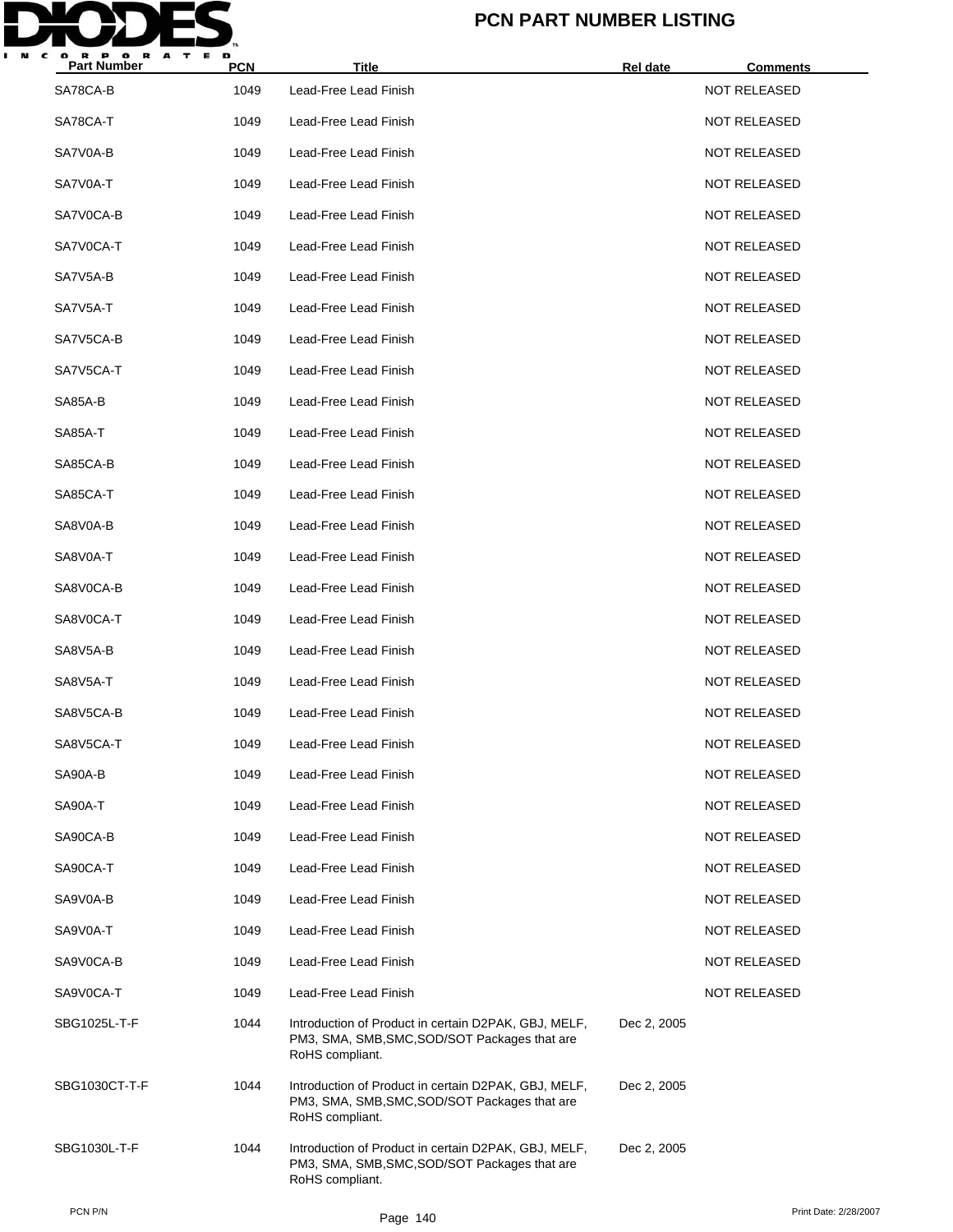

| <b>Part Number</b> | <b>PCN</b> | Title                                                                                                                    | <b>Rel date</b> | <b>Comments</b>       |
|--------------------|------------|--------------------------------------------------------------------------------------------------------------------------|-----------------|-----------------------|
| SBG1035CT-T-F      | 1044       | Introduction of Product in certain D2PAK, GBJ, MELF,<br>PM3, SMA, SMB, SMC, SOD/SOT Packages that are<br>RoHS compliant. | Dec 2, 2005     |                       |
| SBG1040CT-T-F      | 1044       | Introduction of Product in certain D2PAK, GBJ, MELF,<br>PM3, SMA, SMB, SMC, SOD/SOT Packages that are<br>RoHS compliant. | Dec 2, 2005     |                       |
| SBG1045CT-T-F      | 1044       | Introduction of Product in certain D2PAK, GBJ, MELF,<br>PM3, SMA, SMB, SMC, SOD/SOT Packages that are<br>RoHS compliant. | Dec 2, 2005     |                       |
| SBG1630CT-T-F      | 1044       | Introduction of Product in certain D2PAK, GBJ, MELF,<br>PM3, SMA, SMB, SMC, SOD/SOT Packages that are<br>RoHS compliant. | Dec 2, 2005     |                       |
| SBG1635CT-T-F      | 1044       | Introduction of Product in certain D2PAK, GBJ, MELF,<br>PM3, SMA, SMB, SMC, SOD/SOT Packages that are<br>RoHS compliant. | Dec 2, 2005     |                       |
| SBG1640CT-T-F      | 1044       | Introduction of Product in certain D2PAK, GBJ, MELF,<br>PM3, SMA, SMB, SMC, SOD/SOT Packages that are<br>RoHS compliant. | Dec 2, 2005     |                       |
| SBG1645CT-T-F      | 1044       | Introduction of Product in certain D2PAK, GBJ, MELF,<br>PM3, SMA, SMB, SMC, SOD/SOT Packages that are<br>RoHS compliant. | Dec 2, 2005     |                       |
| SBG2030CT-T-F      | 1044       | Introduction of Product in certain D2PAK, GBJ, MELF,<br>PM3, SMA, SMB, SMC, SOD/SOT Packages that are<br>RoHS compliant. | Dec 2, 2005     |                       |
| SBG2035CT-T-F      | 1044       | Introduction of Product in certain D2PAK, GBJ, MELF,<br>PM3, SMA, SMB, SMC, SOD/SOT Packages that are<br>RoHS compliant. | Dec 2, 2005     |                       |
| SBG2040CT-T-F      | 1044       | Introduction of Product in certain D2PAK, GBJ, MELF,<br>PM3, SMA, SMB, SMC, SOD/SOT Packages that are<br>RoHS compliant. | Dec 2, 2005     |                       |
| SBG2045CT-T-F      | 1044       | Introduction of Product in certain D2PAK, GBJ, MELF,<br>PM3, SMA, SMB, SMC, SOD/SOT Packages that are<br>RoHS compliant. | Dec 2, 2005     |                       |
| SBG3030CT-T-F      | 1044       | Introduction of Product in certain D2PAK, GBJ, MELF,<br>PM3, SMA, SMB, SMC, SOD/SOT Packages that are<br>RoHS compliant. | Dec 2, 2005     |                       |
| SBG3040CT-T-F      | 1044       | Introduction of Product in certain D2PAK, GBJ, MELF,<br>PM3, SMA, SMB, SMC, SOD/SOT Packages that are<br>RoHS compliant. | Dec 2, 2005     |                       |
| SBG3045CT-T-F      | 1044       | Introduction of Product in certain D2PAK, GBJ, MELF,<br>PM3, SMA, SMB, SMC, SOD/SOT Packages that are<br>RoHS compliant. | Dec 2, 2005     |                       |
| SBG3050CT-T-F      | 1044       | Introduction of Product in certain D2PAK, GBJ, MELF,<br>PM3, SMA, SMB, SMC, SOD/SOT Packages that are<br>RoHS compliant. | Dec 2, 2005     |                       |
| SBG3060CT-T-F      | 1044       | Introduction of Product in certain D2PAK, GBJ, MELF,<br>PM3, SMA, SMB, SMC, SOD/SOT Packages that are<br>RoHS compliant. | Dec 2, 2005     |                       |
| <b>SBL1025L</b>    | 1046       | TO-220 Laser Marking                                                                                                     | Jul 24, 2006    |                       |
| <b>SBL1025L</b>    | 1049       | Lead-Free Lead Finish                                                                                                    |                 | <b>NOT RELEASED</b>   |
| <b>SBL1030</b>     | 1046       | TO-220 Laser Marking                                                                                                     | Jul 24, 2006    |                       |
| <b>SBL1030</b>     | 1049       | Lead-Free Lead Finish                                                                                                    |                 | NOT RELEASED          |
| PCN P/N            |            | Page 141                                                                                                                 |                 | Print Date: 2/28/2007 |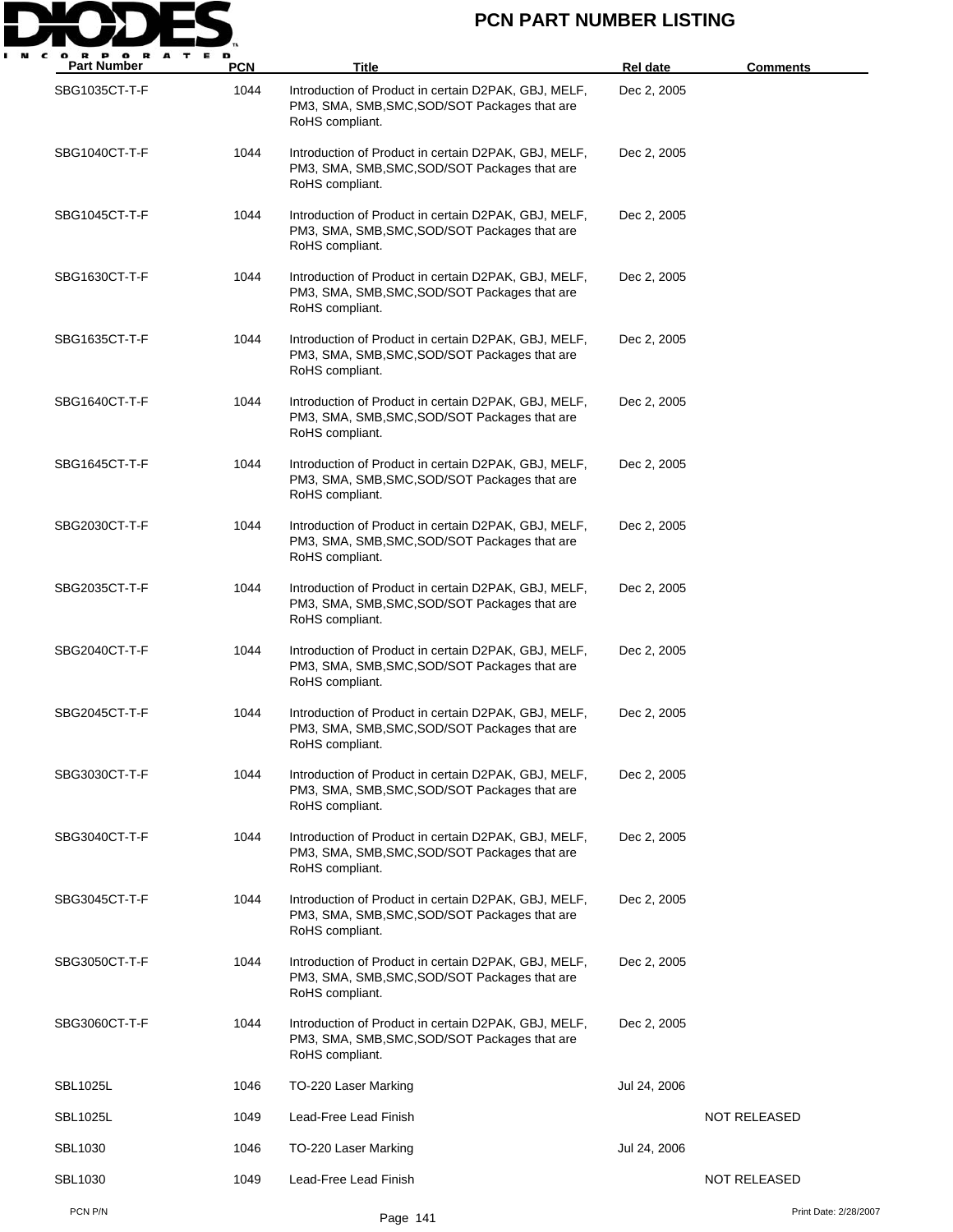

| <b>Part Number</b> | <b>PCN</b> | <b>Title</b>          | Rel date     | <b>Comments</b>     |
|--------------------|------------|-----------------------|--------------|---------------------|
| <b>SBL1030CT</b>   | 1046       | TO-220 Laser Marking  | Jul 24, 2006 |                     |
| <b>SBL1030CT</b>   | 1049       | Lead-Free Lead Finish |              | <b>NOT RELEASED</b> |
| <b>SBL1030L</b>    | 1046       | TO-220 Laser Marking  | Jul 24, 2006 |                     |
| <b>SBL1030L</b>    | 1049       | Lead-Free Lead Finish |              | <b>NOT RELEASED</b> |
| SBL1035            | 1046       | TO-220 Laser Marking  | Jul 24, 2006 |                     |
| SBL1035            | 1049       | Lead-Free Lead Finish |              | <b>NOT RELEASED</b> |
| <b>SBL1035CT</b>   | 1046       | TO-220 Laser Marking  | Jul 24, 2006 |                     |
| <b>SBL1035CT</b>   | 1049       | Lead-Free Lead Finish |              | <b>NOT RELEASED</b> |
| <b>SBL1040</b>     | 1046       | TO-220 Laser Marking  | Jul 24, 2006 |                     |
| <b>SBL1040</b>     | 1049       | Lead-Free Lead Finish |              | NOT RELEASED        |
| <b>SBL1040CT</b>   | 1046       | TO-220 Laser Marking  | Jul 24, 2006 |                     |
| <b>SBL1040CT</b>   | 1049       | Lead-Free Lead Finish |              | <b>NOT RELEASED</b> |
| SBL1040CT-02       | 1046       | TO-220 Laser Marking  | Jul 24, 2006 |                     |
| SBL1040CT-02       | 1049       | Lead-Free Lead Finish |              | <b>NOT RELEASED</b> |
| <b>SBL1045</b>     | 1046       | TO-220 Laser Marking  | Jul 24, 2006 |                     |
| SBL1045            | 1049       | Lead-Free Lead Finish |              | <b>NOT RELEASED</b> |
| <b>SBL1045CT</b>   | 1046       | TO-220 Laser Marking  | Jul 24, 2006 |                     |
| <b>SBL1045CT</b>   | 1049       | Lead-Free Lead Finish |              | <b>NOT RELEASED</b> |
| <b>SBL1050</b>     | 1046       | TO-220 Laser Marking  | Jul 24, 2006 |                     |
| <b>SBL1050</b>     | 1049       | Lead-Free Lead Finish |              | <b>NOT RELEASED</b> |
| <b>SBL1050CT</b>   | 1046       | TO-220 Laser Marking  | Jul 24, 2006 |                     |
| <b>SBL1050CT</b>   | 1049       | Lead-Free Lead Finish |              | <b>NOT RELEASED</b> |
| <b>SBL1060</b>     | 1046       | TO-220 Laser Marking  | Jul 24, 2006 |                     |
| <b>SBL1060</b>     | 1049       | Lead-Free Lead Finish |              | NOT RELEASED        |
| <b>SBL1060CT</b>   | 1046       | TO-220 Laser Marking  | Jul 24, 2006 |                     |
| <b>SBL1060CT</b>   | 1049       | Lead-Free Lead Finish |              | <b>NOT RELEASED</b> |
| SBL1630            | 1046       | TO-220 Laser Marking  | Jul 24, 2006 |                     |
| SBL1630            | 1049       | Lead-Free Lead Finish |              | NOT RELEASED        |
| <b>SBL1630CT</b>   | 1046       | TO-220 Laser Marking  | Jul 24, 2006 |                     |
| <b>SBL1630CT</b>   | 1049       | Lead-Free Lead Finish |              | NOT RELEASED        |
| SBL1630PT          | 1049       | Lead-Free Lead Finish |              | NOT RELEASED        |
| SBL1635            | 1046       | TO-220 Laser Marking  | Jul 24, 2006 |                     |
| SBL1635            | 1049       | Lead-Free Lead Finish |              | NOT RELEASED        |
| <b>SBL1635CT</b>   | 1046       | TO-220 Laser Marking  | Jul 24, 2006 |                     |
| <b>SBL1635CT</b>   | 1049       | Lead-Free Lead Finish |              | NOT RELEASED        |
| SBL1635PT          | 1049       | Lead-Free Lead Finish |              | NOT RELEASED        |
|                    |            |                       |              |                     |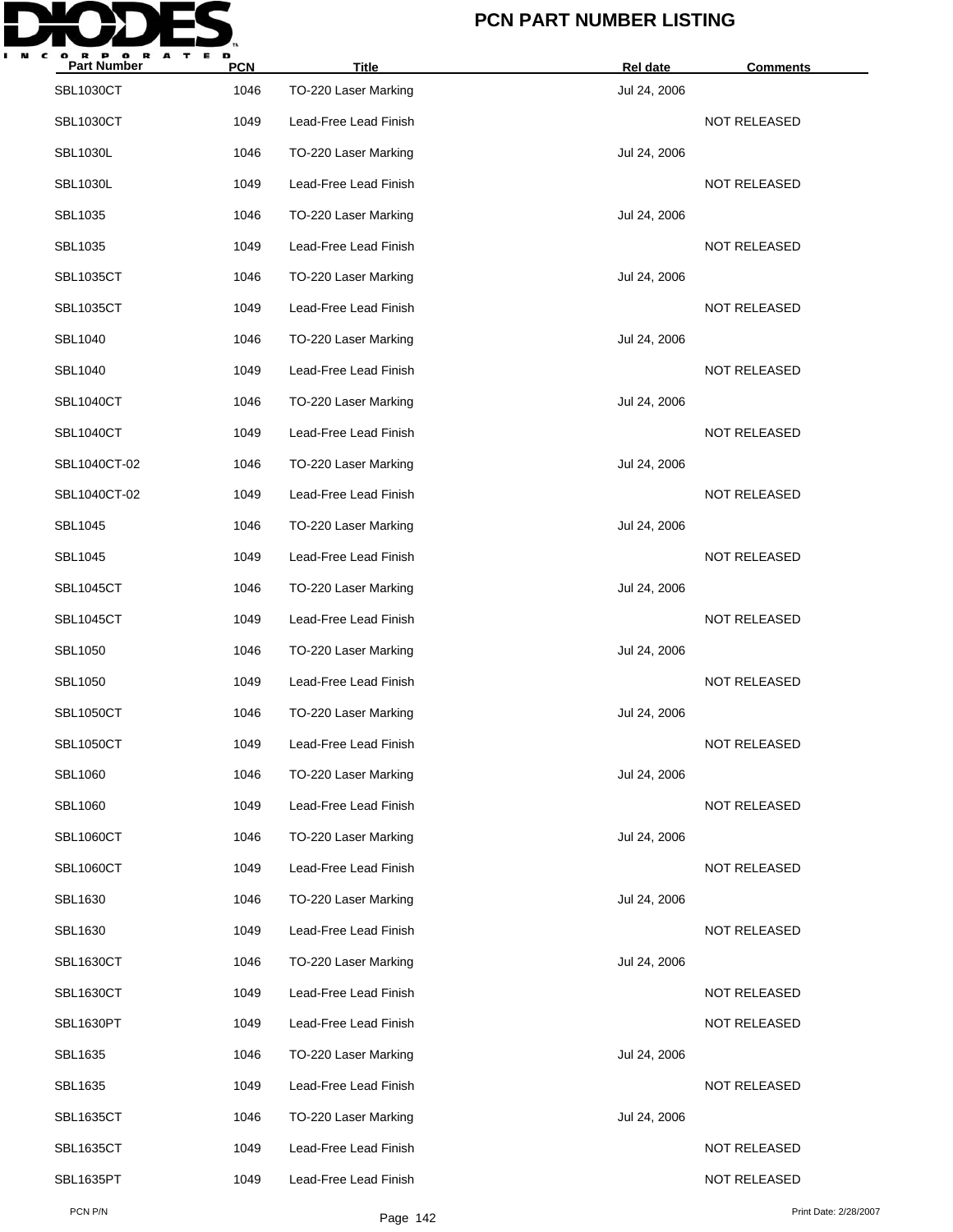

| <b>Part Number</b> | <b>PCN</b> | <b>Title</b>          | Rel date     | <b>Comments</b>     |
|--------------------|------------|-----------------------|--------------|---------------------|
| <b>SBL1640</b>     | 1046       | TO-220 Laser Marking  | Jul 24, 2006 |                     |
| <b>SBL1640</b>     | 1049       | Lead-Free Lead Finish |              | <b>NOT RELEASED</b> |
| <b>SBL1640CT</b>   | 1046       | TO-220 Laser Marking  | Jul 24, 2006 |                     |
| SBL1640CT          | 1049       | Lead-Free Lead Finish |              | NOT RELEASED        |
| SBL1640CT-02       | 1046       | TO-220 Laser Marking  | Jul 24, 2006 |                     |
| SBL1640CT-02       | 1049       | Lead-Free Lead Finish |              | <b>NOT RELEASED</b> |
| SBL1640PT          | 1049       | Lead-Free Lead Finish |              | <b>NOT RELEASED</b> |
| <b>SBL1645</b>     | 1046       | TO-220 Laser Marking  | Jul 24, 2006 |                     |
| <b>SBL1645</b>     | 1049       | Lead-Free Lead Finish |              | <b>NOT RELEASED</b> |
| <b>SBL1645CT</b>   | 1049       | Lead-Free Lead Finish |              | <b>NOT RELEASED</b> |
| SBL1645PT          | 1049       | Lead-Free Lead Finish |              | <b>NOT RELEASED</b> |
| <b>SBL1650</b>     | 1046       | TO-220 Laser Marking  | Jul 24, 2006 |                     |
| <b>SBL1650</b>     | 1049       | Lead-Free Lead Finish |              | <b>NOT RELEASED</b> |
| <b>SBL1650CT</b>   | 1046       | TO-220 Laser Marking  | Jul 24, 2006 |                     |
| <b>SBL1650CT</b>   | 1049       | Lead-Free Lead Finish |              | <b>NOT RELEASED</b> |
| SBL1650PT          | 1049       | Lead-Free Lead Finish |              | <b>NOT RELEASED</b> |
| <b>SBL1660</b>     | 1046       | TO-220 Laser Marking  | Jul 24, 2006 |                     |
| <b>SBL1660</b>     | 1049       | Lead-Free Lead Finish |              | <b>NOT RELEASED</b> |
| <b>SBL1660CT</b>   | 1046       | TO-220 Laser Marking  | Jul 24, 2006 |                     |
| <b>SBL1660CT</b>   | 1049       | Lead-Free Lead Finish |              | <b>NOT RELEASED</b> |
| SBL1660PT          | 1049       | Lead-Free Lead Finish |              | <b>NOT RELEASED</b> |
| <b>SBL2030CT</b>   | 1046       | TO-220 Laser Marking  | Jul 24, 2006 |                     |
| <b>SBL2030CT</b>   | 1049       | Lead-Free Lead Finish |              | NOT RELEASED        |
| SBL2030PT          | 1049       | Lead-Free Lead Finish |              | NOT RELEASED        |
| <b>SBL2035CT</b>   | 1046       | TO-220 Laser Marking  | Jul 24, 2006 |                     |
| <b>SBL2035CT</b>   | 1049       | Lead-Free Lead Finish |              | NOT RELEASED        |
| SBL2035PT          | 1049       | Lead-Free Lead Finish |              | NOT RELEASED        |
| <b>SBL2040CT</b>   | 1046       | TO-220 Laser Marking  | Jul 24, 2006 |                     |
| <b>SBL2040CT</b>   | 1049       | Lead-Free Lead Finish |              | NOT RELEASED        |
| SBL2040CT-02       | 1046       | TO-220 Laser Marking  | Jul 24, 2006 |                     |
| SBL2040CT-02       | 1049       | Lead-Free Lead Finish |              | <b>NOT RELEASED</b> |
| SBL2040PT          | 1049       | Lead-Free Lead Finish |              | NOT RELEASED        |
| SBL2045CT          | 1046       | TO-220 Laser Marking  | Jul 24, 2006 |                     |
| SBL2045CT          | 1049       | Lead-Free Lead Finish |              | <b>NOT RELEASED</b> |
| SBL2045PT          | 1049       | Lead-Free Lead Finish |              | NOT RELEASED        |
| <b>SBL2050CT</b>   | 1046       | TO-220 Laser Marking  | Jul 24, 2006 |                     |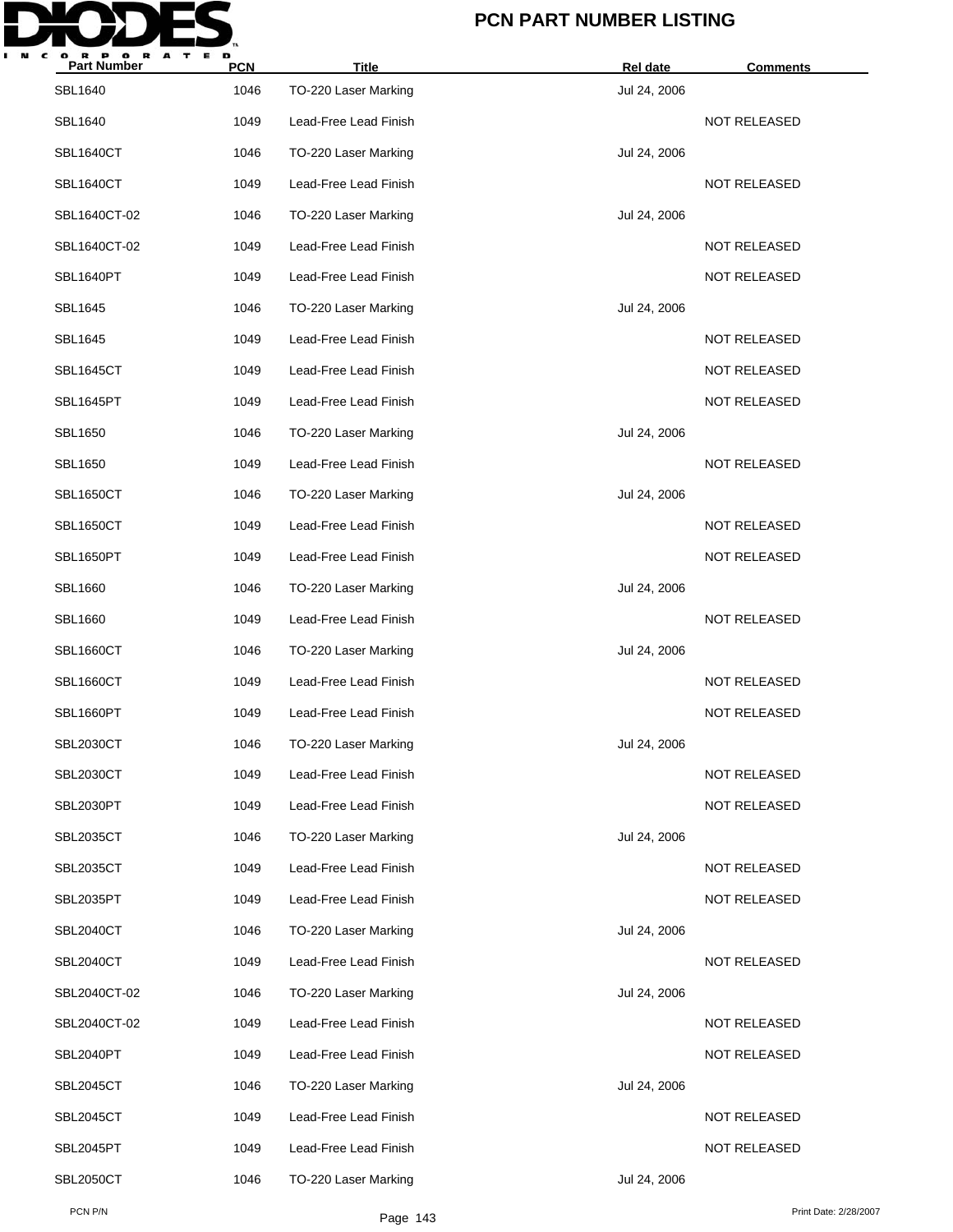

| <b>Part Number</b> | <b>PCN</b> | <b>Title</b>          | Rel date     | <b>Comments</b>     |
|--------------------|------------|-----------------------|--------------|---------------------|
| <b>SBL2050CT</b>   | 1049       | Lead-Free Lead Finish |              | NOT RELEASED        |
| SBL2050PT          | 1049       | Lead-Free Lead Finish |              | NOT RELEASED        |
| <b>SBL2060CT</b>   | 1046       | TO-220 Laser Marking  | Jul 24, 2006 |                     |
| SBL2060CT          | 1049       | Lead-Free Lead Finish |              | <b>NOT RELEASED</b> |
| SBL2060PT          | 1049       | Lead-Free Lead Finish |              | <b>NOT RELEASED</b> |
| <b>SBL3030CT</b>   | 1046       | TO-220 Laser Marking  | Jul 24, 2006 |                     |
| <b>SBL3030CT</b>   | 1049       | Lead-Free Lead Finish |              | NOT RELEASED        |
| SBL3030PT          | 1049       | Lead-Free Lead Finish |              | <b>NOT RELEASED</b> |
| <b>SBL3035PT</b>   | 1049       | Lead-Free Lead Finish |              | <b>NOT RELEASED</b> |
| <b>SBL3040CT</b>   | 1046       | TO-220 Laser Marking  | Jul 24, 2006 |                     |
| <b>SBL3040CT</b>   | 1049       | Lead-Free Lead Finish |              | <b>NOT RELEASED</b> |
| SBL3040PT          | 1049       | Lead-Free Lead Finish |              | <b>NOT RELEASED</b> |
| SBL3040PT-03       | 1049       | Lead-Free Lead Finish |              | <b>NOT RELEASED</b> |
| SBL3045CT          | 1046       | TO-220 Laser Marking  | Jul 24, 2006 |                     |
| <b>SBL3045CT</b>   | 1049       | Lead-Free Lead Finish |              | <b>NOT RELEASED</b> |
| SBL3045PT          | 1049       | Lead-Free Lead Finish |              | NOT RELEASED        |
| <b>SBL3050CT</b>   | 1046       | TO-220 Laser Marking  | Jul 24, 2006 |                     |
| <b>SBL3050CT</b>   | 1049       | Lead-Free Lead Finish |              | <b>NOT RELEASED</b> |
| SBL3050PT          | 1049       | Lead-Free Lead Finish |              | NOT RELEASED        |
| <b>SBL3060CT</b>   | 1046       | TO-220 Laser Marking  | Jul 24, 2006 |                     |
| <b>SBL3060CT</b>   | 1049       | Lead-Free Lead Finish |              | <b>NOT RELEASED</b> |
| SBL3060PT          | 1049       | Lead-Free Lead Finish |              | <b>NOT RELEASED</b> |
| SBL4030PT          | 1049       | Lead-Free Lead Finish |              | NOT RELEASED        |
| SBL4035PT          | 1049       | Lead-Free Lead Finish |              | <b>NOT RELEASED</b> |
| SBL4040PT          | 1049       | Lead-Free Lead Finish |              | NOT RELEASED        |
| SBL4045PT          | 1049       | Lead-Free Lead Finish |              | NOT RELEASED        |
| SBL4050PT          | 1049       | Lead-Free Lead Finish |              | NOT RELEASED        |
| SBL4060PT          | 1049       | Lead-Free Lead Finish |              | NOT RELEASED        |
| <b>SBL530</b>      | 1046       | TO-220 Laser Marking  | Jul 24, 2006 |                     |
| <b>SBL530</b>      | 1049       | Lead-Free Lead Finish |              | NOT RELEASED        |
| <b>SBL535</b>      | 1046       | TO-220 Laser Marking  | Jul 24, 2006 |                     |
| <b>SBL535</b>      | 1049       | Lead-Free Lead Finish |              | NOT RELEASED        |
| <b>SBL540</b>      | 1046       | TO-220 Laser Marking  | Jul 24, 2006 |                     |
| <b>SBL540</b>      | 1049       | Lead-Free Lead Finish |              | <b>NOT RELEASED</b> |
| <b>SBL545</b>      | 1046       | TO-220 Laser Marking  | Jul 24, 2006 |                     |
| <b>SBL545</b>      | 1049       | Lead-Free Lead Finish |              | NOT RELEASED        |
|                    |            |                       |              |                     |

PCN P/N Print Date: 2/28/2007<br>Page 144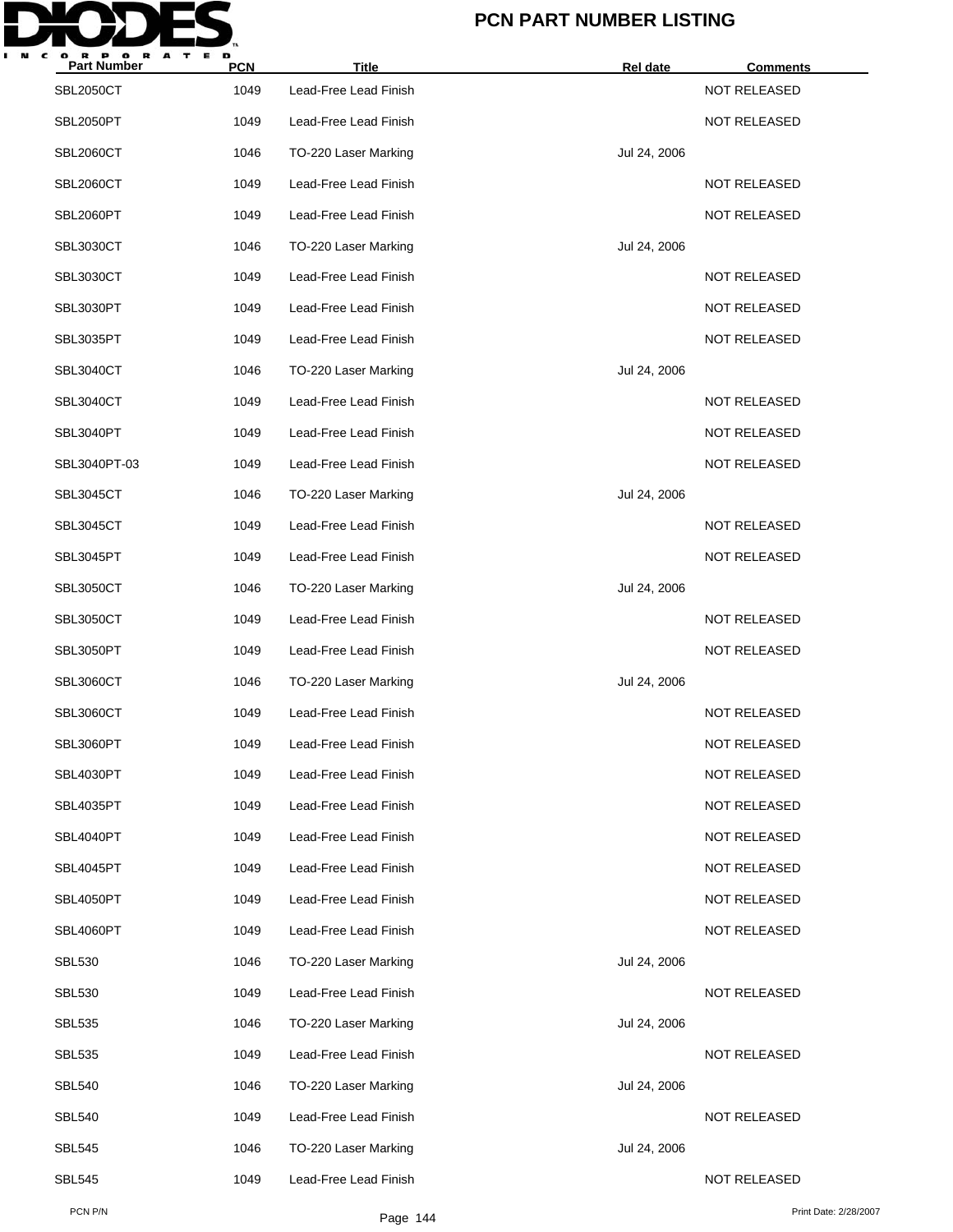

| <b>Part Number</b> | <b>PCN</b> | <b>Title</b>                                                                                                             | Rel date     | <b>Comments</b>     |
|--------------------|------------|--------------------------------------------------------------------------------------------------------------------------|--------------|---------------------|
| <b>SBL550</b>      | 1046       | TO-220 Laser Marking                                                                                                     | Jul 24, 2006 |                     |
| <b>SBL550</b>      | 1049       | Lead-Free Lead Finish                                                                                                    |              | <b>NOT RELEASED</b> |
| <b>SBL560</b>      | 1046       | TO-220 Laser Marking                                                                                                     | Jul 24, 2006 |                     |
| <b>SBL560</b>      | 1049       | Lead-Free Lead Finish                                                                                                    |              | <b>NOT RELEASED</b> |
| SBL6030PT          | 1049       | Lead-Free Lead Finish                                                                                                    |              | <b>NOT RELEASED</b> |
| SBL6040PT          | 1049       | Lead-Free Lead Finish                                                                                                    |              | <b>NOT RELEASED</b> |
| SBL6050PT          | 1049       | Lead-Free Lead Finish                                                                                                    |              | <b>NOT RELEASED</b> |
| SBL6060PT          | 1049       | Lead-Free Lead Finish                                                                                                    |              | <b>NOT RELEASED</b> |
| <b>SBL830</b>      | 1046       | TO-220 Laser Marking                                                                                                     | Jul 24, 2006 |                     |
| <b>SBL830</b>      | 1049       | Lead-Free Lead Finish                                                                                                    |              | <b>NOT RELEASED</b> |
| <b>SBL835</b>      | 1046       | TO-220 Laser Marking                                                                                                     | Jul 24, 2006 |                     |
| <b>SBL835</b>      | 1049       | Lead-Free Lead Finish                                                                                                    |              | <b>NOT RELEASED</b> |
| <b>SBL840</b>      | 1046       | TO-220 Laser Marking                                                                                                     | Jul 24, 2006 |                     |
| <b>SBL840</b>      | 1049       | Lead-Free Lead Finish                                                                                                    |              | <b>NOT RELEASED</b> |
| <b>SBL845</b>      | 1046       | TO-220 Laser Marking                                                                                                     | Jul 24, 2006 |                     |
| <b>SBL845</b>      | 1049       | Lead-Free Lead Finish                                                                                                    |              | <b>NOT RELEASED</b> |
| <b>SBL850</b>      | 1046       | TO-220 Laser Marking                                                                                                     | Jul 24, 2006 |                     |
| <b>SBL850</b>      | 1049       | Lead-Free Lead Finish                                                                                                    |              | <b>NOT RELEASED</b> |
| <b>SBL860</b>      | 1046       | TO-220 Laser Marking                                                                                                     | Jul 24, 2006 |                     |
| <b>SBL860</b>      | 1049       | Lead-Free Lead Finish                                                                                                    |              | <b>NOT RELEASED</b> |
| SBM340-13-F        | 1044       | Introduction of Product in certain D2PAK, GBJ, MELF,<br>PM3, SMA, SMB, SMC, SOD/SOT Packages that are<br>RoHS compliant. | Dec 2, 2005  |                     |
| SBM540-13-F        | 1044       | Introduction of Product in certain D2PAK, GBJ, MELF,<br>PM3, SMA, SMB, SMC, SOD/SOT Packages that are<br>RoHS compliant. | Dec 2, 2005  |                     |
| SBR0120S3-7        | 1056       | Conversion to Diodes Logo on all Parts, Carton, Inner<br>Box and Label for Certain APD Technologies Devices              | Dec 12, 2006 |                     |
| SBR0130S3-7        | 1056       | Conversion to Diodes Logo on all Parts, Carton, Inner<br>Box and Label for Certain APD Technologies Devices              | Dec 12, 2006 |                     |
| SBR0140S3-7        | 1056       | Conversion to Diodes Logo on all Parts, Carton, Inner<br>Box and Label for Certain APD Technologies Devices              | Dec 12, 2006 |                     |
| SBR02A20S3-7       | 1056       | Conversion to Diodes Logo on all Parts, Carton, Inner<br>Box and Label for Certain APD Technologies Devices              | Dec 12, 2006 |                     |
| SBR02A30S3-7       | 1056       | Conversion to Diodes Logo on all Parts, Carton, Inner<br>Box and Label for Certain APD Technologies Devices              | Dec 12, 2006 |                     |
| SBR02A40S3-7       | 1056       | Conversion to Diodes Logo on all Parts, Carton, Inner<br>Box and Label for Certain APD Technologies Devices              | Dec 12, 2006 |                     |
| SBR10100CT         | 1056       | Conversion to Diodes Logo on all Parts, Carton, Inner<br>Box and Label for Certain APD Technologies Devices              | Dec 12, 2006 |                     |
| SBR10100CTB        | 1056       | Conversion to Diodes Logo on all Parts, Carton, Inner<br>Box and Label for Certain APD Technologies Devices              | Dec 12, 2006 |                     |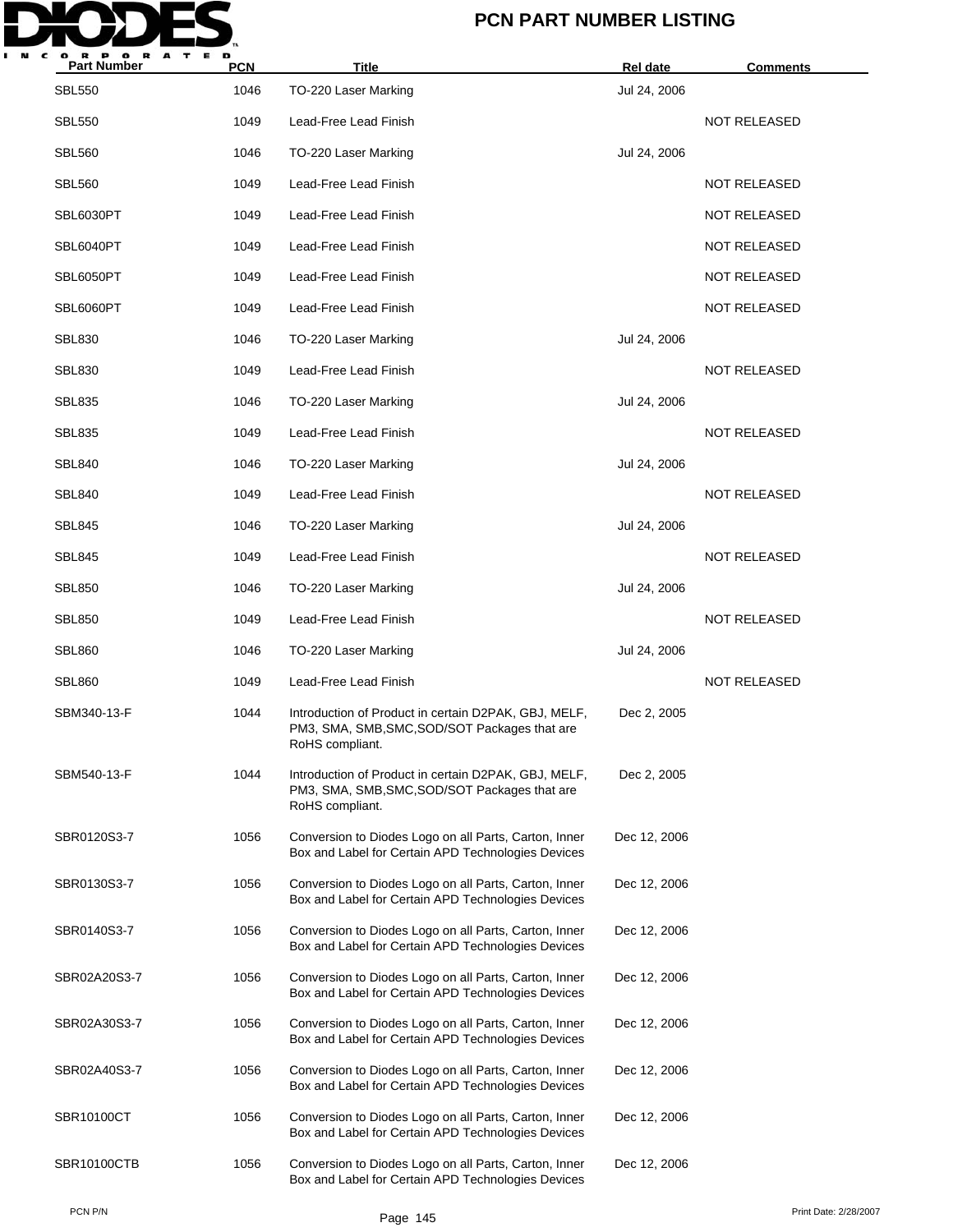

| A<br><b>Part Number</b> | <b>PCN</b> | Title                                                                                                       | <b>Rel date</b> | <b>Comments</b>     |
|-------------------------|------------|-------------------------------------------------------------------------------------------------------------|-----------------|---------------------|
| SBR10100CTF             | 1056       | Conversion to Diodes Logo on all Parts, Carton, Inner<br>Box and Label for Certain APD Technologies Devices | Dec 12, 2006    |                     |
| <b>SBR10100CTF</b>      | 1066       | ITO-220AB Part Number Change                                                                                |                 | <b>NOT RELEASED</b> |
| SBR10150CT              | 1056       | Conversion to Diodes Logo on all Parts, Carton, Inner<br>Box and Label for Certain APD Technologies Devices | Dec 12, 2006    |                     |
| SBR10150CTB             | 1056       | Conversion to Diodes Logo on all Parts, Carton, Inner<br>Box and Label for Certain APD Technologies Devices | Dec 12, 2006    |                     |
| SBR10150CTF             | 1056       | Conversion to Diodes Logo on all Parts, Carton, Inner<br>Box and Label for Certain APD Technologies Devices | Dec 12, 2006    |                     |
| SBR10150CTF             | 1066       | ITO-220AB Part Number Change                                                                                |                 | NOT RELEASED        |
| SBR10200CT              | 1056       | Conversion to Diodes Logo on all Parts, Carton, Inner<br>Box and Label for Certain APD Technologies Devices | Dec 12, 2006    |                     |
| SBR10200CTB             | 1056       | Conversion to Diodes Logo on all Parts, Carton, Inner<br>Box and Label for Certain APD Technologies Devices | Dec 12, 2006    |                     |
| SBR10200CTF             | 1056       | Conversion to Diodes Logo on all Parts, Carton, Inner<br>Box and Label for Certain APD Technologies Devices | Dec 12, 2006    |                     |
| SBR1040CT               | 1056       | Conversion to Diodes Logo on all Parts, Carton, Inner<br>Box and Label for Certain APD Technologies Devices | Dec 12, 2006    |                     |
| SBR1040CTB              | 1056       | Conversion to Diodes Logo on all Parts, Carton, Inner<br>Box and Label for Certain APD Technologies Devices | Dec 12, 2006    |                     |
| SBR1040CTF              | 1056       | Conversion to Diodes Logo on all Parts, Carton, Inner<br>Box and Label for Certain APD Technologies Devices | Dec 12, 2006    |                     |
| SBR1040CTF              | 1066       | ITO-220AB Part Number Change                                                                                |                 | <b>NOT RELEASED</b> |
| SBR1060CT               | 1056       | Conversion to Diodes Logo on all Parts, Carton, Inner<br>Box and Label for Certain APD Technologies Devices | Dec 12, 2006    |                     |
| SBR1060CTB              | 1056       | Conversion to Diodes Logo on all Parts, Carton, Inner<br>Box and Label for Certain APD Technologies Devices | Dec 12, 2006    |                     |
| SBR1060CTF              | 1056       | Conversion to Diodes Logo on all Parts, Carton, Inner<br>Box and Label for Certain APD Technologies Devices | Dec 12, 2006    |                     |
| SBR1060CTF              | 1066       | ITO-220AB Part Number Change                                                                                |                 | NOT RELEASED        |
| SBR10U100CT             | 1056       | Conversion to Diodes Logo on all Parts, Carton, Inner<br>Box and Label for Certain APD Technologies Devices | Dec 12, 2006    |                     |
| SBR10U100CTB            | 1056       | Conversion to Diodes Logo on all Parts, Carton, Inner<br>Box and Label for Certain APD Technologies Devices | Dec 12, 2006    |                     |
| SBR10U100CTF            | 1056       | Conversion to Diodes Logo on all Parts, Carton, Inner<br>Box and Label for Certain APD Technologies Devices | Dec 12, 2006    |                     |
| SBR10U100CTF            | 1066       | ITO-220AB Part Number Change                                                                                |                 | NOT RELEASED        |
| SBR10U150CT             | 1056       | Conversion to Diodes Logo on all Parts, Carton, Inner<br>Box and Label for Certain APD Technologies Devices | Dec 12, 2006    |                     |
| SBR10U150CTB            | 1056       | Conversion to Diodes Logo on all Parts, Carton, Inner<br>Box and Label for Certain APD Technologies Devices | Dec 12, 2006    |                     |
| SBR10U150CTF            | 1056       | Conversion to Diodes Logo on all Parts, Carton, Inner<br>Box and Label for Certain APD Technologies Devices | Dec 12, 2006    |                     |
| SBR10U150CTF            | 1066       | ITO-220AB Part Number Change                                                                                |                 | <b>NOT RELEASED</b> |
| SBR10U200CT             | 1056       | Conversion to Diodes Logo on all Parts, Carton, Inner<br>Box and Label for Certain APD Technologies Devices | Dec 12, 2006    |                     |
|                         |            |                                                                                                             |                 |                     |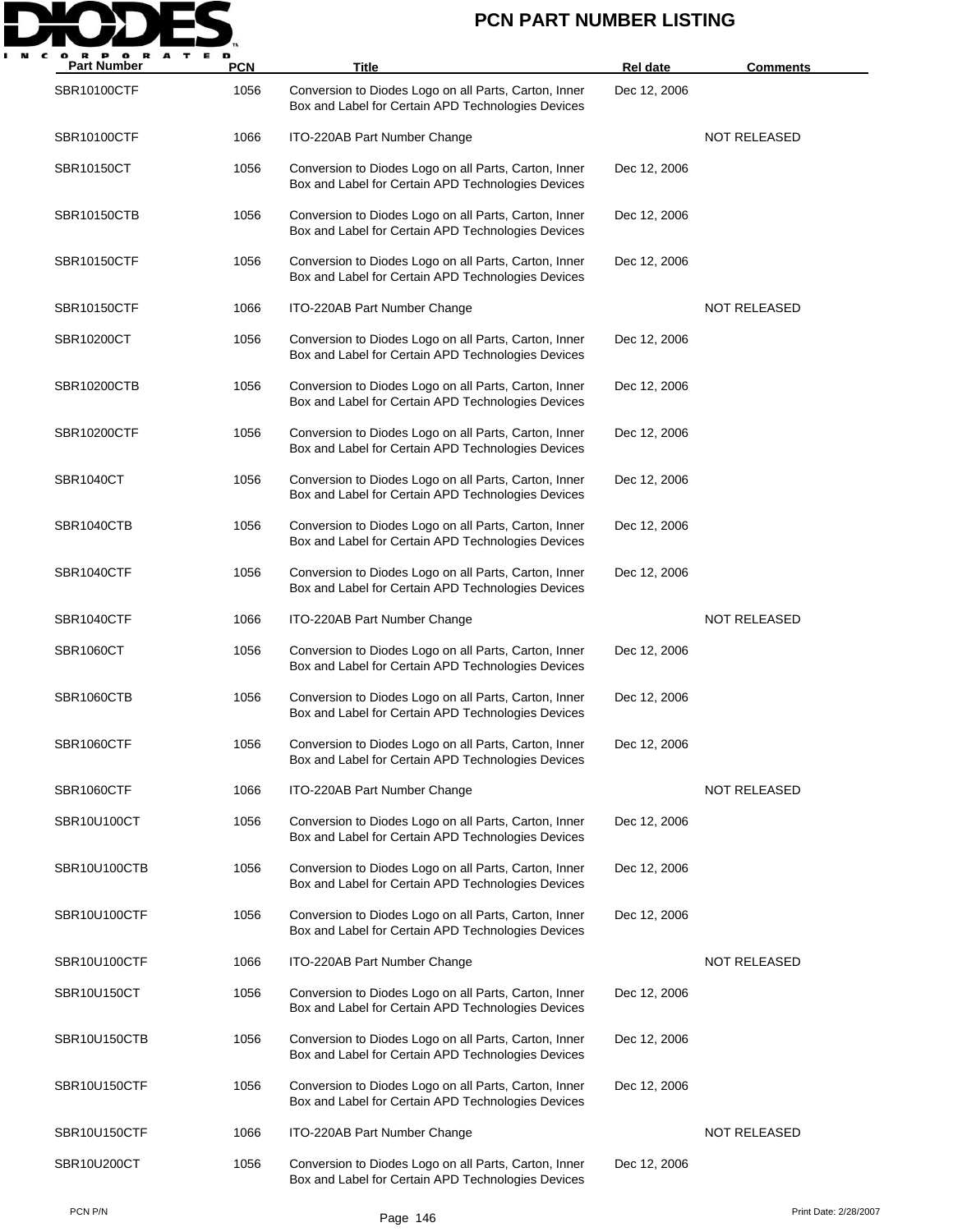

| P OR<br>A<br>т<br><b>Part Number</b> | Е D<br><b>PCN</b> | Title                                                                                                       | <b>Rel date</b> | <b>Comments</b>       |
|--------------------------------------|-------------------|-------------------------------------------------------------------------------------------------------------|-----------------|-----------------------|
| SBR10U200CTB                         | 1056              | Conversion to Diodes Logo on all Parts, Carton, Inner<br>Box and Label for Certain APD Technologies Devices | Dec 12, 2006    |                       |
| SBR10U200CTF                         | 1056              | Conversion to Diodes Logo on all Parts, Carton, Inner<br>Box and Label for Certain APD Technologies Devices | Dec 12, 2006    |                       |
| SBR10U200CTF                         | 1066              | ITO-220AB Part Number Change                                                                                |                 | NOT RELEASED          |
| SBR10U300CT                          | 1056              | Conversion to Diodes Logo on all Parts, Carton, Inner<br>Box and Label for Certain APD Technologies Devices | Dec 12, 2006    |                       |
| SBR10U300CTB                         | 1056              | Conversion to Diodes Logo on all Parts, Carton, Inner<br>Box and Label for Certain APD Technologies Devices | Dec 12, 2006    |                       |
| SBR10U300CTF                         | 1056              | Conversion to Diodes Logo on all Parts, Carton, Inner<br>Box and Label for Certain APD Technologies Devices | Dec 12, 2006    |                       |
| SBR10U300CTF                         | 1066              | ITO-220AB Part Number Change                                                                                |                 | <b>NOT RELEASED</b>   |
| SBR10U40CT                           | 1056              | Conversion to Diodes Logo on all Parts, Carton, Inner<br>Box and Label for Certain APD Technologies Devices | Dec 12, 2006    |                       |
| SBR10U40CTB                          | 1056              | Conversion to Diodes Logo on all Parts, Carton, Inner<br>Box and Label for Certain APD Technologies Devices | Dec 12, 2006    |                       |
| SBR10U40CTF                          | 1056              | Conversion to Diodes Logo on all Parts, Carton, Inner<br>Box and Label for Certain APD Technologies Devices | Dec 12, 2006    |                       |
| SBR10U40CTF                          | 1066              | ITO-220AB Part Number Change                                                                                |                 | <b>NOT RELEASED</b>   |
| SBR10U60CT                           | 1056              | Conversion to Diodes Logo on all Parts, Carton, Inner<br>Box and Label for Certain APD Technologies Devices | Dec 12, 2006    |                       |
| SBR10U60CTB                          | 1056              | Conversion to Diodes Logo on all Parts, Carton, Inner<br>Box and Label for Certain APD Technologies Devices | Dec 12, 2006    |                       |
| SBR10U60CTF                          | 1056              | Conversion to Diodes Logo on all Parts, Carton, Inner<br>Box and Label for Certain APD Technologies Devices | Dec 12, 2006    |                       |
| SBR10U60CTF                          | 1066              | ITO-220AB Part Number Change                                                                                |                 | <b>NOT RELEASED</b>   |
| SBR120S3-7                           | 1056              | Conversion to Diodes Logo on all Parts, Carton, Inner<br>Box and Label for Certain APD Technologies Devices | Dec 12, 2006    |                       |
| SBR130S3-7                           | 1056              | Conversion to Diodes Logo on all Parts, Carton, Inner<br>Box and Label for Certain APD Technologies Devices | Dec 12, 2006    |                       |
| SBR140S3-7                           | 1056              | Conversion to Diodes Logo on all Parts, Carton, Inner<br>Box and Label for Certain APD Technologies Devices | Dec 12, 2006    |                       |
| SBR20100CT                           | 1056              | Conversion to Diodes Logo on all Parts, Carton, Inner<br>Box and Label for Certain APD Technologies Devices | Dec 12, 2006    |                       |
| SBR20100CTB                          | 1056              | Conversion to Diodes Logo on all Parts, Carton, Inner<br>Box and Label for Certain APD Technologies Devices | Dec 12, 2006    |                       |
| <b>SBR20100CTF</b>                   | 1056              | Conversion to Diodes Logo on all Parts, Carton, Inner<br>Box and Label for Certain APD Technologies Devices | Dec 12, 2006    |                       |
| <b>SBR20100CTF</b>                   | 1066              | ITO-220AB Part Number Change                                                                                |                 | NOT RELEASED          |
| SBR20150CT                           | 1056              | Conversion to Diodes Logo on all Parts, Carton, Inner<br>Box and Label for Certain APD Technologies Devices | Dec 12, 2006    |                       |
| <b>SBR20150CTB</b>                   | 1056              | Conversion to Diodes Logo on all Parts, Carton, Inner<br>Box and Label for Certain APD Technologies Devices | Dec 12, 2006    |                       |
| <b>SBR20150CTF</b>                   | 1056              | Conversion to Diodes Logo on all Parts, Carton, Inner<br>Box and Label for Certain APD Technologies Devices | Dec 12, 2006    |                       |
| SBR20150CTF                          | 1066              | ITO-220AB Part Number Change                                                                                |                 | <b>NOT RELEASED</b>   |
| PCN P/N                              |                   | Page 147                                                                                                    |                 | Print Date: 2/28/2007 |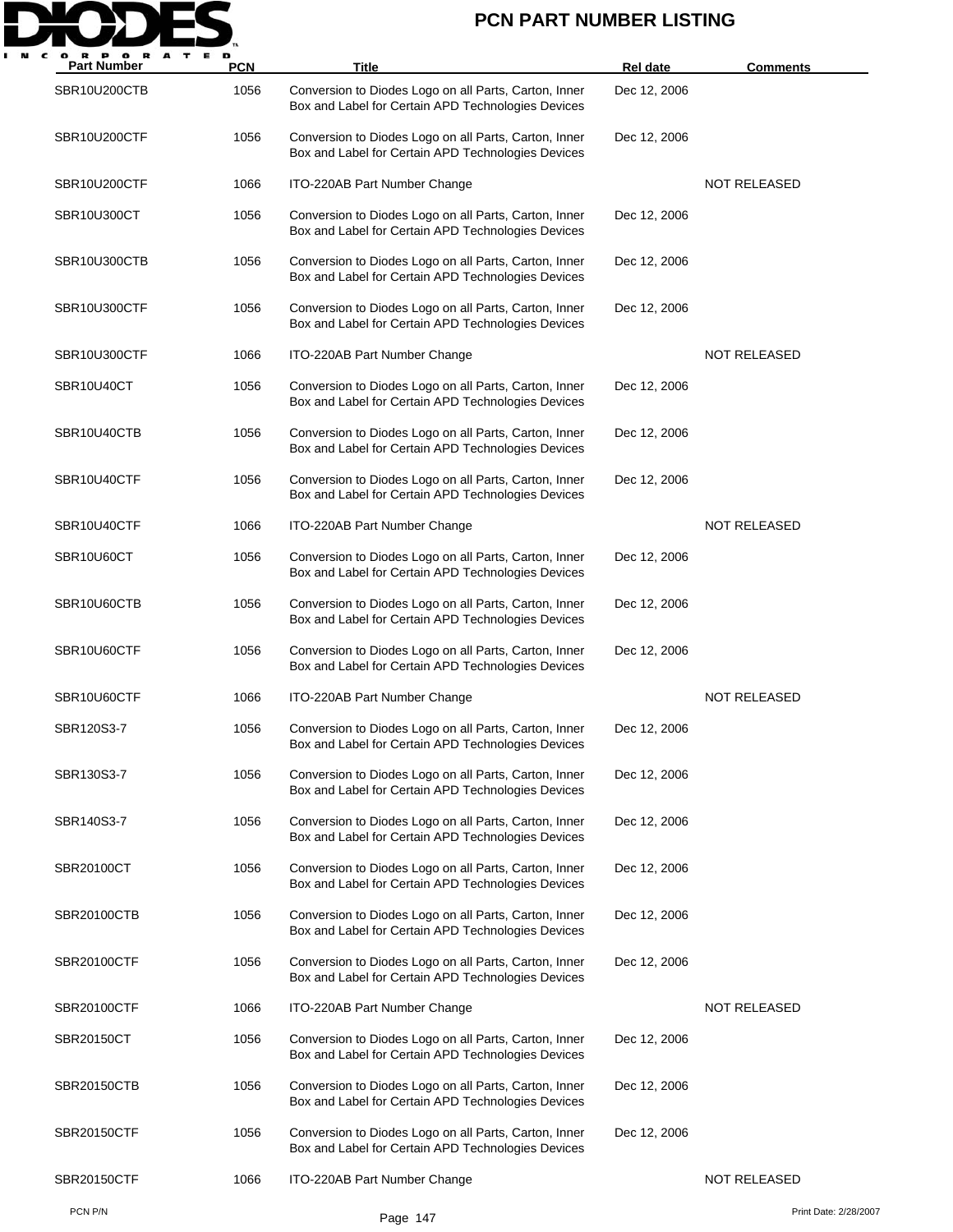

| <b>Part Number</b> | <b>PCN</b> | Title                                                                                                       | <b>Rel date</b> | <b>Comments</b>     |
|--------------------|------------|-------------------------------------------------------------------------------------------------------------|-----------------|---------------------|
| <b>SBR2040CT</b>   | 1056       | Conversion to Diodes Logo on all Parts, Carton, Inner<br>Box and Label for Certain APD Technologies Devices | Dec 12, 2006    |                     |
| SBR2040CTB         | 1056       | Conversion to Diodes Logo on all Parts, Carton, Inner<br>Box and Label for Certain APD Technologies Devices | Dec 12, 2006    |                     |
| SBR2040CTF         | 1056       | Conversion to Diodes Logo on all Parts, Carton, Inner<br>Box and Label for Certain APD Technologies Devices | Dec 12, 2006    |                     |
| SBR2040CTF         | 1066       | ITO-220AB Part Number Change                                                                                |                 | <b>NOT RELEASED</b> |
| SBR2045CT          | 1056       | Conversion to Diodes Logo on all Parts, Carton, Inner<br>Box and Label for Certain APD Technologies Devices | Dec 12, 2006    |                     |
| SBR2045CTB         | 1056       | Conversion to Diodes Logo on all Parts, Carton, Inner<br>Box and Label for Certain APD Technologies Devices | Dec 12, 2006    |                     |
| SBR2045CTF         | 1056       | Conversion to Diodes Logo on all Parts, Carton, Inner<br>Box and Label for Certain APD Technologies Devices | Dec 12, 2006    |                     |
| SBR2045CTF         | 1066       | ITO-220AB Part Number Change                                                                                |                 | NOT RELEASED        |
| <b>SBR2060CT</b>   | 1056       | Conversion to Diodes Logo on all Parts, Carton, Inner<br>Box and Label for Certain APD Technologies Devices | Dec 12, 2006    |                     |
| SBR2060CTB         | 1056       | Conversion to Diodes Logo on all Parts, Carton, Inner<br>Box and Label for Certain APD Technologies Devices | Dec 12, 2006    |                     |
| SBR2060CTF         | 1056       | Conversion to Diodes Logo on all Parts, Carton, Inner<br>Box and Label for Certain APD Technologies Devices | Dec 12, 2006    |                     |
| SBR2060CTF         | 1066       | ITO-220AB Part Number Change                                                                                |                 | NOT RELEASED        |
| SBR20A100CT        | 1056       | Conversion to Diodes Logo on all Parts, Carton, Inner<br>Box and Label for Certain APD Technologies Devices | Dec 12, 2006    |                     |
| SBR20A100CTB       | 1056       | Conversion to Diodes Logo on all Parts, Carton, Inner<br>Box and Label for Certain APD Technologies Devices | Dec 12, 2006    |                     |
| SBR20A100CTF       | 1056       | Conversion to Diodes Logo on all Parts, Carton, Inner<br>Box and Label for Certain APD Technologies Devices | Dec 12, 2006    |                     |
| SBR20A100CTF       | 1066       | ITO-220AB Part Number Change                                                                                |                 | <b>NOT RELEASED</b> |
| SBR20A150CT        | 1056       | Conversion to Diodes Logo on all Parts, Carton, Inner<br>Box and Label for Certain APD Technologies Devices | Dec 12, 2006    |                     |
| SBR20A150CTB       | 1056       | Conversion to Diodes Logo on all Parts, Carton, Inner<br>Box and Label for Certain APD Technologies Devices | Dec 12, 2006    |                     |
| SBR20A150CTF       | 1056       | Conversion to Diodes Logo on all Parts, Carton, Inner<br>Box and Label for Certain APD Technologies Devices | Dec 12, 2006    |                     |
| SBR20A150CTF       | 1066       | ITO-220AB Part Number Change                                                                                |                 | NOT RELEASED        |
| SBR20A200CT        | 1056       | Conversion to Diodes Logo on all Parts, Carton, Inner<br>Box and Label for Certain APD Technologies Devices | Dec 12, 2006    |                     |
| SBR20A200CTB       | 1056       | Conversion to Diodes Logo on all Parts, Carton, Inner<br>Box and Label for Certain APD Technologies Devices | Dec 12, 2006    |                     |
| SBR20A200CTF       | 1056       | Conversion to Diodes Logo on all Parts, Carton, Inner<br>Box and Label for Certain APD Technologies Devices | Dec 12, 2006    |                     |
| SBR20A200CTF       | 1066       | ITO-220AB Part Number Change                                                                                |                 | NOT RELEASED        |
| SBR20A300CT        | 1056       | Conversion to Diodes Logo on all Parts, Carton, Inner<br>Box and Label for Certain APD Technologies Devices | Dec 12, 2006    |                     |
| SBR20A300CTB       | 1056       | Conversion to Diodes Logo on all Parts, Carton, Inner<br>Box and Label for Certain APD Technologies Devices | Dec 12, 2006    |                     |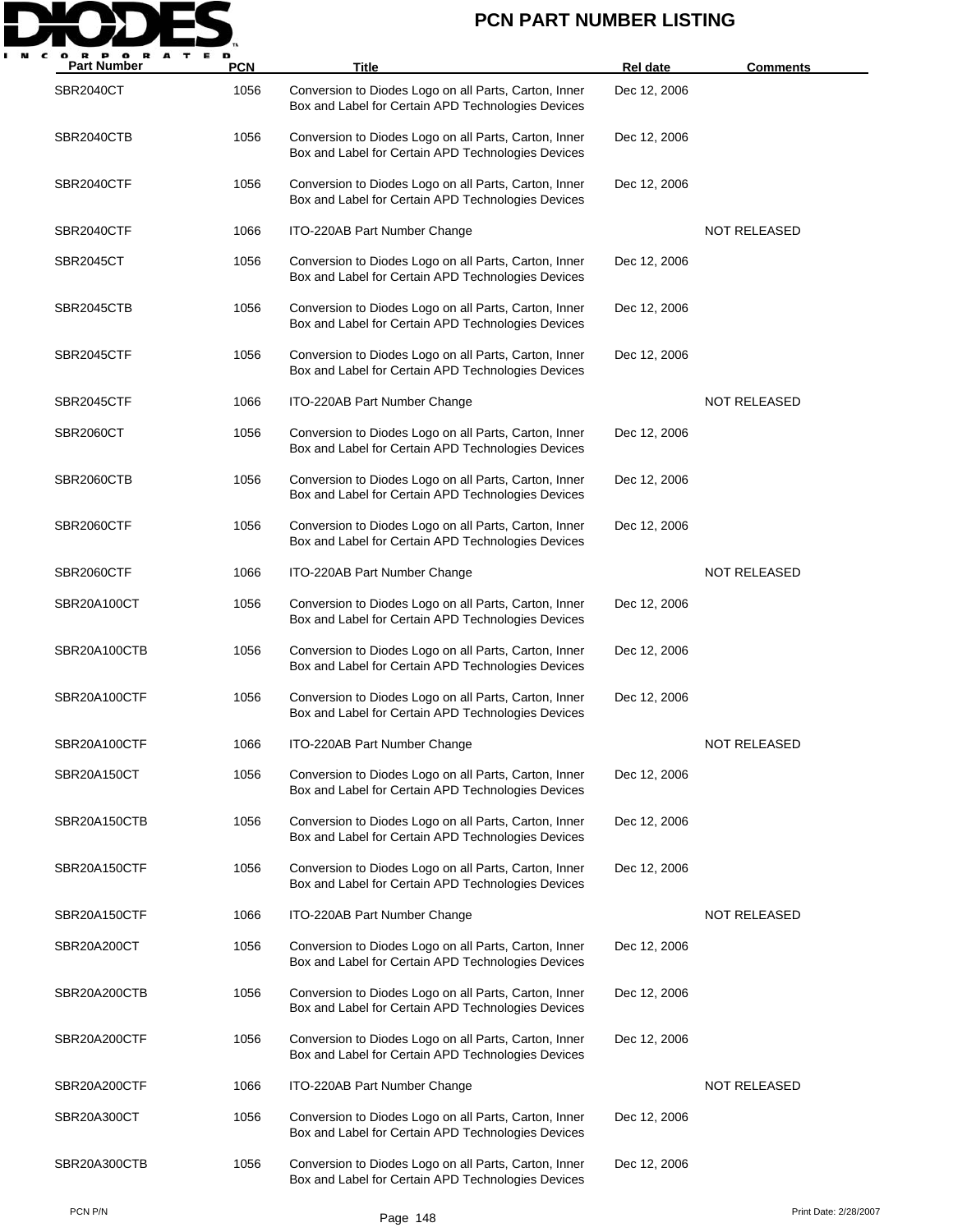

| <b>Part Number</b> | <b>PCN</b> | Title                                                                                                       | Rel date     | <b>Comments</b>     |
|--------------------|------------|-------------------------------------------------------------------------------------------------------------|--------------|---------------------|
| SBR20A300CTF       | 1056       | Conversion to Diodes Logo on all Parts, Carton, Inner<br>Box and Label for Certain APD Technologies Devices | Dec 12, 2006 |                     |
| SBR20A300CTF       | 1066       | ITO-220AB Part Number Change                                                                                |              | <b>NOT RELEASED</b> |
| SBR20A40CT         | 1056       | Conversion to Diodes Logo on all Parts, Carton, Inner<br>Box and Label for Certain APD Technologies Devices | Dec 12, 2006 |                     |
| SBR20A40CTB        | 1056       | Conversion to Diodes Logo on all Parts, Carton, Inner<br>Box and Label for Certain APD Technologies Devices | Dec 12, 2006 |                     |
| SBR20A40CTF        | 1056       | Conversion to Diodes Logo on all Parts, Carton, Inner<br>Box and Label for Certain APD Technologies Devices | Dec 12, 2006 |                     |
| SBR20A40CTF        | 1066       | ITO-220AB Part Number Change                                                                                |              | <b>NOT RELEASED</b> |
| SBR20A45CT         | 1056       | Conversion to Diodes Logo on all Parts, Carton, Inner<br>Box and Label for Certain APD Technologies Devices | Dec 12, 2006 |                     |
| SBR20A45CTB        | 1056       | Conversion to Diodes Logo on all Parts, Carton, Inner<br>Box and Label for Certain APD Technologies Devices | Dec 12, 2006 |                     |
| SBR20A45CTF        | 1056       | Conversion to Diodes Logo on all Parts, Carton, Inner<br>Box and Label for Certain APD Technologies Devices | Dec 12, 2006 |                     |
| SBR20A45CTF        | 1066       | ITO-220AB Part Number Change                                                                                |              | <b>NOT RELEASED</b> |
| SBR20A60CT         | 1056       | Conversion to Diodes Logo on all Parts, Carton, Inner<br>Box and Label for Certain APD Technologies Devices | Dec 12, 2006 |                     |
| SBR20A60CTB        | 1056       | Conversion to Diodes Logo on all Parts, Carton, Inner<br>Box and Label for Certain APD Technologies Devices | Dec 12, 2006 |                     |
| SBR20A60CTF        | 1056       | Conversion to Diodes Logo on all Parts, Carton, Inner<br>Box and Label for Certain APD Technologies Devices | Dec 12, 2006 |                     |
| SBR20A60CTF        | 1066       | ITO-220AB Part Number Change                                                                                |              | <b>NOT RELEASED</b> |
| SBR20M100CT        | 1056       | Conversion to Diodes Logo on all Parts, Carton, Inner<br>Box and Label for Certain APD Technologies Devices | Dec 12, 2006 |                     |
| SBR20M100CTB       | 1056       | Conversion to Diodes Logo on all Parts, Carton, Inner<br>Box and Label for Certain APD Technologies Devices | Dec 12, 2006 |                     |
| SBR20M100CTF       | 1056       | Conversion to Diodes Logo on all Parts, Carton, Inner<br>Box and Label for Certain APD Technologies Devices | Dec 12, 2006 |                     |
| SBR20M150CT        | 1056       | Conversion to Diodes Logo on all Parts, Carton, Inner<br>Box and Label for Certain APD Technologies Devices | Dec 12, 2006 |                     |
| SBR20M150CTB       | 1056       | Conversion to Diodes Logo on all Parts, Carton, Inner<br>Box and Label for Certain APD Technologies Devices | Dec 12, 2006 |                     |
| SBR20M150CTF       | 1056       | Conversion to Diodes Logo on all Parts, Carton, Inner<br>Box and Label for Certain APD Technologies Devices | Dec 12, 2006 |                     |
| SBR20U100CT        | 1056       | Conversion to Diodes Logo on all Parts, Carton, Inner<br>Box and Label for Certain APD Technologies Devices | Dec 12, 2006 |                     |
| SBR20U100CTB       | 1056       | Conversion to Diodes Logo on all Parts, Carton, Inner<br>Box and Label for Certain APD Technologies Devices | Dec 12, 2006 |                     |
| SBR20U100CTF       | 1056       | Conversion to Diodes Logo on all Parts, Carton, Inner<br>Box and Label for Certain APD Technologies Devices | Dec 12, 2006 |                     |
| SBR20U100CTF       | 1066       | ITO-220AB Part Number Change                                                                                |              | <b>NOT RELEASED</b> |
| SBR20U150CT        | 1056       | Conversion to Diodes Logo on all Parts, Carton, Inner<br>Box and Label for Certain APD Technologies Devices | Dec 12, 2006 |                     |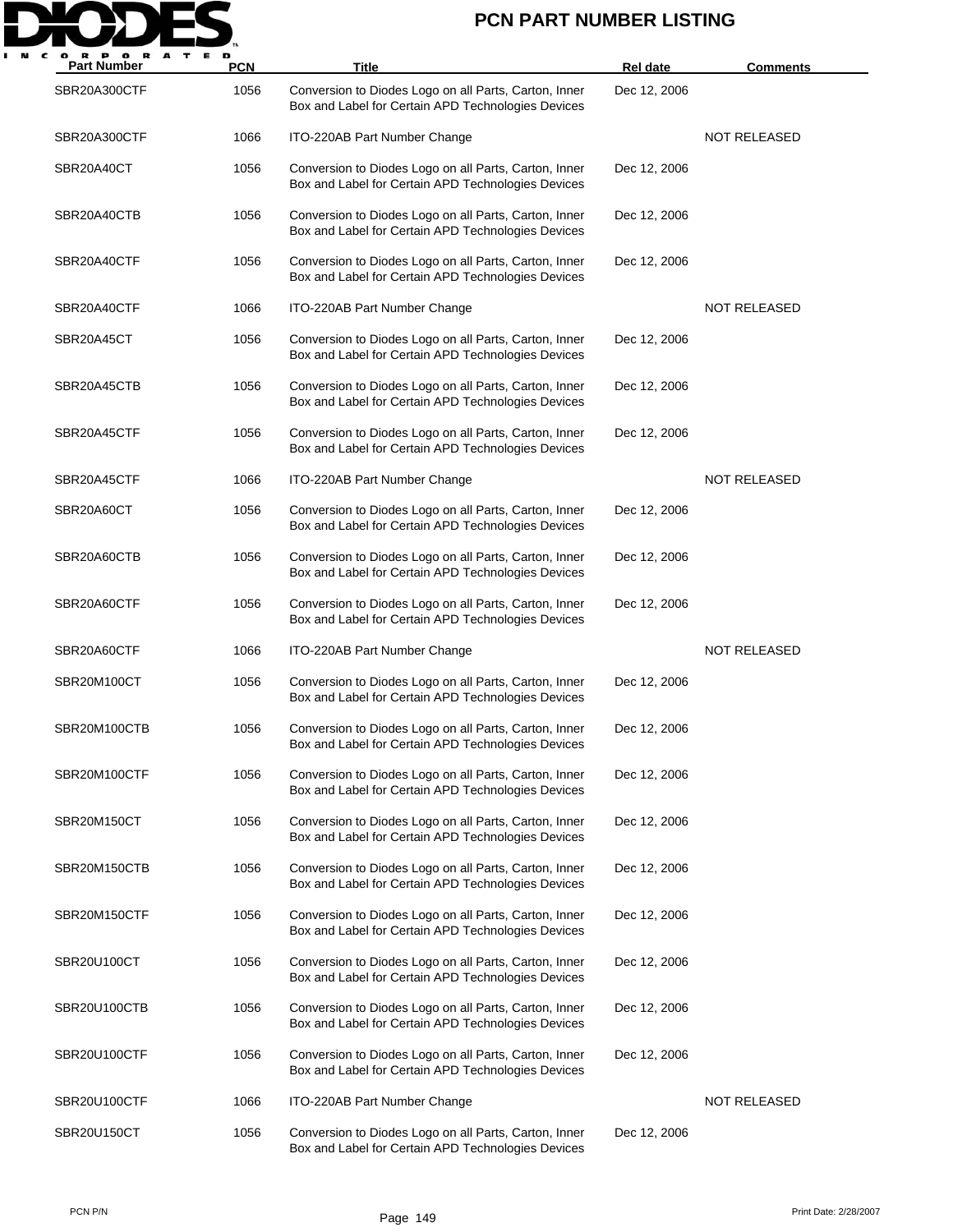

| <b>Part Number</b> | <b>PCN</b> | Title                                                                                                       | <b>Rel date</b> | <b>Comments</b>     |
|--------------------|------------|-------------------------------------------------------------------------------------------------------------|-----------------|---------------------|
| SBR20U150CTB       | 1056       | Conversion to Diodes Logo on all Parts, Carton, Inner<br>Box and Label for Certain APD Technologies Devices | Dec 12, 2006    |                     |
| SBR20U150CTF       | 1056       | Conversion to Diodes Logo on all Parts, Carton, Inner<br>Box and Label for Certain APD Technologies Devices | Dec 12, 2006    |                     |
| SBR20U150CTF       | 1066       | ITO-220AB Part Number Change                                                                                |                 | <b>NOT RELEASED</b> |
| SBR20U40CT         | 1056       | Conversion to Diodes Logo on all Parts, Carton, Inner<br>Box and Label for Certain APD Technologies Devices | Dec 12, 2006    |                     |
| SBR20U40CTB        | 1056       | Conversion to Diodes Logo on all Parts, Carton, Inner<br>Box and Label for Certain APD Technologies Devices | Dec 12, 2006    |                     |
| SBR20U40CTF        | 1056       | Conversion to Diodes Logo on all Parts, Carton, Inner<br>Box and Label for Certain APD Technologies Devices | Dec 12, 2006    |                     |
| SBR20U40CTF        | 1066       | ITO-220AB Part Number Change                                                                                |                 | NOT RELEASED        |
| SBR20U60CT         | 1056       | Conversion to Diodes Logo on all Parts, Carton, Inner<br>Box and Label for Certain APD Technologies Devices | Dec 12, 2006    |                     |
| SBR20U60CTB        | 1056       | Conversion to Diodes Logo on all Parts, Carton, Inner<br>Box and Label for Certain APD Technologies Devices | Dec 12, 2006    |                     |
| SBR20U60CTF        | 1056       | Conversion to Diodes Logo on all Parts, Carton, Inner<br>Box and Label for Certain APD Technologies Devices | Dec 12, 2006    |                     |
| SBR20U60CTF        | 1066       | ITO-220AB Part Number Change                                                                                |                 | <b>NOT RELEASED</b> |
| SBR30100CT         | 1056       | Conversion to Diodes Logo on all Parts, Carton, Inner<br>Box and Label for Certain APD Technologies Devices | Dec 12, 2006    |                     |
| SBR30100CTB        | 1056       | Conversion to Diodes Logo on all Parts, Carton, Inner<br>Box and Label for Certain APD Technologies Devices | Dec 12, 2006    |                     |
| SBR30100CTF        | 1056       | Conversion to Diodes Logo on all Parts, Carton, Inner<br>Box and Label for Certain APD Technologies Devices | Dec 12, 2006    |                     |
| SBR30100CTF        | 1066       | ITO-220AB Part Number Change                                                                                |                 | <b>NOT RELEASED</b> |
| SBR30150CT         | 1056       | Conversion to Diodes Logo on all Parts, Carton, Inner<br>Box and Label for Certain APD Technologies Devices | Dec 12, 2006    |                     |
| SBR30150CTB        | 1056       | Conversion to Diodes Logo on all Parts, Carton, Inner<br>Box and Label for Certain APD Technologies Devices | Dec 12, 2006    |                     |
| SBR30150CTF        | 1056       | Conversion to Diodes Logo on all Parts, Carton, Inner<br>Box and Label for Certain APD Technologies Devices | Dec 12, 2006    |                     |
| SBR30150CTF        | 1066       | ITO-220AB Part Number Change                                                                                |                 | <b>NOT RELEASED</b> |
| SBR30200CT         | 1056       | Conversion to Diodes Logo on all Parts, Carton, Inner<br>Box and Label for Certain APD Technologies Devices | Dec 12, 2006    |                     |
| <b>SBR30200CTB</b> | 1056       | Conversion to Diodes Logo on all Parts, Carton, Inner<br>Box and Label for Certain APD Technologies Devices | Dec 12, 2006    |                     |
| SBR30200CTF        | 1056       | Conversion to Diodes Logo on all Parts, Carton, Inner<br>Box and Label for Certain APD Technologies Devices | Dec 12, 2006    |                     |
| SBR30200CTF        | 1066       | ITO-220AB Part Number Change                                                                                |                 | NOT RELEASED        |
| SBR30300CT         | 1056       | Conversion to Diodes Logo on all Parts, Carton, Inner<br>Box and Label for Certain APD Technologies Devices | Dec 12, 2006    |                     |
| SBR30300CTB        | 1056       | Conversion to Diodes Logo on all Parts, Carton, Inner<br>Box and Label for Certain APD Technologies Devices | Dec 12, 2006    |                     |
| SBR30300CTF        | 1056       | Conversion to Diodes Logo on all Parts, Carton, Inner<br>Box and Label for Certain APD Technologies Devices | Dec 12, 2006    |                     |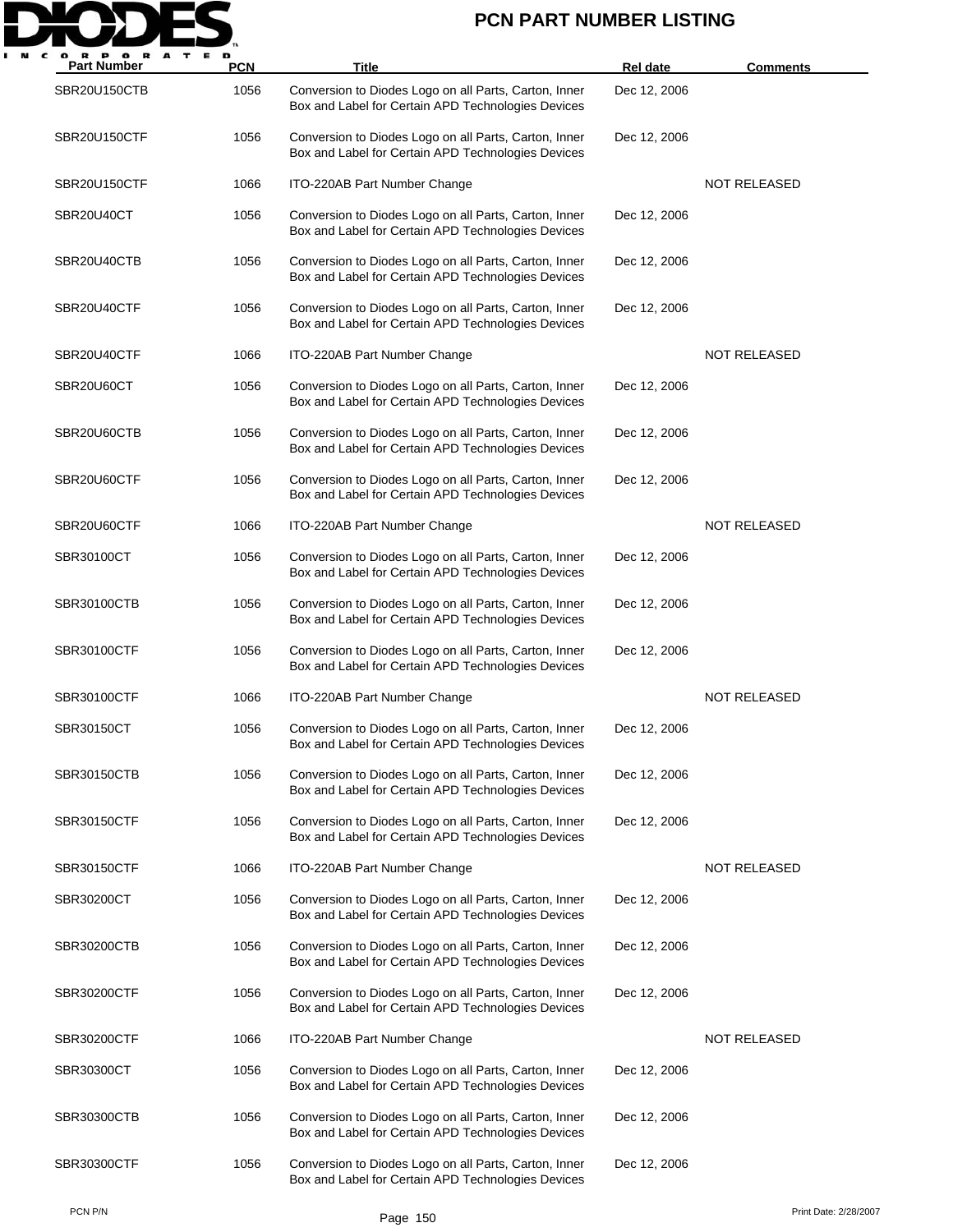

| <b>Part Number</b> | <b>PCN</b> | <b>Title</b>                                                                                                | Rel date     | <b>Comments</b>     |
|--------------------|------------|-------------------------------------------------------------------------------------------------------------|--------------|---------------------|
| <b>SBR30300CTF</b> | 1066       | ITO-220AB Part Number Change                                                                                |              | <b>NOT RELEASED</b> |
| SBR3040CT          | 1056       | Conversion to Diodes Logo on all Parts, Carton, Inner<br>Box and Label for Certain APD Technologies Devices | Dec 12, 2006 |                     |
| SBR3040CTB         | 1056       | Conversion to Diodes Logo on all Parts, Carton, Inner<br>Box and Label for Certain APD Technologies Devices | Dec 12, 2006 |                     |
| SBR3040CTF         | 1056       | Conversion to Diodes Logo on all Parts, Carton, Inner<br>Box and Label for Certain APD Technologies Devices | Dec 12, 2006 |                     |
| SBR3040CTF         | 1066       | ITO-220AB Part Number Change                                                                                |              | <b>NOT RELEASED</b> |
| SBR3045CT          | 1056       | Conversion to Diodes Logo on all Parts, Carton, Inner<br>Box and Label for Certain APD Technologies Devices | Dec 12, 2006 |                     |
| SBR3045CTB         | 1056       | Conversion to Diodes Logo on all Parts, Carton, Inner<br>Box and Label for Certain APD Technologies Devices | Dec 12, 2006 |                     |
| SBR3045CTF         | 1056       | Conversion to Diodes Logo on all Parts, Carton, Inner<br>Box and Label for Certain APD Technologies Devices | Dec 12, 2006 |                     |
| SBR3045CTF         | 1066       | ITO-220AB Part Number Change                                                                                |              | <b>NOT RELEASED</b> |
| SBR3060CT          | 1056       | Conversion to Diodes Logo on all Parts, Carton, Inner<br>Box and Label for Certain APD Technologies Devices | Dec 12, 2006 |                     |
| SBR3060CTB         | 1056       | Conversion to Diodes Logo on all Parts, Carton, Inner<br>Box and Label for Certain APD Technologies Devices | Dec 12, 2006 |                     |
| SBR3060CTF         | 1056       | Conversion to Diodes Logo on all Parts, Carton, Inner<br>Box and Label for Certain APD Technologies Devices | Dec 12, 2006 |                     |
| SBR3060CTF         | 1066       | ITO-220AB Part Number Change                                                                                |              | <b>NOT RELEASED</b> |
| SBR30A100CT        | 1056       | Conversion to Diodes Logo on all Parts, Carton, Inner<br>Box and Label for Certain APD Technologies Devices | Dec 12, 2006 |                     |
| SBR30A100CTB       | 1056       | Conversion to Diodes Logo on all Parts, Carton, Inner<br>Box and Label for Certain APD Technologies Devices | Dec 12, 2006 |                     |
| SBR30A100CTF       | 1056       | Conversion to Diodes Logo on all Parts, Carton, Inner<br>Box and Label for Certain APD Technologies Devices | Dec 12, 2006 |                     |
| SBR30A100CTF       | 1066       | ITO-220AB Part Number Change                                                                                |              | <b>NOT RELEASED</b> |
| SBR30A150CT        | 1056       | Conversion to Diodes Logo on all Parts, Carton, Inner<br>Box and Label for Certain APD Technologies Devices | Dec 12, 2006 |                     |
| SBR30A150CTB       | 1056       | Conversion to Diodes Logo on all Parts, Carton, Inner<br>Box and Label for Certain APD Technologies Devices | Dec 12, 2006 |                     |
| SBR30A150CTF       | 1056       | Conversion to Diodes Logo on all Parts, Carton, Inner<br>Box and Label for Certain APD Technologies Devices | Dec 12, 2006 |                     |
| SBR30A150CTF       | 1066       | ITO-220AB Part Number Change                                                                                |              | <b>NOT RELEASED</b> |
| SBR30A40CT         | 1056       | Conversion to Diodes Logo on all Parts, Carton, Inner<br>Box and Label for Certain APD Technologies Devices | Dec 12, 2006 |                     |
| SBR30A40CTB        | 1056       | Conversion to Diodes Logo on all Parts, Carton, Inner<br>Box and Label for Certain APD Technologies Devices | Dec 12, 2006 |                     |
| SBR30A40CTF        | 1056       | Conversion to Diodes Logo on all Parts, Carton, Inner<br>Box and Label for Certain APD Technologies Devices | Dec 12, 2006 |                     |
| SBR30A40CTF        | 1066       | ITO-220AB Part Number Change                                                                                |              | <b>NOT RELEASED</b> |
| SBR30A45CT         | 1056       | Conversion to Diodes Logo on all Parts, Carton, Inner<br>Box and Label for Certain APD Technologies Devices | Dec 12, 2006 |                     |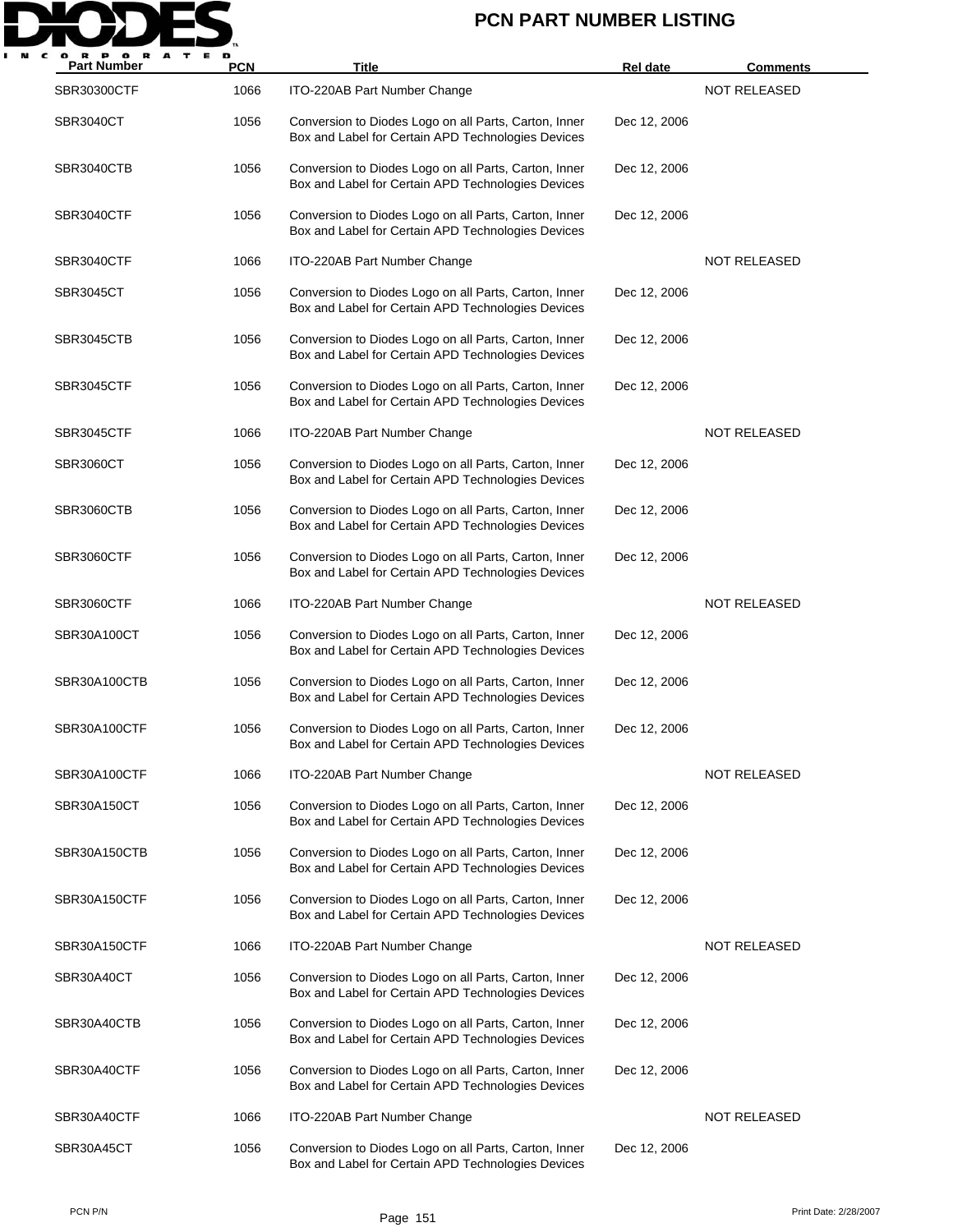

| <b>Part Number</b> | <b>PCN</b> | Title                                                                                                       | Rel date     | <b>Comments</b>     |
|--------------------|------------|-------------------------------------------------------------------------------------------------------------|--------------|---------------------|
| SBR30A45CTB        | 1056       | Conversion to Diodes Logo on all Parts, Carton, Inner<br>Box and Label for Certain APD Technologies Devices | Dec 12, 2006 |                     |
| SBR30A45CTF        | 1056       | Conversion to Diodes Logo on all Parts, Carton, Inner<br>Box and Label for Certain APD Technologies Devices | Dec 12, 2006 |                     |
| SBR30A45CTF        | 1066       | ITO-220AB Part Number Change                                                                                |              | <b>NOT RELEASED</b> |
| SBR30A60CT         | 1056       | Conversion to Diodes Logo on all Parts, Carton, Inner<br>Box and Label for Certain APD Technologies Devices | Dec 12, 2006 |                     |
| SBR30A60CTB        | 1056       | Conversion to Diodes Logo on all Parts, Carton, Inner<br>Box and Label for Certain APD Technologies Devices | Dec 12, 2006 |                     |
| SBR30A60CTF        | 1056       | Conversion to Diodes Logo on all Parts, Carton, Inner<br>Box and Label for Certain APD Technologies Devices | Dec 12, 2006 |                     |
| SBR30A60CTF        | 1066       | ITO-220AB Part Number Change                                                                                |              | <b>NOT RELEASED</b> |
| SBR30M100CT        | 1056       | Conversion to Diodes Logo on all Parts, Carton, Inner<br>Box and Label for Certain APD Technologies Devices | Dec 12, 2006 |                     |
| SBR30M100CTB       | 1056       | Conversion to Diodes Logo on all Parts, Carton, Inner<br>Box and Label for Certain APD Technologies Devices | Dec 12, 2006 |                     |
| SBR30M100CTF       | 1056       | Conversion to Diodes Logo on all Parts, Carton, Inner<br>Box and Label for Certain APD Technologies Devices | Dec 12, 2006 |                     |
| SBR30M100CTF       | 1066       | ITO-220AB Part Number Change                                                                                |              | <b>NOT RELEASED</b> |
| SBR40100CT         | 1056       | Conversion to Diodes Logo on all Parts, Carton, Inner<br>Box and Label for Certain APD Technologies Devices | Dec 12, 2006 |                     |
| <b>SBR40100CTB</b> | 1056       | Conversion to Diodes Logo on all Parts, Carton, Inner<br>Box and Label for Certain APD Technologies Devices | Dec 12, 2006 |                     |
| <b>SBR40100CTF</b> | 1056       | Conversion to Diodes Logo on all Parts, Carton, Inner<br>Box and Label for Certain APD Technologies Devices | Dec 12, 2006 |                     |
| <b>SBR40100CTF</b> | 1066       | ITO-220AB Part Number Change                                                                                |              | <b>NOT RELEASED</b> |
| SBR40150CT         | 1056       | Conversion to Diodes Logo on all Parts, Carton, Inner<br>Box and Label for Certain APD Technologies Devices | Dec 12, 2006 |                     |
| SBR40150CTB        | 1056       | Conversion to Diodes Logo on all Parts, Carton, Inner<br>Box and Label for Certain APD Technologies Devices | Dec 12, 2006 |                     |
| <b>SBR40150CTF</b> | 1056       | Conversion to Diodes Logo on all Parts, Carton, Inner<br>Box and Label for Certain APD Technologies Devices | Dec 12, 2006 |                     |
| <b>SBR40150CTF</b> | 1066       | ITO-220AB Part Number Change                                                                                |              | <b>NOT RELEASED</b> |
| SBR4040CT          | 1056       | Conversion to Diodes Logo on all Parts, Carton, Inner<br>Box and Label for Certain APD Technologies Devices | Dec 12, 2006 |                     |
| SBR4040CTB         | 1056       | Conversion to Diodes Logo on all Parts, Carton, Inner<br>Box and Label for Certain APD Technologies Devices | Dec 12, 2006 |                     |
| SBR4040CTF         | 1056       | Conversion to Diodes Logo on all Parts, Carton, Inner<br>Box and Label for Certain APD Technologies Devices | Dec 12, 2006 |                     |
| SBR4040CTF         | 1066       | ITO-220AB Part Number Change                                                                                |              | NOT RELEASED        |
| SBR4045CT          | 1056       | Conversion to Diodes Logo on all Parts, Carton, Inner<br>Box and Label for Certain APD Technologies Devices | Dec 12, 2006 |                     |
| SBR4045CTB         | 1056       | Conversion to Diodes Logo on all Parts, Carton, Inner<br>Box and Label for Certain APD Technologies Devices | Dec 12, 2006 |                     |
| SBR4045CTF         | 1056       | Conversion to Diodes Logo on all Parts, Carton, Inner<br>Box and Label for Certain APD Technologies Devices | Dec 12, 2006 |                     |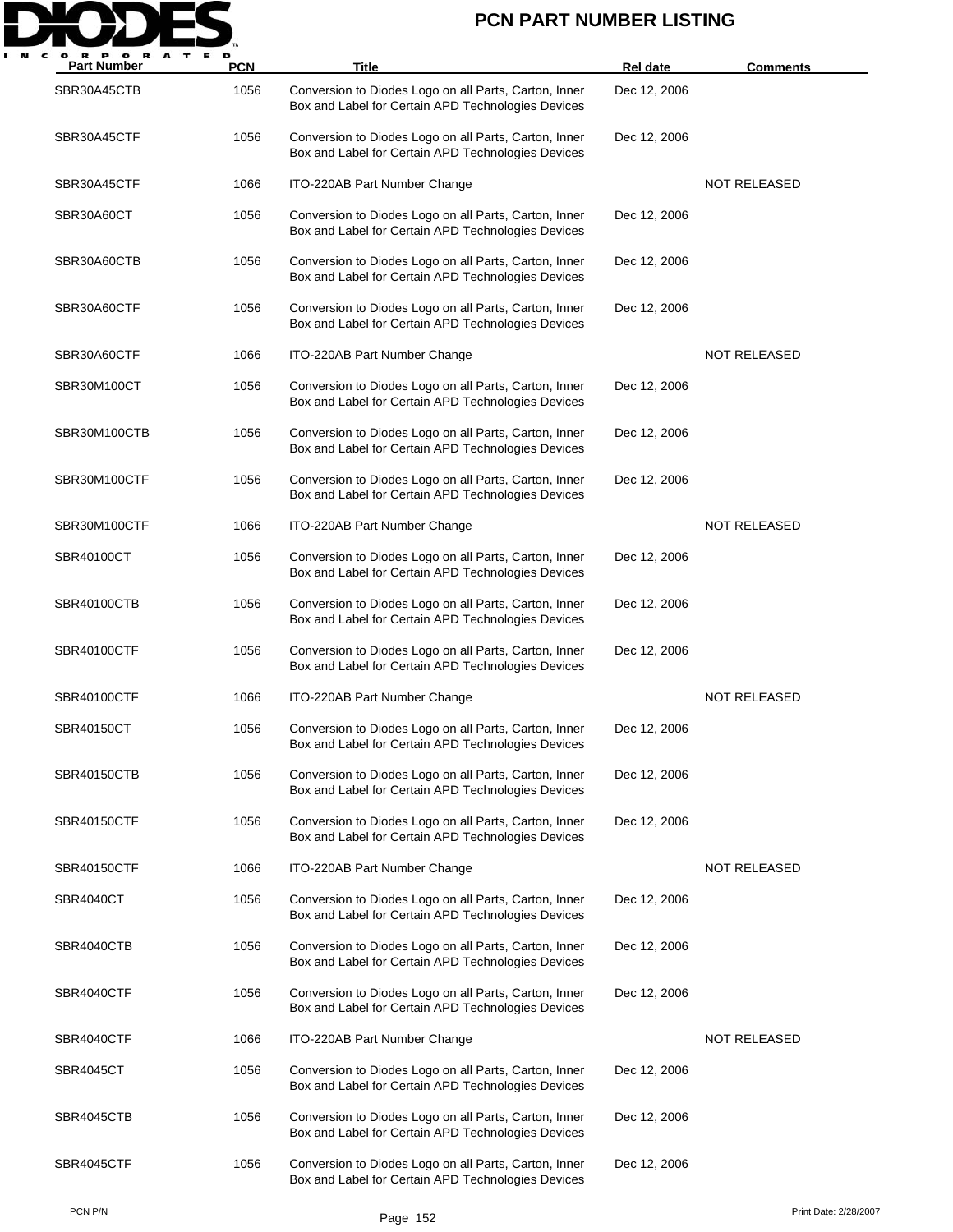

| <b>Part Number</b> | <b>PCN</b> | Title                                                                                                       | <b>Rel date</b> | <u>Comments</u>     |
|--------------------|------------|-------------------------------------------------------------------------------------------------------------|-----------------|---------------------|
| SBR4045CTF         | 1066       | ITO-220AB Part Number Change                                                                                |                 | <b>NOT RELEASED</b> |
| SBR4060CT          | 1056       | Conversion to Diodes Logo on all Parts, Carton, Inner<br>Box and Label for Certain APD Technologies Devices | Dec 12, 2006    |                     |
| SBR4060CTB         | 1056       | Conversion to Diodes Logo on all Parts, Carton, Inner<br>Box and Label for Certain APD Technologies Devices | Dec 12, 2006    |                     |
| SBR4060CTF         | 1056       | Conversion to Diodes Logo on all Parts, Carton, Inner<br>Box and Label for Certain APD Technologies Devices | Dec 12, 2006    |                     |
| SBR4060CTF         | 1066       | ITO-220AB Part Number Change                                                                                |                 | <b>NOT RELEASED</b> |
| SBR40U100CT        | 1056       | Conversion to Diodes Logo on all Parts, Carton, Inner<br>Box and Label for Certain APD Technologies Devices | Dec 12, 2006    |                     |
| SBR40U100CTB       | 1056       | Conversion to Diodes Logo on all Parts, Carton, Inner<br>Box and Label for Certain APD Technologies Devices | Dec 12, 2006    |                     |
| SBR40U150CT        | 1056       | Conversion to Diodes Logo on all Parts, Carton, Inner<br>Box and Label for Certain APD Technologies Devices | Dec 12, 2006    |                     |
| SBR40U150CTB       | 1056       | Conversion to Diodes Logo on all Parts, Carton, Inner<br>Box and Label for Certain APD Technologies Devices | Dec 12, 2006    |                     |
| SBR40U200CT        | 1056       | Conversion to Diodes Logo on all Parts, Carton, Inner<br>Box and Label for Certain APD Technologies Devices | Dec 12, 2006    |                     |
| SBR40U200CTB       | 1056       | Conversion to Diodes Logo on all Parts, Carton, Inner<br>Box and Label for Certain APD Technologies Devices | Dec 12, 2006    |                     |
| SBR40U300CT        | 1056       | Conversion to Diodes Logo on all Parts, Carton, Inner<br>Box and Label for Certain APD Technologies Devices | Dec 12, 2006    |                     |
| SBR40U300CTB       | 1056       | Conversion to Diodes Logo on all Parts, Carton, Inner<br>Box and Label for Certain APD Technologies Devices | Dec 12, 2006    |                     |
| SBR40U45CT         | 1056       | Conversion to Diodes Logo on all Parts, Carton, Inner<br>Box and Label for Certain APD Technologies Devices | Dec 12, 2006    |                     |
| SBR40U45CTB        | 1056       | Conversion to Diodes Logo on all Parts, Carton, Inner<br>Box and Label for Certain APD Technologies Devices | Dec 12, 2006    |                     |
| SBR40U60CT         | 1056       | Conversion to Diodes Logo on all Parts, Carton, Inner<br>Box and Label for Certain APD Technologies Devices | Dec 12, 2006    |                     |
| SBR40U60CTB        | 1056       | Conversion to Diodes Logo on all Parts, Carton, Inner<br>Box and Label for Certain APD Technologies Devices | Dec 12, 2006    |                     |
| SBR60A100CT        | 1056       | Conversion to Diodes Logo on all Parts, Carton, Inner<br>Box and Label for Certain APD Technologies Devices | Dec 12, 2006    |                     |
| SBR60A100CTB       | 1056       | Conversion to Diodes Logo on all Parts, Carton, Inner<br>Box and Label for Certain APD Technologies Devices | Dec 12, 2006    |                     |
| SBR60A150CT        | 1056       | Conversion to Diodes Logo on all Parts, Carton, Inner<br>Box and Label for Certain APD Technologies Devices | Dec 12, 2006    |                     |
| SBR60A150CTB       | 1056       | Conversion to Diodes Logo on all Parts, Carton, Inner<br>Box and Label for Certain APD Technologies Devices | Dec 12, 2006    |                     |
| SBR60A200CT        | 1056       | Conversion to Diodes Logo on all Parts, Carton, Inner<br>Box and Label for Certain APD Technologies Devices | Dec 12, 2006    |                     |
| SBR60A200CTB       | 1056       | Conversion to Diodes Logo on all Parts, Carton, Inner<br>Box and Label for Certain APD Technologies Devices | Dec 12, 2006    |                     |
| SBR60A20CT         | 1056       | Conversion to Diodes Logo on all Parts, Carton, Inner<br>Box and Label for Certain APD Technologies Devices | Dec 12, 2006    |                     |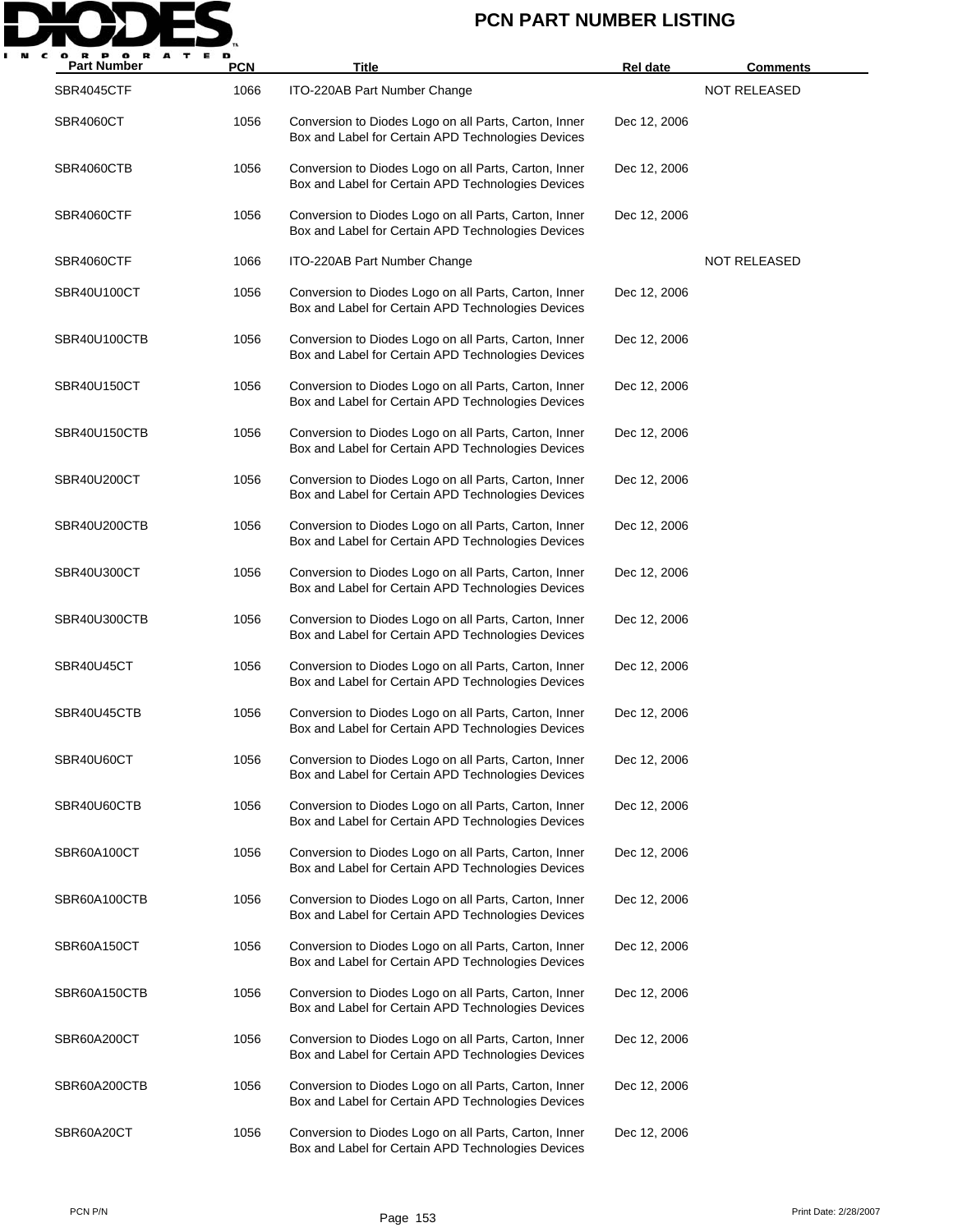

| <b>Part Number</b> | <b>PCN</b> | Title                                                                                                                    | <b>Rel date</b> | <b>Comments</b> |
|--------------------|------------|--------------------------------------------------------------------------------------------------------------------------|-----------------|-----------------|
| SBR60A20CTB        | 1056       | Conversion to Diodes Logo on all Parts, Carton, Inner<br>Box and Label for Certain APD Technologies Devices              | Dec 12, 2006    |                 |
| SBR60A300CT        | 1056       | Conversion to Diodes Logo on all Parts, Carton, Inner<br>Box and Label for Certain APD Technologies Devices              | Dec 12, 2006    |                 |
| SBR60A300CTB       | 1056       | Conversion to Diodes Logo on all Parts, Carton, Inner<br>Box and Label for Certain APD Technologies Devices              | Dec 12, 2006    |                 |
| SBR60A45CT         | 1056       | Conversion to Diodes Logo on all Parts, Carton, Inner<br>Box and Label for Certain APD Technologies Devices              | Dec 12, 2006    |                 |
| SBR60A45CTB        | 1056       | Conversion to Diodes Logo on all Parts, Carton, Inner<br>Box and Label for Certain APD Technologies Devices              | Dec 12, 2006    |                 |
| SBR60A60CT         | 1056       | Conversion to Diodes Logo on all Parts, Carton, Inner<br>Box and Label for Certain APD Technologies Devices              | Dec 12, 2006    |                 |
| SBR60A60CTB        | 1056       | Conversion to Diodes Logo on all Parts, Carton, Inner<br>Box and Label for Certain APD Technologies Devices              | Dec 12, 2006    |                 |
| SBR60A60CTB        | 1056       | Conversion to Diodes Logo on all Parts, Carton, Inner<br>Box and Label for Certain APD Technologies Devices              | Dec 12, 2006    |                 |
| SD101AW-7-F        | 1044       | Introduction of Product in certain D2PAK, GBJ, MELF,<br>PM3, SMA, SMB, SMC, SOD/SOT Packages that are<br>RoHS compliant. | Dec 2, 2005     |                 |
| SD101AWS-7-F       | 1044       | Introduction of Product in certain D2PAK, GBJ, MELF,<br>PM3, SMA, SMB, SMC, SOD/SOT Packages that are<br>RoHS compliant. | Dec 2, 2005     |                 |
| SD101BW-7-F        | 1044       | Introduction of Product in certain D2PAK, GBJ, MELF,<br>PM3, SMA, SMB, SMC, SOD/SOT Packages that are<br>RoHS compliant. | Dec 2, 2005     |                 |
| SD101BWS-7-F       | 1044       | Introduction of Product in certain D2PAK, GBJ, MELF,<br>PM3, SMA, SMB, SMC, SOD/SOT Packages that are<br>RoHS compliant. | Dec 2, 2005     |                 |
| SD101CW-7-F        | 1044       | Introduction of Product in certain D2PAK, GBJ, MELF,<br>PM3, SMA, SMB, SMC, SOD/SOT Packages that are<br>RoHS compliant. | Dec 2, 2005     |                 |
| SD101CWS-7-F       | 1044       | Introduction of Product in certain D2PAK, GBJ, MELF,<br>PM3, SMA, SMB, SMC, SOD/SOT Packages that are<br>RoHS compliant. | Dec 2, 2005     |                 |
| SD103ASDM-7-F      | 1043       | Introduction of Product in certain SOD/SOT/SC<br>Packages that are RoHS compliant with Green<br>Encapsulate              | Dec 5, 2005     |                 |
| SD103ASDM-7-F      | 1043       | Introduction of Product in certain SOD/SOT/SC<br>Packages that are RoHS compliant with Green<br>Encapsulate              | Dec 5, 2005     |                 |
| SD103ATW-7-F       | 1044       | Introduction of Product in certain D2PAK, GBJ, MELF,<br>PM3, SMA, SMB, SMC, SOD/SOT Packages that are<br>RoHS compliant. | Dec 2, 2005     |                 |
| SD103AW-7-F        | 1044       | Introduction of Product in certain D2PAK, GBJ, MELF,<br>PM3, SMA, SMB, SMC, SOD/SOT Packages that are<br>RoHS compliant. | Dec 2, 2005     |                 |
| SD103AWS-7-F       | 1044       | Introduction of Product in certain D2PAK, GBJ, MELF,<br>PM3, SMA, SMB, SMC, SOD/SOT Packages that are<br>RoHS compliant. | Dec 2, 2005     |                 |
| SD103BW-7-F        | 1044       | Introduction of Product in certain D2PAK, GBJ, MELF,<br>PM3, SMA, SMB, SMC, SOD/SOT Packages that are<br>RoHS compliant. | Dec 2, 2005     |                 |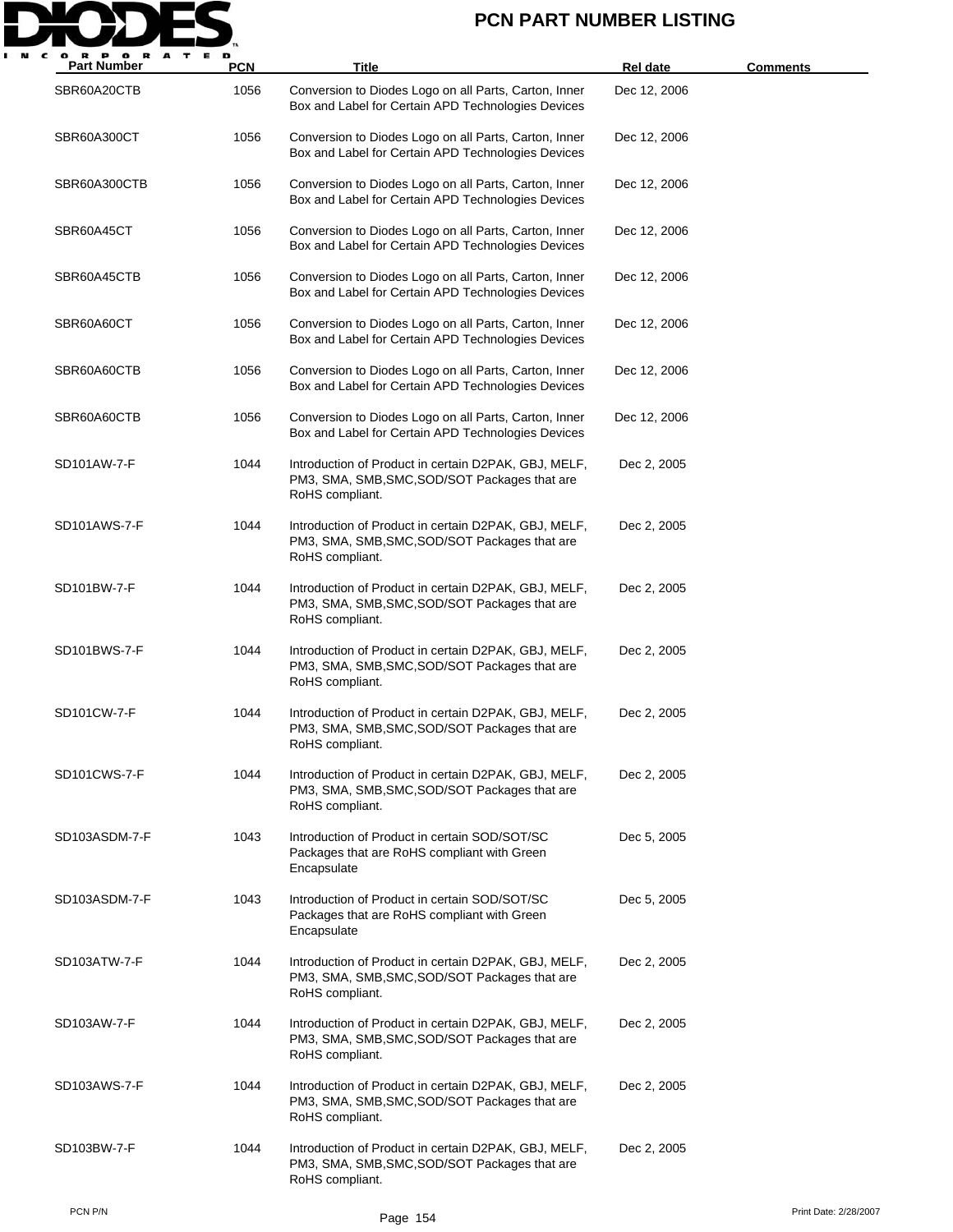

| <b>Part Number</b> | <b>PCN</b> | Title                                                                                                                                                      | Rel date    | <b>Comments</b> |
|--------------------|------------|------------------------------------------------------------------------------------------------------------------------------------------------------------|-------------|-----------------|
| SD103BWS-7-F       | 1044       | Introduction of Product in certain D2PAK, GBJ, MELF,<br>PM3, SMA, SMB, SMC, SOD/SOT Packages that are<br>RoHS compliant.                                   | Dec 2, 2005 |                 |
| SD103CW-7-F        | 1044       | Introduction of Product in certain D2PAK, GBJ, MELF,<br>PM3, SMA, SMB, SMC, SOD/SOT Packages that are<br>RoHS compliant.                                   | Dec 2, 2005 |                 |
| SD103CWS-7-F       | 1044       | Introduction of Product in certain D2PAK, GBJ, MELF,<br>PM3, SMA, SMB, SMC, SOD/SOT Packages that are<br>RoHS compliant.                                   | Dec 2, 2005 |                 |
| SD107WS-7-F        | 1044       | Introduction of Product in certain D2PAK, GBJ, MELF,<br>PM3, SMA, SMB, SMC, SOD/SOT Packages that are<br>RoHS compliant.                                   | Dec 2, 2005 |                 |
| SDA004             | 1039       | Qualification of Fabrication Site for Switching, Zener<br>and Small Signal Transistor WaferAddition of second<br>approved Wafer Type for BAV70 and BAV70DW | Feb 5, 2005 |                 |
| SDM03MT40-7-F      | 1043       | Introduction of Product in certain SOD/SOT/SC<br>Packages that are RoHS compliant with Green<br>Encapsulate                                                | Dec 5, 2005 |                 |
| SDM03U40-7         | 1043       | Introduction of Product in certain SOD/SOT/SC<br>Packages that are RoHS compliant with Green<br>Encapsulate                                                | Dec 5, 2005 |                 |
| SDM100K30L-7-F     | 1044       | Introduction of Product in certain D2PAK, GBJ, MELF,<br>PM3, SMA, SMB, SMC, SOD/SOT Packages that are<br>RoHS compliant.                                   | Dec 2, 2005 |                 |
| SDM10K45-7-F       | 1044       | Introduction of Product in certain D2PAK, GBJ, MELF,<br>PM3, SMA, SMB, SMC, SOD/SOT Packages that are<br>RoHS compliant.                                   | Dec 2, 2005 |                 |
| SDM10M45SD-7-F     | 1043       | Introduction of Product in certain SOD/SOT/SC<br>Packages that are RoHS compliant with Green<br>Encapsulate                                                | Dec 5, 2005 |                 |
| SDM10P45-7-F       | 1044       | Introduction of Product in certain D2PAK, GBJ, MELF,<br>PM3, SMA, SMB, SMC, SOD/SOT Packages that are<br>RoHS compliant.                                   | Dec 2, 2005 |                 |
| SDM10U45-7         | 1043       | Introduction of Product in certain SOD/SOT/SC<br>Packages that are RoHS compliant with Green<br>Encapsulate                                                | Dec 5, 2005 |                 |
| SDM20E40C-7-F      | 1043       | Introduction of Product in certain SOD/SOT/SC<br>Packages that are RoHS compliant with Green<br>Encapsulate                                                | Dec 5, 2005 |                 |
| SDM20N30C-7-F      | 1044       | Introduction of Product in certain D2PAK, GBJ, MELF,<br>PM3, SMA, SMB, SMC, SOD/SOT Packages that are<br>RoHS compliant.                                   | Dec 2, 2005 |                 |
| SDM20N40A-7-F      | 1044       | Introduction of Product in certain D2PAK, GBJ, MELF,<br>PM3, SMA, SMB, SMC, SOD/SOT Packages that are<br>RoHS compliant.                                   | Dec 2, 2005 |                 |
| SDM20U30-7         | 1043       | Introduction of Product in certain SOD/SOT/SC<br>Packages that are RoHS compliant with Green<br>Encapsulate                                                | Dec 5, 2005 |                 |
| SDM20U40-7         | 1043       | Introduction of Product in certain SOD/SOT/SC<br>Packages that are RoHS compliant with Green<br>Encapsulate                                                | Dec 5, 2005 |                 |
| SDM40E20LS-7-F     | 1044       | Introduction of Product in certain D2PAK, GBJ, MELF,<br>PM3, SMA, SMB, SMC, SOD/SOT Packages that are<br>RoHS compliant.                                   | Dec 2, 2005 |                 |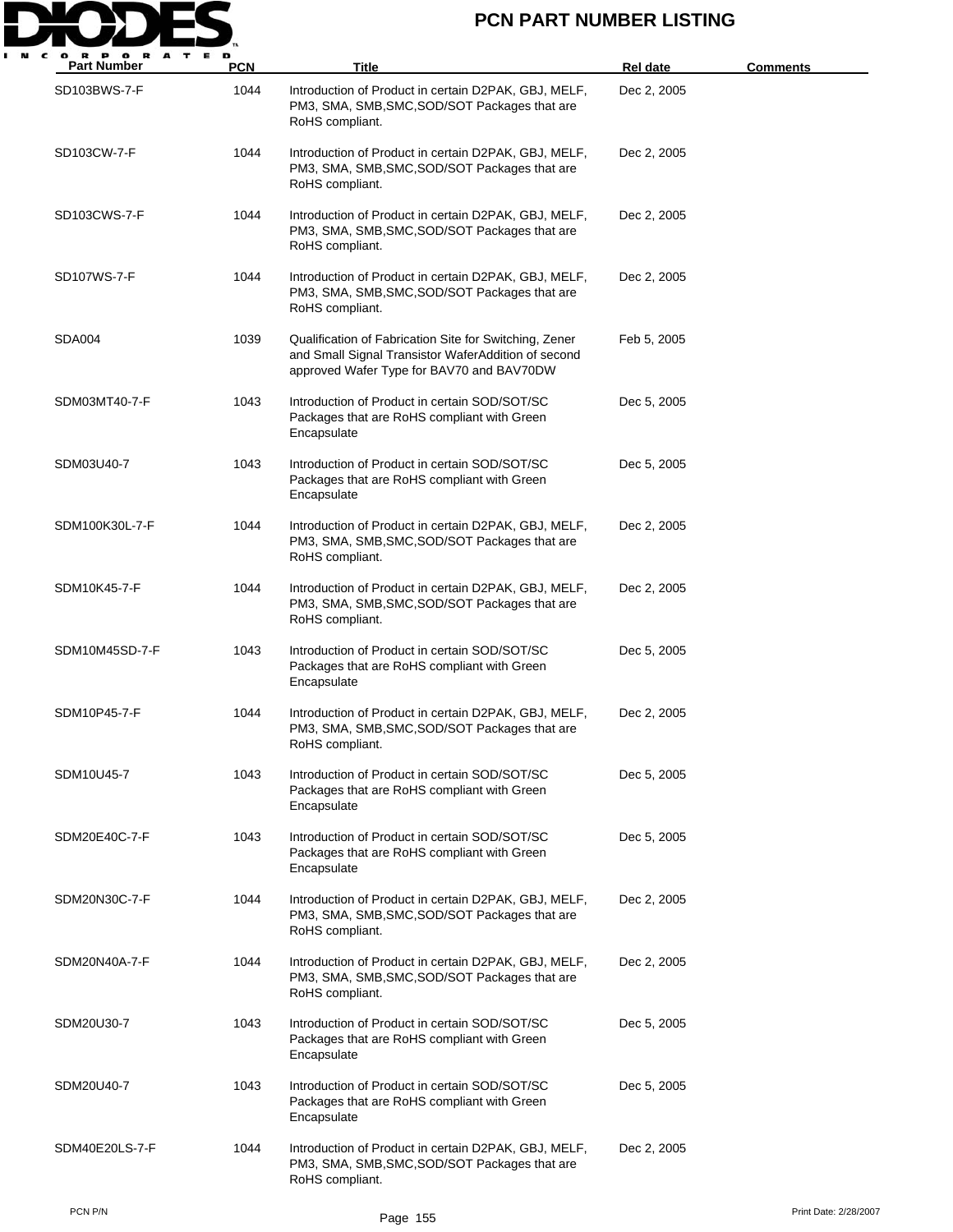

| o<br>P OR<br>A<br>т<br><b>Part Number</b> | Е D<br><b>PCN</b> | Title                                                                                                                    | <b>Rel date</b> | <b>Comments</b>       |
|-------------------------------------------|-------------------|--------------------------------------------------------------------------------------------------------------------------|-----------------|-----------------------|
| SDMG0340L-7-F                             | 1043              | Introduction of Product in certain SOD/SOT/SC<br>Packages that are RoHS compliant with Green<br>Encapsulate              | Dec 5, 2005     |                       |
| SDMG0340LA-7-F                            | 1043              | Introduction of Product in certain SOD/SOT/SC<br>Packages that are RoHS compliant with Green<br>Encapsulate              | Dec 5, 2005     |                       |
| SDMG0340LC-7-F                            | 1043              | Introduction of Product in certain SOD/SOT/SC<br>Packages that are RoHS compliant with Green<br>Encapsulate              | Dec 5, 2005     |                       |
| SDMG0340LC-7-F                            | 1043              | Introduction of Product in certain SOD/SOT/SC<br>Packages that are RoHS compliant with Green<br>Encapsulate              | Dec 5, 2005     |                       |
| SDMG0340LS-7-F                            | 1043              | Introduction of Product in certain SOD/SOT/SC<br>Packages that are RoHS compliant with Green<br>Encapsulate              | Dec 5, 2005     |                       |
| SDMK0340L-7-F                             | 1044              | Introduction of Product in certain D2PAK, GBJ, MELF,<br>PM3, SMA, SMB, SMC, SOD/SOT Packages that are<br>RoHS compliant. | Dec 2, 2005     |                       |
| SDMP0340LAT-7-F                           | 1044              | Introduction of Product in certain D2PAK, GBJ, MELF,<br>PM3, SMA, SMB, SMC, SOD/SOT Packages that are<br>RoHS compliant. | Dec 2, 2005     |                       |
| SDMP0340LCT-7-F                           | 1044              | Introduction of Product in certain D2PAK, GBJ, MELF,<br>PM3, SMA, SMB, SMC, SOD/SOT Packages that are<br>RoHS compliant. | Dec 2, 2005     |                       |
| SDMP0340LST-7-F                           | 1044              | Introduction of Product in certain D2PAK, GBJ, MELF,<br>PM3, SMA, SMB, SMC, SOD/SOT Packages that are<br>RoHS compliant. | Dec 2, 2005     |                       |
| SDMP0340LT-7-F                            | 1044              | Introduction of Product in certain D2PAK, GBJ, MELF,<br>PM3, SMA, SMB, SMC, SOD/SOT Packages that are<br>RoHS compliant. | Dec 2, 2005     |                       |
| SMAJ100A-13                               | 1049              | Lead-Free Lead Finish                                                                                                    |                 | NOT RELEASED          |
| SMAJ100A-13-F                             | 1044              | Introduction of Product in certain D2PAK, GBJ, MELF,<br>PM3, SMA, SMB, SMC, SOD/SOT Packages that are<br>RoHS compliant. | Dec 2, 2005     |                       |
| SMAJ100A-13-F                             | 1049              | Lead-Free Lead Finish                                                                                                    |                 | NOT RELEASED          |
| SMAJ100CA-13                              | 1049              | Lead-Free Lead Finish                                                                                                    |                 | <b>NOT RELEASED</b>   |
| SMAJ100CA-13-F                            | 1044              | Introduction of Product in certain D2PAK, GBJ, MELF,<br>PM3, SMA, SMB, SMC, SOD/SOT Packages that are<br>RoHS compliant. | Dec 2, 2005     |                       |
| SMAJ100CA-13-F                            | 1049              | Lead-Free Lead Finish                                                                                                    |                 | <b>NOT RELEASED</b>   |
| <b>SMAJ10A-13</b>                         | 1049              | Lead-Free Lead Finish                                                                                                    |                 | <b>NOT RELEASED</b>   |
| SMAJ10A-13-F                              | 1044              | Introduction of Product in certain D2PAK, GBJ, MELF,<br>PM3, SMA, SMB, SMC, SOD/SOT Packages that are<br>RoHS compliant. | Dec 2, 2005     |                       |
| SMAJ10A-13-F                              | 1049              | Lead-Free Lead Finish                                                                                                    |                 | <b>NOT RELEASED</b>   |
| SMAJ10CA-13                               | 1049              | Lead-Free Lead Finish                                                                                                    |                 | <b>NOT RELEASED</b>   |
| SMAJ10CA-13-F                             | 1044              | Introduction of Product in certain D2PAK, GBJ, MELF,<br>PM3, SMA, SMB, SMC, SOD/SOT Packages that are<br>RoHS compliant. | Dec 2, 2005     |                       |
| SMAJ10CA-13-F                             | 1049              | Lead-Free Lead Finish                                                                                                    |                 | <b>NOT RELEASED</b>   |
| PCN P/N                                   |                   | Page 156                                                                                                                 |                 | Print Date: 2/28/2007 |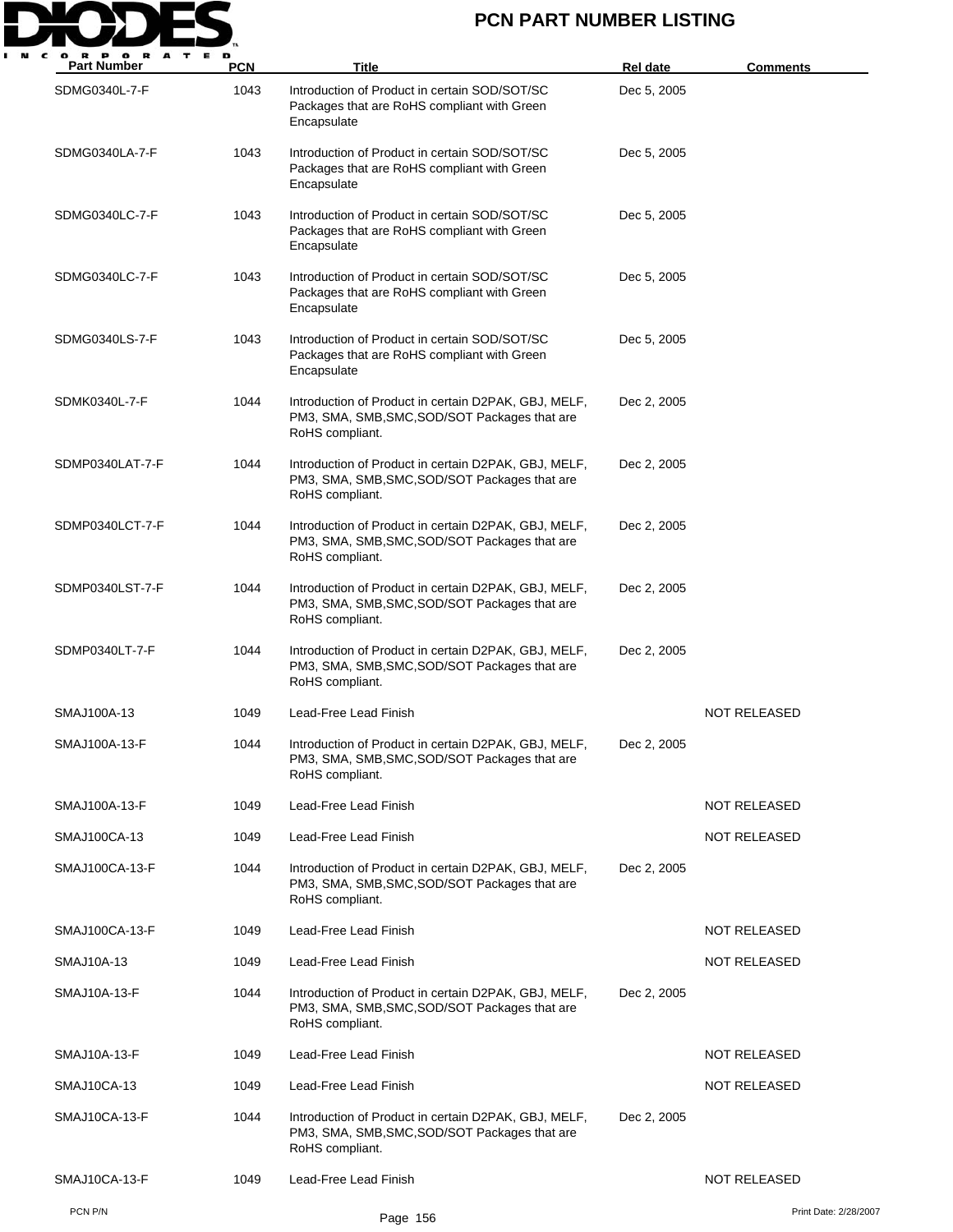

| o r<br>A<br><b>Part Number</b> | PCN  | Title                                                                                                                    | <b>Rel date</b> | <b>Comments</b>       |
|--------------------------------|------|--------------------------------------------------------------------------------------------------------------------------|-----------------|-----------------------|
| SMAJ110A-13                    | 1049 | Lead-Free Lead Finish                                                                                                    |                 | <b>NOT RELEASED</b>   |
| SMAJ110A-13-F                  | 1044 | Introduction of Product in certain D2PAK, GBJ, MELF,<br>PM3, SMA, SMB, SMC, SOD/SOT Packages that are<br>RoHS compliant. | Dec 2, 2005     |                       |
| SMAJ110A-13-F                  | 1049 | Lead-Free Lead Finish                                                                                                    |                 | <b>NOT RELEASED</b>   |
| SMAJ110CA-13                   | 1049 | Lead-Free Lead Finish                                                                                                    |                 | NOT RELEASED          |
| SMAJ110CA-13-F                 | 1044 | Introduction of Product in certain D2PAK, GBJ, MELF,<br>PM3, SMA, SMB, SMC, SOD/SOT Packages that are<br>RoHS compliant. | Dec 2, 2005     |                       |
| SMAJ110CA-13-F                 | 1049 | Lead-Free Lead Finish                                                                                                    |                 | <b>NOT RELEASED</b>   |
| SMAJ11A-13                     | 1049 | Lead-Free Lead Finish                                                                                                    |                 | <b>NOT RELEASED</b>   |
| SMAJ11A-13-F                   | 1044 | Introduction of Product in certain D2PAK, GBJ, MELF,<br>PM3, SMA, SMB, SMC, SOD/SOT Packages that are<br>RoHS compliant. | Dec 2, 2005     |                       |
| SMAJ11A-13-F                   | 1049 | Lead-Free Lead Finish                                                                                                    |                 | <b>NOT RELEASED</b>   |
| SMAJ11CA-13                    | 1049 | Lead-Free Lead Finish                                                                                                    |                 | <b>NOT RELEASED</b>   |
| SMAJ11CA-13-F                  | 1044 | Introduction of Product in certain D2PAK, GBJ, MELF,<br>PM3, SMA, SMB, SMC, SOD/SOT Packages that are<br>RoHS compliant. | Dec 2, 2005     |                       |
| SMAJ11CA-13-F                  | 1049 | Lead-Free Lead Finish                                                                                                    |                 | NOT RELEASED          |
| SMAJ120A-13                    | 1049 | Lead-Free Lead Finish                                                                                                    |                 | NOT RELEASED          |
| SMAJ120A-13-F                  | 1044 | Introduction of Product in certain D2PAK, GBJ, MELF,<br>PM3, SMA, SMB, SMC, SOD/SOT Packages that are<br>RoHS compliant. | Dec 2, 2005     |                       |
| SMAJ120A-13-F                  | 1049 | Lead-Free Lead Finish                                                                                                    |                 | <b>NOT RELEASED</b>   |
| SMAJ120CA-13                   | 1049 | Lead-Free Lead Finish                                                                                                    |                 | <b>NOT RELEASED</b>   |
| SMAJ120CA-13-F                 | 1044 | Introduction of Product in certain D2PAK, GBJ, MELF,<br>PM3, SMA, SMB, SMC, SOD/SOT Packages that are<br>RoHS compliant. | Dec 2, 2005     |                       |
| SMAJ120CA-13-F                 | 1049 | Lead-Free Lead Finish                                                                                                    |                 | <b>NOT RELEASED</b>   |
| SMAJ12A-13                     | 1049 | Lead-Free Lead Finish                                                                                                    |                 | <b>NOT RELEASED</b>   |
| SMAJ12A-13-F                   | 1044 | Introduction of Product in certain D2PAK, GBJ, MELF,<br>PM3, SMA, SMB, SMC, SOD/SOT Packages that are<br>RoHS compliant. | Dec 2, 2005     |                       |
| SMAJ12A-13-F                   | 1049 | Lead-Free Lead Finish                                                                                                    |                 | <b>NOT RELEASED</b>   |
| SMAJ12CA-13                    | 1049 | Lead-Free Lead Finish                                                                                                    |                 | <b>NOT RELEASED</b>   |
| SMAJ12CA-13-F                  | 1044 | Introduction of Product in certain D2PAK, GBJ, MELF,<br>PM3, SMA, SMB, SMC, SOD/SOT Packages that are<br>RoHS compliant. | Dec 2, 2005     |                       |
| SMAJ12CA-13-F                  | 1049 | Lead-Free Lead Finish                                                                                                    |                 | <b>NOT RELEASED</b>   |
| SMAJ130A-13                    | 1049 | Lead-Free Lead Finish                                                                                                    |                 | <b>NOT RELEASED</b>   |
| SMAJ130A-13-F                  | 1044 | Introduction of Product in certain D2PAK, GBJ, MELF,<br>PM3, SMA, SMB, SMC, SOD/SOT Packages that are<br>RoHS compliant. | Dec 2, 2005     |                       |
| SMAJ130A-13-F                  | 1049 | Lead-Free Lead Finish                                                                                                    |                 | <b>NOT RELEASED</b>   |
| PCN P/N                        |      | Page 157                                                                                                                 |                 | Print Date: 2/28/2007 |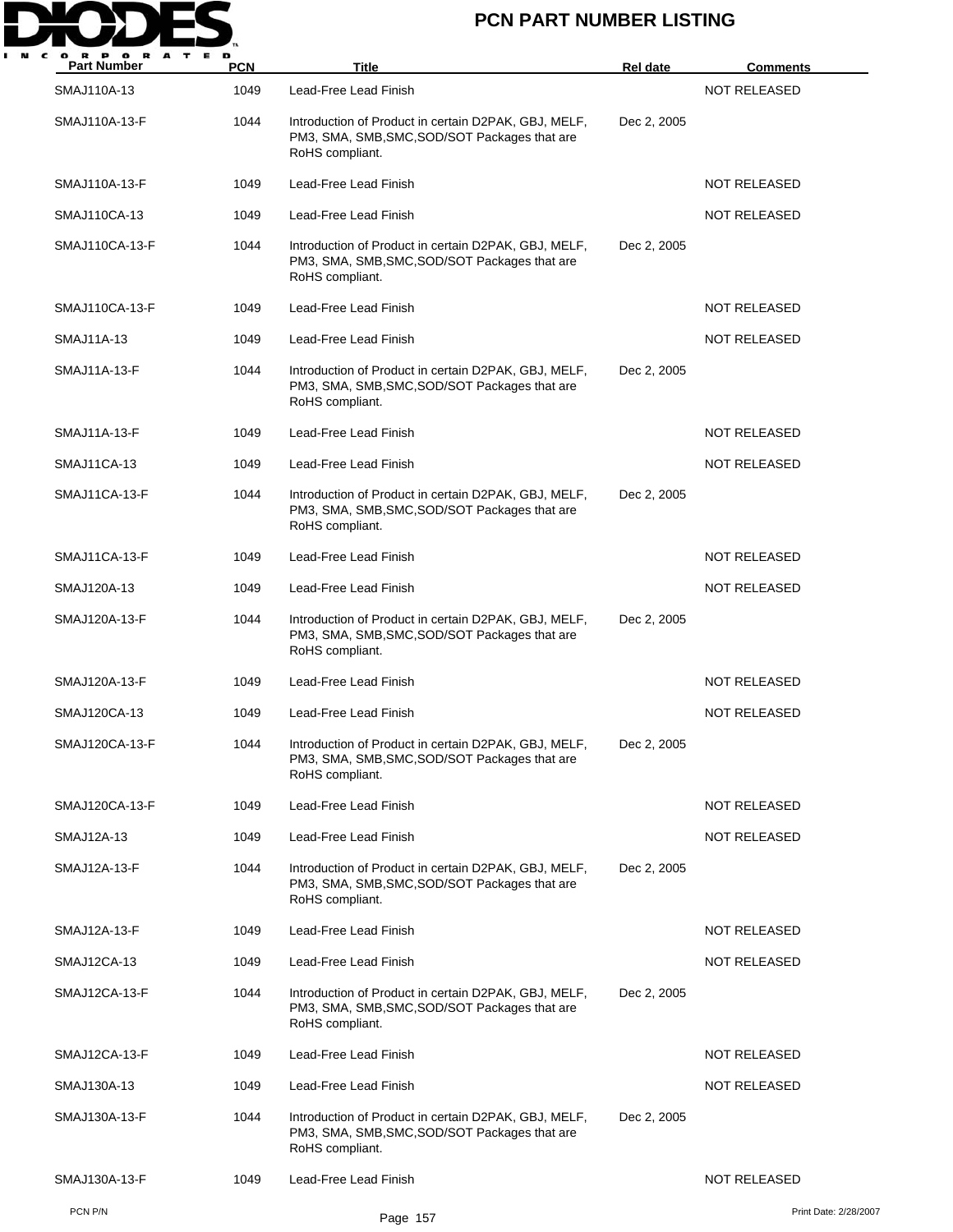

| A<br><b>Part Number</b> | <b>PCN</b> | <b>Title</b>                                                                                                             | <b>Rel date</b> | <b>Comments</b>     |
|-------------------------|------------|--------------------------------------------------------------------------------------------------------------------------|-----------------|---------------------|
| SMAJ130CA-13            | 1049       | Lead-Free Lead Finish                                                                                                    |                 | <b>NOT RELEASED</b> |
| SMAJ130CA-13-F          | 1044       | Introduction of Product in certain D2PAK, GBJ, MELF,<br>PM3, SMA, SMB, SMC, SOD/SOT Packages that are<br>RoHS compliant. | Dec 2, 2005     |                     |
| SMAJ130CA-13-F          | 1049       | Lead-Free Lead Finish                                                                                                    |                 | <b>NOT RELEASED</b> |
| SMAJ13A-13              | 1049       | Lead-Free Lead Finish                                                                                                    |                 | <b>NOT RELEASED</b> |
| SMAJ13A-13-F            | 1044       | Introduction of Product in certain D2PAK, GBJ, MELF,<br>PM3, SMA, SMB, SMC, SOD/SOT Packages that are<br>RoHS compliant. | Dec 2, 2005     |                     |
| SMAJ13A-13-F            | 1049       | Lead-Free Lead Finish                                                                                                    |                 | NOT RELEASED        |
| SMAJ13CA-13             | 1049       | Lead-Free Lead Finish                                                                                                    |                 | <b>NOT RELEASED</b> |
| SMAJ13CA-13-F           | 1044       | Introduction of Product in certain D2PAK, GBJ, MELF,<br>PM3, SMA, SMB, SMC, SOD/SOT Packages that are<br>RoHS compliant. | Dec 2, 2005     |                     |
| SMAJ13CA-13-F           | 1049       | Lead-Free Lead Finish                                                                                                    |                 | <b>NOT RELEASED</b> |
| SMAJ14A-13              | 1049       | Lead-Free Lead Finish                                                                                                    |                 | <b>NOT RELEASED</b> |
| SMAJ14A-13-F            | 1044       | Introduction of Product in certain D2PAK, GBJ, MELF,<br>PM3, SMA, SMB, SMC, SOD/SOT Packages that are<br>RoHS compliant. | Dec 2, 2005     |                     |
| SMAJ14A-13-F            | 1049       | Lead-Free Lead Finish                                                                                                    |                 | <b>NOT RELEASED</b> |
| SMAJ14CA-13             | 1049       | Lead-Free Lead Finish                                                                                                    |                 | NOT RELEASED        |
| SMAJ14CA-13-F           | 1044       | Introduction of Product in certain D2PAK, GBJ, MELF,<br>PM3, SMA, SMB, SMC, SOD/SOT Packages that are<br>RoHS compliant. | Dec 2, 2005     |                     |
| SMAJ14CA-13-F           | 1049       | Lead-Free Lead Finish                                                                                                    |                 | NOT RELEASED        |
| SMAJ150A-13             | 1049       | Lead-Free Lead Finish                                                                                                    |                 | <b>NOT RELEASED</b> |
| SMAJ150A-13-F           | 1044       | Introduction of Product in certain D2PAK, GBJ, MELF,<br>PM3, SMA, SMB, SMC, SOD/SOT Packages that are<br>RoHS compliant. | Dec 2, 2005     |                     |
| SMAJ150A-13-F           | 1049       | Lead-Free Lead Finish                                                                                                    |                 | NOT RELEASED        |
| SMAJ150CA-13            | 1049       | Lead-Free Lead Finish                                                                                                    |                 | <b>NOT RELEASED</b> |
| SMAJ150CA-13-F          | 1044       | Introduction of Product in certain D2PAK, GBJ, MELF,<br>PM3, SMA, SMB, SMC, SOD/SOT Packages that are<br>RoHS compliant. | Dec 2, 2005     |                     |
| SMAJ150CA-13-F          | 1049       | Lead-Free Lead Finish                                                                                                    |                 | <b>NOT RELEASED</b> |
| SMAJ15A-13              | 1049       | Lead-Free Lead Finish                                                                                                    |                 | <b>NOT RELEASED</b> |
| SMAJ15A-13-01-F         | 1049       | Lead-Free Lead Finish                                                                                                    |                 | NOT RELEASED        |
| SMAJ15A-13-F            | 1044       | Introduction of Product in certain D2PAK, GBJ, MELF,<br>PM3, SMA, SMB, SMC, SOD/SOT Packages that are<br>RoHS compliant. | Dec 2, 2005     |                     |
| SMAJ15A-13-F            | 1049       | Lead-Free Lead Finish                                                                                                    |                 | NOT RELEASED        |
| <b>SMAJ15CA-13</b>      | 1049       | Lead-Free Lead Finish                                                                                                    |                 | <b>NOT RELEASED</b> |
| SMAJ15CA-13-F           | 1044       | Introduction of Product in certain D2PAK, GBJ, MELF,<br>PM3, SMA, SMB, SMC, SOD/SOT Packages that are<br>RoHS compliant. | Dec 2, 2005     |                     |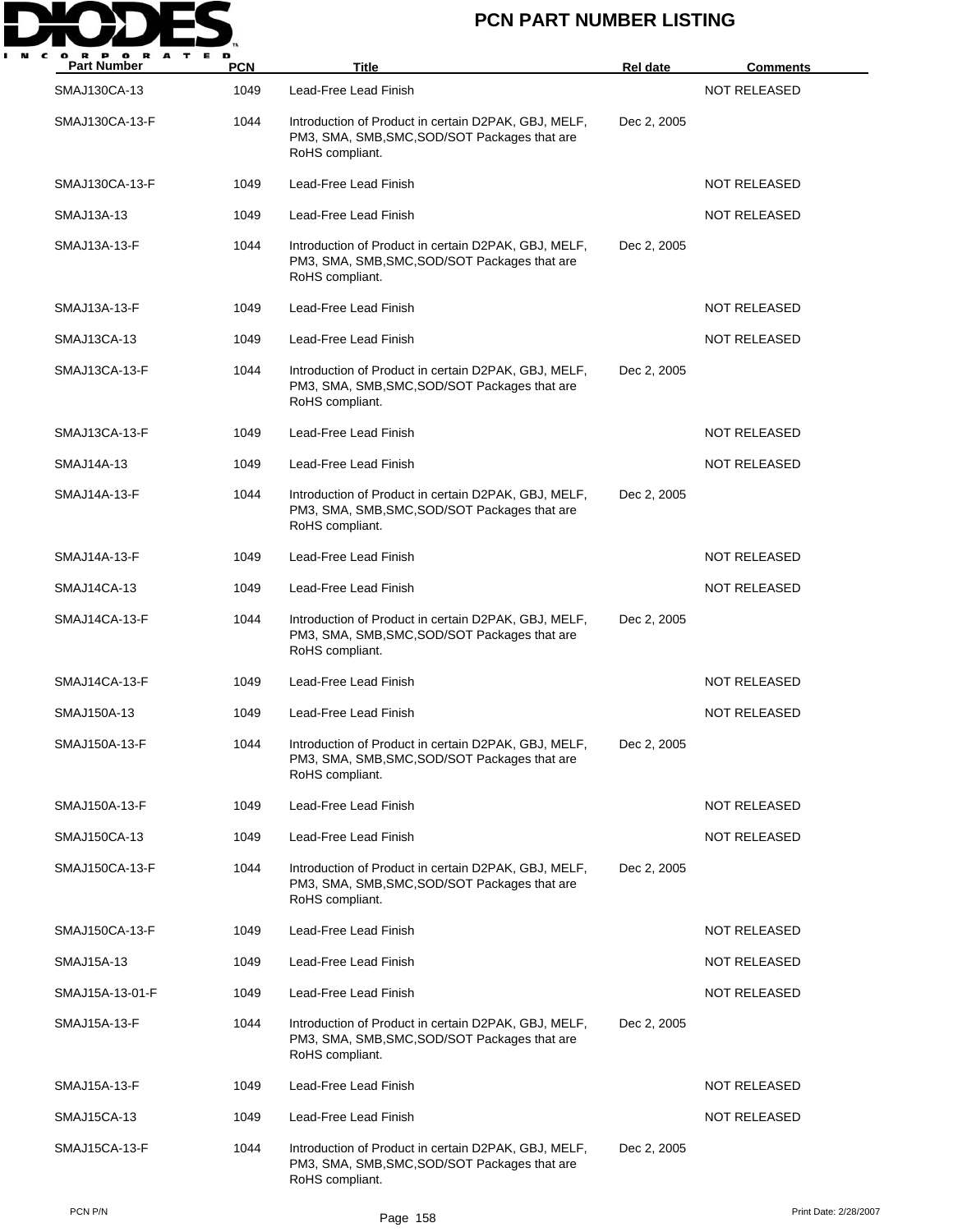

| <b>Part Number</b>   | <b>PCN</b> | Title                                                                                                                    | <b>Rel date</b> | <b>Comments</b>     |
|----------------------|------------|--------------------------------------------------------------------------------------------------------------------------|-----------------|---------------------|
| <b>SMAJ15CA-13-F</b> | 1049       | Lead-Free Lead Finish                                                                                                    |                 | <b>NOT RELEASED</b> |
| SMAJ160A-13          | 1049       | Lead-Free Lead Finish                                                                                                    |                 | NOT RELEASED        |
| SMAJ160A-13-F        | 1044       | Introduction of Product in certain D2PAK, GBJ, MELF,<br>PM3, SMA, SMB, SMC, SOD/SOT Packages that are<br>RoHS compliant. | Dec 2, 2005     |                     |
| SMAJ160A-13-F        | 1049       | Lead-Free Lead Finish                                                                                                    |                 | <b>NOT RELEASED</b> |
| SMAJ160CA-13         | 1049       | Lead-Free Lead Finish                                                                                                    |                 | <b>NOT RELEASED</b> |
| SMAJ160CA-13-F       | 1044       | Introduction of Product in certain D2PAK, GBJ, MELF,<br>PM3, SMA, SMB, SMC, SOD/SOT Packages that are<br>RoHS compliant. | Dec 2, 2005     |                     |
| SMAJ160CA-13-F       | 1049       | Lead-Free Lead Finish                                                                                                    |                 | <b>NOT RELEASED</b> |
| SMAJ16A-13           | 1049       | Lead-Free Lead Finish                                                                                                    |                 | <b>NOT RELEASED</b> |
| SMAJ16A-13-F         | 1044       | Introduction of Product in certain D2PAK, GBJ, MELF,<br>PM3, SMA, SMB, SMC, SOD/SOT Packages that are<br>RoHS compliant. | Dec 2, 2005     |                     |
| SMAJ16A-13-F         | 1049       | Lead-Free Lead Finish                                                                                                    |                 | <b>NOT RELEASED</b> |
| SMAJ16CA-13          | 1049       | Lead-Free Lead Finish                                                                                                    |                 | <b>NOT RELEASED</b> |
| SMAJ16CA-13-F        | 1044       | Introduction of Product in certain D2PAK, GBJ, MELF,<br>PM3, SMA, SMB, SMC, SOD/SOT Packages that are<br>RoHS compliant. | Dec 2, 2005     |                     |
| SMAJ16CA-13-F        | 1049       | Lead-Free Lead Finish                                                                                                    |                 | <b>NOT RELEASED</b> |
| SMAJ170A-13          | 1049       | Lead-Free Lead Finish                                                                                                    |                 | <b>NOT RELEASED</b> |
| SMAJ170A-13-F        | 1044       | Introduction of Product in certain D2PAK, GBJ, MELF,<br>PM3, SMA, SMB, SMC, SOD/SOT Packages that are<br>RoHS compliant. | Dec 2, 2005     |                     |
| SMAJ170A-13-F        | 1049       | Lead-Free Lead Finish                                                                                                    |                 | <b>NOT RELEASED</b> |
| SMAJ170CA-13         | 1049       | Lead-Free Lead Finish                                                                                                    |                 | NOT RELEASED        |
| SMAJ170CA-13-F       | 1044       | Introduction of Product in certain D2PAK, GBJ, MELF,<br>PM3, SMA, SMB, SMC, SOD/SOT Packages that are<br>RoHS compliant. | Dec 2, 2005     |                     |
| SMAJ170CA-13-F       | 1049       | Lead-Free Lead Finish                                                                                                    |                 | <b>NOT RELEASED</b> |
| SMAJ17A-13           | 1049       | Lead-Free Lead Finish                                                                                                    |                 | <b>NOT RELEASED</b> |
| SMAJ17A-13-F         | 1044       | Introduction of Product in certain D2PAK, GBJ, MELF,<br>PM3, SMA, SMB, SMC, SOD/SOT Packages that are<br>RoHS compliant. | Dec 2, 2005     |                     |
| SMAJ17A-13-F         | 1049       | Lead-Free Lead Finish                                                                                                    |                 | NOT RELEASED        |
| SMAJ17CA-13          | 1049       | Lead-Free Lead Finish                                                                                                    |                 | NOT RELEASED        |
| SMAJ17CA-13-F        | 1044       | Introduction of Product in certain D2PAK, GBJ, MELF,<br>PM3, SMA, SMB, SMC, SOD/SOT Packages that are<br>RoHS compliant. | Dec 2, 2005     |                     |
| SMAJ17CA-13-F        | 1049       | Lead-Free Lead Finish                                                                                                    |                 | NOT RELEASED        |
| SMAJ18A-13           | 1049       | Lead-Free Lead Finish                                                                                                    |                 | <b>NOT RELEASED</b> |
| SMAJ18A-13-F         | 1044       | Introduction of Product in certain D2PAK, GBJ, MELF,<br>PM3, SMA, SMB, SMC, SOD/SOT Packages that are<br>RoHS compliant. | Dec 2, 2005     |                     |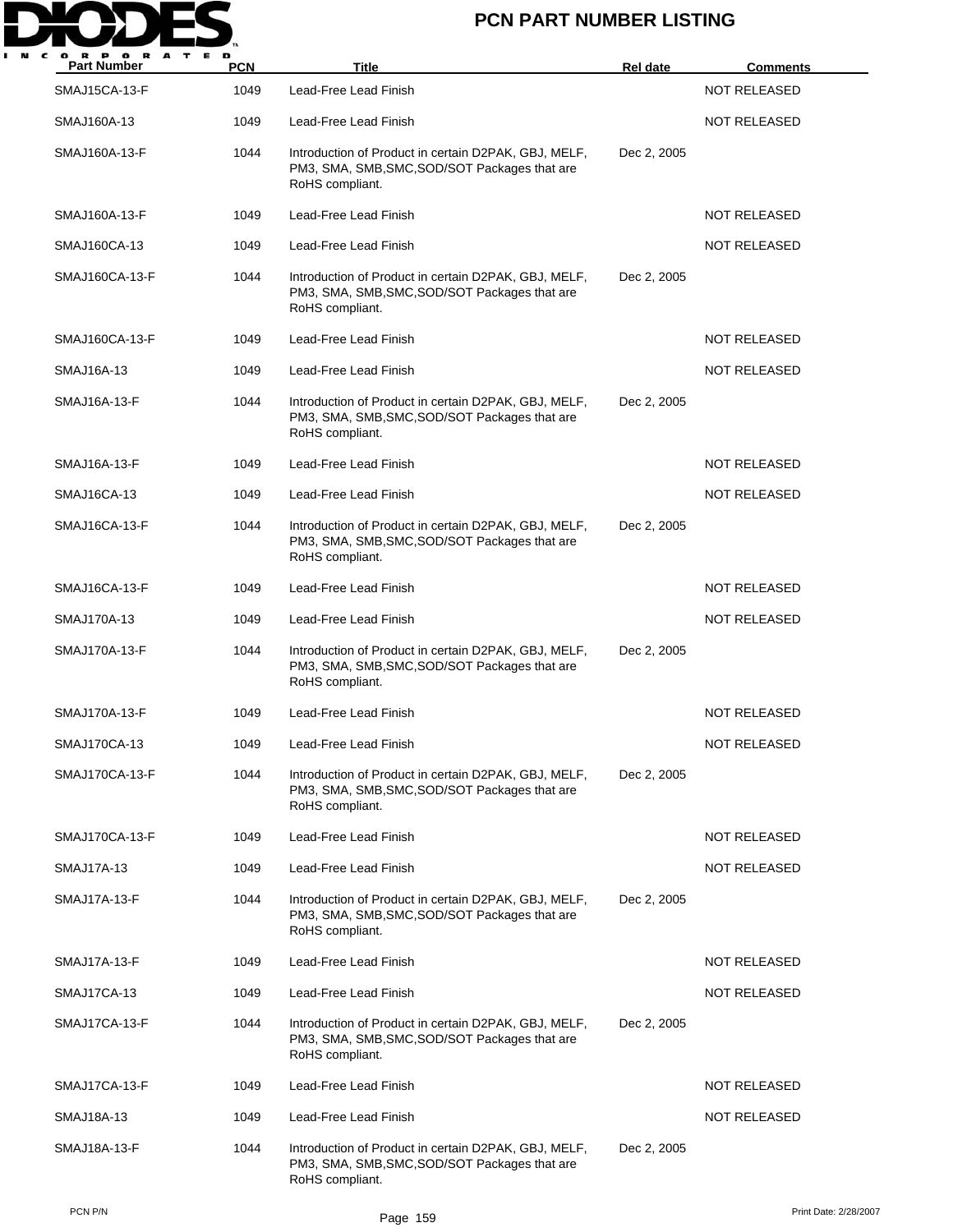

| A<br><b>Part Number</b> | <b>PCN</b> | <b>Title</b>                                                                                                             | <b>Rel date</b> | <b>Comments</b>     |
|-------------------------|------------|--------------------------------------------------------------------------------------------------------------------------|-----------------|---------------------|
| SMAJ18A-13-F            | 1049       | Lead-Free Lead Finish                                                                                                    |                 | <b>NOT RELEASED</b> |
| <b>SMAJ18CA-13</b>      | 1049       | Lead-Free Lead Finish                                                                                                    |                 | NOT RELEASED        |
| SMAJ18CA-13-F           | 1044       | Introduction of Product in certain D2PAK, GBJ, MELF,<br>PM3, SMA, SMB, SMC, SOD/SOT Packages that are<br>RoHS compliant. | Dec 2, 2005     |                     |
| SMAJ18CA-13-F           | 1049       | Lead-Free Lead Finish                                                                                                    |                 | NOT RELEASED        |
| SMAJ20A-13              | 1049       | Lead-Free Lead Finish                                                                                                    |                 | <b>NOT RELEASED</b> |
| SMAJ20A-13-F            | 1044       | Introduction of Product in certain D2PAK, GBJ, MELF,<br>PM3, SMA, SMB, SMC, SOD/SOT Packages that are<br>RoHS compliant. | Dec 2, 2005     |                     |
| SMAJ20A-13-F            | 1049       | Lead-Free Lead Finish                                                                                                    |                 | <b>NOT RELEASED</b> |
| SMAJ20CA-13             | 1049       | Lead-Free Lead Finish                                                                                                    |                 | <b>NOT RELEASED</b> |
| SMAJ20CA-13-F           | 1044       | Introduction of Product in certain D2PAK, GBJ, MELF,<br>PM3, SMA, SMB, SMC, SOD/SOT Packages that are<br>RoHS compliant. | Dec 2, 2005     |                     |
| SMAJ20CA-13-F           | 1049       | Lead-Free Lead Finish                                                                                                    |                 | <b>NOT RELEASED</b> |
| SMAJ22A-13              | 1049       | Lead-Free Lead Finish                                                                                                    |                 | <b>NOT RELEASED</b> |
| SMAJ22A-13-F            | 1044       | Introduction of Product in certain D2PAK, GBJ, MELF,<br>PM3, SMA, SMB, SMC, SOD/SOT Packages that are<br>RoHS compliant. | Dec 2, 2005     |                     |
| SMAJ22A-13-F            | 1049       | Lead-Free Lead Finish                                                                                                    |                 | NOT RELEASED        |
| SMAJ22CA-13             | 1049       | Lead-Free Lead Finish                                                                                                    |                 | <b>NOT RELEASED</b> |
| SMAJ22CA-13-F           | 1044       | Introduction of Product in certain D2PAK, GBJ, MELF,<br>PM3, SMA, SMB, SMC, SOD/SOT Packages that are<br>RoHS compliant. | Dec 2, 2005     |                     |
| SMAJ22CA-13-F           | 1049       | Lead-Free Lead Finish                                                                                                    |                 | <b>NOT RELEASED</b> |
| SMAJ24A-13              | 1049       | Lead-Free Lead Finish                                                                                                    |                 | NOT RELEASED        |
| SMAJ24A-13-F            | 1044       | Introduction of Product in certain D2PAK, GBJ, MELF,<br>PM3, SMA, SMB, SMC, SOD/SOT Packages that are<br>RoHS compliant. | Dec 2, 2005     |                     |
| SMAJ24A-13-F            | 1049       | Lead-Free Lead Finish                                                                                                    |                 | <b>NOT RELEASED</b> |
| SMAJ24CA-13             | 1049       | Lead-Free Lead Finish                                                                                                    |                 | <b>NOT RELEASED</b> |
| SMAJ24CA-13-F           | 1044       | Introduction of Product in certain D2PAK, GBJ, MELF,<br>PM3, SMA, SMB, SMC, SOD/SOT Packages that are<br>RoHS compliant. | Dec 2, 2005     |                     |
| SMAJ24CA-13-F           | 1049       | Lead-Free Lead Finish                                                                                                    |                 | NOT RELEASED        |
| SMAJ26A-13              | 1049       | Lead-Free Lead Finish                                                                                                    |                 | NOT RELEASED        |
| SMAJ26A-13-F            | 1044       | Introduction of Product in certain D2PAK, GBJ, MELF,<br>PM3, SMA, SMB, SMC, SOD/SOT Packages that are<br>RoHS compliant. | Dec 2, 2005     |                     |
| SMAJ26A-13-F            | 1049       | Lead-Free Lead Finish                                                                                                    |                 | NOT RELEASED        |
| SMAJ26CA-13             | 1049       | Lead-Free Lead Finish                                                                                                    |                 | <b>NOT RELEASED</b> |
| SMAJ26CA-13-F           | 1044       | Introduction of Product in certain D2PAK, GBJ, MELF,<br>PM3, SMA, SMB, SMC, SOD/SOT Packages that are<br>RoHS compliant. | Dec 2, 2005     |                     |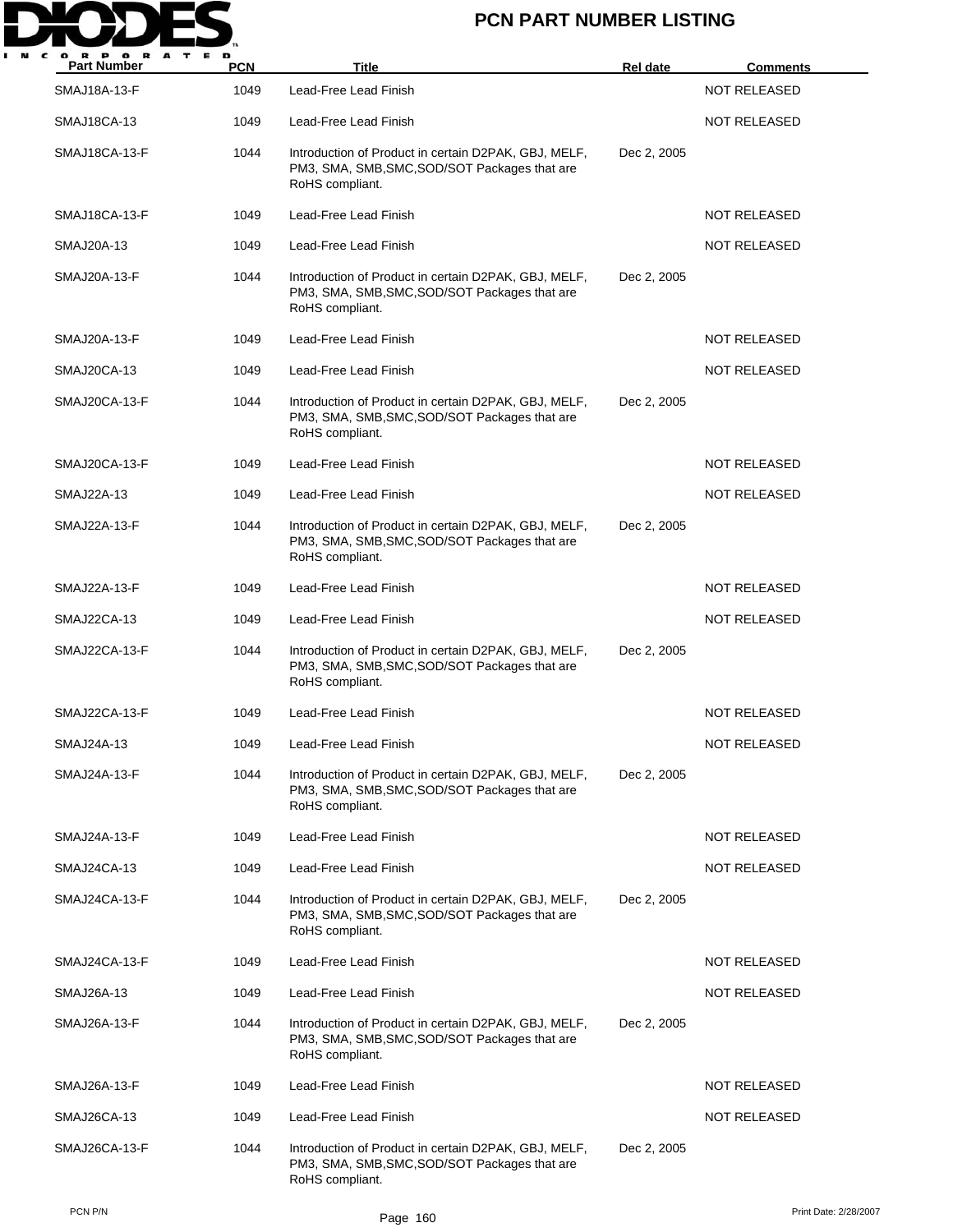

| <b>Part Number</b> | <b>PCN</b> | <b>Title</b>                                                                                                             | <b>Rel date</b> | <u>Comments</u>     |
|--------------------|------------|--------------------------------------------------------------------------------------------------------------------------|-----------------|---------------------|
| SMAJ26CA-13-F      | 1049       | Lead-Free Lead Finish                                                                                                    |                 | <b>NOT RELEASED</b> |
| <b>SMAJ28A-13</b>  | 1049       | Lead-Free Lead Finish                                                                                                    |                 | <b>NOT RELEASED</b> |
| SMAJ28A-13-F       | 1044       | Introduction of Product in certain D2PAK, GBJ, MELF,<br>PM3, SMA, SMB, SMC, SOD/SOT Packages that are<br>RoHS compliant. | Dec 2, 2005     |                     |
| SMAJ28A-13-F       | 1049       | Lead-Free Lead Finish                                                                                                    |                 | <b>NOT RELEASED</b> |
| SMAJ28CA-13        | 1049       | Lead-Free Lead Finish                                                                                                    |                 | <b>NOT RELEASED</b> |
| SMAJ28CA-13-F      | 1044       | Introduction of Product in certain D2PAK, GBJ, MELF,<br>PM3, SMA, SMB, SMC, SOD/SOT Packages that are<br>RoHS compliant. | Dec 2, 2005     |                     |
| SMAJ28CA-13-F      | 1049       | Lead-Free Lead Finish                                                                                                    |                 | <b>NOT RELEASED</b> |
| <b>SMAJ30A-13</b>  | 1049       | Lead-Free Lead Finish                                                                                                    |                 | <b>NOT RELEASED</b> |
| SMAJ30A-13-F       | 1044       | Introduction of Product in certain D2PAK, GBJ, MELF,<br>PM3, SMA, SMB, SMC, SOD/SOT Packages that are<br>RoHS compliant. | Dec 2, 2005     |                     |
| SMAJ30A-13-F       | 1049       | Lead-Free Lead Finish                                                                                                    |                 | NOT RELEASED        |
| SMAJ30CA-13        | 1049       | Lead-Free Lead Finish                                                                                                    |                 | <b>NOT RELEASED</b> |
| SMAJ30CA-13-F      | 1044       | Introduction of Product in certain D2PAK, GBJ, MELF,<br>PM3, SMA, SMB, SMC, SOD/SOT Packages that are<br>RoHS compliant. | Dec 2, 2005     |                     |
| SMAJ30CA-13-F      | 1049       | Lead-Free Lead Finish                                                                                                    |                 | <b>NOT RELEASED</b> |
| SMAJ33A-13         | 1049       | Lead-Free Lead Finish                                                                                                    |                 | <b>NOT RELEASED</b> |
| SMAJ33A-13-F       | 1044       | Introduction of Product in certain D2PAK, GBJ, MELF,<br>PM3, SMA, SMB, SMC, SOD/SOT Packages that are<br>RoHS compliant. | Dec 2, 2005     |                     |
| SMAJ33A-13-F       | 1049       | Lead-Free Lead Finish                                                                                                    |                 | <b>NOT RELEASED</b> |
| SMAJ33CA-13        | 1049       | Lead-Free Lead Finish                                                                                                    |                 | NOT RELEASED        |
| SMAJ33CA-13-F      | 1044       | Introduction of Product in certain D2PAK, GBJ, MELF,<br>PM3, SMA, SMB, SMC, SOD/SOT Packages that are<br>RoHS compliant. | Dec 2, 2005     |                     |
| SMAJ33CA-13-F      | 1049       | Lead-Free Lead Finish                                                                                                    |                 | <b>NOT RELEASED</b> |
| SMAJ36A-13         | 1049       | Lead-Free Lead Finish                                                                                                    |                 | <b>NOT RELEASED</b> |
| SMAJ36A-13-F       | 1044       | Introduction of Product in certain D2PAK, GBJ, MELF,<br>PM3, SMA, SMB, SMC, SOD/SOT Packages that are<br>RoHS compliant. | Dec 2, 2005     |                     |
| SMAJ36A-13-F       | 1049       | Lead-Free Lead Finish                                                                                                    |                 | NOT RELEASED        |
| SMAJ36CA-13        | 1049       | Lead-Free Lead Finish                                                                                                    |                 | NOT RELEASED        |
| SMAJ36CA-13-F      | 1044       | Introduction of Product in certain D2PAK, GBJ, MELF,<br>PM3, SMA, SMB, SMC, SOD/SOT Packages that are<br>RoHS compliant. | Dec 2, 2005     |                     |
| SMAJ36CA-13-F      | 1049       | Lead-Free Lead Finish                                                                                                    |                 | NOT RELEASED        |
| SMAJ40A-13         | 1049       | Lead-Free Lead Finish                                                                                                    |                 | <b>NOT RELEASED</b> |
| SMAJ40A-13-F       | 1044       | Introduction of Product in certain D2PAK, GBJ, MELF,<br>PM3, SMA, SMB, SMC, SOD/SOT Packages that are<br>RoHS compliant. | Dec 2, 2005     |                     |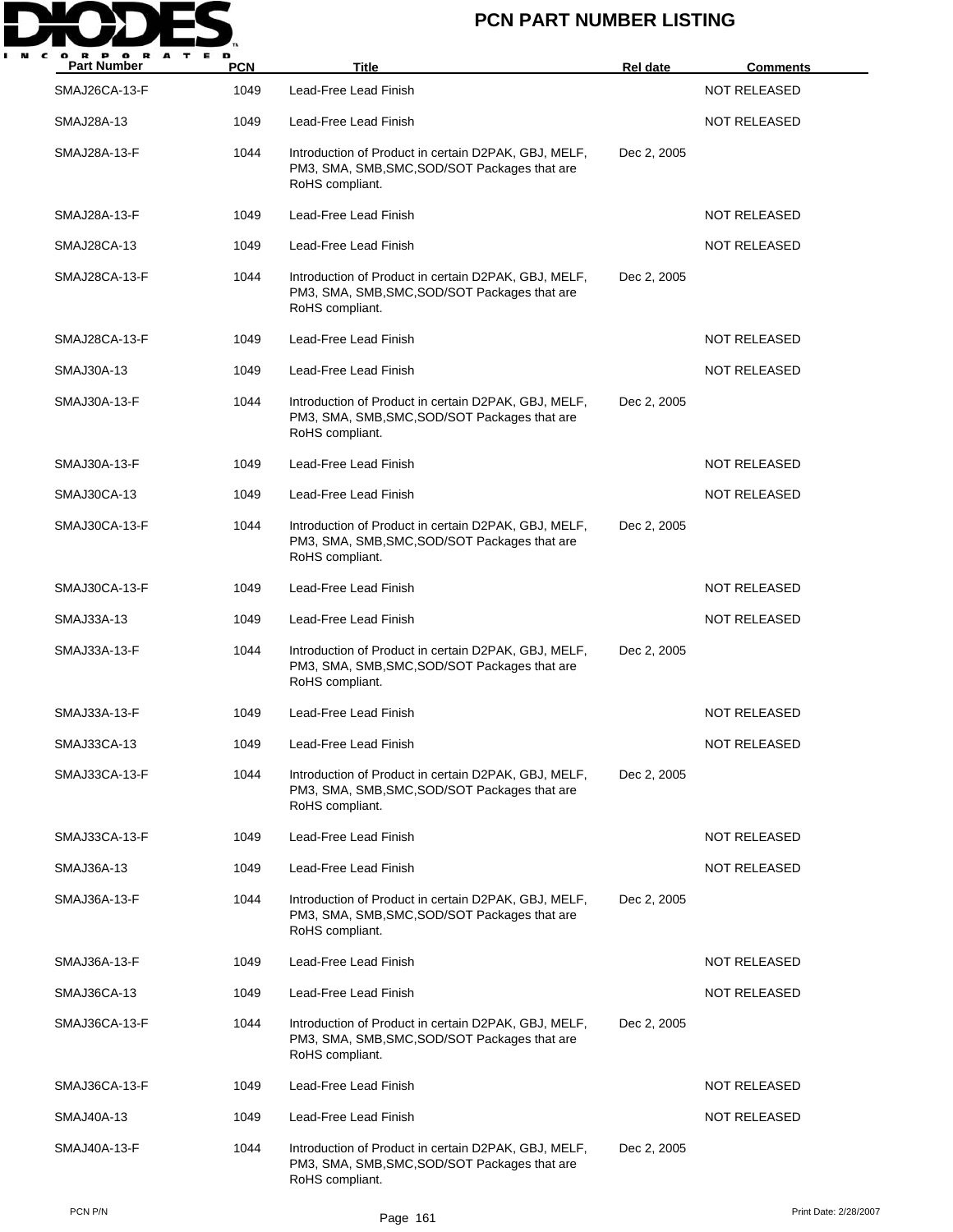

| <b>Part Number</b>  | <b>PCN</b> | <b>Title</b>                                                                                                             | Rel date    | <b>Comments</b>     |
|---------------------|------------|--------------------------------------------------------------------------------------------------------------------------|-------------|---------------------|
| <b>SMAJ40A-13-F</b> | 1049       | Lead-Free Lead Finish                                                                                                    |             | <b>NOT RELEASED</b> |
| SMAJ40CA-13         | 1049       | Lead-Free Lead Finish                                                                                                    |             | <b>NOT RELEASED</b> |
| SMAJ40CA-13-F       | 1044       | Introduction of Product in certain D2PAK, GBJ, MELF,<br>PM3, SMA, SMB, SMC, SOD/SOT Packages that are<br>RoHS compliant. | Dec 2, 2005 |                     |
| SMAJ40CA-13-F       | 1049       | Lead-Free Lead Finish                                                                                                    |             | <b>NOT RELEASED</b> |
| SMAJ43A-13          | 1049       | Lead-Free Lead Finish                                                                                                    |             | <b>NOT RELEASED</b> |
| SMAJ43A-13-F        | 1044       | Introduction of Product in certain D2PAK, GBJ, MELF,<br>PM3, SMA, SMB, SMC, SOD/SOT Packages that are<br>RoHS compliant. | Dec 2, 2005 |                     |
| SMAJ43A-13-F        | 1049       | Lead-Free Lead Finish                                                                                                    |             | <b>NOT RELEASED</b> |
| SMAJ43CA-13         | 1049       | Lead-Free Lead Finish                                                                                                    |             | <b>NOT RELEASED</b> |
| SMAJ43CA-13-F       | 1044       | Introduction of Product in certain D2PAK, GBJ, MELF,<br>PM3, SMA, SMB, SMC, SOD/SOT Packages that are<br>RoHS compliant. | Dec 2, 2005 |                     |
| SMAJ43CA-13-F       | 1049       | Lead-Free Lead Finish                                                                                                    |             | <b>NOT RELEASED</b> |
| <b>SMAJ45A-13</b>   | 1049       | Lead-Free Lead Finish                                                                                                    |             | <b>NOT RELEASED</b> |
| SMAJ45A-13-F        | 1044       | Introduction of Product in certain D2PAK, GBJ, MELF,<br>PM3, SMA, SMB, SMC, SOD/SOT Packages that are<br>RoHS compliant. | Dec 2, 2005 |                     |
| SMAJ45A-13-F        | 1049       | Lead-Free Lead Finish                                                                                                    |             | <b>NOT RELEASED</b> |
| SMAJ45CA-13         | 1049       | Lead-Free Lead Finish                                                                                                    |             | <b>NOT RELEASED</b> |
| SMAJ45CA-13-F       | 1044       | Introduction of Product in certain D2PAK, GBJ, MELF,<br>PM3, SMA, SMB, SMC, SOD/SOT Packages that are<br>RoHS compliant. | Dec 2, 2005 |                     |
| SMAJ45CA-13-F       | 1049       | Lead-Free Lead Finish                                                                                                    |             | <b>NOT RELEASED</b> |
| SMAJ48A-13          | 1049       | Lead-Free Lead Finish                                                                                                    |             | NOT RELEASED        |
| SMAJ48A-13-F        | 1044       | Introduction of Product in certain D2PAK, GBJ, MELF,<br>PM3, SMA, SMB, SMC, SOD/SOT Packages that are<br>RoHS compliant. | Dec 2, 2005 |                     |
| SMAJ48A-13-F        | 1049       | Lead-Free Lead Finish                                                                                                    |             | <b>NOT RELEASED</b> |
| SMAJ48CA-13         | 1049       | Lead-Free Lead Finish                                                                                                    |             | <b>NOT RELEASED</b> |
| SMAJ48CA-13-F       | 1044       | Introduction of Product in certain D2PAK, GBJ, MELF,<br>PM3, SMA, SMB, SMC, SOD/SOT Packages that are<br>RoHS compliant. | Dec 2, 2005 |                     |
| SMAJ48CA-13-F       | 1049       | Lead-Free Lead Finish                                                                                                    |             | <b>NOT RELEASED</b> |
| SMAJ5.0A-13         | 1049       | Lead-Free Lead Finish                                                                                                    |             | NOT RELEASED        |
| SMAJ5.0A-13-F       | 1044       | Introduction of Product in certain D2PAK, GBJ, MELF,<br>PM3, SMA, SMB, SMC, SOD/SOT Packages that are<br>RoHS compliant. | Dec 2, 2005 |                     |
| SMAJ5.0A-13-F       | 1049       | Lead-Free Lead Finish                                                                                                    |             | NOT RELEASED        |
| SMAJ5.0CA-13        | 1049       | Lead-Free Lead Finish                                                                                                    |             | <b>NOT RELEASED</b> |
| SMAJ5.0CA-13-F      | 1044       | Introduction of Product in certain D2PAK, GBJ, MELF,<br>PM3, SMA, SMB, SMC, SOD/SOT Packages that are<br>RoHS compliant. | Dec 2, 2005 |                     |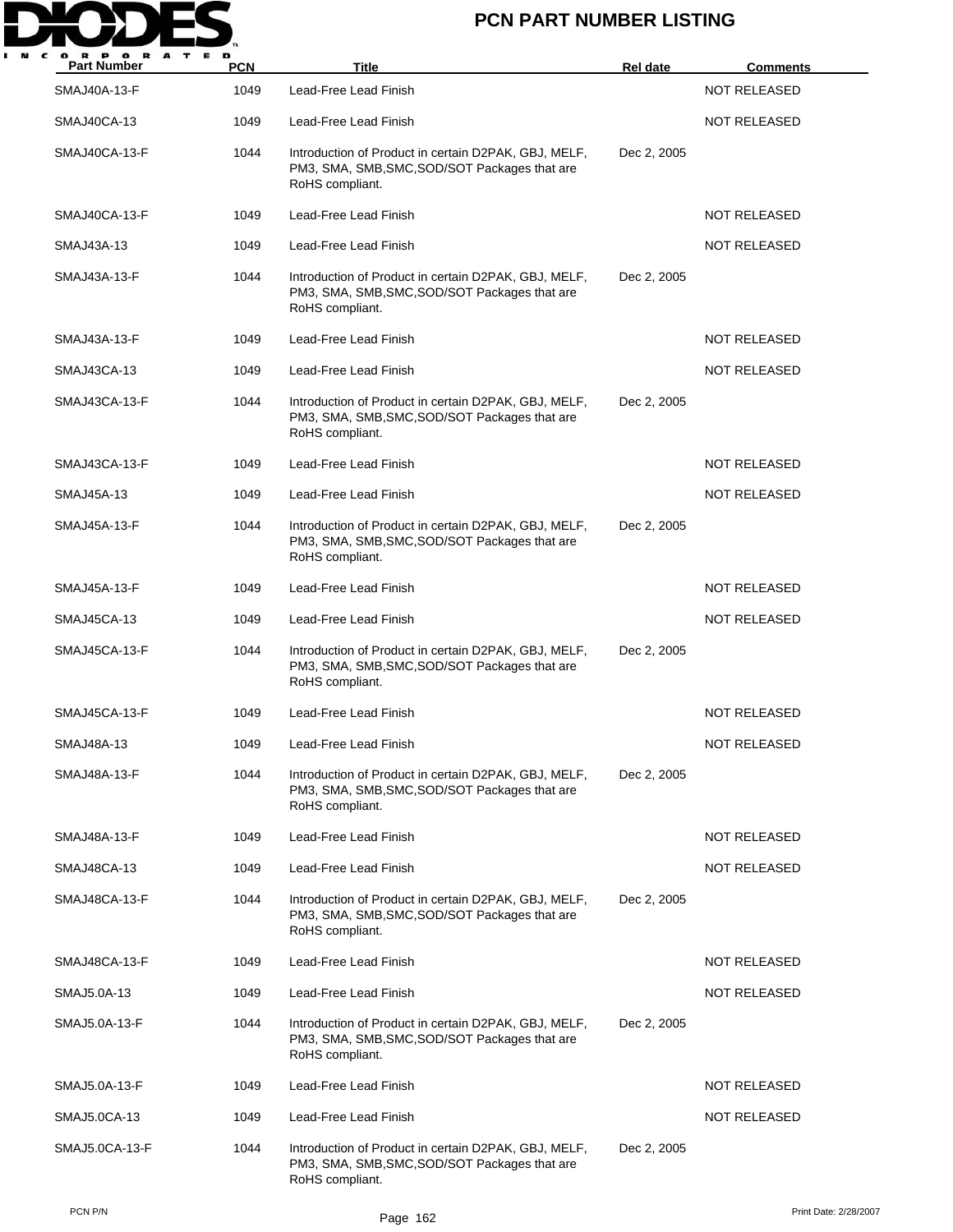

| <b>Part Number</b> | <b>PCN</b> | <b>Title</b>                                                                                                             | <b>Rel date</b> | <u>Comments</u>     |
|--------------------|------------|--------------------------------------------------------------------------------------------------------------------------|-----------------|---------------------|
| SMAJ5.0CA-13-F     | 1049       | Lead-Free Lead Finish                                                                                                    |                 | <b>NOT RELEASED</b> |
| <b>SMAJ51A-13</b>  | 1049       | Lead-Free Lead Finish                                                                                                    |                 | <b>NOT RELEASED</b> |
| SMAJ51A-13-F       | 1044       | Introduction of Product in certain D2PAK, GBJ, MELF,<br>PM3, SMA, SMB, SMC, SOD/SOT Packages that are<br>RoHS compliant. | Dec 2, 2005     |                     |
| SMAJ51A-13-F       | 1049       | Lead-Free Lead Finish                                                                                                    |                 | <b>NOT RELEASED</b> |
| SMAJ51CA-13        | 1049       | Lead-Free Lead Finish                                                                                                    |                 | <b>NOT RELEASED</b> |
| SMAJ51CA-13-F      | 1044       | Introduction of Product in certain D2PAK, GBJ, MELF,<br>PM3, SMA, SMB, SMC, SOD/SOT Packages that are<br>RoHS compliant. | Dec 2, 2005     |                     |
| SMAJ51CA-13-F      | 1049       | Lead-Free Lead Finish                                                                                                    |                 | <b>NOT RELEASED</b> |
| SMAJ54A-13         | 1049       | Lead-Free Lead Finish                                                                                                    |                 | <b>NOT RELEASED</b> |
| SMAJ54A-13-F       | 1044       | Introduction of Product in certain D2PAK, GBJ, MELF,<br>PM3, SMA, SMB, SMC, SOD/SOT Packages that are<br>RoHS compliant. | Dec 2, 2005     |                     |
| SMAJ54A-13-F       | 1049       | Lead-Free Lead Finish                                                                                                    |                 | <b>NOT RELEASED</b> |
| SMAJ54CA-13        | 1049       | Lead-Free Lead Finish                                                                                                    |                 | <b>NOT RELEASED</b> |
| SMAJ54CA-13-F      | 1044       | Introduction of Product in certain D2PAK, GBJ, MELF,<br>PM3, SMA, SMB, SMC, SOD/SOT Packages that are<br>RoHS compliant. | Dec 2, 2005     |                     |
| SMAJ54CA-13-F      | 1049       | Lead-Free Lead Finish                                                                                                    |                 | <b>NOT RELEASED</b> |
| <b>SMAJ58A-13</b>  | 1049       | Lead-Free Lead Finish                                                                                                    |                 | <b>NOT RELEASED</b> |
| SMAJ58A-13-F       | 1044       | Introduction of Product in certain D2PAK, GBJ, MELF,<br>PM3, SMA, SMB, SMC, SOD/SOT Packages that are<br>RoHS compliant. | Dec 2, 2005     |                     |
| SMAJ58A-13-F       | 1049       | Lead-Free Lead Finish                                                                                                    |                 | <b>NOT RELEASED</b> |
| <b>SMAJ58CA-13</b> | 1049       | Lead-Free Lead Finish                                                                                                    |                 | NOT RELEASED        |
| SMAJ58CA-13-F      | 1044       | Introduction of Product in certain D2PAK, GBJ, MELF,<br>PM3, SMA, SMB, SMC, SOD/SOT Packages that are<br>RoHS compliant. | Dec 2, 2005     |                     |
| SMAJ58CA-13-F      | 1049       | Lead-Free Lead Finish                                                                                                    |                 | <b>NOT RELEASED</b> |
| SMAJ6.0A-13        | 1049       | Lead-Free Lead Finish                                                                                                    |                 | <b>NOT RELEASED</b> |
| SMAJ6.0A-13-F      | 1044       | Introduction of Product in certain D2PAK, GBJ, MELF,<br>PM3, SMA, SMB, SMC, SOD/SOT Packages that are<br>RoHS compliant. | Dec 2, 2005     |                     |
| SMAJ6.0A-13-F      | 1049       | Lead-Free Lead Finish                                                                                                    |                 | <b>NOT RELEASED</b> |
| SMAJ6.0CA-13       | 1049       | Lead-Free Lead Finish                                                                                                    |                 | NOT RELEASED        |
| SMAJ6.0CA-13-F     | 1044       | Introduction of Product in certain D2PAK, GBJ, MELF,<br>PM3, SMA, SMB, SMC, SOD/SOT Packages that are<br>RoHS compliant. | Dec 2, 2005     |                     |
| SMAJ6.0CA-13-F     | 1049       | Lead-Free Lead Finish                                                                                                    |                 | NOT RELEASED        |
| SMAJ6.5A-13        | 1049       | Lead-Free Lead Finish                                                                                                    |                 | <b>NOT RELEASED</b> |
| SMAJ6.5A-13-F      | 1044       | Introduction of Product in certain D2PAK, GBJ, MELF,<br>PM3, SMA, SMB, SMC, SOD/SOT Packages that are<br>RoHS compliant. | Dec 2, 2005     |                     |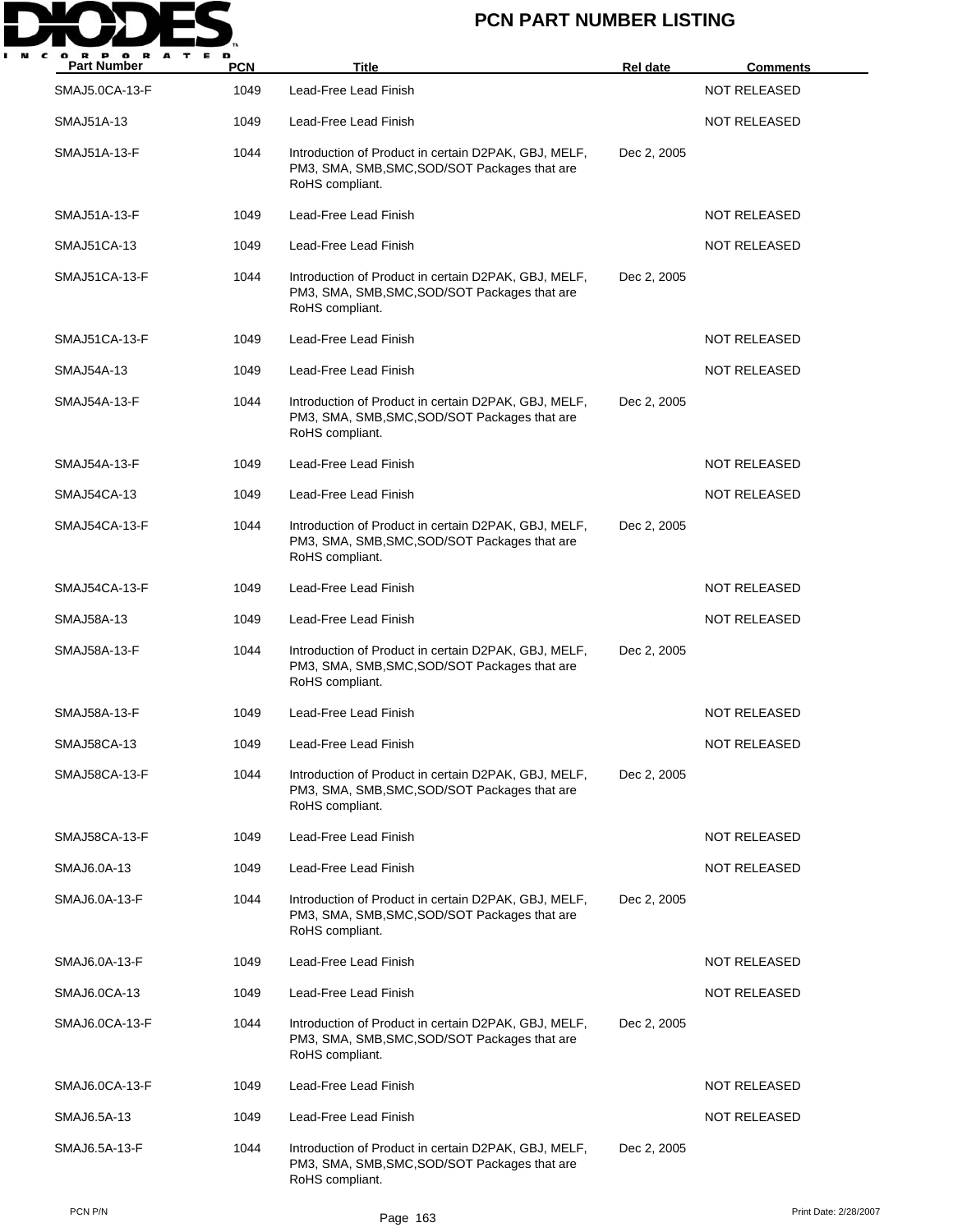

| <b>Part Number</b> | <b>PCN</b> | Title                                                                                                                    | <b>Rel date</b> | <u>Comments</u>     |
|--------------------|------------|--------------------------------------------------------------------------------------------------------------------------|-----------------|---------------------|
| SMAJ6.5A-13-F      | 1049       | Lead-Free Lead Finish                                                                                                    |                 | <b>NOT RELEASED</b> |
| SMAJ6.5CA-13       | 1049       | Lead-Free Lead Finish                                                                                                    |                 | NOT RELEASED        |
| SMAJ6.5CA-13-F     | 1044       | Introduction of Product in certain D2PAK, GBJ, MELF,<br>PM3, SMA, SMB, SMC, SOD/SOT Packages that are<br>RoHS compliant. | Dec 2, 2005     |                     |
| SMAJ6.5CA-13-F     | 1049       | Lead-Free Lead Finish                                                                                                    |                 | <b>NOT RELEASED</b> |
| <b>SMAJ60A-13</b>  | 1049       | Lead-Free Lead Finish                                                                                                    |                 | <b>NOT RELEASED</b> |
| SMAJ60A-13-F       | 1044       | Introduction of Product in certain D2PAK, GBJ, MELF,<br>PM3, SMA, SMB, SMC, SOD/SOT Packages that are<br>RoHS compliant. | Dec 2, 2005     |                     |
| SMAJ60A-13-F       | 1049       | Lead-Free Lead Finish                                                                                                    |                 | <b>NOT RELEASED</b> |
| SMAJ60CA-13        | 1049       | Lead-Free Lead Finish                                                                                                    |                 | <b>NOT RELEASED</b> |
| SMAJ60CA-13-F      | 1044       | Introduction of Product in certain D2PAK, GBJ, MELF,<br>PM3, SMA, SMB, SMC, SOD/SOT Packages that are<br>RoHS compliant. | Dec 2, 2005     |                     |
| SMAJ60CA-13-F      | 1049       | Lead-Free Lead Finish                                                                                                    |                 | <b>NOT RELEASED</b> |
| SMAJ64A-13         | 1049       | Lead-Free Lead Finish                                                                                                    |                 | <b>NOT RELEASED</b> |
| SMAJ64A-13-F       | 1044       | Introduction of Product in certain D2PAK, GBJ, MELF,<br>PM3, SMA, SMB, SMC, SOD/SOT Packages that are<br>RoHS compliant. | Dec 2, 2005     |                     |
| SMAJ64A-13-F       | 1049       | Lead-Free Lead Finish                                                                                                    |                 | NOT RELEASED        |
| SMAJ64CA-13        | 1049       | Lead-Free Lead Finish                                                                                                    |                 | <b>NOT RELEASED</b> |
| SMAJ64CA-13-F      | 1044       | Introduction of Product in certain D2PAK, GBJ, MELF,<br>PM3, SMA, SMB, SMC, SOD/SOT Packages that are<br>RoHS compliant. | Dec 2, 2005     |                     |
| SMAJ64CA-13-F      | 1049       | Lead-Free Lead Finish                                                                                                    |                 | <b>NOT RELEASED</b> |
| SMAJ7.0A-13        | 1049       | Lead-Free Lead Finish                                                                                                    |                 | <b>NOT RELEASED</b> |
| SMAJ7.0A-13-F      | 1044       | Introduction of Product in certain D2PAK, GBJ, MELF,<br>PM3, SMA, SMB, SMC, SOD/SOT Packages that are<br>RoHS compliant. | Dec 2, 2005     |                     |
| SMAJ7.0A-13-F      | 1049       | Lead-Free Lead Finish                                                                                                    |                 | NOT RELEASED        |
| SMAJ7.0CA-13       | 1049       | Lead-Free Lead Finish                                                                                                    |                 | <b>NOT RELEASED</b> |
| SMAJ7.0CA-13-F     | 1044       | Introduction of Product in certain D2PAK, GBJ, MELF,<br>PM3, SMA, SMB, SMC, SOD/SOT Packages that are<br>RoHS compliant. | Dec 2, 2005     |                     |
| SMAJ7.0CA-13-F     | 1049       | Lead-Free Lead Finish                                                                                                    |                 | NOT RELEASED        |
| SMAJ7.5A-13        | 1049       | Lead-Free Lead Finish                                                                                                    |                 | NOT RELEASED        |
| SMAJ7.5A-13-F      | 1044       | Introduction of Product in certain D2PAK, GBJ, MELF,<br>PM3, SMA, SMB, SMC, SOD/SOT Packages that are<br>RoHS compliant. | Dec 2, 2005     |                     |
| SMAJ7.5A-13-F      | 1049       | Lead-Free Lead Finish                                                                                                    |                 | NOT RELEASED        |
| SMAJ7.5CA-13       | 1049       | Lead-Free Lead Finish                                                                                                    |                 | <b>NOT RELEASED</b> |
| SMAJ7.5CA-13-F     | 1044       | Introduction of Product in certain D2PAK, GBJ, MELF,<br>PM3, SMA, SMB, SMC, SOD/SOT Packages that are<br>RoHS compliant. | Dec 2, 2005     |                     |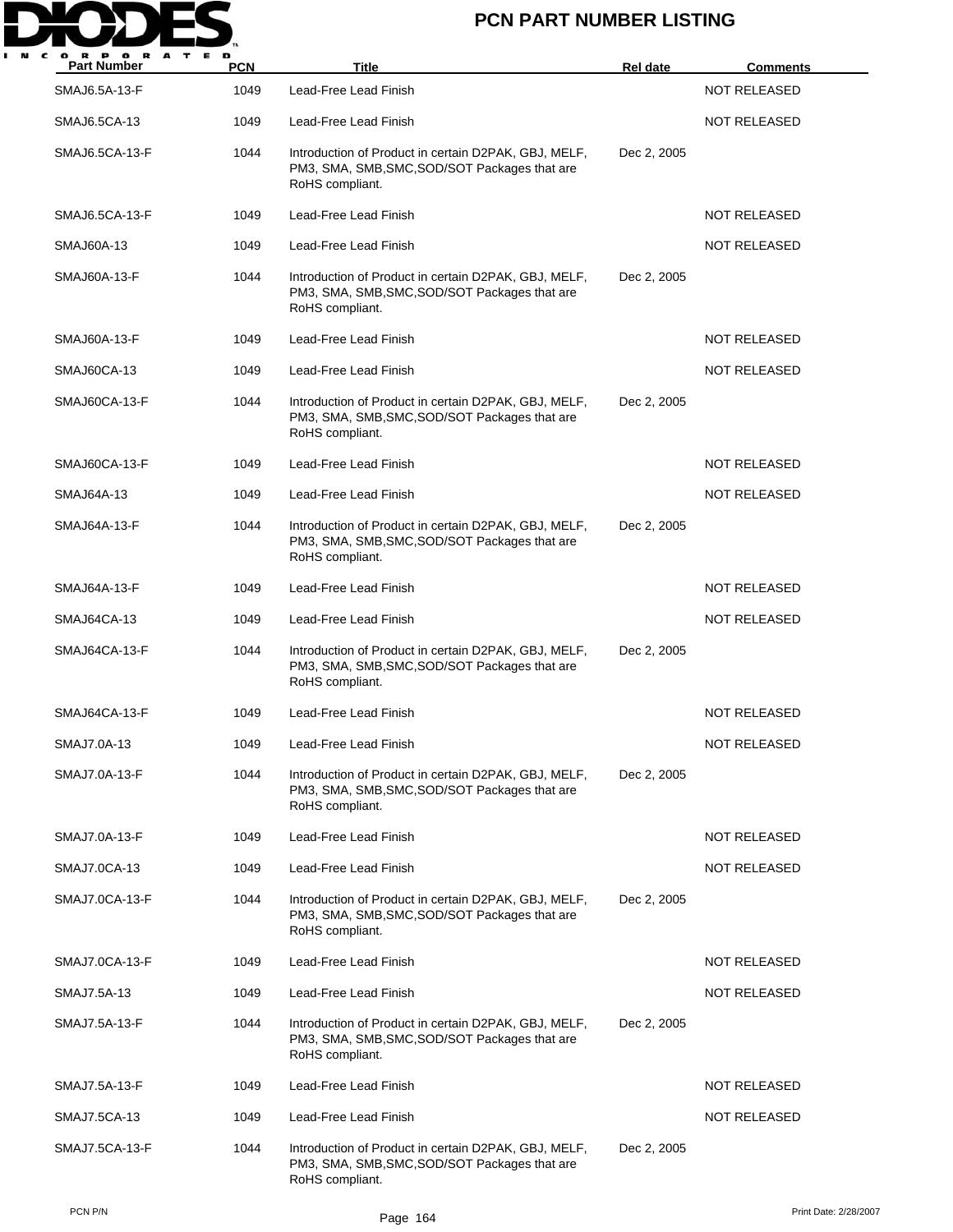

| <b>Part Number</b>  | <b>PCN</b> | <b>Title</b>                                                                                                             | <b>Rel date</b> | <u>Comments</u>     |
|---------------------|------------|--------------------------------------------------------------------------------------------------------------------------|-----------------|---------------------|
| SMAJ7.5CA-13-F      | 1049       | Lead-Free Lead Finish                                                                                                    |                 | <b>NOT RELEASED</b> |
| <b>SMAJ70A-13</b>   | 1049       | Lead-Free Lead Finish                                                                                                    |                 | <b>NOT RELEASED</b> |
| <b>SMAJ70A-13-F</b> | 1044       | Introduction of Product in certain D2PAK, GBJ, MELF,<br>PM3, SMA, SMB, SMC, SOD/SOT Packages that are<br>RoHS compliant. | Dec 2, 2005     |                     |
| <b>SMAJ70A-13-F</b> | 1049       | Lead-Free Lead Finish                                                                                                    |                 | <b>NOT RELEASED</b> |
| SMAJ70CA-13         | 1049       | Lead-Free Lead Finish                                                                                                    |                 | <b>NOT RELEASED</b> |
| SMAJ70CA-13-F       | 1044       | Introduction of Product in certain D2PAK, GBJ, MELF,<br>PM3, SMA, SMB, SMC, SOD/SOT Packages that are<br>RoHS compliant. | Dec 2, 2005     |                     |
| SMAJ70CA-13-F       | 1049       | Lead-Free Lead Finish                                                                                                    |                 | <b>NOT RELEASED</b> |
| SMAJ75A-13          | 1049       | Lead-Free Lead Finish                                                                                                    |                 | <b>NOT RELEASED</b> |
| <b>SMAJ75A-13-F</b> | 1044       | Introduction of Product in certain D2PAK, GBJ, MELF,<br>PM3, SMA, SMB, SMC, SOD/SOT Packages that are<br>RoHS compliant. | Dec 2, 2005     |                     |
| SMAJ75A-13-F        | 1049       | Lead-Free Lead Finish                                                                                                    |                 | NOT RELEASED        |
| SMAJ75CA-13         | 1049       | Lead-Free Lead Finish                                                                                                    |                 | <b>NOT RELEASED</b> |
| SMAJ75CA-13-F       | 1044       | Introduction of Product in certain D2PAK, GBJ, MELF,<br>PM3, SMA, SMB, SMC, SOD/SOT Packages that are<br>RoHS compliant. | Dec 2, 2005     |                     |
| SMAJ75CA-13-F       | 1049       | Lead-Free Lead Finish                                                                                                    |                 | <b>NOT RELEASED</b> |
| <b>SMAJ78A-13</b>   | 1049       | Lead-Free Lead Finish                                                                                                    |                 | <b>NOT RELEASED</b> |
| SMAJ78A-13-F        | 1044       | Introduction of Product in certain D2PAK, GBJ, MELF,<br>PM3, SMA, SMB, SMC, SOD/SOT Packages that are<br>RoHS compliant. | Dec 2, 2005     |                     |
| <b>SMAJ78A-13-F</b> | 1049       | Lead-Free Lead Finish                                                                                                    |                 | <b>NOT RELEASED</b> |
| SMAJ78CA-13         | 1049       | Lead-Free Lead Finish                                                                                                    |                 | NOT RELEASED        |
| SMAJ78CA-13-F       | 1044       | Introduction of Product in certain D2PAK, GBJ, MELF,<br>PM3, SMA, SMB, SMC, SOD/SOT Packages that are<br>RoHS compliant. | Dec 2, 2005     |                     |
| SMAJ78CA-13-F       | 1049       | Lead-Free Lead Finish                                                                                                    |                 | <b>NOT RELEASED</b> |
| SMAJ8.0A-13         | 1049       | Lead-Free Lead Finish                                                                                                    |                 | <b>NOT RELEASED</b> |
| SMAJ8.0A-13-F       | 1044       | Introduction of Product in certain D2PAK, GBJ, MELF,<br>PM3, SMA, SMB, SMC, SOD/SOT Packages that are<br>RoHS compliant. | Dec 2, 2005     |                     |
| SMAJ8.0A-13-F       | 1049       | Lead-Free Lead Finish                                                                                                    |                 | NOT RELEASED        |
| SMAJ8.0CA-13        | 1049       | Lead-Free Lead Finish                                                                                                    |                 | NOT RELEASED        |
| SMAJ8.0CA-13-F      | 1044       | Introduction of Product in certain D2PAK, GBJ, MELF,<br>PM3, SMA, SMB, SMC, SOD/SOT Packages that are<br>RoHS compliant. | Dec 2, 2005     |                     |
| SMAJ8.0CA-13-F      | 1049       | Lead-Free Lead Finish                                                                                                    |                 | NOT RELEASED        |
| SMAJ8.5A-13         | 1049       | Lead-Free Lead Finish                                                                                                    |                 | <b>NOT RELEASED</b> |
| SMAJ8.5A-13-F       | 1044       | Introduction of Product in certain D2PAK, GBJ, MELF,<br>PM3, SMA, SMB, SMC, SOD/SOT Packages that are<br>RoHS compliant. | Dec 2, 2005     |                     |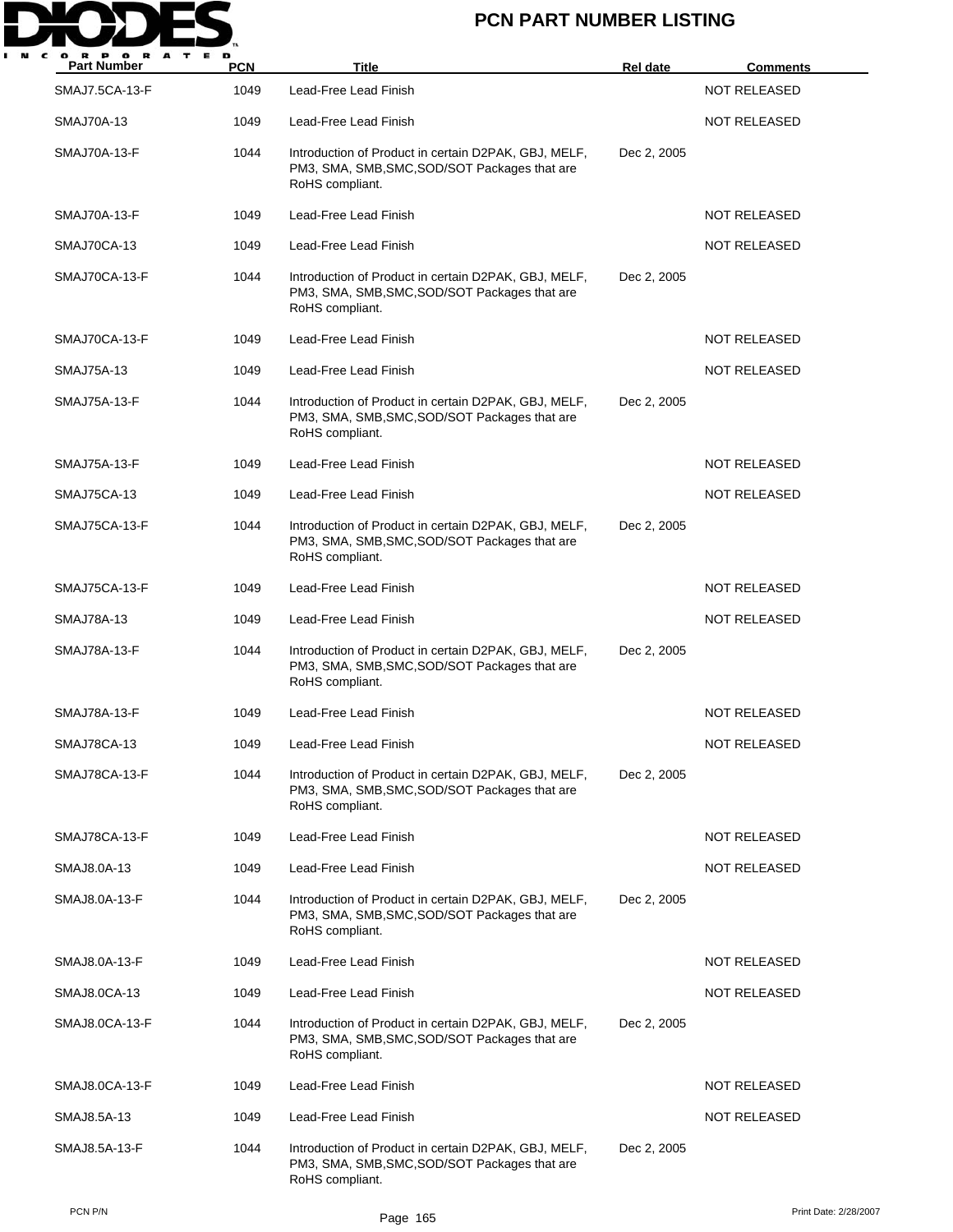

| <b>Part Number</b>   | <b>PCN</b> | <b>Title</b>                                                                                                             | <b>Rel date</b> | <u>Comments</u>     |
|----------------------|------------|--------------------------------------------------------------------------------------------------------------------------|-----------------|---------------------|
| SMAJ8.5A-13-F        | 1049       | Lead-Free Lead Finish                                                                                                    |                 | <b>NOT RELEASED</b> |
| SMAJ8.5CA-13         | 1049       | Lead-Free Lead Finish                                                                                                    |                 | <b>NOT RELEASED</b> |
| SMAJ8.5CA-13-F       | 1044       | Introduction of Product in certain D2PAK, GBJ, MELF,<br>PM3, SMA, SMB, SMC, SOD/SOT Packages that are<br>RoHS compliant. | Dec 2, 2005     |                     |
| SMAJ8.5CA-13-F       | 1049       | Lead-Free Lead Finish                                                                                                    |                 | <b>NOT RELEASED</b> |
| <b>SMAJ85A-13</b>    | 1049       | Lead-Free Lead Finish                                                                                                    |                 | <b>NOT RELEASED</b> |
| SMAJ85A-13-F         | 1044       | Introduction of Product in certain D2PAK, GBJ, MELF,<br>PM3, SMA, SMB, SMC, SOD/SOT Packages that are<br>RoHS compliant. | Dec 2, 2005     |                     |
| SMAJ85A-13-F         | 1049       | Lead-Free Lead Finish                                                                                                    |                 | <b>NOT RELEASED</b> |
| SMAJ85CA-13          | 1049       | Lead-Free Lead Finish                                                                                                    |                 | <b>NOT RELEASED</b> |
| <b>SMAJ85CA-13-F</b> | 1044       | Introduction of Product in certain D2PAK, GBJ, MELF,<br>PM3, SMA, SMB, SMC, SOD/SOT Packages that are<br>RoHS compliant. | Dec 2, 2005     |                     |
| SMAJ85CA-13-F        | 1049       | Lead-Free Lead Finish                                                                                                    |                 | NOT RELEASED        |
| SMAJ9.0A-13          | 1049       | Lead-Free Lead Finish                                                                                                    |                 | <b>NOT RELEASED</b> |
| SMAJ9.0A-13-F        | 1044       | Introduction of Product in certain D2PAK, GBJ, MELF,<br>PM3, SMA, SMB, SMC, SOD/SOT Packages that are<br>RoHS compliant. | Dec 2, 2005     |                     |
| SMAJ9.0A-13-F        | 1049       | Lead-Free Lead Finish                                                                                                    |                 | <b>NOT RELEASED</b> |
| SMAJ9.0CA-13         | 1049       | Lead-Free Lead Finish                                                                                                    |                 | <b>NOT RELEASED</b> |
| SMAJ9.0CA-13-F       | 1044       | Introduction of Product in certain D2PAK, GBJ, MELF,<br>PM3, SMA, SMB, SMC, SOD/SOT Packages that are<br>RoHS compliant. | Dec 2, 2005     |                     |
| SMAJ9.0CA-13-F       | 1049       | Lead-Free Lead Finish                                                                                                    |                 | <b>NOT RELEASED</b> |
| SMAJ90A-13           | 1049       | Lead-Free Lead Finish                                                                                                    |                 | NOT RELEASED        |
| SMAJ90A-13-F         | 1044       | Introduction of Product in certain D2PAK, GBJ, MELF,<br>PM3, SMA, SMB, SMC, SOD/SOT Packages that are<br>RoHS compliant. | Dec 2, 2005     |                     |
| SMAJ90A-13-F         | 1049       | Lead-Free Lead Finish                                                                                                    |                 | <b>NOT RELEASED</b> |
| SMAJ90CA-13          | 1049       | Lead-Free Lead Finish                                                                                                    |                 | <b>NOT RELEASED</b> |
| SMAJ90CA-13-F        | 1044       | Introduction of Product in certain D2PAK, GBJ, MELF,<br>PM3, SMA, SMB, SMC, SOD/SOT Packages that are<br>RoHS compliant. | Dec 2, 2005     |                     |
| SMAJ90CA-13-F        | 1049       | Lead-Free Lead Finish                                                                                                    |                 | NOT RELEASED        |
| SMAT70A-13           | 1049       | Lead-Free Lead Finish                                                                                                    |                 | NOT RELEASED        |
| SMAT70A-13-F         | 1044       | Introduction of Product in certain D2PAK, GBJ, MELF,<br>PM3, SMA, SMB, SMC, SOD/SOT Packages that are<br>RoHS compliant. | Dec 2, 2005     |                     |
| SMAT70A-13-F         | 1049       | Lead-Free Lead Finish                                                                                                    |                 | NOT RELEASED        |
| SMAZ10-13            | 1049       | Lead-Free Lead Finish                                                                                                    |                 | <b>NOT RELEASED</b> |
| SMAZ10-13-F          | 1044       | Introduction of Product in certain D2PAK, GBJ, MELF,<br>PM3, SMA, SMB, SMC, SOD/SOT Packages that are<br>RoHS compliant. | Dec 2, 2005     |                     |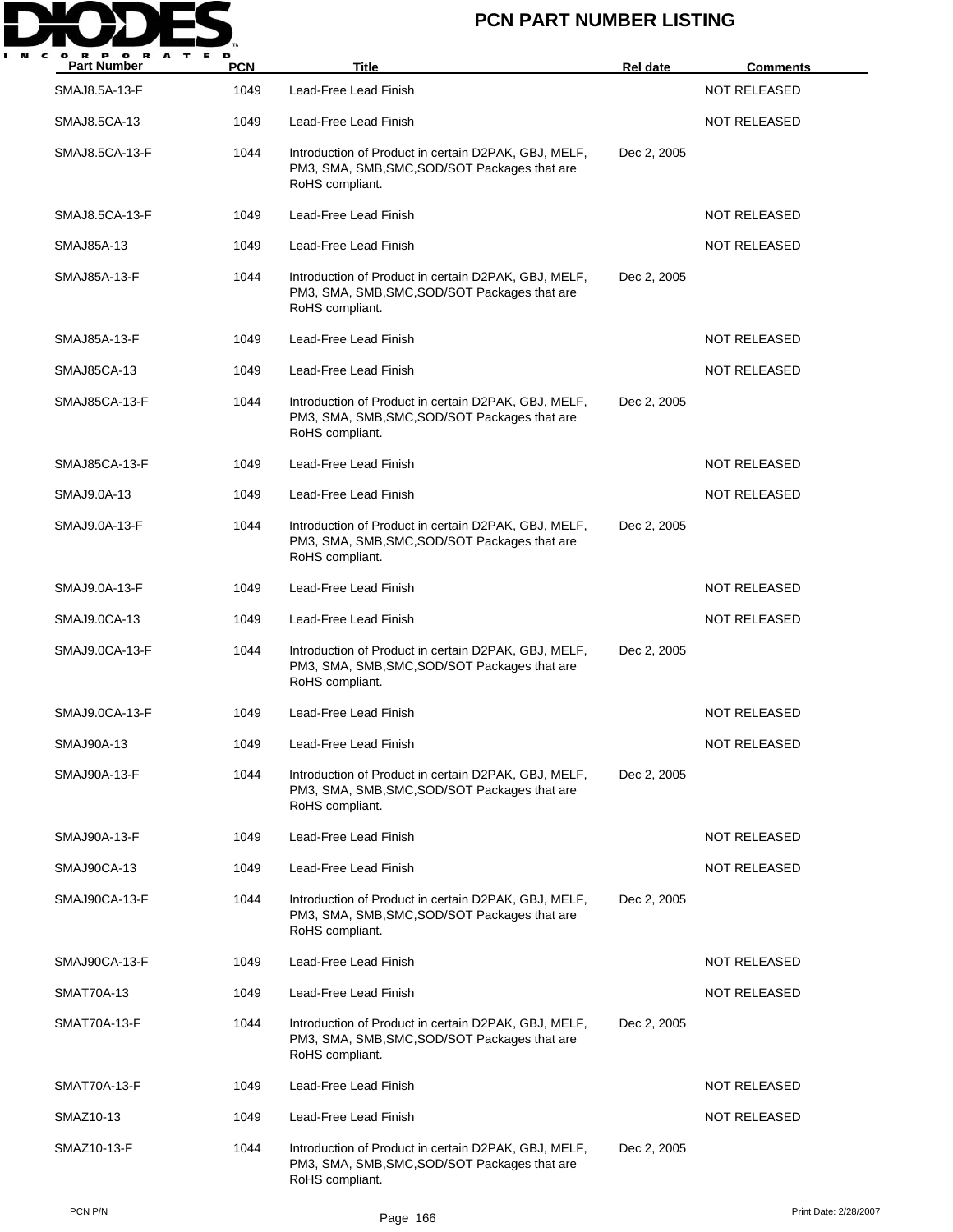

| R P O R<br>A<br><b>Part Number</b> | <b>PCN</b> | <b>Title</b>                                                                                                             | Rel date    | <b>Comments</b>     |                       |
|------------------------------------|------------|--------------------------------------------------------------------------------------------------------------------------|-------------|---------------------|-----------------------|
| SMAZ10-13-F                        | 1049       | Lead-Free Lead Finish                                                                                                    |             | <b>NOT RELEASED</b> |                       |
| SMAZ <sub>12</sub>                 | 1049       | Lead-Free Lead Finish                                                                                                    |             | <b>NOT RELEASED</b> |                       |
| SMAZ12-13                          | 1049       | Lead-Free Lead Finish                                                                                                    |             | <b>NOT RELEASED</b> |                       |
| SMAZ12-13-F                        | 1044       | Introduction of Product in certain D2PAK, GBJ, MELF,<br>PM3, SMA, SMB, SMC, SOD/SOT Packages that are<br>RoHS compliant. | Dec 2, 2005 |                     |                       |
| SMAZ12-13-F                        | 1049       | Lead-Free Lead Finish                                                                                                    |             | <b>NOT RELEASED</b> |                       |
| SMAZ15-13                          | 1049       | Lead-Free Lead Finish                                                                                                    |             | <b>NOT RELEASED</b> |                       |
| SMAZ15-13-F                        | 1044       | Introduction of Product in certain D2PAK, GBJ, MELF,<br>PM3, SMA, SMB, SMC, SOD/SOT Packages that are<br>RoHS compliant. | Dec 2, 2005 |                     |                       |
| SMAZ15-13-F                        | 1049       | Lead-Free Lead Finish                                                                                                    |             | <b>NOT RELEASED</b> |                       |
| SMAZ16-13                          | 1049       | Lead-Free Lead Finish                                                                                                    |             | <b>NOT RELEASED</b> |                       |
| SMAZ16-13-F                        | 1044       | Introduction of Product in certain D2PAK, GBJ, MELF,<br>PM3, SMA, SMB, SMC, SOD/SOT Packages that are<br>RoHS compliant. | Dec 2, 2005 |                     |                       |
| SMAZ16-13-F                        | 1049       | Lead-Free Lead Finish                                                                                                    |             | <b>NOT RELEASED</b> |                       |
| SMAZ18-13                          | 1049       | Lead-Free Lead Finish                                                                                                    |             | <b>NOT RELEASED</b> |                       |
| SMAZ18-13-F                        | 1044       | Introduction of Product in certain D2PAK, GBJ, MELF,<br>PM3, SMA, SMB, SMC, SOD/SOT Packages that are<br>RoHS compliant. | Dec 2, 2005 |                     |                       |
| SMAZ18-13-F                        | 1049       | Lead-Free Lead Finish                                                                                                    |             | <b>NOT RELEASED</b> |                       |
| SMAZ20-13                          | 1049       | Lead-Free Lead Finish                                                                                                    |             | <b>NOT RELEASED</b> |                       |
| SMAZ20-13-F                        | 1044       | Introduction of Product in certain D2PAK, GBJ, MELF,<br>PM3, SMA, SMB, SMC, SOD/SOT Packages that are<br>RoHS compliant. | Dec 2, 2005 |                     |                       |
| SMAZ20-13-F                        | 1049       | Lead-Free Lead Finish                                                                                                    |             | <b>NOT RELEASED</b> |                       |
| SMAZ22-13                          | 1049       | Lead-Free Lead Finish                                                                                                    |             | NOT RELEASED        |                       |
| SMAZ22-13-F                        | 1044       | Introduction of Product in certain D2PAK, GBJ, MELF,<br>PM3, SMA, SMB, SMC, SOD/SOT Packages that are<br>RoHS compliant. | Dec 2, 2005 |                     |                       |
| SMAZ22-13-F                        | 1049       | Lead-Free Lead Finish                                                                                                    |             | <b>NOT RELEASED</b> |                       |
| SMAZ24-13                          | 1049       | Lead-Free Lead Finish                                                                                                    |             | <b>NOT RELEASED</b> |                       |
| SMAZ24-13-F                        | 1044       | Introduction of Product in certain D2PAK, GBJ, MELF,<br>PM3, SMA, SMB, SMC, SOD/SOT Packages that are<br>RoHS compliant. | Dec 2, 2005 |                     |                       |
| SMAZ24-13-F                        | 1049       | Lead-Free Lead Finish                                                                                                    |             | <b>NOT RELEASED</b> |                       |
| SMAZ24T-01                         | 1049       | Lead-Free Lead Finish                                                                                                    |             | <b>NOT RELEASED</b> |                       |
| SMAZ27-13                          | 1049       | Lead-Free Lead Finish                                                                                                    |             | <b>NOT RELEASED</b> |                       |
| SMAZ27-13-F                        | 1044       | Introduction of Product in certain D2PAK, GBJ, MELF,<br>PM3, SMA, SMB, SMC, SOD/SOT Packages that are<br>RoHS compliant. | Dec 2, 2005 |                     |                       |
| SMAZ27-13-F                        | 1049       | Lead-Free Lead Finish                                                                                                    |             | <b>NOT RELEASED</b> |                       |
| SMAZ30-13                          | 1049       | Lead-Free Lead Finish                                                                                                    |             | <b>NOT RELEASED</b> |                       |
| PCN P/N                            |            | Page 167                                                                                                                 |             |                     | Print Date: 2/28/2007 |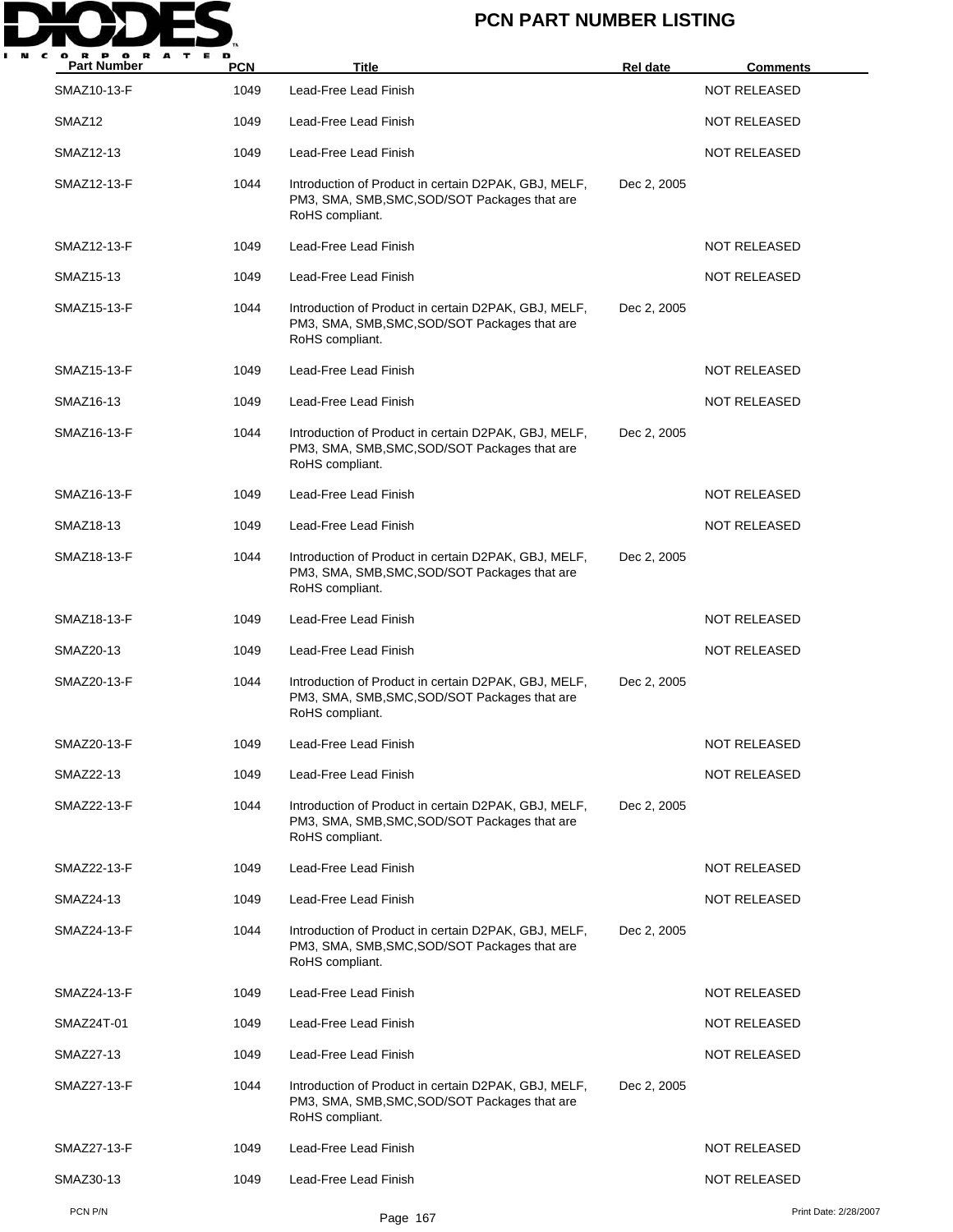

| <b>Part Number</b> | <b>PCN</b> | Title                                                                                                                    | Rel date    | <b>Comments</b>       |
|--------------------|------------|--------------------------------------------------------------------------------------------------------------------------|-------------|-----------------------|
| SMAZ30-13-F        | 1044       | Introduction of Product in certain D2PAK, GBJ, MELF,<br>PM3, SMA, SMB, SMC, SOD/SOT Packages that are<br>RoHS compliant. | Dec 2, 2005 |                       |
| SMAZ30-13-F        | 1049       | Lead-Free Lead Finish                                                                                                    |             | <b>NOT RELEASED</b>   |
| SMAZ33-13          | 1049       | Lead-Free Lead Finish                                                                                                    |             | <b>NOT RELEASED</b>   |
| SMAZ33-13-F        | 1044       | Introduction of Product in certain D2PAK, GBJ, MELF,<br>PM3, SMA, SMB, SMC, SOD/SOT Packages that are<br>RoHS compliant. | Dec 2, 2005 |                       |
| SMAZ33-13-F        | 1049       | Lead-Free Lead Finish                                                                                                    |             | <b>NOT RELEASED</b>   |
| SMAZ36-13          | 1049       | Lead-Free Lead Finish                                                                                                    |             | NOT RELEASED          |
| SMAZ36-13-F        | 1044       | Introduction of Product in certain D2PAK, GBJ, MELF,<br>PM3, SMA, SMB, SMC, SOD/SOT Packages that are<br>RoHS compliant. | Dec 2, 2005 |                       |
| SMAZ36-13-F        | 1049       | Lead-Free Lead Finish                                                                                                    |             | <b>NOT RELEASED</b>   |
| SMAZ39-13          | 1049       | Lead-Free Lead Finish                                                                                                    |             | <b>NOT RELEASED</b>   |
| SMAZ39-13-F        | 1044       | Introduction of Product in certain D2PAK, GBJ, MELF,<br>PM3, SMA, SMB, SMC, SOD/SOT Packages that are<br>RoHS compliant. | Dec 2, 2005 |                       |
| SMAZ39-13-F        | 1049       | Lead-Free Lead Finish                                                                                                    |             | <b>NOT RELEASED</b>   |
| SMAZ4V7-13         | 1049       | Lead-Free Lead Finish                                                                                                    |             | <b>NOT RELEASED</b>   |
| SMAZ5V1-13         | 1049       | Lead-Free Lead Finish                                                                                                    |             | <b>NOT RELEASED</b>   |
| SMAZ5V1-13-F       | 1044       | Introduction of Product in certain D2PAK, GBJ, MELF,<br>PM3, SMA, SMB, SMC, SOD/SOT Packages that are<br>RoHS compliant. | Dec 2, 2005 |                       |
| SMAZ5V1-13-F       | 1049       | Lead-Free Lead Finish                                                                                                    |             | <b>NOT RELEASED</b>   |
| SMAZ5V6-13         | 1049       | Lead-Free Lead Finish                                                                                                    |             | <b>NOT RELEASED</b>   |
| SMAZ5V6-13-F       | 1044       | Introduction of Product in certain D2PAK, GBJ, MELF,<br>PM3, SMA, SMB, SMC, SOD/SOT Packages that are<br>RoHS compliant. | Dec 2, 2005 |                       |
| SMAZ5V6-13-F       | 1049       | Lead-Free Lead Finish                                                                                                    |             | <b>NOT RELEASED</b>   |
| SMAZ6V2-13         | 1049       | Lead-Free Lead Finish                                                                                                    |             | <b>NOT RELEASED</b>   |
| SMAZ6V2-13-F       | 1044       | Introduction of Product in certain D2PAK, GBJ, MELF,<br>PM3, SMA, SMB, SMC, SOD/SOT Packages that are<br>RoHS compliant. | Dec 2, 2005 |                       |
| SMAZ6V2-13-F       | 1049       | Lead-Free Lead Finish                                                                                                    |             | <b>NOT RELEASED</b>   |
| SMAZ6V8-13         | 1049       | Lead-Free Lead Finish                                                                                                    |             | <b>NOT RELEASED</b>   |
| SMAZ6V8-13-F       | 1044       | Introduction of Product in certain D2PAK, GBJ, MELF,<br>PM3, SMA, SMB, SMC, SOD/SOT Packages that are<br>RoHS compliant. | Dec 2, 2005 |                       |
| SMAZ6V8-13-F       | 1049       | Lead-Free Lead Finish                                                                                                    |             | <b>NOT RELEASED</b>   |
| SMAZ7V5-13         | 1049       | Lead-Free Lead Finish                                                                                                    |             | NOT RELEASED          |
| SMAZ7V5-13-F       | 1044       | Introduction of Product in certain D2PAK, GBJ, MELF,<br>PM3, SMA, SMB, SMC, SOD/SOT Packages that are<br>RoHS compliant. | Dec 2, 2005 |                       |
| SMAZ7V5-13-F       | 1049       | Lead-Free Lead Finish                                                                                                    |             | <b>NOT RELEASED</b>   |
| PCN P/N            |            | Page 168                                                                                                                 |             | Print Date: 2/28/2007 |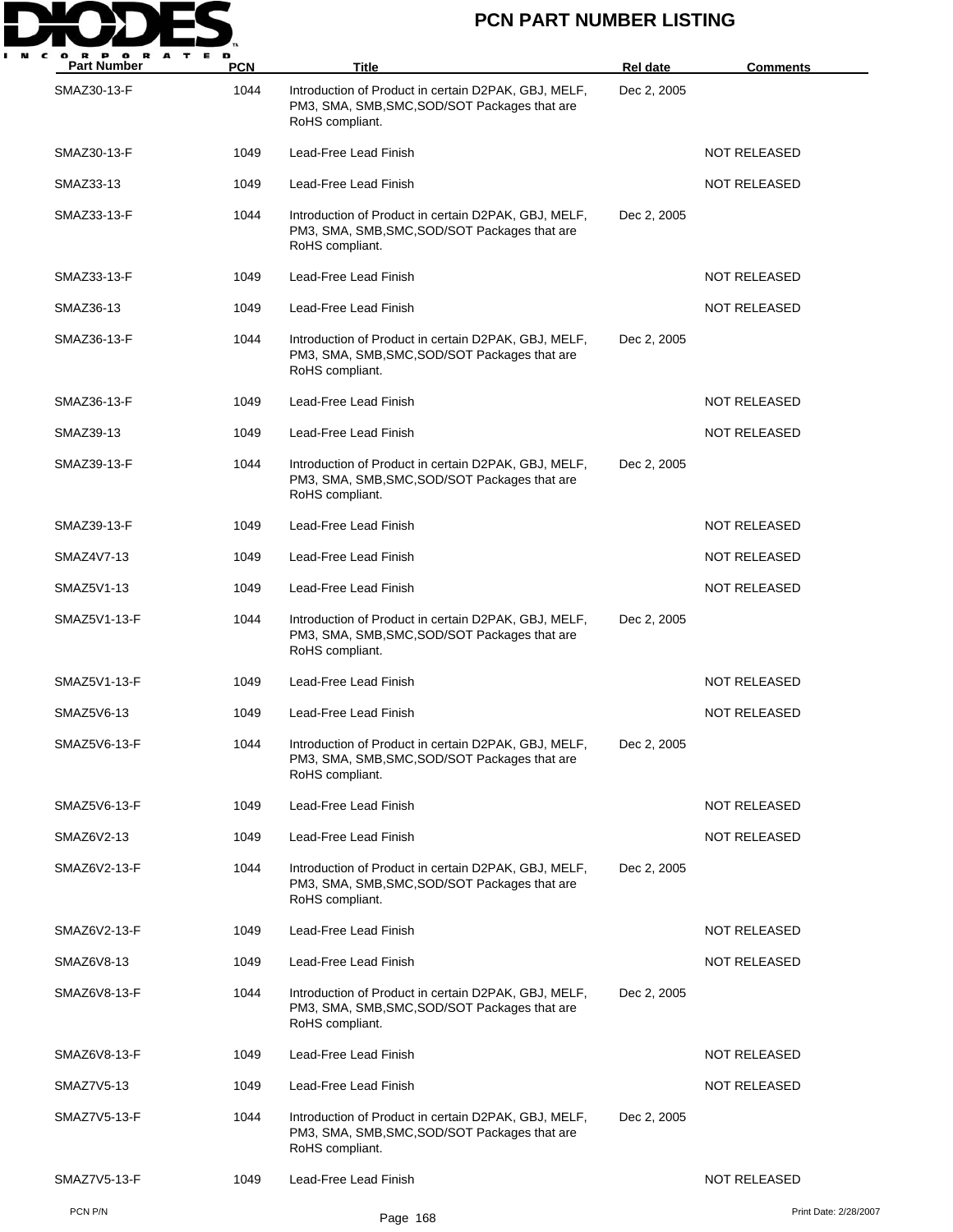

| <b>Part Number</b> | <b>PCN</b> | Title                                                                                                                                                      | Rel date    | <b>Comments</b>       |
|--------------------|------------|------------------------------------------------------------------------------------------------------------------------------------------------------------|-------------|-----------------------|
| SMAZ8V2-13         | 1049       | Lead-Free Lead Finish                                                                                                                                      |             | <b>NOT RELEASED</b>   |
| SMAZ8V2-13-F       | 1044       | Introduction of Product in certain D2PAK, GBJ, MELF,<br>PM3, SMA, SMB, SMC, SOD/SOT Packages that are<br>RoHS compliant.                                   | Dec 2, 2005 |                       |
| SMAZ8V2-13-F       | 1049       | Lead-Free Lead Finish                                                                                                                                      |             | <b>NOT RELEASED</b>   |
| SMAZ9V1-13         | 1049       | Lead-Free Lead Finish                                                                                                                                      |             | NOT RELEASED          |
| SMAZ9V1-13-F       | 1044       | Introduction of Product in certain D2PAK, GBJ, MELF,<br>PM3, SMA, SMB, SMC, SOD/SOT Packages that are<br>RoHS compliant.                                   | Dec 2, 2005 |                       |
| SMAZ9V1-13-F       | 1049       | Lead-Free Lead Finish                                                                                                                                      |             | NOT RELEASED          |
| <b>SMAZxxx</b>     | 1039       | Qualification of Fabrication Site for Switching, Zener<br>and Small Signal Transistor WaferAddition of second<br>approved Wafer Type for BAV70 and BAV70DW | Feb 5, 2005 |                       |
| SMBJ10-7           | 1049       | Lead-Free Lead Finish                                                                                                                                      |             | <b>NOT RELEASED</b>   |
| SMBJ100A-13        | 1049       | Lead-Free Lead Finish                                                                                                                                      |             | <b>NOT RELEASED</b>   |
| SMBJ100A-13-F      | 1044       | Introduction of Product in certain D2PAK, GBJ, MELF,<br>PM3, SMA, SMB, SMC, SOD/SOT Packages that are<br>RoHS compliant.                                   | Dec 2, 2005 |                       |
| SMBJ100A-13-F      | 1049       | Lead-Free Lead Finish                                                                                                                                      |             | <b>NOT RELEASED</b>   |
| SMBJ100CA-13       | 1049       | Lead-Free Lead Finish                                                                                                                                      |             | <b>NOT RELEASED</b>   |
| SMBJ100CA-13-F     | 1044       | Introduction of Product in certain D2PAK, GBJ, MELF,<br>PM3, SMA, SMB, SMC, SOD/SOT Packages that are<br>RoHS compliant.                                   | Dec 2, 2005 |                       |
| SMBJ100CA-13-F     | 1049       | Lead-Free Lead Finish                                                                                                                                      |             | <b>NOT RELEASED</b>   |
| SMBJ10A-13         | 1049       | Lead-Free Lead Finish                                                                                                                                      |             | <b>NOT RELEASED</b>   |
| SMBJ10A-13-F       | 1044       | Introduction of Product in certain D2PAK, GBJ, MELF,<br>PM3, SMA, SMB, SMC, SOD/SOT Packages that are<br>RoHS compliant.                                   | Dec 2, 2005 |                       |
| SMBJ10A-13-F       | 1049       | Lead-Free Lead Finish                                                                                                                                      |             | <b>NOT RELEASED</b>   |
| SMBJ10A-7          | 1049       | Lead-Free Lead Finish                                                                                                                                      |             | <b>NOT RELEASED</b>   |
| SMBJ10CA-13        | 1049       | Lead-Free Lead Finish                                                                                                                                      |             | <b>NOT RELEASED</b>   |
| SMBJ10CA-13-F      | 1044       | Introduction of Product in certain D2PAK, GBJ, MELF,<br>PM3, SMA, SMB, SMC, SOD/SOT Packages that are<br>RoHS compliant.                                   | Dec 2, 2005 |                       |
| SMBJ10CA-13-F      | 1049       | Lead-Free Lead Finish                                                                                                                                      |             | <b>NOT RELEASED</b>   |
| SMBJ110A-13        | 1049       | Lead-Free Lead Finish                                                                                                                                      |             | NOT RELEASED          |
| SMBJ110A-13-F      | 1044       | Introduction of Product in certain D2PAK, GBJ, MELF,<br>PM3, SMA, SMB, SMC, SOD/SOT Packages that are<br>RoHS compliant.                                   | Dec 2, 2005 |                       |
| SMBJ110A-13-F      | 1049       | Lead-Free Lead Finish                                                                                                                                      |             | <b>NOT RELEASED</b>   |
| SMBJ110CA-13       | 1049       | Lead-Free Lead Finish                                                                                                                                      |             | NOT RELEASED          |
| SMBJ110CA-13-F     | 1044       | Introduction of Product in certain D2PAK, GBJ, MELF,<br>PM3, SMA, SMB, SMC, SOD/SOT Packages that are<br>RoHS compliant.                                   | Dec 2, 2005 |                       |
| SMBJ110CA-13-F     | 1049       | Lead-Free Lead Finish                                                                                                                                      |             | <b>NOT RELEASED</b>   |
| PCN P/N            |            | Page 169                                                                                                                                                   |             | Print Date: 2/28/2007 |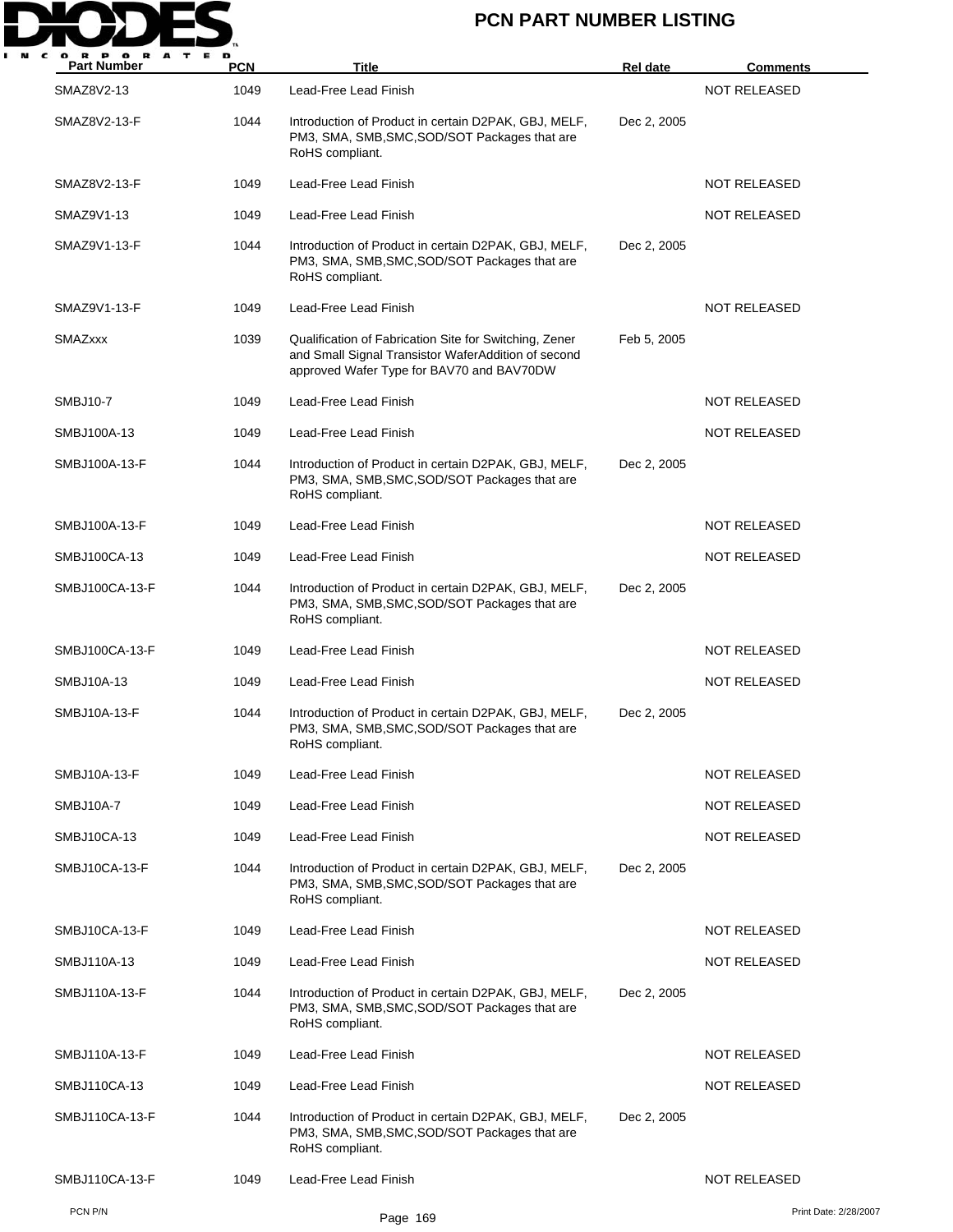

| <b>Part Number</b> | <b>PCN</b> | Title                                                                                                                    | <b>Rel date</b> | <b>Comments</b>       |
|--------------------|------------|--------------------------------------------------------------------------------------------------------------------------|-----------------|-----------------------|
| SMBJ11A-13         | 1049       | Lead-Free Lead Finish                                                                                                    |                 | <b>NOT RELEASED</b>   |
| SMBJ11A-13-F       | 1044       | Introduction of Product in certain D2PAK, GBJ, MELF,<br>PM3, SMA, SMB, SMC, SOD/SOT Packages that are<br>RoHS compliant. | Dec 2, 2005     |                       |
| SMBJ11A-13-F       | 1049       | Lead-Free Lead Finish                                                                                                    |                 | <b>NOT RELEASED</b>   |
| SMBJ11CA-13        | 1049       | Lead-Free Lead Finish                                                                                                    |                 | <b>NOT RELEASED</b>   |
| SMBJ11CA-13-F      | 1044       | Introduction of Product in certain D2PAK, GBJ, MELF,<br>PM3, SMA, SMB, SMC, SOD/SOT Packages that are<br>RoHS compliant. | Dec 2, 2005     |                       |
| SMBJ11CA-13-F      | 1049       | Lead-Free Lead Finish                                                                                                    |                 | <b>NOT RELEASED</b>   |
| SMBJ120A-13        | 1049       | Lead-Free Lead Finish                                                                                                    |                 | NOT RELEASED          |
| SMBJ120A-13-F      | 1044       | Introduction of Product in certain D2PAK, GBJ, MELF,<br>PM3, SMA, SMB, SMC, SOD/SOT Packages that are<br>RoHS compliant. | Dec 2, 2005     |                       |
| SMBJ120A-13-F      | 1049       | Lead-Free Lead Finish                                                                                                    |                 | NOT RELEASED          |
| SMBJ120CA-13       | 1049       | Lead-Free Lead Finish                                                                                                    |                 | <b>NOT RELEASED</b>   |
| SMBJ120CA-13-F     | 1044       | Introduction of Product in certain D2PAK, GBJ, MELF,<br>PM3, SMA, SMB, SMC, SOD/SOT Packages that are<br>RoHS compliant. | Dec 2, 2005     |                       |
| SMBJ120CA-13-F     | 1049       | Lead-Free Lead Finish                                                                                                    |                 | <b>NOT RELEASED</b>   |
| SMBJ12A-13         | 1049       | Lead-Free Lead Finish                                                                                                    |                 | <b>NOT RELEASED</b>   |
| SMBJ12A-13-F       | 1044       | Introduction of Product in certain D2PAK, GBJ, MELF,<br>PM3, SMA, SMB, SMC, SOD/SOT Packages that are<br>RoHS compliant. | Dec 2, 2005     |                       |
| SMBJ12A-13-F       | 1049       | Lead-Free Lead Finish                                                                                                    |                 | <b>NOT RELEASED</b>   |
| SMBJ12CA-13        | 1049       | Lead-Free Lead Finish                                                                                                    |                 | NOT RELEASED          |
| SMBJ12CA-13-F      | 1044       | Introduction of Product in certain D2PAK, GBJ, MELF,<br>PM3, SMA, SMB, SMC, SOD/SOT Packages that are<br>RoHS compliant. | Dec 2, 2005     |                       |
| SMBJ12CA-13-F      | 1049       | Lead-Free Lead Finish                                                                                                    |                 | <b>NOT RELEASED</b>   |
| SMBJ130A-13        | 1049       | Lead-Free Lead Finish                                                                                                    |                 | <b>NOT RELEASED</b>   |
| SMBJ130A-13-F      | 1044       | Introduction of Product in certain D2PAK, GBJ, MELF,<br>PM3, SMA, SMB, SMC, SOD/SOT Packages that are<br>RoHS compliant. | Dec 2, 2005     |                       |
| SMBJ130A-13-F      | 1049       | Lead-Free Lead Finish                                                                                                    |                 | <b>NOT RELEASED</b>   |
| SMBJ130CA-13       | 1049       | Lead-Free Lead Finish                                                                                                    |                 | <b>NOT RELEASED</b>   |
| SMBJ130CA-13-F     | 1044       | Introduction of Product in certain D2PAK, GBJ, MELF,<br>PM3, SMA, SMB, SMC, SOD/SOT Packages that are<br>RoHS compliant. | Dec 2, 2005     |                       |
| SMBJ130CA-13-F     | 1049       | Lead-Free Lead Finish                                                                                                    |                 | <b>NOT RELEASED</b>   |
| SMBJ13A-13         | 1049       | Lead-Free Lead Finish                                                                                                    |                 | NOT RELEASED          |
| SMBJ13A-13-F       | 1044       | Introduction of Product in certain D2PAK, GBJ, MELF,<br>PM3, SMA, SMB, SMC, SOD/SOT Packages that are<br>RoHS compliant. | Dec 2, 2005     |                       |
| SMBJ13A-13-F       | 1049       | Lead-Free Lead Finish                                                                                                    |                 | NOT RELEASED          |
| PCN P/N            |            | Page 170                                                                                                                 |                 | Print Date: 2/28/2007 |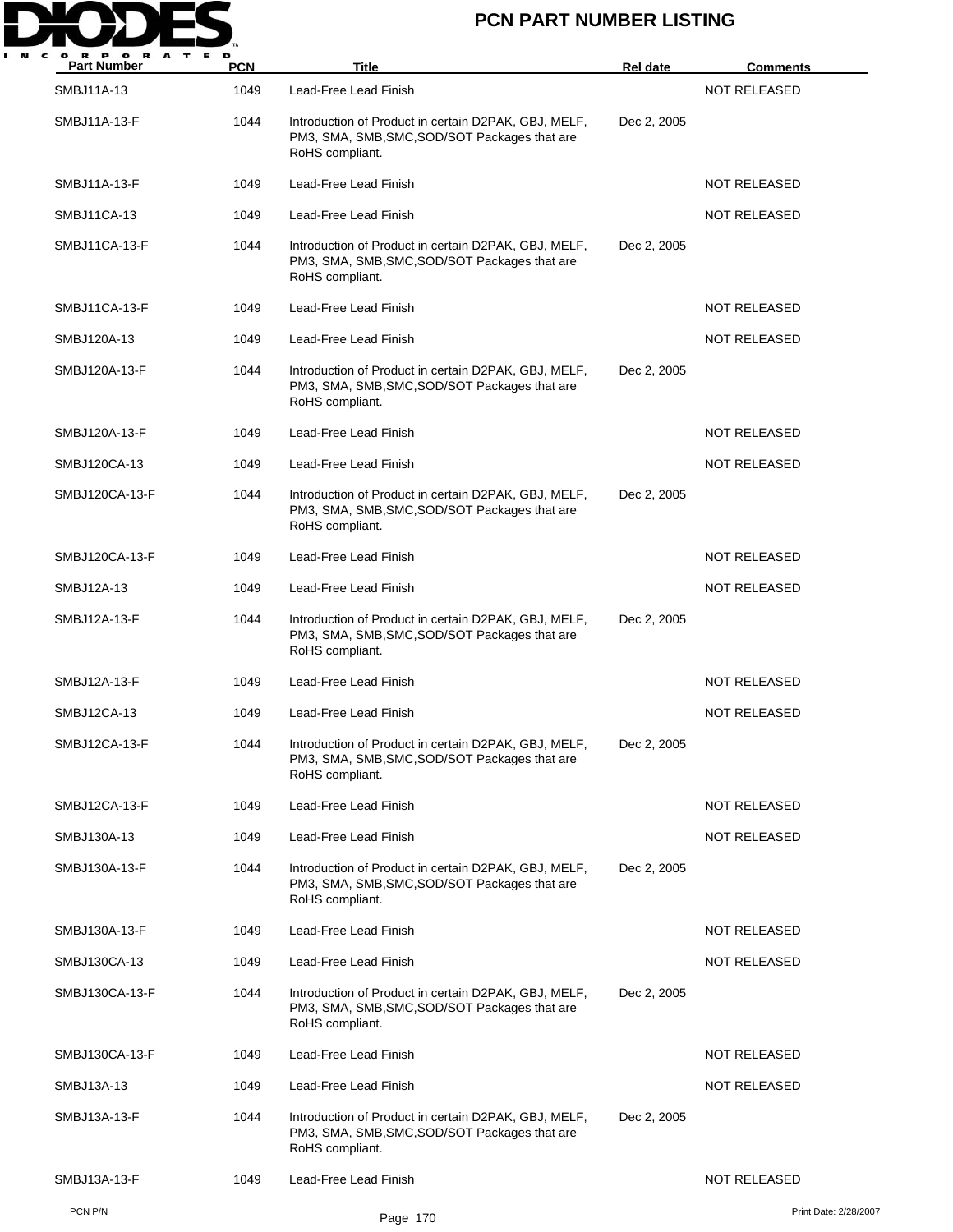

| <b>Part Number</b> | <b>PCN</b> | <b>Title</b>                                                                                                             | <b>Rel date</b> | <u>Comments</u>     |
|--------------------|------------|--------------------------------------------------------------------------------------------------------------------------|-----------------|---------------------|
| SMBJ13CA-13        | 1049       | Lead-Free Lead Finish                                                                                                    |                 | <b>NOT RELEASED</b> |
| SMBJ13CA-13-01-F   | 1049       | Lead-Free Lead Finish                                                                                                    |                 | <b>NOT RELEASED</b> |
| SMBJ13CA-13-F      | 1044       | Introduction of Product in certain D2PAK, GBJ, MELF,<br>PM3, SMA, SMB, SMC, SOD/SOT Packages that are<br>RoHS compliant. | Dec 2, 2005     |                     |
| SMBJ13CA-13-F      | 1049       | Lead-Free Lead Finish                                                                                                    |                 | <b>NOT RELEASED</b> |
| SMBJ14A-13         | 1049       | Lead-Free Lead Finish                                                                                                    |                 | <b>NOT RELEASED</b> |
| SMBJ14A-13-F       | 1044       | Introduction of Product in certain D2PAK, GBJ, MELF,<br>PM3, SMA, SMB, SMC, SOD/SOT Packages that are<br>RoHS compliant. | Dec 2, 2005     |                     |
| SMBJ14A-13-F       | 1049       | Lead-Free Lead Finish                                                                                                    |                 | NOT RELEASED        |
| SMBJ14CA-13        | 1049       | Lead-Free Lead Finish                                                                                                    |                 | <b>NOT RELEASED</b> |
| SMBJ14CA-13-F      | 1044       | Introduction of Product in certain D2PAK, GBJ, MELF,<br>PM3, SMA, SMB, SMC, SOD/SOT Packages that are<br>RoHS compliant. | Dec 2, 2005     |                     |
| SMBJ14CA-13-F      | 1049       | Lead-Free Lead Finish                                                                                                    |                 | NOT RELEASED        |
| SMBJ150A-13        | 1049       | Lead-Free Lead Finish                                                                                                    |                 | <b>NOT RELEASED</b> |
| SMBJ150A-13-F      | 1044       | Introduction of Product in certain D2PAK, GBJ, MELF,<br>PM3, SMA, SMB, SMC, SOD/SOT Packages that are<br>RoHS compliant. | Dec 2, 2005     |                     |
| SMBJ150A-13-F      | 1049       | Lead-Free Lead Finish                                                                                                    |                 | <b>NOT RELEASED</b> |
| SMBJ150CA-13       | 1049       | Lead-Free Lead Finish                                                                                                    |                 | <b>NOT RELEASED</b> |
| SMBJ150CA-13-F     | 1044       | Introduction of Product in certain D2PAK, GBJ, MELF,<br>PM3, SMA, SMB, SMC, SOD/SOT Packages that are<br>RoHS compliant. | Dec 2, 2005     |                     |
| SMBJ150CA-13-F     | 1049       | Lead-Free Lead Finish                                                                                                    |                 | <b>NOT RELEASED</b> |
| SMBJ15A-13         | 1049       | Lead-Free Lead Finish                                                                                                    |                 | NOT RELEASED        |
| SMBJ15A-13-F       | 1044       | Introduction of Product in certain D2PAK, GBJ, MELF,<br>PM3, SMA, SMB, SMC, SOD/SOT Packages that are<br>RoHS compliant. | Dec 2, 2005     |                     |
| SMBJ15A-13-F       | 1049       | Lead-Free Lead Finish                                                                                                    |                 | <b>NOT RELEASED</b> |
| SMBJ15CA-13        | 1049       | Lead-Free Lead Finish                                                                                                    |                 | <b>NOT RELEASED</b> |
| SMBJ15CA-13-F      | 1044       | Introduction of Product in certain D2PAK, GBJ, MELF,<br>PM3, SMA, SMB, SMC, SOD/SOT Packages that are<br>RoHS compliant. | Dec 2, 2005     |                     |
| SMBJ15CA-13-F      | 1049       | Lead-Free Lead Finish                                                                                                    |                 | NOT RELEASED        |
| SMBJ160A-13        | 1049       | Lead-Free Lead Finish                                                                                                    |                 | NOT RELEASED        |
| SMBJ160A-13-F      | 1044       | Introduction of Product in certain D2PAK, GBJ, MELF,<br>PM3, SMA, SMB, SMC, SOD/SOT Packages that are<br>RoHS compliant. | Dec 2, 2005     |                     |
| SMBJ160A-13-F      | 1049       | Lead-Free Lead Finish                                                                                                    |                 | NOT RELEASED        |
| SMBJ160CA-13       | 1049       | Lead-Free Lead Finish                                                                                                    |                 | <b>NOT RELEASED</b> |
| SMBJ160CA-13-F     | 1044       | Introduction of Product in certain D2PAK, GBJ, MELF,<br>PM3, SMA, SMB, SMC, SOD/SOT Packages that are<br>RoHS compliant. | Dec 2, 2005     |                     |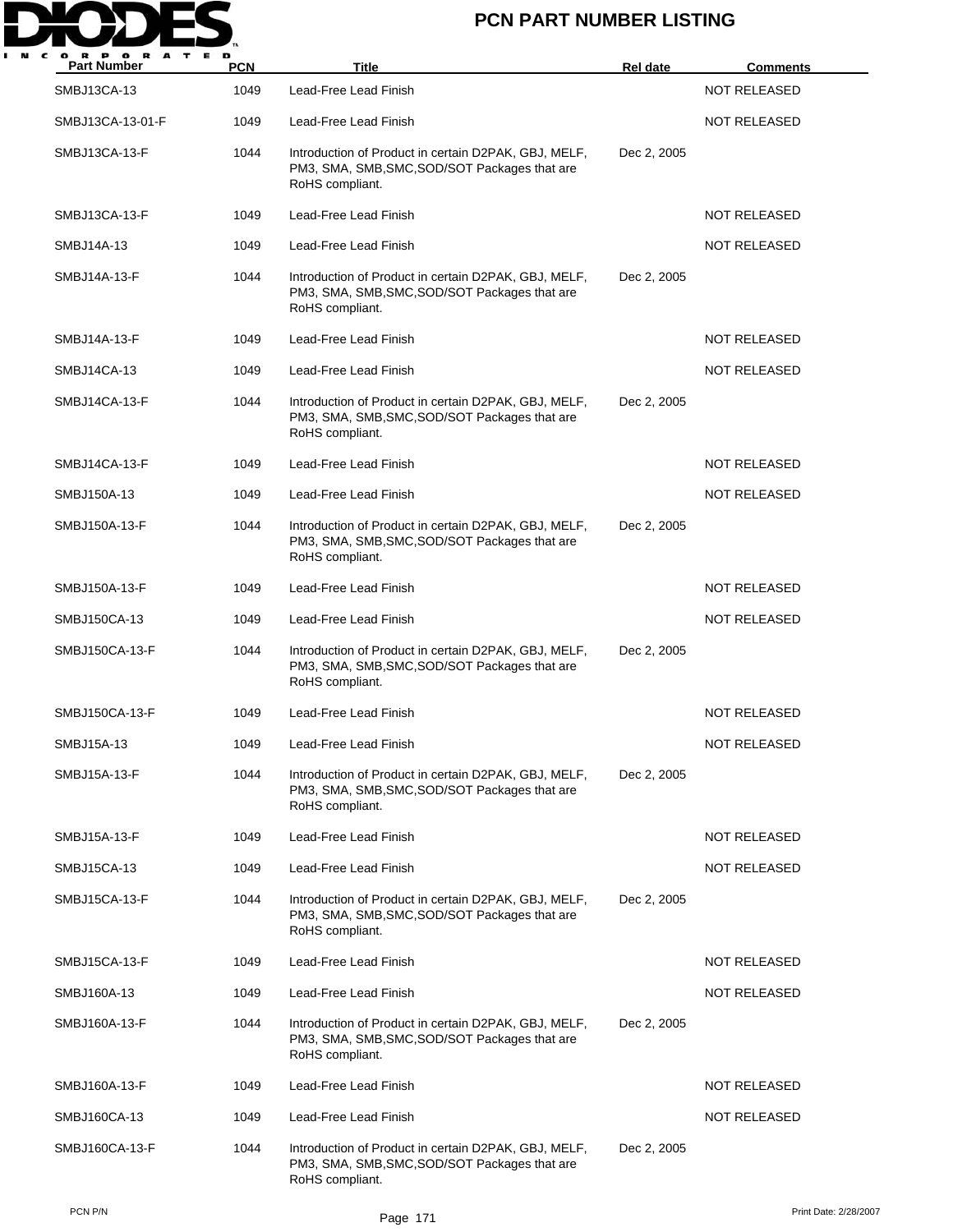

| <b>Part Number</b> | <b>PCN</b> | <b>Title</b>                                                                                                             | <b>Rel date</b> | <b>Comments</b>     |
|--------------------|------------|--------------------------------------------------------------------------------------------------------------------------|-----------------|---------------------|
| SMBJ160CA-13-F     | 1049       | Lead-Free Lead Finish                                                                                                    |                 | <b>NOT RELEASED</b> |
| SMBJ16A-13         | 1049       | Lead-Free Lead Finish                                                                                                    |                 | <b>NOT RELEASED</b> |
| SMBJ16A-13-F       | 1044       | Introduction of Product in certain D2PAK, GBJ, MELF,<br>PM3, SMA, SMB, SMC, SOD/SOT Packages that are<br>RoHS compliant. | Dec 2, 2005     |                     |
| SMBJ16A-13-F       | 1049       | Lead-Free Lead Finish                                                                                                    |                 | <b>NOT RELEASED</b> |
| SMBJ16CA-13        | 1049       | Lead-Free Lead Finish                                                                                                    |                 | <b>NOT RELEASED</b> |
| SMBJ16CA-13-F      | 1044       | Introduction of Product in certain D2PAK, GBJ, MELF,<br>PM3, SMA, SMB, SMC, SOD/SOT Packages that are<br>RoHS compliant. | Dec 2, 2005     |                     |
| SMBJ16CA-13-F      | 1049       | Lead-Free Lead Finish                                                                                                    |                 | <b>NOT RELEASED</b> |
| SMBJ170A-13        | 1049       | Lead-Free Lead Finish                                                                                                    |                 | <b>NOT RELEASED</b> |
| SMBJ170A-13-F      | 1044       | Introduction of Product in certain D2PAK, GBJ, MELF,<br>PM3, SMA, SMB, SMC, SOD/SOT Packages that are<br>RoHS compliant. | Dec 2, 2005     |                     |
| SMBJ170A-13-F      | 1049       | Lead-Free Lead Finish                                                                                                    |                 | <b>NOT RELEASED</b> |
| SMBJ170CA-13       | 1049       | Lead-Free Lead Finish                                                                                                    |                 | <b>NOT RELEASED</b> |
| SMBJ170CA-13-F     | 1044       | Introduction of Product in certain D2PAK, GBJ, MELF,<br>PM3, SMA, SMB, SMC, SOD/SOT Packages that are<br>RoHS compliant. | Dec 2, 2005     |                     |
| SMBJ170CA-13-F     | 1049       | Lead-Free Lead Finish                                                                                                    |                 | NOT RELEASED        |
| SMBJ17A-13         | 1049       | Lead-Free Lead Finish                                                                                                    |                 | <b>NOT RELEASED</b> |
| SMBJ17A-13-F       | 1044       | Introduction of Product in certain D2PAK, GBJ, MELF,<br>PM3, SMA, SMB, SMC, SOD/SOT Packages that are<br>RoHS compliant. | Dec 2, 2005     |                     |
| SMBJ17A-13-F       | 1049       | Lead-Free Lead Finish                                                                                                    |                 | <b>NOT RELEASED</b> |
| SMBJ17CA-13        | 1049       | Lead-Free Lead Finish                                                                                                    |                 | <b>NOT RELEASED</b> |
| SMBJ17CA-13-F      | 1044       | Introduction of Product in certain D2PAK, GBJ, MELF,<br>PM3, SMA, SMB, SMC, SOD/SOT Packages that are<br>RoHS compliant. | Dec 2, 2005     |                     |
| SMBJ17CA-13-F      | 1049       | Lead-Free Lead Finish                                                                                                    |                 | <b>NOT RELEASED</b> |
| SMBJ18A-13         | 1049       | Lead-Free Lead Finish                                                                                                    |                 | <b>NOT RELEASED</b> |
| SMBJ18A-13-F       | 1044       | Introduction of Product in certain D2PAK, GBJ, MELF,<br>PM3, SMA, SMB, SMC, SOD/SOT Packages that are<br>RoHS compliant. | Dec 2, 2005     |                     |
| SMBJ18A-13-F       | 1049       | Lead-Free Lead Finish                                                                                                    |                 | NOT RELEASED        |
| SMBJ18CA-13        | 1049       | Lead-Free Lead Finish                                                                                                    |                 | <b>NOT RELEASED</b> |
| SMBJ18CA-13-F      | 1044       | Introduction of Product in certain D2PAK, GBJ, MELF,<br>PM3, SMA, SMB, SMC, SOD/SOT Packages that are<br>RoHS compliant. | Dec 2, 2005     |                     |
| SMBJ18CA-13-F      | 1049       | Lead-Free Lead Finish                                                                                                    |                 | <b>NOT RELEASED</b> |
| SMBJ20A-13         | 1049       | Lead-Free Lead Finish                                                                                                    |                 | <b>NOT RELEASED</b> |
| SMBJ20A-13-F       | 1044       | Introduction of Product in certain D2PAK, GBJ, MELF,<br>PM3, SMA, SMB, SMC, SOD/SOT Packages that are<br>RoHS compliant. | Dec 2, 2005     |                     |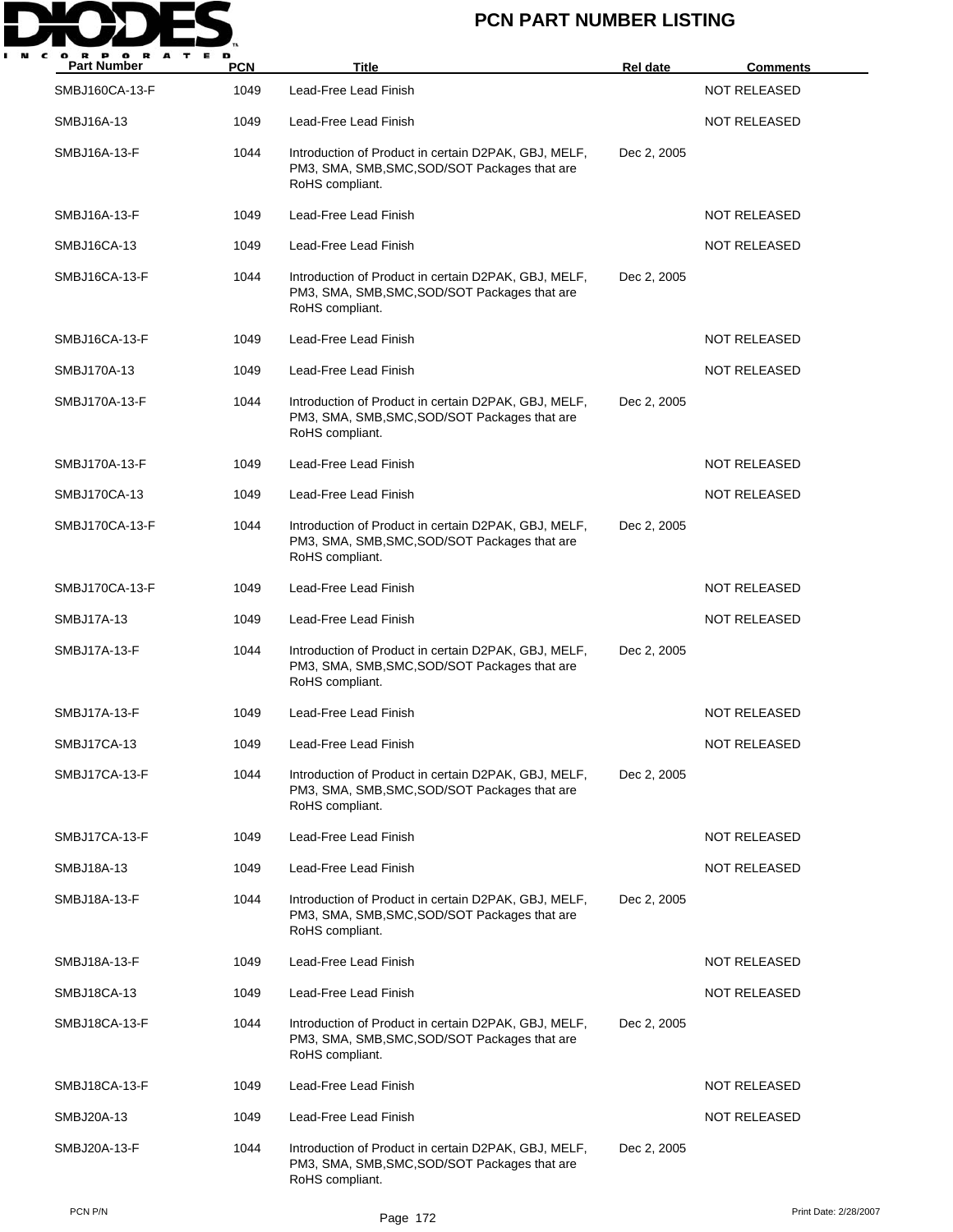

| <b>Part Number</b> | <b>PCN</b> | <b>Title</b>                                                                                                             | <b>Rel date</b> | <b>Comments</b>     |
|--------------------|------------|--------------------------------------------------------------------------------------------------------------------------|-----------------|---------------------|
| SMBJ20A-13-F       | 1049       | Lead-Free Lead Finish                                                                                                    |                 | <b>NOT RELEASED</b> |
| SMBJ20CA-13        | 1049       | Lead-Free Lead Finish                                                                                                    |                 | <b>NOT RELEASED</b> |
| SMBJ20CA-13-F      | 1044       | Introduction of Product in certain D2PAK, GBJ, MELF,<br>PM3, SMA, SMB, SMC, SOD/SOT Packages that are<br>RoHS compliant. | Dec 2, 2005     |                     |
| SMBJ20CA-13-F      | 1049       | Lead-Free Lead Finish                                                                                                    |                 | <b>NOT RELEASED</b> |
| SMBJ22A-13         | 1049       | Lead-Free Lead Finish                                                                                                    |                 | NOT RELEASED        |
| SMBJ22A-13-F       | 1044       | Introduction of Product in certain D2PAK, GBJ, MELF,<br>PM3, SMA, SMB, SMC, SOD/SOT Packages that are<br>RoHS compliant. | Dec 2, 2005     |                     |
| SMBJ22A-13-F       | 1049       | Lead-Free Lead Finish                                                                                                    |                 | NOT RELEASED        |
| SMBJ22CA-13        | 1049       | Lead-Free Lead Finish                                                                                                    |                 | <b>NOT RELEASED</b> |
| SMBJ22CA-13-F      | 1044       | Introduction of Product in certain D2PAK, GBJ, MELF,<br>PM3, SMA, SMB, SMC, SOD/SOT Packages that are<br>RoHS compliant. | Dec 2, 2005     |                     |
| SMBJ22CA-13-F      | 1049       | Lead-Free Lead Finish                                                                                                    |                 | <b>NOT RELEASED</b> |
| SMBJ24A-13         | 1049       | Lead-Free Lead Finish                                                                                                    |                 | <b>NOT RELEASED</b> |
| SMBJ24A-13-F       | 1044       | Introduction of Product in certain D2PAK, GBJ, MELF,<br>PM3, SMA, SMB, SMC, SOD/SOT Packages that are<br>RoHS compliant. | Dec 2, 2005     |                     |
| SMBJ24A-13-F       | 1049       | Lead-Free Lead Finish                                                                                                    |                 | <b>NOT RELEASED</b> |
| SMBJ24CA-13        | 1049       | Lead-Free Lead Finish                                                                                                    |                 | <b>NOT RELEASED</b> |
| SMBJ24CA-13-F      | 1044       | Introduction of Product in certain D2PAK, GBJ, MELF,<br>PM3, SMA, SMB, SMC, SOD/SOT Packages that are<br>RoHS compliant. | Dec 2, 2005     |                     |
| SMBJ24CA-13-F      | 1049       | Lead-Free Lead Finish                                                                                                    |                 | <b>NOT RELEASED</b> |
| SMBJ26A-13         | 1049       | Lead-Free Lead Finish                                                                                                    |                 | NOT RELEASED        |
| SMBJ26A-13-F       | 1044       | Introduction of Product in certain D2PAK, GBJ, MELF,<br>PM3, SMA, SMB, SMC, SOD/SOT Packages that are<br>RoHS compliant. | Dec 2, 2005     |                     |
| SMBJ26A-13-F       | 1049       | Lead-Free Lead Finish                                                                                                    |                 | <b>NOT RELEASED</b> |
| SMBJ26CA-13        | 1049       | Lead-Free Lead Finish                                                                                                    |                 | <b>NOT RELEASED</b> |
| SMBJ26CA-13-F      | 1044       | Introduction of Product in certain D2PAK, GBJ, MELF,<br>PM3, SMA, SMB, SMC, SOD/SOT Packages that are<br>RoHS compliant. | Dec 2, 2005     |                     |
| SMBJ26CA-13-F      | 1049       | Lead-Free Lead Finish                                                                                                    |                 | NOT RELEASED        |
| SMBJ28A-13         | 1049       | Lead-Free Lead Finish                                                                                                    |                 | NOT RELEASED        |
| SMBJ28A-13-F       | 1044       | Introduction of Product in certain D2PAK, GBJ, MELF,<br>PM3, SMA, SMB, SMC, SOD/SOT Packages that are<br>RoHS compliant. | Dec 2, 2005     |                     |
| SMBJ28A-13-F       | 1049       | Lead-Free Lead Finish                                                                                                    |                 | NOT RELEASED        |
| SMBJ28CA-13        | 1049       | Lead-Free Lead Finish                                                                                                    |                 | <b>NOT RELEASED</b> |
| SMBJ28CA-13-F      | 1044       | Introduction of Product in certain D2PAK, GBJ, MELF,<br>PM3, SMA, SMB, SMC, SOD/SOT Packages that are<br>RoHS compliant. | Dec 2, 2005     |                     |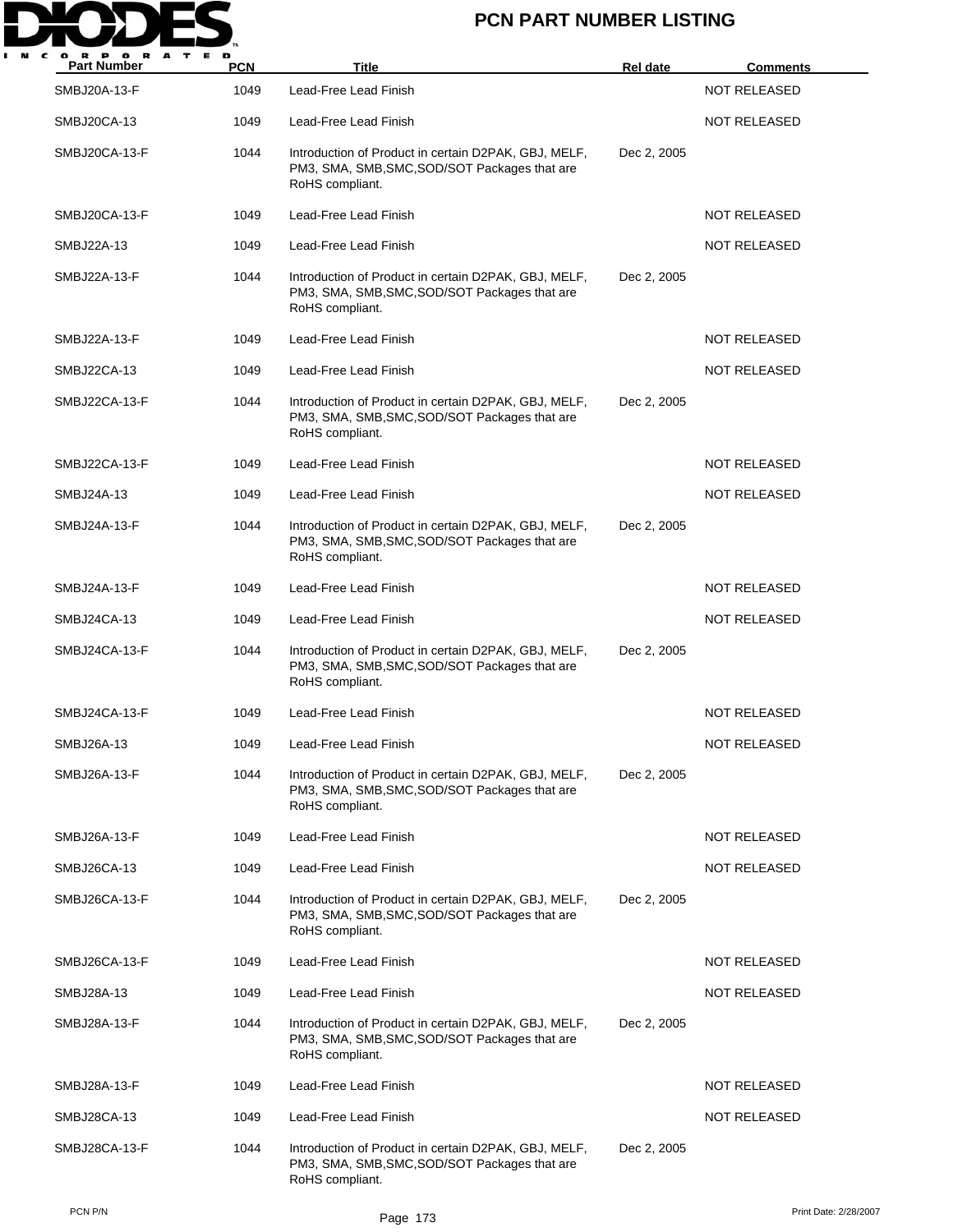

| <b>Part Number</b> | <b>PCN</b> | <b>Title</b>                                                                                                             | <b>Rel date</b> | <b>Comments</b>     |
|--------------------|------------|--------------------------------------------------------------------------------------------------------------------------|-----------------|---------------------|
| SMBJ28CA-13-F      | 1049       | Lead-Free Lead Finish                                                                                                    |                 | <b>NOT RELEASED</b> |
| SMBJ30A-13         | 1049       | Lead-Free Lead Finish                                                                                                    |                 | <b>NOT RELEASED</b> |
| SMBJ30A-13-F       | 1044       | Introduction of Product in certain D2PAK, GBJ, MELF,<br>PM3, SMA, SMB, SMC, SOD/SOT Packages that are<br>RoHS compliant. | Dec 2, 2005     |                     |
| SMBJ30A-13-F       | 1049       | Lead-Free Lead Finish                                                                                                    |                 | NOT RELEASED        |
| SMBJ30CA-13        | 1049       | Lead-Free Lead Finish                                                                                                    |                 | <b>NOT RELEASED</b> |
| SMBJ30CA-13-F      | 1044       | Introduction of Product in certain D2PAK, GBJ, MELF,<br>PM3, SMA, SMB, SMC, SOD/SOT Packages that are<br>RoHS compliant. | Dec 2, 2005     |                     |
| SMBJ30CA-13-F      | 1049       | Lead-Free Lead Finish                                                                                                    |                 | <b>NOT RELEASED</b> |
| SMBJ33A-13         | 1049       | Lead-Free Lead Finish                                                                                                    |                 | <b>NOT RELEASED</b> |
| SMBJ33A-13-01-F    | 1049       | Lead-Free Lead Finish                                                                                                    |                 | NOT RELEASED        |
| SMBJ33A-13-F       | 1044       | Introduction of Product in certain D2PAK, GBJ, MELF,<br>PM3, SMA, SMB, SMC, SOD/SOT Packages that are<br>RoHS compliant. | Dec 2, 2005     |                     |
| SMBJ33A-13-F       | 1049       | Lead-Free Lead Finish                                                                                                    |                 | <b>NOT RELEASED</b> |
| SMBJ33CA-13        | 1049       | Lead-Free Lead Finish                                                                                                    |                 | <b>NOT RELEASED</b> |
| SMBJ33CA-13-F      | 1044       | Introduction of Product in certain D2PAK, GBJ, MELF,<br>PM3, SMA, SMB, SMC, SOD/SOT Packages that are<br>RoHS compliant. | Dec 2, 2005     |                     |
| SMBJ33CA-13-F      | 1049       | Lead-Free Lead Finish                                                                                                    |                 | <b>NOT RELEASED</b> |
| SMBJ36A-13         | 1049       | Lead-Free Lead Finish                                                                                                    |                 | <b>NOT RELEASED</b> |
| SMBJ36A-13-F       | 1044       | Introduction of Product in certain D2PAK, GBJ, MELF,<br>PM3, SMA, SMB, SMC, SOD/SOT Packages that are<br>RoHS compliant. | Dec 2, 2005     |                     |
| SMBJ36A-13-F       | 1049       | Lead-Free Lead Finish                                                                                                    |                 | <b>NOT RELEASED</b> |
| SMBJ36CA-13        | 1049       | Lead-Free Lead Finish                                                                                                    |                 | <b>NOT RELEASED</b> |
| SMBJ36CA-13-F      | 1044       | Introduction of Product in certain D2PAK, GBJ, MELF,<br>PM3, SMA, SMB, SMC, SOD/SOT Packages that are<br>RoHS compliant. | Dec 2, 2005     |                     |
| SMBJ36CA-13-F      | 1049       | Lead-Free Lead Finish                                                                                                    |                 | NOT RELEASED        |
| SMBJ40A-13         | 1049       | Lead-Free Lead Finish                                                                                                    |                 | NOT RELEASED        |
| SMBJ40A-13-F       | 1044       | Introduction of Product in certain D2PAK, GBJ, MELF,<br>PM3, SMA, SMB, SMC, SOD/SOT Packages that are<br>RoHS compliant. | Dec 2, 2005     |                     |
| SMBJ40A-13-F       | 1049       | Lead-Free Lead Finish                                                                                                    |                 | NOT RELEASED        |
| SMBJ40CA-13        | 1049       | Lead-Free Lead Finish                                                                                                    |                 | <b>NOT RELEASED</b> |
| SMBJ40CA-13-F      | 1044       | Introduction of Product in certain D2PAK, GBJ, MELF,<br>PM3, SMA, SMB, SMC, SOD/SOT Packages that are<br>RoHS compliant. | Dec 2, 2005     |                     |
| SMBJ40CA-13-F      | 1049       | Lead-Free Lead Finish                                                                                                    |                 | <b>NOT RELEASED</b> |
| SMBJ43A-13         | 1049       | Lead-Free Lead Finish                                                                                                    |                 | <b>NOT RELEASED</b> |
|                    |            |                                                                                                                          |                 |                     |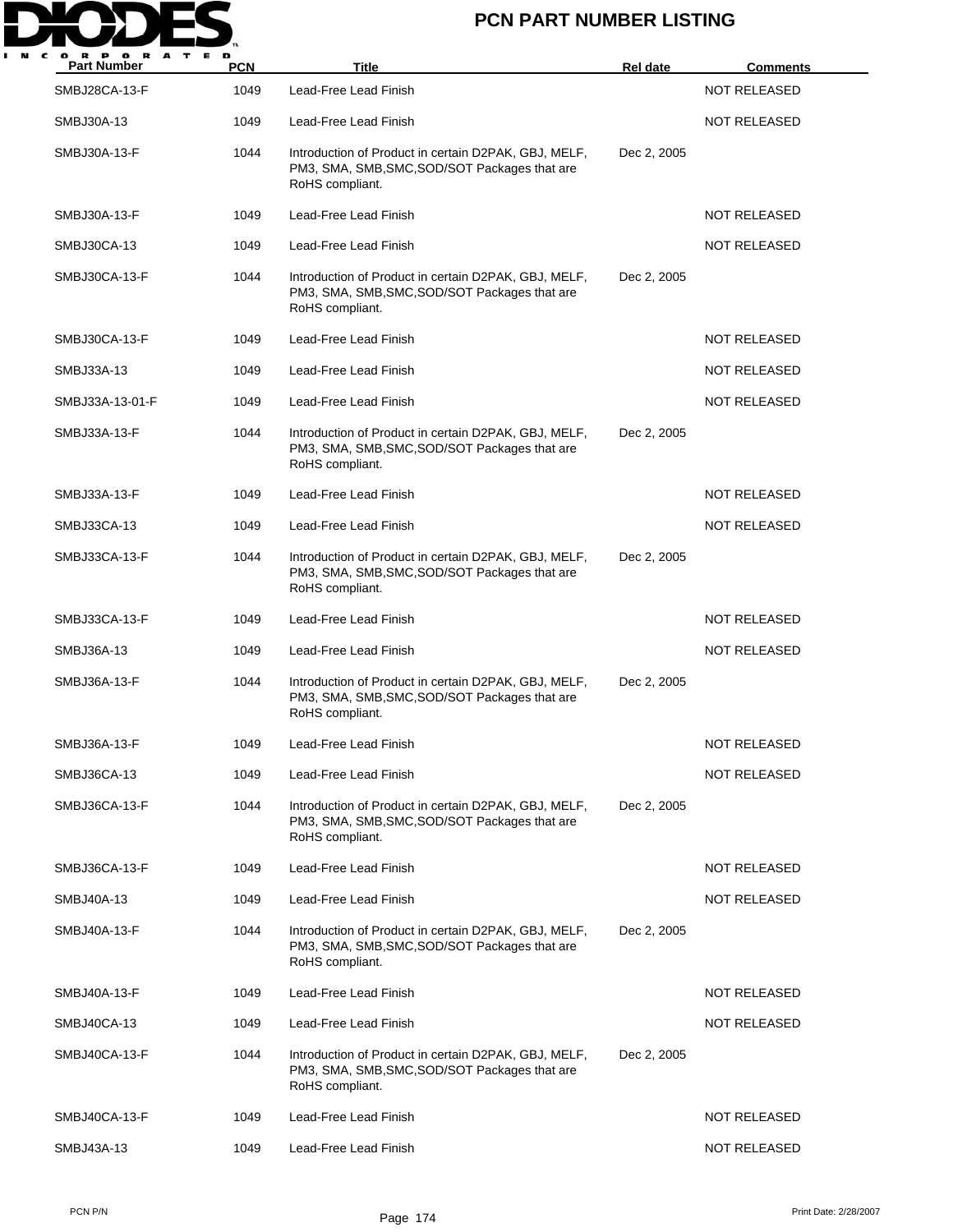

| <b>Part Number</b> | <b>PCN</b> | <b>Title</b>                                                                                                             | Rel date    | <b>Comments</b>       |
|--------------------|------------|--------------------------------------------------------------------------------------------------------------------------|-------------|-----------------------|
| SMBJ43A-13-F       | 1044       | Introduction of Product in certain D2PAK, GBJ, MELF,<br>PM3, SMA, SMB, SMC, SOD/SOT Packages that are<br>RoHS compliant. | Dec 2, 2005 |                       |
| SMBJ43A-13-F       | 1049       | Lead-Free Lead Finish                                                                                                    |             | <b>NOT RELEASED</b>   |
| SMBJ43CA-13        | 1049       | Lead-Free Lead Finish                                                                                                    |             | <b>NOT RELEASED</b>   |
| SMBJ43CA-13-F      | 1044       | Introduction of Product in certain D2PAK, GBJ, MELF,<br>PM3, SMA, SMB, SMC, SOD/SOT Packages that are<br>RoHS compliant. | Dec 2, 2005 |                       |
| SMBJ43CA-13-F      | 1049       | Lead-Free Lead Finish                                                                                                    |             | <b>NOT RELEASED</b>   |
| SMBJ45A-13         | 1049       | Lead-Free Lead Finish                                                                                                    |             | NOT RELEASED          |
| SMBJ45A-13-F       | 1044       | Introduction of Product in certain D2PAK, GBJ, MELF,<br>PM3, SMA, SMB, SMC, SOD/SOT Packages that are<br>RoHS compliant. | Dec 2, 2005 |                       |
| SMBJ45A-13-F       | 1049       | Lead-Free Lead Finish                                                                                                    |             | <b>NOT RELEASED</b>   |
| SMBJ45CA-13        | 1049       | Lead-Free Lead Finish                                                                                                    |             | <b>NOT RELEASED</b>   |
| SMBJ45CA-13-F      | 1044       | Introduction of Product in certain D2PAK, GBJ, MELF,<br>PM3, SMA, SMB, SMC, SOD/SOT Packages that are<br>RoHS compliant. | Dec 2, 2005 |                       |
| SMBJ45CA-13-F      | 1049       | Lead-Free Lead Finish                                                                                                    |             | <b>NOT RELEASED</b>   |
| SMBJ48A-13         | 1049       | Lead-Free Lead Finish                                                                                                    |             | <b>NOT RELEASED</b>   |
| SMBJ48A-13-F       | 1044       | Introduction of Product in certain D2PAK, GBJ, MELF,<br>PM3, SMA, SMB, SMC, SOD/SOT Packages that are<br>RoHS compliant. | Dec 2, 2005 |                       |
| SMBJ48A-13-F       | 1049       | Lead-Free Lead Finish                                                                                                    |             | <b>NOT RELEASED</b>   |
| SMBJ48CA-13        | 1049       | Lead-Free Lead Finish                                                                                                    |             | <b>NOT RELEASED</b>   |
| SMBJ48CA-13-F      | 1044       | Introduction of Product in certain D2PAK, GBJ, MELF,<br>PM3, SMA, SMB, SMC, SOD/SOT Packages that are<br>RoHS compliant. | Dec 2, 2005 |                       |
| SMBJ48CA-13-F      | 1049       | Lead-Free Lead Finish                                                                                                    |             | <b>NOT RELEASED</b>   |
| SMBJ5.0A-13        | 1049       | Lead-Free Lead Finish                                                                                                    |             | NOT RELEASED          |
| SMBJ5.0A-13-F      | 1044       | Introduction of Product in certain D2PAK, GBJ, MELF,<br>PM3, SMA, SMB, SMC, SOD/SOT Packages that are<br>RoHS compliant. | Dec 2, 2005 |                       |
| SMBJ5.0A-13-F      | 1049       | Lead-Free Lead Finish                                                                                                    |             | NOT RELEASED          |
| SMBJ5.0CA-13       | 1049       | Lead-Free Lead Finish                                                                                                    |             | <b>NOT RELEASED</b>   |
| SMBJ5.0CA-13-F     | 1044       | Introduction of Product in certain D2PAK, GBJ, MELF,<br>PM3, SMA, SMB, SMC, SOD/SOT Packages that are<br>RoHS compliant. | Dec 2, 2005 |                       |
| SMBJ5.0CA-13-F     | 1049       | Lead-Free Lead Finish                                                                                                    |             | <b>NOT RELEASED</b>   |
| SMBJ51A-13         | 1049       | Lead-Free Lead Finish                                                                                                    |             | <b>NOT RELEASED</b>   |
| SMBJ51A-13-F       | 1044       | Introduction of Product in certain D2PAK, GBJ, MELF,<br>PM3, SMA, SMB, SMC, SOD/SOT Packages that are<br>RoHS compliant. | Dec 2, 2005 |                       |
| SMBJ51A-13-F       | 1049       | Lead-Free Lead Finish                                                                                                    |             | <b>NOT RELEASED</b>   |
| SMBJ51CA-13        | 1049       | Lead-Free Lead Finish                                                                                                    |             | <b>NOT RELEASED</b>   |
| PCN P/N            |            | Page 175                                                                                                                 |             | Print Date: 2/28/2007 |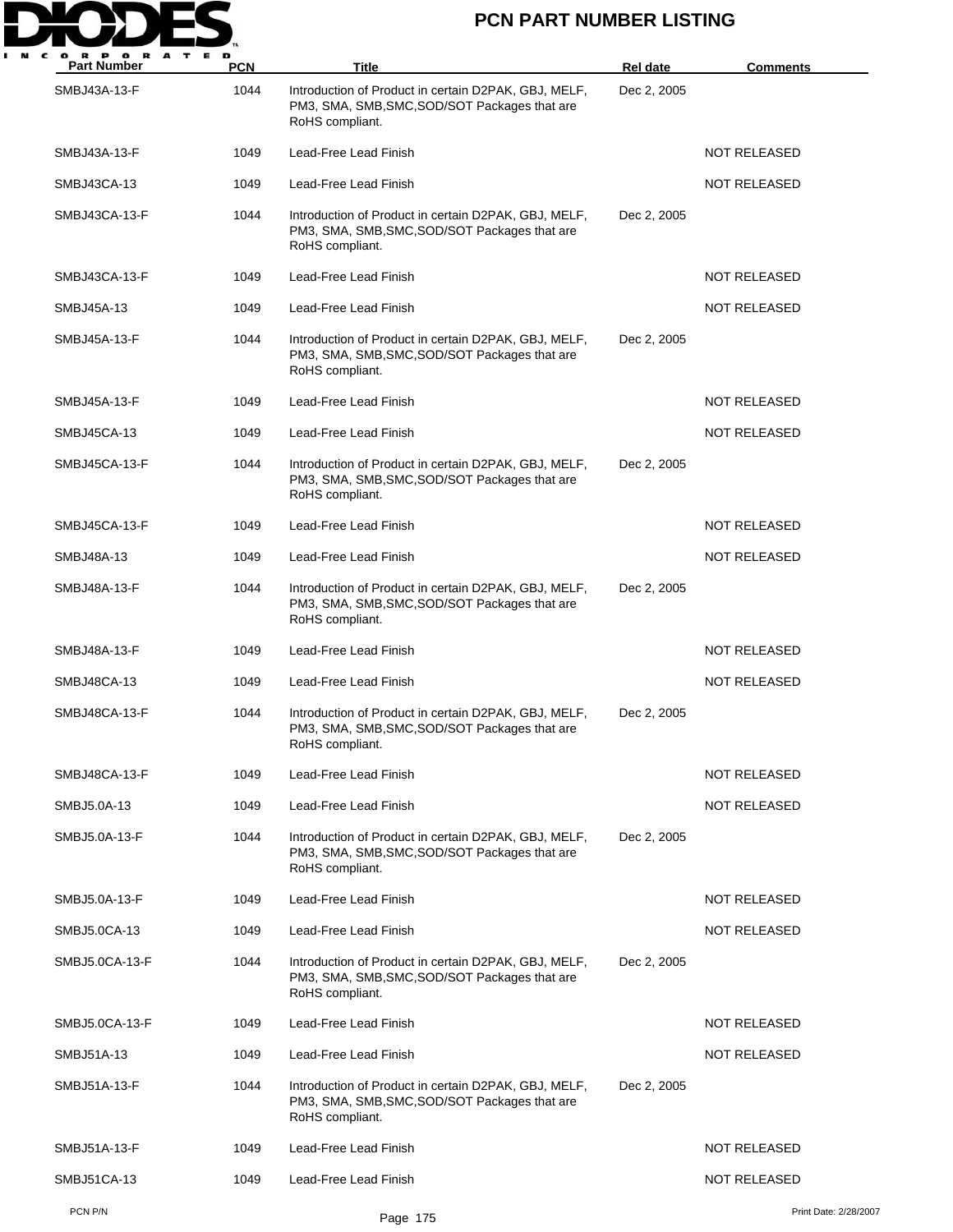

| <b>Part Number</b>   | PCN  | Title                                                                                                                    | Rel date    | <b>Comments</b>       |
|----------------------|------|--------------------------------------------------------------------------------------------------------------------------|-------------|-----------------------|
| SMBJ51CA-13-F        | 1044 | Introduction of Product in certain D2PAK, GBJ, MELF,<br>PM3, SMA, SMB, SMC, SOD/SOT Packages that are<br>RoHS compliant. | Dec 2, 2005 |                       |
| SMBJ51CA-13-F        | 1049 | Lead-Free Lead Finish                                                                                                    |             | <b>NOT RELEASED</b>   |
| SMBJ54A-13           | 1049 | Lead-Free Lead Finish                                                                                                    |             | <b>NOT RELEASED</b>   |
| SMBJ54A-13-F         | 1044 | Introduction of Product in certain D2PAK, GBJ, MELF,<br>PM3, SMA, SMB, SMC, SOD/SOT Packages that are<br>RoHS compliant. | Dec 2, 2005 |                       |
| SMBJ54A-13-F         | 1049 | Lead-Free Lead Finish                                                                                                    |             | <b>NOT RELEASED</b>   |
| SMBJ54A-7            | 1049 | Lead-Free Lead Finish                                                                                                    |             | <b>NOT RELEASED</b>   |
| SMBJ54CA-13          | 1049 | Lead-Free Lead Finish                                                                                                    |             | <b>NOT RELEASED</b>   |
| SMBJ54CA-13-F        | 1044 | Introduction of Product in certain D2PAK, GBJ, MELF,<br>PM3, SMA, SMB, SMC, SOD/SOT Packages that are<br>RoHS compliant. | Dec 2, 2005 |                       |
| SMBJ54CA-13-F        | 1049 | Lead-Free Lead Finish                                                                                                    |             | <b>NOT RELEASED</b>   |
| SMBJ58A-13           | 1049 | Lead-Free Lead Finish                                                                                                    |             | <b>NOT RELEASED</b>   |
| SMBJ58A-13-F         | 1044 | Introduction of Product in certain D2PAK, GBJ, MELF,<br>PM3, SMA, SMB, SMC, SOD/SOT Packages that are<br>RoHS compliant. | Dec 2, 2005 |                       |
| SMBJ58A-13-F         | 1049 | Lead-Free Lead Finish                                                                                                    |             | <b>NOT RELEASED</b>   |
| SMBJ58CA-13          | 1049 | Lead-Free Lead Finish                                                                                                    |             | <b>NOT RELEASED</b>   |
| SMBJ58CA-13-F        | 1044 | Introduction of Product in certain D2PAK, GBJ, MELF,<br>PM3, SMA, SMB, SMC, SOD/SOT Packages that are<br>RoHS compliant. | Dec 2, 2005 |                       |
| <b>SMBJ58CA-13-F</b> | 1049 | Lead-Free Lead Finish                                                                                                    |             | NOT RELEASED          |
| SMBJ6.0A-13          | 1049 | Lead-Free Lead Finish                                                                                                    |             | <b>NOT RELEASED</b>   |
| SMBJ6.0A-13-F        | 1044 | Introduction of Product in certain D2PAK, GBJ, MELF,<br>PM3, SMA, SMB, SMC, SOD/SOT Packages that are<br>RoHS compliant. | Dec 2, 2005 |                       |
| SMBJ6.0A-13-F        | 1049 | Lead-Free Lead Finish                                                                                                    |             | NOT RELEASED          |
| SMBJ6.0CA-13         | 1049 | Lead-Free Lead Finish                                                                                                    |             | <b>NOT RELEASED</b>   |
| SMBJ6.0CA-13-F       | 1044 | Introduction of Product in certain D2PAK, GBJ, MELF,<br>PM3, SMA, SMB, SMC, SOD/SOT Packages that are<br>RoHS compliant. | Dec 2, 2005 |                       |
| SMBJ6.0CA-13-F       | 1049 | Lead-Free Lead Finish                                                                                                    |             | <b>NOT RELEASED</b>   |
| SMBJ6.5A-13          | 1049 | Lead-Free Lead Finish                                                                                                    |             | <b>NOT RELEASED</b>   |
| SMBJ6.5A-13-F        | 1044 | Introduction of Product in certain D2PAK, GBJ, MELF,<br>PM3, SMA, SMB, SMC, SOD/SOT Packages that are<br>RoHS compliant. | Dec 2, 2005 |                       |
| SMBJ6.5A-13-F        | 1049 | Lead-Free Lead Finish                                                                                                    |             | <b>NOT RELEASED</b>   |
| SMBJ6.5CA-13         | 1049 | Lead-Free Lead Finish                                                                                                    |             | NOT RELEASED          |
| SMBJ6.5CA-13-F       | 1044 | Introduction of Product in certain D2PAK, GBJ, MELF,<br>PM3, SMA, SMB, SMC, SOD/SOT Packages that are<br>RoHS compliant. | Dec 2, 2005 |                       |
| SMBJ6.5CA-13-F       | 1049 | Lead-Free Lead Finish                                                                                                    |             | NOT RELEASED          |
| PCN P/N              |      | Page 176                                                                                                                 |             | Print Date: 2/28/2007 |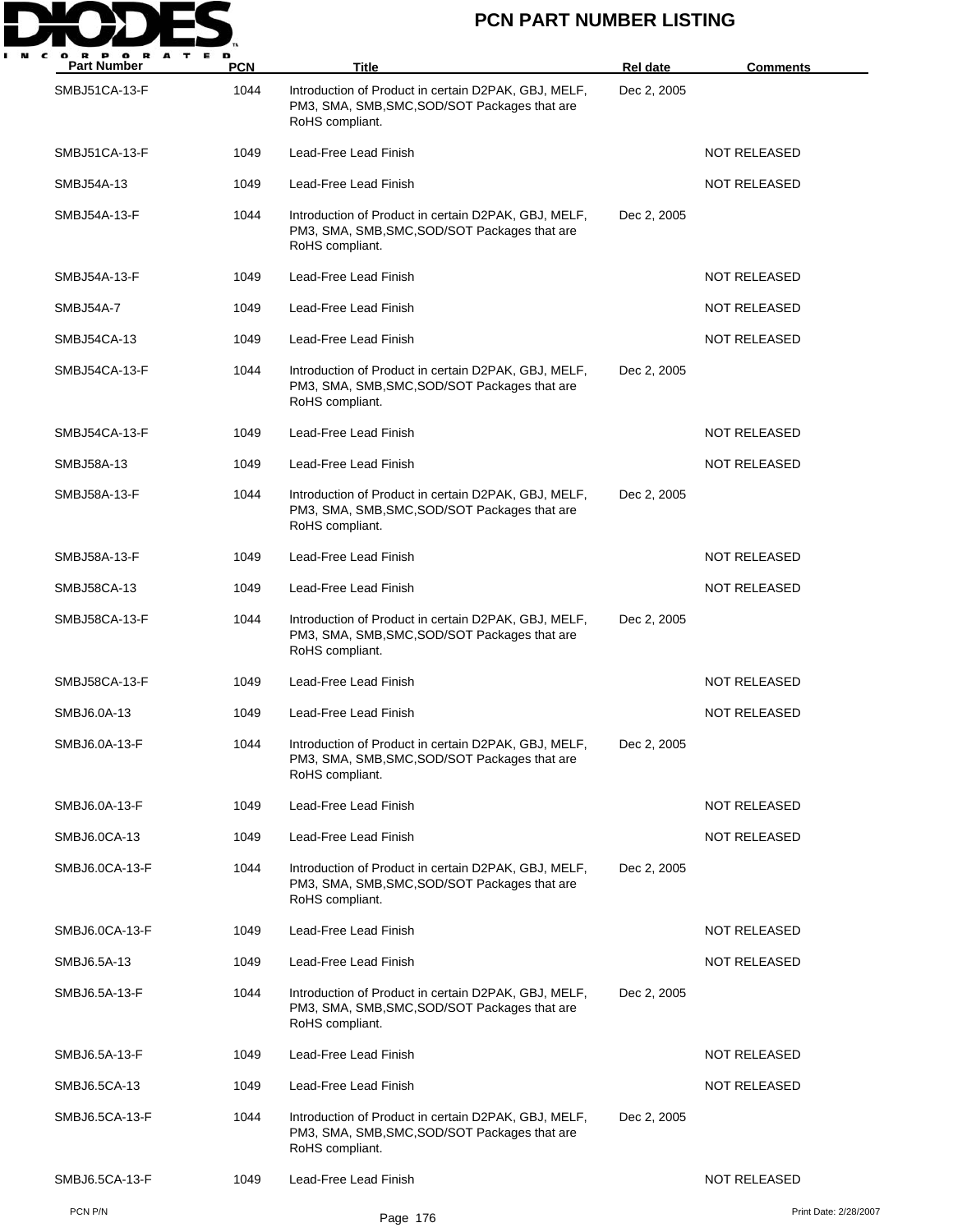

| <b>Part Number</b> | <b>PCN</b> | Title                                                                                                                    | Rel date    | <b>Comments</b>       |
|--------------------|------------|--------------------------------------------------------------------------------------------------------------------------|-------------|-----------------------|
| <b>SMBJ60A-13</b>  | 1049       | Lead-Free Lead Finish                                                                                                    |             | <b>NOT RELEASED</b>   |
| SMBJ60A-13-F       | 1044       | Introduction of Product in certain D2PAK, GBJ, MELF,<br>PM3, SMA, SMB, SMC, SOD/SOT Packages that are<br>RoHS compliant. | Dec 2, 2005 |                       |
| SMBJ60A-13-F       | 1049       | Lead-Free Lead Finish                                                                                                    |             | <b>NOT RELEASED</b>   |
| SMBJ60CA-13        | 1049       | Lead-Free Lead Finish                                                                                                    |             | NOT RELEASED          |
| SMBJ60CA-13-F      | 1044       | Introduction of Product in certain D2PAK, GBJ, MELF,<br>PM3, SMA, SMB, SMC, SOD/SOT Packages that are<br>RoHS compliant. | Dec 2, 2005 |                       |
| SMBJ60CA-13-F      | 1049       | Lead-Free Lead Finish                                                                                                    |             | <b>NOT RELEASED</b>   |
| SMBJ64A-13         | 1049       | Lead-Free Lead Finish                                                                                                    |             | <b>NOT RELEASED</b>   |
| SMBJ64A-13-F       | 1044       | Introduction of Product in certain D2PAK, GBJ, MELF,<br>PM3, SMA, SMB, SMC, SOD/SOT Packages that are<br>RoHS compliant. | Dec 2, 2005 |                       |
| SMBJ64A-13-F       | 1049       | Lead-Free Lead Finish                                                                                                    |             | <b>NOT RELEASED</b>   |
| SMBJ64CA-13        | 1049       | Lead-Free Lead Finish                                                                                                    |             | <b>NOT RELEASED</b>   |
| SMBJ64CA-13-F      | 1044       | Introduction of Product in certain D2PAK, GBJ, MELF,<br>PM3, SMA, SMB, SMC, SOD/SOT Packages that are<br>RoHS compliant. | Dec 2, 2005 |                       |
| SMBJ64CA-13-F      | 1049       | Lead-Free Lead Finish                                                                                                    |             | <b>NOT RELEASED</b>   |
| SMBJ7.0A-13        | 1049       | Lead-Free Lead Finish                                                                                                    |             | <b>NOT RELEASED</b>   |
| SMBJ7.0A-13-F      | 1044       | Introduction of Product in certain D2PAK, GBJ, MELF,<br>PM3, SMA, SMB, SMC, SOD/SOT Packages that are<br>RoHS compliant. | Dec 2, 2005 |                       |
| SMBJ7.0A-13-F      | 1049       | Lead-Free Lead Finish                                                                                                    |             | <b>NOT RELEASED</b>   |
| SMBJ7.0CA-13       | 1049       | Lead-Free Lead Finish                                                                                                    |             | <b>NOT RELEASED</b>   |
| SMBJ7.0CA-13-F     | 1044       | Introduction of Product in certain D2PAK, GBJ, MELF,<br>PM3, SMA, SMB, SMC, SOD/SOT Packages that are<br>RoHS compliant. | Dec 2, 2005 |                       |
| SMBJ7.0CA-13-F     | 1049       | Lead-Free Lead Finish                                                                                                    |             | <b>NOT RELEASED</b>   |
| SMBJ7.5A-13        | 1049       | Lead-Free Lead Finish                                                                                                    |             | <b>NOT RELEASED</b>   |
| SMBJ7.5A-13-F      | 1044       | Introduction of Product in certain D2PAK, GBJ, MELF,<br>PM3, SMA, SMB, SMC, SOD/SOT Packages that are<br>RoHS compliant. | Dec 2, 2005 |                       |
| SMBJ7.5A-13-F      | 1049       | Lead-Free Lead Finish                                                                                                    |             | <b>NOT RELEASED</b>   |
| SMBJ7.5CA-13       | 1049       | Lead-Free Lead Finish                                                                                                    |             | <b>NOT RELEASED</b>   |
| SMBJ7.5CA-13-F     | 1044       | Introduction of Product in certain D2PAK, GBJ, MELF,<br>PM3, SMA, SMB, SMC, SOD/SOT Packages that are<br>RoHS compliant. | Dec 2, 2005 |                       |
| SMBJ7.5CA-13-F     | 1049       | Lead-Free Lead Finish                                                                                                    |             | <b>NOT RELEASED</b>   |
| SMBJ70A-13         | 1049       | Lead-Free Lead Finish                                                                                                    |             | NOT RELEASED          |
| SMBJ70A-13-F       | 1044       | Introduction of Product in certain D2PAK, GBJ, MELF,<br>PM3, SMA, SMB, SMC, SOD/SOT Packages that are<br>RoHS compliant. | Dec 2, 2005 |                       |
| SMBJ70A-13-F       | 1049       | Lead-Free Lead Finish                                                                                                    |             | <b>NOT RELEASED</b>   |
| PCN P/N            |            | Page 177                                                                                                                 |             | Print Date: 2/28/2007 |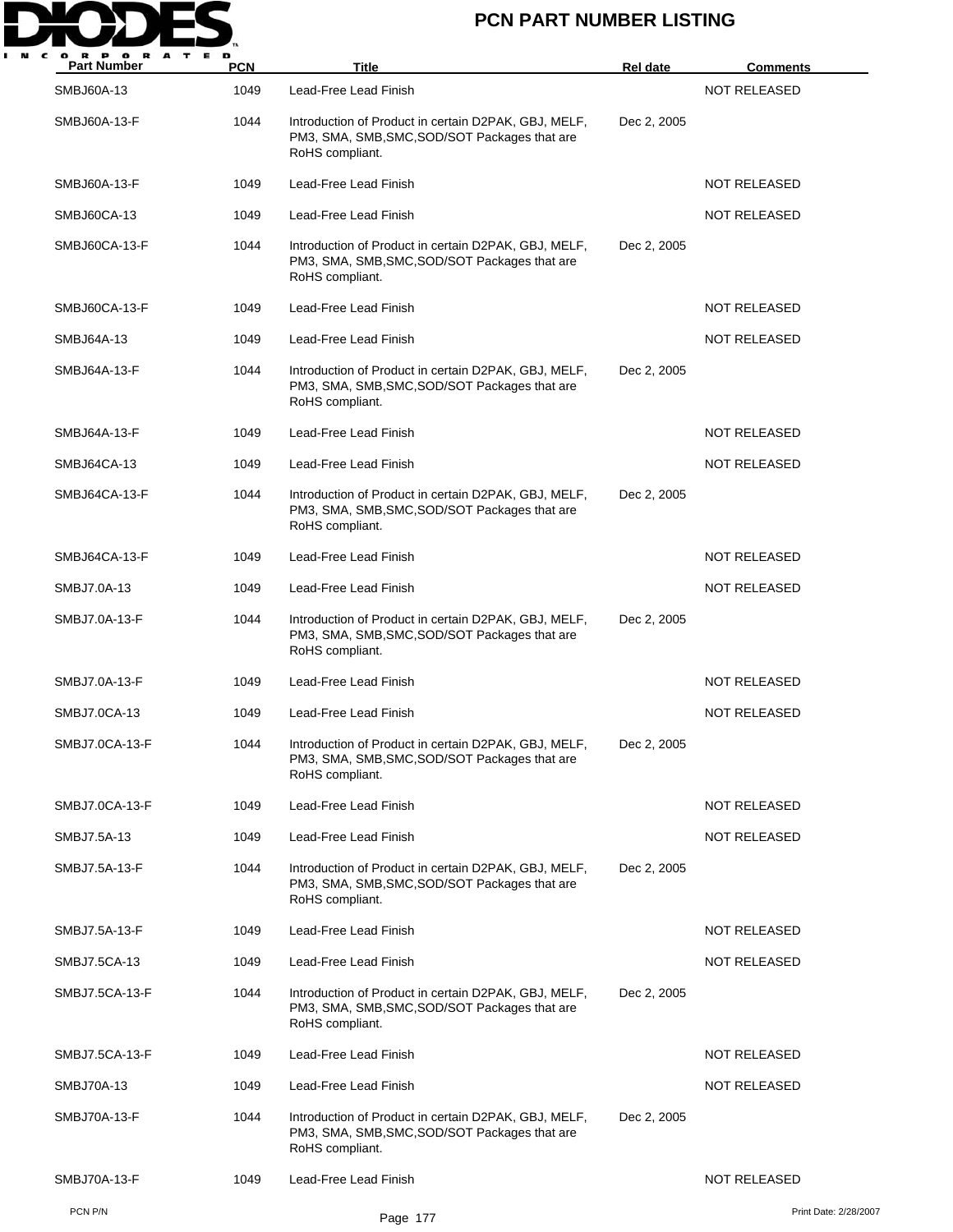

| <b>Part Number</b> | <b>PCN</b> | Title                                                                                                                    | <b>Rel date</b> | <b>Comments</b>     |
|--------------------|------------|--------------------------------------------------------------------------------------------------------------------------|-----------------|---------------------|
| SMBJ70A-7          | 1049       | Lead-Free Lead Finish                                                                                                    |                 | <b>NOT RELEASED</b> |
| SMBJ70CA-13        | 1049       | Lead-Free Lead Finish                                                                                                    |                 | <b>NOT RELEASED</b> |
| SMBJ70CA-13-F      | 1044       | Introduction of Product in certain D2PAK, GBJ, MELF,<br>PM3, SMA, SMB, SMC, SOD/SOT Packages that are<br>RoHS compliant. | Dec 2, 2005     |                     |
| SMBJ70CA-13-F      | 1049       | Lead-Free Lead Finish                                                                                                    |                 | <b>NOT RELEASED</b> |
| SMBJ75A-13         | 1049       | Lead-Free Lead Finish                                                                                                    |                 | <b>NOT RELEASED</b> |
| SMBJ75A-13-F       | 1044       | Introduction of Product in certain D2PAK, GBJ, MELF,<br>PM3, SMA, SMB, SMC, SOD/SOT Packages that are<br>RoHS compliant. | Dec 2, 2005     |                     |
| SMBJ75A-13-F       | 1049       | Lead-Free Lead Finish                                                                                                    |                 | <b>NOT RELEASED</b> |
| SMBJ75CA-13        | 1049       | Lead-Free Lead Finish                                                                                                    |                 | <b>NOT RELEASED</b> |
| SMBJ75CA-13-F      | 1044       | Introduction of Product in certain D2PAK, GBJ, MELF,<br>PM3, SMA, SMB, SMC, SOD/SOT Packages that are<br>RoHS compliant. | Dec 2, 2005     |                     |
| SMBJ75CA-13-F      | 1049       | Lead-Free Lead Finish                                                                                                    |                 | <b>NOT RELEASED</b> |
| SMBJ78A-13         | 1049       | Lead-Free Lead Finish                                                                                                    |                 | <b>NOT RELEASED</b> |
| SMBJ78A-13-F       | 1044       | Introduction of Product in certain D2PAK, GBJ, MELF,<br>PM3, SMA, SMB, SMC, SOD/SOT Packages that are<br>RoHS compliant. | Dec 2, 2005     |                     |
| SMBJ78A-13-F       | 1049       | Lead-Free Lead Finish                                                                                                    |                 | <b>NOT RELEASED</b> |
| SMBJ78CA-13        | 1049       | Lead-Free Lead Finish                                                                                                    |                 | <b>NOT RELEASED</b> |
| SMBJ78CA-13-F      | 1044       | Introduction of Product in certain D2PAK, GBJ, MELF,<br>PM3, SMA, SMB, SMC, SOD/SOT Packages that are<br>RoHS compliant. | Dec 2, 2005     |                     |
| SMBJ78CA-13-F      | 1049       | Lead-Free Lead Finish                                                                                                    |                 | <b>NOT RELEASED</b> |
| SMBJ8.0A-13        | 1049       | Lead-Free Lead Finish                                                                                                    |                 | <b>NOT RELEASED</b> |
| SMBJ8.0A-13-F      | 1044       | Introduction of Product in certain D2PAK, GBJ, MELF,<br>PM3, SMA, SMB, SMC, SOD/SOT Packages that are<br>RoHS compliant. | Dec 2, 2005     |                     |
| SMBJ8.0A-13-F      | 1049       | Lead-Free Lead Finish                                                                                                    |                 | <b>NOT RELEASED</b> |
| SMBJ8.0CA-13       | 1049       | Lead-Free Lead Finish                                                                                                    |                 | <b>NOT RELEASED</b> |
| SMBJ8.0CA-13-F     | 1044       | Introduction of Product in certain D2PAK, GBJ, MELF,<br>PM3, SMA, SMB, SMC, SOD/SOT Packages that are<br>RoHS compliant. | Dec 2, 2005     |                     |
| SMBJ8.0CA-13-F     | 1049       | Lead-Free Lead Finish                                                                                                    |                 | NOT RELEASED        |
| SMBJ8.5A-13        | 1049       | Lead-Free Lead Finish                                                                                                    |                 | <b>NOT RELEASED</b> |
| SMBJ8.5A-13-F      | 1044       | Introduction of Product in certain D2PAK, GBJ, MELF,<br>PM3, SMA, SMB, SMC, SOD/SOT Packages that are<br>RoHS compliant. | Dec 2, 2005     |                     |
| SMBJ8.5A-13-F      | 1049       | Lead-Free Lead Finish                                                                                                    |                 | <b>NOT RELEASED</b> |
| SMBJ8.5CA-13       | 1049       | Lead-Free Lead Finish                                                                                                    |                 | <b>NOT RELEASED</b> |
| SMBJ8.5CA-13-F     | 1044       | Introduction of Product in certain D2PAK, GBJ, MELF,<br>PM3, SMA, SMB, SMC, SOD/SOT Packages that are<br>RoHS compliant. | Dec 2, 2005     |                     |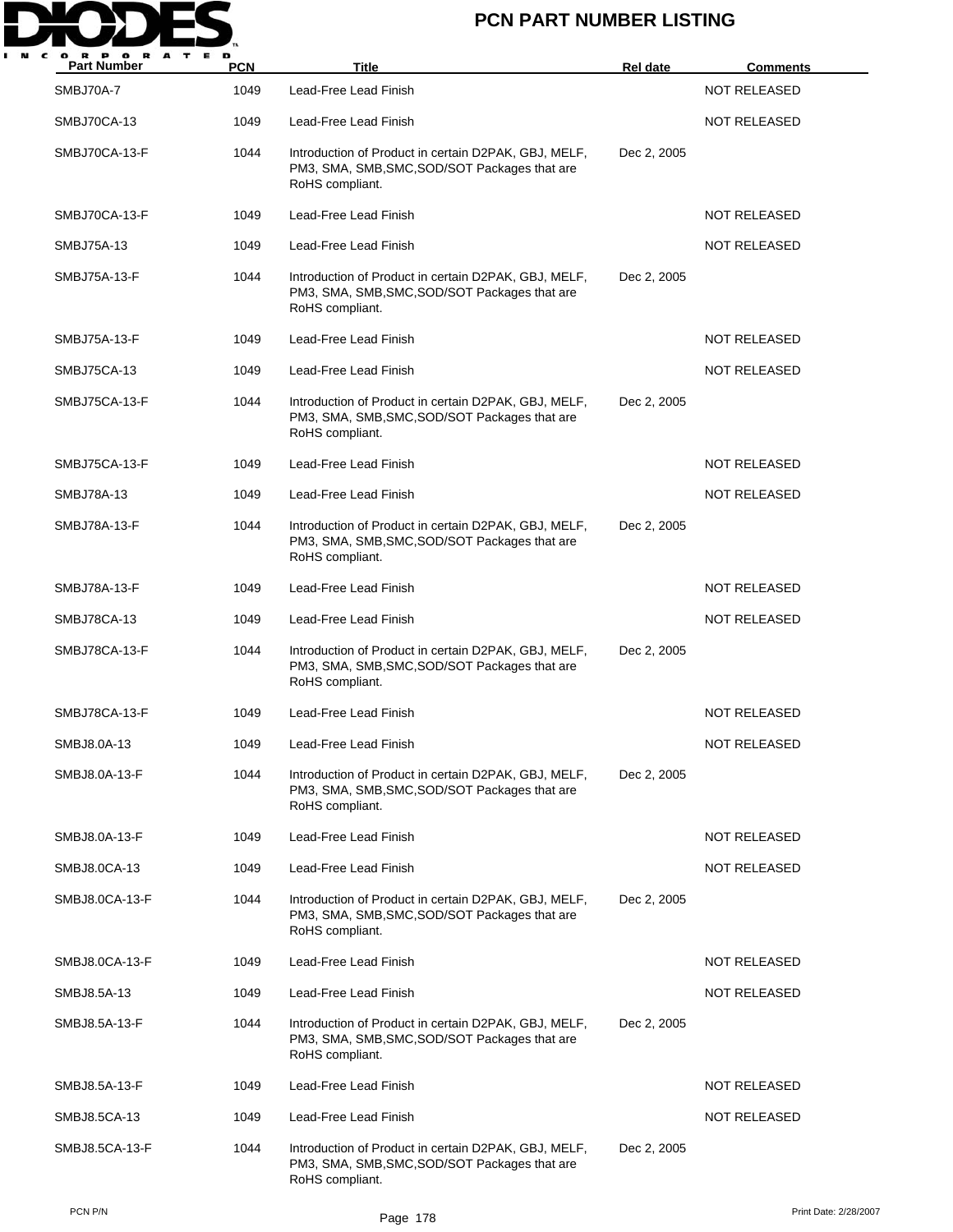

| <b>Part Number</b> | <b>PCN</b> | Title                                                                                                                    | <b>Rel date</b> | <u>Comments</u>     |
|--------------------|------------|--------------------------------------------------------------------------------------------------------------------------|-----------------|---------------------|
| SMBJ8.5CA-13-F     | 1049       | Lead-Free Lead Finish                                                                                                    |                 | <b>NOT RELEASED</b> |
| SMBJ85A-13         | 1049       | Lead-Free Lead Finish                                                                                                    |                 | NOT RELEASED        |
| SMBJ85A-13-F       | 1044       | Introduction of Product in certain D2PAK, GBJ, MELF,<br>PM3, SMA, SMB, SMC, SOD/SOT Packages that are<br>RoHS compliant. | Dec 2, 2005     |                     |
| SMBJ85A-13-F       | 1049       | Lead-Free Lead Finish                                                                                                    |                 | NOT RELEASED        |
| SMBJ85CA-13        | 1049       | Lead-Free Lead Finish                                                                                                    |                 | <b>NOT RELEASED</b> |
| SMBJ85CA-13-F      | 1044       | Introduction of Product in certain D2PAK, GBJ, MELF,<br>PM3, SMA, SMB, SMC, SOD/SOT Packages that are<br>RoHS compliant. | Dec 2, 2005     |                     |
| SMBJ85CA-13-F      | 1049       | Lead-Free Lead Finish                                                                                                    |                 | <b>NOT RELEASED</b> |
| SMBJ9.0A-13        | 1049       | Lead-Free Lead Finish                                                                                                    |                 | NOT RELEASED        |
| SMBJ9.0A-13-F      | 1044       | Introduction of Product in certain D2PAK, GBJ, MELF,<br>PM3, SMA, SMB, SMC, SOD/SOT Packages that are<br>RoHS compliant. | Dec 2, 2005     |                     |
| SMBJ9.0A-13-F      | 1049       | Lead-Free Lead Finish                                                                                                    |                 | NOT RELEASED        |
| SMBJ9.0CA-13       | 1049       | Lead-Free Lead Finish                                                                                                    |                 | <b>NOT RELEASED</b> |
| SMBJ9.0CA-13-F     | 1044       | Introduction of Product in certain D2PAK, GBJ, MELF,<br>PM3, SMA, SMB, SMC, SOD/SOT Packages that are<br>RoHS compliant. | Dec 2, 2005     |                     |
| SMBJ9.0CA-13-F     | 1049       | Lead-Free Lead Finish                                                                                                    |                 | NOT RELEASED        |
| SMBJ90A-13         | 1049       | Lead-Free Lead Finish                                                                                                    |                 | <b>NOT RELEASED</b> |
| SMBJ90A-13-F       | 1044       | Introduction of Product in certain D2PAK, GBJ, MELF,<br>PM3, SMA, SMB, SMC, SOD/SOT Packages that are<br>RoHS compliant. | Dec 2, 2005     |                     |
| SMBJ90A-13-F       | 1049       | Lead-Free Lead Finish                                                                                                    |                 | <b>NOT RELEASED</b> |
| SMBJ90CA-13        | 1049       | Lead-Free Lead Finish                                                                                                    |                 | NOT RELEASED        |
| SMBJ90CA-13-F      | 1044       | Introduction of Product in certain D2PAK, GBJ, MELF,<br>PM3, SMA, SMB, SMC, SOD/SOT Packages that are<br>RoHS compliant. | Dec 2, 2005     |                     |
| SMBJ90CA-13-F      | 1049       | Lead-Free Lead Finish                                                                                                    |                 | <b>NOT RELEASED</b> |
| <b>SMBT70A-13</b>  | 1049       | Lead-Free Lead Finish                                                                                                    |                 | NOT RELEASED        |
| SMBT70A-13-F       | 1044       | Introduction of Product in certain D2PAK, GBJ, MELF,<br>PM3, SMA, SMB, SMC, SOD/SOT Packages that are<br>RoHS compliant. | Dec 2, 2005     |                     |
| SMBT70A-13-F       | 1049       | Lead-Free Lead Finish                                                                                                    |                 | NOT RELEASED        |
| SMCJ100A-13        | 1049       | Lead-Free Lead Finish                                                                                                    |                 | NOT RELEASED        |
| SMCJ100A-13-F      | 1044       | Introduction of Product in certain D2PAK, GBJ, MELF,<br>PM3, SMA, SMB, SMC, SOD/SOT Packages that are<br>RoHS compliant. | Dec 2, 2005     |                     |
| SMCJ100A-13-F      | 1049       | Lead-Free Lead Finish                                                                                                    |                 | NOT RELEASED        |
| SMCJ100CA-13       | 1049       | Lead-Free Lead Finish                                                                                                    |                 | <b>NOT RELEASED</b> |
| SMCJ100CA-13-F     | 1044       | Introduction of Product in certain D2PAK, GBJ, MELF,<br>PM3, SMA, SMB, SMC, SOD/SOT Packages that are<br>RoHS compliant. | Dec 2, 2005     |                     |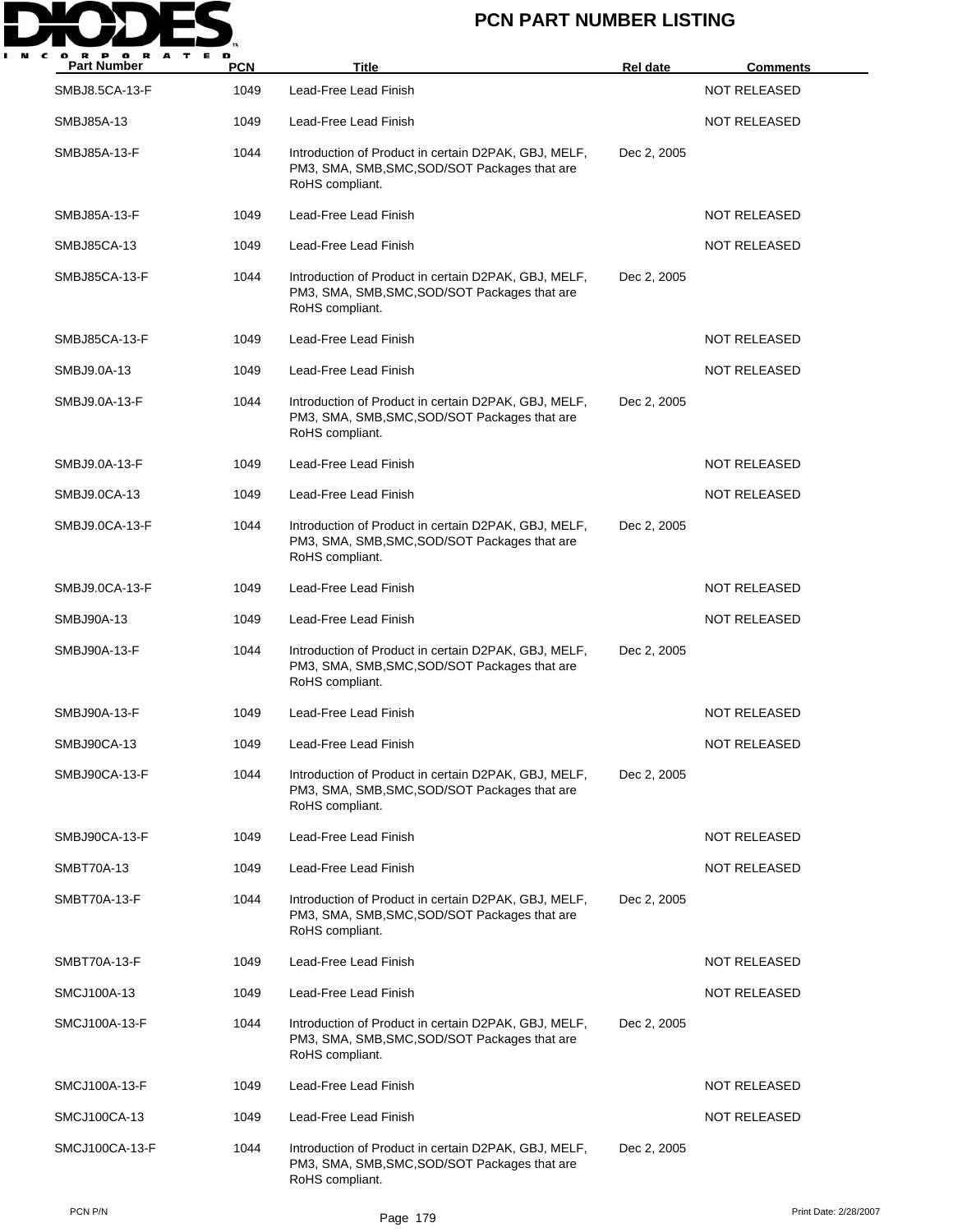

| <b>Part Number</b>  | <b>PCN</b> | <b>Title</b>                                                                                                             | <b>Rel date</b> | <b>Comments</b>     |
|---------------------|------------|--------------------------------------------------------------------------------------------------------------------------|-----------------|---------------------|
| SMCJ100CA-13-F      | 1049       | Lead-Free Lead Finish                                                                                                    |                 | <b>NOT RELEASED</b> |
| SMCJ10A-13          | 1049       | Lead-Free Lead Finish                                                                                                    |                 | <b>NOT RELEASED</b> |
| <b>SMCJ10A-13-F</b> | 1044       | Introduction of Product in certain D2PAK, GBJ, MELF,<br>PM3, SMA, SMB, SMC, SOD/SOT Packages that are<br>RoHS compliant. | Dec 2, 2005     |                     |
| <b>SMCJ10A-13-F</b> | 1049       | Lead-Free Lead Finish                                                                                                    |                 | <b>NOT RELEASED</b> |
| SMCJ10CA-13         | 1049       | Lead-Free Lead Finish                                                                                                    |                 | <b>NOT RELEASED</b> |
| SMCJ10CA-13-F       | 1044       | Introduction of Product in certain D2PAK, GBJ, MELF,<br>PM3, SMA, SMB, SMC, SOD/SOT Packages that are<br>RoHS compliant. | Dec 2, 2005     |                     |
| SMCJ10CA-13-F       | 1049       | Lead-Free Lead Finish                                                                                                    |                 | <b>NOT RELEASED</b> |
| SMCJ110A-13         | 1049       | Lead-Free Lead Finish                                                                                                    |                 | <b>NOT RELEASED</b> |
| SMCJ110A-13-F       | 1044       | Introduction of Product in certain D2PAK, GBJ, MELF,<br>PM3, SMA, SMB, SMC, SOD/SOT Packages that are<br>RoHS compliant. | Dec 2, 2005     |                     |
| SMCJ110A-13-F       | 1049       | Lead-Free Lead Finish                                                                                                    |                 | <b>NOT RELEASED</b> |
| SMCJ110CA-13        | 1049       | Lead-Free Lead Finish                                                                                                    |                 | <b>NOT RELEASED</b> |
| SMCJ110CA-13-F      | 1044       | Introduction of Product in certain D2PAK, GBJ, MELF,<br>PM3, SMA, SMB, SMC, SOD/SOT Packages that are<br>RoHS compliant. | Dec 2, 2005     |                     |
| SMCJ110CA-13-F      | 1049       | Lead-Free Lead Finish                                                                                                    |                 | <b>NOT RELEASED</b> |
| SMCJ11A-13          | 1049       | Lead-Free Lead Finish                                                                                                    |                 | <b>NOT RELEASED</b> |
| <b>SMCJ11A-13-F</b> | 1044       | Introduction of Product in certain D2PAK, GBJ, MELF,<br>PM3, SMA, SMB, SMC, SOD/SOT Packages that are<br>RoHS compliant. | Dec 2, 2005     |                     |
| <b>SMCJ11A-13-F</b> | 1049       | Lead-Free Lead Finish                                                                                                    |                 | <b>NOT RELEASED</b> |
| SMCJ11CA-13         | 1049       | Lead-Free Lead Finish                                                                                                    |                 | <b>NOT RELEASED</b> |
| SMCJ11CA-13-F       | 1044       | Introduction of Product in certain D2PAK, GBJ, MELF,<br>PM3, SMA, SMB, SMC, SOD/SOT Packages that are<br>RoHS compliant. | Dec 2, 2005     |                     |
| SMCJ11CA-13-F       | 1049       | Lead-Free Lead Finish                                                                                                    |                 | <b>NOT RELEASED</b> |
| SMCJ120A-13         | 1049       | Lead-Free Lead Finish                                                                                                    |                 | <b>NOT RELEASED</b> |
| SMCJ120A-13-F       | 1044       | Introduction of Product in certain D2PAK, GBJ, MELF,<br>PM3, SMA, SMB, SMC, SOD/SOT Packages that are<br>RoHS compliant. | Dec 2, 2005     |                     |
| SMCJ120A-13-F       | 1049       | Lead-Free Lead Finish                                                                                                    |                 | <b>NOT RELEASED</b> |
| SMCJ120CA-13        | 1049       | Lead-Free Lead Finish                                                                                                    |                 | NOT RELEASED        |
| SMCJ120CA-13-F      | 1044       | Introduction of Product in certain D2PAK, GBJ, MELF,<br>PM3, SMA, SMB, SMC, SOD/SOT Packages that are<br>RoHS compliant. | Dec 2, 2005     |                     |
| SMCJ120CA-13-F      | 1049       | Lead-Free Lead Finish                                                                                                    |                 | NOT RELEASED        |
| SMCJ12A-13          | 1049       | Lead-Free Lead Finish                                                                                                    |                 | <b>NOT RELEASED</b> |
| SMCJ12A-13-F        | 1044       | Introduction of Product in certain D2PAK, GBJ, MELF,<br>PM3, SMA, SMB, SMC, SOD/SOT Packages that are<br>RoHS compliant. | Dec 2, 2005     |                     |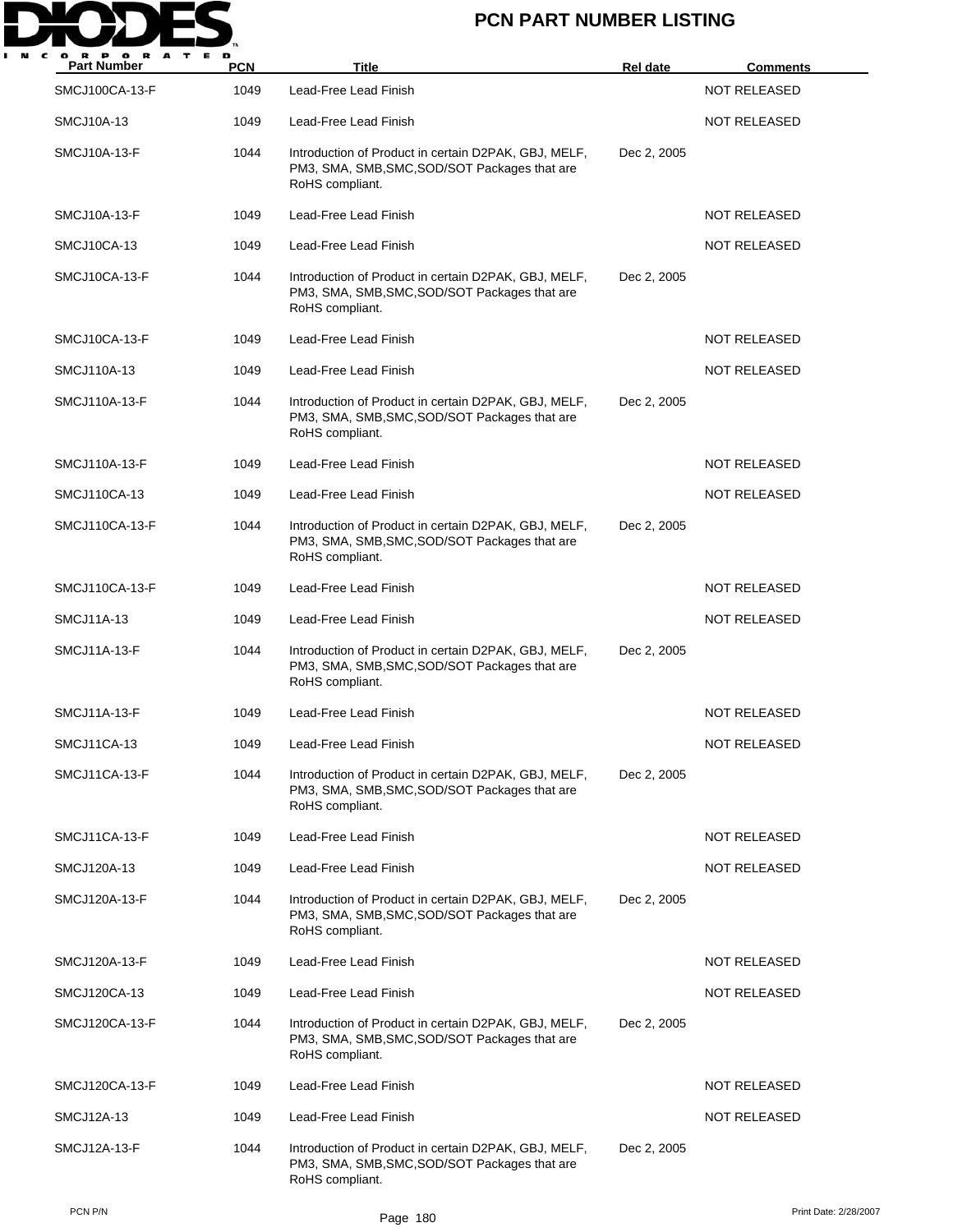

| <b>Part Number</b>  | <b>PCN</b> | Title                                                                                                                    | <b>Rel date</b> | <b>Comments</b>     |
|---------------------|------------|--------------------------------------------------------------------------------------------------------------------------|-----------------|---------------------|
| <b>SMCJ12A-13-F</b> | 1049       | Lead-Free Lead Finish                                                                                                    |                 | <b>NOT RELEASED</b> |
| SMCJ12CA-13         | 1049       | Lead-Free Lead Finish                                                                                                    |                 | <b>NOT RELEASED</b> |
| SMCJ12CA-13-F       | 1044       | Introduction of Product in certain D2PAK, GBJ, MELF,<br>PM3, SMA, SMB, SMC, SOD/SOT Packages that are<br>RoHS compliant. | Dec 2, 2005     |                     |
| SMCJ12CA-13-F       | 1049       | Lead-Free Lead Finish                                                                                                    |                 | <b>NOT RELEASED</b> |
| SMCJ130A-13         | 1049       | Lead-Free Lead Finish                                                                                                    |                 | <b>NOT RELEASED</b> |
| SMCJ130A-13-F       | 1044       | Introduction of Product in certain D2PAK, GBJ, MELF,<br>PM3, SMA, SMB, SMC, SOD/SOT Packages that are<br>RoHS compliant. | Dec 2, 2005     |                     |
| SMCJ130A-13-F       | 1049       | Lead-Free Lead Finish                                                                                                    |                 | <b>NOT RELEASED</b> |
| SMCJ130CA-13        | 1049       | Lead-Free Lead Finish                                                                                                    |                 | <b>NOT RELEASED</b> |
| SMCJ130CA-13-F      | 1044       | Introduction of Product in certain D2PAK, GBJ, MELF,<br>PM3, SMA, SMB, SMC, SOD/SOT Packages that are<br>RoHS compliant. | Dec 2, 2005     |                     |
| SMCJ130CA-13-F      | 1049       | Lead-Free Lead Finish                                                                                                    |                 | <b>NOT RELEASED</b> |
| SMCJ13A-13          | 1049       | Lead-Free Lead Finish                                                                                                    |                 | <b>NOT RELEASED</b> |
| SMCJ13A-13-F        | 1044       | Introduction of Product in certain D2PAK, GBJ, MELF,<br>PM3, SMA, SMB, SMC, SOD/SOT Packages that are<br>RoHS compliant. | Dec 2, 2005     |                     |
| SMCJ13A-13-F        | 1049       | Lead-Free Lead Finish                                                                                                    |                 | <b>NOT RELEASED</b> |
| SMCJ13CA-13         | 1049       | Lead-Free Lead Finish                                                                                                    |                 | <b>NOT RELEASED</b> |
| SMCJ13CA-13-F       | 1044       | Introduction of Product in certain D2PAK, GBJ, MELF,<br>PM3, SMA, SMB, SMC, SOD/SOT Packages that are<br>RoHS compliant. | Dec 2, 2005     |                     |
| SMCJ13CA-13-F       | 1049       | Lead-Free Lead Finish                                                                                                    |                 | <b>NOT RELEASED</b> |
| SMCJ14A-13          | 1049       | Lead-Free Lead Finish                                                                                                    |                 | <b>NOT RELEASED</b> |
| SMCJ14A-13-F        | 1044       | Introduction of Product in certain D2PAK, GBJ, MELF,<br>PM3, SMA, SMB, SMC, SOD/SOT Packages that are<br>RoHS compliant. | Dec 2, 2005     |                     |
| SMCJ14A-13-F        | 1049       | Lead-Free Lead Finish                                                                                                    |                 | <b>NOT RELEASED</b> |
| SMCJ14CA-13         | 1049       | Lead-Free Lead Finish                                                                                                    |                 | <b>NOT RELEASED</b> |
| SMCJ14CA-13-F       | 1044       | Introduction of Product in certain D2PAK, GBJ, MELF,<br>PM3, SMA, SMB, SMC, SOD/SOT Packages that are<br>RoHS compliant. | Dec 2, 2005     |                     |
| SMCJ14CA-13-F       | 1049       | Lead-Free Lead Finish                                                                                                    |                 | NOT RELEASED        |
| SMCJ150A-13         | 1049       | Lead-Free Lead Finish                                                                                                    |                 | <b>NOT RELEASED</b> |
| SMCJ150A-13-F       | 1044       | Introduction of Product in certain D2PAK, GBJ, MELF,<br>PM3, SMA, SMB, SMC, SOD/SOT Packages that are<br>RoHS compliant. | Dec 2, 2005     |                     |
| SMCJ150A-13-F       | 1049       | Lead-Free Lead Finish                                                                                                    |                 | <b>NOT RELEASED</b> |
| SMCJ150CA-13        | 1049       | Lead-Free Lead Finish                                                                                                    |                 | <b>NOT RELEASED</b> |
| SMCJ150CA-13-F      | 1044       | Introduction of Product in certain D2PAK, GBJ, MELF,<br>PM3, SMA, SMB, SMC, SOD/SOT Packages that are<br>RoHS compliant. | Dec 2, 2005     |                     |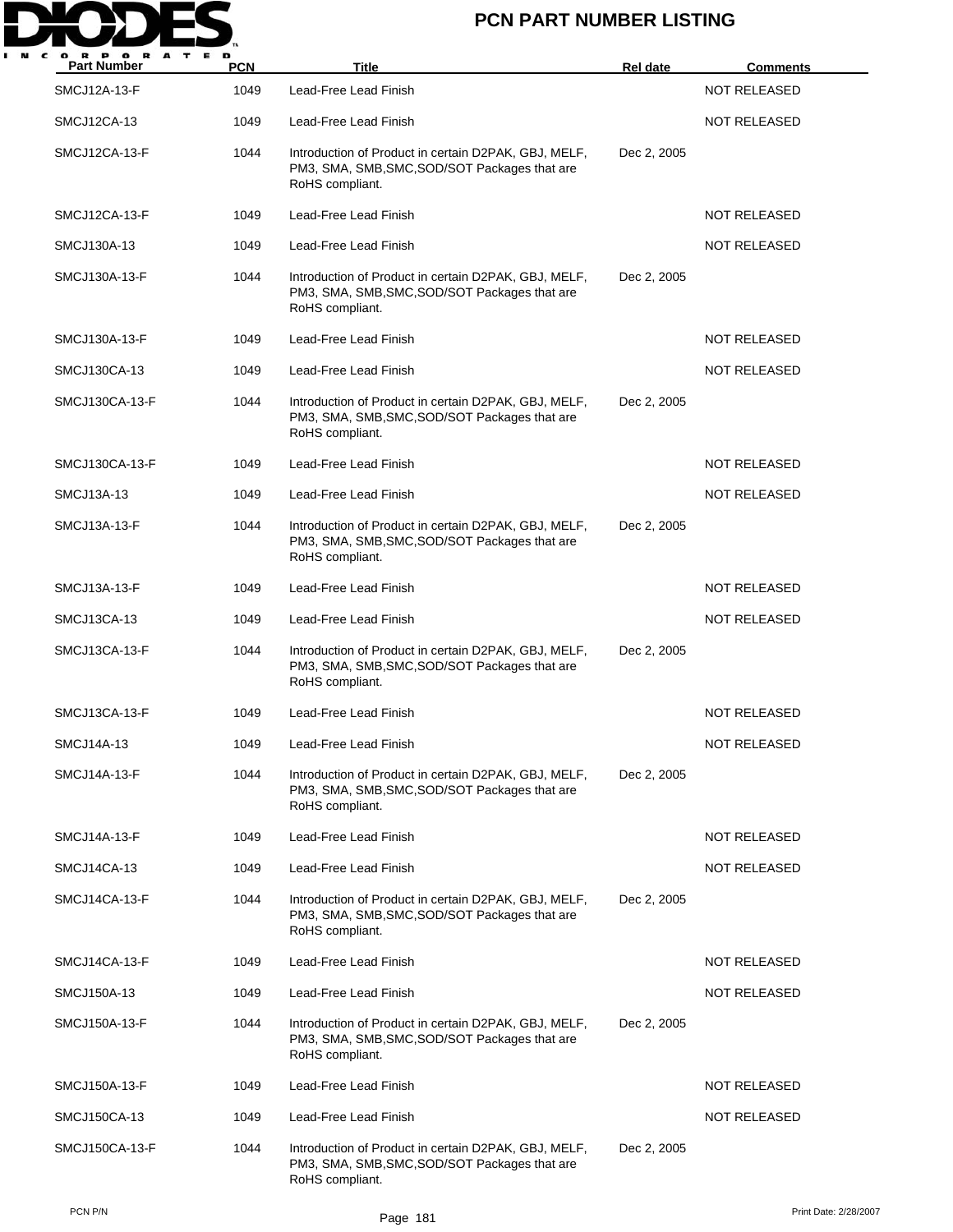

| <b>Part Number</b>  | <b>PCN</b> | Title                                                                                                                    | <b>Rel date</b> | <b>Comments</b>       |
|---------------------|------------|--------------------------------------------------------------------------------------------------------------------------|-----------------|-----------------------|
| SMCJ150CA-13-F      | 1049       | Lead-Free Lead Finish                                                                                                    |                 | <b>NOT RELEASED</b>   |
| SMCJ15A-13          | 1049       | Lead-Free Lead Finish                                                                                                    |                 | <b>NOT RELEASED</b>   |
| <b>SMCJ15A-13-F</b> | 1044       | Introduction of Product in certain D2PAK, GBJ, MELF,<br>PM3, SMA, SMB, SMC, SOD/SOT Packages that are<br>RoHS compliant. | Dec 2, 2005     |                       |
| SMCJ15A-13-F        | 1049       | Lead-Free Lead Finish                                                                                                    |                 | <b>NOT RELEASED</b>   |
| SMCJ15CA-13         | 1049       | Lead-Free Lead Finish                                                                                                    |                 | <b>NOT RELEASED</b>   |
| SMCJ15CA-13-F       | 1044       | Introduction of Product in certain D2PAK, GBJ, MELF,<br>PM3, SMA, SMB, SMC, SOD/SOT Packages that are<br>RoHS compliant. | Dec 2, 2005     |                       |
| SMCJ15CA-13-F       | 1049       | Lead-Free Lead Finish                                                                                                    |                 | NOT RELEASED          |
| SMCJ160A-13         | 1049       | Lead-Free Lead Finish                                                                                                    |                 | <b>NOT RELEASED</b>   |
| SMCJ160A-13-F       | 1044       | Introduction of Product in certain D2PAK, GBJ, MELF,<br>PM3, SMA, SMB, SMC, SOD/SOT Packages that are<br>RoHS compliant. | Dec 2, 2005     |                       |
| SMCJ160A-13-F       | 1049       | Lead-Free Lead Finish                                                                                                    |                 | <b>NOT RELEASED</b>   |
| SMCJ160CA-13        | 1049       | Lead-Free Lead Finish                                                                                                    |                 | <b>NOT RELEASED</b>   |
| SMCJ160CA-13-F      | 1044       | Introduction of Product in certain D2PAK, GBJ, MELF,<br>PM3, SMA, SMB, SMC, SOD/SOT Packages that are<br>RoHS compliant. | Dec 2, 2005     |                       |
| SMCJ160CA-13-F      | 1049       | Lead-Free Lead Finish                                                                                                    |                 | <b>NOT RELEASED</b>   |
| SMCJ16A-13          | 1049       | Lead-Free Lead Finish                                                                                                    |                 | <b>NOT RELEASED</b>   |
| SMCJ16A-13-F        | 1044       | Introduction of Product in certain D2PAK, GBJ, MELF,<br>PM3, SMA, SMB, SMC, SOD/SOT Packages that are<br>RoHS compliant. | Dec 2, 2005     |                       |
| <b>SMCJ16A-13-F</b> | 1049       | Lead-Free Lead Finish                                                                                                    |                 | <b>NOT RELEASED</b>   |
| SMCJ16CA-13         | 1049       | Lead-Free Lead Finish                                                                                                    |                 | <b>NOT RELEASED</b>   |
| SMCJ16CA-13-F       | 1044       | Introduction of Product in certain D2PAK, GBJ, MELF,<br>PM3, SMA, SMB, SMC, SOD/SOT Packages that are<br>RoHS compliant. | Dec 2, 2005     |                       |
| SMCJ16CA-13-F       | 1049       | Lead-Free Lead Finish                                                                                                    |                 | <b>NOT RELEASED</b>   |
| SMCJ170A-13         | 1049       | Lead-Free Lead Finish                                                                                                    |                 | <b>NOT RELEASED</b>   |
| SMCJ170A-13         | 1049       | Lead-Free Lead Finish                                                                                                    |                 | <b>NOT RELEASED</b>   |
| SMCJ170A-13-F       | 1044       | Introduction of Product in certain D2PAK, GBJ, MELF,<br>PM3, SMA, SMB, SMC, SOD/SOT Packages that are<br>RoHS compliant. | Dec 2, 2005     |                       |
| SMCJ170A-13-F       | 1049       | Lead-Free Lead Finish                                                                                                    |                 | <b>NOT RELEASED</b>   |
| SMCJ170A-13-F       | 1049       | Lead-Free Lead Finish                                                                                                    |                 | <b>NOT RELEASED</b>   |
| SMCJ170CA-13        | 1049       | Lead-Free Lead Finish                                                                                                    |                 | <b>NOT RELEASED</b>   |
| SMCJ170CA-13        | 1049       | Lead-Free Lead Finish                                                                                                    |                 | <b>NOT RELEASED</b>   |
| SMCJ170CA-13-F      | 1044       | Introduction of Product in certain D2PAK, GBJ, MELF,<br>PM3, SMA, SMB, SMC, SOD/SOT Packages that are<br>RoHS compliant. | Dec 2, 2005     |                       |
| SMCJ170CA-13-F      | 1049       | Lead-Free Lead Finish                                                                                                    |                 | <b>NOT RELEASED</b>   |
| PCN P/N             |            | Page 182                                                                                                                 |                 | Print Date: 2/28/2007 |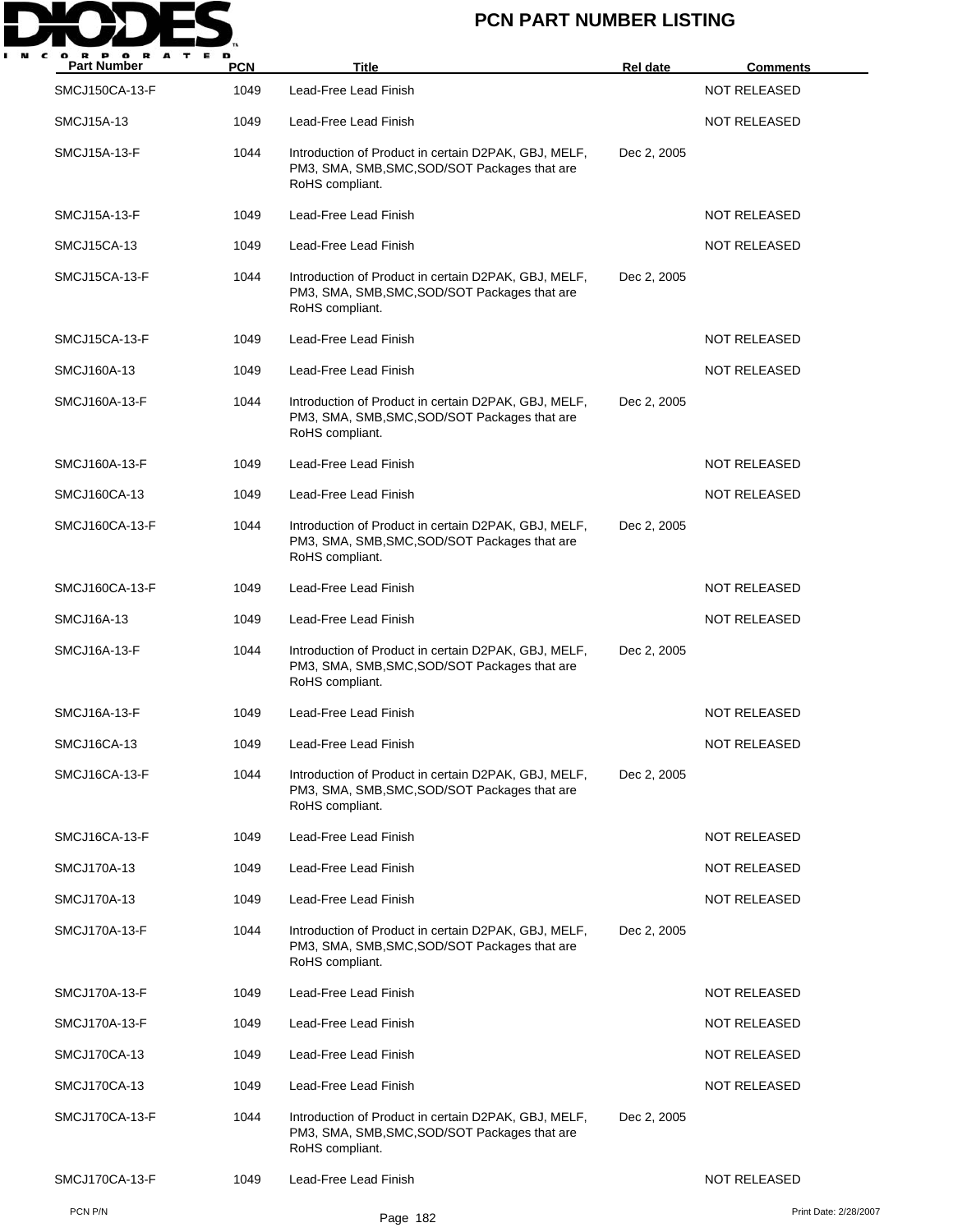

| P O R<br>A<br><b>Part Number</b> | <b>PCN</b> | Title                                                                                                                    | <b>Rel date</b> | <b>Comments</b>       |
|----------------------------------|------------|--------------------------------------------------------------------------------------------------------------------------|-----------------|-----------------------|
| SMCJ170CA-13-F                   | 1049       | Lead-Free Lead Finish                                                                                                    |                 | <b>NOT RELEASED</b>   |
| SMCJ17A-13                       | 1049       | Lead-Free Lead Finish                                                                                                    |                 | <b>NOT RELEASED</b>   |
| SMCJ17A-13-F                     | 1044       | Introduction of Product in certain D2PAK, GBJ, MELF,<br>PM3, SMA, SMB, SMC, SOD/SOT Packages that are<br>RoHS compliant. | Dec 2, 2005     |                       |
| SMCJ17A-13-F                     | 1049       | Lead-Free Lead Finish                                                                                                    |                 | <b>NOT RELEASED</b>   |
| SMCJ17CA-13                      | 1049       | Lead-Free Lead Finish                                                                                                    |                 | <b>NOT RELEASED</b>   |
| SMCJ17CA-13-F                    | 1044       | Introduction of Product in certain D2PAK, GBJ, MELF,<br>PM3, SMA, SMB, SMC, SOD/SOT Packages that are<br>RoHS compliant. | Dec 2, 2005     |                       |
| SMCJ17CA-13-F                    | 1049       | Lead-Free Lead Finish                                                                                                    |                 | <b>NOT RELEASED</b>   |
| <b>SMCJ18A-13</b>                | 1049       | Lead-Free Lead Finish                                                                                                    |                 | <b>NOT RELEASED</b>   |
| SMCJ18A-13-F                     | 1044       | Introduction of Product in certain D2PAK, GBJ, MELF,<br>PM3, SMA, SMB, SMC, SOD/SOT Packages that are<br>RoHS compliant. | Dec 2, 2005     |                       |
| SMCJ18A-13-F                     | 1049       | Lead-Free Lead Finish                                                                                                    |                 | NOT RELEASED          |
| SMCJ18CA-13                      | 1049       | Lead-Free Lead Finish                                                                                                    |                 | <b>NOT RELEASED</b>   |
| SMCJ18CA-13-F                    | 1044       | Introduction of Product in certain D2PAK, GBJ, MELF,<br>PM3, SMA, SMB, SMC, SOD/SOT Packages that are<br>RoHS compliant. | Dec 2, 2005     |                       |
| SMCJ18CA-13-F                    | 1049       | Lead-Free Lead Finish                                                                                                    |                 | <b>NOT RELEASED</b>   |
| <b>SMCJ20A-13</b>                | 1049       | Lead-Free Lead Finish                                                                                                    |                 | <b>NOT RELEASED</b>   |
| SMCJ20A-13                       | 1049       | Lead-Free Lead Finish                                                                                                    |                 | NOT RELEASED          |
| SMCJ20A-13-01                    | 1049       | Lead-Free Lead Finish                                                                                                    |                 | <b>NOT RELEASED</b>   |
| SMCJ20A-13-F                     | 1044       | Introduction of Product in certain D2PAK, GBJ, MELF,<br>PM3, SMA, SMB, SMC, SOD/SOT Packages that are<br>RoHS compliant. | Dec 2, 2005     |                       |
| SMCJ20A-13-F                     | 1049       | Lead-Free Lead Finish                                                                                                    |                 | NOT RELEASED          |
| SMCJ20A-13-F                     | 1049       | Lead-Free Lead Finish                                                                                                    |                 | <b>NOT RELEASED</b>   |
| SMCJ20CA-13                      | 1049       | Lead-Free Lead Finish                                                                                                    |                 | <b>NOT RELEASED</b>   |
| SMCJ20CA-13-F                    | 1044       | Introduction of Product in certain D2PAK, GBJ, MELF,<br>PM3, SMA, SMB, SMC, SOD/SOT Packages that are<br>RoHS compliant. | Dec 2, 2005     |                       |
| SMCJ20CA-13-F                    | 1049       | Lead-Free Lead Finish                                                                                                    |                 | <b>NOT RELEASED</b>   |
| <b>SMCJ22A-13</b>                | 1049       | Lead-Free Lead Finish                                                                                                    |                 | <b>NOT RELEASED</b>   |
| SMCJ22A-13-F                     | 1044       | Introduction of Product in certain D2PAK, GBJ, MELF,<br>PM3, SMA, SMB, SMC, SOD/SOT Packages that are<br>RoHS compliant. | Dec 2, 2005     |                       |
| SMCJ22A-13-F                     | 1049       | Lead-Free Lead Finish                                                                                                    |                 | <b>NOT RELEASED</b>   |
| SMCJ22CA-13                      | 1049       | Lead-Free Lead Finish                                                                                                    |                 | <b>NOT RELEASED</b>   |
| SMCJ22CA-13-F                    | 1044       | Introduction of Product in certain D2PAK, GBJ, MELF,<br>PM3, SMA, SMB, SMC, SOD/SOT Packages that are<br>RoHS compliant. | Dec 2, 2005     |                       |
| SMCJ22CA-13-F                    | 1049       | Lead-Free Lead Finish                                                                                                    |                 | <b>NOT RELEASED</b>   |
| PCN P/N                          |            | Page 183                                                                                                                 |                 | Print Date: 2/28/2007 |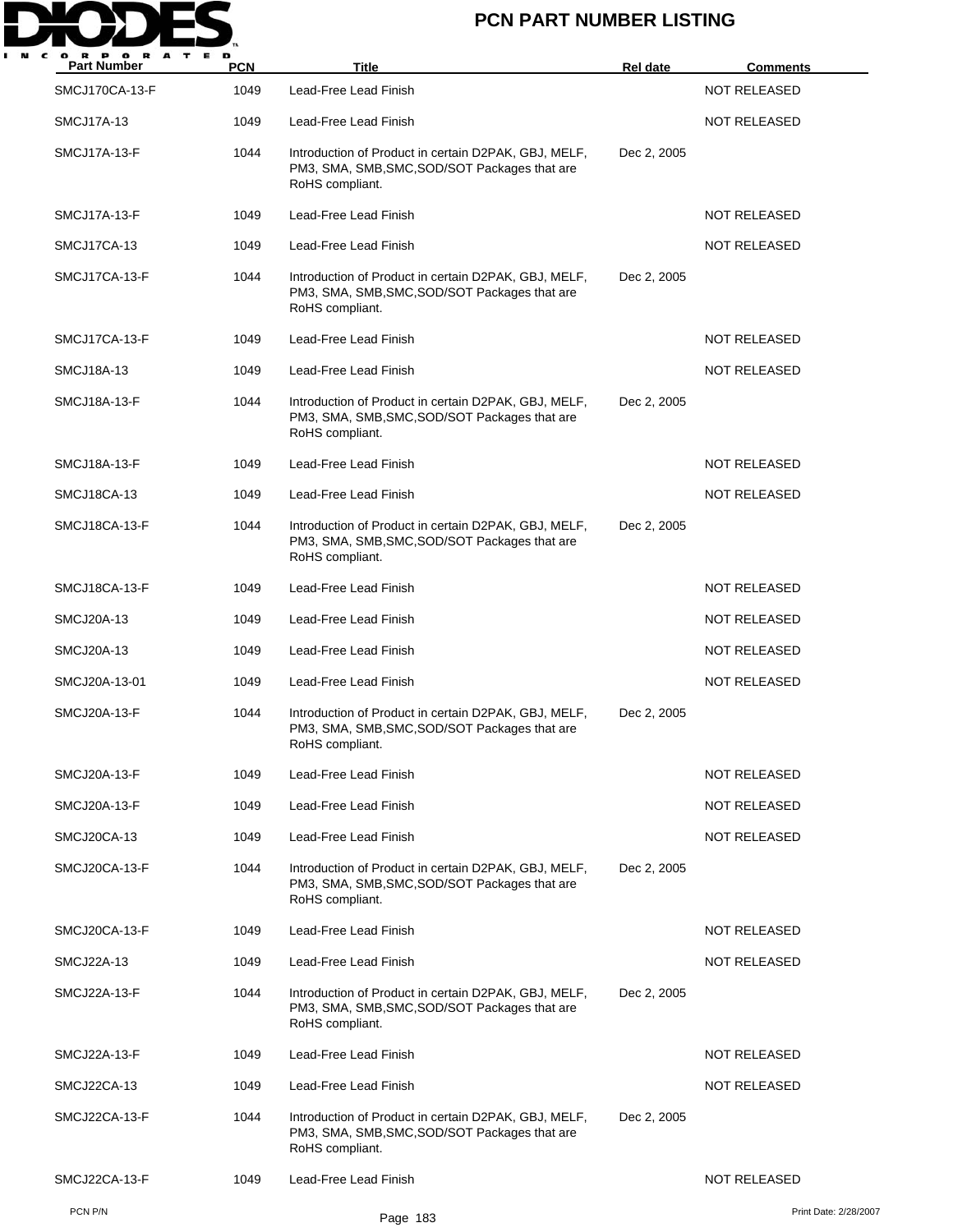

| <b>Part Number</b>  | <b>PCN</b> | Title                                                                                                                    | <b>Rel date</b> | <b>Comments</b>       |
|---------------------|------------|--------------------------------------------------------------------------------------------------------------------------|-----------------|-----------------------|
| SMCJ24A-13          | 1049       | Lead-Free Lead Finish                                                                                                    |                 | <b>NOT RELEASED</b>   |
| SMCJ24A-13-F        | 1044       | Introduction of Product in certain D2PAK, GBJ, MELF,<br>PM3, SMA, SMB, SMC, SOD/SOT Packages that are<br>RoHS compliant. | Dec 2, 2005     |                       |
| SMCJ24A-13-F        | 1049       | Lead-Free Lead Finish                                                                                                    |                 | <b>NOT RELEASED</b>   |
| SMCJ24CA-13         | 1049       | Lead-Free Lead Finish                                                                                                    |                 | <b>NOT RELEASED</b>   |
| SMCJ24CA-13-F       | 1044       | Introduction of Product in certain D2PAK, GBJ, MELF,<br>PM3, SMA, SMB, SMC, SOD/SOT Packages that are<br>RoHS compliant. | Dec 2, 2005     |                       |
| SMCJ24CA-13-F       | 1049       | Lead-Free Lead Finish                                                                                                    |                 | <b>NOT RELEASED</b>   |
| <b>SMCJ26A-13</b>   | 1049       | Lead-Free Lead Finish                                                                                                    |                 | NOT RELEASED          |
| SMCJ26A-13-F        | 1044       | Introduction of Product in certain D2PAK, GBJ, MELF,<br>PM3, SMA, SMB, SMC, SOD/SOT Packages that are<br>RoHS compliant. | Dec 2, 2005     |                       |
| SMCJ26A-13-F        | 1049       | Lead-Free Lead Finish                                                                                                    |                 | NOT RELEASED          |
| SMCJ26CA-13         | 1049       | Lead-Free Lead Finish                                                                                                    |                 | <b>NOT RELEASED</b>   |
| SMCJ26CA-13-F       | 1044       | Introduction of Product in certain D2PAK, GBJ, MELF,<br>PM3, SMA, SMB, SMC, SOD/SOT Packages that are<br>RoHS compliant. | Dec 2, 2005     |                       |
| SMCJ26CA-13-F       | 1049       | Lead-Free Lead Finish                                                                                                    |                 | <b>NOT RELEASED</b>   |
| <b>SMCJ28A-13</b>   | 1049       | Lead-Free Lead Finish                                                                                                    |                 | <b>NOT RELEASED</b>   |
| SMCJ28A-13-F        | 1044       | Introduction of Product in certain D2PAK, GBJ, MELF,<br>PM3, SMA, SMB, SMC, SOD/SOT Packages that are<br>RoHS compliant. | Dec 2, 2005     |                       |
| SMCJ28A-13-F        | 1049       | Lead-Free Lead Finish                                                                                                    |                 | <b>NOT RELEASED</b>   |
| SMCJ28CA-13         | 1049       | Lead-Free Lead Finish                                                                                                    |                 | NOT RELEASED          |
| SMCJ28CA-13-F       | 1044       | Introduction of Product in certain D2PAK, GBJ, MELF,<br>PM3, SMA, SMB, SMC, SOD/SOT Packages that are<br>RoHS compliant. | Dec 2, 2005     |                       |
| SMCJ28CA-13-F       | 1049       | Lead-Free Lead Finish                                                                                                    |                 | <b>NOT RELEASED</b>   |
| SMCJ30A-13          | 1049       | Lead-Free Lead Finish                                                                                                    |                 | <b>NOT RELEASED</b>   |
| SMCJ30A-13-F        | 1044       | Introduction of Product in certain D2PAK, GBJ, MELF,<br>PM3, SMA, SMB, SMC, SOD/SOT Packages that are<br>RoHS compliant. | Dec 2, 2005     |                       |
| <b>SMCJ30A-13-F</b> | 1049       | Lead-Free Lead Finish                                                                                                    |                 | <b>NOT RELEASED</b>   |
| SMCJ30CA-13         | 1049       | Lead-Free Lead Finish                                                                                                    |                 | <b>NOT RELEASED</b>   |
| SMCJ30CA-13-F       | 1044       | Introduction of Product in certain D2PAK, GBJ, MELF,<br>PM3, SMA, SMB, SMC, SOD/SOT Packages that are<br>RoHS compliant. | Dec 2, 2005     |                       |
| SMCJ30CA-13-F       | 1049       | Lead-Free Lead Finish                                                                                                    |                 | <b>NOT RELEASED</b>   |
| SMCJ33A-13          | 1049       | Lead-Free Lead Finish                                                                                                    |                 | NOT RELEASED          |
| SMCJ33A-13-F        | 1044       | Introduction of Product in certain D2PAK, GBJ, MELF,<br>PM3, SMA, SMB, SMC, SOD/SOT Packages that are<br>RoHS compliant. | Dec 2, 2005     |                       |
| SMCJ33A-13-F        | 1049       | Lead-Free Lead Finish                                                                                                    |                 | NOT RELEASED          |
| PCN P/N             |            | Page 184                                                                                                                 |                 | Print Date: 2/28/2007 |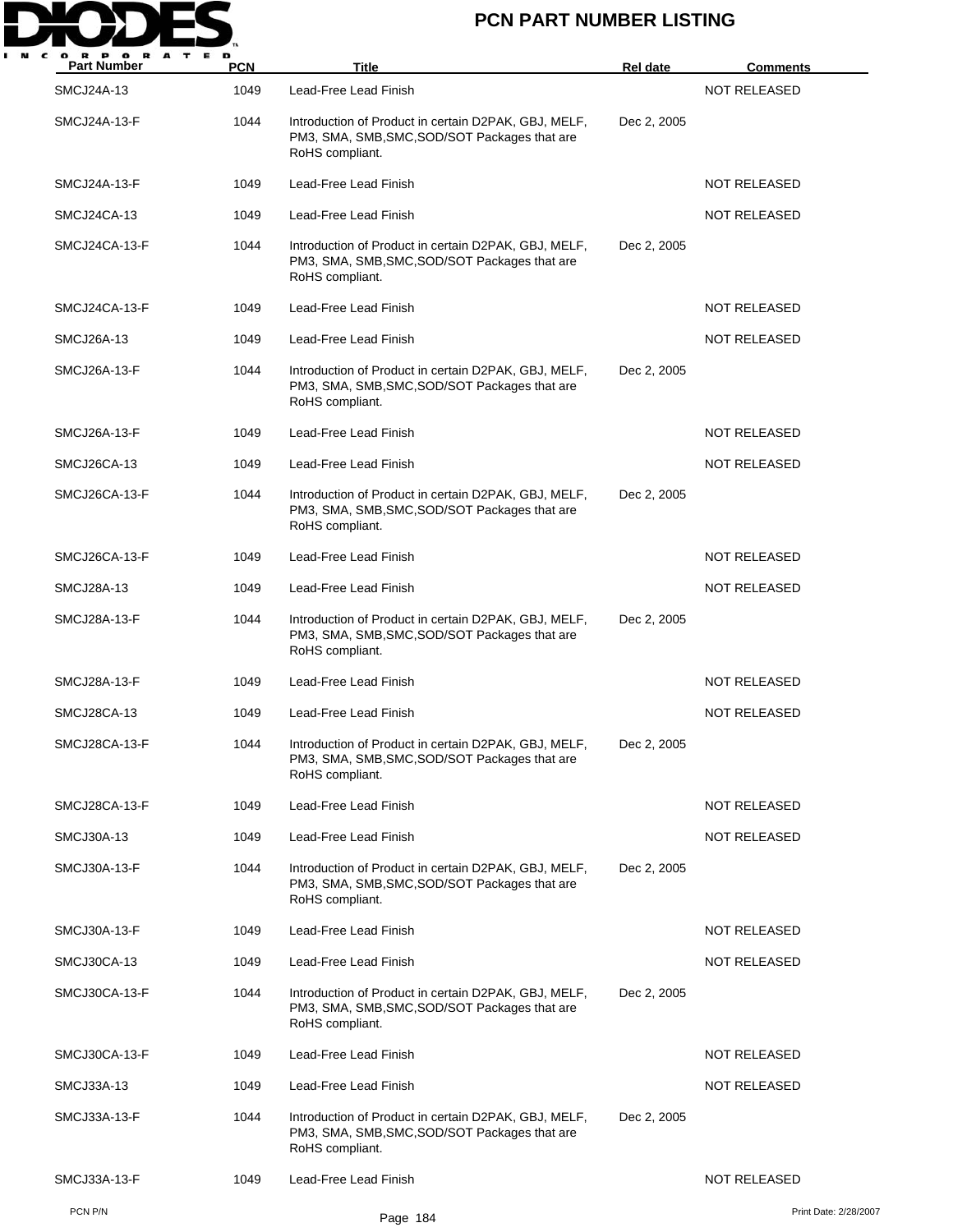

| <b>Part Number</b> | <b>PCN</b> | Title                                                                                                                    | <b>Rel date</b> | <b>Comments</b>       |
|--------------------|------------|--------------------------------------------------------------------------------------------------------------------------|-----------------|-----------------------|
| SMCJ33CA-13        | 1049       | Lead-Free Lead Finish                                                                                                    |                 | <b>NOT RELEASED</b>   |
| SMCJ33CA-13-F      | 1044       | Introduction of Product in certain D2PAK, GBJ, MELF,<br>PM3, SMA, SMB, SMC, SOD/SOT Packages that are<br>RoHS compliant. | Dec 2, 2005     |                       |
| SMCJ33CA-13-F      | 1049       | Lead-Free Lead Finish                                                                                                    |                 | <b>NOT RELEASED</b>   |
| SMCJ36A-13         | 1049       | Lead-Free Lead Finish                                                                                                    |                 | <b>NOT RELEASED</b>   |
| SMCJ36A-13-F       | 1044       | Introduction of Product in certain D2PAK, GBJ, MELF,<br>PM3, SMA, SMB, SMC, SOD/SOT Packages that are<br>RoHS compliant. | Dec 2, 2005     |                       |
| SMCJ36A-13-F       | 1049       | Lead-Free Lead Finish                                                                                                    |                 | <b>NOT RELEASED</b>   |
| SMCJ36CA-13        | 1049       | Lead-Free Lead Finish                                                                                                    |                 | NOT RELEASED          |
| SMCJ36CA-13-F      | 1044       | Introduction of Product in certain D2PAK, GBJ, MELF,<br>PM3, SMA, SMB, SMC, SOD/SOT Packages that are<br>RoHS compliant. | Dec 2, 2005     |                       |
| SMCJ36CA-13-F      | 1049       | Lead-Free Lead Finish                                                                                                    |                 | NOT RELEASED          |
| SMCJ40A-13         | 1049       | Lead-Free Lead Finish                                                                                                    |                 | <b>NOT RELEASED</b>   |
| SMCJ40A-13-F       | 1044       | Introduction of Product in certain D2PAK, GBJ, MELF,<br>PM3, SMA, SMB, SMC, SOD/SOT Packages that are<br>RoHS compliant. | Dec 2, 2005     |                       |
| SMCJ40A-13-F       | 1049       | Lead-Free Lead Finish                                                                                                    |                 | <b>NOT RELEASED</b>   |
| SMCJ40CA-13        | 1049       | Lead-Free Lead Finish                                                                                                    |                 | <b>NOT RELEASED</b>   |
| SMCJ40CA-13-F      | 1044       | Introduction of Product in certain D2PAK, GBJ, MELF,<br>PM3, SMA, SMB, SMC, SOD/SOT Packages that are<br>RoHS compliant. | Dec 2, 2005     |                       |
| SMCJ40CA-13-F      | 1049       | Lead-Free Lead Finish                                                                                                    |                 | <b>NOT RELEASED</b>   |
| SMCJ43A-13         | 1049       | Lead-Free Lead Finish                                                                                                    |                 | NOT RELEASED          |
| SMCJ43A-13-F       | 1044       | Introduction of Product in certain D2PAK, GBJ, MELF,<br>PM3, SMA, SMB, SMC, SOD/SOT Packages that are<br>RoHS compliant. | Dec 2, 2005     |                       |
| SMCJ43A-13-F       | 1049       | Lead-Free Lead Finish                                                                                                    |                 | <b>NOT RELEASED</b>   |
| SMCJ43CA-13        | 1049       | Lead-Free Lead Finish                                                                                                    |                 | <b>NOT RELEASED</b>   |
| SMCJ43CA-13-F      | 1044       | Introduction of Product in certain D2PAK, GBJ, MELF,<br>PM3, SMA, SMB, SMC, SOD/SOT Packages that are<br>RoHS compliant. | Dec 2, 2005     |                       |
| SMCJ43CA-13-F      | 1049       | Lead-Free Lead Finish                                                                                                    |                 | <b>NOT RELEASED</b>   |
| SMCJ45A-13         | 1049       | Lead-Free Lead Finish                                                                                                    |                 | <b>NOT RELEASED</b>   |
| SMCJ45A-13-F       | 1044       | Introduction of Product in certain D2PAK, GBJ, MELF,<br>PM3, SMA, SMB, SMC, SOD/SOT Packages that are<br>RoHS compliant. | Dec 2, 2005     |                       |
| SMCJ45A-13-F       | 1049       | Lead-Free Lead Finish                                                                                                    |                 | <b>NOT RELEASED</b>   |
| SMCJ45CA-13        | 1049       | Lead-Free Lead Finish                                                                                                    |                 | NOT RELEASED          |
| SMCJ45CA-13-F      | 1044       | Introduction of Product in certain D2PAK, GBJ, MELF,<br>PM3, SMA, SMB, SMC, SOD/SOT Packages that are<br>RoHS compliant. | Dec 2, 2005     |                       |
| SMCJ45CA-13-F      | 1049       | Lead-Free Lead Finish                                                                                                    |                 | NOT RELEASED          |
| PCN P/N            |            | Page 185                                                                                                                 |                 | Print Date: 2/28/2007 |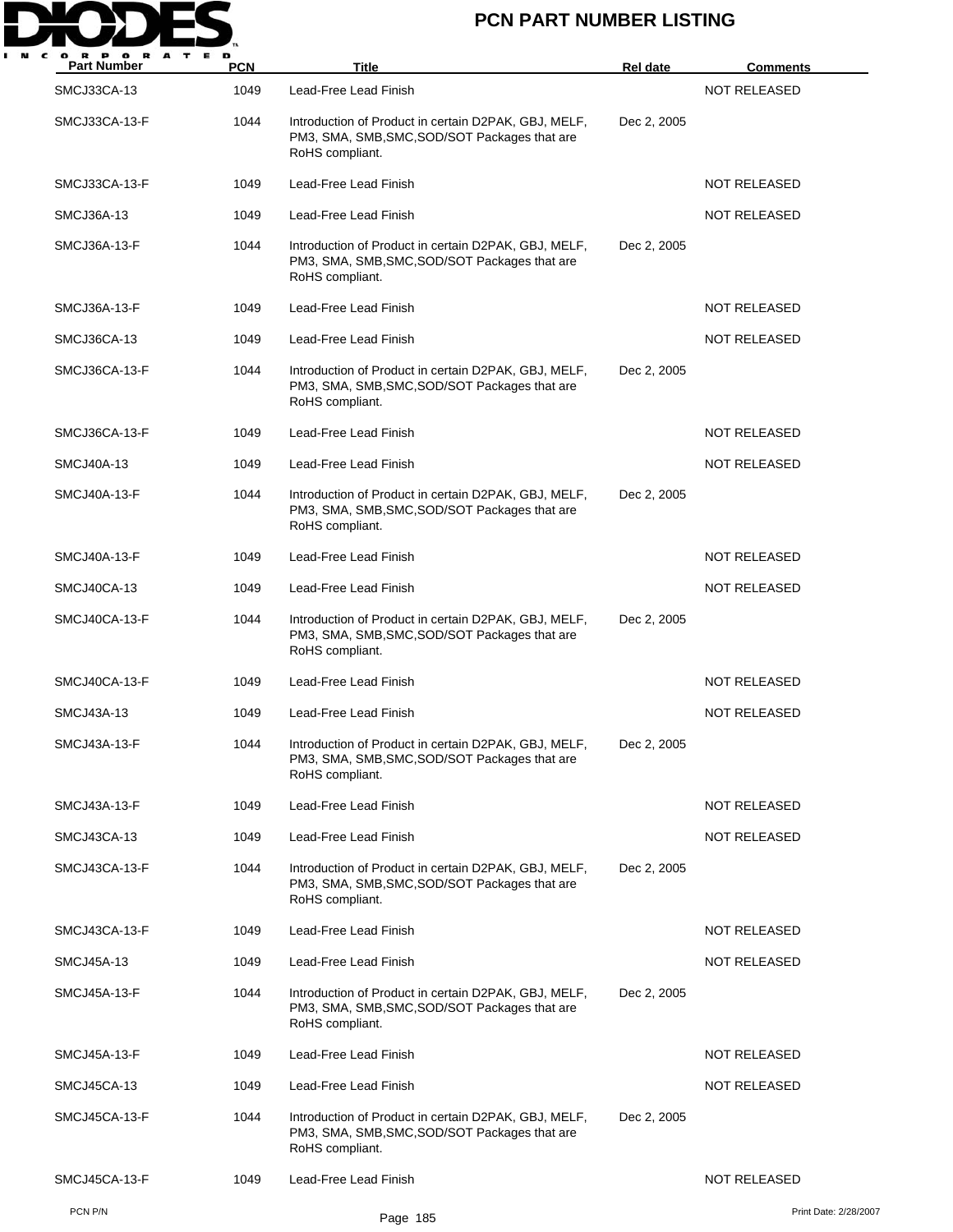

| <b>Part Number</b>  | <b>PCN</b> | <b>Title</b>                                                                                                             | <b>Rel date</b> | <b>Comments</b>     |
|---------------------|------------|--------------------------------------------------------------------------------------------------------------------------|-----------------|---------------------|
| <b>SMCJ48A-13</b>   | 1049       | Lead-Free Lead Finish                                                                                                    |                 | <b>NOT RELEASED</b> |
| SMCJ48A-13-F        | 1044       | Introduction of Product in certain D2PAK, GBJ, MELF,<br>PM3, SMA, SMB, SMC, SOD/SOT Packages that are<br>RoHS compliant. | Dec 2, 2005     |                     |
| SMCJ48A-13-F        | 1049       | Lead-Free Lead Finish                                                                                                    |                 | <b>NOT RELEASED</b> |
| SMCJ48CA-13         | 1049       | Lead-Free Lead Finish                                                                                                    |                 | <b>NOT RELEASED</b> |
| SMCJ48CA-13-F       | 1044       | Introduction of Product in certain D2PAK, GBJ, MELF,<br>PM3, SMA, SMB, SMC, SOD/SOT Packages that are<br>RoHS compliant. | Dec 2, 2005     |                     |
| SMCJ48CA-13-F       | 1049       | Lead-Free Lead Finish                                                                                                    |                 | <b>NOT RELEASED</b> |
| SMCJ5.0A-13         | 1049       | Lead-Free Lead Finish                                                                                                    |                 | NOT RELEASED        |
| SMCJ5.0A-13-F       | 1044       | Introduction of Product in certain D2PAK, GBJ, MELF,<br>PM3, SMA, SMB, SMC, SOD/SOT Packages that are<br>RoHS compliant. | Dec 2, 2005     |                     |
| SMCJ5.0A-13-F       | 1049       | Lead-Free Lead Finish                                                                                                    |                 | <b>NOT RELEASED</b> |
| SMCJ5.0CA-13        | 1049       | Lead-Free Lead Finish                                                                                                    |                 | <b>NOT RELEASED</b> |
| SMCJ5.0CA-13-F      | 1044       | Introduction of Product in certain D2PAK, GBJ, MELF,<br>PM3, SMA, SMB, SMC, SOD/SOT Packages that are<br>RoHS compliant. | Dec 2, 2005     |                     |
| SMCJ5.0CA-13-F      | 1049       | Lead-Free Lead Finish                                                                                                    |                 | <b>NOT RELEASED</b> |
| SMCJ51-13           | 1049       | Lead-Free Lead Finish                                                                                                    |                 | <b>NOT RELEASED</b> |
| SMCJ51A-13          | 1049       | Lead-Free Lead Finish                                                                                                    |                 | <b>NOT RELEASED</b> |
| <b>SMCJ51A-13-F</b> | 1044       | Introduction of Product in certain D2PAK, GBJ, MELF,<br>PM3, SMA, SMB, SMC, SOD/SOT Packages that are<br>RoHS compliant. | Dec 2, 2005     |                     |
| SMCJ51A-13-F        | 1049       | Lead-Free Lead Finish                                                                                                    |                 | <b>NOT RELEASED</b> |
| SMCJ51CA-13         | 1049       | Lead-Free Lead Finish                                                                                                    |                 | NOT RELEASED        |
| SMCJ51CA-13-F       | 1044       | Introduction of Product in certain D2PAK, GBJ, MELF,<br>PM3, SMA, SMB, SMC, SOD/SOT Packages that are<br>RoHS compliant. | Dec 2, 2005     |                     |
| SMCJ51CA-13-F       | 1049       | Lead-Free Lead Finish                                                                                                    |                 | <b>NOT RELEASED</b> |
| SMCJ54A-13          | 1049       | Lead-Free Lead Finish                                                                                                    |                 | <b>NOT RELEASED</b> |
| SMCJ54A-13-F        | 1044       | Introduction of Product in certain D2PAK, GBJ, MELF,<br>PM3, SMA, SMB, SMC, SOD/SOT Packages that are<br>RoHS compliant. | Dec 2, 2005     |                     |
| <b>SMCJ54A-13-F</b> | 1049       | Lead-Free Lead Finish                                                                                                    |                 | NOT RELEASED        |
| SMCJ54CA-13         | 1049       | Lead-Free Lead Finish                                                                                                    |                 | NOT RELEASED        |
| SMCJ54CA-13-F       | 1044       | Introduction of Product in certain D2PAK, GBJ, MELF,<br>PM3, SMA, SMB, SMC, SOD/SOT Packages that are<br>RoHS compliant. | Dec 2, 2005     |                     |
| SMCJ54CA-13-F       | 1049       | Lead-Free Lead Finish                                                                                                    |                 | NOT RELEASED        |
| <b>SMCJ58A-13</b>   | 1049       | Lead-Free Lead Finish                                                                                                    |                 | <b>NOT RELEASED</b> |
| SMCJ58A-13-F        | 1044       | Introduction of Product in certain D2PAK, GBJ, MELF,<br>PM3, SMA, SMB, SMC, SOD/SOT Packages that are<br>RoHS compliant. | Dec 2, 2005     |                     |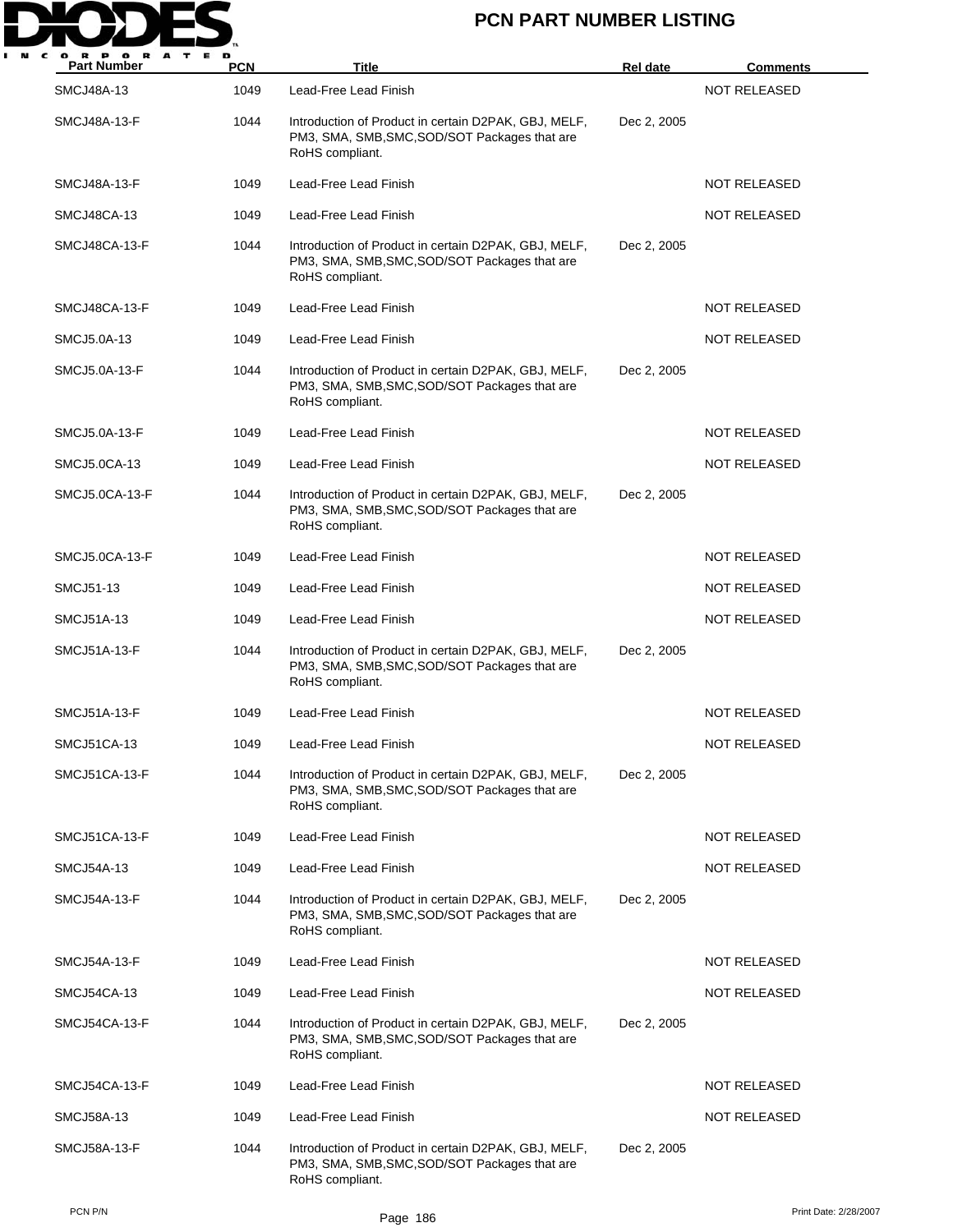

| <b>Part Number</b>  | <b>PCN</b> | Title                                                                                                                    | <b>Rel date</b> | <b>Comments</b>       |
|---------------------|------------|--------------------------------------------------------------------------------------------------------------------------|-----------------|-----------------------|
| <b>SMCJ58A-13-F</b> | 1049       | Lead-Free Lead Finish                                                                                                    |                 | <b>NOT RELEASED</b>   |
| SMCJ58A-7           | 1049       | Lead-Free Lead Finish                                                                                                    |                 | <b>NOT RELEASED</b>   |
| <b>SMCJ58CA-13</b>  | 1049       | Lead-Free Lead Finish                                                                                                    |                 | <b>NOT RELEASED</b>   |
| SMCJ58CA-13-F       | 1044       | Introduction of Product in certain D2PAK, GBJ, MELF,<br>PM3, SMA, SMB, SMC, SOD/SOT Packages that are<br>RoHS compliant. | Dec 2, 2005     |                       |
| SMCJ58CA-13-F       | 1049       | Lead-Free Lead Finish                                                                                                    |                 | <b>NOT RELEASED</b>   |
| SMCJ6.0A-13         | 1049       | Lead-Free Lead Finish                                                                                                    |                 | <b>NOT RELEASED</b>   |
| SMCJ6.0A-13-F       | 1044       | Introduction of Product in certain D2PAK, GBJ, MELF,<br>PM3, SMA, SMB, SMC, SOD/SOT Packages that are<br>RoHS compliant. | Dec 2, 2005     |                       |
| SMCJ6.0A-13-F       | 1049       | Lead-Free Lead Finish                                                                                                    |                 | <b>NOT RELEASED</b>   |
| SMCJ6.0CA-13        | 1049       | Lead-Free Lead Finish                                                                                                    |                 | <b>NOT RELEASED</b>   |
| SMCJ6.0CA-13-F      | 1044       | Introduction of Product in certain D2PAK, GBJ, MELF,<br>PM3, SMA, SMB, SMC, SOD/SOT Packages that are<br>RoHS compliant. | Dec 2, 2005     |                       |
| SMCJ6.0CA-13-F      | 1049       | Lead-Free Lead Finish                                                                                                    |                 | <b>NOT RELEASED</b>   |
| SMCJ6.0CAT-01       | 1049       | Lead-Free Lead Finish                                                                                                    |                 | <b>NOT RELEASED</b>   |
| SMCJ6.5A-13         | 1049       | Lead-Free Lead Finish                                                                                                    |                 | <b>NOT RELEASED</b>   |
| SMCJ6.5A-13-F       | 1044       | Introduction of Product in certain D2PAK, GBJ, MELF,<br>PM3, SMA, SMB, SMC, SOD/SOT Packages that are<br>RoHS compliant. | Dec 2, 2005     |                       |
| SMCJ6.5A-13-F       | 1049       | Lead-Free Lead Finish                                                                                                    |                 | <b>NOT RELEASED</b>   |
| SMCJ6.5CA-13        | 1049       | Lead-Free Lead Finish                                                                                                    |                 | <b>NOT RELEASED</b>   |
| SMCJ6.5CA-13-F      | 1044       | Introduction of Product in certain D2PAK, GBJ, MELF,<br>PM3, SMA, SMB, SMC, SOD/SOT Packages that are<br>RoHS compliant. | Dec 2, 2005     |                       |
| SMCJ6.5CA-13-F      | 1049       | Lead-Free Lead Finish                                                                                                    |                 | <b>NOT RELEASED</b>   |
| <b>SMCJ60A-13</b>   | 1049       | Lead-Free Lead Finish                                                                                                    |                 | NOT RELEASED          |
| <b>SMCJ60A-13-F</b> | 1044       | Introduction of Product in certain D2PAK, GBJ, MELF,<br>PM3, SMA, SMB, SMC, SOD/SOT Packages that are<br>RoHS compliant. | Dec 2, 2005     |                       |
| <b>SMCJ60A-13-F</b> | 1049       | Lead-Free Lead Finish                                                                                                    |                 | NOT RELEASED          |
| SMCJ60CA-13         | 1049       | Lead-Free Lead Finish                                                                                                    |                 | <b>NOT RELEASED</b>   |
| SMCJ60CA-13-F       | 1044       | Introduction of Product in certain D2PAK, GBJ, MELF,<br>PM3, SMA, SMB, SMC, SOD/SOT Packages that are<br>RoHS compliant. | Dec 2, 2005     |                       |
| SMCJ60CA-13-F       | 1049       | Lead-Free Lead Finish                                                                                                    |                 | <b>NOT RELEASED</b>   |
| SMCJ64A-13          | 1049       | Lead-Free Lead Finish                                                                                                    |                 | <b>NOT RELEASED</b>   |
| SMCJ64A-13-F        | 1044       | Introduction of Product in certain D2PAK, GBJ, MELF,<br>PM3, SMA, SMB, SMC, SOD/SOT Packages that are<br>RoHS compliant. | Dec 2, 2005     |                       |
| SMCJ64A-13-F        | 1049       | Lead-Free Lead Finish                                                                                                    |                 | <b>NOT RELEASED</b>   |
| SMCJ64CA-13         | 1049       | Lead-Free Lead Finish                                                                                                    |                 | <b>NOT RELEASED</b>   |
| PCN P/N             |            | Page 187                                                                                                                 |                 | Print Date: 2/28/2007 |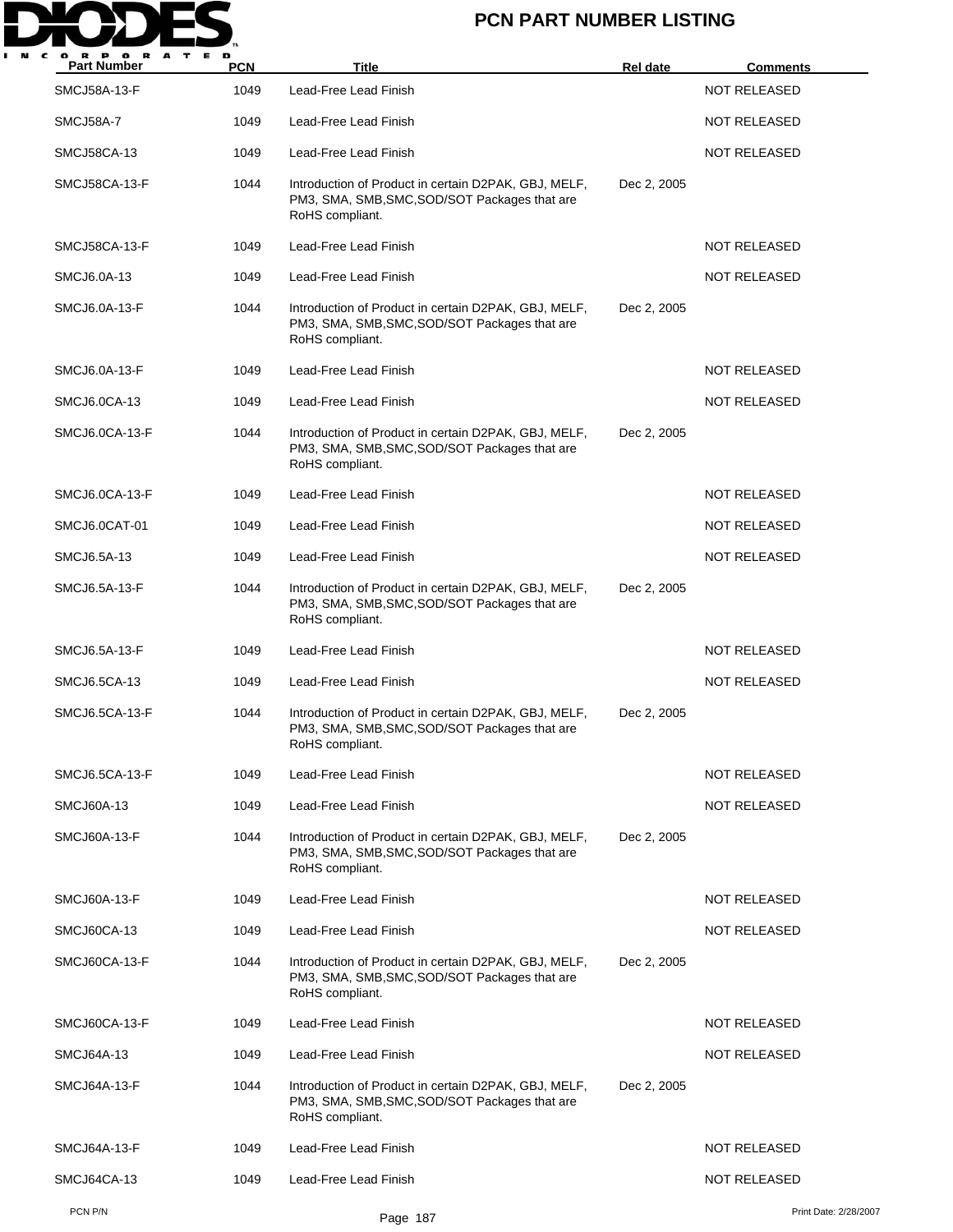

| <b>Part Number</b>  | PCN  | Title                                                                                                                    | Rel date    | <b>Comments</b>       |
|---------------------|------|--------------------------------------------------------------------------------------------------------------------------|-------------|-----------------------|
| SMCJ64CA-13-F       | 1044 | Introduction of Product in certain D2PAK, GBJ, MELF,<br>PM3, SMA, SMB, SMC, SOD/SOT Packages that are<br>RoHS compliant. | Dec 2, 2005 |                       |
| SMCJ64CA-13-F       | 1049 | Lead-Free Lead Finish                                                                                                    |             | <b>NOT RELEASED</b>   |
| SMCJ7.0A-13         | 1049 | Lead-Free Lead Finish                                                                                                    |             | <b>NOT RELEASED</b>   |
| SMCJ7.0A-13-F       | 1044 | Introduction of Product in certain D2PAK, GBJ, MELF,<br>PM3, SMA, SMB, SMC, SOD/SOT Packages that are<br>RoHS compliant. | Dec 2, 2005 |                       |
| SMCJ7.0A-13-F       | 1049 | Lead-Free Lead Finish                                                                                                    |             | <b>NOT RELEASED</b>   |
| SMCJ7.0CA-13        | 1049 | Lead-Free Lead Finish                                                                                                    |             | NOT RELEASED          |
| SMCJ7.0CA-13-F      | 1044 | Introduction of Product in certain D2PAK, GBJ, MELF,<br>PM3, SMA, SMB, SMC, SOD/SOT Packages that are<br>RoHS compliant. | Dec 2, 2005 |                       |
| SMCJ7.0CA-13-F      | 1049 | Lead-Free Lead Finish                                                                                                    |             | <b>NOT RELEASED</b>   |
| SMCJ7.5A-13         | 1049 | Lead-Free Lead Finish                                                                                                    |             | <b>NOT RELEASED</b>   |
| SMCJ7.5A-13-F       | 1044 | Introduction of Product in certain D2PAK, GBJ, MELF,<br>PM3, SMA, SMB, SMC, SOD/SOT Packages that are<br>RoHS compliant. | Dec 2, 2005 |                       |
| SMCJ7.5A-13-F       | 1049 | Lead-Free Lead Finish                                                                                                    |             | <b>NOT RELEASED</b>   |
| SMCJ7.5CA-13        | 1049 | Lead-Free Lead Finish                                                                                                    |             | <b>NOT RELEASED</b>   |
| SMCJ7.5CA-13-F      | 1044 | Introduction of Product in certain D2PAK, GBJ, MELF,<br>PM3, SMA, SMB, SMC, SOD/SOT Packages that are<br>RoHS compliant. | Dec 2, 2005 |                       |
| SMCJ7.5CA-13-F      | 1049 | Lead-Free Lead Finish                                                                                                    |             | <b>NOT RELEASED</b>   |
| SMCJ70A-13          | 1049 | Lead-Free Lead Finish                                                                                                    |             | NOT RELEASED          |
| SMCJ70A-13-F        | 1044 | Introduction of Product in certain D2PAK, GBJ, MELF,<br>PM3, SMA, SMB, SMC, SOD/SOT Packages that are<br>RoHS compliant. | Dec 2, 2005 |                       |
| SMCJ70A-13-F        | 1049 | Lead-Free Lead Finish                                                                                                    |             | <b>NOT RELEASED</b>   |
| SMCJ70CA-13         | 1049 | Lead-Free Lead Finish                                                                                                    |             | <b>NOT RELEASED</b>   |
| SMCJ70CA-13-F       | 1044 | Introduction of Product in certain D2PAK, GBJ, MELF,<br>PM3, SMA, SMB, SMC, SOD/SOT Packages that are<br>RoHS compliant. | Dec 2, 2005 |                       |
| SMCJ70CA-13-F       | 1049 | Lead-Free Lead Finish                                                                                                    |             | NOT RELEASED          |
| <b>SMCJ75A-13</b>   | 1049 | Lead-Free Lead Finish                                                                                                    |             | <b>NOT RELEASED</b>   |
| <b>SMCJ75A-13-F</b> | 1044 | Introduction of Product in certain D2PAK, GBJ, MELF,<br>PM3, SMA, SMB, SMC, SOD/SOT Packages that are<br>RoHS compliant. | Dec 2, 2005 |                       |
| <b>SMCJ75A-13-F</b> | 1049 | Lead-Free Lead Finish                                                                                                    |             | <b>NOT RELEASED</b>   |
| SMCJ75CA-13         | 1049 | Lead-Free Lead Finish                                                                                                    |             | <b>NOT RELEASED</b>   |
| SMCJ75CA-13-F       | 1044 | Introduction of Product in certain D2PAK, GBJ, MELF,<br>PM3, SMA, SMB, SMC, SOD/SOT Packages that are<br>RoHS compliant. | Dec 2, 2005 |                       |
| SMCJ75CA-13-F       | 1049 | Lead-Free Lead Finish                                                                                                    |             | <b>NOT RELEASED</b>   |
| SMCJ78A-13          | 1049 | Lead-Free Lead Finish                                                                                                    |             | <b>NOT RELEASED</b>   |
| PCN P/N             |      | Page 188                                                                                                                 |             | Print Date: 2/28/2007 |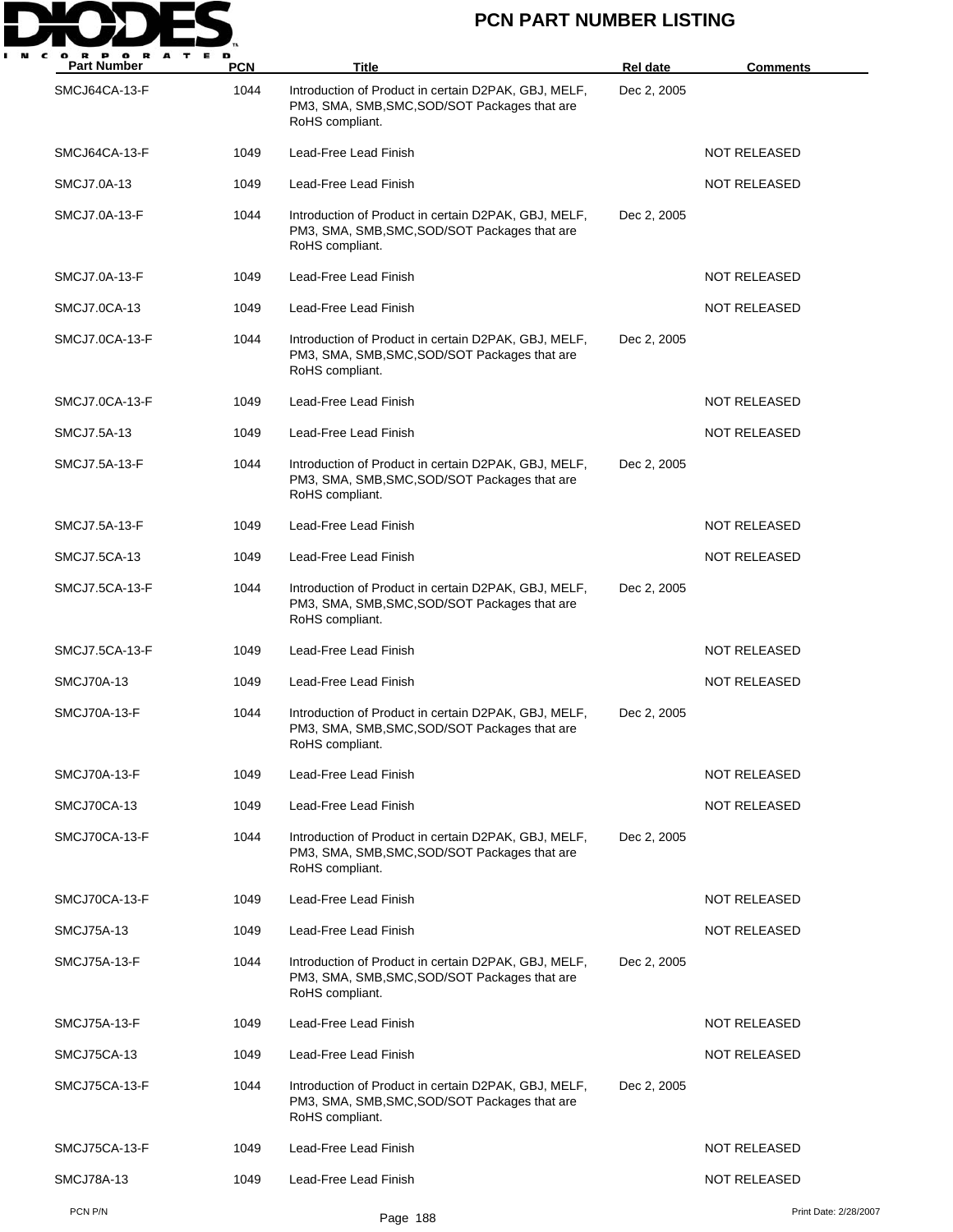

| <b>Part Number</b>  | <b>PCN</b> | Title                                                                                                                    | Rel date    | <b>Comments</b>       |
|---------------------|------------|--------------------------------------------------------------------------------------------------------------------------|-------------|-----------------------|
| <b>SMCJ78A-13-F</b> | 1044       | Introduction of Product in certain D2PAK, GBJ, MELF,<br>PM3, SMA, SMB, SMC, SOD/SOT Packages that are<br>RoHS compliant. | Dec 2, 2005 |                       |
| <b>SMCJ78A-13-F</b> | 1049       | Lead-Free Lead Finish                                                                                                    |             | <b>NOT RELEASED</b>   |
| SMCJ78CA-13         | 1049       | Lead-Free Lead Finish                                                                                                    |             | <b>NOT RELEASED</b>   |
| SMCJ78CA-13-F       | 1044       | Introduction of Product in certain D2PAK, GBJ, MELF,<br>PM3, SMA, SMB, SMC, SOD/SOT Packages that are<br>RoHS compliant. | Dec 2, 2005 |                       |
| SMCJ78CA-13-F       | 1049       | Lead-Free Lead Finish                                                                                                    |             | <b>NOT RELEASED</b>   |
| SMCJ8.0A-13         | 1049       | Lead-Free Lead Finish                                                                                                    |             | <b>NOT RELEASED</b>   |
| SMCJ8.0A-13-F       | 1044       | Introduction of Product in certain D2PAK, GBJ, MELF,<br>PM3, SMA, SMB, SMC, SOD/SOT Packages that are<br>RoHS compliant. | Dec 2, 2005 |                       |
| SMCJ8.0A-13-F       | 1049       | Lead-Free Lead Finish                                                                                                    |             | NOT RELEASED          |
| SMCJ8.0CA-13        | 1049       | Lead-Free Lead Finish                                                                                                    |             | <b>NOT RELEASED</b>   |
| SMCJ8.0CA-13-F      | 1044       | Introduction of Product in certain D2PAK, GBJ, MELF,<br>PM3, SMA, SMB, SMC, SOD/SOT Packages that are<br>RoHS compliant. | Dec 2, 2005 |                       |
| SMCJ8.0CA-13-F      | 1049       | Lead-Free Lead Finish                                                                                                    |             | <b>NOT RELEASED</b>   |
| SMCJ8.5A-13         | 1049       | Lead-Free Lead Finish                                                                                                    |             | <b>NOT RELEASED</b>   |
| SMCJ8.5A-13-F       | 1044       | Introduction of Product in certain D2PAK, GBJ, MELF,<br>PM3, SMA, SMB, SMC, SOD/SOT Packages that are<br>RoHS compliant. | Dec 2, 2005 |                       |
| SMCJ8.5A-13-F       | 1049       | Lead-Free Lead Finish                                                                                                    |             | <b>NOT RELEASED</b>   |
| SMCJ8.5CA-13        | 1049       | Lead-Free Lead Finish                                                                                                    |             | <b>NOT RELEASED</b>   |
| SMCJ8.5CA-13-F      | 1044       | Introduction of Product in certain D2PAK, GBJ, MELF,<br>PM3, SMA, SMB, SMC, SOD/SOT Packages that are<br>RoHS compliant. | Dec 2, 2005 |                       |
| SMCJ8.5CA-13-F      | 1049       | Lead-Free Lead Finish                                                                                                    |             | <b>NOT RELEASED</b>   |
| SMCJ85A-13          | 1049       | Lead-Free Lead Finish                                                                                                    |             | NOT RELEASED          |
| SMCJ85A-13-F        | 1044       | Introduction of Product in certain D2PAK, GBJ, MELF,<br>PM3, SMA, SMB, SMC, SOD/SOT Packages that are<br>RoHS compliant. | Dec 2, 2005 |                       |
| SMCJ85A-13-F        | 1049       | Lead-Free Lead Finish                                                                                                    |             | <b>NOT RELEASED</b>   |
| SMCJ85CA-13         | 1049       | Lead-Free Lead Finish                                                                                                    |             | <b>NOT RELEASED</b>   |
| SMCJ85CA-13-F       | 1044       | Introduction of Product in certain D2PAK, GBJ, MELF,<br>PM3, SMA, SMB, SMC, SOD/SOT Packages that are<br>RoHS compliant. | Dec 2, 2005 |                       |
| SMCJ85CA-13-F       | 1049       | Lead-Free Lead Finish                                                                                                    |             | <b>NOT RELEASED</b>   |
| SMCJ9.0A-13         | 1049       | Lead-Free Lead Finish                                                                                                    |             | <b>NOT RELEASED</b>   |
| SMCJ9.0A-13-F       | 1044       | Introduction of Product in certain D2PAK, GBJ, MELF,<br>PM3, SMA, SMB, SMC, SOD/SOT Packages that are<br>RoHS compliant. | Dec 2, 2005 |                       |
| SMCJ9.0A-13-F       | 1049       | Lead-Free Lead Finish                                                                                                    |             | <b>NOT RELEASED</b>   |
| SMCJ9.0CA-13        | 1049       | Lead-Free Lead Finish                                                                                                    |             | <b>NOT RELEASED</b>   |
| PCN P/N             |            | Page 189                                                                                                                 |             | Print Date: 2/28/2007 |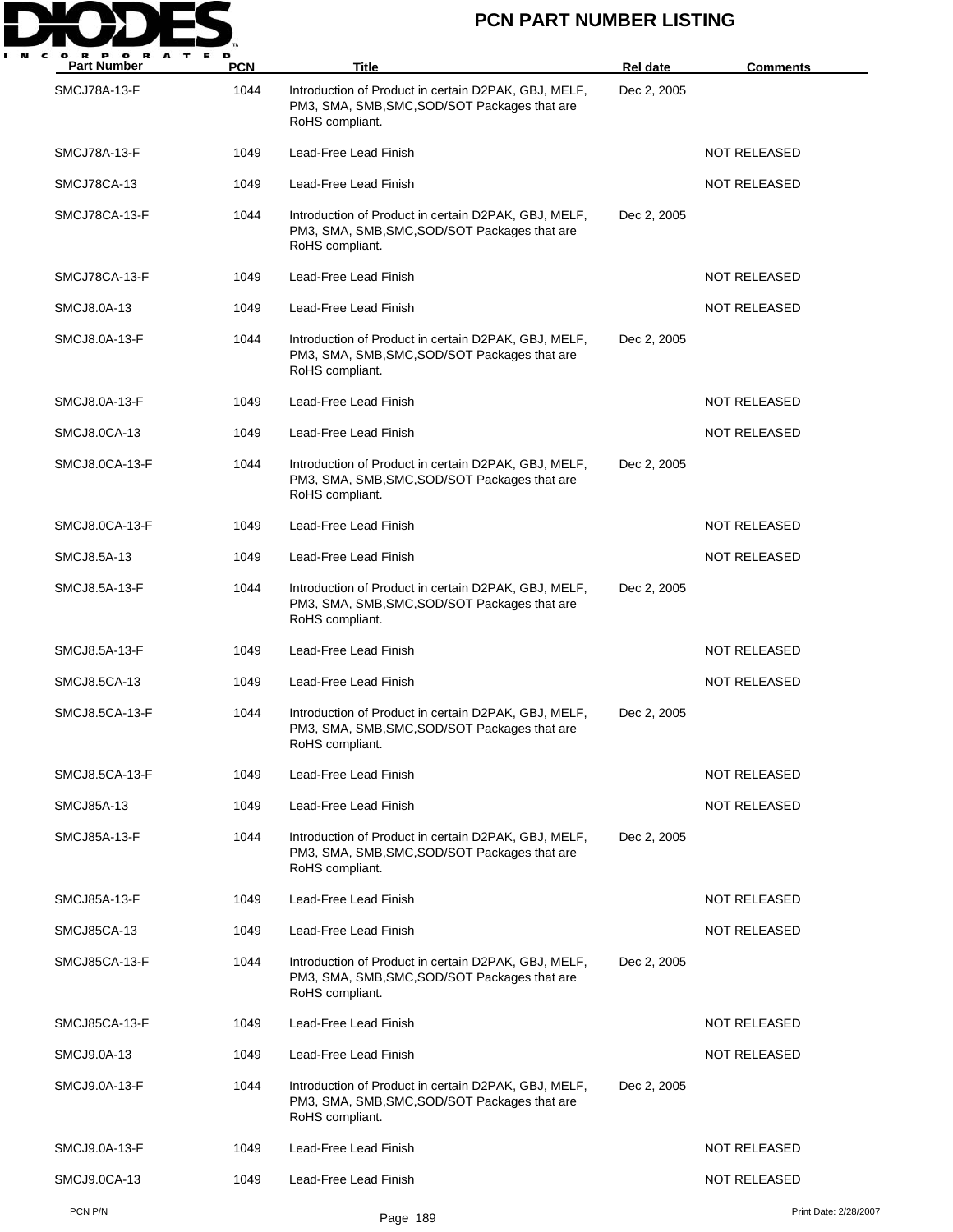

| <b>Part Number</b> | <b>PCN</b> | Title                                                                                                                    | Rel date     | <b>Comments</b>     |
|--------------------|------------|--------------------------------------------------------------------------------------------------------------------------|--------------|---------------------|
| SMCJ9.0CA-13-F     | 1044       | Introduction of Product in certain D2PAK, GBJ, MELF,<br>PM3, SMA, SMB, SMC, SOD/SOT Packages that are<br>RoHS compliant. | Dec 2, 2005  |                     |
| SMCJ9.0CA-13-F     | 1049       | Lead-Free Lead Finish                                                                                                    |              | NOT RELEASED        |
| <b>SMCJ90A-13</b>  | 1049       | Lead-Free Lead Finish                                                                                                    |              | NOT RELEASED        |
| SMCJ90A-13-F       | 1044       | Introduction of Product in certain D2PAK, GBJ, MELF,<br>PM3, SMA, SMB, SMC, SOD/SOT Packages that are<br>RoHS compliant. | Dec 2, 2005  |                     |
| SMCJ90A-13-F       | 1049       | Lead-Free Lead Finish                                                                                                    |              | <b>NOT RELEASED</b> |
| SMCJ90CA-13        | 1049       | Lead-Free Lead Finish                                                                                                    |              | NOT RELEASED        |
| SMCJ90CA-13-F      | 1044       | Introduction of Product in certain D2PAK, GBJ, MELF,<br>PM3, SMA, SMB, SMC, SOD/SOT Packages that are<br>RoHS compliant. | Dec 2, 2005  |                     |
| SMCJ90CA-13-F      | 1049       | Lead-Free Lead Finish                                                                                                    |              | <b>NOT RELEASED</b> |
| <b>STPR1505D</b>   | 1046       | TO-220 Laser Marking                                                                                                     | Jul 24, 2006 |                     |
| STPR1510D          | 1046       | TO-220 Laser Marking                                                                                                     | Jul 24, 2006 |                     |
| <b>STPR1515D</b>   | 1046       | TO-220 Laser Marking                                                                                                     | Jul 24, 2006 |                     |
| STPR1520D          | 1046       | TO-220 Laser Marking                                                                                                     | Jul 24, 2006 |                     |
| STPR1620CT         | 1046       | TO-220 Laser Marking                                                                                                     | Jul 24, 2006 |                     |
| STPR2020CT         | 1046       | TO-220 Laser Marking                                                                                                     | Jul 24, 2006 |                     |
| STPR2020CTP        | 1046       | TO-220 Laser Marking                                                                                                     | Jul 24, 2006 |                     |
| STPR805DB          | 1046       | TO-220 Laser Marking                                                                                                     | Jul 24, 2006 |                     |
| STPR805DF          | 1046       | TO-220 Laser Marking                                                                                                     | Jul 24, 2006 |                     |
| STPR810DB          | 1046       | TO-220 Laser Marking                                                                                                     | Jul 24, 2006 |                     |
| STPR810DF          | 1046       | TO-220 Laser Marking                                                                                                     | Jul 24, 2006 |                     |
| STPR815DF          | 1046       | TO-220 Laser Marking                                                                                                     | Jul 24, 2006 |                     |
| STPR820DB          | 1046       | TO-220 Laser Marking                                                                                                     | Jul 24, 2006 |                     |
| STPR820DF          | 1046       | TO-220 Laser Marking                                                                                                     | Jul 24, 2006 |                     |
| STPR830DF          | 1046       | TO-220 Laser Marking                                                                                                     | Jul 24, 2006 |                     |
| STPR840DF          | 1046       | TO-220 Laser Marking                                                                                                     | Jul 24, 2006 |                     |
| STPR850DF          | 1046       | TO-220 Laser Marking                                                                                                     | Jul 24, 2006 |                     |
| STPR860DF          | 1046       | TO-220 Laser Marking                                                                                                     | Jul 24, 2006 |                     |
| STPRF1605CT        | 1046       | TO-220 Laser Marking                                                                                                     | Jul 24, 2006 |                     |
| STPRF1610CT        | 1046       | TO-220 Laser Marking                                                                                                     | Jul 24, 2006 |                     |
| STPRF1615CT        | 1046       | TO-220 Laser Marking                                                                                                     | Jul 24, 2006 |                     |
| STPRF1620CT        | 1046       | TO-220 Laser Marking                                                                                                     | Jul 24, 2006 |                     |
| STPRF1630CT        | 1046       | TO-220 Laser Marking                                                                                                     | Jul 24, 2006 |                     |
| STPRF1640CT        | 1046       | TO-220 Laser Marking                                                                                                     | Jul 24, 2006 |                     |
| T4M3F600B          | 1046       | TO-220 Laser Marking                                                                                                     | Jul 24, 2006 |                     |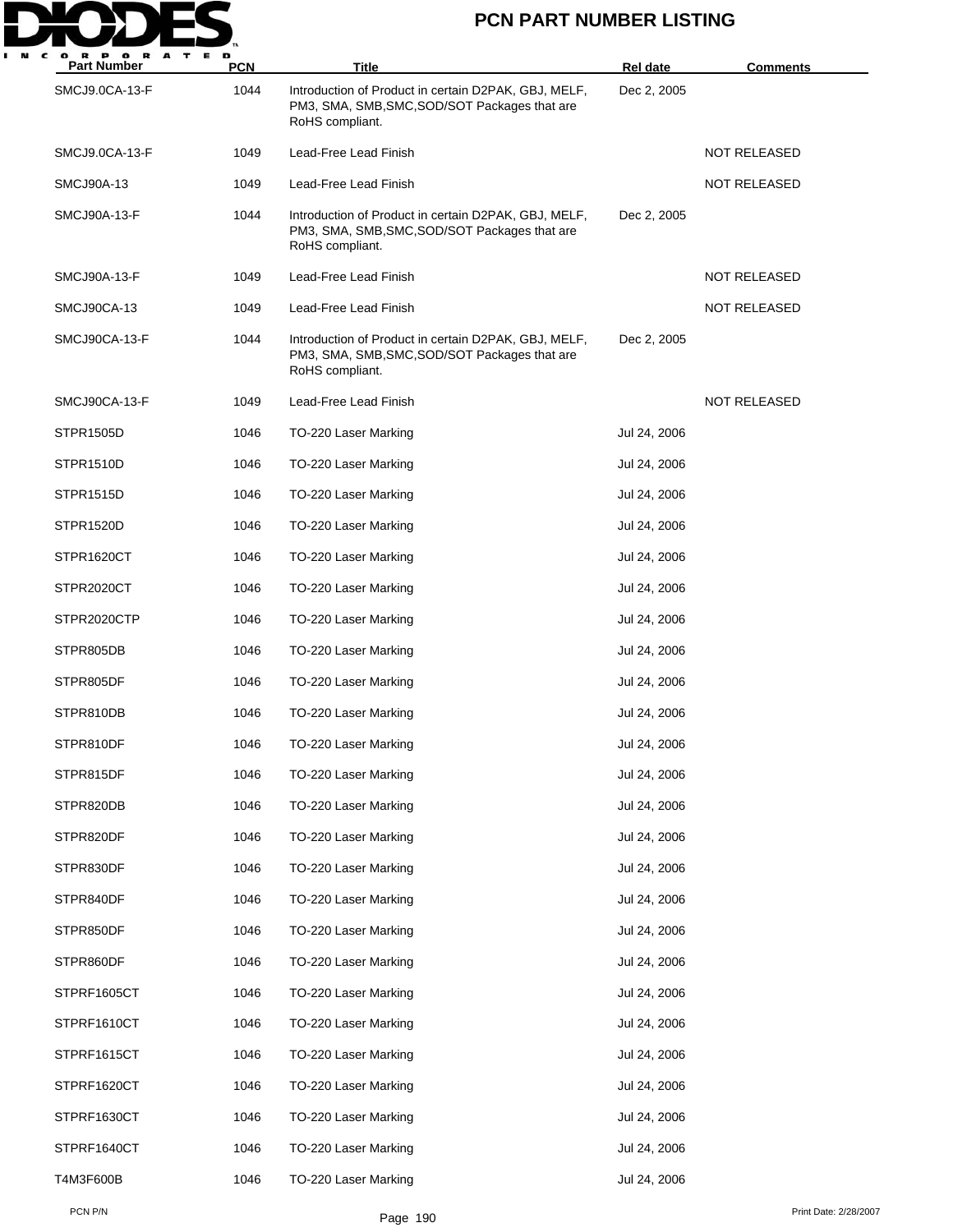

| P O R<br>A<br><b>Part Number</b> | <b>PCN</b> | Title                                                                                                                    | <b>Rel date</b> | <b>Comments</b>       |
|----------------------------------|------------|--------------------------------------------------------------------------------------------------------------------------|-----------------|-----------------------|
| TB0640H-13                       | 1049       | Lead-Free Lead Finish                                                                                                    |                 | <b>NOT RELEASED</b>   |
| TB0640H-13-F                     | 1044       | Introduction of Product in certain D2PAK, GBJ, MELF,<br>PM3, SMA, SMB, SMC, SOD/SOT Packages that are<br>RoHS compliant. | Dec 2, 2005     |                       |
| TB0640H-13-F                     | 1049       | Lead-Free Lead Finish                                                                                                    |                 | <b>NOT RELEASED</b>   |
| TB0640L-13                       | 1049       | Lead-Free Lead Finish                                                                                                    |                 | NOT RELEASED          |
| TB0640L-13-F                     | 1044       | Introduction of Product in certain D2PAK, GBJ, MELF,<br>PM3, SMA, SMB, SMC, SOD/SOT Packages that are<br>RoHS compliant. | Dec 2, 2005     |                       |
| TB0640L-13-F                     | 1049       | Lead-Free Lead Finish                                                                                                    |                 | NOT RELEASED          |
| TB0640M-13                       | 1049       | Lead-Free Lead Finish                                                                                                    |                 | NOT RELEASED          |
| TB0640M-13-F                     | 1044       | Introduction of Product in certain D2PAK, GBJ, MELF,<br>PM3, SMA, SMB, SMC, SOD/SOT Packages that are<br>RoHS compliant. | Dec 2, 2005     |                       |
| TB0640M-13-F                     | 1049       | Lead-Free Lead Finish                                                                                                    |                 | <b>NOT RELEASED</b>   |
| TB0720H-13                       | 1049       | Lead-Free Lead Finish                                                                                                    |                 | NOT RELEASED          |
| TB0720H-13-F                     | 1044       | Introduction of Product in certain D2PAK, GBJ, MELF,<br>PM3, SMA, SMB, SMC, SOD/SOT Packages that are<br>RoHS compliant. | Dec 2, 2005     |                       |
| TB0720H-13-F                     | 1049       | Lead-Free Lead Finish                                                                                                    |                 | NOT RELEASED          |
| TB0720L-13                       | 1049       | Lead-Free Lead Finish                                                                                                    |                 | <b>NOT RELEASED</b>   |
| TB0720L-13-F                     | 1044       | Introduction of Product in certain D2PAK, GBJ, MELF,<br>PM3, SMA, SMB, SMC, SOD/SOT Packages that are<br>RoHS compliant. | Dec 2, 2005     |                       |
| TB0720L-13-F                     | 1049       | Lead-Free Lead Finish                                                                                                    |                 | <b>NOT RELEASED</b>   |
| TB0720M-13                       | 1049       | Lead-Free Lead Finish                                                                                                    |                 | <b>NOT RELEASED</b>   |
| TB0720M-13-F                     | 1044       | Introduction of Product in certain D2PAK, GBJ, MELF,<br>PM3, SMA, SMB, SMC, SOD/SOT Packages that are<br>RoHS compliant. | Dec 2, 2005     |                       |
| TB0720M-13-F                     | 1049       | Lead-Free Lead Finish                                                                                                    |                 | <b>NOT RELEASED</b>   |
| TB0900H-13                       | 1049       | Lead-Free Lead Finish                                                                                                    |                 | <b>NOT RELEASED</b>   |
| TB0900H-13-F                     | 1044       | Introduction of Product in certain D2PAK, GBJ, MELF,<br>PM3, SMA, SMB, SMC, SOD/SOT Packages that are<br>RoHS compliant. | Dec 2, 2005     |                       |
| TB0900H-13-F                     | 1049       | Lead-Free Lead Finish                                                                                                    |                 | <b>NOT RELEASED</b>   |
| TB0900L-13                       | 1049       | Lead-Free Lead Finish                                                                                                    |                 | <b>NOT RELEASED</b>   |
| TB0900L-13-F                     | 1044       | Introduction of Product in certain D2PAK, GBJ, MELF,<br>PM3, SMA, SMB, SMC, SOD/SOT Packages that are<br>RoHS compliant. | Dec 2, 2005     |                       |
| TB0900L-13-F                     | 1049       | Lead-Free Lead Finish                                                                                                    |                 | <b>NOT RELEASED</b>   |
| TB0900M-13                       | 1049       | Lead-Free Lead Finish                                                                                                    |                 | <b>NOT RELEASED</b>   |
| TB0900M-13-F                     | 1044       | Introduction of Product in certain D2PAK, GBJ, MELF,<br>PM3, SMA, SMB, SMC, SOD/SOT Packages that are<br>RoHS compliant. | Dec 2, 2005     |                       |
| TB0900M-13-F                     | 1049       | Lead-Free Lead Finish                                                                                                    |                 | <b>NOT RELEASED</b>   |
| PCN P/N                          |            | Page 191                                                                                                                 |                 | Print Date: 2/28/2007 |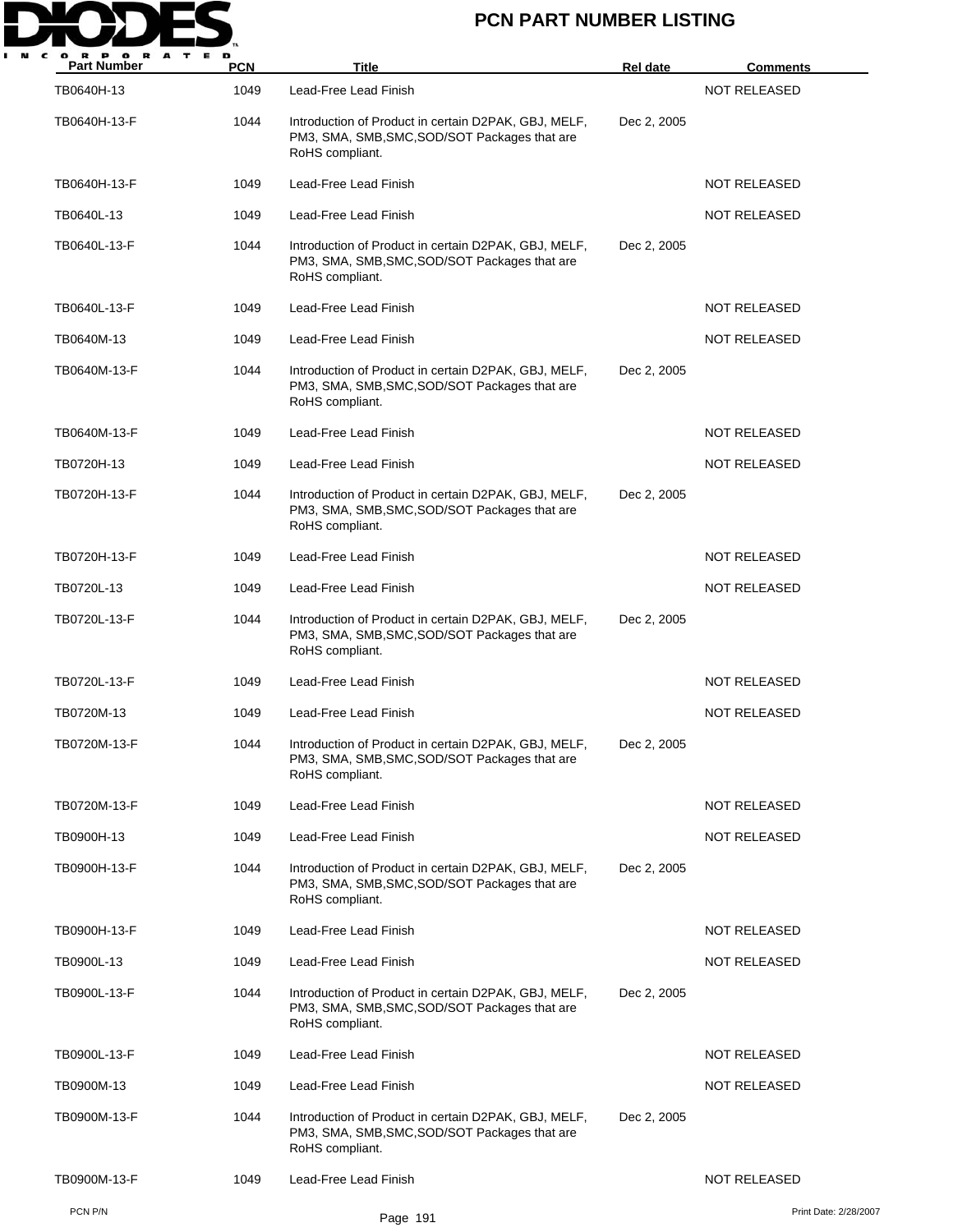

| <b>Part Number</b> | <b>PCN</b> | <b>Title</b>                                                                                                             | <b>Rel date</b> | Comments            |
|--------------------|------------|--------------------------------------------------------------------------------------------------------------------------|-----------------|---------------------|
| TB1100H-13         | 1049       | Lead-Free Lead Finish                                                                                                    |                 | <b>NOT RELEASED</b> |
| TB1100H-13-01      | 1049       | Lead-Free Lead Finish                                                                                                    |                 | <b>NOT RELEASED</b> |
| TB1100H-13-F       | 1044       | Introduction of Product in certain D2PAK, GBJ, MELF,<br>PM3, SMA, SMB, SMC, SOD/SOT Packages that are<br>RoHS compliant. | Dec 2, 2005     |                     |
| TB1100H-13-F       | 1049       | Lead-Free Lead Finish                                                                                                    |                 | <b>NOT RELEASED</b> |
| TB1100L-13         | 1049       | Lead-Free Lead Finish                                                                                                    |                 | <b>NOT RELEASED</b> |
| TB1100L-13-F       | 1044       | Introduction of Product in certain D2PAK, GBJ, MELF,<br>PM3, SMA, SMB, SMC, SOD/SOT Packages that are<br>RoHS compliant. | Dec 2, 2005     |                     |
| TB1100L-13-F       | 1049       | Lead-Free Lead Finish                                                                                                    |                 | <b>NOT RELEASED</b> |
| TB1100M-13         | 1049       | Lead-Free Lead Finish                                                                                                    |                 | <b>NOT RELEASED</b> |
| TB1100M-13-F       | 1044       | Introduction of Product in certain D2PAK, GBJ, MELF,<br>PM3, SMA, SMB, SMC, SOD/SOT Packages that are<br>RoHS compliant. | Dec 2, 2005     |                     |
| TB1100M-13-F       | 1049       | Lead-Free Lead Finish                                                                                                    |                 | NOT RELEASED        |
| TB1300H-13         | 1049       | Lead-Free Lead Finish                                                                                                    |                 | <b>NOT RELEASED</b> |
| TB1300H-13-F       | 1044       | Introduction of Product in certain D2PAK, GBJ, MELF,<br>PM3, SMA, SMB, SMC, SOD/SOT Packages that are<br>RoHS compliant. | Dec 2, 2005     |                     |
| TB1300H-13-F       | 1049       | Lead-Free Lead Finish                                                                                                    |                 | <b>NOT RELEASED</b> |
| TB1300L-13         | 1049       | Lead-Free Lead Finish                                                                                                    |                 | <b>NOT RELEASED</b> |
| TB1300L-13-F       | 1044       | Introduction of Product in certain D2PAK, GBJ, MELF,<br>PM3, SMA, SMB, SMC, SOD/SOT Packages that are<br>RoHS compliant. | Dec 2, 2005     |                     |
| TB1300L-13-F       | 1049       | Lead-Free Lead Finish                                                                                                    |                 | <b>NOT RELEASED</b> |
| TB1300M-13         | 1049       | Lead-Free Lead Finish                                                                                                    |                 | NOT RELEASED        |
| TB1300M-13-F       | 1044       | Introduction of Product in certain D2PAK, GBJ, MELF,<br>PM3, SMA, SMB, SMC, SOD/SOT Packages that are<br>RoHS compliant. | Dec 2, 2005     |                     |
| TB1300M-13-F       | 1049       | Lead-Free Lead Finish                                                                                                    |                 | <b>NOT RELEASED</b> |
| TB1500H-13         | 1049       | Lead-Free Lead Finish                                                                                                    |                 | <b>NOT RELEASED</b> |
| TB1500H-13-F       | 1044       | Introduction of Product in certain D2PAK, GBJ, MELF,<br>PM3, SMA, SMB, SMC, SOD/SOT Packages that are<br>RoHS compliant. | Dec 2, 2005     |                     |
| TB1500H-13-F       | 1049       | Lead-Free Lead Finish                                                                                                    |                 | <b>NOT RELEASED</b> |
| TB1500L-13         | 1049       | Lead-Free Lead Finish                                                                                                    |                 | NOT RELEASED        |
| TB1500L-13-F       | 1044       | Introduction of Product in certain D2PAK, GBJ, MELF,<br>PM3, SMA, SMB, SMC, SOD/SOT Packages that are<br>RoHS compliant. | Dec 2, 2005     |                     |
| TB1500L-13-F       | 1049       | Lead-Free Lead Finish                                                                                                    |                 | NOT RELEASED        |
| TB1500M-13         | 1049       | Lead-Free Lead Finish                                                                                                    |                 | <b>NOT RELEASED</b> |
| TB1500M-13-F       | 1044       | Introduction of Product in certain D2PAK, GBJ, MELF,<br>PM3, SMA, SMB, SMC, SOD/SOT Packages that are<br>RoHS compliant. | Dec 2, 2005     |                     |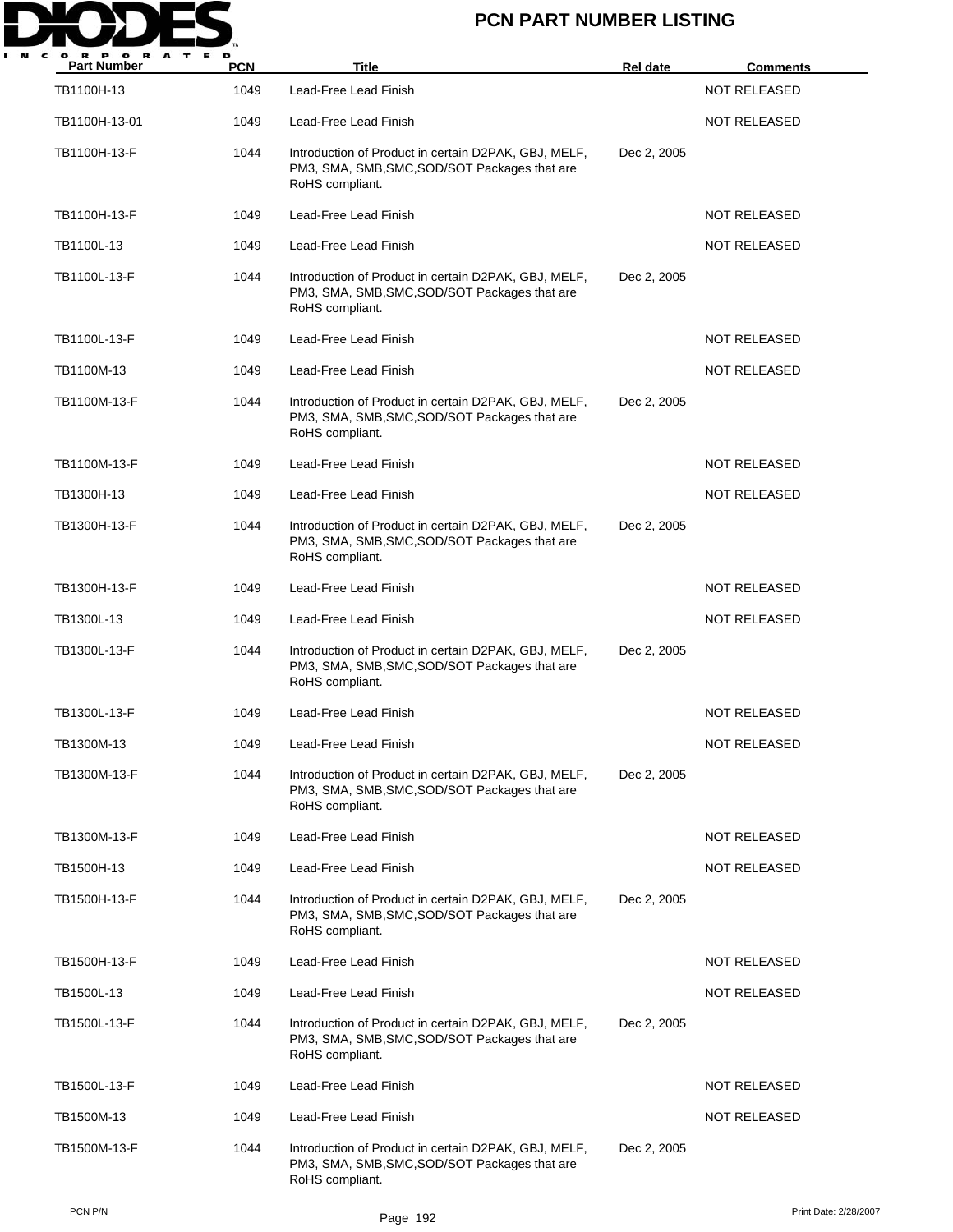

| <b>Part Number</b> | <b>PCN</b> | <b>Title</b>                                                                                                             | <b>Rel date</b> | <b>Comments</b>     |
|--------------------|------------|--------------------------------------------------------------------------------------------------------------------------|-----------------|---------------------|
| TB1500M-13-F       | 1049       | Lead-Free Lead Finish                                                                                                    |                 | <b>NOT RELEASED</b> |
| TB1800H-13         | 1049       | Lead-Free Lead Finish                                                                                                    |                 | <b>NOT RELEASED</b> |
| TB1800H-13-F       | 1044       | Introduction of Product in certain D2PAK, GBJ, MELF,<br>PM3, SMA, SMB, SMC, SOD/SOT Packages that are<br>RoHS compliant. | Dec 2, 2005     |                     |
| TB1800H-13-F       | 1049       | Lead-Free Lead Finish                                                                                                    |                 | <b>NOT RELEASED</b> |
| TB1800L-13         | 1049       | Lead-Free Lead Finish                                                                                                    |                 | <b>NOT RELEASED</b> |
| TB1800L-13-F       | 1044       | Introduction of Product in certain D2PAK, GBJ, MELF,<br>PM3, SMA, SMB, SMC, SOD/SOT Packages that are<br>RoHS compliant. | Dec 2, 2005     |                     |
| TB1800L-13-F       | 1049       | Lead-Free Lead Finish                                                                                                    |                 | <b>NOT RELEASED</b> |
| TB1800M-13         | 1049       | Lead-Free Lead Finish                                                                                                    |                 | <b>NOT RELEASED</b> |
| TB1800M-13-F       | 1044       | Introduction of Product in certain D2PAK, GBJ, MELF,<br>PM3, SMA, SMB, SMC, SOD/SOT Packages that are<br>RoHS compliant. | Dec 2, 2005     |                     |
| TB1800M-13-F       | 1049       | Lead-Free Lead Finish                                                                                                    |                 | <b>NOT RELEASED</b> |
| TB2300H-13         | 1049       | Lead-Free Lead Finish                                                                                                    |                 | <b>NOT RELEASED</b> |
| TB2300H-13-F       | 1044       | Introduction of Product in certain D2PAK, GBJ, MELF,<br>PM3, SMA, SMB, SMC, SOD/SOT Packages that are<br>RoHS compliant. | Dec 2, 2005     |                     |
| TB2300H-13-F       | 1049       | Lead-Free Lead Finish                                                                                                    |                 | <b>NOT RELEASED</b> |
| TB2300L-13         | 1049       | Lead-Free Lead Finish                                                                                                    |                 | <b>NOT RELEASED</b> |
| TB2300L-13-F       | 1044       | Introduction of Product in certain D2PAK, GBJ, MELF,<br>PM3, SMA, SMB, SMC, SOD/SOT Packages that are<br>RoHS compliant. | Dec 2, 2005     |                     |
| TB2300L-13-F       | 1049       | Lead-Free Lead Finish                                                                                                    |                 | <b>NOT RELEASED</b> |
| TB2300M-13         | 1049       | Lead-Free Lead Finish                                                                                                    |                 | NOT RELEASED        |
| TB2300M-13-F       | 1044       | Introduction of Product in certain D2PAK, GBJ, MELF,<br>PM3, SMA, SMB, SMC, SOD/SOT Packages that are<br>RoHS compliant. | Dec 2, 2005     |                     |
| TB2300M-13-F       | 1049       | Lead-Free Lead Finish                                                                                                    |                 | <b>NOT RELEASED</b> |
| TB2600H-13         | 1049       | Lead-Free Lead Finish                                                                                                    |                 | <b>NOT RELEASED</b> |
| TB2600H-13-F       | 1044       | Introduction of Product in certain D2PAK, GBJ, MELF,<br>PM3, SMA, SMB, SMC, SOD/SOT Packages that are<br>RoHS compliant. | Dec 2, 2005     |                     |
| TB2600H-13-F       | 1049       | Lead-Free Lead Finish                                                                                                    |                 | <b>NOT RELEASED</b> |
| TB2600L-13         | 1049       | Lead-Free Lead Finish                                                                                                    |                 | NOT RELEASED        |
| TB2600L-13-F       | 1044       | Introduction of Product in certain D2PAK, GBJ, MELF,<br>PM3, SMA, SMB, SMC, SOD/SOT Packages that are<br>RoHS compliant. | Dec 2, 2005     |                     |
| TB2600L-13-F       | 1049       | Lead-Free Lead Finish                                                                                                    |                 | NOT RELEASED        |
| TB2600M-13         | 1049       | Lead-Free Lead Finish                                                                                                    |                 | <b>NOT RELEASED</b> |
| TB2600M-13-F       | 1044       | Introduction of Product in certain D2PAK, GBJ, MELF,<br>PM3, SMA, SMB, SMC, SOD/SOT Packages that are<br>RoHS compliant. | Dec 2, 2005     |                     |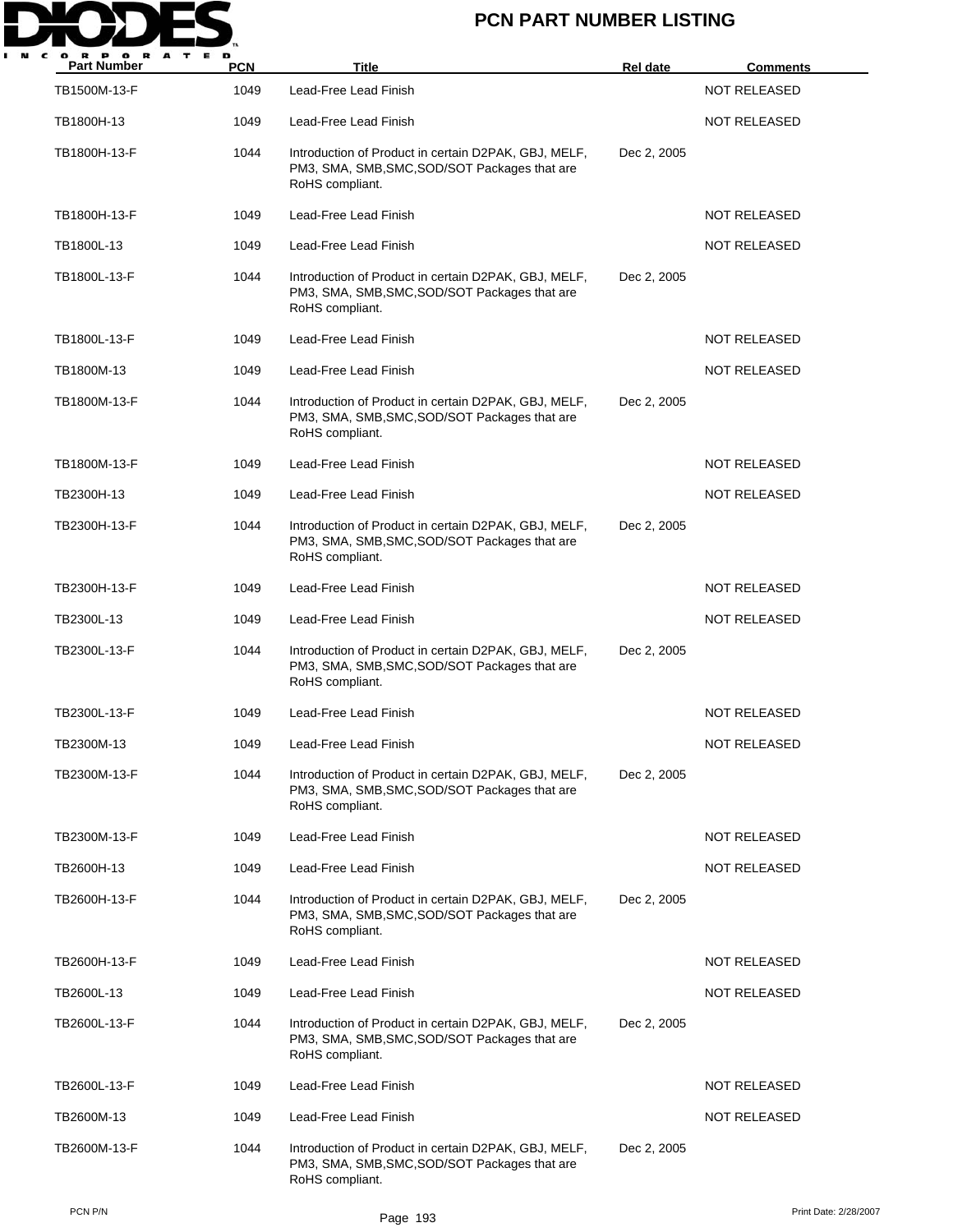

| P O R A<br><b>Part Number</b> | <b>PCN</b> | <b>Title</b>                                                                                                             | Rel date    | <b>Comments</b>     |
|-------------------------------|------------|--------------------------------------------------------------------------------------------------------------------------|-------------|---------------------|
| TB2600M-13-F                  | 1049       | Lead-Free Lead Finish                                                                                                    |             | <b>NOT RELEASED</b> |
| TB3100-13-01-F                | 1049       | Lead-Free Lead Finish                                                                                                    |             | <b>NOT RELEASED</b> |
| TB3100H-13                    | 1049       | Lead-Free Lead Finish                                                                                                    |             | <b>NOT RELEASED</b> |
| TB3100H-13-01                 | 1049       | Lead-Free Lead Finish                                                                                                    |             | <b>NOT RELEASED</b> |
| TB3100H-13-01-F               | 1049       | Lead-Free Lead Finish                                                                                                    |             | <b>NOT RELEASED</b> |
| TB3100H-13-F                  | 1044       | Introduction of Product in certain D2PAK, GBJ, MELF,<br>PM3, SMA, SMB, SMC, SOD/SOT Packages that are<br>RoHS compliant. | Dec 2, 2005 |                     |
| TB3100H-13-F                  | 1049       | Lead-Free Lead Finish                                                                                                    |             | <b>NOT RELEASED</b> |
| TB3100L-13                    | 1049       | Lead-Free Lead Finish                                                                                                    |             | <b>NOT RELEASED</b> |
| TB3100L-13-F                  | 1044       | Introduction of Product in certain D2PAK, GBJ, MELF,<br>PM3, SMA, SMB, SMC, SOD/SOT Packages that are<br>RoHS compliant. | Dec 2, 2005 |                     |
| TB3100L-13-F                  | 1049       | Lead-Free Lead Finish                                                                                                    |             | <b>NOT RELEASED</b> |
| <b>TB3100M</b>                | 1049       | Lead-Free Lead Finish                                                                                                    |             | <b>NOT RELEASED</b> |
| TB3100M-13                    | 1049       | Lead-Free Lead Finish                                                                                                    |             | <b>NOT RELEASED</b> |
| TB3100M-13-01                 | 1049       | Lead-Free Lead Finish                                                                                                    |             | <b>NOT RELEASED</b> |
| TB3100M-13-01-F               | 1049       | Lead-Free Lead Finish                                                                                                    |             | <b>NOT RELEASED</b> |
| TB3100M-13-F                  | 1044       | Introduction of Product in certain D2PAK, GBJ, MELF,<br>PM3, SMA, SMB, SMC, SOD/SOT Packages that are<br>RoHS compliant. | Dec 2, 2005 |                     |
| TB3100M-13-F                  | 1049       | Lead-Free Lead Finish                                                                                                    |             | NOT RELEASED        |
| TB3500H-13                    | 1049       | Lead-Free Lead Finish                                                                                                    |             | <b>NOT RELEASED</b> |
| TB3500H-13-F                  | 1044       | Introduction of Product in certain D2PAK, GBJ, MELF,<br>PM3, SMA, SMB, SMC, SOD/SOT Packages that are<br>RoHS compliant. | Dec 2, 2005 |                     |
| TB3500H-13-F                  | 1049       | Lead-Free Lead Finish                                                                                                    |             | NOT RELEASED        |
| TB3500L-13                    | 1049       | Lead-Free Lead Finish                                                                                                    |             | <b>NOT RELEASED</b> |
| TB3500L-13-F                  | 1044       | Introduction of Product in certain D2PAK, GBJ, MELF,<br>PM3, SMA, SMB, SMC, SOD/SOT Packages that are<br>RoHS compliant. | Dec 2, 2005 |                     |
| TB3500L-13-F                  | 1049       | Lead-Free Lead Finish                                                                                                    |             | NOT RELEASED        |
| TB3500M-13                    | 1049       | Lead-Free Lead Finish                                                                                                    |             | NOT RELEASED        |
| TB3500M-13-F                  | 1044       | Introduction of Product in certain D2PAK, GBJ, MELF,<br>PM3, SMA, SMB, SMC, SOD/SOT Packages that are<br>RoHS compliant. | Dec 2, 2005 |                     |
| TB3500M-13-F                  | 1049       | Lead-Free Lead Finish                                                                                                    |             | NOT RELEASED        |
| TBZ363C20V8-7-F               | 1044       | Introduction of Product in certain D2PAK, GBJ, MELF,<br>PM3, SMA, SMB, SMC, SOD/SOT Packages that are<br>RoHS compliant. | Dec 2, 2005 |                     |
| TBZ363C5V5-7-F                | 1044       | Introduction of Product in certain D2PAK, GBJ, MELF,<br>PM3, SMA, SMB, SMC, SOD/SOT Packages that are<br>RoHS compliant. | Dec 2, 2005 |                     |